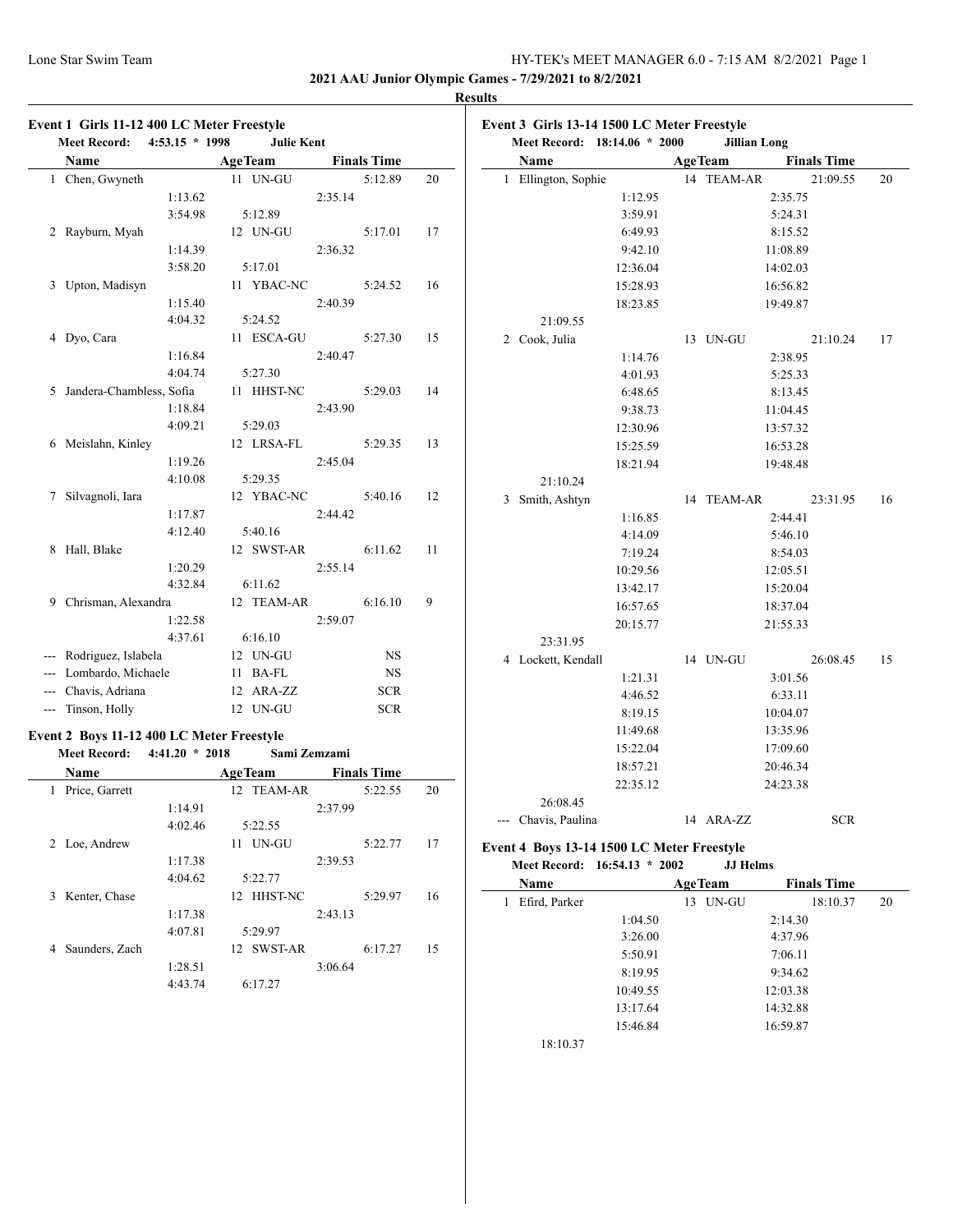13 BW-FL 20:38.96 11

**2021 AAU Junior Olympic Games - 7/29/2021 to 8/2/2021**

| (Event 4 Boys 13-14 1500 LC Meter Freestyle) |                      |                |                      |     | <b>Results</b><br>8 Walker, Kristian        | 13 BW-FL               |
|----------------------------------------------|----------------------|----------------|----------------------|-----|---------------------------------------------|------------------------|
| Name                                         |                      | <b>AgeTeam</b> | <b>Finals Time</b>   |     | 1:11.29                                     | 2:29.71                |
| 2 Likins, Max                                |                      | 14 TEAM-AR     | 18:13.83             | 17  | 3:50.09                                     | 5:12.23                |
|                                              | 1:05.37              |                | 2:16.13              |     | 6:34.24                                     | 7:57.26                |
|                                              | 3:28.59              |                | 4:42.52              |     | 9:20.47                                     | 10:44.51               |
|                                              | 5:57.13              |                | 7:11.38              |     | 12:09.06                                    | 13:34.11               |
|                                              | 8:26.66              |                | 9:41.50              |     | 15:00.39                                    | 16:26.40               |
|                                              | 10:56.15             |                | 12:09.84             |     | 17:52.71                                    | 19:17.41               |
|                                              | 13:24.02             |                | 14:37.51             |     | 20:38.96                                    |                        |
|                                              | 15:50.96             |                | 17:03.93             |     |                                             |                        |
| 18:13.83                                     |                      |                |                      |     | Event 5 Girls 15-18 1500 LC Meter Freestyle |                        |
| 3 Cook, Luke                                 |                      | 14 UN-GU       | 18:14.04             | 16  | Meet Record: 18:16.16 * 1997                | <b>Amber McLain</b>    |
|                                              | 1:06.25              |                | 2:18.35              |     | Name                                        | <b>AgeTeam</b><br>Fina |
|                                              | 3:30.64              |                | 4:44.46              |     | 1 McDevitt, Elizabeth                       | 17 YBAC-NC             |
|                                              | 5:58.25              |                | 7:12.28              |     | 1:07.81                                     | 2:20.91                |
|                                              | 8:27.30              |                | 9:41.63              |     | 3:34.09                                     | 4:47.46                |
|                                              | 10:56.10             |                | 12:10.16             |     | 6:01.20                                     | 7:15.62                |
|                                              | 13:24.26             |                | 14:37.86             |     | 8:29.93                                     | 9:44.78                |
|                                              | 15:51.18             |                | 17:04.76             |     | 10:59.42                                    | 12:14.73               |
| 18:14.04                                     |                      |                |                      |     | 13:30.00                                    | 14:45.60               |
| 4 Jones, Noah                                |                      | 14 BW-FL       | 18:43.20             | 15  | 16:01.03                                    | 17:16.43               |
|                                              | 1:08.09              |                | 2:21.88              |     | 18:28.11                                    |                        |
|                                              | 3:37.09              |                | 4:52.88              |     | 2 Antonov, Katarina                         | 17 FL-FL               |
|                                              | 6:08.48              |                | 7:24.13              |     | 1:07.46                                     | 2:20.41                |
|                                              | 8:39.88              |                | 9:56.13              |     | 3:33.83                                     | 4:47.76                |
|                                              | 11:12.21             |                | 12:28.23             |     | 6:02.85                                     | 7:18.79                |
|                                              | 13:44.25             |                | 15:00.10             |     | 8:35.35                                     | 9:52.09                |
|                                              | 16:15.63             |                | 17:30.58             |     | 11:09.21                                    | 12:26.50               |
| 18:43.20                                     |                      |                |                      |     | 13:45.06                                    | 15:03.63               |
| 5 Hackney, James                             |                      | 14 TEAM-AR     | 19:50.89             | 14  | 16:22.15                                    | 17:40.89               |
|                                              | 1:14.38              |                | 2:36.08              |     | 18:57.35                                    |                        |
|                                              | 3:57.22              |                | 5:18.40              |     | 3 Carter, Braylee                           | 16 YBAC-NC             |
|                                              | 6:39.78              |                | 8:00.56              |     | 1:07.32                                     | 2:20.48                |
|                                              | 9:22.28              |                | 10:43.16             |     | 3:35.64                                     | 4:52.06                |
|                                              | 12:03.55             |                | 13:24.71             |     | 6:09.49                                     | 7:27.25                |
|                                              | 14:44.59             |                | 16:05.09             |     | 8:45.10                                     | 10:03.91               |
|                                              | 17:23.41             |                | 18:38.68             |     | 11:22.52                                    | 12:42.39               |
| 19:50.89                                     |                      |                |                      |     | 14:02.95                                    | 15:22.71               |
| 6 Mariano, Rohan                             |                      | 13 BAC-OK      | 19:51.23             | -13 | 16:42.42                                    | 18:00.94               |
|                                              | 1:11.43              |                | 2:30.55              |     | 19:16.97                                    |                        |
|                                              | 3:51.16              |                | 5:13.57              |     | 4 Giovannoni, Chloe                         | 18 USTA-NI             |
|                                              | 6:35.53              |                | 7:56.68              |     | 1:09.32                                     | 2:26.08                |
|                                              | 9:18.09              |                | 10:38.33             |     | 3:44.80                                     | 5:03.23                |
|                                              | 11:58.95             |                | 13:18.26             |     | 6:22.01                                     | 7:41.10                |
|                                              |                      |                |                      |     | 9:00.20                                     | 10:19.10               |
|                                              | 14:39.02<br>17:20.16 |                | 16:00.05<br>18:38.70 |     | 11:38.21                                    | 12:58.07               |
| 19:51.23                                     |                      |                |                      |     | 14:18.43                                    | 15:38.19               |
|                                              |                      |                |                      |     | 16:58.69                                    | 18:18.80               |
| 7 Green, Owen                                |                      | 14 TEAM-AR     | 20:06.14             | 12  | 19:37.71                                    |                        |
|                                              | 1:11.39              |                | 2:30.47              |     | 5 Cress, Bella                              | 16 YBAC-NC             |
|                                              | 3:50.08              |                | 5:10.11              |     | 1:12.13                                     | 2:29.48                |
|                                              | 6:31.17              |                | 7:52.43              |     | 3:47.64                                     | 5:06.49                |
|                                              | 9:15.16              |                | 10:37.20             |     | 6:25.99                                     | 7:45.35                |
|                                              | 11:58.06             |                | 13:19.44             |     | 9:05.08                                     | 10:25.28               |
|                                              | 14:42.48             |                | 16:03.40             |     | 11:45.44                                    | 13:05.23               |
|                                              | 17:25.79             |                | 18:50.54             |     | 14:25.68                                    | 15:45.93               |
| 20:06.14                                     |                      |                |                      |     | 17:06.44                                    | 18:25.84               |
|                                              |                      |                |                      |     |                                             |                        |

|   | 9:20.47                                                                     |    |                              | 10:44.51             |                                |    |
|---|-----------------------------------------------------------------------------|----|------------------------------|----------------------|--------------------------------|----|
|   | 12:09.06                                                                    |    |                              | 13:34.11             |                                |    |
|   | 15:00.39                                                                    |    |                              | 16:26.40             |                                |    |
|   | 17:52.71                                                                    |    |                              | 19:17.41             |                                |    |
|   | 20:38.96                                                                    |    |                              |                      |                                |    |
|   |                                                                             |    |                              |                      |                                |    |
|   | Event 5 Girls 15-18 1500 LC Meter Freestyle<br>Meet Record: 18:16.16 * 1997 |    |                              | <b>Amber McLain</b>  |                                |    |
|   |                                                                             |    |                              |                      |                                |    |
| 1 | Name<br>McDevitt, Elizabeth                                                 |    | <b>AgeTeam</b><br>17 YBAC-NC |                      | <b>Finals Time</b><br>18:28.11 | 20 |
|   |                                                                             |    |                              | 2:20.91              |                                |    |
|   | 1:07.81<br>3:34.09                                                          |    |                              | 4:47.46              |                                |    |
|   | 6:01.20                                                                     |    |                              | 7:15.62              |                                |    |
|   | 8:29.93                                                                     |    |                              | 9:44.78              |                                |    |
|   |                                                                             |    |                              |                      |                                |    |
|   | 10:59.42<br>13:30.00                                                        |    |                              | 12:14.73<br>14:45.60 |                                |    |
|   |                                                                             |    |                              |                      |                                |    |
|   | 16:01.03<br>18:28.11                                                        |    |                              | 17:16.43             |                                |    |
| 2 | Antonov, Katarina                                                           |    | 17 FL-FL                     |                      | 18:57.35                       | 17 |
|   | 1:07.46                                                                     |    |                              | 2:20.41              |                                |    |
|   | 3:33.83                                                                     |    |                              | 4:47.76              |                                |    |
|   | 6:02.85                                                                     |    |                              | 7:18.79              |                                |    |
|   | 8:35.35                                                                     |    |                              | 9:52.09              |                                |    |
|   | 11:09.21                                                                    |    |                              | 12:26.50             |                                |    |
|   | 13:45.06                                                                    |    |                              | 15:03.63             |                                |    |
|   | 16:22.15                                                                    |    |                              | 17:40.89             |                                |    |
|   | 18:57.35                                                                    |    |                              |                      |                                |    |
| 3 | Carter, Braylee                                                             |    | 16 YBAC-NC                   |                      | 19:16.97                       | 16 |
|   | 1:07.32                                                                     |    |                              | 2:20.48              |                                |    |
|   | 3:35.64                                                                     |    |                              | 4:52.06              |                                |    |
|   | 6:09.49                                                                     |    |                              | 7:27.25              |                                |    |
|   | 8:45.10                                                                     |    |                              | 10:03.91             |                                |    |
|   | 11:22.52                                                                    |    |                              | 12:42.39             |                                |    |
|   | 14:02.95                                                                    |    |                              | 15:22.71             |                                |    |
|   | 16:42.42                                                                    |    |                              | 18:00.94             |                                |    |
|   | 19:16.97                                                                    |    |                              |                      |                                |    |
|   | 4 Giovannoni, Chloe                                                         |    | 18 USTA-NI                   |                      | 19:37.71                       | 15 |
|   | 1:09.32                                                                     |    |                              | 2:26.08              |                                |    |
|   | 3:44.80                                                                     |    |                              | 5:03.23              |                                |    |
|   | 6:22.01                                                                     |    |                              | 7:41.10              |                                |    |
|   | 9:00.20                                                                     |    |                              | 10:19.10             |                                |    |
|   | 11:38.21                                                                    |    |                              | 12:58.07             |                                |    |
|   | 14:18.43                                                                    |    |                              | 15:38.19             |                                |    |
|   | 16:58.69                                                                    |    |                              | 18:18.80             |                                |    |
|   | 19:37.71                                                                    |    |                              |                      |                                |    |
| 5 | Cress, Bella                                                                | 16 | YBAC-NC                      |                      | 19:40.53                       | 14 |
|   | 1:12.13                                                                     |    |                              | 2:29.48              |                                |    |
|   | 3:47.64                                                                     |    |                              | 5:06.49              |                                |    |
|   | 6:25.99                                                                     |    |                              | 7:45.35              |                                |    |
|   | 9:05.08                                                                     |    |                              | 10:25.28             |                                |    |

19:40.53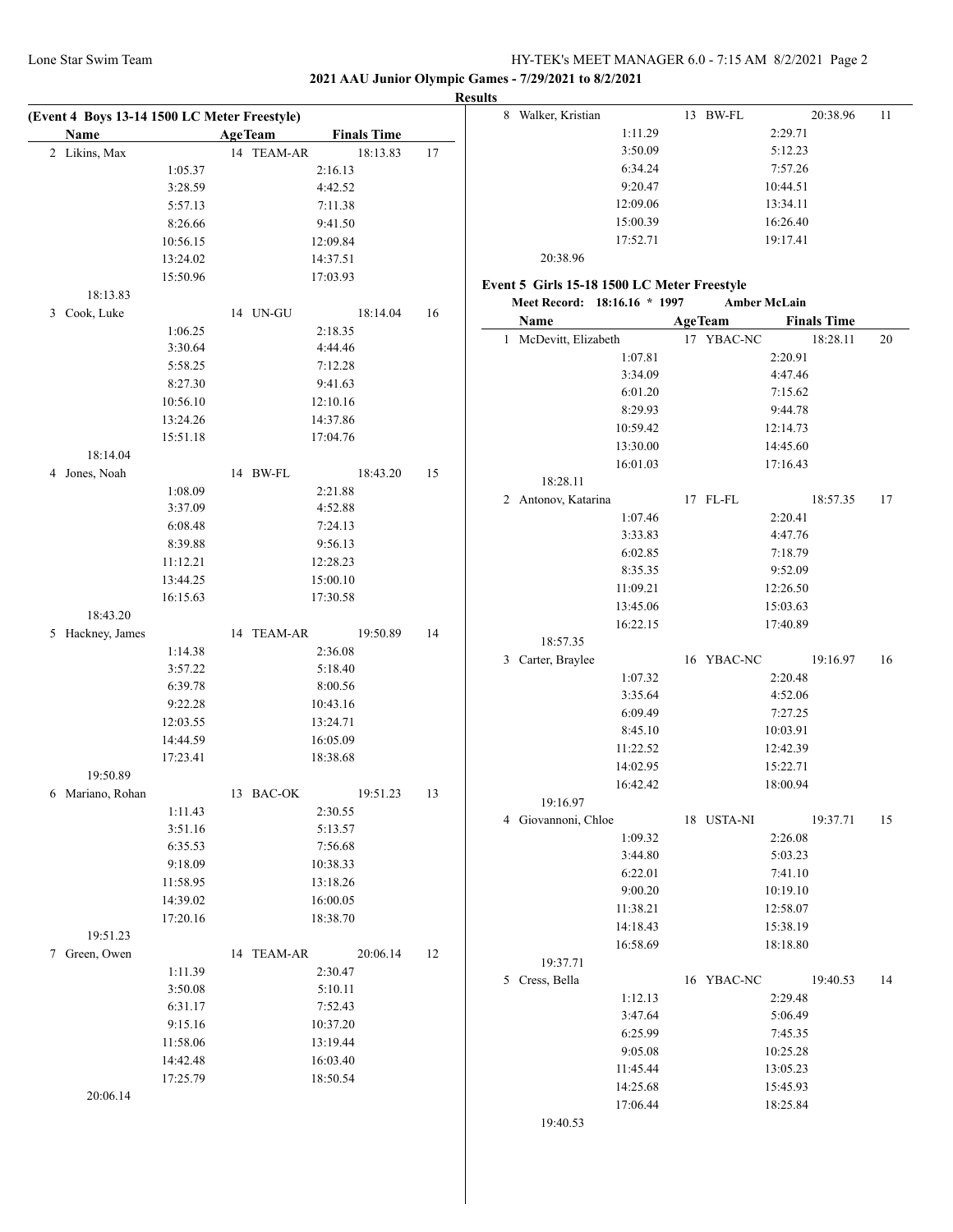**2021 AAU Junior Olympic Games - 7/29/2021 to 8/2/2021**

|    | Name                 | <b>AgeTeam</b> | <b>Finals Time</b>   |    |
|----|----------------------|----------------|----------------------|----|
|    | 6 Marquez, Thalia    | 15 USTA-NI     | 19:42.28             | 13 |
|    | 1:11.24              |                | 2:29.25              |    |
|    | 3:48.05              |                | 5:07.04              |    |
|    | 6:26.79              |                | 7:46.89              |    |
|    | 9:07.29              |                | 10:27.55             |    |
|    | 11:48.28             |                | 13:08.10             |    |
|    | 14:26.96             |                | 15:47.46             |    |
|    | 17:06.83             |                | 18:25.87             |    |
|    | 19:42.28             |                |                      |    |
| 7  | Bitting, Mimi        | 16 BW-FL       | 20:03.69             | 12 |
|    | 1:13.25              |                | 2:33.80              |    |
|    | 3:55.17              |                | 5:17.14              |    |
|    | 6:38.96              |                | 7:59.56              |    |
|    | 9:20.59              |                | 10:41.96             |    |
|    | 12:03.07             |                | 13:24.29             |    |
|    | 14:45.82             |                | 16:06.89             |    |
|    | 17:27.75             |                | 18:47.80             |    |
|    | 20:03.69             |                |                      |    |
| 8  | Germosen, Isabella   | 18 FL-FL       | 20:24.81<br>2:33.00  | 11 |
|    | 1:12.70              |                |                      |    |
|    | 3:53.78<br>6:38.79   |                | 5:16.17<br>8:02.29   |    |
|    |                      |                |                      |    |
|    | 9:26.27<br>12:15.04  |                | 10:50.87<br>13:38.63 |    |
|    | 15:01.87             |                | 16:25.24             |    |
|    |                      |                | 19:07.04             |    |
|    | 17:47.30<br>20:24.81 |                |                      |    |
| 9  | Jefferis, Ilah       | 16 USTA-NI     | 21:04.35             | 9  |
|    | 1:11.40              |                | 2:32.81              |    |
|    | 3:54.71              |                | 5:18.67              |    |
|    | 6:44.05              |                | 8:09.43              |    |
|    | 9:36.09              |                | 11:03.53             |    |
|    | 12:30.47             |                | 13:56.37             |    |
|    | 15:20.02             |                | 16:47.80             |    |
|    | 18:14.09             |                | 19:41.20             |    |
|    | 21:04.35             |                |                      |    |
|    | 10 Nieves, Kristen   | 18 BAC-OK      | 21:14.97             | 7  |
|    | 1:16.88              |                | 2:39.89              |    |
|    | 4:04.28              |                | 5:30.09              |    |
|    | 6:56.49              |                | 8:22.42              |    |
|    | 9:49.42              |                | 11:16.00             |    |
|    | 12:42.34             |                | 14:08.27             |    |
|    | 15:34.59             |                | 17:00.91             |    |
|    | 18:27.13             |                | 19:52.35             |    |
|    | 21:14.97             |                |                      |    |
| 11 | Halladay, Aidan      | 16 TEAM-AR     | 23:08.48             | 6  |
|    | 1:21.50              |                | 2:53.01              |    |
|    | 4:25.94              |                | 5:59.72              |    |
|    | 7:32.68              |                | 9:05.32              |    |
|    | 10:39.11             |                | 12:12.39             |    |
|    | 13:46.54             |                | 15:19.62             |    |
|    | 16:55.39             |                | 18:31.05             |    |
|    | 20:04.70             |                | 21:37.53             |    |
|    |                      |                |                      |    |

| 12  | McKim, Jelehna                              | 17 | HHST-NC               | 26:39.42           | 5  |
|-----|---------------------------------------------|----|-----------------------|--------------------|----|
|     | 1:29.77                                     |    |                       | 3:13.09            |    |
|     | 4:58.92                                     |    |                       | 6:43.84            |    |
|     | 8:32.18                                     |    |                       | 12:10.80           |    |
|     | 14:00.71                                    |    |                       |                    |    |
|     | 15:50.05                                    |    |                       | 17:38.86           |    |
|     | 19:30.34                                    |    |                       | 21:16.84           |    |
|     | 23:07.92                                    |    |                       | 24:56.91           |    |
|     | 26:39.42                                    |    |                       |                    |    |
| --- | Sedlacek, Ally                              |    | 17 JRVS-SD            | <b>SCR</b>         |    |
|     | --- Solano, Elizabeth                       |    | 17 TV-FL              | <b>SCR</b>         |    |
| --- | Royce-Roll, Willa                           |    | 18 USTA-NI            | <b>SCR</b>         |    |
|     | Event 6  Boys 15-18 1500 LC Meter Freestyle |    |                       |                    |    |
|     | Meet Record: 16:25.88 * 2005                |    | <b>Steffan Troxel</b> |                    |    |
|     | Name                                        |    | <b>AgeTeam</b>        | <b>Finals Time</b> |    |
| 1   | McLean, Matthew                             |    | 17 BW-FL              | 17:05.44           | 20 |
|     | 1:01.89                                     |    |                       | 2:07.80            |    |
|     | 3:14.77                                     |    |                       | 4:21.90            |    |
|     | 5:29.79                                     |    |                       | 6:38.21            |    |
|     | 7:47.35                                     |    |                       | 8:56.51            |    |
|     | 10:05.70                                    |    |                       | 11:15.46           |    |
|     | 12:25.44                                    |    |                       | 13:35.85           |    |
|     | 14:46.19                                    |    |                       | 15:56.28           |    |
|     | 17:05.44                                    |    |                       |                    |    |
| 2   | Likins, Eli                                 | 15 | <b>TEAM-AR</b>        | 18:33.98           | 17 |
|     | 1:03.77                                     |    |                       | 2:14.54            |    |
|     | 3:28.26                                     |    |                       | 4:43.25            |    |
|     | 5:58.40                                     |    |                       | 7:13.88            |    |
|     | 8:29.77                                     |    |                       | 9:45.09            |    |
|     | 11:01.16                                    |    |                       | 12:17.69           |    |
|     | 13:33.35                                    |    |                       | 14:49.53           |    |
|     | 16:06.47                                    |    |                       | 17:21.90           |    |
|     | 18:33.98                                    |    |                       |                    |    |
| 3   | Stevenson, Herrick                          |    | 15 NE-NE              | 19:05.54           | 16 |
|     | 1:06.92                                     |    |                       | 2:21.79            |    |
|     | 3:36.05                                     |    |                       | 4:52.81            |    |
|     | 6:11.05                                     |    |                       | 7:29.67            |    |
|     | 8:47.38                                     |    |                       | 10:05.93           |    |
|     | 11:23.92                                    |    |                       | 12:41.91           |    |
|     | 14:00.79                                    |    |                       | 15:18.45           |    |
|     | 16:36.05                                    |    |                       | 17:52.32           |    |
|     | 19:05.54                                    |    |                       |                    |    |
|     | 4 Włoczewski, Cole                          | 17 | BW-FL                 | 19:13.78           | 15 |
|     | 1:06.76                                     |    |                       | 2:22.21            |    |
|     | 3:40.77                                     |    |                       | 4:59.43            |    |
|     | 6:18.67                                     |    |                       | 7:35.38            |    |
|     | 8:53.26                                     |    |                       | 10:10.21           |    |
|     | 11:26.40                                    |    |                       | 12:44.72           |    |
|     | 14:02.87                                    |    |                       | 15:22.16           |    |
|     | 16:40.83                                    |    |                       | 17:58.47           |    |
|     | 19:13.78                                    |    |                       |                    |    |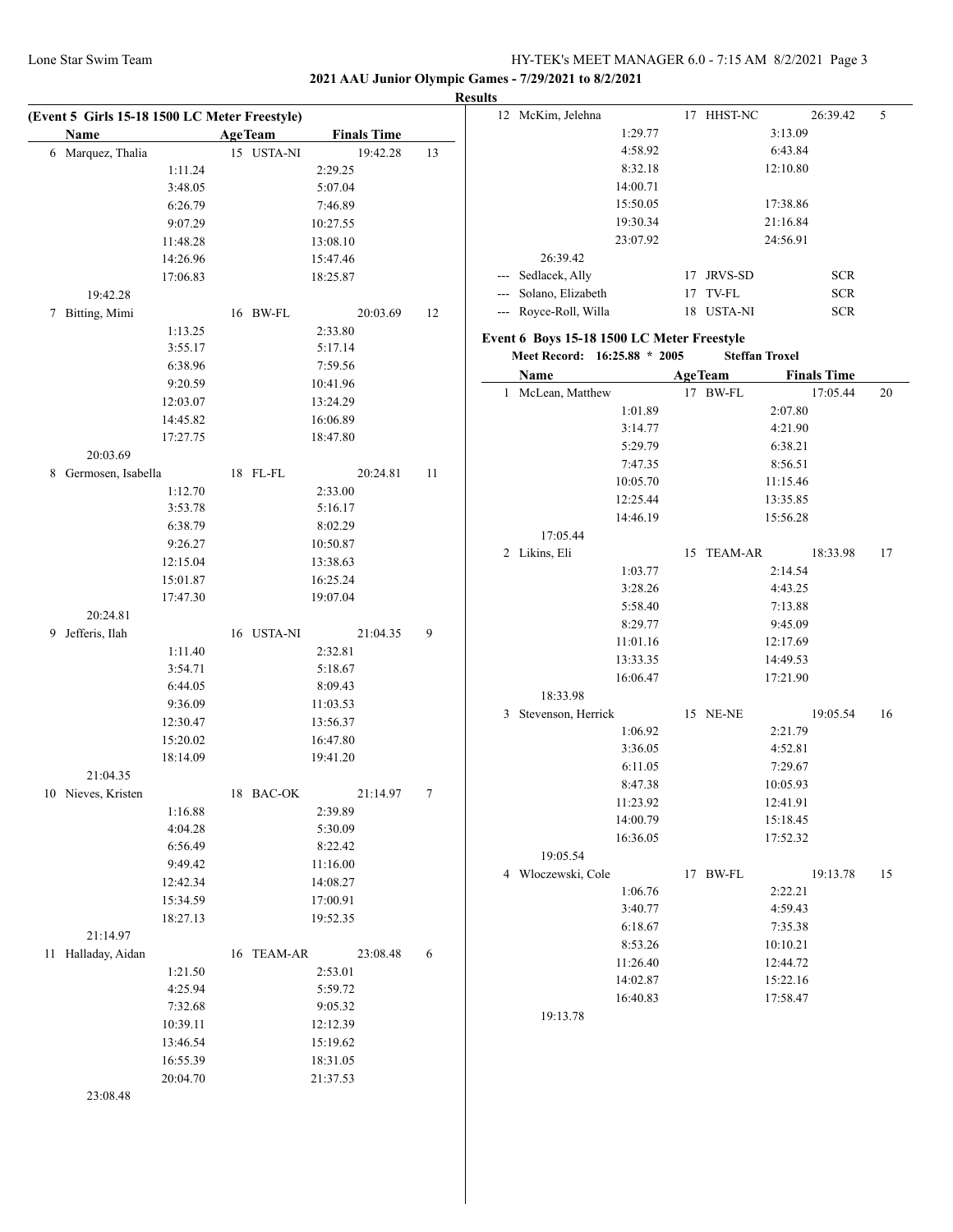## **2021 AAU Junior Olympic Games - 7/29/2021 to 8/2/2021**

|   | Name                                       |    | <b>AgeTeam</b> | <b>Finals Time</b> |    |
|---|--------------------------------------------|----|----------------|--------------------|----|
| 5 | Howard, Aydan                              | 17 | <b>BAC-OK</b>  | 19:14.89           | 14 |
|   | 1:06.35                                    |    |                | 2:21.35            |    |
|   | 3:38.65                                    |    |                | 4:58.50            |    |
|   | 6:16.77                                    |    |                | 7:36.32            |    |
|   | 8:55.07                                    |    |                | 10:15.92           |    |
|   | 11:35.79                                   |    |                | 12:53.77           |    |
|   | 14:11.72                                   |    |                | 15:29.48           |    |
|   | 16:46.41                                   |    |                | 18:02.58           |    |
|   | 19:14.89                                   |    |                |                    |    |
| 6 | Acuna-Rosa, Aiden                          |    | 16 NE-NE       | 19:19.75           | 13 |
|   | 1:03.59                                    |    |                | 2:15.34            |    |
|   | 3:31.21                                    |    |                | 4:48.55            |    |
|   | 6:07.24                                    |    |                | 7:26.22            |    |
|   | 8:45.53                                    |    |                | 10:04.56           |    |
|   | 11:24.00                                   |    |                | 12:47.30           |    |
|   | 14:09.45                                   |    |                | 15:27.56           |    |
|   | 16:47.19                                   |    |                | 18:04.82           |    |
|   | 19:19.75                                   |    |                |                    |    |
| 7 | Del-Rio, David                             |    | 18 NE-NE       | 19:48.95           | 12 |
|   | 1:04.79                                    |    |                | 2:17.27            |    |
|   | 3:32.10                                    |    |                | 4:49.66            |    |
|   | 6:08.70                                    |    |                | 7:29.10            |    |
|   | 8:51.02                                    |    |                | 10:12.34           |    |
|   | 11:34.62                                   |    |                | 12:57.55           |    |
|   | 14:19.92                                   |    |                | 15:43.46           |    |
|   | 17:06.91                                   |    |                | 18:29.64           |    |
|   | 19:48.95                                   |    |                |                    |    |
| 8 | Hobbie, Andy                               | 15 | <b>TEAM-AR</b> | 20:15.65           | 11 |
|   | 1:12.38                                    |    |                | 2:30.84            |    |
|   | 3:51.62                                    |    |                | 5:12.15            |    |
|   | 6:34.85                                    |    |                | 7:56.57            |    |
|   | 9:18.00                                    |    |                | 10:40.40           |    |
|   | 12:02.76                                   |    |                | 13:25.72           |    |
|   | 14:48.24                                   |    |                | 16:11.50           |    |
|   | 17:33.53                                   |    |                | 18:55.48           |    |
|   | 20:15.65                                   |    |                |                    |    |
|   | --- Alexander, Nate                        |    | 15 USTA-NI     | <b>SCR</b>         |    |
|   | --- Leija, Michael                         |    | 16 BAC-OK      | SCR                |    |
|   | --- Frazier, Samuel                        |    | 18 SWST-AR     | SCR                |    |
|   | --- Harkness, Alexander                    |    | 18 TV-FL       | <b>SCR</b>         |    |
|   | --- Jacobs, Zach                           |    | 17 BAC-OK      | <b>SCR</b>         |    |
|   | --- Yates, Peyton                          | 15 | JRVS-SD        | <b>SCR</b>         |    |
|   | --- Wilson, Aidan                          | 17 | SWST-AR        | SCR                |    |
|   | Event 7 Girls 13-14 200 LC Meter Freestyle |    |                |                    |    |

|           | $2:12.19 * 2019$<br><b>Meet Record:</b> |                      | Elise Nishii-Kim   |    |
|-----------|-----------------------------------------|----------------------|--------------------|----|
|           | Name                                    | <b>AgeTeam</b>       | <b>Finals Time</b> |    |
| A - Final |                                         |                      |                    |    |
| 1         | Chavis, Paulina                         | 14 ARA-ZZ            | 2:17.72            | 20 |
|           | 1:06.55                                 | 2:17.72              |                    |    |
| 2.        | Ramos, Sarah                            | BAC-OK<br>13         | 2:18.24            | 17 |
|           | 1:06.43                                 | 2:18.24              |                    |    |
|           | 3 Thompson, Kaitlyn                     | USTA-NI<br>14        | 2:24.08            | 16 |
|           | 1:09.62                                 | 2:24.08              |                    |    |
| 4         | Lowe, Sibby                             | <b>USTA-NI</b><br>14 | 2:24.20            | 15 |
|           | 1:09.68                                 | 2:24.20              |                    |    |

| <b>Results</b>   |                      |         |            |         |                |
|------------------|----------------------|---------|------------|---------|----------------|
|                  | 5 Dean, Lauren       |         | 14 TV-FL   | 2:26.07 | 14             |
|                  |                      | 1:12.21 | 2:26.07    |         |                |
|                  | 6 Wyatt, Mackenzie   |         | 14 FL-FL   | 2:27.33 | 13             |
|                  |                      | 1:10.67 | 2:27.33    |         |                |
|                  | 7 Ellington, Sophie  |         | 14 TEAM-AR | 2:27.42 | 12             |
|                  |                      | 1:10.00 | 2:27.42    |         |                |
|                  | 8 Kuznia, Arianna    |         | 13 USTA-NI | 2:32.70 | 11             |
|                  |                      | 1:13.99 | 2:32.70    |         |                |
| <b>B</b> - Final |                      |         |            |         |                |
|                  | 9 Darwood, Rachel    |         | 14 FL-FL   | 2:30.64 | 9              |
|                  |                      | 1:12.92 | 2:30.64    |         |                |
|                  | 10 Robertson, Molly  |         | 13 LRSA-FL | 2:31.67 | 7              |
|                  |                      | 1:13.10 | 2:31.67    |         |                |
|                  | 11 Riedel, Elizabeth |         | 13 TASC-GU | 2:32.76 | 6              |
|                  |                      | 1:13.82 | 2:32.76    |         |                |
|                  | 12 Smith, Ashtyn     |         | 14 TEAM-AR | 2:33.21 | 5              |
|                  |                      | 1:15.34 | 2:33.21    |         |                |
|                  | 13 Albuquerque, Lana |         | 14 NE-NE   | 2:34.31 | 4              |
|                  |                      | 1:13.48 | 2:34.31    |         |                |
|                  | 14 Podoba, Roxy      |         | 13 BAC-OK  | 2:35.02 | 3              |
|                  |                      | 1:14.95 | 2:35.02    |         |                |
|                  | 15 Rust, Kayla       |         | 13 ARA-ZZ  | 2:35.11 | $\overline{2}$ |
|                  |                      | 1:15.98 | 2:35.11    |         |                |
|                  | 16 Farooq, Layla     |         | 14 TV-FL   | 2:35.69 | 1              |
|                  |                      | 1:12.93 | 2:35.69    |         |                |

#### **Event 7 Girls 13-14 200 LC Meter Freestyle**

#### **Meet Record: 2:12.19 \* 2019 Elise Nishii-Kim**

|    | Name                 |         | <b>AgeTeam</b> | <b>Prelim Time</b> |   |
|----|----------------------|---------|----------------|--------------------|---|
|    | <b>Preliminaries</b> |         |                |                    |   |
|    | 1 Ramos, Sarah       |         | 13 BAC-OK      | 2:20.93            | q |
|    |                      | 1:07.34 | 2:20.93        |                    |   |
|    | 2 Chavis, Paulina    |         | 14 ARA-ZZ      | 2:21.15            | q |
|    |                      | 1:06.85 | 2:21.15        |                    |   |
| 3  | Thompson, Kaitlyn    |         | 14 USTA-NI     | 2:26.45            | q |
|    |                      | 1:09.30 | 2:26.45        |                    |   |
| 4  | Ellington, Sophie    |         | 14 TEAM-AR     | 2:28.00            | q |
|    |                      | 1:08.74 | 2:28.00        |                    |   |
| 5. | Wyatt, Mackenzie     |         | 14 FL-FL       | 2:28.24            | q |
|    |                      | 1:10.35 | 2:28.24        |                    |   |
| 6. | Dean, Lauren         |         | 14 TV-FL       | 2:29.76            | q |
|    |                      | 1:11.13 | 2:29.76        |                    |   |
| 7  | Lowe, Sibby          |         | 14 USTA-NI     | 2:30.24            | q |
|    |                      | 1:07.99 | 2:30.24        |                    |   |
| 8. | Kuznia, Arianna      |         | 13 USTA-NI     | 2:31.65            | q |
|    |                      | 1:12.84 | 2:31.65        |                    |   |
| 9  | Robertson, Molly     |         | 13 LRSA-FL     | 2:32.73            | q |
|    |                      | 1:13.08 | 2:32.73        |                    |   |
|    | 10 Rust, Kayla       |         | 13 ARA-ZZ      | 2:32.83            | q |
|    |                      | 1:14.79 | 2:32.83        |                    |   |
| 11 | Podoba, Roxy         |         | 13 BAC-OK      | 2:33.88            | q |
|    |                      | 1:12.60 | 2:33.88        |                    |   |
| 12 | Smith, Ashtyn        |         | 14 TEAM-AR     | 2:34.89            | q |
|    |                      | 1:14.44 | 2:34.89        |                    |   |
| 13 | Darwood, Rachel      |         | 14 FL-FL       | 2:35.17            | q |
|    |                      | 1:13.21 | 2:35.17        |                    |   |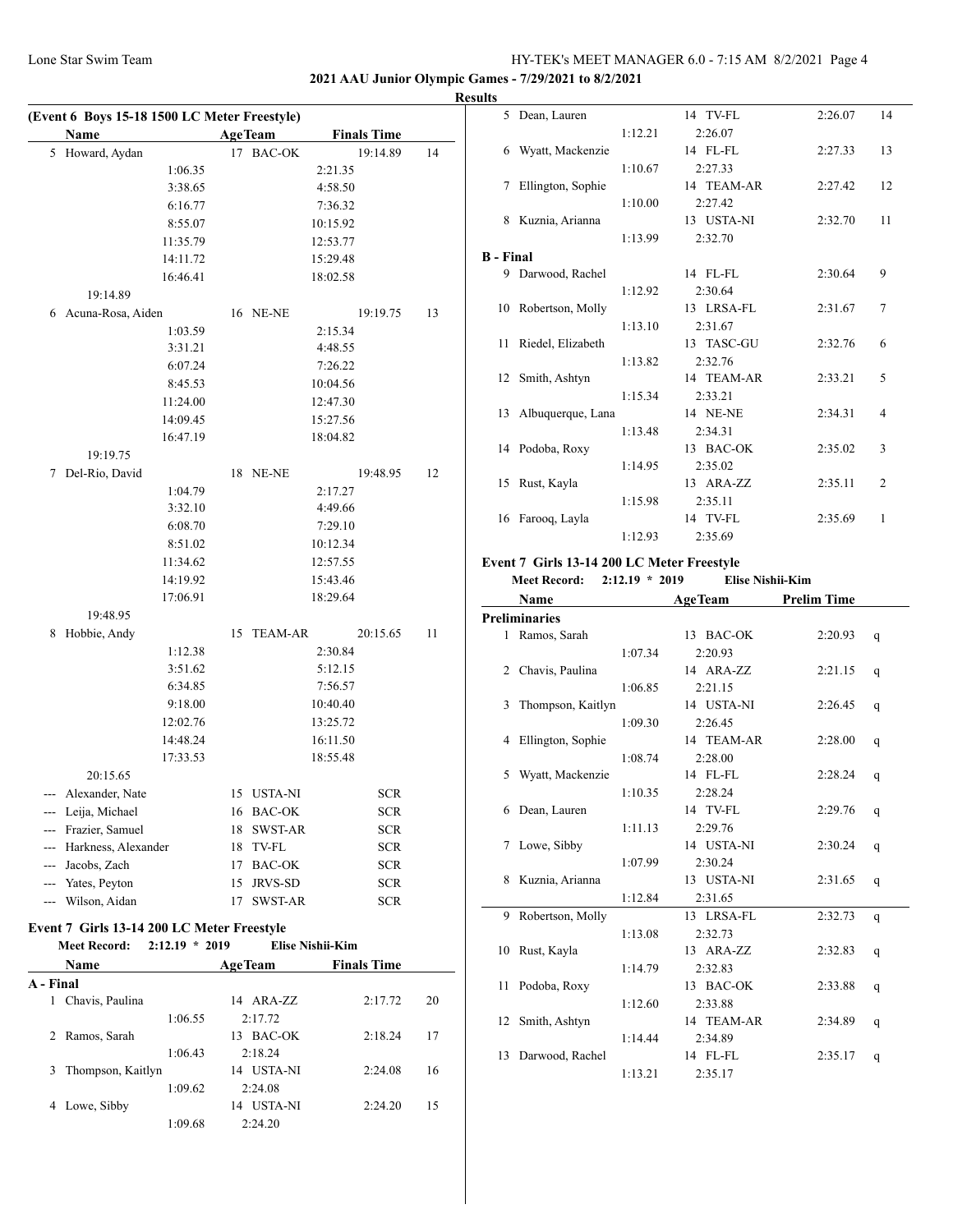## **2021 AAU Junior Olympic Games - 7/29/2021 to 8/2/2021**

|    |                      |         | Preliminaries  (Event 7 Girls 13-14 200 LC Meter Freestyle) |                    |   |
|----|----------------------|---------|-------------------------------------------------------------|--------------------|---|
|    | <b>Name</b>          |         | <b>AgeTeam</b>                                              | <b>Prelim Time</b> |   |
|    | 14 Riedel, Elizabeth |         | 13 TASC-GU                                                  | 2:36.56            | q |
|    |                      | 1:13.14 | 2:36.56                                                     |                    |   |
| 15 | Albuquerque, Lana    |         | 14 NE-NE                                                    | 2:36.97            | q |
|    |                      | 1:15.35 | 2:36.97                                                     |                    |   |
| 16 | Farooq, Layla        |         | 14 TV-FL                                                    | 2:37.04            | q |
|    |                      | 1:15.00 | 2:37.04                                                     |                    |   |
| 17 | Krueger, Claire      |         | 14 USTA-NI                                                  | 2:37.10            |   |
|    |                      | 1:15.11 | 2:37.10                                                     |                    |   |
| 18 | Cingel, Grace        |         | 14 NE-NE                                                    | 2:38.54            |   |
|    |                      | 1:15.48 | 2:38.54                                                     |                    |   |
| 19 | Schmidt, Breanna     |         | 13 BAC-OK                                                   | 2:38.56            |   |
|    |                      | 1:17.77 | 2:38.56                                                     |                    |   |
|    | Armer, Emily         |         | 14 TEAM-AR                                                  |                    |   |
| 20 |                      |         |                                                             | 2:38.87            |   |
|    |                      | 1:15.51 | 2:38.87                                                     |                    |   |
| 21 | Collins, Deryn       |         | 14 NE-NE                                                    | 2:38.90            |   |
|    |                      | 1:15.02 | 2:38.90                                                     |                    |   |
| 22 | Cignetti, Ella       |         | 13 NE-NE                                                    | 2:38.99            |   |
|    |                      | 1:16.52 | 2:38.99                                                     |                    |   |
| 23 | Beston, Molly        |         | 14 NE-NE                                                    | 2:41.31            |   |
|    |                      | 1:17.09 | 2:41.31                                                     |                    |   |
| 24 | Taylor, Kyra         |         | 14 SMSC-OZ                                                  | 2:44.65            |   |
|    |                      | 1:15.14 | 2:44.65                                                     |                    |   |
| 25 | Mahoney, Kira        |         | 13 NE-NE                                                    | 2:45.26            |   |
|    |                      | 1:16.85 | 2:45.26                                                     |                    |   |
| 26 | Demers, Rylee        |         | 14 SUP-WI                                                   | 2:45.53            |   |
|    |                      | 1:17.24 | 2:45.53                                                     |                    |   |
| 27 | Fish, Kendra         |         | 14 USTA-NI                                                  | 2:45.59            |   |
|    |                      | 1:15.85 | 2:45.59                                                     |                    |   |
| 28 | Wilhelm, Sydney      |         | 14 FL-FL                                                    | 2:45.75            |   |
|    |                      | 1:18.45 | 2:45.75                                                     |                    |   |
| 29 | Pearson, Georgia     |         | 13 NE-NE                                                    |                    |   |
|    |                      |         |                                                             | 2:46.15            |   |
|    |                      | 1:19.51 | 2:46.15                                                     |                    |   |
| 30 | Meeks, McKinleigh    |         | 13 TEAM-AR                                                  | 2:46.21            |   |
|    |                      | 1:15.90 | 2:46.21                                                     |                    |   |
| 31 | Seminavage, Kama     |         | 13 ARA-ZZ                                                   | 2:49.11            |   |
|    |                      | 1:16.26 | 2:49.11                                                     |                    |   |
| 32 | Simpson, Jordan      |         | 14 FL-FL                                                    | 2:49.23            |   |
|    |                      | 1:18.26 | 2:49.23                                                     |                    |   |
| 33 | Webb, Kennedy        |         | 13 TASC-GU                                                  | 2:50.46            |   |
|    |                      | 1:19.29 | 2:50.46                                                     |                    |   |
| 34 | Hobbie, Abby         |         | 13 TEAM-AR                                                  | 2:54.13            |   |
|    |                      | 1:21.55 | 2:54.13                                                     |                    |   |
| 35 | Alder, Brynlee       |         | 13 UN-GU                                                    | 2:58.85            |   |
|    |                      | 1:25.18 | 2:58.85                                                     |                    |   |
| 36 | Lockett, Kendall     |         | 14 UN-GU                                                    | 3:03.48            |   |
|    |                      | 1:21.55 | 3:03.48                                                     |                    |   |
| 37 | Horn, Ayla           |         | 13 SWST-AR                                                  | 3:09.75            |   |
|    |                      |         |                                                             |                    |   |
|    |                      | 1:27.40 | 3:09.75                                                     |                    |   |
| 38 | Gibbs, Kinsley       |         | 13 SMSC-OZ                                                  | 3:14.24            |   |
|    |                      | 1:33.77 | 3:14.24                                                     |                    |   |
| 39 | Weibrecht, Brooklyn  |         | 14 SMSC-OZ                                                  | 3:14.34            |   |
|    |                      | 1:34.60 | 3:14.34                                                     |                    |   |
|    |                      |         |                                                             |                    |   |
| 40 | Brown, Gracie        |         | 13 SMSC-OZ                                                  | 3:20.06            |   |

|  | <b>Results</b>                                                                                                                                                                                                                                                                                                                                                                               |                        |              |            |  |  |  |  |
|--|----------------------------------------------------------------------------------------------------------------------------------------------------------------------------------------------------------------------------------------------------------------------------------------------------------------------------------------------------------------------------------------------|------------------------|--------------|------------|--|--|--|--|
|  |                                                                                                                                                                                                                                                                                                                                                                                              | 41 Knoll, Sadie        | 13 TEAM-AR   | 3:21.53    |  |  |  |  |
|  |                                                                                                                                                                                                                                                                                                                                                                                              | 1:34.65                | 3:21.53      |            |  |  |  |  |
|  |                                                                                                                                                                                                                                                                                                                                                                                              | 42 McEuen, Addison     | 13 TEAM-AR   | 3:23.95    |  |  |  |  |
|  |                                                                                                                                                                                                                                                                                                                                                                                              | 1:36.41                | 3:23.95      |            |  |  |  |  |
|  | $\frac{1}{2} \frac{1}{2} \frac{1}{2} \frac{1}{2} \frac{1}{2} \frac{1}{2} \frac{1}{2} \frac{1}{2} \frac{1}{2} \frac{1}{2} \frac{1}{2} \frac{1}{2} \frac{1}{2} \frac{1}{2} \frac{1}{2} \frac{1}{2} \frac{1}{2} \frac{1}{2} \frac{1}{2} \frac{1}{2} \frac{1}{2} \frac{1}{2} \frac{1}{2} \frac{1}{2} \frac{1}{2} \frac{1}{2} \frac{1}{2} \frac{1}{2} \frac{1}{2} \frac{1}{2} \frac{1}{2} \frac{$ | Esteban, Elizabeth     | 14 TEAM-AR   | <b>DFS</b> |  |  |  |  |
|  |                                                                                                                                                                                                                                                                                                                                                                                              | Declared false start   |              |            |  |  |  |  |
|  |                                                                                                                                                                                                                                                                                                                                                                                              | --- Bucy, Ashlyn       | BAC-OK<br>13 | <b>DFS</b> |  |  |  |  |
|  |                                                                                                                                                                                                                                                                                                                                                                                              | Declared false start   |              |            |  |  |  |  |
|  |                                                                                                                                                                                                                                                                                                                                                                                              | --- Robideaux, Chandra | GVST-SC      | NS         |  |  |  |  |
|  |                                                                                                                                                                                                                                                                                                                                                                                              |                        |              |            |  |  |  |  |

# **Event 8 Boys 13-14 200 LC Meter Freestyle**

|  | <b>Meet Record:</b> | $2:01.35 * 2015$ |  | <b>Cason J Wilburn</b> |
|--|---------------------|------------------|--|------------------------|
|--|---------------------|------------------|--|------------------------|

|                  | Name                   | <b>AgeTeam</b> | <b>Finals Time</b> |                |
|------------------|------------------------|----------------|--------------------|----------------|
| A - Final        |                        |                |                    |                |
| $\mathbf{1}$     | Efird, Parker          | 13 UN-GU       | 2:07.26            | 20             |
|                  | 1:01.09                | 2:07.26        |                    |                |
| 2                | Kavanagh, Brayden      | 14 NE-NE       | 2:10.58            | 17             |
|                  | 1:03.02                | 2:10.58        |                    |                |
| 3                | Likins, Max            | 14 TEAM-AR     | 2:10.89            | 16             |
|                  | 1:02.96                | 2:10.89        |                    |                |
| 4                | Bosler-Kilmer, Gabriel | 13 UN-LE       | 2:11.45            | 15             |
|                  | 1:02.68                | 2:11.45        |                    |                |
| 5                | Cook, Luke             | 14 UN-GU       | 2:12.52            | 14             |
|                  | 1:03.53                | 2:12.52        |                    |                |
| 6                | Cavallerano, Jack      | 13 USTA-NI     | 2:13.07            | 13             |
|                  | 1:04.05                | 2:13.07        |                    |                |
| 7                | Nelson, Peter          | 13 NE-NE       | 2:13.43            | 12             |
|                  | 1:03.89                | 2:13.43        |                    |                |
| 8                | Jones, Noah            | 14 BW-FL       | 2:14.77            | 11             |
|                  | 1:05.07                | 2:14.77        |                    |                |
| <b>B</b> - Final |                        |                |                    |                |
|                  | 9 Eden, Dylan          | 14 BAC-OK      | 2:16.40            | 9              |
|                  | 1:03.90                | 2:16.40        |                    |                |
| 10               | Gamber, Charlie        | 13 NE-NE       | 2:17.77            | 7              |
|                  | 1:05.32                | 2:17.77        |                    |                |
| 11               | Hackney, James         | 14 TEAM-AR     | 2:18.08            | 6              |
|                  | 1:06.39                | 2:18.08        |                    |                |
| 12               | Yu, Kevin              | 13 ARA-ZZ      | 2:18.65            | 5              |
|                  | 1:06.04                | 2:18.65        |                    |                |
| 13               | Serbia, Ryan           | 14 BAC-OK      | 2:19.26            | 4              |
|                  | 1:07.18                | 2:19.26        |                    |                |
| 14               | Esparza, Ethan         | 14 UN-GU       | 2:19.39            | 3              |
|                  | 1:07.13                | 2:19.39        |                    |                |
| 15               | Mariano, Rohan         | 13 BAC-OK      | 2:19.78            | $\overline{2}$ |
|                  | 1:06.70                | 2:19.78        |                    |                |
| 16               | Cano, Juan             | 14 NE-NE       | 2:25.85            | 1              |
|                  | 1:09.42                | 2:25.85        |                    |                |

## **Event 8 Boys 13-14 200 LC Meter Freestyle**

| <b>Meet Record:</b> | $2:01.35 * 2015$ |  |  | <b>Cason J Wilburn</b> |
|---------------------|------------------|--|--|------------------------|
|---------------------|------------------|--|--|------------------------|

| Name                     | <b>AgeTeam</b>       | <b>Prelim Time</b> |   |  |  |  |  |  |
|--------------------------|----------------------|--------------------|---|--|--|--|--|--|
| Preliminaries            |                      |                    |   |  |  |  |  |  |
| Efird, Parker            | UN-GU<br>13.         | 2:11.92            | q |  |  |  |  |  |
| 1:02.78                  | 2:11.92              |                    |   |  |  |  |  |  |
| 2 Bosler-Kilmer, Gabriel | <b>UN-LE</b><br>13   | 2:12.20            | q |  |  |  |  |  |
| 1:02.95                  | 2:12.20              |                    |   |  |  |  |  |  |
| 3 Cavallerano, Jack      | <b>USTA-NI</b><br>13 | 2:13.05            | q |  |  |  |  |  |
| 1:05.44                  | 2:13.05              |                    |   |  |  |  |  |  |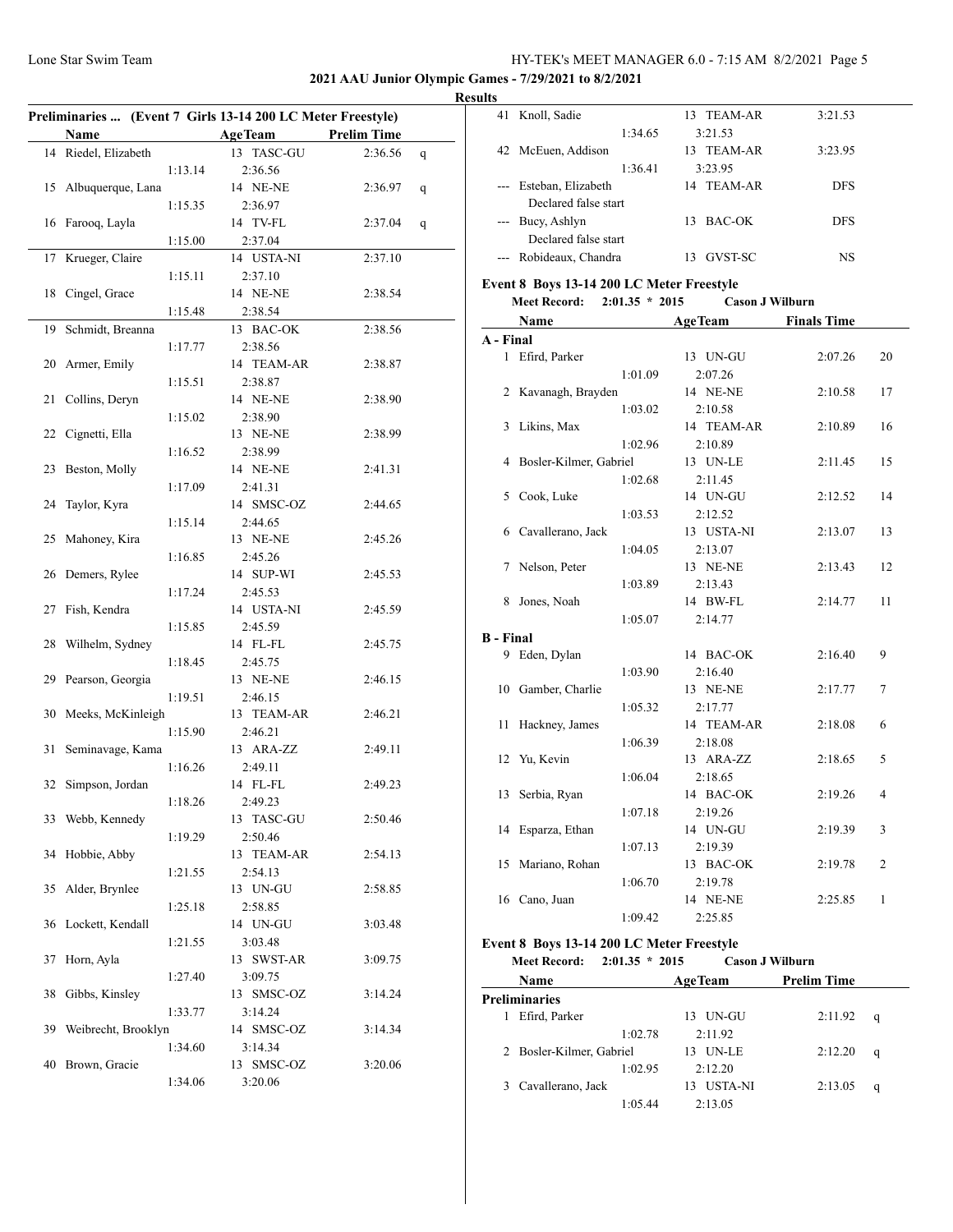## **2021 AAU Junior Olympic Games - 7/29/2021 to 8/2/2021**

|    |                        |         | Preliminaries  (Event 8 Boys 13-14 200 LC Meter Freestyle) |                    |   |
|----|------------------------|---------|------------------------------------------------------------|--------------------|---|
|    | Name                   |         | <b>AgeTeam</b>                                             | <b>Prelim Time</b> |   |
|    | 4 Kavanagh, Brayden    |         | 14 NE-NE                                                   | 2:13.32            | q |
|    |                        | 1:02.80 | 2:13.32                                                    |                    |   |
| 5  | Likins, Max            |         | 14 TEAM-AR                                                 | 2:13.35            | q |
|    |                        | 1:03.86 | 2:13.35                                                    |                    |   |
| 6  | Jones, Noah            |         | 14 BW-FL                                                   | 2:13.93            | q |
|    |                        | 1:04.93 | 2:13.93                                                    |                    |   |
| 7  | Nelson, Peter          |         | 13 NE-NE                                                   | 2:13.97            | q |
|    |                        | 1:04.60 | 2:13.97                                                    |                    |   |
| 8  | Cook, Luke             |         | 14 UN-GU                                                   | 2:14.47            | q |
|    |                        | 1:04.50 | 2:14.47                                                    |                    |   |
| 9  | Eden, Dylan            |         | 14 BAC-OK                                                  | 2:16.05            |   |
|    |                        |         | 2:16.05                                                    |                    | q |
|    |                        | 1:02.71 |                                                            |                    |   |
| 10 | Gamber, Charlie        |         | 13 NE-NE                                                   | 2:17.82            | q |
|    |                        | 1:04.57 | 2:17.82                                                    |                    |   |
| 11 | Serbia, Ryan           |         | 14 BAC-OK                                                  | 2:17.93            | q |
|    |                        | 1:05.53 | 2:17.93                                                    |                    |   |
| 12 | Hackney, James         |         | 14 TEAM-AR                                                 | 2:19.20            | q |
|    |                        | 1:05.33 | 2:19.20                                                    |                    |   |
| 13 | Esparza, Ethan         |         | 14 UN-GU                                                   | 2:19.40            | q |
|    |                        | 1:06.60 | 2:19.40                                                    |                    |   |
| 14 | Mariano, Rohan         |         | 13 BAC-OK                                                  | 2:19.73            | q |
|    |                        | 1:06.13 | 2:19.73                                                    |                    |   |
| 15 | Yu, Kevin              |         | 13 ARA-ZZ                                                  | 2:20.20            | q |
|    |                        | 1:05.03 | 2:20.20                                                    |                    |   |
| 16 | Cano, Juan             |         | 14 NE-NE                                                   | 2:22.17            | q |
|    |                        | 1:07.34 | 2:22.17                                                    |                    |   |
| 17 | Gicking, John          |         | 14 TV-FL                                                   | 2:22.82            |   |
|    |                        | 1:09.59 | 2:22.82                                                    |                    |   |
| 18 | Yan, Jason             |         | 14 NE-NE                                                   | 2:23.73            |   |
|    |                        | 1:08.60 | 2:23.73                                                    |                    |   |
| 19 | Peck, Ariel            |         | 14 ARA-ZZ                                                  | 2:25.06            |   |
|    |                        | 1:10.33 | 2:25.06                                                    |                    |   |
| 20 | Sanchez, Bradon        |         | 14 TEAM-AR                                                 | 2:25.45            |   |
|    |                        | 1:07.68 | 2:25.45                                                    |                    |   |
|    | Bryan, Liam            |         |                                                            |                    |   |
| 21 |                        |         | 13 UN-ST                                                   | 2:25.65            |   |
|    |                        | 1:12.97 | 2:25.65                                                    |                    |   |
|    | 22 Kennington, Tristen |         | 14 BW-FL                                                   | 2:25.72            |   |
|    |                        | 1:09.41 | 2:25.72                                                    |                    |   |
| 23 | Green, Owen            |         | 14 TEAM-AR                                                 | 2:26.35            |   |
|    |                        | 1:11.14 | 2:26.35                                                    |                    |   |
|    | 24 Walker, Kristian    |         | 13 BW-FL                                                   | 2:26.86            |   |
|    |                        | 1:10.48 | 2:26.86                                                    |                    |   |
| 25 | Scafidi, Cole          |         | 13 NE-NE                                                   | 2:27.65            |   |
|    |                        | 1:09.35 | 2:27.65                                                    |                    |   |
| 26 | Stenfors, Finn         |         | 14 NE-NE                                                   | 2:29.15            |   |
|    |                        | 1:07.94 | 2:29.15                                                    |                    |   |
| 27 | Due, Caleb             |         | 14 SWST-AR                                                 | 2:30.46            |   |
|    |                        | 1:11.15 | 2:30.46                                                    |                    |   |
| 28 | Short, Matthew         |         | 14 NE-NE                                                   | 2:30.80            |   |
|    |                        | 1:10.22 | 2:30.80                                                    |                    |   |
| 29 | Wood, Christian        |         | 14 TEAM-AR                                                 | 2:32.77            |   |
|    |                        | 1:14.66 | 2:32.77                                                    |                    |   |
| 30 | Gross, Mark            |         | 14 HHST-NC                                                 | 2:33.20            |   |
|    |                        | 1:11.12 | 2:33.20                                                    |                    |   |
|    |                        |         |                                                            |                    |   |
|    |                        |         |                                                            |                    |   |

|   | <b>Results</b> |                     |         |                      |            |  |
|---|----------------|---------------------|---------|----------------------|------------|--|
|   |                | 31 Estrada, Alexis  |         | 14 ESCA-GU           | 2:34.35    |  |
|   |                |                     | 1:13.17 | 2:34.35              |            |  |
| - |                | 32 Brown, Evan      |         | 14 TEAM-AR           | 2:34.89    |  |
|   |                |                     | 1:13.64 | 2:34.89              |            |  |
|   |                | 33 Garner, Finneaus |         | 14 HHST-NC           | 2:35.23    |  |
|   |                |                     | 1:11.38 | 2:35.23              |            |  |
|   |                | 34 McCarthy, Liam   |         | 13 SST-GU            | 2:36.61    |  |
|   |                |                     | 1:09.88 | 2:36.61              |            |  |
|   |                | 35 Tripp, Corban    |         | 13 FL-FL             | 2:37.02    |  |
|   |                |                     | 1:18.42 | 2:37.02              |            |  |
|   |                | 36 Salazar, Joel    |         | 13 TASC-GU           | 2:40.26    |  |
|   |                |                     | 1:15.91 | 2:40.26              |            |  |
|   |                | 37 Nieves, Braden   |         | 13 BAC-OK            | 2:43.07    |  |
|   |                |                     | 1:18.99 | 2:43.07              |            |  |
|   |                | 38 Silva, Diego     |         | 13 ESCA-GU           | 2:43.51    |  |
|   |                |                     | 1:15.13 | 2:43.51              |            |  |
|   |                | 39 Ward, Coy        |         | 13 TEAM-AR           | 2:51.56    |  |
|   |                |                     | 1:20.92 | 2:51.56              |            |  |
|   |                | Arizabalo, Aaron    |         | 13 TASC-GU           | DO         |  |
|   |                | False start         |         |                      |            |  |
|   |                |                     | 1:17.58 | D <sub>O</sub>       |            |  |
|   |                | Reid, Landon        |         | <b>TEAM-AR</b><br>13 | DQ         |  |
|   |                | False start         |         |                      |            |  |
|   |                |                     | 1:19.23 | DO                   |            |  |
|   |                | Nguyen, Vince       |         | 13 UN-GU             | <b>SCR</b> |  |

# **Event 9 Girls 15-18 200 LC Meter Freestyle**

**Meet Record: 2:09.08 \* 2001 Kelly Freeburn**

|                  | Name                   | <b>AgeTeam</b> | <b>Finals Time</b> |    |
|------------------|------------------------|----------------|--------------------|----|
| A - Final        |                        |                |                    |    |
|                  | 1 Answeeney, Bella     | 16 TV-FL       | 2:10.46            | 20 |
|                  | 1:02.77                | 2:10.46        |                    |    |
|                  | 2 Answeeney, Justine   | 18 TV-FL       | 2:10.56            | 17 |
|                  | 1:02.67                | 2:10.56        |                    |    |
| 3                | Solano, Elizabeth      | 17 TV-FL       | 2:10.89            | 16 |
|                  | 1:03.48                | 2:10.89        |                    |    |
|                  | 4 McDevitt, Elizabeth  | 17 YBAC-NC     | 2:13.92            | 15 |
|                  | 1:04.16                | 2:13.92        |                    |    |
|                  | 5 Nelson, Megan        | 16 NE-NE       | 2:15.52            | 14 |
|                  | 1:04.70                | 2:15.52        |                    |    |
| 6                | Giovannoni, Chloe      | 18 USTA-NI     | 2:17.01            | 13 |
|                  | 1:05.08                | 2:17.01        |                    |    |
|                  | 7 Patterson, Carmen    | 15 FL-FL       | 2:18.08            | 12 |
|                  | 1:07.56                | 2:18.08        |                    |    |
| 8                | Pecore, Ali            | 18 FL-FL       | 2:18.11            | 11 |
|                  | 1:07.09                | 2:18.11        |                    |    |
| <b>B</b> - Final |                        |                |                    |    |
|                  | 9 Antonov, Katarina    | 17 FL-FL       | 2:17.62            | 9  |
|                  | 1:07.24                | 2:17.62        |                    |    |
|                  | 10 Carter, Braylee     | 16 YBAC-NC     | 2:18.51            | 7  |
|                  | 1:07.47                | 2:18.51        |                    |    |
|                  | 11 Montenegro, Valerie | 16 FL-FL       | 2:19.20            | 6  |
|                  | 1:08.42                | 2:19.20        |                    |    |
|                  | 12 Farooq, Maya        | 16 TV-FL       | 2:19.28            | 5  |
|                  | 1:07.59                | 2:19.28        |                    |    |
| 13               | Routh, Ainsley         | 17 NE-NE       | 2:21.82            | 4  |
|                  | 1:08.19                | 2:21.82        |                    |    |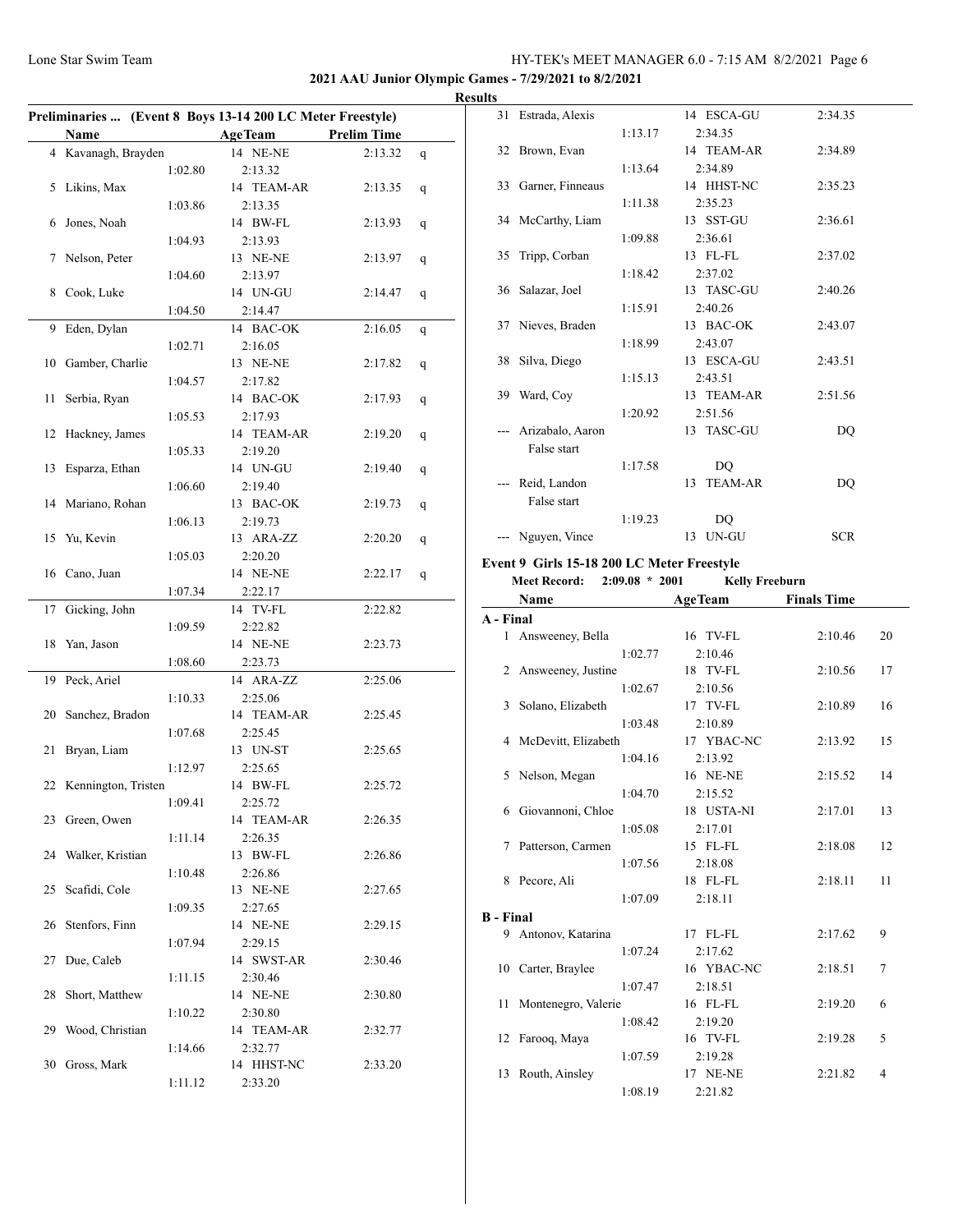**2021 AAU Junior Olympic Games - 7/29/2021 to 8/2/2021**

|     |                                            |                  |                                                         |         | <b>Result</b> |
|-----|--------------------------------------------|------------------|---------------------------------------------------------|---------|---------------|
|     |                                            |                  | B - Final  (Event 9 Girls 15-18 200 LC Meter Freestyle) |         |               |
|     | Name                                       |                  | AgeTeam Finals Time                                     |         |               |
|     | 14 Marquez, Thalia                         |                  | 15 USTA-NI                                              | 2:22.26 | 3             |
|     |                                            | 1:09.00          | 2:22.26                                                 |         |               |
|     | 15 Horst, Danielle                         |                  | 17 BAC-OK                                               | 2:26.06 | 2             |
|     |                                            | 1:09.06          | 2:26.06                                                 |         |               |
|     | 16 Greene, Abby                            |                  | 17 TV-FL                                                | 2:37.22 | 1             |
|     |                                            | 1:17.10          | 2:37.22                                                 |         |               |
|     | Event 9 Girls 15-18 200 LC Meter Freestyle |                  |                                                         |         |               |
|     | <b>Meet Record:</b>                        | $2:09.08 * 2001$ | <b>Kelly Freeburn</b>                                   |         |               |
|     | Name                                       |                  | AgeTeam Prelim Time                                     |         |               |
|     | <b>Preliminaries</b>                       |                  |                                                         |         |               |
|     | 1 Answeeney, Justine                       |                  | 18 TV-FL                                                | 2:12.33 |               |
|     |                                            | 1:02.90          | 2:12.33                                                 |         | q             |
|     | 2 Solano, Elizabeth                        |                  | 17 TV-FL                                                | 2:13.65 |               |
|     |                                            | 1:03.27          | 2:13.65                                                 |         | q             |
| 3   | McDevitt, Elizabeth                        |                  | 17 YBAC-NC                                              | 2:14.35 |               |
|     |                                            | 1:04.23          | 2:14.35                                                 |         | q             |
| 4   | Answeeney, Bella                           |                  | 16 TV-FL                                                | 2:14.36 |               |
|     |                                            |                  |                                                         |         | q             |
| 5   | Nelson, Megan                              | 1:03.85          | 2:14.36<br>16 NE-NE                                     | 2:14.95 |               |
|     |                                            | 1:04.46          | 2:14.95                                                 |         | q             |
| 6   | Giovannoni, Chloe                          |                  | 18 USTA-NI                                              | 2:16.62 |               |
|     |                                            | 1:04.78          | 2:16.62                                                 |         | q             |
| 7   | Pecore, Ali                                |                  | 18 FL-FL                                                | 2:18.59 |               |
|     |                                            | 1:07.41          | 2:18.59                                                 |         | q             |
| 8   | Patterson, Carmen                          |                  | 15 FL-FL                                                | 2:18.93 |               |
|     |                                            |                  |                                                         |         | q             |
|     |                                            | 1:08.23          | 2:18.93                                                 |         |               |
| 9   | Greene, Abby                               |                  | 17 TV-FL                                                | 2:20.14 | q             |
|     |                                            | 1:08.49          | 2:20.14                                                 |         |               |
| 10  | Antonov, Katarina                          | 1:08.59          | 17 FL-FL<br>2:20.59                                     | 2:20.59 | q             |
| *11 |                                            |                  | 16 TV-FL                                                | 2:21.16 |               |
|     | Farooq, Maya                               | 1:07.23          | 2:21.16                                                 |         | q             |
| *11 | Carter, Braylee                            |                  | 16 YBAC-NC                                              | 2:21.16 |               |
|     |                                            | 1:08.68          | 2:21.16                                                 |         | q             |
| 13  | Montenegro, Valerie                        |                  | 16 FL-FL                                                | 2:21.20 |               |
|     |                                            | 1:09.29          | 2:21.20                                                 |         | q             |
|     | 14 Horst, Danielle                         |                  | 17 BAC-OK                                               | 2:21.56 |               |
|     |                                            | 1:07.15          | 2:21.56                                                 |         | q             |
| 15  | Routh, Ainsley                             |                  | 17 NE-NE                                                | 2:22.28 |               |
|     |                                            | 1:08.03          | 2:22.28                                                 |         | q             |
| 16  | Marquez, Thalia                            |                  | 15 USTA-NI                                              | 2:22.82 |               |
|     |                                            | 1:09.12          | 2:22.82                                                 |         | q             |
| 17  | Hamilton, Emma                             |                  | 16 BW-FL                                                | 2:23.04 |               |
|     |                                            |                  |                                                         |         |               |
|     |                                            | 1:06.74          | 2:23.04                                                 |         |               |
| 18  | Johnson, Elise                             |                  | 17 USTA-NI                                              | 2:23.09 |               |
|     |                                            | 1:07.84          | 2:23.09                                                 |         |               |
| 19  | Barry, Elizabeth                           |                  | 18 UN-GU                                                | 2:24.16 |               |
|     |                                            | 1:09.15          | 2:24.16                                                 |         |               |
| 20  | Konz, Ashley                               |                  | 17 USTA-NI                                              | 2:24.46 |               |
|     |                                            | 1:08.91          | 2:24.46                                                 |         |               |
| 21  | Germosen, Isabella                         |                  | 18 FL-FL                                                | 2:25.00 |               |
|     |                                            | 1:08.85          | 2:25.00                                                 |         |               |
| 22  | Bitting, Mimi                              |                  | 16 BW-FL                                                | 2:25.27 |               |
|     |                                            | 1:10.16          | 2:25.27                                                 |         |               |

| LS |                       |         |                       |         |
|----|-----------------------|---------|-----------------------|---------|
|    | 23 Esteban, Grace     |         | 15 TEAM-AR            | 2:25.31 |
|    |                       | 1:09.85 | 2:25.31               |         |
|    | 24 Klemann, Alannah   |         | 15 USTA-NI            | 2:25.68 |
|    |                       | 1:08.04 | 2:25.68               |         |
|    | 25 Most, Dana         |         | 15 TV-FL              | 2:25.81 |
|    |                       | 1:10.42 | 2:25.81               |         |
|    | 26 Cress, Bella       |         | 16 YBAC-NC            | 2:25.90 |
|    |                       | 1:10.71 | 2:25.90               |         |
|    | 27 Mendoza, Landry    |         | 15 BAC-OK             | 2:26.25 |
|    |                       | 1:10.73 | 2:26.25               |         |
| 28 | Bleckley, Paige       |         | 15 NE-NE              | 2:27.03 |
|    | 29 O'Brien, Allison   | 1:08.77 | 2:27.03<br>15 USTA-NI | 2:27.55 |
|    |                       | 1:09.90 | 2:27.55               |         |
| 30 | Sloan, Riley          |         | 17 BW-FL              | 2:27.84 |
|    |                       | 1:09.33 | 2:27.84               |         |
| 31 | Shelhamer, Grace      |         | 15 USTA-NI            | 2:28.21 |
|    |                       | 1:10.63 | 2:28.21               |         |
|    | 32 Brown, Alexa       |         | 16 BW-FL              | 2:29.50 |
|    |                       | 1:12.85 | 2:29.50               |         |
| 33 | Mooney, Faye          |         | 16 USTA-NI            | 2:29.86 |
|    |                       | 1:09.75 | 2:29.86               |         |
|    | 34 Jefferis, Ilah     |         | 16 USTA-NI            | 2:30.53 |
|    |                       | 1:10.52 | 2:30.53               |         |
|    | 35 Peck, Rachel       |         | 16 ARA-ZZ             | 2:30.62 |
|    |                       | 1:11.29 | 2:30.62               |         |
|    | 36 Wright, Kylene     |         | 17 BW-FL              | 2:30.78 |
|    |                       | 1:11.89 | 2:30.78               |         |
| 37 | Stoddard, Caleigh     |         | 15 BAC-OK             | 2:31.01 |
|    |                       | 1:12.72 | 2:31.01               |         |
|    | 38 Milroy, Kaitlyn    |         | 17 SUP-WI             | 2:31.18 |
|    |                       | 1:12.54 | 2:31.18               |         |
|    | 39 McCaffrey, Libby   |         | 18 TV-FL              | 2:31.35 |
|    |                       | 1:12.32 | 2:31.35               |         |
| 40 | Hamilton, Jeylin      |         | 16 NE-NE              | 2:31.37 |
|    |                       | 1:09.79 | 2:31.37               |         |
| 41 | Traver, Joia          |         | 17 SWST-AR            | 2:31.40 |
|    |                       | 1:11.99 | 2:31.40               |         |
|    | 42 Bergeron, Ella     |         | 15 NE-NE              | 2:31.79 |
|    |                       | 1:13.79 | 2:31.79               |         |
| 43 | Schapp, Haylee        |         | 18 BAC-OK             | 2:32.67 |
|    |                       | 1:13.20 | 2:32.67               |         |
| 44 | de Ruijter, Domenique |         | 17 USTA-NI            | 2:32.86 |
|    |                       | 1:14.09 | 2:32.86               |         |
| 45 | Woodhouse, DeLaney    |         | 16 USTA-NI            | 2:33.76 |
|    |                       | 1:14.02 | 2:33.76               |         |
| 46 | Bocobo, Megan         |         | 17 ARA-ZZ             | 2:34.12 |
|    | Kennedy, Hannah       | 1:14.65 | 2:34.12<br>16 FL-FL   |         |
| 47 |                       |         | 2:34.91               | 2:34.91 |
| 48 | Lapierre, Lydia       | 1:16.55 | 17 USTA-NI            | 2:35.95 |
|    |                       | 1:12.88 | 2:35.95               |         |
| 49 | Sanchez, Cecily       |         | 16 TEAM-AR            | 2:38.93 |
|    |                       | 1:12.52 | 2:38.93               |         |
| 50 | Nieves, Kristen       |         | 18 BAC-OK             | 2:39.56 |
|    |                       | 1:16.87 | 2:39.56               |         |
| 51 | Tavakol, Farah        |         | 15 NE-NE              | 2:40.83 |
|    |                       | 1:13.94 | 2:40.83               |         |
|    |                       |         |                       |         |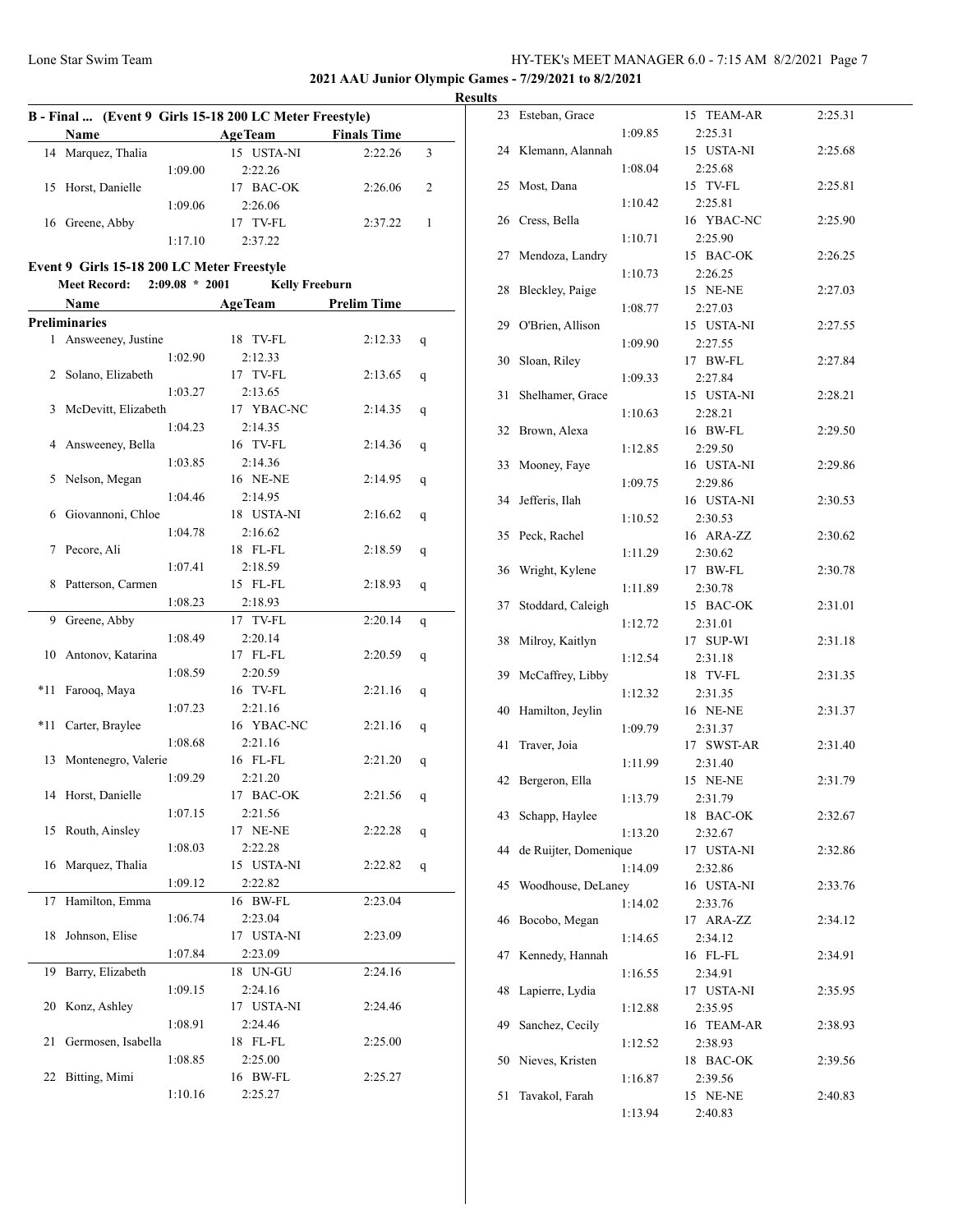## **2021 AAU Junior Olympic Games - 7/29/2021 to 8/2/2021**

|           |                                            |                  | Preliminaries  (Event 9 Girls 15-18 200 LC Meter Freestyle) |                    |    |
|-----------|--------------------------------------------|------------------|-------------------------------------------------------------|--------------------|----|
|           | Name                                       |                  | <b>AgeTeam</b>                                              | <b>Prelim Time</b> |    |
|           | 52 Palmer, Abbie                           |                  | 17 BAC-OK                                                   | 2:41.25            |    |
|           |                                            | 1:15.35          | 2:41.25                                                     |                    |    |
| 53        | Alder, Brielle                             |                  | 15 UN-GU                                                    | 2:41.31            |    |
|           |                                            | 1:16.94          | 2:41.31                                                     |                    |    |
| 54        | Halladay, Aidan                            |                  | 16 TEAM-AR                                                  | 2:41.72            |    |
|           |                                            | 1:17.31          | 2:41.72                                                     |                    |    |
| 55        | Coreas, Siumy                              |                  | 15 SST-GU                                                   | 2:42.48            |    |
|           |                                            | 1:16.26          | 2:42.48                                                     |                    |    |
| 56        | Smith, Ally                                |                  | 17 TEAM-AR                                                  | 2:42.66            |    |
|           |                                            | 1:18.32          | 2:42.66                                                     |                    |    |
| 57        | Bennett, Presley                           |                  | 15 TEAM-AR                                                  | 2:48.16            |    |
|           |                                            | 1:17.53          | 2:48.16                                                     |                    |    |
| 58        | Aboudou, Amira                             |                  | 15 NE-NE                                                    | 2:48.20            |    |
|           |                                            | 1:17.43          | 2:48.20                                                     |                    |    |
| 59        | Meeks, Mattelyn                            |                  | 17 TEAM-AR                                                  | 2:48.72            |    |
|           |                                            | 1:21.47          | 2:48.72                                                     |                    |    |
| 60        | Duerson, Trysta                            |                  | 18 BAC-OK                                                   | 2:50.01            |    |
|           |                                            | 1:19.29          | 2:50.01                                                     |                    |    |
| 61        | Provenzano, Erin                           |                  | 17 FL-FL                                                    | 2:51.11            |    |
|           |                                            | 1:19.99          | 2:51.11                                                     |                    |    |
| 62        | Jeantrout, Madelyn                         |                  | 16 BAC-OK                                                   | 2:52.53            |    |
|           |                                            | 1:22.19          | 2:52.53                                                     |                    |    |
| 63        | Lawhon, Alexis                             |                  | 15 SWST-AR                                                  | 2:53.84            |    |
|           |                                            | 1:22.49          | 2:53.84                                                     |                    |    |
| 64        | Sanders, Logan                             |                  | 16 TEAM-AR                                                  | 2:57.62            |    |
|           |                                            |                  | 2:57.62                                                     |                    |    |
| 65        | Weibrecht, Hailey                          | 1:24.63          | 17 SMSC-OZ                                                  | 3:01.13            |    |
|           |                                            | 1:21.98          | 3:01.13                                                     |                    |    |
| 66        | Murphree, Rachel                           |                  | 18 TEAM-AR                                                  | 3:08.05            |    |
|           |                                            |                  |                                                             |                    |    |
|           | Hays, Kaylee                               | 1:25.85          | 3:08.05<br>16 TEAM-AR                                       | 3:19.77            |    |
| 67        |                                            |                  |                                                             |                    |    |
|           |                                            | 1:34.11          | 3:19.77                                                     |                    |    |
|           | --- Tanizaki-Hudson, Kiana                 |                  | 17 ARA-ZZ                                                   | <b>SCR</b>         |    |
|           | Event 10 Boys 15-18 200 LC Meter Freestyle |                  |                                                             |                    |    |
|           | <b>Meet Record:</b>                        | $1:57.08 * 2005$ | <b>Steffan Troxel</b>                                       |                    |    |
|           | Name                                       |                  | <b>AgeTeam</b>                                              | <b>Finals Time</b> |    |
| A - Final |                                            |                  |                                                             |                    |    |
| 1         | McLean, Matthew                            |                  | 17 BW-FL                                                    | 1:58.89            | 20 |
|           |                                            | 57.85            | 1:58.89                                                     |                    |    |
| 2         | Johnson, Drew                              |                  | 17 FL-FL                                                    | 1:58.98            | 17 |
|           |                                            | 57.46            | 1:58.98                                                     |                    |    |
| 3         | Cass, John David                           |                  | 18 TEAM-AR                                                  | 2:01.09            | 16 |
|           |                                            | 57.35            | 2:01.09                                                     |                    |    |
| 4         | Likins, Eli                                |                  | 15 TEAM-AR                                                  | 2:04.98            | 15 |
|           |                                            | 58.99            | 2:04.98                                                     |                    |    |
| 5         | Del-Rio, David                             |                  | 18 NE-NE                                                    | 2:05.19            | 14 |
|           |                                            | 59.57            | 2:05.19                                                     |                    |    |
| 6         | Hixson, Brian                              |                  | 17 NE-NE                                                    | 2:05.81            | 13 |

59.44 2:05.81 7 Likins, Evan 17 TEAM-AR 2:06.48 12 1:01.35 2:06.48 8 Tavakol, Cyrus 17 NE-NE 2:11.08 11 1:02.30 2:11.08

| <b>Results</b>           |                       |            |         |                |  |  |
|--------------------------|-----------------------|------------|---------|----------------|--|--|
| <b>B</b> - Final         |                       |            |         |                |  |  |
|                          | 9 Harkness, Alexander | 18 TV-FL   | 2:07.49 | 9              |  |  |
|                          | 1:02.33               | 2:07.49    |         |                |  |  |
|                          | 10 Eary, Laine        | 17 FL-FL   | 2:08.58 | $\overline{7}$ |  |  |
|                          | 1:02.74               | 2:08.58    |         |                |  |  |
|                          | 11 Beck, Andrew       | 15 BW-FL   | 2:10.47 | 6              |  |  |
|                          | 1:04.95               | 2:10.47    |         |                |  |  |
|                          | 12 Cheng, Jeremy      | 16 NE-NE   | 2:10.66 | 5              |  |  |
|                          | 1:03.52               | 2:10.66    |         |                |  |  |
|                          | 13 Terrell, Karsten   | 16 BAC-OK  | 2:13.08 | 4              |  |  |
|                          | 1:01.98               | 2:13.08    |         |                |  |  |
|                          | 14 Price, Peyton      | 17 TEAM-AR | 2:15.78 | 3              |  |  |
|                          | 1:01.36               | 2:15.78    |         |                |  |  |
|                          | 15 Stevenson, Herrick | 15 NE-NE   | 2:16.71 | $\overline{2}$ |  |  |
|                          | 1:05.85               | 2:16.71    |         |                |  |  |
| $\overline{\phantom{a}}$ | Acuna-Rosa, Aiden     | 16 NE-NE   | DQ      |                |  |  |
|                          | No touch on turn      |            |         |                |  |  |
|                          | 1:02.61               | DQ         |         |                |  |  |
|                          | <b>E</b> 110 B        |            |         |                |  |  |

#### **Event 10 Boys 15-18 200 LC Meter Freestyle Meet Record: 1:57.08 \* 2005 Steffan Troxel**

|    | Name                 |         | <b>AgeTeam</b> | <b>Prelim Time</b> |   |
|----|----------------------|---------|----------------|--------------------|---|
|    | <b>Preliminaries</b> |         |                |                    |   |
|    | 1 Johnson, Drew      |         | 17 FL-FL       | 2:00.81            | q |
|    |                      | 58.28   | 2:00.81        |                    |   |
| 2  | Cass, John David     |         | 18 TEAM-AR     | 2:02.64            | q |
|    |                      | 58.17   | 2:02.64        |                    |   |
| 3  | McLean, Matthew      |         | 17 BW-FL       | 2:03.91            | q |
|    |                      | 59.65   | 2:03.91        |                    |   |
| 4  | Likins, Eli          |         | 15 TEAM-AR     | 2:04.14            | q |
|    |                      | 58.83   | 2:04.14        |                    |   |
| 5  | Hixson, Brian        |         | 17 NE-NE       | 2:05.36            | q |
|    |                      | 1:00.30 | 2:05.36        |                    |   |
| 6  | Likins, Evan         |         | 17 TEAM-AR     | 2:06.45            | q |
|    |                      | 1:01.11 | 2:06.45        |                    |   |
| 7  | Tavakol, Cyrus       |         | 17 NE-NE       | 2:06.69            | q |
|    |                      | 1:01.10 | 2:06.69        |                    |   |
| 8  | Del-Rio, David       |         | 18 NE-NE       | 2:07.66            | q |
|    |                      | 59.17   | 2:07.66        |                    |   |
| 9  | Acuna-Rosa, Aiden    |         | 16 NE-NE       | 2:08.41            | q |
|    |                      | 1:01.08 | 2:08.41        |                    |   |
| 10 | Harkness, Alexander  |         | 18 TV-FL       | 2:09.33            | q |
|    |                      | 1:01.61 | 2:09.33        |                    |   |
| 11 | Eary, Laine          |         | 17 FL-FL       | 2:10.30            | q |
|    |                      | 59.44   | 2:10.30        |                    |   |
| 12 | Price, Peyton        |         | 17 TEAM-AR     | 2:10.48            | q |
|    |                      | 2:10.54 | 2:10.48        |                    |   |
| 13 | Stevenson, Herrick   |         | 15 NE-NE       | 2:12.02            | q |
|    |                      | 1:03.91 | 2:12.02        |                    |   |
| 14 | Cheng, Jeremy        |         | 16 NE-NE       | 2:12.52            | q |
|    |                      | 1:00.90 | 2:12.52        |                    |   |
| 15 | Beck, Andrew         |         | 15 BW-FL       | 2:13.14            | q |
|    |                      | 1:07.63 | 2:13.14        |                    |   |
| 16 | Terrell, Karsten     |         | 16 BAC-OK      | 2:13.29            | q |
|    |                      | 1:01.31 | 2:13.29        |                    |   |
| 17 | Howard, Aydan        |         | 17 BAC-OK      | 2:13.49            |   |
|    |                      | 1:02.17 | 2:13.49        |                    |   |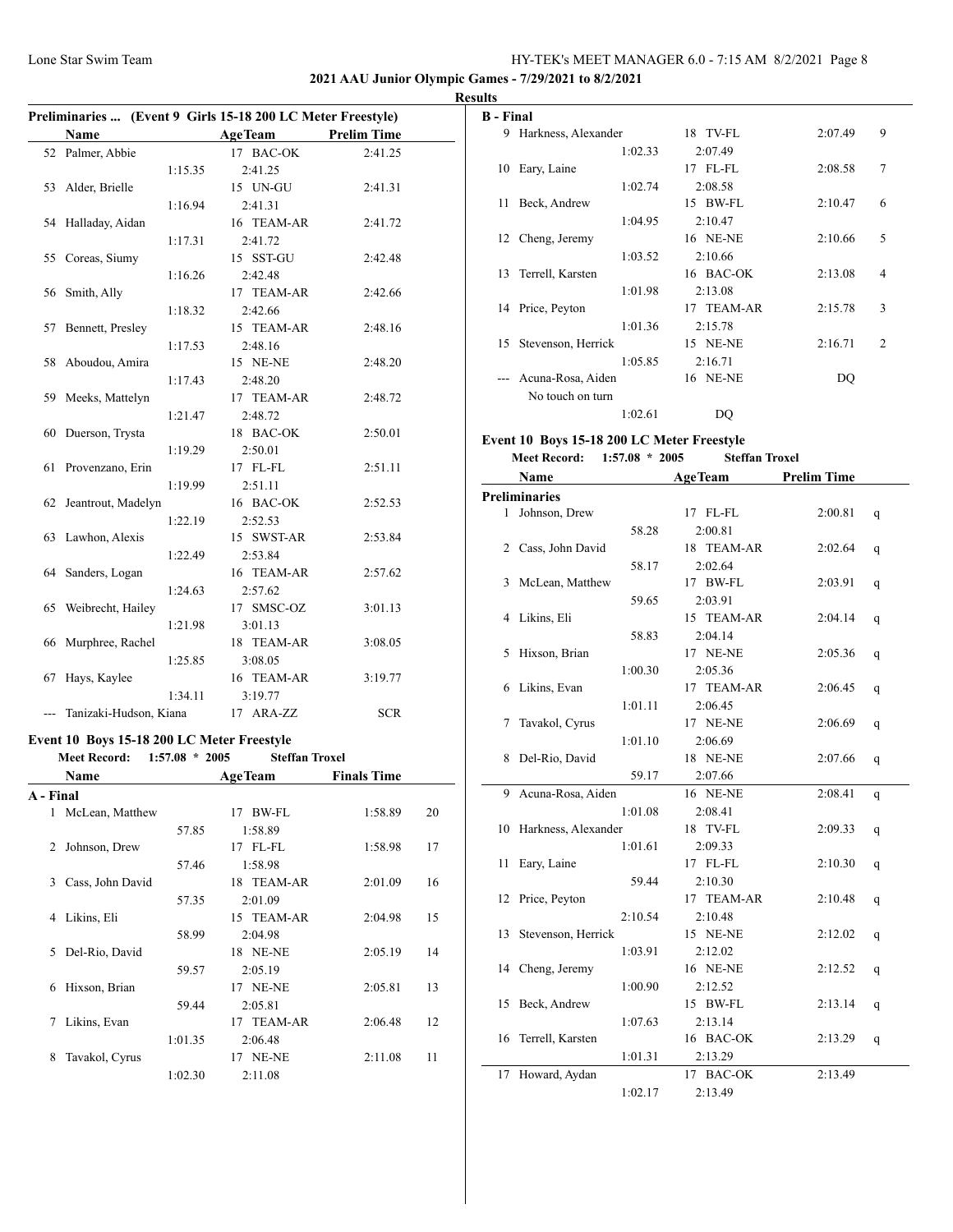**2021 AAU Junior Olympic Games - 7/29/2021 to 8/2/2021**

|    | <b>Name</b>          | Preliminaries  (Event 10 Boys 15-18 200 LC Meter Freestyle)<br><b>AgeTeam</b> | <b>Prelim Time</b> |
|----|----------------------|-------------------------------------------------------------------------------|--------------------|
|    | 18 McCook, Riley     | 16 TEAM-AR                                                                    | 2:14.37            |
|    |                      |                                                                               |                    |
|    | 1:02.36              | 2:14.37                                                                       |                    |
| 19 | Suarez, Alan         | 15 SST-GU                                                                     | 2:14.53            |
|    | 1:05.47              | 2:14.53                                                                       |                    |
|    | 20 Craft, Samuel     | 16 FL-FL                                                                      | 2:14.83            |
|    | 1:03.26              | 2:14.83                                                                       |                    |
| 21 | Indresano, Armando   | 16 NE-NE                                                                      | 2:15.50            |
|    | 1:00.63              | 2:15.50                                                                       |                    |
|    | 22 Grantham, Hunter  | 17 FL-FL                                                                      | 2:15.62            |
|    | 1:01.85              | 2:15.62                                                                       |                    |
| 23 | Diggs, Logan         | 18 TEAM-AR                                                                    | 2:15.63            |
|    | 1:02.31              | 2:15.63                                                                       |                    |
| 24 | Held, Brendan        | 16 FL-FL                                                                      | 2:16.09            |
|    | 1:05.68              | 2:16.09                                                                       |                    |
| 25 | McWilliams, Harrison | 17 TEAM-AR                                                                    | 2:16.12            |
|    | 1:05.11              | 2:16.12                                                                       |                    |
| 26 | Young, Owen          | 16 TEAM-AR                                                                    | 2:16.32            |
|    | 1:03.12              | 2:16.32                                                                       |                    |
| 27 | Pilgreen, Austin     | 17 TEAM-AR                                                                    | 2:17.99            |
|    | 1:06.90              | 2:17.99                                                                       |                    |
| 28 | Włoczewski, Cole     | 17 BW-FL                                                                      | 2:18.17            |
|    | 1:06.62              | 2:18.17                                                                       |                    |
|    |                      | 15 BW-FL                                                                      |                    |
|    | 29 Velez, Nicolas    |                                                                               | 2:18.84            |
|    | 1:06.07              | 2:18.84                                                                       |                    |
| 30 | Sein, Cameron        | 15 BAC-OK                                                                     | 2:18.94            |
|    | 1:06.97              | 2:18.94                                                                       |                    |
| 31 | DaVoult, Gage        | 16 BAC-OK                                                                     | 2:19.15            |
|    | 1:04.79              | 2:19.15                                                                       |                    |
| 32 | Cobb, Cade           | 17 TEAM-AR                                                                    | 2:19.21            |
|    | 1:02.81              | 2:19.21                                                                       |                    |
| 33 | Fair-Purcell, Andrew | 16 FL-FL                                                                      | 2:19.27            |
|    | 1:08.17              | 2:19.27                                                                       |                    |
| 34 | Hobbie, Andy         | 15 TEAM-AR                                                                    | 2:19.50            |
|    | 1:06.17              | 2:19.50                                                                       |                    |
| 35 | Alexander, Nate      | 15 USTA-NI                                                                    | 2:19.54            |
|    | 1:09.47              | 2:19.54                                                                       |                    |
|    | 36 Pyatt, Tanner     | 16 TEAM-AR                                                                    | 2:19.84            |
|    | 1:07.22              | 2:19.84                                                                       |                    |
| 37 | Wilson, Aidan        | 17 SWST-AR                                                                    | 2:20.74            |
|    | 1:08.11              | 2:20.74                                                                       |                    |
| 38 | Alder, Dallen        | 17 UN-GU                                                                      | 2:20.77            |
|    | 1:07.17              | 2:20.77                                                                       |                    |
|    | Sawyer, Dalton       | 16 BAC-OK                                                                     | 2:21.47            |
| 39 |                      |                                                                               |                    |
|    | 1:06.75              | 2:21.47                                                                       |                    |
| 40 | Boyce, Kai           | 16 TEAM-AR                                                                    | 2:21.58            |
|    | 1:04.99              | 2:21.58                                                                       |                    |
| 41 | Frazier, Samuel      | 18 SWST-AR                                                                    | 2:22.09            |
|    | 1:06.30              | 2:22.09                                                                       |                    |
|    | 42 Luna, Andres      | 15 BW-FL                                                                      | 2:22.17            |
|    | 1:07.73              | 2:22.17                                                                       |                    |
| 43 | Caushaj, Reked       | 18 NE-NE                                                                      | 2:22.34            |
|    | 1:05.02              | 2:22.34                                                                       |                    |
|    |                      |                                                                               |                    |
| 44 | Fisher, Andrew       | 17 FL-FL                                                                      | 2:22.98            |

| <b>Results</b> |                            |         |            |            |
|----------------|----------------------------|---------|------------|------------|
|                | 45 Power, Ethan            |         | 17 TEAM-AR | 2:23.74    |
|                |                            | 1:07.56 | 2:23.74    |            |
|                | 46 Daugherty, Noah         |         | 17 SWST-AR | 2:23.87    |
|                |                            | 1:05.43 | 2:23.87    |            |
| 47             | Whiseant, Dayton           |         | 15 TEAM-AR | 2:24.98    |
|                |                            | 1:08.45 | 2:24.98    |            |
| 48             | Mohrland, Caden            |         | 16 BW-FL   | 2:25.84    |
|                |                            | 1:10.05 | 2:25.84    |            |
|                | 49 Whittington, Seth       |         | 17 TEAM-AR | 2:26.24    |
|                |                            | 1:09.77 | 2:26.24    |            |
|                | 50 McCook, Bailey          |         | 18 TEAM-AR | 2:26.98    |
|                |                            | 1:07.96 | 2:26.98    |            |
| 51             | Mathis, Jeremiah           |         | 15 TEAM-AR | 2:29.03    |
|                |                            | 1:08.29 | 2:29.03    |            |
|                | 52 Carr, Zachary           |         | 16 BW-FL   | 2:29.42    |
|                |                            | 1:08.75 | 2:29.42    |            |
| 53             | Elaafer, Ramy              |         | 15 NE-NE   | 2:29.79    |
|                |                            | 1:07.58 | 2:29.79    |            |
|                | 54 Beeler, Chase           |         | 15 TASC-GU | 2:29.97    |
|                |                            | 1:08.97 | 2:29.97    |            |
| 55             | Thiebaud, Mayson           |         | 18 BAC-OK  | 2:30.64    |
|                |                            | 1:10.29 | 2:30.64    |            |
|                | 56 Witterstaetter, Randall |         | 17 TEAM-AR | 2:30.75    |
|                |                            | 1:08.32 | 2:30.75    |            |
|                | 57 Gottula, Larry          |         | 16 SST-GU  | 2:30.89    |
|                |                            | 1:10.21 | 2:30.89    |            |
| 58             | Bullock, Dane              |         | 17 TEAM-AR | 2:31.31    |
|                |                            | 1:11.50 | 2:31.31    |            |
|                | 59 Moliassa, Kayden        |         | 16 FL-FL   | 2:34.16    |
|                |                            | 1:10.23 | 2:34.16    |            |
| 60             | Roberts, Warren            |         | 17 TEAM-AR | 2:36.96    |
|                |                            | 1:14.04 | 2:36.96    |            |
| 61             | Dai, Chris                 |         | 17 TEAM-AR | 2:39.21    |
|                |                            | 1:12.32 | 2:39.21    |            |
|                | 62 McIntyre, Logan         |         | 18 BAC-OK  | 2:42.03    |
|                |                            | 1:08.53 | 2:42.03    |            |
| ---            | Goodman, Nick              |         | 16 NE-NE   | <b>DFS</b> |
|                | Declared false start       |         |            |            |
|                | Macgregor, Ben             |         | 15 FL-FL   | SCR        |
|                | --- Cimba, John            |         | 18 UN-KY   | <b>SCR</b> |

#### **Event 11 Girls 13-14 200 LC Meter Breaststroke**

|               | <b>Meet Record:</b><br>$2:50.19 * 2017$ | <b>Grace L Norman</b> |                    |    |
|---------------|-----------------------------------------|-----------------------|--------------------|----|
|               | Name                                    | <b>AgeTeam</b>        | <b>Finals Time</b> |    |
| <b>Finals</b> |                                         |                       |                    |    |
|               | Slosek, Sophia                          | NE-NE<br>14           | 2:58.89            | 20 |
|               | 1:25.10                                 | 2:58.89               |                    |    |
| 2             | Ellington, Sophie                       | 14 TEAM-AR            | 3:10.39            | 17 |
|               | 1:31.66                                 | 3:10.39               |                    |    |
| 3             | Hugo, Maddy                             | 14 NE-NE              | 3:17.91            | 16 |
|               | 1:36.01                                 | 3:17.91               |                    |    |
| 4             | Taylor, Kyra                            | 14 SMSC-OZ            | 3:24.01            | 15 |
|               | 1:35.25                                 | 3:24.01               |                    |    |
|               | Nayiga, Britney                         | 13 NE-NE              | 3:34.13            | 14 |
|               | 1:38.67                                 | 3:34.13               |                    |    |
| 6             | Meeks, McKinleigh                       | 13 TEAM-AR            | 3:39.77            | 13 |
|               | 1:44.21                                 | 3:39.77               |                    |    |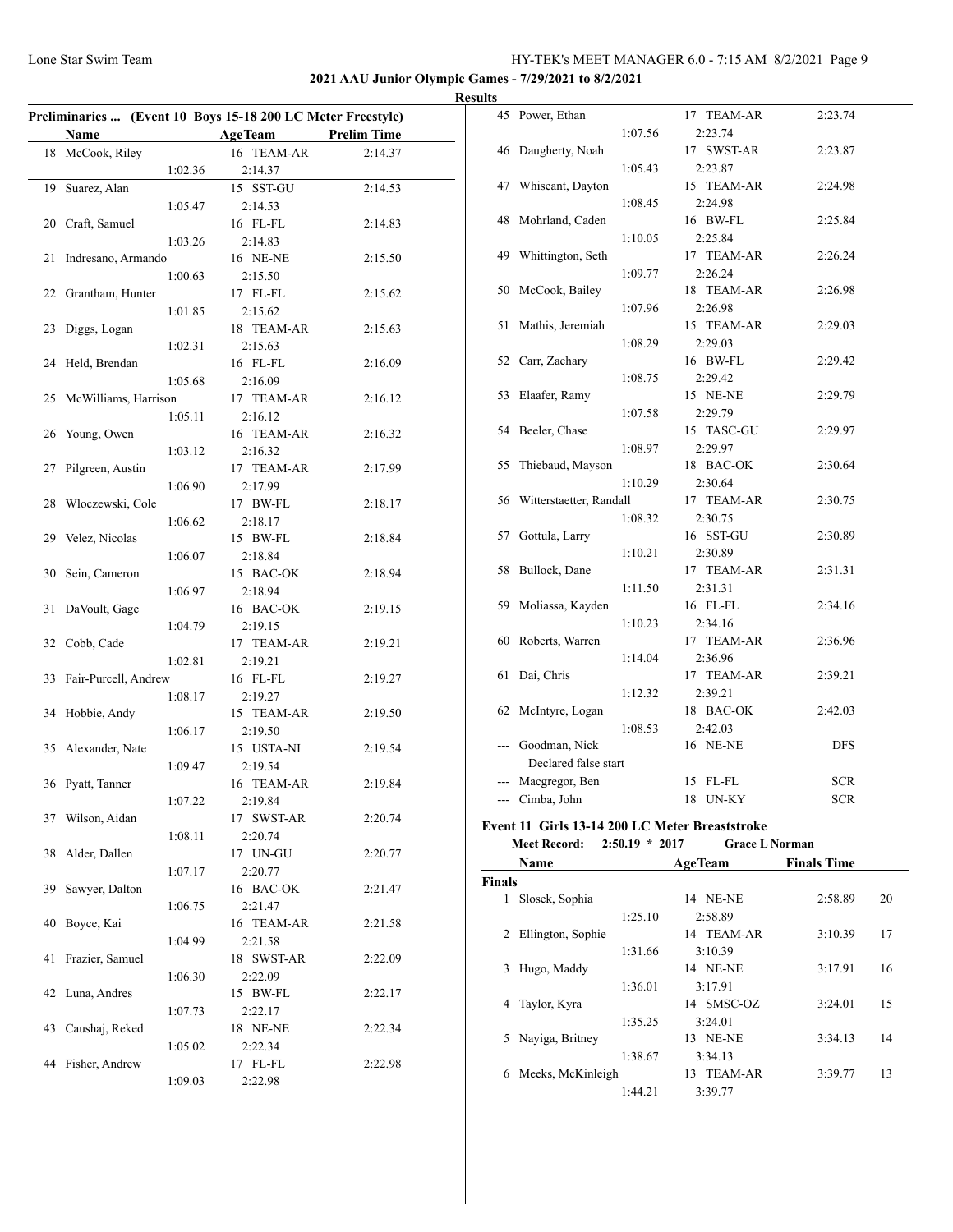**2021 AAU Junior Olympic Games - 7/29/2021 to 8/2/2021**

|               |                                                                              |                                             | Finals  (Event 11 Girls 13-14 200 LC Meter Breaststroke) |    |
|---------------|------------------------------------------------------------------------------|---------------------------------------------|----------------------------------------------------------|----|
|               | Name                                                                         | <b>Example 2 Age Team</b> Finals Time       |                                                          |    |
|               | 7 Knoll, Sadie                                                               | 13 TEAM-AR                                  | 3:55.48                                                  | 12 |
|               | 1:52.81                                                                      | 3:55.48                                     |                                                          |    |
|               | 8 Hobbie, Abby                                                               | 13 TEAM-AR                                  | 3:59.07                                                  | 11 |
|               | 1:53.85                                                                      | 3:59.07                                     |                                                          |    |
|               | Event 11 Girls 13-14 200 LC Meter Breaststroke                               |                                             |                                                          |    |
|               | Meet Record: 2:50.19 * 2017                                                  | <b>Grace L Norman</b>                       |                                                          |    |
|               | <b>Name</b>                                                                  | <b>ExamPrelim Time</b> Age Team Prelim Time |                                                          |    |
|               | <b>Preliminaries</b>                                                         |                                             |                                                          |    |
|               | 1 Slosek, Sophia                                                             | 14 NE-NE                                    | 2:55.68                                                  | q  |
|               | 1:23.74                                                                      | 2:55.68                                     |                                                          |    |
|               | 2 Ellington, Sophie                                                          | 14 TEAM-AR                                  | 3:10.31                                                  | q  |
|               | 1:31.37                                                                      | 3:10.31                                     |                                                          |    |
|               | 3 Hugo, Maddy                                                                | 14 NE-NE                                    | 3:17.01                                                  | q  |
|               | 1:35.13                                                                      | 3:17.01                                     |                                                          |    |
|               | 4 Taylor, Kyra                                                               | 14 SMSC-OZ                                  | 3:26.27                                                  | q  |
|               | 1:35.92                                                                      | 3:26.27                                     |                                                          |    |
|               | 5 Nayiga, Britney                                                            | 13 NE-NE                                    | 3:34.56                                                  | q  |
|               | 1:39.92                                                                      | 3:34.56                                     |                                                          |    |
|               | 6 Meeks, McKinleigh                                                          | 13 TEAM-AR                                  | 3:44.40                                                  | q  |
|               | 1:47.45                                                                      | 3:44.40                                     |                                                          |    |
|               | 7 Knoll, Sadie                                                               | 13 TEAM-AR                                  | 3:58.39                                                  | q  |
|               | 1:50.56                                                                      | 3:58.39                                     |                                                          |    |
|               | 8 Hobbie, Abby                                                               | 13 TEAM-AR                                  | 4:02.92                                                  | q  |
|               | 1:54.67                                                                      | 4:02.92                                     |                                                          |    |
|               | 9 McEuen, Addison                                                            | 13 TEAM-AR                                  | 4:19.78                                                  |    |
|               | 2:04.49                                                                      | 4:19.78                                     |                                                          |    |
|               | 10 Horn, Ayla                                                                | 13 SWST-AR                                  | 4:25.41                                                  |    |
|               | 15.78                                                                        | 4:25.41                                     |                                                          |    |
|               | --- Krueger, Claire                                                          | 14 USTA-NI                                  | DO                                                       |    |
|               | One hand touch                                                               |                                             |                                                          |    |
|               | 1:33.47                                                                      | DQ                                          |                                                          |    |
|               | --- Robideaux, Chandra                                                       | 13 GVST-SC                                  | NS                                                       |    |
|               |                                                                              |                                             |                                                          |    |
|               |                                                                              |                                             |                                                          |    |
|               | Event 12 Boys 13-14 200 LC Meter Breaststroke<br>Meet Record: 2:38.68 * 2015 | <b>Alexandre Younes</b>                     |                                                          |    |
|               | Name                                                                         |                                             | <b>Finals Time</b>                                       |    |
|               |                                                                              | <b>Example 2</b> Age Team                   |                                                          |    |
| 1             | Giglio, JP                                                                   | 14 NE-NE                                    | 2:49.27                                                  | 20 |
| <b>Finals</b> | 1:20.27                                                                      | 2:49.27                                     |                                                          |    |
| 2             | Kennington, Tristen                                                          | 14 BW-FL                                    | 2:49.67                                                  | 17 |
|               | 1:20.67                                                                      | 2:49.67                                     |                                                          |    |
| 3             | Yan, Jason                                                                   | 14 NE-NE                                    | 2:54.29                                                  | 16 |
|               | 1:24.19                                                                      | 2:54.29                                     |                                                          |    |
| 4             | Green, Owen                                                                  | 14 TEAM-AR                                  | 2:57.49                                                  | 15 |
|               | 1:25.54                                                                      | 2:57.49                                     |                                                          |    |
| 5             | Reid, Landon                                                                 | 13 TEAM-AR                                  | 3:06.30                                                  | 14 |
|               | 1:29.03                                                                      | 3:06.30                                     |                                                          |    |
| 6             | Williams, Ethan                                                              | 14 UN-GU                                    | 3:06.59                                                  | 13 |
|               | 1:27.62                                                                      | 3:06.59                                     |                                                          |    |
| 7             | Rust, Kai                                                                    | 14 ARA-ZZ                                   | 3:06.77                                                  | 12 |
|               | 1:29.01                                                                      | 3:06.77                                     |                                                          |    |
| ---           | McKim, Aniah                                                                 | 13 HHST-NC                                  | DQ                                                       |    |
|               | Arms not in same horizontal plane                                            |                                             |                                                          |    |
|               | 1:27.22                                                                      | DQ                                          |                                                          |    |

|                | <b>Meet Record:</b><br>$2:38.68 * 2015$<br><b>Alexandre Younes</b> |                |                    |   |  |  |
|----------------|--------------------------------------------------------------------|----------------|--------------------|---|--|--|
|                | Name                                                               | <b>AgeTeam</b> | <b>Prelim Time</b> |   |  |  |
|                | <b>Preliminaries</b>                                               |                |                    |   |  |  |
| 1              | Giglio, JP                                                         | 14 NE-NE       | 2:52.32            | q |  |  |
|                | 1:22.09                                                            | 2:52.32        |                    |   |  |  |
| $\overline{2}$ | Kennington, Tristen                                                | 14 BW-FL       | 2:52.66            | q |  |  |
|                | 1:22.79                                                            | 2:52.66        |                    |   |  |  |
| 3              | Yan, Jason                                                         | 14 NE-NE       | 2:55.83            | q |  |  |
|                | 1:22.57                                                            | 2:55.83        |                    |   |  |  |
| 4              | Green, Owen                                                        | 14 TEAM-AR     | 2:59.40            | q |  |  |
|                | 1:26.31                                                            | 2:59.40        |                    |   |  |  |
| 5              | Rust, Kai                                                          | 14 ARA-ZZ      | 3:05.73            | q |  |  |
|                | 1:27.81                                                            | 3:05.73        |                    |   |  |  |
| 6              | McKim, Aniah                                                       | 13 HHST-NC     | 3:07.97            | q |  |  |
|                | 1:28.09                                                            | 3:07.97        |                    |   |  |  |
| 7              | Reid, Landon                                                       | 13 TEAM-AR     | 3:09.38            | q |  |  |
|                | 1:30.27                                                            | 3:09.38        |                    |   |  |  |
| 8              | Williams, Ethan                                                    | 14 UN-GU       | 3:11.60            | q |  |  |
|                | 1:30.41                                                            | 3:11.60        |                    |   |  |  |
| 9              | Mariano, Rohan                                                     | 13 BAC-OK      | 3:14.97            |   |  |  |
|                | 1:32.17                                                            | 3:14.97        |                    |   |  |  |
|                | 10 Nieves, Braden                                                  | 13 BAC-OK      | 3:15.46            |   |  |  |
|                | 1:35.19                                                            | 3:15.46        |                    |   |  |  |
| 11             | Pagnucci, Paolo                                                    | 14 SUP-WI      | 3:15.75            |   |  |  |
|                | 1:28.53                                                            | 3:15.75        |                    |   |  |  |
| 12             | Wood, Christian                                                    | 14 TEAM-AR     | 3:18.07            |   |  |  |
|                | 1:34.09                                                            | 3:18.07        |                    |   |  |  |
| 13             | Silva, Diego                                                       | 13 ESCA-GU     | 3:30.69            |   |  |  |
|                | 1:42.87                                                            | 3:30.69        |                    |   |  |  |
| 14             | Brown, Evan                                                        | 14 TEAM-AR     | 3:31.06            |   |  |  |
|                | 1:42.70                                                            | 3:31.06        |                    |   |  |  |
| 15             | Schupp, Jacob                                                      | 13 SMSC-OZ     | 3:39.74            |   |  |  |
|                | 1:47.49                                                            | 3:39.74        |                    |   |  |  |
| 16             | Salazar, Joel                                                      | 13 TASC-GU     | 3:45.71            |   |  |  |
|                | 1:46.92                                                            | 3:45.71        |                    |   |  |  |

#### **Event 13 Girls 15-18 200 LC Meter Breaststroke**

**Meet Record: 2:39.62 \* 2019 Catherine Craig**

|               | Name               |         | <b>AgeTeam</b> | <b>Finals Time</b> |    |
|---------------|--------------------|---------|----------------|--------------------|----|
| <b>Finals</b> |                    |         |                |                    |    |
| 1             | TenEyck, Kennidi   |         | 18 USTA-NI     | 2:50.55            | 20 |
|               |                    | 1:20.10 | 2:50.55        |                    |    |
| 2             | Bianchi, Bilu      |         | 16 FL-FL       | 2:50.93            | 17 |
|               |                    | 1:24.77 | 2:50.93        |                    |    |
| 3             | Solano, Elizabeth  |         | 17 TV-FL       | 2:51.42            | 16 |
|               |                    | 1:24.02 | 2:51.42        |                    |    |
| 4             | Sanchez, Constanza |         | 16 FL-FL       | 2:56.91            | 15 |
|               |                    | 1:24.70 | 2:56.91        |                    |    |
| 5.            | Stoddard, Caleigh  |         | 15 BAC-OK      | 2:58.44            | 14 |
|               |                    | 1:25.63 | 2:58.44        |                    |    |
| 6             | Mooney, Faye       |         | 16 USTA-NI     | 3:05.28            | 13 |
|               |                    | 1:27.59 | 3:05.28        |                    |    |
| 7             | Nieves, Kristen    |         | 18 BAC-OK      | 3:09.10            | 12 |
|               |                    | 1:29.82 | 3:09.10        |                    |    |
|               |                    |         |                |                    |    |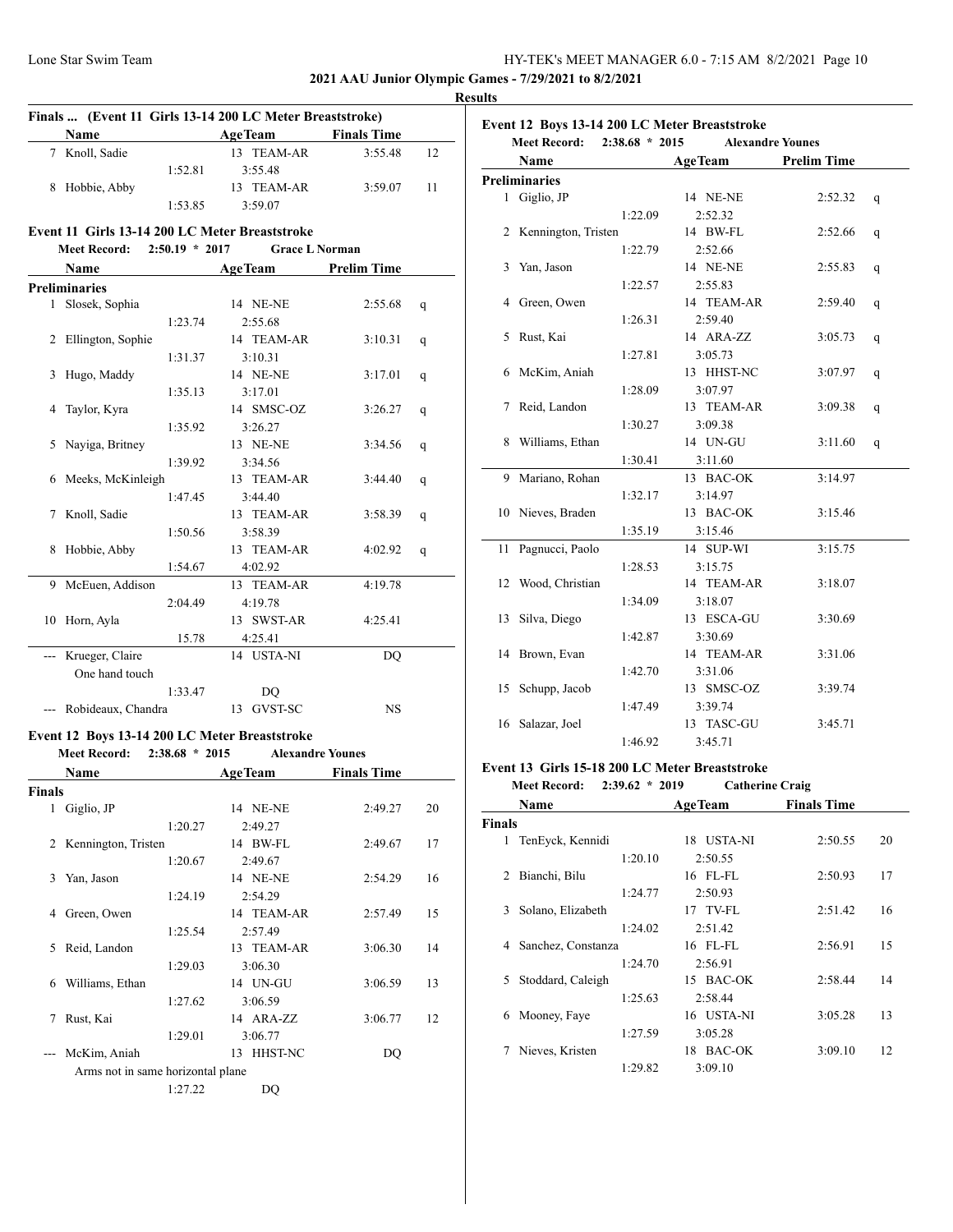#### **2021 AAU Junior Olympic Games - 7/29/2021 to 8/2/2021**

|              | Name                 |                  | <b>AgeTeam</b>                                 | <b>Finals Time</b> |    |
|--------------|----------------------|------------------|------------------------------------------------|--------------------|----|
|              | 8 Eagan, Maria       |                  | 18 FL-FL                                       | 3:09.24            | 11 |
|              |                      | 1:29.64          | 3:09.24                                        |                    |    |
|              |                      |                  | Event 13 Girls 15-18 200 LC Meter Breaststroke |                    |    |
|              | <b>Meet Record:</b>  | $2:39.62 * 2019$ | <b>Catherine Craig</b>                         |                    |    |
|              | Name                 |                  | <b>AgeTeam</b>                                 | <b>Prelim Time</b> |    |
|              | <b>Preliminaries</b> |                  |                                                |                    |    |
| $\mathbf{1}$ | Solano, Elizabeth    |                  | 17 TV-FL                                       | 2:52.61            | q  |
|              |                      | 1:24.06          | 2:52.61                                        |                    |    |
|              | 2 TenEyck, Kennidi   |                  | 18 USTA-NI                                     | 2:52.74            | q  |
| 3            | Bianchi, Bilu        | 1:21.68          | 2:52.74<br>16 FL-FL                            |                    |    |
|              |                      | 1:22.39          | 2:52.79                                        | 2:52.79            | q  |
|              | 4 Sanchez, Constanza |                  | 16 FL-FL                                       | 2:56.11            | q  |
|              |                      | 1:23.33          | 2:56.11                                        |                    |    |
| 5            | Stoddard, Caleigh    |                  | 15 BAC-OK                                      | 3:01.01            | q  |
|              |                      | 1:26.68          | 3:01.01                                        |                    |    |
| 6            | Mooney, Faye         |                  | 16 USTA-NI                                     | 3:07.35            | q  |
|              |                      | 1:29.83          | 3:07.35                                        |                    |    |
| 7            | Nieves, Kristen      |                  | 18 BAC-OK                                      | 3:08.24            | q  |
|              |                      | 1:29.69          | 3:08.24                                        |                    |    |
| 8            | Eagan, Maria         |                  | 18 FL-FL                                       | 3:09.63            | q  |
|              |                      | 1:29.94          | 3:09.63                                        |                    |    |
| 9            | Carter, Braylee      |                  | 16 YBAC-NC                                     | 3:10.52            |    |
|              |                      | 1:29.86          | 3:10.52                                        |                    |    |
| 10           | Vizcaya, Ariana      |                  | 15 FL-FL                                       | 3:11.32            |    |
|              |                      | 1:29.65          | 3:11.32                                        |                    |    |
| 11           | Lindblom, Nora       |                  | 15 NE-NE                                       | 3:13.31            |    |
| 12           | Walker, Michaela     | 1:31.53          | 3:13.31<br>15 BW-FL                            | 3:14.48            |    |
|              |                      | 1:31.25          | 3:14.48                                        |                    |    |
| 13           | Aboudou, Aliya       |                  | 15 NE-NE                                       | 3:17.91            |    |
|              |                      | 1:32.82          | 3:17.91                                        |                    |    |
|              | 14 Reiner, Emma      |                  | 15 NE-NE                                       | 3:19.05            |    |
|              |                      | 1:34.42          | 3:19.05                                        |                    |    |
| 15           | Bocobo, Megan        |                  | 17 ARA-ZZ                                      | 3:23.09            |    |
|              |                      | 1:37.88          | 3:23.09                                        |                    |    |
|              | 16 Sawyer, Addison   |                  | 16 BAC-OK                                      | 3:27.22            |    |
|              |                      | 1:38.84          | 3:27.22                                        |                    |    |
| 17           | Shelhamer, Grace     |                  | 15 USTA-NI                                     | 3:27.72            |    |
|              |                      | 1:36.68          | 3:27.72                                        |                    |    |
| 18           | Sanchez, Cecily      |                  | 16 TEAM-AR                                     | 3:28.42            |    |
|              |                      | 1:33.76          | 3:28.42                                        |                    |    |
| 19           | Alwood, Norah        |                  | 15 BW-FL                                       | 3:29.11            |    |
|              |                      | 1:40.13          | 3:29.11<br>15 USTA-NI                          |                    |    |
| 20           | Klemann, Alannah     |                  | 3:32.02                                        | 3:32.02            |    |
| 21           | Halladay, Aidan      | 1:42.76          | 16 TEAM-AR                                     | 3:32.04            |    |
|              |                      | 1:44.59          | 3:32.04                                        |                    |    |
| 22           | Sedlacek, Ally       |                  | 17 JRVS-SD                                     | 3:36.23            |    |
|              |                      | 1:40.98          | 3:36.23                                        |                    |    |
| 23           | McKim, Jelehna       |                  | 17 HHST-NC                                     | 3:41.95            |    |
|              |                      | 1:43.11          | 3:41.95                                        |                    |    |
|              | 24 Cummings, Lynlee  |                  | 17 BAC-OK                                      | 3:47.01            |    |
|              |                      |                  |                                                |                    |    |

| <b>Results</b> |                                   |         |                      |           |  |  |
|----------------|-----------------------------------|---------|----------------------|-----------|--|--|
|                | 25 Lawhon, Alexis                 |         | 15 SWST-AR           | 4:02.02   |  |  |
|                |                                   | 1:56.07 | 4:02.02              |           |  |  |
|                | --- Hays, Kaylee<br>Scissors kick |         | 16 TEAM-AR           | DO        |  |  |
|                |                                   | 1:45.41 | DO                   |           |  |  |
|                | --- Chambers, Kori                |         | 16 SST-GU            | <b>NS</b> |  |  |
|                | --- Royce-Roll, Willa             |         | <b>USTA-NI</b><br>18 | SCR       |  |  |

# **Event 14 Boys 15-18 200 LC Meter Breaststroke**

|               | Name             |         | <b>AgeTeam</b>  | <b>Finals Time</b> |    |
|---------------|------------------|---------|-----------------|--------------------|----|
| <b>Finals</b> |                  |         |                 |                    |    |
| $\mathbf{1}$  | Lease, Henry     |         | 17 NE-NE        | 2:33.40            | 20 |
|               |                  | 1:10.09 | 2:33.40         |                    |    |
| 2             | Cirame, Joe      |         | <b>18 NE-NE</b> | 2:37.96            | 17 |
|               |                  | 1:12.17 | 2:37.96         |                    |    |
| 3             | Macgregor, Ben   |         | 15 FL-FL        | 2:42.41            | 16 |
|               |                  | 1:15.34 | 2:42.41         |                    |    |
| 4             | Giech, Tony      |         | 17 NE-NE        | 2:44.83            | 15 |
|               |                  | 1:16.55 | 2:44.83         |                    |    |
| 5.            | Cobb, Cade       |         | 17 TEAM-AR      | 2:51.95            | 14 |
|               |                  | 1:19.15 | 2:51.95         |                    |    |
| 6             | Likins, Eli      |         | 15 TEAM-AR      | 2:52.47            | 13 |
|               |                  | 1:22.39 | 2:52.47         |                    |    |
| 7             | Thiebaud, Mayson |         | 18 BAC-OK       | 2:53.50            | 12 |
|               |                  | 1:21.76 | 2:53.50         |                    |    |
| 8             | Cass, John David |         | 18 TEAM-AR      | 2:58.28            | 11 |
|               |                  | 1:24.79 | 2:58.28         |                    |    |

# **Event 14 Boys 15-18 200 LC Meter Breaststroke**

# **Meet Record: 2:26.24 \* 2001 Griff Helfrich**

|    | Name                 |         | <b>AgeTeam</b> | <b>Prelim Time</b> |   |
|----|----------------------|---------|----------------|--------------------|---|
|    | <b>Preliminaries</b> |         |                |                    |   |
|    | 1 Lease, Henry       |         | 17 NE-NE       | 2:35.53            | q |
|    |                      | 1:11.65 | 2:35.53        |                    |   |
|    | 2 Cirame, Joe        |         | 18 NE-NE       | 2:36.86            | q |
|    |                      | 1:12.67 | 2:36.86        |                    |   |
| 3  | Macgregor, Ben       |         | 15 FL-FL       | 2:44.78            | q |
|    |                      | 1:16.23 | 2:44.78        |                    |   |
| 4  | Giech, Tony          |         | 17 NE-NE       | 2:48.61            | q |
|    |                      | 1:17.76 | 2:48.61        |                    |   |
| 5. | Thiebaud, Mayson     |         | 18 BAC-OK      | 2:50.51            | q |
|    |                      | 1:21.88 | 2:50.51        |                    |   |
|    | 6 Likins, Eli        |         | 15 TEAM-AR     | 2:52.69            | q |
|    |                      | 1:20.79 | 2:52.69        |                    |   |
| 7  | Cobb, Cade           |         | 17 TEAM-AR     | 2:54.78            | q |
|    |                      | 1:18.90 | 2:54.78        |                    |   |
| 8  | Cass, John David     |         | 18 TEAM-AR     | 2:57.06            | q |
|    |                      | 1:23.61 | 2:57.06        |                    |   |
|    | 9 Labasbas, Joshua   |         | 17 FL-FL       | 2:57.20            |   |
|    |                      | 1:23.52 | 2:57.20        |                    |   |
|    | 10 Martin, Colin     |         | 17 BAC-OK      | 2:59.91            |   |
|    |                      | 1:24.37 | 2:59.91        |                    |   |
| 11 | Diggs, Logan         |         | 18 TEAM-AR     | 3:00.67            |   |
|    |                      | 1:26.41 | 3:00.67        |                    |   |
|    | 12 Power, Ethan      |         | 17 TEAM-AR     | 3:01.20            |   |
|    |                      | 1:28.06 | 3:01.20        |                    |   |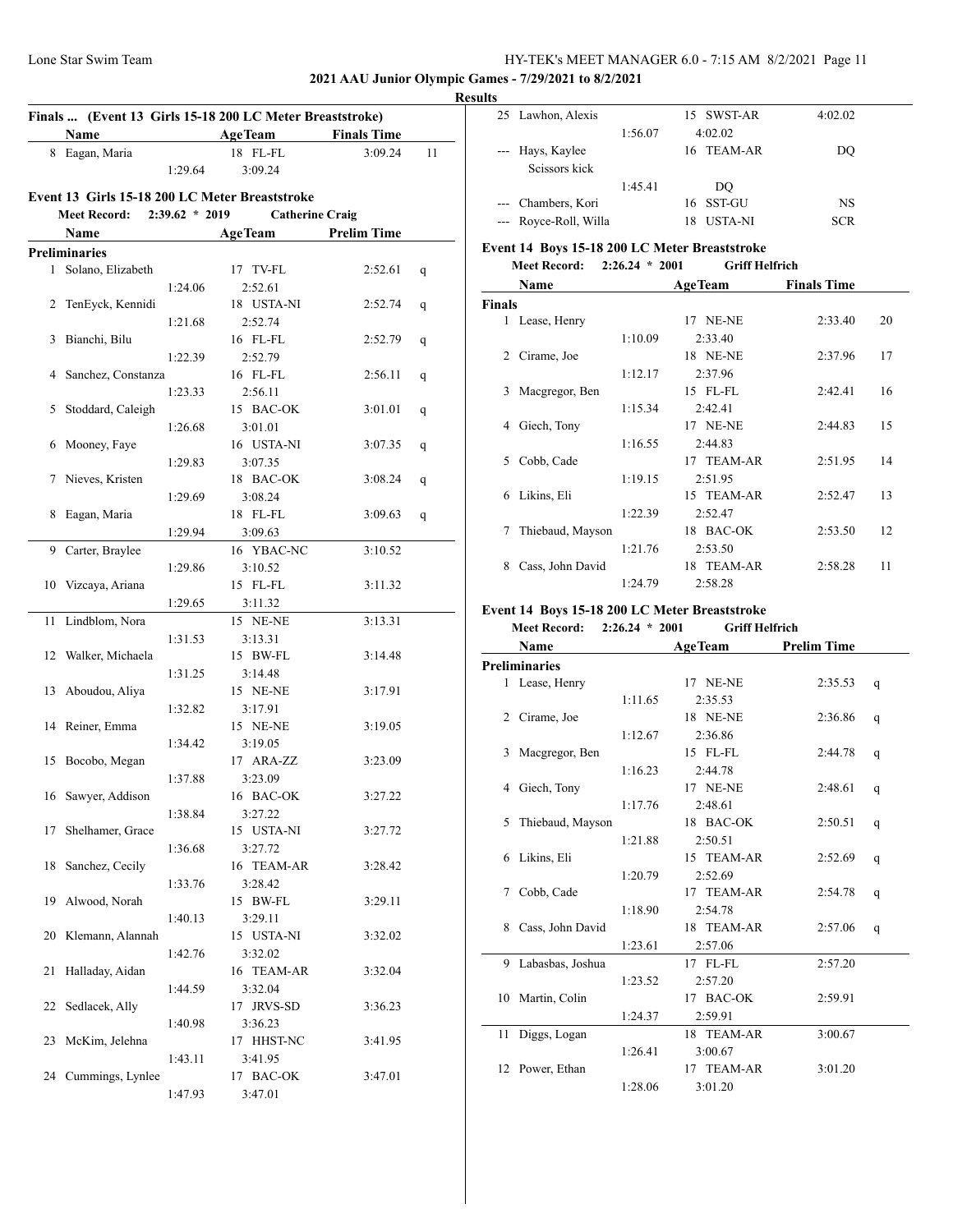# **2021 AAU Junior Olympic Games - 7/29/2021 to 8/2/2021**

| Preliminaries  (Event 14 Boys 15-18 200 LC Meter Breaststroke) |                      |         |                       |                    |  |  |  |
|----------------------------------------------------------------|----------------------|---------|-----------------------|--------------------|--|--|--|
|                                                                | <b>Name</b>          |         | <b>AgeTeam</b>        | <b>Prelim Time</b> |  |  |  |
| 13                                                             | Frazier, Samuel      |         | 18 SWST-AR            | 3:01.57            |  |  |  |
|                                                                |                      | 1:27.98 | 3:01.57               |                    |  |  |  |
| 14                                                             | Pace, Tyler          |         | 15 LRSA-FL            | 3:01.67            |  |  |  |
|                                                                |                      | 1:27.37 | 3:01.67               |                    |  |  |  |
| 15                                                             | Sawyer, Dalton       |         | 16 BAC-OK             | 3:02.36            |  |  |  |
|                                                                |                      | 1:25.06 | 3:02.36               |                    |  |  |  |
| 16                                                             | Palma, Jude          |         | 17 FL-FL              | 3:02.89            |  |  |  |
|                                                                |                      | 1:25.55 | 3:02.89               |                    |  |  |  |
| 17                                                             | Włoczewski, Cole     |         | 17 BW-FL              | 3:03.78            |  |  |  |
|                                                                |                      | 1:26.37 | 3:03.78               |                    |  |  |  |
| 18                                                             | McWilliams, Harrison |         | 17 TEAM-AR            | 3:04.20            |  |  |  |
|                                                                |                      | 1:27.09 | 3:04.20               |                    |  |  |  |
| 19                                                             | Whittington, Seth    |         | 17 TEAM-AR            | 3:08.54            |  |  |  |
|                                                                |                      | 1:30.77 | 3:08.54               |                    |  |  |  |
| 20                                                             | Young, Owen          |         | 16 TEAM-AR            | 3:08.96            |  |  |  |
|                                                                |                      | 1:27.88 | 3:08.96               |                    |  |  |  |
| 21                                                             | Likins, Evan         |         | 17 TEAM-AR            | 3:11.59            |  |  |  |
|                                                                |                      | 1:31.18 | 3:11.59               |                    |  |  |  |
| 22                                                             | Mohrland, Caden      |         | 16 BW-FL              | 3:12.08            |  |  |  |
|                                                                |                      | 1:32.54 | 3:12.08               |                    |  |  |  |
| 23                                                             | Held, Brendan        |         | 16 FL-FL              | 3:12.65            |  |  |  |
|                                                                |                      | 1:30.76 | 3:12.65               |                    |  |  |  |
| 24                                                             | McCook, Riley        |         | 16 TEAM-AR            | 3:13.07            |  |  |  |
|                                                                |                      | 1:30.87 | 3:13.07               |                    |  |  |  |
| 25                                                             | Schupp, Jesse        |         | 15 SMSC-OZ            | 3:14.08            |  |  |  |
| 26                                                             | Daugherty, Noah      | 1:31.20 | 3:14.08<br>17 SWST-AR | 3:14.76            |  |  |  |
|                                                                |                      | 1:29.51 | 3:14.76               |                    |  |  |  |
| 27                                                             | Luna, Andres         |         | 15 BW-FL              | 3:18.69            |  |  |  |
|                                                                |                      | 1:35.74 | 3:18.69               |                    |  |  |  |
| 28                                                             | Dai, Chris           |         | 17 TEAM-AR            | 3:20.38            |  |  |  |
|                                                                |                      | 1:33.83 | 3:20.38               |                    |  |  |  |
| 29                                                             | Bullock, Dane        |         | 17 TEAM-AR            | 3:21.23            |  |  |  |
|                                                                |                      | 1:36.49 | 3:21.23               |                    |  |  |  |
| 30                                                             | Mathis, Jeremiah     |         | 15 TEAM-AR            | 3:26.40            |  |  |  |
|                                                                |                      | 1:37.91 | 3:26.40               |                    |  |  |  |
| 31                                                             | Hobbie, Andy         |         | 15 TEAM-AR            | 3:31.47            |  |  |  |
|                                                                |                      | 1:39.71 | 3:31.47               |                    |  |  |  |
| 32                                                             | Whiseant, Dayton     |         | 15 TEAM-AR            | 3:40.95            |  |  |  |
|                                                                |                      | 1:43.70 | 3:40.95               |                    |  |  |  |
| 33                                                             | Bailey, Bryce        |         | 16 TEAM-AR            | 3:49.79            |  |  |  |
|                                                                |                      | 1:47.13 | 3:49.79               |                    |  |  |  |
|                                                                |                      |         |                       |                    |  |  |  |

#### **Event 15 Girls 13-14 100 LC Meter Butterfly**<br>Meet Becord: 1:06.50 \* 2019 **Meet Record: 1:06.50 \* 2019 Megan Nelson**

|           | <b>Meet Record:</b>                                                                                                                                                | $1:06.50 * 2019$ |                                    | Megan Nelson       |    |
|-----------|--------------------------------------------------------------------------------------------------------------------------------------------------------------------|------------------|------------------------------------|--------------------|----|
|           | <b>Name</b>                                                                                                                                                        |                  | <b>AgeTeam</b>                     | <b>Finals Time</b> |    |
| A - Final |                                                                                                                                                                    |                  |                                    |                    |    |
| 1         | Bucy, Ashlyn                                                                                                                                                       |                  | BAC-OK<br>13                       | 1:09.93            | 20 |
|           | 2 Ramos, Sarah                                                                                                                                                     |                  | BAC-OK<br>13                       | 1:15.19            | 17 |
| 3         | Chavis, Paulina                                                                                                                                                    |                  | 14 ARA-ZZ                          | 1:16.44            | 16 |
| 4         | Dean, Lauren                                                                                                                                                       |                  | 14 TV-FL                           | 1:17.69            | 15 |
| 5.        | Farooq, Layla                                                                                                                                                      |                  | 14 TV-FL                           | 1:17.96            | 14 |
| 6         | Armer, Emily                                                                                                                                                       |                  | 14 TEAM-AR                         | 1:18.23            | 13 |
|           | Smith, Ashtyn                                                                                                                                                      |                  | 14 TEAM-AR                         | 1:20.57            | 12 |
|           | --- Lowe, Sibby                                                                                                                                                    |                  | 14 USTA-NI                         | DQ                 |    |
|           | $\mathbf{r}$ , $\mathbf{r}$ , $\mathbf{r}$ , $\mathbf{r}$ , $\mathbf{r}$ , $\mathbf{r}$ , $\mathbf{r}$ , $\mathbf{r}$ , $\mathbf{r}$ , $\mathbf{r}$ , $\mathbf{r}$ |                  | $\sim$ $\sim$ $\sim$ $\sim$ $\sim$ |                    |    |

Head did not break the surface by 15 meters

| <b>Results</b>   |                      |            |         |                |  |
|------------------|----------------------|------------|---------|----------------|--|
| <b>B</b> - Final |                      |            |         |                |  |
| 9.               | Rust, Kayla          | 13 ARA-ZZ  | 1:17.96 | 9              |  |
|                  | 10 Cignetti, Ella    | 13 NE-NE   | 1:20.73 | 7              |  |
|                  | 11 Mccormack, Ava    | 14 SST-GU  | 1:22.02 | 6              |  |
|                  | 12 Kuznia, Arianna   | 13 USTA-NI | 1:24.53 | 5              |  |
|                  | 13 Thompson, Kaitlyn | 14 USTA-NI | 1:24.91 | $\overline{4}$ |  |
|                  | 14 Riedel, Elizabeth | 13 TASC-GU | 1:25.19 | 3              |  |
|                  | 15 Albuquerque, Lana | 14 NE-NE   | 1:25.85 | $\mathfrak{D}$ |  |
|                  | 16 Taylor, Kyra      | 14 SMSC-OZ | 1:26.63 |                |  |

## **Event 15 Girls 13-14 100 LC Meter Butterfly**

| <b>Meet Record:</b> | $1:06.50 * 2019$ | <b>Megan Nelson</b> |
|---------------------|------------------|---------------------|
|                     |                  |                     |

|                | Name                                       | <b>AgeTeam</b> |                | <b>Prelim Time</b> |              |  |
|----------------|--------------------------------------------|----------------|----------------|--------------------|--------------|--|
|                | <b>Preliminaries</b>                       |                |                |                    |              |  |
| 1              | Bucy, Ashlyn                               | 13             | <b>BAC-OK</b>  | 1:10.16            | q            |  |
| $\overline{c}$ | Ramos, Sarah                               | 13             | <b>BAC-OK</b>  | 1:12.51            | q            |  |
| 3              | Chavis, Paulina                            | 14             | ARA-ZZ         | 1:16.84            | q            |  |
| $\overline{4}$ | Armer, Emily                               | 14             | <b>TEAM-AR</b> | 1:18.47            | $\mathbf{q}$ |  |
| 5              | Farooq, Layla                              | 14             | TV-FL          | 1:19.43            | $\mathbf{q}$ |  |
| 6              | Lowe, Sibby                                |                | 14 USTA-NI     | 1:19.54            | q            |  |
| 7              | Dean, Lauren                               | 14             | TV-FL          | 1:19.77            | q            |  |
| 8              | Smith, Ashtyn                              | 14             | <b>TEAM-AR</b> | 1:20.02            | q            |  |
| 9              | Rust, Kayla                                | 13             | ARA-ZZ         | 1:20.73            | q            |  |
| 10             | Kuznia, Arianna                            | 13             | <b>USTA-NI</b> | 1:22.38            | q            |  |
| 11             | Mccormack, Ava                             | 14             | SST-GU         | 1:22.85            | $\mathbf q$  |  |
| 12             | Riedel, Elizabeth                          | 13             | <b>TASC-GU</b> | 1:23.06            | $\mathbf{q}$ |  |
| 13             | Cignetti, Ella                             | 13             | NE-NE          | 1:23.10            | q            |  |
| 14             | Esteban, Elizabeth                         | 14             | <b>TEAM-AR</b> | 1:23.29            | $\mathbf{q}$ |  |
| 15             | Thompson, Kaitlyn                          | 14             | <b>USTA-NI</b> | 1:23.79            | q            |  |
| 16             | Taylor, Kyra                               | 14             | SMSC-OZ        | 1:26.29            | q            |  |
| 17             | Albuquerque, Lana                          | 14             | NE-NE          | 1:26.67            |              |  |
| 18             | Collins, Deryn                             | 14             | NE-NE          | 1:28.36            |              |  |
| 19             | Darwood, Rachel                            | 14             | $FL$ - $FL$    | 1:29.26            |              |  |
| 20             | Brown, Skyler                              | 13             | <b>BAC-OK</b>  | 1:29.28            |              |  |
| 21             | Demers, Rylee                              | 14             | <b>SUP-WI</b>  | 1:29.51            |              |  |
| 22             | Traver, Peeka                              | 13             | SWST-AR        | 1:32.39            |              |  |
| 23             | Seminavage, Kama                           |                | 13 ARA-ZZ      | 1:36.39            |              |  |
| 24             | Nayiga, Britney                            |                | 13 NE-NE       | 1:36.99            |              |  |
| 25             | Schmidt, Breanna                           |                | 13 BAC-OK      | 1:37.72            |              |  |
| 26             | Weibrecht, Brooklyn                        | 14             | SMSC-OZ        | 1:38.09            |              |  |
| 27             | Lockett, Kendall                           | 14             | UN-GU          | 1:38.21            |              |  |
| 28             | Wilhelm, Sydney                            |                | 14 FL-FL       | 1:39.28            |              |  |
| 29             | Hobbie, Abby                               | 13             | <b>TEAM-AR</b> | 1:47.90            |              |  |
| 30             | Brown, Gracie                              | 13             | SMSC-OZ        | 1:55.55            |              |  |
| 31             | Gibbs, Kinsley                             | 13             | SMSC-OZ        | 1:57.17            |              |  |
| ---            | Webb, Kennedy                              | 13             | TASC-GU        | <b>DFS</b>         |              |  |
|                | Declared false start                       |                |                |                    |              |  |
| $---$          | Robideaux, Chandra                         | 13             | GVST-SC        | <b>NS</b>          |              |  |
|                | Event 16 Boys 13-14 100 LC Meter Butterfly |                |                |                    |              |  |

#### **Meet Record: 59.19 \* 2015 Cason J Wilburn**

| <b>Name</b> |                     |  | <b>AgeTeam</b> | <b>Finals Time</b> |    |
|-------------|---------------------|--|----------------|--------------------|----|
| A - Final   |                     |  |                |                    |    |
|             | 1 Serbia, Ryan      |  | 14 BAC-OK      | 1:03.25            | 20 |
|             | 2 Hackney, James    |  | 14 TEAM-AR     | 1:04.29            | 17 |
|             | 3 Cavallerano, Jack |  | 13 USTA-NI     | 1:04.51            | 16 |
|             | 4 Efird, Parker     |  | UN-GU          | 1:05.44            | 15 |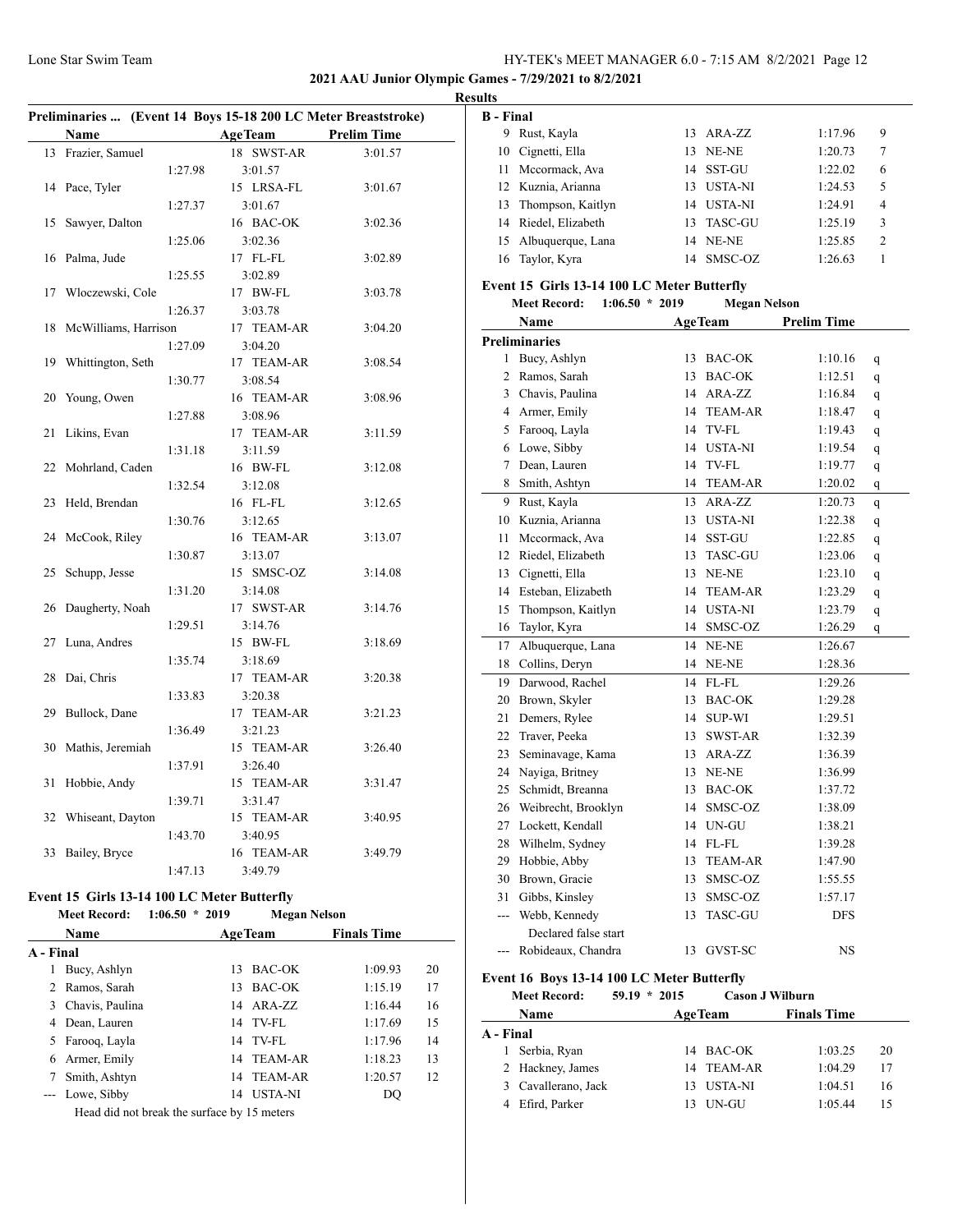## **2021 AAU Junior Olympic Games - 7/29/2021 to 8/2/2021**

| A - Final  (Event 16 Boys 13-14 100 LC Meter Butterfly) |                        |    |                |                    |                |  |  |
|---------------------------------------------------------|------------------------|----|----------------|--------------------|----------------|--|--|
|                                                         | Name                   |    | <b>AgeTeam</b> | <b>Finals Time</b> |                |  |  |
| 5.                                                      | Bosler-Kilmer, Gabriel | 13 | <b>UN-LE</b>   | 1:05.98            | 14             |  |  |
| 6                                                       | Eden, Dylan            |    | 14 BAC-OK      | 1:06.96            | 13             |  |  |
| 7                                                       | Greene, Danny          |    | 13 TV-FL       | 1:07.35            | 12             |  |  |
| 8                                                       | Jones, Noah            | 14 | BW-FL          | 1:07.90            | 11             |  |  |
| <b>B</b> - Final                                        |                        |    |                |                    |                |  |  |
| 9                                                       | Likins, Max            |    | 14 TEAM-AR     | 1:08.03            | 9              |  |  |
| 10                                                      | Nelson, Peter          |    | 13 NE-NE       | 1:08.44            | 7              |  |  |
| 11                                                      | Kavanagh, Brayden      |    | 14 NE-NE       | 1:10.44            | 6              |  |  |
| 12                                                      | Short, Matthew         |    | 14 NE-NE       | 1:10.86            | 5              |  |  |
| 13                                                      | Gicking, John          |    | 14 TV-FL       | 1:10.89            | 4              |  |  |
|                                                         | 14 Yu, Kevin           | 13 | $ARA-ZZ$       | 1:11.34            | 3              |  |  |
| 15                                                      | Esparza, Ethan         |    | 14 UN-GU       | 1:12.37            | $\overline{c}$ |  |  |
| 16                                                      | Green, Owen            | 14 | <b>TEAM-AR</b> | 1:14.64            | 1              |  |  |

## **Event 16 Boys 13-14 100 LC Meter Butterfly**

|                | <b>Meet Record:</b>    | $59.19 * 2015$ | <b>Cason J Wilburn</b> |                    |   |  |
|----------------|------------------------|----------------|------------------------|--------------------|---|--|
|                | Name                   |                | <b>AgeTeam</b>         | <b>Prelim Time</b> |   |  |
|                | <b>Preliminaries</b>   |                |                        |                    |   |  |
| $\mathbf{1}$   | Serbia, Ryan           |                | 14 BAC-OK              | 1:04.38            | q |  |
| $\overline{2}$ | Hackney, James         | 14             | <b>TEAM-AR</b>         | 1:05.66            | q |  |
| $\overline{3}$ | Cavallerano, Jack      | 13             | <b>USTA-NI</b>         | 1:06.19            | q |  |
| $\overline{4}$ | Efird, Parker          | 13             | UN-GU                  | 1:06.30            | q |  |
| 5              | Bosler-Kilmer, Gabriel | 13             | <b>UN-LE</b>           | 1:06.94            | q |  |
| 6              | Eden, Dylan            |                | 14 BAC-OK              | 1:07.93            | q |  |
| $\overline{7}$ | Greene, Danny          | 13             | TV-FL                  | 1:08.04            | q |  |
| 8              | Jones, Noah            | 14             | BW-FL                  | 1:08.07            | q |  |
| 9              | Kavanagh, Brayden      | 14             | NE-NE                  | 1:08.51            | q |  |
| 10             | Nelson, Peter          | 13             | NE-NE                  | 1:09.81            | q |  |
| 11             | Likins, Max            | 14             | <b>TEAM-AR</b>         | 1:10.28            | q |  |
| 12             | Esparza, Ethan         |                | 14 UN-GU               | 1:11.30            | q |  |
| 13             | Short, Matthew         |                | 14 NE-NE               | 1:11.49            | q |  |
| 14             | Yu, Kevin              | 13             | ARA-ZZ                 | 1:11.56            | q |  |
| 15             | Gicking, John          | 14             | TV-FL                  | 1:13.46            | q |  |
| 16             | Green, Owen            | 14             | <b>TEAM-AR</b>         | 1:13.70            | q |  |
| 17             | Sanchez, Bradon        | 14             | <b>TEAM-AR</b>         | 1:13.94            |   |  |
| 18             | Stenfors, Finn         |                | 14 NE-NE               | 1:14.03            |   |  |
| 19             | Peck, Ariel            | 14             | ARA-ZZ                 | 1:14.73            |   |  |
| 20             | Walker, Kristian       | 13             | <b>BW-FL</b>           | 1:14.77            |   |  |
| 21             | Cano, Juan             |                | 14 NE-NE               | 1:14.99            |   |  |
| 22             | Scafidi, Cole          | 13             | NE-NE                  | 1:16.27            |   |  |
| 23             | Mariano, Rohan         | 13             | <b>BAC-OK</b>          | 1:16.35            |   |  |
| 24             | Bryan, Liam            | 13             | UN-ST                  | 1:17.75            |   |  |
| 25             | Tripp, Corban          |                | 13 FL-FL               | 1:21.72            |   |  |
| 26             | Arizabalo, Aaron       | 13             | <b>TASC-GU</b>         | 1:22.15            |   |  |
| 27             | Due, Caleb             | 14             | <b>SWST-AR</b>         | 1:23.15            |   |  |
| 28             | Gamber, Charlie        | 13             | NE-NE                  | 1:24.95            |   |  |
| 29             | Reid, Landon           | 13             | <b>TEAM-AR</b>         | 1:26.71            |   |  |
| 30             | McKim, Aniah           | 13             | HHST-NC                | 1:27.97            |   |  |
| 31             | Wood, Christian        | 14             | <b>TEAM-AR</b>         | 1:30.96            |   |  |
| 32             | Salazar, Joel          | 13             | <b>TASC-GU</b>         | 1:32.66            |   |  |
| 33             | Brown, Evan            | 14             | <b>TEAM-AR</b>         | 1:35.50            |   |  |
| $\overline{a}$ | Estrada, Alexis        | 14             | ESCA-GU                | DQ                 |   |  |
|                |                        |                |                        |                    |   |  |

Head did not break the surface by 15 meters

| . |                      |            |            |
|---|----------------------|------------|------------|
|   | --- Grenier, James   | 13 JRVS-SD | <b>DFS</b> |
|   | Declared false start |            |            |
|   | --- Nguyen, Vince    | 13 UN-GU   | <b>SCR</b> |
|   | --- Pagnucci, Paolo  | 14 SUP-WI  | <b>SCR</b> |
|   |                      |            |            |

## **Event 17 Girls 15-18 100 LC Meter Butterfly**

## **Meet Record: 1:04.28 \* 2017 Molly C Craig**

|           | Name                   | <b>AgeTeam</b> |                | <b>Finals Time</b> |                |  |
|-----------|------------------------|----------------|----------------|--------------------|----------------|--|
| A - Final |                        |                |                |                    |                |  |
| 1         | Answeeney, Bella       | 16             | TV-FL          | $1:03.34*$         | 20             |  |
| 2         | McDevitt, Elizabeth    | 17             | YBAC-NC        | 1:04.82            | 17             |  |
| 3         | Nelson, Megan          | 16             | NE-NE          | 1:05.87            | 16             |  |
| 4         | Tanizaki-Hudson, Kiana | 17             | ARA-ZZ         | 1:06.34            | 15             |  |
| 5         | Answeeney, Justine     | 18             | TV-FL          | 1:07.57            | 14             |  |
| 6         | TenEyck, Kennidi       | 18             | <b>USTA-NI</b> | 1:08.77            | 13             |  |
| 7         | Esteban, Grace         | 15             | <b>TEAM-AR</b> | 1:10.66            | 12             |  |
| 8         | Greene, Abby           | 17             | TV-FL          | 1:11.87            | 11             |  |
| B - Final |                        |                |                |                    |                |  |
| 9         | Jefferis, Ilah         | 16             | <b>USTA-NI</b> | 1:09.99            | 9              |  |
| 10        | Montenegro, Valerie    | 16             | FL-FL          | 1:11.69            | 7              |  |
| 11        | Testa, Joey            | 17             | UN-AM          | 1:12.02            | 6              |  |
| 12        | Brown, Alexa           | 16             | <b>BW-FL</b>   | 1:13.79            | 5              |  |
| 13        | Bleckley, Paige        | 15             | NE-NE          | 1:14.19            | 4              |  |
| 14        | Vizcaya, Ariana        | 15             | FL-FL          | 1:14.26            | 3              |  |
| 15        | Farooq, Maya           | 16             | TV-FL          | 1:14.92            | $\overline{2}$ |  |
| 16        | Schapp, Haylee         |                | 18 BAC-OK      | 1:15.86            | 1              |  |

## **Event 17 Girls 15-18 100 LC Meter Butterfly**

|       | $1:04.28 * 2017$<br><b>Meet Record:</b> |    | <b>Molly C Craig</b> |                    |             |
|-------|-----------------------------------------|----|----------------------|--------------------|-------------|
|       | Name                                    |    | <b>AgeTeam</b>       | <b>Prelim Time</b> |             |
|       | <b>Preliminaries</b>                    |    |                      |                    |             |
| 1     | Answeeney, Bella                        | 16 | TV-FL                | 1:04.57            | q           |
| 2     | McDevitt, Elizabeth                     | 17 | YBAC-NC              | 1:05.22            | q           |
| 3     | Nelson, Megan                           | 16 | NE-NE                | 1:05.87            | q           |
| 4     | Tanizaki-Hudson, Kiana                  | 17 | ARA-ZZ               | 1:06.25            | q           |
| 5     | Answeeney, Justine                      | 18 | TV-FL                | 1:06.53            | q           |
| 6     | Esteban, Grace                          | 15 | <b>TEAM-AR</b>       | 1:09.64            | q           |
| 7     | Greene, Abby                            | 17 | TV-FL                | 1:09.70            | q           |
| 8     | TenEyck, Kennidi                        | 18 | <b>USTA-NI</b>       | 1:09.87            | $\mathbf q$ |
| 9     | Jefferis, Ilah                          | 16 | <b>USTA-NI</b>       | 1:10.51            | q           |
| 10    | Testa, Joey                             | 17 | UN-AM                | 1:11.65            | q           |
| 11    | Montenegro, Valerie                     | 16 | FL-FL                | 1:11.81            | q           |
| 12    | Bleckley, Paige                         | 15 | NE-NE                | 1:14.27            | q           |
| 13    | Vizcaya, Ariana                         | 15 | FL-FL                | 1:14.34            | q           |
| $*14$ | Farooq, Maya                            | 16 | TV-FL                | 1:14.39            | q           |
| $*14$ | Brown, Alexa                            | 16 | <b>BW-FL</b>         | 1:14.39            | q           |
| 16    | Schapp, Haylee                          | 18 | <b>BAC-OK</b>        | 1:15.30            | q           |
| 17    | Riley, Ruthie                           | 16 | <b>BAC-OK</b>        | 1:15.31            |             |
| 18    | Hamilton, Emma                          | 16 | <b>BW-FL</b>         | 1:16.32            |             |
| 19    | Patterson, Carmen                       | 15 | FL-FL                | 1:16.51            |             |
| 20    | Traver, Joia                            | 17 | <b>SWST-AR</b>       | 1:17.28            |             |
| 21    | Barry, Elizabeth                        | 18 | UN-GU                | 1:17.34            |             |
| 22    | Perales, Hailey                         | 16 | <b>SST-GU</b>        | 1:17.38            |             |
| 23    | O'Brien, Allison                        | 15 | <b>USTA-NI</b>       | 1:17.48            |             |
| 24    | Cress, Bella                            | 16 | YBAC-NC              | 1:17.66            |             |
| 25    | Shelhamer, Grace                        | 15 | <b>USTA-NI</b>       | 1:17.70            |             |
| 26    | Mendoza, Landry                         | 15 | <b>BAC-OK</b>        | 1:17.77            |             |
|       |                                         |    |                      |                    |             |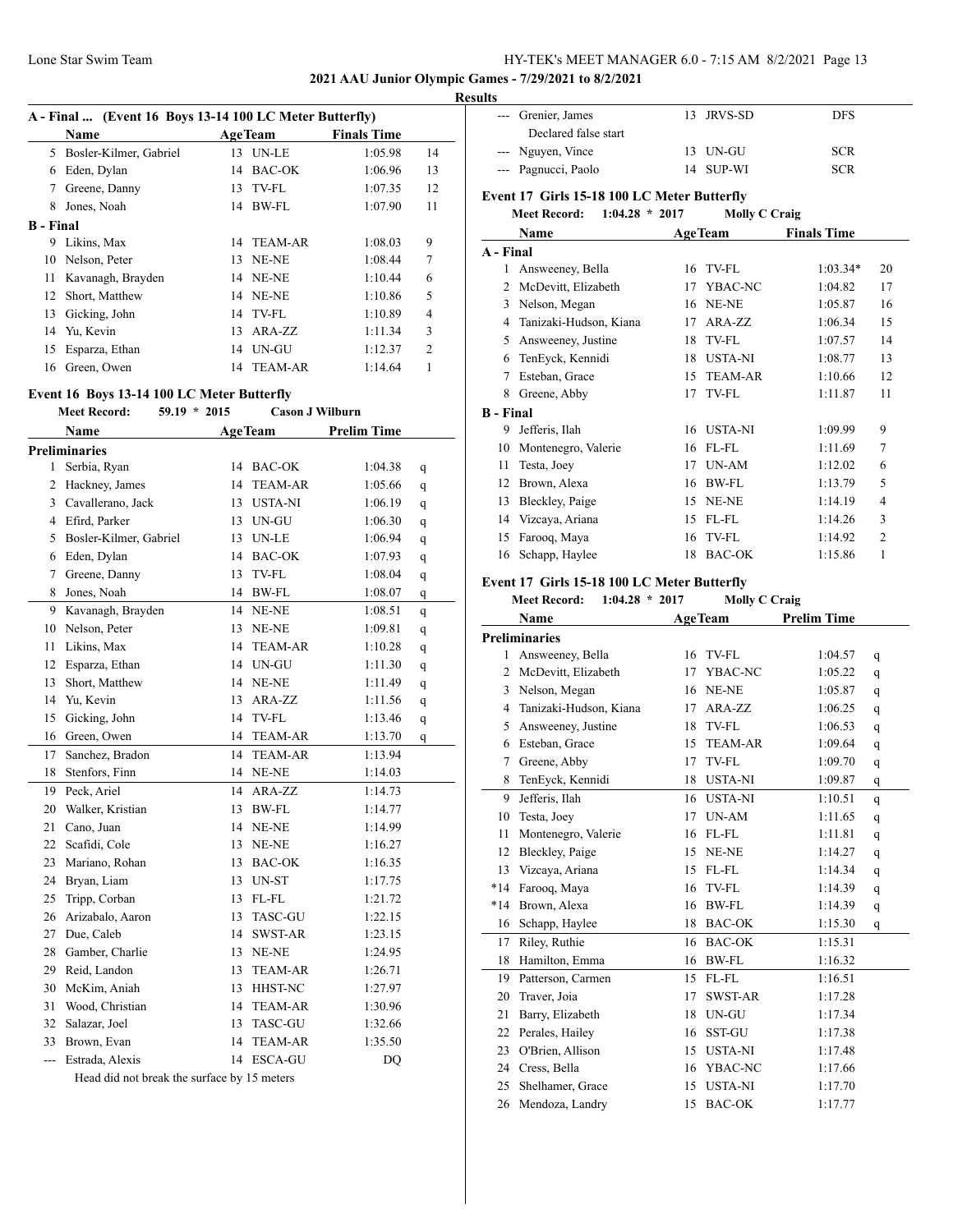# **2021 AAU Junior Olympic Games - 7/29/2021 to 8/2/2021 Results**

|                  | Preliminaries  (Event 17 Girls 15-18 100 LC Meter Butterfly)                        |    |                |                    |            |
|------------------|-------------------------------------------------------------------------------------|----|----------------|--------------------|------------|
|                  | Name                                                                                |    | <b>AgeTeam</b> | <b>Prelim Time</b> |            |
| 27               | Germosen, Isabella                                                                  |    | 18 FL-FL       | 1:17.96            |            |
| 28               | McCaffrey, Libby                                                                    | 18 | TV-FL          | 1:18.65            |            |
| 29               | Milroy, Kaitlyn                                                                     | 17 | <b>SUP-WI</b>  | 1:19.10            |            |
| 30               | Nansamba, Breana                                                                    |    | 15 NE-NE       | 1:19.44            |            |
| 31               | Pecore, Ali                                                                         |    | 18 FL-FL       | 1:19.59            |            |
|                  | 32 Giovannoni, Chloe                                                                |    | 18 USTA-NI     | 1:19.62            |            |
| 33               | Most, Dana                                                                          |    | 15 TV-FL       | 1:19.88            |            |
|                  | 34 Sanchez, Cecily                                                                  |    | 16 TEAM-AR     | 1:20.29            |            |
| 35               | Johnson, Elise                                                                      |    | 17 USTA-NI     | 1:20.56            |            |
|                  | 36 Alwood, Norah                                                                    |    | 15 BW-FL       | 1:20.91            |            |
| 37               | Bitting, Mimi                                                                       |    | 16 BW-FL       | 1:21.11            |            |
| 38               | Tavakol, Farah                                                                      |    | 15 NE-NE       | 1:21.30            |            |
| 39               | Bergeron, Ella                                                                      | 15 | NE-NE          | 1:21.47            |            |
| 40               | Eagan, Maria                                                                        |    | 18 FL-FL       | 1:22.36            |            |
| 41               | Duerson, Trysta                                                                     |    | 18 BAC-OK      | 1:22.51            |            |
| 42               | Peck, Rachel                                                                        |    | 16 ARA-ZZ      | 1:22.63            |            |
|                  |                                                                                     |    |                |                    |            |
| 43               | Marquez, Thalia                                                                     |    | 15 USTA-NI     | 1:24.50            |            |
| 44               | de Ruijter, Domenique                                                               |    | 17 USTA-NI     | 1:24.74            |            |
| 45               | Bianchi, Bilu                                                                       |    | 16 FL-FL       | 1:26.15            |            |
|                  | 46 Hamilton, Jeylin                                                                 |    | 16 NE-NE       | 1:26.21            |            |
|                  | 47 Aboudou, Amira                                                                   |    | 15 NE-NE       | 1:26.37            |            |
| 48               | Reiner, Emma                                                                        |    | 15 NE-NE       | 1:26.93            |            |
| 49               | Mansur, Malika                                                                      |    | 15 FL-FL       | 1:28.31            |            |
|                  | 50 Aboudou, Aliya                                                                   |    | 15 NE-NE       | 1:29.10            |            |
| 51               | Cummings, Lynlee                                                                    |    | 17 BAC-OK      | 1:31.90            |            |
| 52               | Murphree, Rachel                                                                    |    | 18 TEAM-AR     | 1:33.60            |            |
|                  | 53 Walker, Michaela                                                                 |    | 15 BW-FL       | 1:34.35            |            |
|                  | 54 Halladay, Aidan                                                                  |    | 16 TEAM-AR     | 1:36.48            |            |
| 55               | Jeantrout, Madelyn                                                                  |    | 16 BAC-OK      | 1:38.30            |            |
|                  | 56 Provenzano, Erin                                                                 |    | 17 FL-FL       | 1:40.68            |            |
| 57               | Hays, Kaylee                                                                        |    | 16 TEAM-AR     | 1:41.37            |            |
| 58               | Schaecher, Autumn                                                                   |    | 16 JRVS-SD     | 1:42.19            |            |
|                  | 59 Weibrecht, Hailey                                                                | 17 | SMSC-OZ        | 1:42.20            |            |
| $\overline{a}$   | Hejl, Taegen                                                                        | 15 | SST-GU         | NS                 |            |
| $ -$             | Royce-Roll, Willa                                                                   | 18 | <b>USTA-NI</b> | <b>SCR</b>         |            |
|                  |                                                                                     |    |                |                    |            |
|                  | Event 18 Boys 15-18 100 LC Meter Butterfly<br>Meet Record: 57.19 * 2001 John Fulton |    |                |                    |            |
|                  | <b>Name</b>                                                                         |    | <b>AgeTeam</b> | <b>Finals Time</b> |            |
| A - Final        |                                                                                     |    |                |                    |            |
| 1                | Johnson, Drew                                                                       | 17 | $FL$ - $FL$    | 57.68              | 20         |
| 2                | Cass, John David                                                                    | 18 | <b>TEAM-AR</b> | 57.70              | 17         |
| 3                | McLean, Matthew                                                                     | 17 | BW-FL          | 1:00.35            | 16         |
|                  | 4 Hixson, Brian                                                                     | 17 | NE-NE          |                    | 15         |
|                  |                                                                                     |    |                | 1:01.36            |            |
|                  | 5 Cheng, Jeremy                                                                     | 16 | NE-NE          | 1:01.78            | 14         |
| 6                | Tavakol, Cyrus                                                                      | 17 | NE-NE          | 1:02.31            | 13         |
| 7                | Likins, Evan                                                                        | 17 | <b>TEAM-AR</b> | 1:03.08            | 12         |
| 8                | Macgregor, Ben                                                                      | 15 | FL-FL          | 1:03.99            | 11         |
| <b>B</b> - Final |                                                                                     |    |                |                    |            |
| 9                | Jacobs, Zach                                                                        | 17 | <b>BAC-OK</b>  | 1:03.21            | 9          |
| 10               | Eary, Laine                                                                         | 17 | FL-FL          | 1:03.43            | 7          |
| 11               | Grantham, Hunter                                                                    | 17 | FL-FL          | 1:04.65            | 6          |
| 12               | Daugherty, Noah                                                                     | 17 | SWST-AR        | 1:04.79            | 5          |
| 13               | Terrell, Karsten                                                                    |    | 16 BAC-OK      | 1:05.67            | 4          |
| 14               | Price, Peyton                                                                       | 17 | <b>TEAM-AR</b> | 1:05.96            | 3          |
| 15               | Gonzalez, Michael                                                                   | 16 | <b>BAC-OK</b>  | 1:08.22            | $\sqrt{2}$ |

|                                            | 16 Caushaj, Reked    |                |    | 18 NE-NE           | 1:14.06            | 1 |  |  |  |
|--------------------------------------------|----------------------|----------------|----|--------------------|--------------------|---|--|--|--|
| Event 18 Boys 15-18 100 LC Meter Butterfly |                      |                |    |                    |                    |   |  |  |  |
|                                            | <b>Meet Record:</b>  | $57.19 * 2001$ |    | <b>John Fulton</b> |                    |   |  |  |  |
|                                            | Name                 |                |    | <b>AgeTeam</b>     | <b>Prelim Time</b> |   |  |  |  |
|                                            | <b>Preliminaries</b> |                |    |                    |                    |   |  |  |  |
|                                            | 1 Cass, John David   |                | 18 | <b>TEAM-AR</b>     | 58.02              | q |  |  |  |
| 2                                          | Johnson, Drew        |                | 17 | FL-FL              | 58.68              | q |  |  |  |
| 3                                          | Hixson, Brian        |                | 17 | NE-NE              | 1:00.83            | q |  |  |  |
| 4                                          | McLean, Matthew      |                | 17 | BW-FL              | 1:01.70            | q |  |  |  |
| 5                                          | Cheng, Jeremy        |                | 16 | NE-NE              | 1:01.80            | q |  |  |  |
| 6                                          | Tavakol, Cyrus       |                | 17 | NE-NE              | 1:02.74            | q |  |  |  |
| 7                                          | Likins, Evan         |                | 17 | <b>TEAM-AR</b>     | 1:03.74            | q |  |  |  |
| 8                                          | Macgregor, Ben       |                | 15 | FL-FL              | 1:04.33            | q |  |  |  |
| 9                                          | Jacobs, Zach         |                | 17 | <b>BAC-OK</b>      | 1:04.36            | q |  |  |  |
| 10                                         | Price, Peyton        |                | 17 | <b>TEAM-AR</b>     | 1:04.46            |   |  |  |  |
| 11                                         | Eary, Laine          |                | 17 | FL-FL              | 1:04.93            | q |  |  |  |
|                                            | 12 Gonzalez, Michael |                | 16 | <b>BAC-OK</b>      | 1:05.11            | q |  |  |  |
|                                            | 13 Caushaj, Reked    |                | 18 | NE-NE              | 1:05.76            | q |  |  |  |
|                                            | 14 Grantham, Hunter  |                | 17 | FL-FL              |                    | q |  |  |  |
|                                            | Terrell, Karsten     |                | 16 | <b>BAC-OK</b>      | 1:05.79            | q |  |  |  |
| 15                                         |                      |                | 17 | SWST-AR            | 1:06.50            | q |  |  |  |
| 16                                         | Daugherty, Noah      |                |    |                    | 1:06.73            | q |  |  |  |
| 17                                         | Labasbas, Joshua     |                | 17 | FL-FL              | 1:06.76            |   |  |  |  |
|                                            | 18 Goodman, Nick     |                | 16 | NE-NE              | 1:06.91            |   |  |  |  |
|                                            | 19 Acuna-Rosa, Aiden |                |    | 16 NE-NE           | 1:06.98            |   |  |  |  |
|                                            | 20 Ross, Dalton      |                | 17 | <b>BAC-OK</b>      | 1:07.23            |   |  |  |  |
| 21                                         | Frazier, Samuel      |                | 18 | SWST-AR            | 1:07.61            |   |  |  |  |
|                                            | 22 Bullock, Dane     |                | 17 | TEAM-AR            | 1:07.74            |   |  |  |  |
| 23                                         | Diggs, Logan         |                | 18 | <b>TEAM-AR</b>     | 1:07.77            |   |  |  |  |
| 24                                         | Howard, Aydan        |                | 17 | <b>BAC-OK</b>      | 1:08.22            |   |  |  |  |
| 25                                         | Indresano, Armando   |                |    | 16 NE-NE           | 1:08.25            |   |  |  |  |
|                                            | 26 Power, Ethan      |                | 17 | <b>TEAM-AR</b>     | 1:08.31            |   |  |  |  |
| 27                                         | McWilliams, Harrison |                | 17 | TEAM-AR            | 1:08.69            |   |  |  |  |
| 28                                         | Cobb, Cade           |                | 17 | <b>TEAM-AR</b>     | 1:08.92            |   |  |  |  |
| 29                                         | Beck, Andrew         |                | 15 | BW-FL              | 1:08.97            |   |  |  |  |
| 30                                         | Sein, Cameron        |                | 15 | BAC-OK             | 1:08.99            |   |  |  |  |
| 31                                         | Glennon, Jess        |                | 16 | NE-NE              | 1:09.23            |   |  |  |  |
| 32                                         | Leija, Michael       |                | 16 | <b>BAC-OK</b>      | 1:09.26            |   |  |  |  |
| 33                                         | McIntyre, Logan      |                | 18 | <b>BAC-OK</b>      | 1:09.28            |   |  |  |  |
| 34                                         | Suarez, Alan         |                | 15 | SST-GU             | 1:09.83            |   |  |  |  |
| 35                                         | Velez, Nicolas       |                | 15 | BW-FL              | 1:10.06            |   |  |  |  |
| 36                                         | Boyce, Kai           |                | 16 | TEAM-AR            | 1:11.28            |   |  |  |  |
|                                            | 37 Greene, Jimmy     |                | 18 | TV-FL              | 1:11.33            |   |  |  |  |
| 38                                         | Stevenson, Herrick   |                | 15 | NE-NE              | 1:11.51            |   |  |  |  |
| 39                                         | Palma, Jude          |                | 17 | FL-FL              | 1:12.13            |   |  |  |  |
| 40                                         | Zapata, JC           |                | 17 | TV-FL              | 1:12.14            |   |  |  |  |
| 41                                         | DaVoult, Gage        |                | 16 | <b>BAC-OK</b>      | 1:12.19            |   |  |  |  |
| 42                                         | Pyatt, Tanner        |                | 16 | TEAM-AR            | 1:12.66            |   |  |  |  |
| 43                                         | Young, Owen          |                | 16 | TEAM-AR            | 1:12.75            |   |  |  |  |
| 44                                         | Craft, Samuel        |                | 16 | FL-FL              | 1:12.85            |   |  |  |  |
| 45                                         | Sawyer, Dalton       |                | 16 | <b>BAC-OK</b>      | 1:12.89            |   |  |  |  |
| 46                                         | Alexander, Nate      |                | 15 | USTA-NI            | 1:13.06            |   |  |  |  |
| 47                                         | Robinson, Evan       |                | 16 | TV-FL              | 1:13.50            |   |  |  |  |
| 48                                         | Giech, Tony          |                | 17 | NE-NE              | 1:13.92            |   |  |  |  |
| 49                                         | Elaafer, Ramy        |                | 15 | NE-NE              | 1:14.28            |   |  |  |  |
| 50                                         | Wilson, Aidan        |                | 17 | SWST-AR            | 1:14.73            |   |  |  |  |
| 51                                         | Hobbie, Andy         |                | 15 | TEAM-AR            | 1:15.59            |   |  |  |  |
|                                            |                      |                |    |                    |                    |   |  |  |  |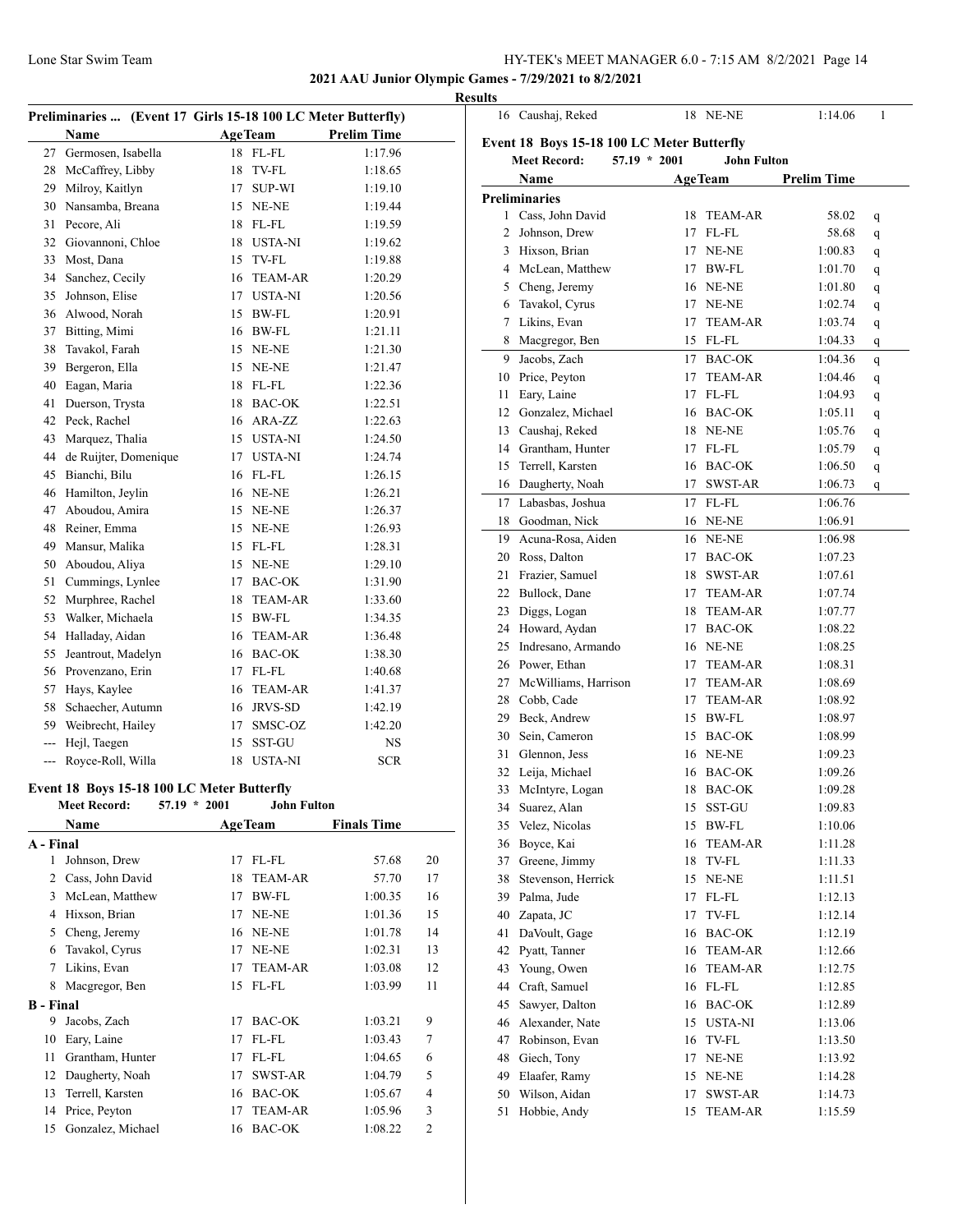## **2021 AAU Junior Olympic Games - 7/29/2021 to 8/2/2021**

| <b>Results</b> |
|----------------|
|                |

| Preliminaries  (Event 18 Boys 15-18 100 LC Meter Butterfly) |                         |    |                |                    |  |  |  |
|-------------------------------------------------------------|-------------------------|----|----------------|--------------------|--|--|--|
|                                                             | <b>Name</b>             |    | <b>AgeTeam</b> | <b>Prelim Time</b> |  |  |  |
|                                                             | 52 Pilgreen, Austin     | 17 | <b>TEAM-AR</b> | 1:17.25            |  |  |  |
| 53                                                          | Roberts, Warren         | 17 | <b>TEAM-AR</b> | 1:17.87            |  |  |  |
|                                                             | 54 Fair-Purcell, Andrew |    | 16 FL-FL       | 1:18.80            |  |  |  |
| 55                                                          | Witterstaetter, Randall | 17 | TEAM-AR        | 1:19.19            |  |  |  |
| 56                                                          | Mathis, Jeremiah        | 15 | TEAM-AR        | 1:19.92            |  |  |  |
| 57                                                          | Moliassa, Kayden        |    | 16 FL-FL       | 1:21.23            |  |  |  |
| 58                                                          | McCook, Bailey          | 18 | <b>TEAM-AR</b> | 1:21.62            |  |  |  |
| 59                                                          | McCook, Riley           | 16 | <b>TEAM-AR</b> | 1:23.49            |  |  |  |
| 60                                                          | Thiebaud, Mayson        | 18 | BAC-OK         | 1:24.45            |  |  |  |
| 61                                                          | Whiseant, Dayton        | 15 | <b>TEAM-AR</b> | 1:24.77            |  |  |  |
| 62                                                          | Dai, Chris              | 17 | <b>TEAM-AR</b> | 1:25.28            |  |  |  |
| 63                                                          | Beeler, Chase           | 15 | TASC-GU        | 1:26.86            |  |  |  |
|                                                             | Cirame, Joe             | 18 | NE-NE          | DFS                |  |  |  |
|                                                             | Declared false start    |    |                |                    |  |  |  |

#### **Event 19 Girls 13-14 400 LC Meter IM**

**Meet Record: 5:22.59 \* 2017 Serena M Hao**

| Name          |                   |         | <b>AgeTeam</b>  |         | <b>Finals Time</b> |    |  |
|---------------|-------------------|---------|-----------------|---------|--------------------|----|--|
| <b>Finals</b> |                   |         |                 |         |                    |    |  |
| 1             | Slosek, Sophia    |         | <b>14 NE-NE</b> |         | 5:32.63            | 20 |  |
|               |                   | 1:16.93 |                 | 2:43.93 |                    |    |  |
|               |                   | 4:16.90 | 5:32.63         |         |                    |    |  |
| 2             | Ellington, Sophie |         | 14 TEAM-AR      |         | 5:56.63            | 17 |  |
|               |                   | 1:19.31 |                 | 2:51.85 |                    |    |  |
|               |                   | 4:37.39 | 5:56.63         |         |                    |    |  |
| 3             | Podoba, Roxy      |         | 13 BAC-OK       |         | 6:05.66            | 16 |  |
|               |                   | 1:22.35 |                 | 2:58.95 |                    |    |  |
|               |                   | 4:46.97 | 6:05.66         |         |                    |    |  |
| 4             | Lowe, Sibby       |         | 14 USTA-NI      |         | 6:13.50            | 15 |  |
|               |                   | 1:24.73 |                 | 2:58.20 |                    |    |  |
|               |                   | 4:51.62 | 6:13.50         |         |                    |    |  |
| 5             | Riedel, Elizabeth |         | 13 TASC-GU      |         | 6:18.30            | 14 |  |
|               |                   | 1:29.88 |                 | 3:07.61 |                    |    |  |
|               |                   | 4:54.75 | 6:18.30         |         |                    |    |  |
| 6             | Cook, Julia       |         | 13 UN-GU        |         | 6:31.13            | 13 |  |
|               |                   | 1:26.15 |                 | 3:06.16 |                    |    |  |
|               |                   | 5:10.36 | 6:31.13         |         |                    |    |  |
| 7             | Smith, Ashtyn     |         | 14 TEAM-AR      |         | 6:41.77            | 12 |  |
|               |                   | 1:30.82 |                 | 3:13.43 |                    |    |  |
|               |                   | 5:12.65 | 6:41.77         |         |                    |    |  |

# **Event 19 Girls 13-14 400 LC Meter IM**

| <b>Meet Record:</b>    | $5:22.59 * 2017$ | Serena M Hao   |                    |   |
|------------------------|------------------|----------------|--------------------|---|
| <b>Name</b>            |                  | <b>AgeTeam</b> | <b>Prelim Time</b> |   |
| <b>Preliminaries</b>   |                  |                |                    |   |
| Slosek, Sophia<br>1    |                  | NE-NE<br>14    | 5:32.11            | q |
|                        | 1:18.13          |                | 2:45.05            |   |
|                        | 4:18.18          | 5:32.11        |                    |   |
| Ellington, Sophie<br>2 |                  | TEAM-AR<br>14  | 6:01.49            | q |
|                        | 1:20.40          |                | 2:53.80            |   |
|                        | 4:41.56          | 6:01.49        |                    |   |
| Podoba, Roxy<br>3      |                  | BAC-OK<br>13   | 6:17.97            | q |
|                        | 1:28.10          |                | 3:07.55            |   |
|                        | 4:57.95          | 6:17.97        |                    |   |
|                        |                  |                |                    |   |

| uns |    |                   |         |                      |         |         |   |
|-----|----|-------------------|---------|----------------------|---------|---------|---|
|     | 4  | Lowe, Sibby       |         | USTA-NI<br>14        |         | 6:18.95 | q |
|     |    |                   | 1:27.05 |                      | 3:00.80 |         |   |
|     |    |                   | 4:54.53 | 6:18.95              |         |         |   |
|     | 5. | Riedel, Elizabeth |         | TASC-GU<br>13        |         | 6:29.20 | q |
|     |    |                   | 1:31.32 |                      | 3:15.28 |         |   |
|     |    |                   | 5:03.36 | 6:29.20              |         |         |   |
|     | 6  | Cook, Julia       |         | UN-GU<br>13          |         | 6:29.72 | q |
|     |    |                   | 1:27.39 |                      | 3:05.35 |         |   |
|     |    |                   | 5:06.10 | 6:29.72              |         |         |   |
|     |    | Smith, Ashtyn     |         | <b>TEAM-AR</b><br>14 |         | 6:52.38 | q |
|     |    |                   | 1:33.75 |                      | 3:20.47 |         |   |
|     |    |                   | 5:21.91 | 6:52.38              |         |         |   |
|     |    | Lockett, Kendall  |         | UN-GU<br>14          |         | NS      |   |
|     |    |                   |         |                      |         |         |   |

#### **Event 20 Boys 13-14 400 LC Meter IM**

**Meet Record: 4:51.53 \* 2015 Cason J Wilburn**

|               | Name           |         | <b>AgeTeam</b> | <b>Finals Time</b> |    |
|---------------|----------------|---------|----------------|--------------------|----|
| <b>Finals</b> |                |         |                |                    |    |
| $\mathbf{1}$  | Serbia, Ryan   |         | 14 BAC-OK      | 5:06.86            | 20 |
|               |                | 1:07.03 |                | 2:28.82            |    |
|               |                | 3:56.32 | 5:06.86        |                    |    |
| 2             | Efird, Parker  |         | 13 UN-GU       | 5:13.42            | 17 |
|               |                | 1:10.40 |                | 2:27.74            |    |
|               |                | 4:03.16 | 5:13.42        |                    |    |
| 3             | Jones, Noah    |         | 14 BW-FL       | 5:22.30            | 16 |
|               |                | 1:09.94 |                | 2:33.64            |    |
|               |                | 4:09.58 | 5:22.30        |                    |    |
|               | 4 Likins, Max  |         | 14 TEAM-AR     | 5:30.37            | 15 |
|               |                | 1:12.07 |                | 2:33.30            |    |
|               |                | 4:19.58 | 5:30.37        |                    |    |
| 5             | Giglio, JP     |         | 14 NE-NE       | 5:36.14            | 14 |
|               |                | 1:18.53 |                | 2:45.07            |    |
|               |                | 4:19.92 | 5:36.14        |                    |    |
| 6             | Esparza, Ethan |         | 14 UN-GU       | 5:44.60            | 13 |
|               |                | 1:17.39 |                | 2:43.86            |    |
|               |                | 4:28.04 | 5:44.60        |                    |    |
| 7             | Cook, Luke     |         | 14 UN-GU       | 5:58.39            | 12 |
|               |                | 1:19.44 |                | 2:51.65            |    |
|               |                | 4:43.49 | 5:58.39        |                    |    |
| 8             | Nieves, Braden |         | 13 BAC-OK      | 6:15.93            | 11 |
|               |                | 1:33.21 |                | 3:11.48            |    |
|               |                | 4:51.86 | 6:15.93        |                    |    |

#### **Event 20 Boys 13-14 400 LC Meter IM**

| <b>Meet Record:</b> | $4:51.53 * 2015$ | <b>Cason J Wilburn</b> |  |
|---------------------|------------------|------------------------|--|
|                     |                  |                        |  |

|   | Name            |         | <b>AgeTeam</b> | <b>Prelim Time</b> |         |   |
|---|-----------------|---------|----------------|--------------------|---------|---|
|   | Preliminaries   |         |                |                    |         |   |
| 1 | Serbia, Ryan    |         | BAC-OK<br>14   |                    | 5:13.89 | q |
|   |                 | 1:07.38 |                | 2:31.59            |         |   |
|   |                 | 3:58.88 | 5:13.89        |                    |         |   |
|   | 2 Efird, Parker |         | UN-GU<br>13    |                    | 5:18.22 | q |
|   |                 | 1:11.91 |                | 2:31.91            |         |   |
|   |                 | 4:07.50 | 5:18.22        |                    |         |   |
| 3 | Jones, Noah     |         | BW-FL<br>14    |                    | 5:23.57 | q |
|   |                 | 1:10.53 |                | 2:33.49            |         |   |
|   |                 | 4:08.29 | 5:23.57        |                    |         |   |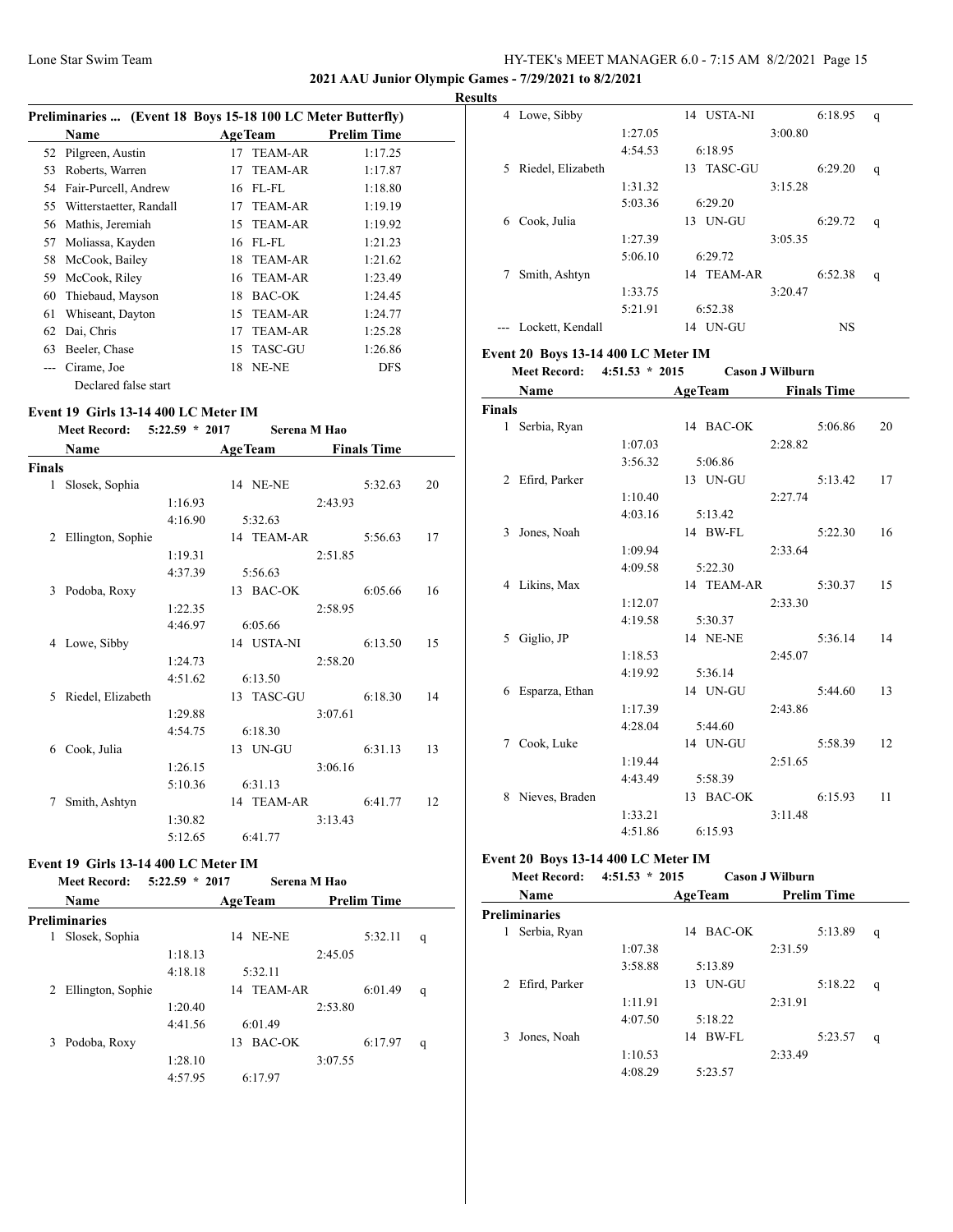**2021 AAU Junior Olympic Games - 7/29/2021 to 8/2/2021**

# **Result**

| Preliminaries  (Event 20 Boys 13-14 400 LC Meter IM) |                                      |         |  |                     |                      |            |    |  |
|------------------------------------------------------|--------------------------------------|---------|--|---------------------|----------------------|------------|----|--|
|                                                      | Name                                 |         |  | AgeTeam Prelim Time |                      |            |    |  |
|                                                      | 4 Giglio, JP                         |         |  | 14 NE-NE            |                      | 5:36.35    | q  |  |
|                                                      |                                      | 1:17.05 |  |                     | 2:41.07              |            |    |  |
|                                                      |                                      | 4:16.81 |  | 5:36.35             |                      |            |    |  |
|                                                      | 5 Likins, Max                        |         |  | 14 TEAM-AR          |                      | 5:39.64    | q  |  |
|                                                      |                                      | 1:14.57 |  |                     | 2:36.72              |            |    |  |
|                                                      |                                      | 4:25.92 |  | 5:39.64             |                      |            |    |  |
|                                                      | 6 Esparza, Ethan                     |         |  | 14 UN-GU            |                      | 5:44.07    | q  |  |
|                                                      |                                      | 1:17.44 |  |                     | 2:41.52              |            |    |  |
|                                                      |                                      | 4:26.85 |  | 5:44.07             |                      |            |    |  |
|                                                      | 7 Cook, Luke                         |         |  | 14 UN-GU            |                      | 5:58.91    | q  |  |
|                                                      |                                      | 1:19.28 |  |                     | 2:53.45              |            |    |  |
|                                                      |                                      | 4:42.60 |  | 5:58.91             |                      |            |    |  |
|                                                      | 8 Nieves, Braden                     |         |  | 13 BAC-OK           |                      | 6:23.46    |    |  |
|                                                      |                                      | 1:32.00 |  |                     | 3:12.58              |            | q  |  |
|                                                      |                                      | 4:55.06 |  | 6:23.46             |                      |            |    |  |
|                                                      |                                      |         |  |                     |                      |            |    |  |
|                                                      | 9 Sanchez, Bradon                    |         |  | 14 TEAM-AR          |                      | 6:34.89    |    |  |
|                                                      |                                      | 1:22.32 |  |                     | 3:07.03              |            |    |  |
|                                                      |                                      | 5:09.36 |  | 6:34.89             |                      |            |    |  |
|                                                      | 10 McKim, Aniah                      |         |  | 13 HHST-NC          |                      | 6:37.56    |    |  |
|                                                      |                                      | 1:38.18 |  |                     | 3:20.20              |            |    |  |
|                                                      |                                      | 5:08.76 |  | 6:37.56             |                      |            |    |  |
|                                                      | 11 Pagnucci, Paolo                   |         |  | 14 SUP-WI           |                      | 6:45.72    |    |  |
|                                                      |                                      | 1:33.93 |  |                     | 5:09.12              |            |    |  |
|                                                      |                                      | 6:46.13 |  | 6:45.72             |                      |            |    |  |
|                                                      | 12 Gross, Mark                       |         |  | 14 HHST-NC          |                      | 6:56.57    |    |  |
|                                                      |                                      | 3:24.43 |  |                     | 5:27.46              |            |    |  |
|                                                      |                                      | 6:56.61 |  | 6:56.57             |                      |            |    |  |
|                                                      | --- Hackney, James                   |         |  | 14 TEAM-AR          |                      | <b>DFS</b> |    |  |
|                                                      | Declared false start - Misc          |         |  |                     |                      |            |    |  |
|                                                      | Event 21 Girls 15-18 400 LC Meter IM |         |  |                     |                      |            |    |  |
|                                                      | Meet Record: 5:03.05 * 2017          |         |  |                     | <b>Molly C Craig</b> |            |    |  |
|                                                      | Name AgeTeam Finals Time             |         |  |                     |                      |            |    |  |
| Finals                                               |                                      |         |  |                     |                      |            |    |  |
|                                                      | 1 Solano, Elizabeth                  |         |  | 17 TV-FL            |                      | 5:23.81    | 20 |  |
|                                                      |                                      | 1:12.38 |  |                     | 2:39.42              |            |    |  |
|                                                      |                                      | 4:10.74 |  | 5:23.81             |                      |            |    |  |
|                                                      |                                      |         |  |                     |                      |            |    |  |
|                                                      | 2 McDevitt, Elizabeth 17 YBAC-NC     |         |  |                     |                      | 5:25.51    | 17 |  |
|                                                      |                                      | 1:09.71 |  |                     | 2:33.82              |            |    |  |
|                                                      |                                      | 4:14.55 |  | 5:25.51             |                      |            |    |  |
| 3                                                    | TenEyck, Kennidi                     |         |  | 18 USTA-NI          |                      | 5:27.08    | 16 |  |
|                                                      |                                      | 1:11.20 |  |                     | 2:39.41              |            |    |  |
|                                                      |                                      | 4:08.61 |  | 5:27.08             |                      |            |    |  |
|                                                      | 4 Nelson, Megan                      |         |  | 16 NE-NE            |                      | 5:29.42    | 15 |  |
|                                                      |                                      | 1:10.99 |  |                     | 2:38.16              |            |    |  |
|                                                      |                                      | 4:16.40 |  | 5:29.42             |                      |            |    |  |
| 5                                                    | Sanchez, Constanza                   |         |  | 16 FL-FL            |                      | 5:37.22    | 14 |  |
|                                                      |                                      | 1:13.57 |  |                     | 2:47.11              |            |    |  |
|                                                      |                                      | 4:21.90 |  | 5:37.22             |                      |            |    |  |
|                                                      |                                      |         |  |                     |                      |            |    |  |
| 6                                                    | Cress, Bella                         |         |  | 16 YBAC-NC          |                      | 5:39.81    | 13 |  |
|                                                      |                                      | 1:17.99 |  |                     | 2:45.56              |            |    |  |

|                     | 4:25.06 | 5:39.81    |         |         |    |
|---------------------|---------|------------|---------|---------|----|
| 7 Giovannoni, Chloe |         | 18 USTA-NI |         | 5:40.92 | 12 |
|                     | 1:22.75 |            | 2:48.69 |         |    |
|                     | 4:30.20 | 5:40.92    |         |         |    |
|                     |         |            |         |         |    |

| ults |                                      |                  |                      |         |                    |    |
|------|--------------------------------------|------------------|----------------------|---------|--------------------|----|
| 8    | Farooq, Maya                         |                  | 16 TV-FL             |         | 5:52.60            | 11 |
|      |                                      | 1:16.78          |                      | 2:54.34 |                    |    |
|      |                                      | 4:34.60          | 5:52.60              |         |                    |    |
|      | Event 21 Girls 15-18 400 LC Meter IM |                  |                      |         |                    |    |
|      | <b>Meet Record:</b>                  | $5:03.05 * 2017$ | <b>Molly C Craig</b> |         |                    |    |
|      | Name                                 |                  | <b>AgeTeam</b>       |         | <b>Prelim Time</b> |    |
|      | <b>Preliminaries</b>                 |                  |                      |         |                    |    |
|      | 1 Solano, Elizabeth                  |                  | 17 TV-FL             |         | 5:26.60            | q  |
|      |                                      | 1:12.16          |                      | 2:38.40 |                    |    |
|      |                                      | 4:10.60          | 5:26.60              |         |                    |    |
|      | 2 Nelson, Megan                      |                  | 16 NE-NE             |         | 5:28.45            |    |
|      |                                      | 1:09.69          |                      | 2:36.11 |                    | q  |
|      |                                      | 4:14.50          | 5:28.45              |         |                    |    |
|      |                                      |                  |                      |         |                    |    |
|      | 3 McDevitt, Elizabeth                |                  | 17 YBAC-NC           |         | 5:30.12            | q  |
|      |                                      | 1:10.30          |                      | 2:35.40 |                    |    |
|      |                                      | 4:17.14          | 5:30.12              |         |                    |    |
|      | 4 TenEyck, Kennidi                   |                  | 18 USTA-NI           |         | 5:30.26            | q  |
|      |                                      | 1:11.37          |                      | 2:39.28 |                    |    |
|      |                                      | 4:09.11          | 5:30.26              |         |                    |    |
|      | 5 Sanchez, Constanza                 |                  | 16 FL-FL             |         | 5:31.59            | q  |
|      |                                      | 1:11.57          |                      | 2:41.73 |                    |    |
|      |                                      | 4:16.64          | 5:31.59              |         |                    |    |
|      | 6 Giovannoni, Chloe                  |                  | 18 USTA-NI           |         | 5:41.11            | q  |
|      |                                      | 1:23.67          |                      | 2:47.46 |                    |    |
|      |                                      | 4:30.85          | 5:41.11              |         |                    |    |
|      | 7 Farooq, Maya                       |                  | 16 TV-FL             |         | 5:44.35            | q  |
|      |                                      | 1:16.12          |                      | 2:49.36 |                    |    |
|      |                                      | 4:28.89          | 5:44.35              |         |                    |    |
|      | 8 Cress, Bella                       |                  | 16 YBAC-NC           |         | 5:51.40            | q  |
|      |                                      | 1:20.44          |                      | 2:50.46 |                    |    |
|      |                                      | 4:33.85          | 5:51.40              |         |                    |    |
|      | 9 Carter, Braylee                    |                  | 16 YBAC-NC           |         | 5:52.40            |    |
|      |                                      | 1:20.89          |                      | 2:55.71 |                    |    |
|      |                                      | 4:36.19          | 5:52.40              |         |                    |    |
|      | 10 Jefferis, Ilah                    |                  | 16 USTA-NI           |         | 5:57.01            |    |
|      |                                      | 1:18.96          |                      | 2:57.21 |                    |    |
|      |                                      | 4:40.31          | 5:57.01              |         |                    |    |
| 11   | Marquez, Thalia                      |                  | 15 USTA-NI           |         | 6:02.82            |    |
|      |                                      | 1:27.06          |                      | 3:00.48 |                    |    |
|      |                                      | 4:44.08          | 6:02.82              |         |                    |    |
|      | 12 O'Brien, Allison                  |                  | 15 USTA-NI           |         | 6:04.20            |    |
| 13   | Vizcaya, Ariana                      |                  | 15 FL-FL             |         | 6:05.53            |    |
|      |                                      | 1:17.33          |                      | 2:53.70 |                    |    |
|      |                                      | 4:41.97          | 6:05.53              |         |                    |    |
|      | 14 Konz, Ashley                      |                  | 17 USTA-NI           |         | 6:05.75            |    |
|      |                                      | 1:25.86          |                      | 2:56.82 |                    |    |
|      |                                      | 4:49.43          | 6:05.75              |         |                    |    |
| 15   | Traver, Joia                         |                  | 17 SWST-AR           |         | 6:15.46            |    |
|      |                                      | 1:27.20          |                      | 3:00.05 |                    |    |
|      |                                      | 4:50.90          | 6:15.46              |         |                    |    |
|      | 16 Nieves, Kristen                   |                  |                      |         |                    |    |
|      |                                      |                  | 18 BAC-OK            |         | 6:18.76            |    |
|      |                                      | 1:34.03          |                      | 3:13.07 |                    |    |
|      |                                      | 4:54.60          | 6:18.76              |         |                    |    |
| 17   | Mooney, Faye                         |                  | 16 USTA-NI           |         | 6:23.12            |    |
|      |                                      | 1:36.68          |                      | 3:16.56 |                    |    |
|      |                                      | 4:59.16          | 6:23.12              |         |                    |    |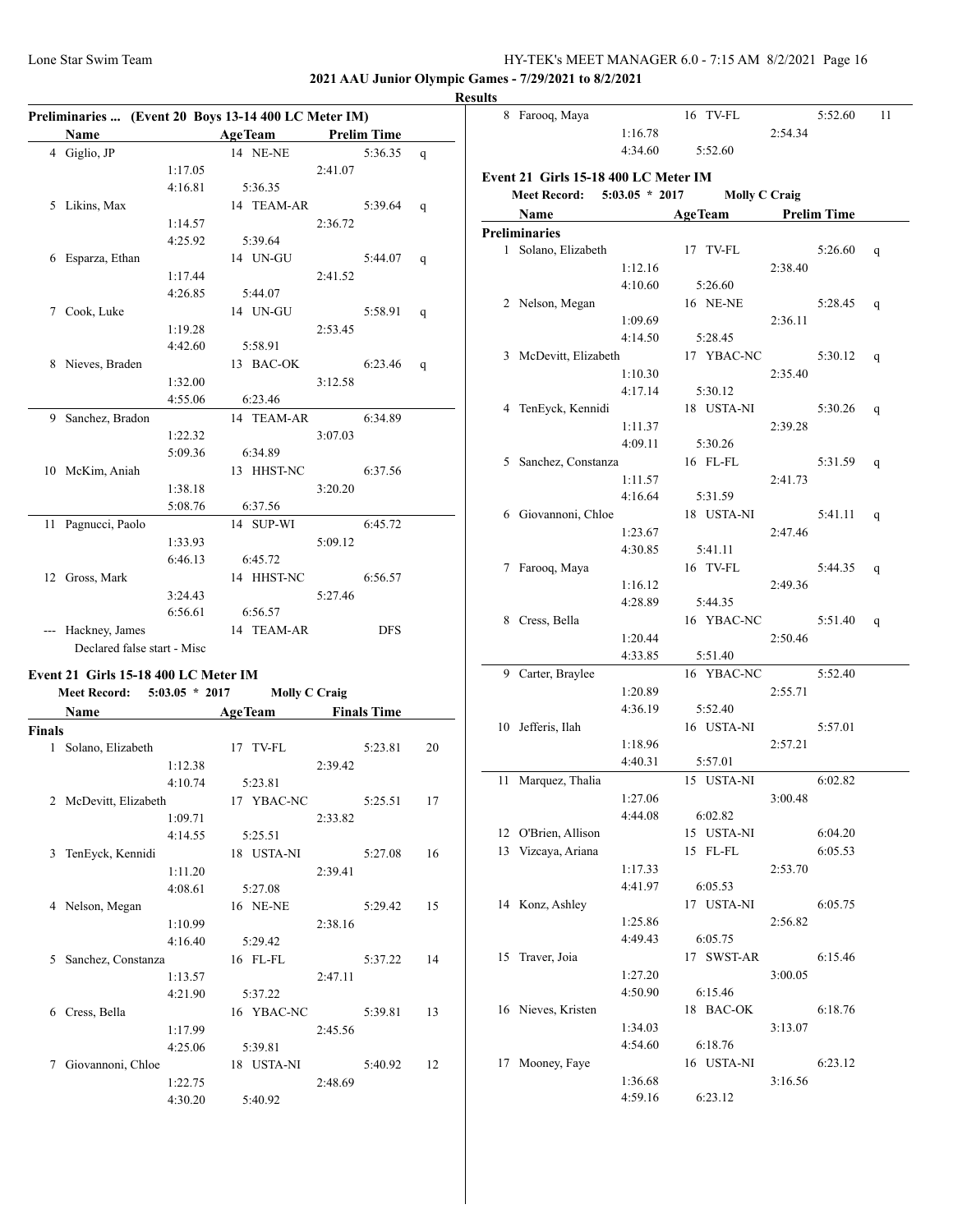**2021 AAU Junior Olympic Games - 7/29/2021 to 8/2/2021**

# **Results**

|    | Preliminaries  (Event 21 Girls 15-18 400 LC Meter IM) |         |                      |                    |  |
|----|-------------------------------------------------------|---------|----------------------|--------------------|--|
|    | Name                                                  |         | <b>AgeTeam</b>       | <b>Prelim Time</b> |  |
| 18 | Walker, Michaela                                      |         | BW-FL<br>15          | 6:30.55            |  |
|    |                                                       | 1:36.87 |                      | 3:15.45            |  |
|    |                                                       | 5:03.10 | 6:30.55              |                    |  |
| 19 | Sawyer, Addison                                       |         | 16 BAC-OK            | 6:34.83            |  |
|    |                                                       | 1:34.22 |                      | 3:10.85            |  |
|    |                                                       | 5:03.77 | 6:34.83              |                    |  |
| 20 | McKim, Jelehna                                        |         | <b>HHST-NC</b><br>17 | 7:37.89            |  |
|    |                                                       | 1:50.49 |                      | 3:56.70            |  |
|    |                                                       | 5:55.56 | 7:37.89              |                    |  |
|    | Rovce-Roll, Willa                                     |         | <b>USTA-NI</b><br>18 | <b>SCR</b>         |  |

## **Event 22 Boys 15-18 400 LC Meter IM**

**Meet Record: 4:45.56 \* 2001 Griff Helfrich**

|               | <b>Name</b>         | <b>AgeTeam</b> |                 |         | <b>Finals Time</b> |    |
|---------------|---------------------|----------------|-----------------|---------|--------------------|----|
| <b>Finals</b> |                     |                |                 |         |                    |    |
| 1             | Del-Rio, David      | 18             | NE-NE           |         | 5:05.28            | 20 |
|               | 1:07.43             |                |                 | 2:26.14 |                    |    |
|               | 3:54.68             |                | 5:05.28         |         |                    |    |
| 2             | Tavakol, Cyrus      |                | <b>17 NE-NE</b> |         | 5:13.93            | 17 |
|               | 1:07.52             |                |                 | 2:32.47 |                    |    |
|               | 4:06.95             |                | 5:13.93         |         |                    |    |
| 3             | Likins, Eli         |                | 15 TEAM-AR      |         | 5:16.96            | 16 |
|               | 1:12.16             |                |                 | 2:35.62 |                    |    |
|               | 4:09.51             |                | 5:16.96         |         |                    |    |
| 4             | Harkness, Alexander |                | 18 TV-FL        |         | 5:19.18            | 15 |
|               | 1:07.02             |                |                 | 2:32.31 |                    |    |
|               | 4:04.01             |                | 5:19.18         |         |                    |    |
| 5             | Jacobs, Zach        | 17             | <b>BAC-OK</b>   |         | 5:33.77            | 14 |
|               | 1:10.05             |                |                 | 2:38.07 |                    |    |
|               | 4:20.53             |                | 5:33.77         |         |                    |    |
| 6             | Leija, Michael      |                | 16 BAC-OK       |         | 6:04.16            | 13 |
|               | 1:12.50             |                |                 | 2:48.24 |                    |    |
|               | 4:40.69             |                | 6:04.16         |         |                    |    |

## **Event 22 Boys 15-18 400 LC Meter IM**

|   | <b>Meet Record:</b> | $4:45.56 * 2001$ |                 | <b>Griff Helfrich</b> |                    |   |
|---|---------------------|------------------|-----------------|-----------------------|--------------------|---|
|   | Name                |                  | <b>AgeTeam</b>  |                       | <b>Prelim Time</b> |   |
|   | Preliminaries       |                  |                 |                       |                    |   |
| 1 | Harkness, Alexander |                  | 18 TV-FL        |                       | 5:15.22            | q |
|   |                     | 1:07.89          |                 | 2:32.46               |                    |   |
|   |                     | 4:02.62          | 5:15.22         |                       |                    |   |
| 2 | Del-Rio, David      |                  | <b>18 NE-NE</b> |                       | 5:18.72            | q |
|   |                     | 1:11.60          |                 | 2:35.60               |                    |   |
|   |                     | 4:04.48          | 5:18.72         |                       |                    |   |
| 3 | Jacobs, Zach        |                  | 17 BAC-OK       |                       | 5:23.45            | q |
|   |                     | 1:09.89          |                 | 2:34.12               |                    |   |
|   |                     | 4:13.50          | 5:23.45         |                       |                    |   |
| 4 | Likins, Eli         |                  | 15 TEAM-AR      |                       | 5:31.31            | q |
|   |                     | 1:14.50          |                 | 2:38.38               |                    |   |
|   |                     | 4:13.81          | 5:31.31         |                       |                    |   |
| 5 | Tavakol, Cyrus      |                  | <b>17 NE-NE</b> |                       | 5:49.92            | q |
|   |                     | 1:11.98          |                 | 2:46.69               |                    |   |
|   |                     | 4:26.62          | 5:49.92         |                       |                    |   |
| 6 | Leija, Michael      |                  | 16 BAC-OK       |                       | 6:01.79            | q |
|   |                     | 1:11.36          |                 | 2:48.79               |                    |   |
|   |                     | 4:37.58          | 6:01.79         |                       |                    |   |

|   | $4:51.53 * 2013$<br><b>Meet Record:</b>        | <b>Plymouth-Canton Cruisers</b>                |                                                    |    |
|---|------------------------------------------------|------------------------------------------------|----------------------------------------------------|----|
|   | M Mans, K Xu, T NORWOOD, K Goit                |                                                |                                                    |    |
|   | Team                                           | Relay                                          | <b>Finals Time</b>                                 |    |
| 1 | <b>BAC-OK</b>                                  | A                                              | 5:11.85                                            | 40 |
|   | 1) Bucy, Ashlyn 13                             |                                                | 2) Ramos, Sarah 13                                 |    |
|   | 3) Podoba, Roxy 13                             |                                                | 4) Brown, Skyler 13                                |    |
|   | 1:13.49                                        |                                                | 2:39.89                                            |    |
|   | 3:59.88                                        | 5:11.85                                        |                                                    |    |
| 2 | <b>USTA-NI</b>                                 | A                                              | 5:16.92                                            | 34 |
|   | 1) Fish, Kendra 14                             |                                                | 2) Krueger, Claire 14                              |    |
|   | 3) Thompson, Kaitlyn 14                        |                                                | 4) Lowe, Sibby 14                                  |    |
|   | 1:21.60                                        |                                                | 2:51.95                                            |    |
|   | 4:10.94                                        | 5:16.92                                        |                                                    |    |
| 3 | NE-NE                                          | A                                              | 5:17.51                                            | 32 |
|   | 1) Albuquerque, Lana 14                        |                                                | 2) Slosek, Sophia 14                               |    |
|   | 3) Cignetti, Ella 13                           |                                                | 4) Nayiga, Britney 13                              |    |
|   | 1:20.31                                        |                                                | 2:42.84                                            |    |
|   | 4:06.19                                        | 5:17.51                                        |                                                    |    |
| 4 | TEAM-AR                                        | A                                              | 5:37.16                                            | 30 |
|   | 1) Ellington, Sophie 14                        |                                                | 2) Smith, Ashtyn 14                                |    |
|   | 3) Esteban, Elizabeth 14                       |                                                | 4) Meeks, McKinleigh 13                            |    |
|   | 1:21.45                                        |                                                | 1:44.21                                            |    |
|   | 3:01.24                                        | 5:37.16                                        |                                                    |    |
| 5 | ARA-ZZ                                         | A                                              | 5:39.89                                            | 28 |
|   | 1) Seminavage, Kama 13                         | 2) Rust, Kayla 13                              |                                                    |    |
|   | 3) Chavis, Paulina 14                          |                                                | 4) Dugan, Payton 14                                |    |
|   | 1:52.61                                        |                                                | 3:09.99                                            |    |
|   | 4:26.79                                        | 5:39.89                                        |                                                    |    |
| 6 | FL-FL                                          | A                                              | 5:42.37                                            | 26 |
|   | 1) Wyatt, Mackenzie 14                         | 2) Wilhelm, Sydney 14<br>4) Darwood, Rachel 14 |                                                    |    |
|   | 3) Simpson, Jordan 14<br>1:17.33               |                                                | 1:32.76                                            |    |
|   | 2:55.49                                        | 5:42.37                                        |                                                    |    |
| 7 | LRSA-FL                                        | А                                              | 5:42.54                                            | 24 |
|   |                                                |                                                |                                                    |    |
|   | 1) Morris, Cheney 13<br>3) Meislahn, Kinley 12 |                                                | 2) Robertson, Molly 13<br>4) Weathers, Danielle 13 |    |
|   | 1:26.94                                        |                                                | 3:00.48                                            |    |
|   | 4:27.86                                        | 5:42.54                                        |                                                    |    |
|   | 8 NE-NE                                        | B                                              | 5:45.50                                            | 22 |
|   | 1) Cingel, Grace 14                            |                                                |                                                    |    |
|   | 3) Collins, Deryn 14                           | 2) Hugo, Maddy 14<br>4) Mahoney, Kira 13       |                                                    |    |
|   | 1:25.81                                        |                                                | 1:46.95                                            |    |
|   | 3:00.05                                        | 5:45.50                                        |                                                    |    |
| 9 | SMSC-OZ                                        | А                                              | 6:28.60                                            | 18 |
|   | 1) Taylor, Kyra 14                             |                                                | 2) Brown, Gracie 13                                |    |
|   | 3) Weibrecht, Brooklyn 14                      |                                                | 4) Gibbs, Kinsley 13                               |    |
|   | 1:24.79                                        |                                                | 3:23.13                                            |    |
|   | 5:26.70                                        | 6:28.60                                        |                                                    |    |
|   | TEAM-AR                                        | В                                              | DQ                                                 |    |
|   | Early take-off swimmer #2                      |                                                |                                                    |    |
|   |                                                |                                                |                                                    |    |
|   |                                                |                                                |                                                    |    |
|   | 1) McEuen, Addison 13<br>3) Armer, Emily 14    | 2) Hobbie, Abby 13                             | 4) Picking, Madison 14                             |    |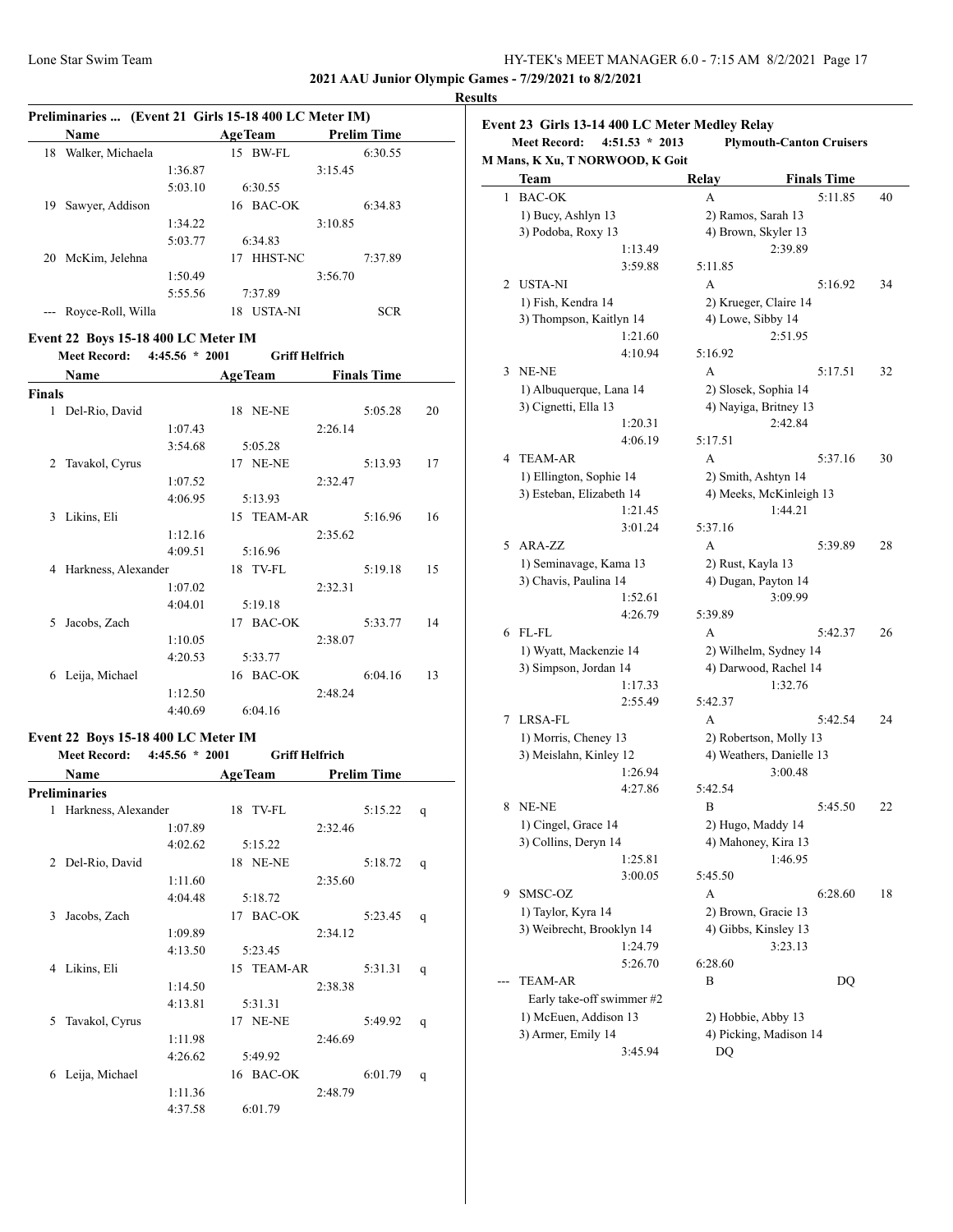**2021 AAU Junior Olympic Games - 7/29/2021 to 8/2/2021**

## **Results**

|              | $4:35.28 * 2005$<br><b>Meet Record:</b>         |                           | Maryland                |    |
|--------------|-------------------------------------------------|---------------------------|-------------------------|----|
|              | N Saad, M Molchany, J Tomlin, M Kennedy<br>Team | Relay                     | <b>Finals Time</b>      |    |
| $\mathbf{1}$ | NE-NE                                           | A                         | 4:37.74                 | 40 |
|              | 1) Yan, Jason 14                                | $2)$ Giglio, JP 14        |                         |    |
|              | 3) Nelson, Peter 13                             |                           | 4) Kavanagh, Brayden 14 |    |
|              | 1:11.80                                         |                           | 2:30.96                 |    |
|              | 3:39.02                                         | 4:37.74                   |                         |    |
| 2            | <b>TEAM-AR</b>                                  | A                         | 4:40.87                 | 34 |
|              | 1) Likins, Max 14                               |                           | 2) Green, Owen 14       |    |
|              | 3) Hackney, James 14                            |                           | 4) Sanchez, Bradon 14   |    |
|              | 1:10.30                                         |                           | 2:35.00                 |    |
|              | 3:38.46                                         | 4:40.87                   |                         |    |
|              | 3 NE-NE                                         | B                         | 4:58.93                 | 32 |
|              | 1) Cano, Juan 14                                |                           | 2) Stenfors, Finn 14    |    |
|              | 3) Short, Matthew 14                            |                           | 4) Gamber, Charlie 13   |    |
|              | 1:12.59                                         |                           | 2:43.10                 |    |
|              | 3:56.38                                         | 4:58.93                   |                         |    |
|              | 4 BAC-OK                                        | A                         | 5:03.08                 | 30 |
|              | 1) Serbia, Ryan 14                              | 2) Eden, Dylan 14         |                         |    |
|              | 3) Mariano, Rohan 13                            |                           | 4) Nieves, Braden 13    |    |
|              | 1:10.70                                         |                           | 2:31.93                 |    |
|              | 3:45.18                                         | 5:03.08                   |                         |    |
| 5            | <b>HHST-NC</b>                                  | A                         | 5:42.55                 | 28 |
|              | 1) Gross, Mark 14                               |                           | 2) McRae, Paolo 13      |    |
|              | 3) McKim, Aniah 13                              | 4) Garner, Finneaus 14    |                         |    |
|              | 1:22.33                                         |                           | 3:06.44                 |    |
|              | 4:34.51                                         | 5:42.55                   |                         |    |
| 6            | <b>TEAM-AR</b>                                  | $\overline{B}$            | 5:55.11                 | 26 |
|              | 1) Reid, Landon 13                              | 2) Brown, Evan 14         |                         |    |
|              | 3) Wood, Christian 14                           | 4) Ward, Coy 13           |                         |    |
|              | 1:28.82                                         |                           | 1:44.05                 |    |
|              | 3:11.02                                         | 5:55.11                   |                         |    |
| $---$        | BW-FL                                           | A                         | DQ                      |    |
|              | Early take-off swimmer #2                       |                           |                         |    |
|              | 1) Jones, Noah 14                               | 2) Kennington, Tristen 14 |                         |    |
|              | 3) Walker, Kristian 13                          | 4) Pfister, Nicholas 14   |                         |    |
|              | 1:10.41                                         |                           | 2:28.52                 |    |
|              | 3:44.42                                         | DQ                        |                         |    |
|              | ARA-ZZ                                          | A                         | DO                      |    |
|              | Early take-off swimmer #4                       |                           |                         |    |
|              | 1) Peck, Ariel 14                               | 2) Rust, Kai 14           |                         |    |
|              | 3) Yu, Kevin 13                                 |                           | 4) Murphy, Liam 13      |    |
|              | 1:32.28                                         |                           | 2:53.53                 |    |
|              | 4:10.97                                         | DQ                        |                         |    |

#### **Event 25 Girls 15-18 400 LC Meter Medley Relay**

| <b>Meet Record:</b>                 | Livent Ly Girls to to Too Le Medit Medici Kent<br>$4:36.96 * 2017$ | <b>United Southern Tier Aquatics</b> |  |  |  |  |  |
|-------------------------------------|--------------------------------------------------------------------|--------------------------------------|--|--|--|--|--|
| M Craig, C Craig, S Pierce, M Rogan |                                                                    |                                      |  |  |  |  |  |
| Team                                | Relav                                                              | <b>Finals Time</b>                   |  |  |  |  |  |

| тсані                    |         | луса у             | тинаю типе              |    |
|--------------------------|---------|--------------------|-------------------------|----|
| $1$ TV-FL                |         | А                  | 4:40.07                 | 40 |
| 1) Answeeney, Justine 18 |         |                    | 2) Solano, Elizabeth 17 |    |
| 3) Answeeney, Bella 16   |         | 4) Greene, Abby 17 |                         |    |
|                          | 1:10.08 |                    | 2:31.64                 |    |
|                          | 3:36.58 | 4:40.07            |                         |    |

| 2  | <b>USTA-NI</b>               | 4:46.45<br>А            | 34 |
|----|------------------------------|-------------------------|----|
|    | 1) Konz, Ashley 17           | 2) TenEyck, Kennidi 18  |    |
|    | 3) Jefferis, Ilah 16         | 4) Giovannoni, Chloe 18 |    |
|    | 1:12.62                      | 2:33.06                 |    |
|    | 3:44.05                      | 4:46.45                 |    |
| 3  | $FL$ - $FL$                  | A<br>4:50.05            | 32 |
|    | 1) Montenegro, Valerie 16    | 2) Bianchi, Bilu 16     |    |
|    | 3) Sanchez, Constanza 16     | 4) Pecore, Ali 18       |    |
|    | 1:16.68                      | 2:36.35                 |    |
|    | 3:46.95                      | 4:50.05                 |    |
| 4  | NE-NE                        | A<br>5:01.75            | 30 |
|    | 1) Bleckley, Paige 15        | 2) Aboudou, Aliya 15    |    |
|    | 3) Nelson, Megan 16          | 4) Hamilton, Jeylin 16  |    |
|    | 1:16.83                      | 2:47.55                 |    |
|    | 3:54.98                      | 5:01.75                 |    |
| 5  | <b>BAC-OK</b>                | A<br>5:03.15            | 28 |
|    | 1) Horst, Danielle 17        | 2) Stoddard, Caleigh 15 |    |
|    | 3) Riley, Ruthie 16          | 4) Mendoza, Landry 15   |    |
|    |                              | 2:41.40                 |    |
|    | 3:58.45                      | 5:03.15                 |    |
|    | 6 USTA-NI                    | B<br>5:04.74            | 26 |
|    | 1) Klemann, Alannah 15       | 2) Mooney, Faye 16      |    |
|    | 3) Shelhamer, Grace 15       | 4) Marquez, Thalia 15   |    |
|    | 1:15.18                      | 2:39.56                 |    |
|    | 3:56.57                      | 5:04.74                 |    |
| 7  | BW-FL                        | 5:08.46<br>A            | 24 |
|    | 1) Wright, Kylene 17         | 2) Walker, Michaela 15  |    |
|    | 3) Brown, Alexa 16           | 4) Hamilton, Emma 16    |    |
|    | 1:16.97                      | 2:49.28                 |    |
|    | 4:04.06                      | 5:08.46                 |    |
| 8  | ARA-ZZ                       | A<br>5:09.90            | 22 |
|    | 1) Bocobo, Megan 17          | 2) Peck, Aleeza 18      |    |
|    | 3) Tanizaki-Hudson, Kiana 17 | 4) Peck, Rachel 16      |    |
|    | 1:21.10<br>4:02.68           | 2:55.48<br>5:09.90      |    |
| 9  | NE-NE                        | B<br>5:14.32            | 18 |
|    | 1) Bergeron, Ella 15         | 2) Reiner, Emma 15      |    |
|    | 3) Nansamba, Breana 15       | 4) Routh, Ainsley 17    |    |
|    | 1:15.77                      | 2:56.50                 |    |
|    | 4:07.86                      | 5:14.32                 |    |
| 10 | <b>BAC-OK</b>                | B<br>5:23.83            | 14 |
|    | 1) Schapp, Haylee 18         | 2) Nieves, Kristen 18   |    |
|    | 3) Duerson, Trysta 18        | 4) Sawyer, Addison 16   |    |
|    | 1:14.26                      | 2:42.35                 |    |
|    | 5:23.83                      |                         |    |
| 11 | <b>TEAM-AR</b>               | 5:25.12<br>А            | 12 |
|    | 1) Halladay, Aidan 16        | 2) Sanchez, Cecily 16   |    |
|    | 3) Esteban, Grace 15         | 4) Sanders, Logan 16    |    |
|    | 1:23.98                      | 2:53.67                 |    |
|    | 4:05.82                      | 5:25.12                 |    |
| 12 | USTA-NI                      | C<br>5:29.34            | 10 |
|    | 1) de Ruijter, Domenique 17  | 2) O'Brien, Allison 15  |    |
|    | 3) Johnson, Elise 17         | 4) Lapierre, Lydia 17   |    |
|    | 1:21.81                      | 2:54.83                 |    |
|    | 4:13.89                      | 5:29.34                 |    |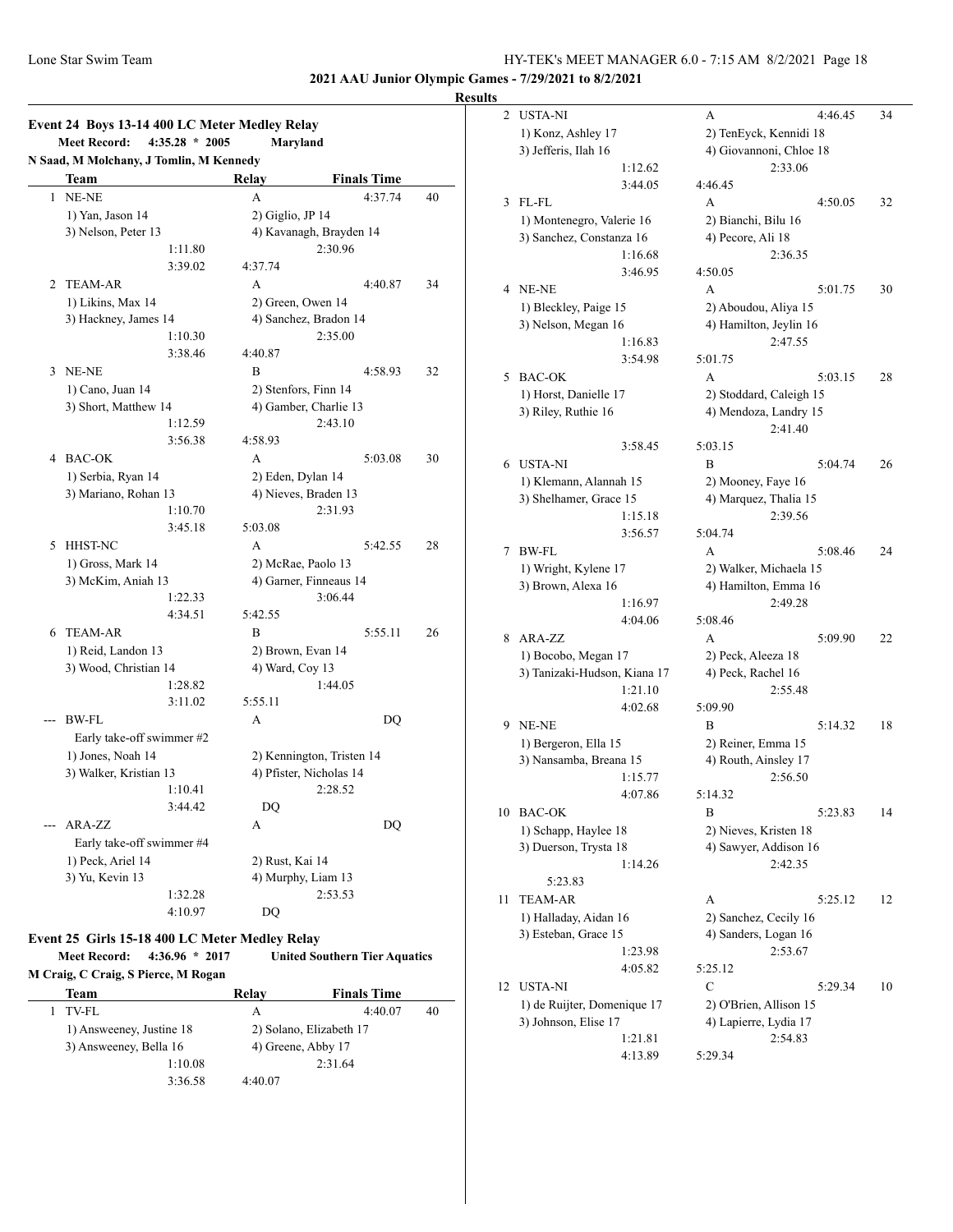**2021 AAU Junior Olympic Games - 7/29/2021 to 8/2/2021**

#### **Results**

| (Event 25 Girls 15-18 400 LC Meter Medley Relay)<br><b>Finals Time</b><br>Relay<br>Team<br><b>TEAM-AR</b><br>8<br>13<br>B<br>5:54.26<br>1) Bennett, Presley 15<br>2) Hays, Kaylee 16<br>3) Murphree, Rachel 18<br>4) Smith, Ally 17<br>1:28.72<br>3:09.09<br>4:40.20<br>5:54.26<br>FL-FL<br>C<br>DO |                              |                    |                         |  |
|-----------------------------------------------------------------------------------------------------------------------------------------------------------------------------------------------------------------------------------------------------------------------------------------------------|------------------------------|--------------------|-------------------------|--|
|                                                                                                                                                                                                                                                                                                     |                              |                    |                         |  |
|                                                                                                                                                                                                                                                                                                     |                              |                    |                         |  |
|                                                                                                                                                                                                                                                                                                     |                              |                    |                         |  |
|                                                                                                                                                                                                                                                                                                     |                              |                    |                         |  |
|                                                                                                                                                                                                                                                                                                     |                              |                    |                         |  |
|                                                                                                                                                                                                                                                                                                     |                              |                    |                         |  |
|                                                                                                                                                                                                                                                                                                     |                              |                    |                         |  |
|                                                                                                                                                                                                                                                                                                     | Stroke Infraction swimmer #3 |                    |                         |  |
|                                                                                                                                                                                                                                                                                                     | 1) Provenzano, Erin 17       | 2) Eagan, Maria 18 |                         |  |
|                                                                                                                                                                                                                                                                                                     | 3) Germosen, Isabella 18     |                    | 4) Mansur, Malika 15    |  |
|                                                                                                                                                                                                                                                                                                     | 1:40.20                      |                    | 3:09.78                 |  |
|                                                                                                                                                                                                                                                                                                     | 4:28.19                      | DQ                 |                         |  |
|                                                                                                                                                                                                                                                                                                     | FL-FL                        | B                  | DQ                      |  |
|                                                                                                                                                                                                                                                                                                     | Early take-off swimmer #2    |                    |                         |  |
|                                                                                                                                                                                                                                                                                                     | 1) Patterson, Carmen 15      |                    | 2) Kennedy, Hannah 16   |  |
|                                                                                                                                                                                                                                                                                                     | 3) Vizcaya, Ariana 15        |                    | 4) Antonov, Katarina 17 |  |
|                                                                                                                                                                                                                                                                                                     | 1:19.53                      |                    | 2:51.66                 |  |
|                                                                                                                                                                                                                                                                                                     | 4:07.33                      | DQ                 |                         |  |

# **Event 26 Boys 15-18 400 LC Meter Medley Relay**

**Meet Record: 4:13.35 \* 2019 Rockets**

**S Sabel, B Castillo, K Loi, G Cone**

 $\overline{\phantom{a}}$ 

|             | Team                    | Relay                    | <b>Finals Time</b> |    |
|-------------|-------------------------|--------------------------|--------------------|----|
| 1           | NE-NE                   | A                        | 4:08.94*           | 40 |
|             | 1) Del-Rio, David 18    | 2) Lease, Henry 17       |                    |    |
|             | 3) Cheng, Jeremy 16     | 4) Hixson, Brian 17      |                    |    |
|             | 1:03.31                 |                          | 2:13.20            |    |
|             | 3:14.02                 | 4:08.94                  |                    |    |
| 2           | <b>TEAM-AR</b>          | A                        | 4:15.31            | 34 |
|             | 1) Likins, Eli 15       | 2) Cobb, Cade 17         |                    |    |
|             | 3) Cass, John David 18  | 4) Price, Peyton 17      |                    |    |
|             | 1:03.36                 |                          | 2:20.20            |    |
|             | 2:39.83                 | 4:15.31                  |                    |    |
| 3           | NE-NE                   | B                        | 4:19.59            | 32 |
|             | 1) Goodman, Nick 16     | 2) Cirame, Joe 18        |                    |    |
|             | 3) Tavakol, Cyrus 17    | 4) Indresano, Armando 16 |                    |    |
|             | 1:08.05                 |                          | 2:19.40            |    |
|             | 3:22.08                 | 4:19.59                  |                    |    |
| 4           | <b>TEAM-AR</b>          | B                        | 4:31.01            | 30 |
|             | 1) Young, Owen 16       | 2) Diggs, Logan 18       |                    |    |
|             | 3) Likins, Evan 17      | 4) Boyce, Kai 16         |                    |    |
|             | 1:11.27                 |                          | 2:25.38            |    |
|             | 2:49.94                 | 4:31.01                  |                    |    |
| $\varsigma$ | <b>BAC-OK</b>           | A                        | 4:31.07            | 28 |
|             | 1) Howard, Aydan 17     | 2) Thiebaud, Mayson 18   |                    |    |
|             | 3) Jacobs, Zach 17      | 4) Sein, Cameron 15      |                    |    |
|             | 1:13.55                 |                          | 2:29.17            |    |
|             | 3:32.75                 | 4:31.07                  |                    |    |
| 6           | NE-NE                   | C                        | 4:33.24            | 26 |
|             | 1) Caushaj, Reked 18    | 2) Giech, Tony 17        |                    |    |
|             | 3) Acuna-Rosa, Aiden 16 | 4) Stevenson, Herrick 15 |                    |    |
|             | 1:12.52                 |                          | 2:26.88            |    |
|             | 3:34.57                 | 4:33.24                  |                    |    |
| 7           | FL-FL                   | B                        | 4:38.08            | 24 |
|             | 1) Grantham, Hunter 17  | 2) Labasbas, Joshua 17   |                    |    |
|             | 3) Eary, Laine 17       | 4) Held, Brendan 16      |                    |    |
|             | 1:10.63                 |                          | 2:30.67            |    |
|             | 4:38.08                 |                          |                    |    |

| 8  | <b>BAC-OK</b>             | В                             | 4:39.85 | 22 |  |
|----|---------------------------|-------------------------------|---------|----|--|
|    | 1) Ross, Dalton 17        | 2) Sawyer, Dalton 16          |         |    |  |
|    | 3) Gonzalez, Michael 16   | 4) Terrell, Karsten 16        |         |    |  |
|    | 1:08.91                   | 2:31.49                       |         |    |  |
|    | 3:39.48                   | 4:39.85                       |         |    |  |
| 9  | <b>TEAM-AR</b>            | C                             | 4:44.31 | 18 |  |
|    | 1) McCook, Riley 16       | 2) McWilliams, Harrison 17    |         |    |  |
|    | 3) Bullock, Dane 17       | 4) Pyatt, Tanner 16           |         |    |  |
|    | 1:14.77                   | 2:34.60                       |         |    |  |
|    | 3:43.86                   | 4:44.31                       |         |    |  |
| 10 | <b>BW-FL</b>              | A                             | 4:49.18 | 14 |  |
|    | 1) Carr, Zachary 16       | 2) Włoczewski, Cole 17        |         |    |  |
|    | 3) McLean, Matthew 17     | 4) Beck, Andrew 15            |         |    |  |
|    | 1:21.17                   | 2:46.33                       |         |    |  |
|    | 3:48.81                   | 4:49.18                       |         |    |  |
| 11 | <b>BAC-OK</b>             | C                             | 4:53.43 | 12 |  |
|    | 1) Martin, Colin 17       | 2) Leija, Michael 16          |         |    |  |
|    | 3) McIntyre, Logan 18     | 4) DaVoult, Gage 16           |         |    |  |
|    | 1:20.41                   | 2:41.73                       |         |    |  |
|    | 3:51.91                   | 4:53.43                       |         |    |  |
| 12 | TV-FL                     | A                             | 5:05.82 | 10 |  |
|    | 1) Greene, Jimmy 18       | 2) Zapata, JC 17              |         |    |  |
|    | 3) Robinson, Evan 16      | 4) Hall, Jackson Pawlows 15   |         |    |  |
|    | 1:19.66                   | 2:45.06                       |         |    |  |
|    | 3:57.62                   | 5:05.82                       |         |    |  |
| 13 | <b>TEAM-AR</b>            | D                             | 5:14.11 | 8  |  |
|    | 1) Power, Ethan 17        | 2) Dai, Chris 17              |         |    |  |
|    | 3) Mathis, Jeremiah 15    | 4) Hobbie, Andy 15            |         |    |  |
|    | 1:15.44                   | 2:47.93                       |         |    |  |
|    | 4:09.36                   | 5:14.11                       |         |    |  |
| 14 | <b>TEAM-AR</b>            | E                             | 5:14.86 | 6  |  |
|    | 1) Roberts, Warren 17     | 2) Whittington, Seth 17       |         |    |  |
|    | 3) Pilgreen, Austin 17    | 4) Witterstaetter, Randall 17 |         |    |  |
|    | 1:26.31                   | 2:52.21                       |         |    |  |
|    | 4:10.18                   | 5:14.86                       |         |    |  |
|    | FL-FL                     | A                             | DQ      |    |  |
|    | Early take-off swimmer #3 |                               |         |    |  |
|    | 1) Craft, Samuel 16       | 2) Palma, Jude 17             |         |    |  |
|    | 3) Macgregor, Ben 15      | 4) Johnson, Drew 17           |         |    |  |
|    | 1:08.25                   | 2:28.30                       |         |    |  |
|    | 2:52.32                   | DO                            |         |    |  |

# **Event 27 Girls 10 & Under 200 LC Meter Freestyle**

|   | Name                     | <b>AgeTeam</b>      | <b>Finals Time</b> |    |
|---|--------------------------|---------------------|--------------------|----|
| 1 | Kistler, Shelby          | 10 YBAC-NC          | 2:38.75            | 20 |
|   | 1:17.62                  | 2:38.75             |                    |    |
| 2 | Varcela-Zuleta, Emylieth | 10 LRSA-FL          | 2:47.97            | 17 |
|   | 1:21.00                  | 2:47.97             |                    |    |
| 3 | Metzler, Laci            | <b>ESCA-GU</b><br>9 | 2:49.59            | 16 |
|   | 1:22.07                  | 2:49.59             |                    |    |
| 4 | Raska, Raegan            | 10 BAC-OK           | 2:52.48            | 15 |
|   | 1:23.27                  | 2:52.48             |                    |    |
| 5 | Dinnis, Clover           | $10$ BW-FL          | 2:58.67            | 14 |
|   | 1:24.23                  | 2:58.67             |                    |    |
| 6 | Cooper, Alanna           | 10 TASC-GU          | 2:58.77            | 13 |
|   | Kohler, Callie           | SWST-AR<br>10       | 2:59.09            | 12 |
|   | 1:23.75                  | 2:59.09             |                    |    |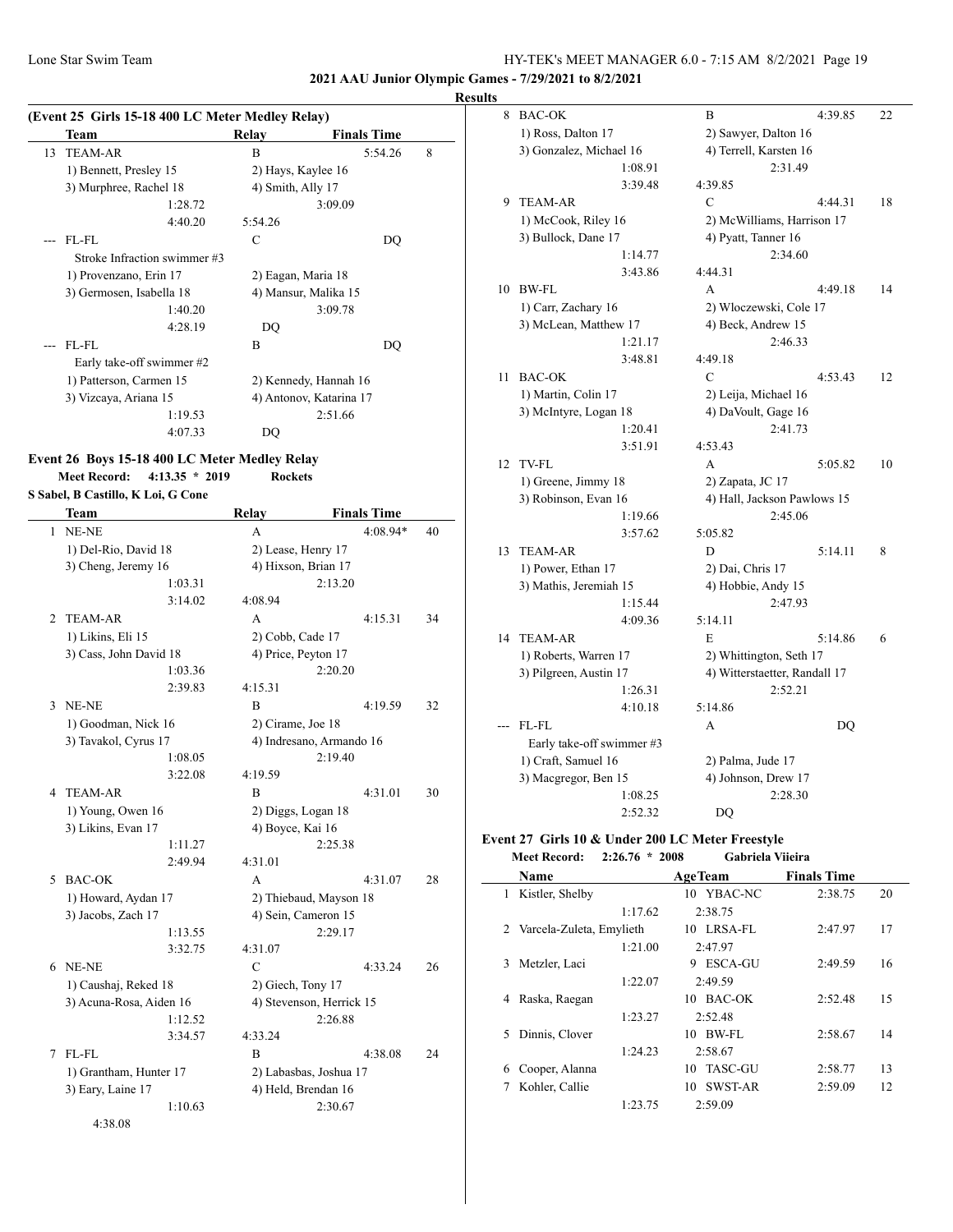$\overline{\phantom{a}}$ 

## Lone Star Swim Team HY-TEK's MEET MANAGER 6.0 - 7:15 AM 8/2/2021 Page 20

**2021 AAU Junior Olympic Games - 7/29/2021 to 8/2/2021**

 $\overline{a}$ 

## **Results**

|     | (Event 27 Girls 10 & Under 200 LC Meter Freestyle) |         |                      |                    |                |  |  |  |
|-----|----------------------------------------------------|---------|----------------------|--------------------|----------------|--|--|--|
|     | <b>Name</b>                                        |         | <b>AgeTeam</b>       | <b>Finals Time</b> |                |  |  |  |
| 8   | Pierce, Kyndahl                                    |         | 10 UN-GU             | 3:04.30            | 11             |  |  |  |
|     |                                                    | 1:27.39 | 3:04.30              |                    |                |  |  |  |
| 9   | Thompson, Nat                                      |         | 10 USTA-NI           | 3:04.48            | 9              |  |  |  |
|     |                                                    | 1:27.64 | 3:04.48              |                    |                |  |  |  |
| 10  | Mekker, Ella                                       |         | 10 USTA-NI           | 3:09.42            | $\overline{7}$ |  |  |  |
|     |                                                    | 1:27.70 | 3:09.42              |                    |                |  |  |  |
| 11  | Horn, Annabelle                                    |         | 10 SWST-AR           | 3:11.84            | 6              |  |  |  |
|     |                                                    | 1:29.39 | 3:11.84              |                    |                |  |  |  |
|     | 12 Upton, Camryn                                   |         | 8 YBAC-NC            | 3:17.30            | 5              |  |  |  |
|     |                                                    | 1:33.66 | 3:17.30              |                    |                |  |  |  |
| 13  | Armer, Jaydlyn                                     |         | 10 TEAM-AR           | 3:17.64            | $\overline{4}$ |  |  |  |
|     |                                                    | 1:34.57 | 3:17.64              |                    |                |  |  |  |
|     | 14 Bassette, Sonya                                 |         | 10 BW-FL             | 3:19.74            | 3              |  |  |  |
|     |                                                    | 1:37.00 | 3:19.74              |                    |                |  |  |  |
| 15  | Rather, Brylee                                     |         | <b>TEAM-AR</b><br>9  | 3:37.20            | $\overline{2}$ |  |  |  |
|     |                                                    | 1:43.27 | 3:37.20              |                    |                |  |  |  |
| 16  | Rather, Embree                                     |         | <b>TEAM-AR</b><br>9  | 3:37.70            | 1              |  |  |  |
|     |                                                    | 1:41.95 | 3:37.70              |                    |                |  |  |  |
| 17  | Owens, Rayne                                       |         | <b>SWST-AR</b><br>10 | 3:48.80            |                |  |  |  |
| --- | Barnfield, Eva                                     |         | 10 SMSC-OZ           | <b>NS</b>          |                |  |  |  |

# **Event 28 Boys 10 & Under 200 LC Meter Freestyle**

| <b>Meet Record:</b><br>$2:25.02 * 1998$ |                        |         | <b>Christopher Olinger</b> |                    |                |
|-----------------------------------------|------------------------|---------|----------------------------|--------------------|----------------|
|                                         | <b>Name</b>            |         | <b>AgeTeam</b>             | <b>Finals Time</b> |                |
|                                         | 1 Hickok, Jackson      |         | 10 UN-GU                   | 2:27.90            | 20             |
|                                         |                        | 1:12.47 | 2:27.90                    |                    |                |
| 2                                       | Vandertie, Crichton    |         | 10 UN-GU                   | 2:29.23            | 17             |
|                                         |                        | 1:13.50 | 2:29.23                    |                    |                |
| 3                                       | Cashman, Cullen        |         | 10 NE-NE                   | 2:45.99            | 16             |
|                                         |                        | 1:21.55 | 2:45.99                    |                    |                |
| 4                                       | Nelson, Jaxon          |         | 10 UN-GU                   | 2:52.61            | 15             |
|                                         |                        | 1:22.06 | 2:52.61                    |                    |                |
| 5                                       | Mercing, Jagger        |         | 10 TEAM-AR                 | 2:53.92            | 14             |
|                                         |                        | 1:20.55 | 2:53.92                    |                    |                |
| 6                                       | Rodriguez, Gabrielpaul |         | 9 UN-GU                    | 2:54.45            | 13             |
|                                         |                        | 1:21.37 | 2:54.45                    |                    |                |
| 7                                       | Lopez, Micah           |         | 10 TEAM-AR                 | 2:55.22            | 12             |
|                                         |                        | 1:23.35 | 2:55.22                    |                    |                |
| 8                                       | Carter, Garrett        |         | 10 TEAM-AR                 | 3:12.81            | 11             |
|                                         |                        | 1:35.45 | 3:12.81                    |                    |                |
| 9                                       | Vedder, Thomas         |         | 10 USTA-NI                 | 3:13.54            | 9              |
|                                         |                        | 1:35.26 | 3:13.54                    |                    |                |
| 10                                      | Arnstein, Ethan        |         | 10 BA-FL                   | 3:29.97            | 7              |
|                                         |                        | 1:44.36 | 3:29.97                    |                    |                |
| 11                                      | Duncan, Thomas         |         | 10 TEAM-AR                 | 3:36.44            | 6              |
|                                         |                        | 1:42.08 | 3:36.44                    |                    |                |
| $12^{\circ}$                            | Evelsizer, Reese       |         | 9 SMSC-OZ                  | 3:40.77            | 5              |
|                                         |                        | 1:43.99 | 3:40.77                    |                    |                |
| 13                                      | Swint, Charlie         |         | 8 SWST-AR                  | 3:42.09            | $\overline{4}$ |
|                                         |                        | 1:41.72 | 3:42.09                    |                    |                |
|                                         | Chen, Albert           |         | 8 UN-GU                    | <b>SCR</b>         |                |
| ---                                     | Guinn, Connor          |         | <b>SWST-AR</b><br>9        | <b>SCR</b>         |                |

|                  | Event 29 Girls 11-12 200 LC Meter Freestyle<br>$2:19.47 * 1998$<br><b>Meet Record:</b> | <b>Julie Kent</b> |                    |    |
|------------------|----------------------------------------------------------------------------------------|-------------------|--------------------|----|
|                  | Name                                                                                   | <b>AgeTeam</b>    | <b>Finals Time</b> |    |
| A - Final        |                                                                                        |                   |                    |    |
|                  | 1 Chen, Gwyneth                                                                        | 11 UN-GU          | 2:28.50            | 20 |
|                  | 1:11.43                                                                                | 2:28.50           |                    |    |
| 2                | Rayburn, Myah                                                                          | 12 UN-GU          | 2:31.43            | 17 |
|                  | 1:13.44                                                                                | 2:31.43           |                    |    |
| 3                | Jandera-Chambless, Sofia                                                               | 11 HHST-NC        | 2:34.38            | 16 |
|                  | 1:16.38                                                                                | 2:34.38           |                    |    |
| 4                | Chavis, Adriana                                                                        | 12 ARA-ZZ         | 2:34.77            | 15 |
|                  | 1:13.81                                                                                | 2:34.77           |                    |    |
| 5                | Dyo, Cara                                                                              | 11 ESCA-GU        | 2:36.72            | 14 |
|                  | 1:15.34                                                                                | 2:36.72           |                    |    |
| 6                | Upton, Madisyn                                                                         | 11 YBAC-NC        | 2:38.84            | 13 |
|                  | 1:16.36                                                                                | 2:38.84           |                    |    |
| 7                | Strong, Jordyn                                                                         | 12 TASC-GU        | 2:40.87            | 12 |
|                  | 1:15.11                                                                                | 2:40.87           |                    |    |
| 8                | Silvagnoli, Iara                                                                       | 12 YBAC-NC        | 2:41.00            | 11 |
|                  | 1:17.89                                                                                | 2:41.00           |                    |    |
| <b>B</b> - Final |                                                                                        |                   |                    |    |
| 9                | Meislahn, Kinley                                                                       | 12 LRSA-FL        | 2:35.94            | 9  |
|                  | 1:16.31                                                                                | 2:35.94           |                    |    |
| 10               | Hamilton, Dalyana                                                                      | 12 NE-NE          | 2:43.61            | 7  |
|                  | 1:16.99                                                                                | 2:43.61           |                    |    |
| 11               | White, Tori                                                                            | 12 FL-FL          | 2:49.01            | 6  |
|                  | 1:20.27                                                                                | 2:49.01           |                    |    |
| 12               | Lester, Peyton                                                                         | 11 BW-FL          | 2:50.11            | 5  |
|                  | 1:21.69                                                                                | 2:50.11           |                    |    |
| 13               | Torres, Sophia                                                                         | 11 BW-FL          | 2:51.25            | 4  |
|                  | 1:23.79                                                                                | 2:51.25           |                    |    |
|                  | 14 Rodriguez, Islabela                                                                 | 12 UN-GU          | 2:53.14            | 3  |
|                  | 1:23.14                                                                                | 2:53.14           |                    |    |
| 15               | Hall, Blake                                                                            | 12 SWST-AR        | 2:58.59            | 2  |
|                  | 1:24.85                                                                                | 2:58.59           |                    |    |
|                  | Principe, Ella                                                                         | 11 BW-FL          | DQ                 |    |
|                  | False start                                                                            |                   |                    |    |
|                  | 1:19.86                                                                                | DQ                |                    |    |

# **Event 29 Girls 11-12 200 LC Meter Freestyle**

# **Meet Record: 2:19.47 \* 1998 Julie Kent**

|   | Name                     |         | <b>AgeTeam</b> |            | <b>Prelim Time</b> |   |
|---|--------------------------|---------|----------------|------------|--------------------|---|
|   | Preliminaries            |         |                |            |                    |   |
| 1 | Chen, Gwyneth            |         | 11             | UN-GU      | 2:27.66            | q |
|   |                          | 1:09.60 |                | 2:27.66    |                    |   |
| 2 | Chavis, Adriana          |         |                | 12 ARA-ZZ  | 2:30.59            | q |
|   |                          | 1:12.83 |                | 2:30.59    |                    |   |
| 3 | Jandera-Chambless, Sofia |         | 11             | HHST-NC    | 2:31.20            | q |
|   |                          | 1:15.08 |                | 2:31.20    |                    |   |
| 4 | Rayburn, Myah            |         |                | 12 UN-GU   | 2:31.58            | q |
|   |                          | 1:13.64 |                | 2:31.58    |                    |   |
| 5 | Dyo, Cara                |         | 11             | ESCA-GU    | 2:37.59            | q |
|   |                          | 1:15.78 |                | 2:37.59    |                    |   |
| 6 | Strong, Jordyn           |         |                | 12 TASC-GU | 2:38.46            | q |
|   |                          | 1:13.01 |                | 2:38.46    |                    |   |
|   | Upton, Madisyn           |         |                | 11 YBAC-NC | 2:40.19            | q |
|   |                          | 1:17.04 |                | 2:40.19    |                    |   |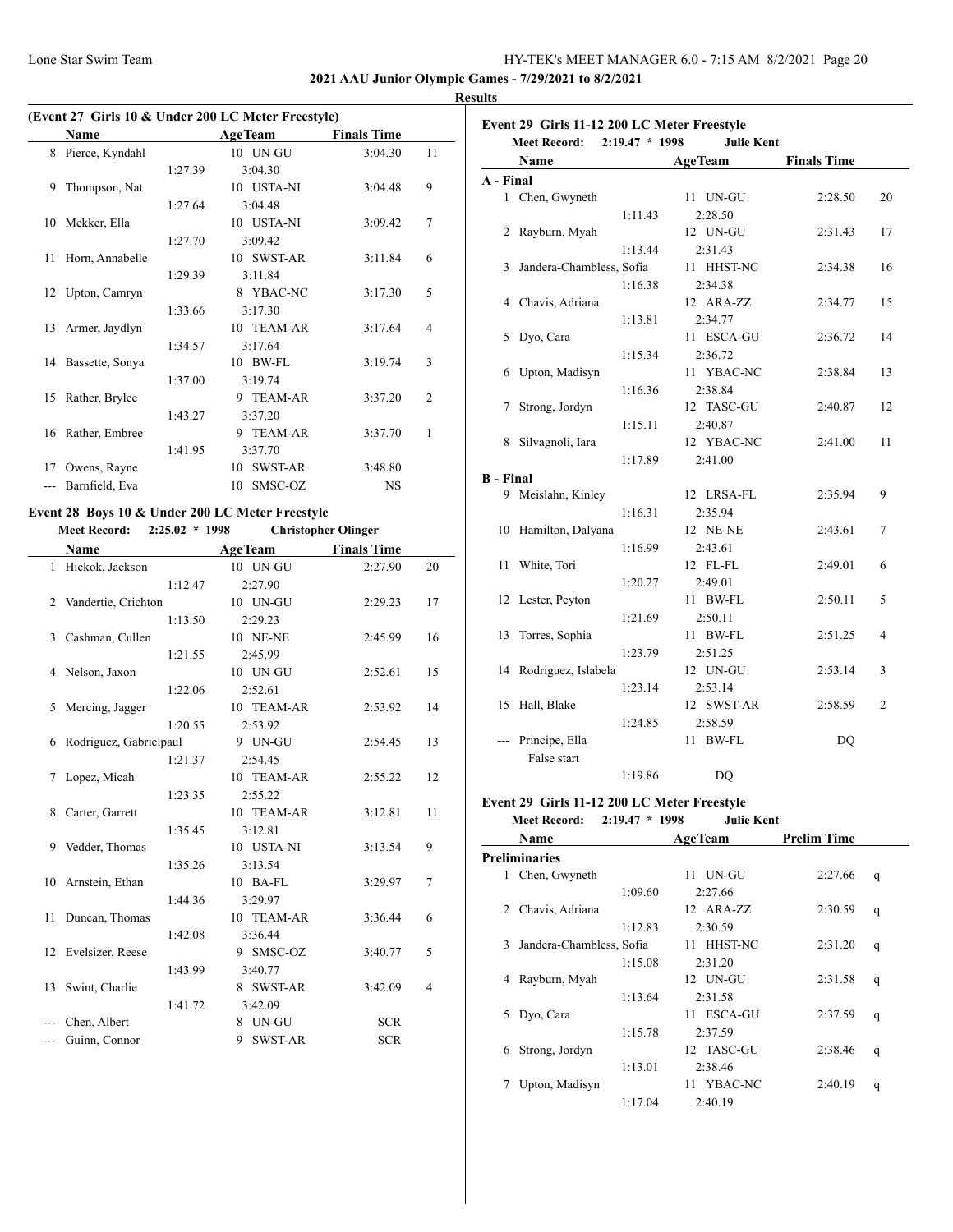## **2021 AAU Junior Olympic Games - 7/29/2021 to 8/2/2021**

|     | Preliminaries  (Event 29 Girls 11-12 200 LC Meter Freestyle) |                |                    |   |  |  |  |
|-----|--------------------------------------------------------------|----------------|--------------------|---|--|--|--|
|     | <b>Name</b>                                                  | <b>AgeTeam</b> | <b>Prelim Time</b> |   |  |  |  |
| 8   | Silvagnoli, Iara                                             | 12 YBAC-NC     | 2:43.26            | q |  |  |  |
|     | 1:18.80                                                      | 2:43.26        |                    |   |  |  |  |
| 9   | Meislahn, Kinley                                             | 12 LRSA-FL     | 2:43.68            | q |  |  |  |
|     | 1:19.92                                                      | 2:43.68        |                    |   |  |  |  |
| 10  | Hamilton, Dalyana                                            | 12 NE-NE       | 2:43.95            | q |  |  |  |
|     | 1:17.49                                                      | 2:43.95        |                    |   |  |  |  |
| 11  | Principe, Ella                                               | 11 BW-FL       | 2:45.15            | q |  |  |  |
|     | 1:18.43                                                      | 2:45.15        |                    |   |  |  |  |
| 12  | Lester, Peyton                                               | 11 BW-FL       | 2:46.44            | q |  |  |  |
|     | 1:19.31                                                      | 2:46.44        |                    |   |  |  |  |
| 13  | White, Tori                                                  | 12 FL-FL       | 2:47.63            | q |  |  |  |
|     | 1:21.23                                                      | 2:47.63        |                    |   |  |  |  |
| 14  | Torres, Sophia                                               | 11 BW-FL       | 2:48.87            | q |  |  |  |
|     | 1:18.65                                                      | 2:48.87        |                    |   |  |  |  |
| 15  | Hall, Blake                                                  | 12 SWST-AR     | 2:51.85            | q |  |  |  |
|     | 1:22.83                                                      | 2:51.85        |                    |   |  |  |  |
| 16  | Rodriguez, Islabela                                          | 12 UN-GU       | 2:52.16            | q |  |  |  |
|     | 1:22.84                                                      | 2:52.16        |                    |   |  |  |  |
| 17  | McGee, EmilyPaige                                            | 12 LSST-GU     | 2:52.71            |   |  |  |  |
|     | 1:23.40                                                      | 2:52.71        |                    |   |  |  |  |
| 18  | Hall, Allie                                                  | 11 TEAM-AR     | 2:53.49            |   |  |  |  |
|     | 1:24.81                                                      | 2:53.49        |                    |   |  |  |  |
| 19  | Jerichow, Jayana                                             | 11 FL-FL       | 2:54.21            |   |  |  |  |
|     | 1:21.04                                                      | 2:54.21        |                    |   |  |  |  |
| 20  | Langston, Sydney                                             | 12 SMSC-OZ     | 2:55.48            |   |  |  |  |
|     | 1:23.30                                                      | 2:55.48        |                    |   |  |  |  |
| 21  | Williams, Amelia                                             | 11 SWST-AR     | 2:58.22            |   |  |  |  |
|     | 1:25.30                                                      | 2:58.22        |                    |   |  |  |  |
| 22  | Chrisman, Alexandra                                          | 12 TEAM-AR     | 2:59.17            |   |  |  |  |
|     | 1:24.57                                                      | 2:59.17        |                    |   |  |  |  |
| 23  | Carpenter, Cora                                              | 12 TEAM-AR     | 3:03.49            |   |  |  |  |
|     | 1:32.21                                                      | 3:03.49        |                    |   |  |  |  |
|     | 24 Cossey, Hannah                                            | 12 TEAM-AR     | 3:14.03            |   |  |  |  |
|     | 1:30.86                                                      | 3:14.03        |                    |   |  |  |  |
| 25  | Weibrecht, Addison                                           | 12 SMSC-OZ     | 3:14.48            |   |  |  |  |
|     | 1:27.04                                                      | 3:14.48        |                    |   |  |  |  |
|     | 26 Perez, Solymar                                            | 11 BA-FL       | 3:14.57            |   |  |  |  |
| --- | Howland, Faith                                               | 12 TASC-GU     | <b>SCR</b>         |   |  |  |  |
| --- | Tinson, Holly                                                | 12 UN-GU       | <b>SCR</b>         |   |  |  |  |
|     |                                                              |                |                    |   |  |  |  |

#### **Event 30 Boys 11-12 200 LC Meter Freestyle Meet Record: 2:12.49 \* 2018 Sami Zemzami**

| <b>Name</b>         | <b>AgeTeam</b> | <b>Finals Time</b> |    |
|---------------------|----------------|--------------------|----|
| A - Final           |                |                    |    |
| Perez, Grant<br>1   | 12 TASC-GU     | 2:23.62            | 20 |
| 1:08.81             | 2:23.62        |                    |    |
| Wilks, Adam<br>2    | 12 ESCA-GU     | 2:32.10            | 17 |
| 1:10.99             | 2:32.10        |                    |    |
| Loe, Andrew<br>3    | UN-GU<br>11.   | 2:35.47            | 16 |
| 1:16.79             | 2:35.47        |                    |    |
| Kenter, Chase<br>4  | 12 HHST-NC     | 2:35.83            | 15 |
| 1:15.38             | 2:35.83        |                    |    |
| Price, Garrett<br>5 | 12 TEAM-AR     | 2:35.90            | 14 |
| 1:15.02             | 2:35.90        |                    |    |

| <b>Results</b>   |                    |         |            |           |                |
|------------------|--------------------|---------|------------|-----------|----------------|
|                  | 6 Rajendran, Tarun |         | 12 TASC-GU | 2:36.23   | 13             |
|                  |                    | 1:16.42 | 2:36.23    |           |                |
| 7                | Hayden, James      |         | 12 USTA-NI | 2:38.12   | 12             |
|                  |                    | 1:16.28 | 2:38.12    |           |                |
|                  | Coronado, Harold   |         | 12 TEAM-AR | DQ        |                |
|                  | False start        |         |            |           |                |
|                  |                    | 1:17.64 | DO         |           |                |
| <b>B</b> - Final |                    |         |            |           |                |
|                  | 9 Nelson, Branden  |         | $11$ BW-FL | 2:45.96   | 9              |
|                  |                    | 1:23.46 | 2:45.96    |           |                |
|                  | 10 Galvez, Vincent |         | 11 ESCA-GU | 2:46.28   | 7              |
|                  |                    | 1:16.53 | 2:46.28    |           |                |
|                  | 11 Niemann, Noel   |         | 11 TASC-GU | 2:50.60   | 6              |
|                  |                    | 1:23.81 | 2:50.60    |           |                |
|                  | 12 Towns, Graeme   |         | $11$ FL-FL | 2:57.59   | 5              |
|                  |                    | 1:25.23 | 2:57.59    |           |                |
|                  | 13 Saunders, Zach  |         | 12 SWST-AR | 3:05.92   | $\overline{4}$ |
|                  |                    | 1:30.04 | 3:05.92    |           |                |
|                  | 14 Johnson, Noah   |         | 12 TEAM-AR | 3:09.09   | 3              |
|                  |                    | 1:32.04 | 3:09.09    |           |                |
|                  | 15 Evelsizer, Dane |         | 12 SMSC-OZ | 3:40.75   | $\overline{2}$ |
|                  |                    | 1:44.60 | 3:40.75    |           |                |
|                  | Stewart, Ben       |         | 12 TEAM-AR | <b>NS</b> |                |
|                  |                    |         |            |           |                |

## **Event 30 Boys 11-12 200 LC Meter Freestyle**

| $2:12.49 * 2018$<br>Sami Zemzami<br><b>Meet Record:</b> |
|---------------------------------------------------------|
|---------------------------------------------------------|

|    | Name                 |         | <b>AgeTeam</b> | <b>Prelim Time</b> |   |
|----|----------------------|---------|----------------|--------------------|---|
|    | <b>Preliminaries</b> |         |                |                    |   |
|    | 1 Perez, Grant       |         | 12 TASC-GU     | 2:24.20            | q |
|    |                      | 1:08.82 | 2:24.20        |                    |   |
| 2  | Wilks, Adam          |         | 12 ESCA-GU     | 2:28.72            | q |
|    |                      | 1:09.71 | 2:28.72        |                    |   |
| 3  | Kenter, Chase        |         | 12 HHST-NC     | 2:33.25            | q |
|    |                      | 1:14.44 | 2:33.25        |                    |   |
|    | 4 Price, Garrett     |         | 12 TEAM-AR     | 2:34.39            | q |
|    |                      | 1:14.62 | 2:34.39        |                    |   |
| 5  | Rajendran, Tarun     |         | 12 TASC-GU     | 2:37.47            | q |
|    |                      | 1:16.02 | 2:37.47        |                    |   |
| 6  | Hayden, James        |         | 12 USTA-NI     | 2:37.72            | q |
|    |                      | 1:16.49 | 2:37.72        |                    |   |
| 7  | Loe, Andrew          |         | 11 UN-GU       | 2:37.77            | q |
|    |                      | 1:16.73 | 2:37.77        |                    |   |
| 8  | Coronado, Harold     |         | 12 TEAM-AR     | 2:45.77            | q |
|    |                      | 1:15.80 | 2:45.77        |                    |   |
| 9  | Nelson, Branden      |         | $11$ BW-FL     | 2:47.34            | q |
|    |                      | 1:23.14 | 2:47.34        |                    |   |
| 10 | Galvez, Vincent      |         | 11 ESCA-GU     | 2:47.73            | q |
|    |                      | 1:16.95 | 2:47.73        |                    |   |
| 11 | Niemann, Noel        |         | 11 TASC-GU     | 2:51.34            | q |
|    |                      | 1:23.48 | 2:51.34        |                    |   |
| 12 | Towns, Graeme        |         | 11 FL-FL       | 2:56.25            | q |
|    |                      | 1:21.51 | 2:56.25        |                    |   |
| 13 | Saunders, Zach       |         | 12 SWST-AR     | 3:04.43            | q |
|    |                      | 1:31.45 | 3:04.43        |                    |   |
| 14 | Johnson, Noah        |         | 12 TEAM-AR     | 3:06.00            | q |
|    |                      | 1:28.25 | 3:06.00        |                    |   |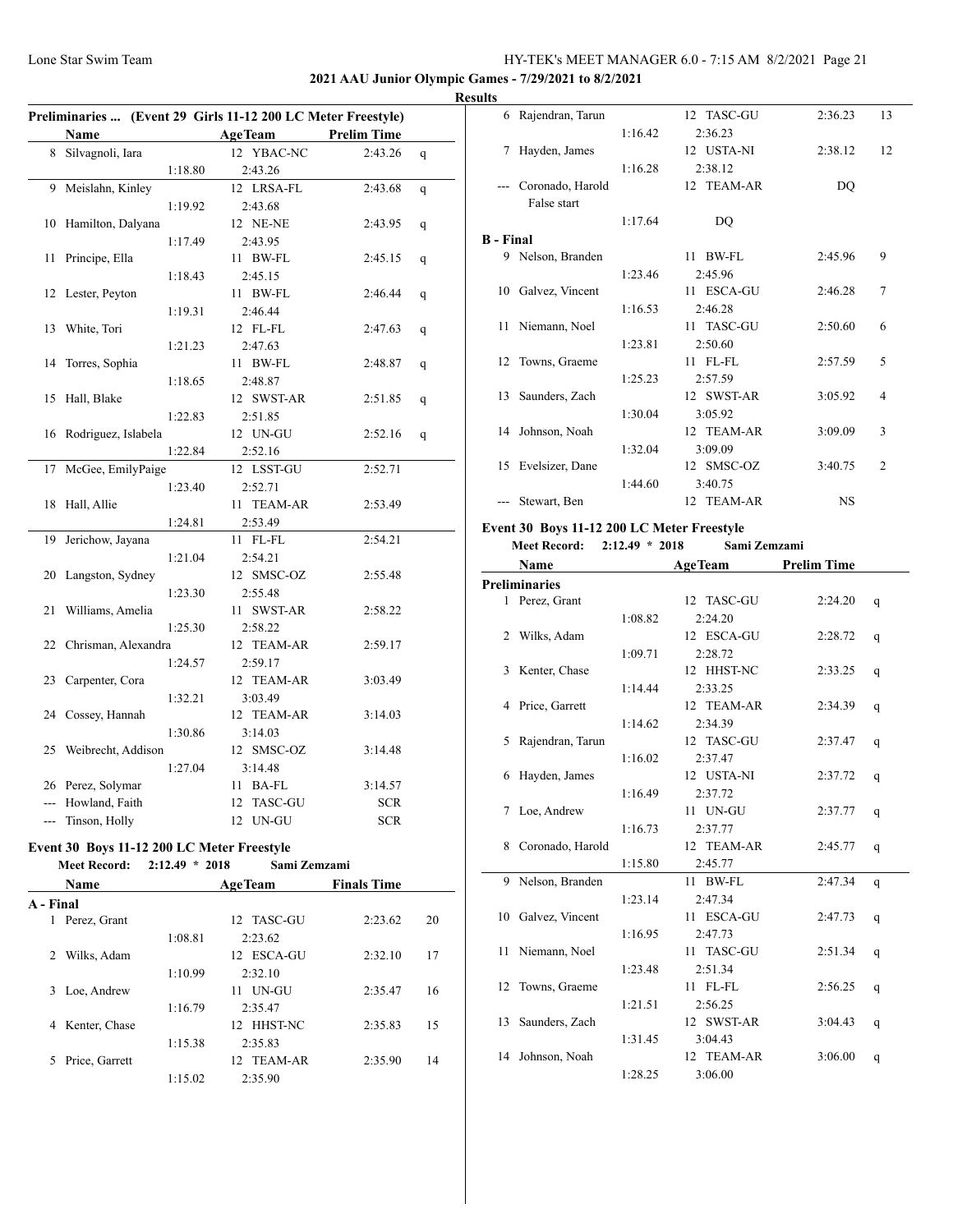**2021 AAU Junior Olympic Games - 7/29/2021 to 8/2/2021**

#### **Results**

| Preliminaries  (Event 30 Boys 11-12 200 LC Meter Freestyle) |                    |         |                |                    |             |  |  |  |
|-------------------------------------------------------------|--------------------|---------|----------------|--------------------|-------------|--|--|--|
|                                                             | Name               |         | <b>AgeTeam</b> | <b>Prelim Time</b> |             |  |  |  |
|                                                             | 15 Stewart, Ben    |         | 12 TEAM-AR     | 3:23.07            | q           |  |  |  |
|                                                             |                    | 1:37.61 | 3:23.07        |                    |             |  |  |  |
|                                                             | 16 Evelsizer, Dane |         | 12 SMSC-OZ     | 3:31.99            | $\mathbf q$ |  |  |  |
|                                                             |                    | 1:35.44 | 3:31.99        |                    |             |  |  |  |
|                                                             | --- Stone, Madden  |         | SUP-WI         |                    |             |  |  |  |

# **Event 31 Girls 10 & Under 100 LC Meter Breaststroke**<br>Meet Record: 1:29.06 \* 1998 Emily Ewing

| <b>Meet Record:</b> | $1:29.06 * 1998$ |  | <b>Emily E</b> |
|---------------------|------------------|--|----------------|
|                     |                  |  |                |

|     | <b>Name</b>                                                      |                | <b>AgeTeam</b> | <b>Finals Time</b> |                |
|-----|------------------------------------------------------------------|----------------|----------------|--------------------|----------------|
| 1   | Davy-Brown, Layla                                                | 10             | <b>UN-MD</b>   | 1:29.98            | 20             |
| 2   | Kistler, Shelby                                                  | 10             | YBAC-NC        | 1:34.08            | 17             |
| 3   | Cooper, Alanna                                                   | 10             | <b>TASC-GU</b> | 1:42.58            | 16             |
| 4   | Villarreal, Addyson                                              | 10             | UN-GU          | 1:44.95            | 15             |
| 5   | Kohler, Callie                                                   | 10             | SWST-AR        | 1:50.19            | 14             |
| 6   | Hydukovich, Lydia                                                | 10             | <b>SUP-WI</b>  | 1:50.49            | 13             |
| 7   | Romolo, Reese                                                    | 10             | <b>BA-FL</b>   | 1:50.61            | 12             |
| 8   | Stone, Ella                                                      | 10             | <b>SUP-WI</b>  | 1:52.44            | 11             |
| 9   | Metzler, Laci                                                    | 9              | <b>ESCA-GU</b> | 1:53.05            | 9              |
| 10  | Gilbert, Skyler                                                  | 10             | <b>BAC-OK</b>  | 1:54.07            | 7              |
| 11  | Thompson, Nat                                                    | 10             | <b>USTA-NI</b> | 1:55.81            | 6              |
| 12  | Dinnis, Clover                                                   | 10             | <b>BW-FL</b>   | 1:56.75            | 5              |
| 13  | Scholz, Rachel                                                   | 9              | LRSA-FL        | 1:57.64            | $\overline{4}$ |
| 14  | Chojnowski, Lexi                                                 | 8              | <b>BAC-OK</b>  | 1:59.45            | 3              |
| 15  | Bassette, Sonya                                                  | 10             | <b>BW-FL</b>   | 2:01.39            | $\overline{2}$ |
| 16  | Horn, Annabelle                                                  | 10             | <b>SWST-AR</b> | 2:04.78            | $\mathbf{1}$   |
| 17  | Mekker, Ella                                                     | 10             | <b>USTA-NI</b> | 2:07.70            |                |
| 18  | Upton, Camryn                                                    | 8              | YBAC-NC        | 2:07.73            |                |
| 19  | Muse, Gracie                                                     | 10             | SMSC-OZ        | 2:08.34            |                |
| 20  | Cossey, Sarah                                                    | 10             | <b>TEAM-AR</b> | 2:18.01            |                |
| 21  | Perez, Eizamar                                                   | $\overline{7}$ | <b>BA-FL</b>   | 2:23.36            |                |
| 22  | Burbank, Atianna                                                 | 9              | <b>TEAM-AR</b> | 2:27.89            |                |
| --- | Owens, Rayne                                                     | 10             | <b>SWST-AR</b> | DQ                 |                |
|     | Incomplete stroke cycle other than one pull followed by one kick |                |                |                    |                |
|     | Crouse, Kenzy                                                    | 7              | <b>BAC-OK</b>  | <b>DFS</b>         |                |
|     | Declared false start                                             |                |                |                    |                |

## **Event 32 Boys 10 & Under 100 LC Meter Breaststroke**

|    | <b>Meet Record:</b><br>1:24.16 | $*1997$ | Mujahid El-Amin |                    |    |
|----|--------------------------------|---------|-----------------|--------------------|----|
|    | Name                           |         | <b>AgeTeam</b>  | <b>Finals Time</b> |    |
| 1  | Vandertie, Crichton            | 10      | UN-GU           | 1:29.99            | 20 |
| 2  | Hickok, Jackson                | 10      | UN-GU           | 1:31.50            | 17 |
| 3  | Cashman, Cullen                | 10      | NE-NE           | 1:34.38            | 16 |
| 4  | Rodriguez, Gabrielpaul         | 9       | UN-GU           | 1:40.37            | 15 |
| 5  | Nelson, Jaxon                  | 10      | UN-GU           | 1:42.77            | 14 |
| 6  | Bianchi, Kai                   | 9       | FL-FL           | 1:48.36            | 13 |
| 7  | Mercing, Jagger                | 10      | <b>TEAM-AR</b>  | 1:50.60            | 12 |
| 8  | Maslak, Joshua                 | 8       | BA-FL           | 1:53.36            | 11 |
| 9  | Riedel, Cody                   | 8       | <b>TASC-GU</b>  | 1:58.57            | 9  |
| 10 | Lopez, Micah                   | 10      | <b>TEAM-AR</b>  | 2:07.29            | 7  |
| 11 | Carter, Garrett                | 10      | <b>TEAM-AR</b>  | 2:10.94            | 6  |
| 12 | Evelsizer, Reese               | 9       | SMSC-OZ         | 2:14.87            | 5  |
|    | Chen, Albert                   | 8       | UN-GU           | <b>SCR</b>         |    |
|    | Guinn, Connor                  | 9       | <b>SWST-AR</b>  | <b>SCR</b>         |    |

| Event 33 Girls 11-12 100 LC Meter Breaststroke |                                         |    |                |                    |                |  |
|------------------------------------------------|-----------------------------------------|----|----------------|--------------------|----------------|--|
|                                                | <b>Meet Record:</b><br>$1:18.27 * 2002$ |    | Samara Gelb    |                    |                |  |
|                                                | Name                                    |    | <b>AgeTeam</b> | <b>Finals Time</b> |                |  |
| A - Final                                      |                                         |    |                |                    |                |  |
| 1                                              | Chen, Gwyneth                           | 11 | UN-GU          | 1:28.68            | 20             |  |
| 2                                              | Dyo, Cara                               | 11 | <b>ESCA-GU</b> | 1:29.30            | 17             |  |
| 3                                              | Rust, Maile                             | 11 | $ARA-ZZ$       | 1:30.83            | 16             |  |
| 4                                              | Troutman, Addy                          | 12 | $FL$ - $FL$    | 1:32.52            | 15             |  |
| 5                                              | Rayburn, Myah                           | 12 | UN-GU          | 1:34.21            | 14             |  |
| 6                                              | Hall, Blake                             | 12 | <b>SWST-AR</b> | 1:36.40            | 13             |  |
| 7                                              | Lindblom, Rose                          | 12 | NE-NE          | 1:37.83            | 12             |  |
| 8                                              | Alford, Kealin                          | 12 | FL-FL          | 1:38.55            | 11             |  |
| <b>B</b> - Final                               |                                         |    |                |                    |                |  |
| 9                                              | McGee, EmilyPaige                       | 12 | LSST-GU        | 1:38.88            | 9              |  |
| 10                                             | Upton, Madisyn                          | 11 | YBAC-NC        | 1:39.26            | $\overline{7}$ |  |
| 11                                             | Hamilton, Dalyana                       | 12 | NE-NE          | 1:39.86            | 6              |  |
| 12                                             | Chavis, Adriana                         | 12 | $ARA-ZZ$       | 1:40.55            | 5              |  |
| 13                                             | Lester, Peyton                          | 11 | BW-FL          | 1:41.41            | 4              |  |
| 14                                             | Torres, Sophia                          | 11 | BW-FL          | 1:41.90            | 3              |  |
| 15                                             | Rodriguez, Islabela                     | 12 | UN-GU          | 1:42.15            | $\mathfrak{D}$ |  |
| 16                                             | Murphy, Marwa                           | 12 | NE-NE          | 1:43.12            | 1              |  |
|                                                |                                         |    |                |                    |                |  |

#### **Event 33 Girls 11-12 100 LC Meter Breaststroke**

#### **Meet Record: 1:18.27 \* 2002 Samara Gelb**

|                | Name                     | <b>AgeTeam</b> |                | <b>Prelim Time</b> |   |
|----------------|--------------------------|----------------|----------------|--------------------|---|
|                | <b>Preliminaries</b>     |                |                |                    |   |
| $\mathbf{1}$   | Chen, Gwyneth            | 11             | UN-GU          | 1:29.06            | q |
| 2              | Dyo, Cara                | 11             | <b>ESCA-GU</b> | 1:30.56            | q |
| 3              | Rust, Maile              | 11             | ARA-ZZ         | 1:31.95            | q |
| $\overline{4}$ | Hall, Blake              | 12             | <b>SWST-AR</b> | 1:34.50            | q |
| 5              | Troutman, Addy           | 12             | FL-FL          | 1:34.93            | q |
| 6              | Rayburn, Myah            | 12             | UN-GU          | 1:35.22            | q |
| 7              | Alford, Kealin           | 12             | FL-FL          | 1:37.27            | q |
| 8              | Lindblom, Rose           | 12             | NE-NE          | 1:38.42            | q |
| 9              | Upton, Madisyn           | 11             | YBAC-NC        | 1:38.95            | q |
| 10             | McGee, EmilyPaige        | 12             | <b>LSST-GU</b> | 1:39.15            | q |
| 11             | Lester, Peyton           | 11             | <b>BW-FL</b>   | 1:40.70            | q |
| 12             | Rodriguez, Islabela      | 12             | UN-GU          | 1:40.97            | q |
| 13             | Torres, Sophia           | 11             | BW-FL          | 1:41.09            | q |
| 14             | Hamilton, Dalyana        | 12             | NE-NE          | 1:41.86            | q |
| 15             | Chavis, Adriana          | 12             | ARA-ZZ         | 1:42.03            | q |
| 16             | Murphy, Marwa            | 12             | NE-NE          | 1:42.58            | q |
| 17             | Oppong, Michaela         | 11             | NE-NE          | 1:43.18            |   |
| 18             | Espinosa, Riley          | 11             | <b>TEAM-AR</b> | 1:43.39            |   |
| 19             | Meislahn, Kinley         | 12             | LRSA-FL        | 1:43.71            |   |
| 20             | Jandera-Chambless, Sofia | 11             | HHST-NC        | 1:44.81            |   |
| 21             | Principe, Ella           | 11             | <b>BW-FL</b>   | 1:45.11            |   |
| 22             | Bradshaw, Addison        | 12             | <b>TEAM-AR</b> | 1:50.12            |   |
| 23             | Felton, Danica           | 11             | $BA-FL$        | 1:53.32            |   |
| 24             | Silvagnoli, Iara         | 12             | YBAC-NC        | 1:53.33            |   |
| 25             | Hall, Allie              | 11             | <b>TEAM-AR</b> | 1:53.83            |   |
| 26             | Yamnitz, Anna            | 11             | SMSC-OZ        | 1:56.03            |   |
| 27             | Mills, Berklee           | 11             | <b>JRVS-SD</b> | 2:00.56            |   |
| 28             | Perez, Solymar           | 11             | <b>BA-FL</b>   | 2:09.28            |   |
|                | van Compernolle, Kenzie  | 12             | <b>TASC-GU</b> | DQ                 |   |
|                | Non-simultaneous arms    |                |                |                    |   |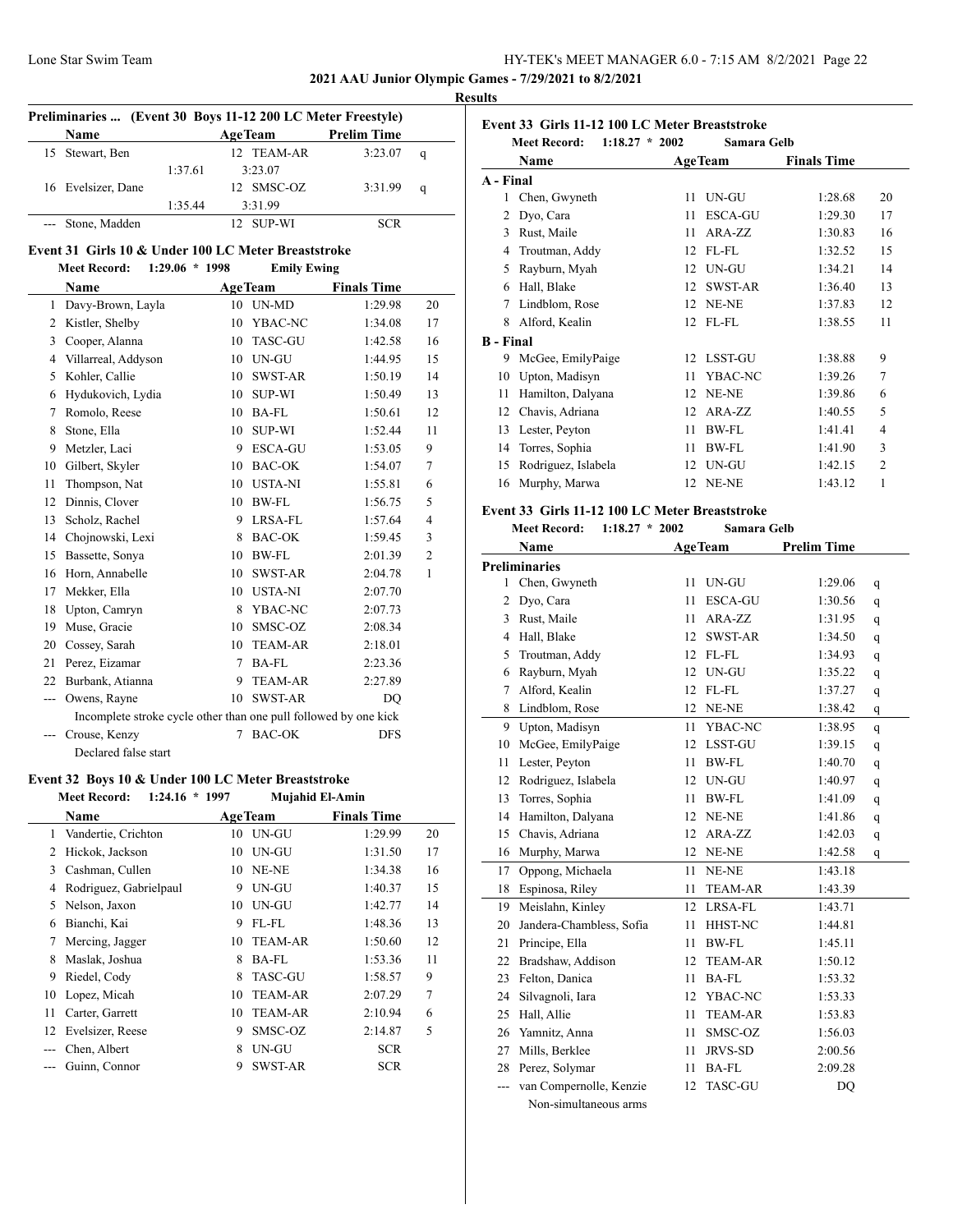## **2021 AAU Junior Olympic Games - 7/29/2021 to 8/2/2021**

 $\overline{\phantom{a}}$ 

#### **Results**

|                  | Name                                          |              | <b>AgeTeam</b>     | <b>Prelim Time</b> |                         |
|------------------|-----------------------------------------------|--------------|--------------------|--------------------|-------------------------|
|                  | --- Howland, Faith                            | $12^{\circ}$ | <b>TASC-GU</b>     | <b>SCR</b>         |                         |
|                  | Event 34 Boys 11-12 100 LC Meter Breaststroke |              |                    |                    |                         |
|                  | $1:17.26 * 1996$<br><b>Meet Record:</b>       |              | Derek Ogata        |                    |                         |
|                  | <b>Name</b>                                   |              | <b>AgeTeam</b>     | <b>Finals Time</b> |                         |
| A - Final        |                                               |              |                    |                    |                         |
|                  | 1 Wilks, Adam                                 | 12           | ESCA-GU            | 1:26.46            | 20                      |
|                  | 2 Castagnola, John Mark                       | 12           | <b>SST-GU</b>      | 1:26.62            | 17                      |
|                  | 3 Kenter, Chase                               |              | 12 HHST-NC         | 1:31.78            | 16                      |
|                  | 4 Perez, Grant                                |              | 12 TASC-GU         | 1:32.41            | 15                      |
|                  | 5 Williams, Evan                              |              | 12 UN-GU           | 1:32.57            | 14                      |
|                  | 6 Lanza, James                                |              | 12 NE-NE           | 1:34.92            | 13                      |
|                  | 7 Stone, Madden                               |              | 12 SUP-WI          | 1:35.52            | 12                      |
|                  | 8 Galvez, Vincent                             | 11           | ESCA-GU            | 1:42.24            | 11                      |
| <b>B</b> - Final |                                               |              |                    |                    |                         |
|                  | 9 Saunders, Zach                              |              | 12 SWST-AR         | 1:43.00            | 9                       |
|                  | 10 Price, Garrett                             |              | 12 TEAM-AR         | 1:43.72            | 7                       |
|                  | 11 Pagnucci, Marc                             | 11 -         | <b>SUP-WI</b>      | 1:46.10            | 6                       |
|                  | 12 Nelson, Branden                            |              | 11 BW-FL           | 1:46.65            | 5                       |
|                  | 13 Rajendran, Tarun                           |              | 12 TASC-GU         | 1:47.97            | $\overline{\mathbf{4}}$ |
|                  | 14 Johnson, Noah                              |              | 12 TEAM-AR         | 1:53.92            | 3                       |
|                  | 15 Niemann, Noel                              | 11           | <b>TASC-GU</b>     | 1:54.40            | 2                       |
|                  | 16 Rosa-Berrios, Zack                         |              | 11 BAC-OK          | 1:56.44            | 1                       |
|                  | Event 34 Boys 11-12 100 LC Meter Breaststroke |              |                    |                    |                         |
|                  | $1:17.26 * 1996$<br><b>Meet Record:</b>       |              | <b>Derek Ogata</b> |                    |                         |
|                  | Name                                          |              | <b>AgeTeam</b>     | <b>Prelim Time</b> |                         |
|                  | <b>Preliminaries</b>                          |              |                    |                    |                         |
| 1                | Wilks, Adam                                   |              | 12 ESCA-GU         | 1:26.46            | q                       |
|                  | 2 Castagnola, John Mark                       |              | 12 SST-GU          | 1:26.95            | q                       |
|                  | 3 Kenter, Chase                               |              | 12 HHST-NC         | 1:31.12            | q                       |
|                  | 4 Lanza, James                                |              | 12 NE-NE           | 1:33.45            | q                       |
|                  | 5 Perez, Grant                                |              | 12 TASC-GU         | 1:34.22            | q                       |
|                  | 6 Stone, Madden                               | 12           | <b>SUP-WI</b>      | 1:34.25            | q                       |
| 7                | Williams, Evan                                |              | 12 UN-GU           | 1:35.57            | q                       |
|                  | 8 Galvez, Vincent                             |              | 11 ESCA-GU         | 1:40.91            | q                       |
|                  | 9 Saunders, Zach                              |              | 12 SWST-AR         | 1:44.54            | q                       |
|                  | 10 Rajendran, Tarun                           |              | 12 TASC-GU         | 1:45.59            | q                       |
| 11               | Pagnucci, Marc                                | 11           | <b>SUP-WI</b>      | 1:46.35            | q                       |
|                  | 12 Price, Garrett                             |              | 12 TEAM-AR         | 1:46.46            | q                       |
|                  | 13 Nelson, Branden                            | 11           | <b>BW-FL</b>       | 1:50.01            | q                       |
|                  | 14 Rosa-Berrios, Zack                         | 11.          | <b>BAC-OK</b>      | 1:53.63            | q                       |
|                  |                                               |              |                    |                    |                         |

|    | 13 Nelson, Branden    |    | BW-FL      | 1:50.01 | q |  |
|----|-----------------------|----|------------|---------|---|--|
|    | 14 Rosa-Berrios, Zack | 11 | BAC-OK     | 1:53.63 | q |  |
|    | 15 Johnson, Noah      |    | 12 TEAM-AR | 1:54.34 | q |  |
|    | 16 Niemann, Noel      | 11 | TASC-GU    | 1:55.40 | q |  |
|    | 17 Evelsizer, Dane    |    | 12 SMSC-OZ | 2:01.25 |   |  |
|    | 18 Arnold, Joshua     | 11 | TEAM-AR    | 2:01.67 |   |  |
| 19 | Stewart, Ben          |    | 12 TEAM-AR | 2:04.35 |   |  |
|    | 20 Cain, Maddox       |    | TEAM-AR    | 2:14.60 |   |  |

#### **Event 35 Girls 8 & Under 50 LC Meter Butterfly**

# **Meet Record: 38.30 \* 2018 Ayelet Nishikawa-Geitheim**

| <b>Name</b>                   | <b>AgeTeam</b> | <b>Finals Time</b> |    |
|-------------------------------|----------------|--------------------|----|
| 1 Upton, Camryn               | 8 YBAC-NC      | 44.31              | 20 |
| 2 Rubino, Isabella            | 8 BAC-OK       | 49.97              | 17 |
| 3 Jandera-Chambless, Lilliana | 8 HHST-NC      | 51.67              | 16 |

|                     | 4 Principe, Kate         | 8 | <b>BW-FL</b>   | 1:05.91 | 15             |
|---------------------|--------------------------|---|----------------|---------|----------------|
| 5.                  | Dearth, Corena           | 8 | <b>HHST-NC</b> | 1:06.32 | 14             |
| 6                   | McGee, Averie            |   | <b>LSST-GU</b> | 1:09.47 | 13             |
|                     | Wilson, Piper            | 7 | LSST-GU        | 1:14.85 | 12             |
| 8                   | Perez, Eizamar           |   | $BA-FL$        | 1:16.74 | 11             |
| 9                   | Jones, Layla             | 8 | BW-FL          | 1:17.10 | 9              |
| 10                  | Luna, Sara               | 8 | <b>BW-FL</b>   | 1:21.97 | $\overline{7}$ |
|                     | --- Rubino, Pippa        | 6 | BAC-OK         | DO      |                |
|                     | Arms underwater recovery |   |                |         |                |
| $\qquad \qquad - -$ | Dugan, Dakota            |   | $ARA-ZZ$       | DO      |                |
|                     | Arms underwater recovery |   |                |         |                |
|                     | Burris, Ella             | 8 | <b>TEAM-AR</b> | DO      |                |
|                     | One hand touch           |   |                |         |                |

# **Event 36 Boys 8 & Under 50 LC Meter Butterfly**

**Meet Record: 37.19 \* 2017 Sherif A Zidan**

|   | Name                     |   | <b>AgeTeam</b> | <b>Finals Time</b> |    |
|---|--------------------------|---|----------------|--------------------|----|
| 1 | Chen, Albert             | 8 | UN-GU          | 36.99*             | 20 |
| 2 | Lutz, Joel               | 7 | UN-FL          | 49.33              | 17 |
| 3 | Berkeley, Ojore          | 8 | UN-GA          | 50.78              | 16 |
| 4 | Sanie, Amir              | 8 | <b>BAC-OK</b>  | 52.11              | 15 |
| 5 | Maslak, Joshua           | 8 | BA-FL          | 56.45              | 14 |
| 6 | Swint, Charlie           | 8 | <b>SWST-AR</b> | 1:00.16            | 13 |
| 7 | Rounsavall, Alexander    | 7 | <b>ESCA-GU</b> | 1:04.35            | 12 |
| 8 | Fuentes, Bradley         | 8 | <b>BA-FL</b>   | 1:18.22            | 11 |
|   | Marsden, Ryan            | 8 | ARA-ZZ         | DO                 |    |
|   | Arms underwater recovery |   |                |                    |    |
|   | Moobark, Shareef         | 8 | <b>BA-FL</b>   | DQ                 |    |
|   | Non-simultaneous arms    |   |                |                    |    |
|   | Riedel, Cody             | 8 | <b>TASC-GU</b> | DO                 |    |
|   | Arms underwater recovery |   |                |                    |    |
|   | Ewald, Jaxon             | 7 | <b>TASC-GU</b> | NS.                |    |
|   | Slocum, Joey             | 8 | <b>TEAM-AR</b> | <b>SCR</b>         |    |
|   |                          |   |                |                    |    |

#### **Event 37 Girls 9-10 50 LC Meter Butterfly**

|    | <b>Meet Record:</b><br>$33.60 * 2002$ |    | <b>Kennedy Higdon</b> |                    |                |
|----|---------------------------------------|----|-----------------------|--------------------|----------------|
|    | Name                                  |    | <b>AgeTeam</b>        | <b>Finals Time</b> |                |
| 1  | Davy-Brown, Layla                     | 10 | UN-MD                 | 36.41              | 20             |
| 2  | Kistler, Shelby                       | 10 | YBAC-NC               | 39.54              | 17             |
| 3  | Raska, Raegan                         | 10 | <b>BAC-OK</b>         | 40.24              | 16             |
| 4  | Pierce, Kyndahl                       | 10 | UN-GU                 | 40.56              | 15             |
| 5  | Varcela-Zuleta, Emylieth              | 10 | LRSA-FL               | 41.22              | 14             |
| 6  | Thompson, Nat                         | 10 | <b>USTA-NI</b>        | 41.27              | 13             |
| 7  | Metzler, Laci                         | 9  | ESCA-GU               | 42.50              | 12             |
| 8  | Elliott, Morgan                       | 10 | LRSA-FL               | 42.72              | 11             |
| 9  | Kohler, Callie                        | 10 | SWST-AR               | 44.47              | 9              |
| 10 | Dinnis, Clover                        | 10 | <b>BW-FL</b>          | 46.02              | $\overline{7}$ |
| 11 | Sulser, Liz                           | 10 | SMSC-OZ               | 46.45              | 6              |
| 12 | Villarreal, Addyson                   | 10 | UN-GU                 | 46.69              | 5              |
| 13 | Mekker, Ella                          | 10 | <b>USTA-NI</b>        | 47.85              | 4              |
| 14 | Horn, Annabelle                       | 10 | SWST-AR               | 49.13              | 3              |
| 15 | Bassette, Sonya                       | 10 | BW-FL                 | 49.18              | $\overline{c}$ |
| 16 | Hydukovich, Lydia                     | 10 | SUP-WI                | 49.33              | 1              |
| 17 | Romolo, Reese                         | 10 | <b>BA-FL</b>          | 50.56              |                |
| 18 | Armer, Jaydlyn                        | 10 | <b>TEAM-AR</b>        | 52.86              |                |
| 19 | Rather, Brylee                        | 9  | <b>TEAM-AR</b>        | 53.44              |                |
| 20 | Scholz, Rachel                        | 9  | LRSA-FL               | 54.00              |                |
| 21 | Gilbert, Skyler                       | 10 | <b>BAC-OK</b>         | 55.73              |                |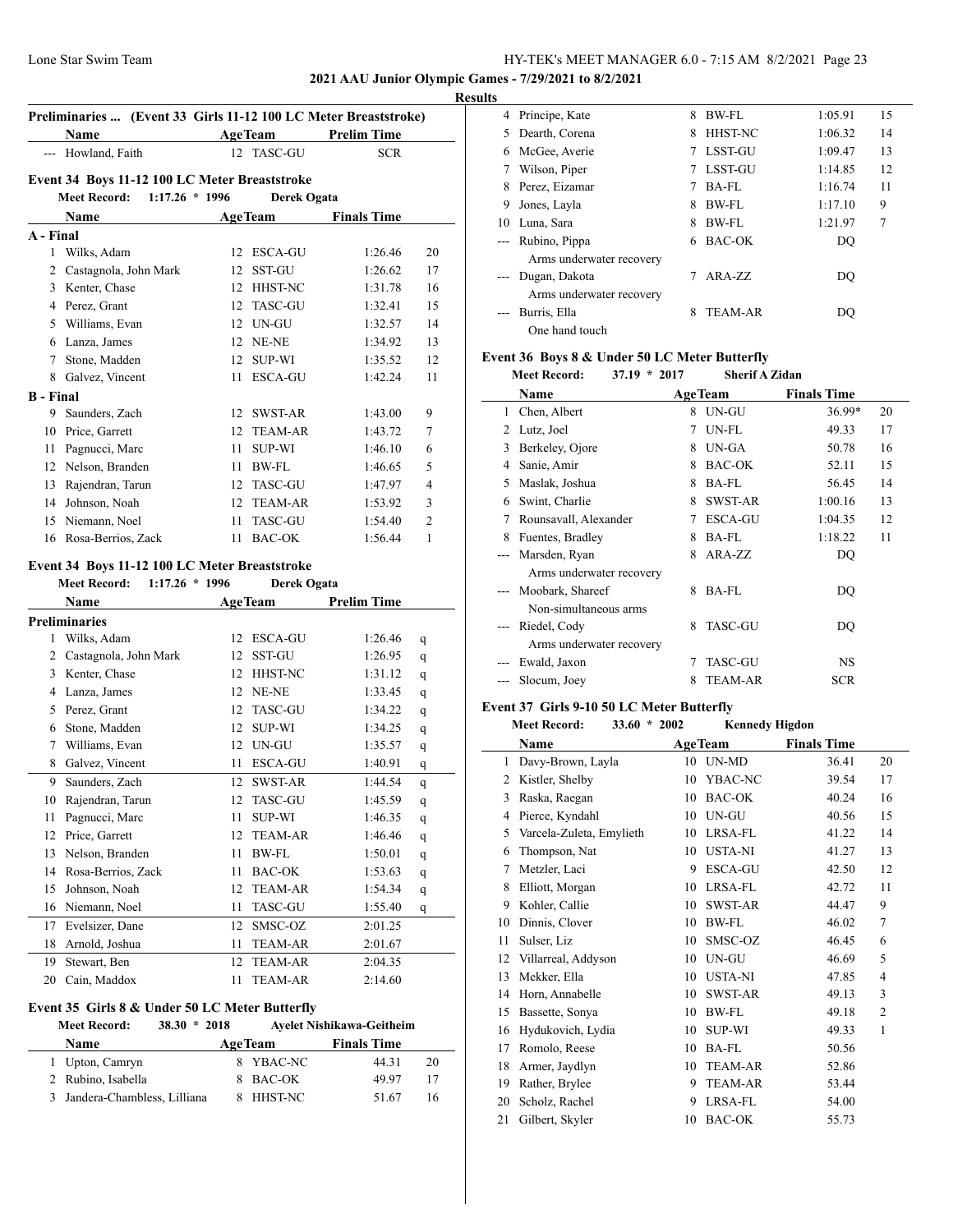**2021 AAU Junior Olympic Games - 7/29/2021 to 8/2/2021**

#### **Results**

| (Event 37 Girls 9-10 50 LC Meter Butterfly) |                                                                                                    |         |                                     |  |  |
|---------------------------------------------|----------------------------------------------------------------------------------------------------|---------|-------------------------------------|--|--|
| <b>Name</b>                                 |                                                                                                    |         | <b>Finals Time</b>                  |  |  |
|                                             |                                                                                                    |         | 1:03.49                             |  |  |
|                                             |                                                                                                    | SMSC-OZ | 1:06.00                             |  |  |
|                                             | 9                                                                                                  | SMSC-OZ | 1:09.08                             |  |  |
|                                             | 9                                                                                                  | TEAM-AR | DO                                  |  |  |
|                                             |                                                                                                    | SMSC-OZ | NS                                  |  |  |
|                                             | 22 Cossey, Sarah<br>Muse, Gracie<br>24 Yamnitz, Alivia<br>--- Rather, Embree<br>--- Barnfield, Eva |         | <b>AgeTeam</b><br>10 TEAM-AR<br>10. |  |  |

## **Event 38 Boys 9-10 50 LC Meter Butterfly**

|  | <b>Meet Record:</b> | $30.61 * 1997$ |  | <b>Mujahid El-Amin</b> |
|--|---------------------|----------------|--|------------------------|
|--|---------------------|----------------|--|------------------------|

|                | <b>Name</b>              |    | <b>AgeTeam</b> | <b>Finals Time</b> |    |
|----------------|--------------------------|----|----------------|--------------------|----|
| 1              | Hickok, Jackson          | 10 | UN-GU          | 33.64              | 20 |
| $\mathfrak{D}$ | Vandertie, Crichton      | 10 | UN-GU          | 34.37              | 17 |
| 3              | Nelson, Jaxon            | 10 | UN-GU          | 39.63              | 16 |
| 4              | Cashman, Cullen          | 10 | NE-NE          | 40.27              | 15 |
| 5              | Rodriguez, Gabrielpaul   | 9  | UN-GU          | 41.09              | 14 |
| 6              | Mercing, Jagger          | 10 | <b>TEAM-AR</b> | 41.23              | 13 |
| 7              | Lopez, Micah             | 10 | <b>TEAM-AR</b> | 42.64              | 12 |
| 8              | Carter, Garrett          | 10 | <b>TEAM-AR</b> | 49.14              | 11 |
| 9              | Arnstein, Ethan          | 10 | $BA-FL$        | 49.32              | 9  |
| 10             | Duncan, Thomas           | 10 | <b>TEAM-AR</b> | 50.35              | 7  |
| 11             | Bianchi, Kai             | 9  | FL-FL          | 53.33              | 6  |
| 12             | Block, Cade              | 10 | <b>JRVS-SD</b> | 54.01              | 5  |
|                | Zapata, Giovanie         | 10 | <b>TV-FL</b>   | DQ                 |    |
|                | Non-simultaneous touch   |    |                |                    |    |
|                | Alder, Lincoln           | 9  | UN-GU          | DQ                 |    |
|                | Arms underwater recovery |    |                |                    |    |
|                | Guinn, Connor            | 9  | <b>SWST-AR</b> | <b>SCR</b>         |    |

#### **Event 39 Girls 11-12 50 LC Meter Butterfly**

**Meet Record: 30.56 \* 2002 Blair Cross**

|                  | Name                                                        |    | <b>AgeTeam</b> | <b>Finals Time</b> |                |  |  |  |
|------------------|-------------------------------------------------------------|----|----------------|--------------------|----------------|--|--|--|
| A - Final        |                                                             |    |                |                    |                |  |  |  |
| 1                | Chen, Gwyneth                                               | 11 | UN-GU          | 32.37              | 20             |  |  |  |
| 2                | Jandera-Chambless, Sofia                                    | 11 | HHST-NC        | 32.97              | 17             |  |  |  |
| 3                | Rayburn, Myah                                               | 12 | UN-GU          | 33.70              | 16             |  |  |  |
| 4                | McGee, EmilyPaige                                           | 12 | LSST-GU        | 34.22              | 15             |  |  |  |
| 5                | Rust, Maile                                                 | 11 | ARA-ZZ         | 34.51              | 14             |  |  |  |
| 6                | Strong, Jordyn                                              | 12 | TASC-GU        | 34.88              | 13             |  |  |  |
| 7                | Scott, Kait                                                 | 12 | UN-GU          | 34.89              | 12             |  |  |  |
| 8                | Upton, Madisyn                                              | 11 | YBAC-NC        | 34.93              | 11             |  |  |  |
| <b>B</b> - Final |                                                             |    |                |                    |                |  |  |  |
| 9                | Troutman, Addy                                              | 12 | $FL$ - $FL$    | 34.54              | 9              |  |  |  |
| 10               | White, Tori                                                 | 12 | FL-FL          | 36.39              | 7              |  |  |  |
| 11               | Dyo, Cara                                                   | 11 | <b>ESCA-GU</b> | 36.71              | 6              |  |  |  |
| 12               | Lindblom, Rose                                              | 12 | NE-NE          | 37.13              | 5              |  |  |  |
| 13               | Bokavich, Sophie                                            | 12 | NE-NE          | 37.80              | $\overline{4}$ |  |  |  |
| 14               | Espinosa, Riley                                             | 11 | <b>TEAM-AR</b> | 38.24              | 3              |  |  |  |
| 15               | Lester, Peyton                                              | 11 | BW-FL          | 38.74              | $\overline{2}$ |  |  |  |
| 16               | Rodriguez, Islabela                                         | 12 | UN-GU          | 39.17              | 1              |  |  |  |
|                  | Event 39 Girls 11-12 50 LC Meter Butterfly                  |    |                |                    |                |  |  |  |
|                  | <b>Meet Record:</b><br>$30.56 * 2002$<br><b>Blair Cross</b> |    |                |                    |                |  |  |  |

| www.neeuru.<br>            | -----<br>рнан стоэ |                    |  |
|----------------------------|--------------------|--------------------|--|
| <b>Name</b>                | <b>AgeTeam</b>     | <b>Prelim Time</b> |  |
| Preliminaries              |                    |                    |  |
| 1 Chen, Gwyneth            | 11 UN-GU           | 32.61<br>q         |  |
| 2 Jandera-Chambless, Sofia | 11 HHST-NC         | 33.90<br>a         |  |
| 3 Rayburn, Myah            | 12 UN-GU           | 33.92<br>a         |  |
|                            |                    |                    |  |

| 4   | Rust, Maile              | 11 | ARA-ZZ         | 34.67      | q            |
|-----|--------------------------|----|----------------|------------|--------------|
| 5   | Strong, Jordyn           | 12 | <b>TASC-GU</b> | 34.70      | q            |
| 6   | McGee, EmilyPaige        | 12 | <b>LSST-GU</b> | 34.83      | q            |
| 7   | Scott, Kait              | 12 | UN-GU          | 35.01      | q            |
| 8   | Upton, Madisyn           | 11 | YBAC-NC        | 35.28      | q            |
| 9   | Troutman, Addy           | 12 | FL-FL          | 35.36      | q            |
| 10  | White, Tori              | 12 | FL-FL          | 37.04      | q            |
| 11  | Dyo, Cara                | 11 | <b>ESCA-GU</b> | 37.15      | q            |
| 12  | Bokavich, Sophie         | 12 | NE-NE          | 37.86      | $\mathbf q$  |
| 13  | Lindblom, Rose           | 12 | $NE-NE$        | 38.24      | q            |
| 14  | Rodriguez, Islabela      | 12 | UN-GU          | 38.89      | $\mathbf q$  |
| 15  | Lester, Peyton           | 11 | BW-FL          | 39.00      | $\mathbf{q}$ |
| 16  | Espinosa, Riley          | 11 | <b>TEAM-AR</b> | 39.63      | q            |
| 17  | Chavis, Adriana          | 12 | ARA-ZZ         | 39.67      |              |
| 18  | Abranyi, Jasmine         | 12 | HHST-NC        | 39.82      |              |
| *19 | Hamilton, Dalyana        | 12 | NE-NE          | 39.95      |              |
| *19 | Meislahn, Kinley         | 12 | LRSA-FL        | 39.95      |              |
| 21  | Principe, Ella           | 11 | <b>BW-FL</b>   | 40.32      |              |
| 22  | Silvagnoli, Iara         | 12 | YBAC-NC        | 40.45      |              |
| 23  | Jerichow, Jayana         | 11 | FL-FL          | 40.97      |              |
| 24  | Lombardo, Michaele       | 11 | <b>BA-FL</b>   | 41.31      |              |
| 25  | Carpenter, Cora          | 12 | <b>TEAM-AR</b> | 42.21      |              |
| 26  | Waters, Elizabeth        | 12 | FL-FL          | 42.86      |              |
| 27  | Weibrecht, Addison       | 12 | SMSC-OZ        | 44.21      |              |
| 28  | van Compernolle, Kenzie  | 12 | <b>TASC-GU</b> | 45.09      |              |
| 29  | Cossey, Hayley           | 12 | TEAM-AR        | 45.14      |              |
| 30  | Langston, Sydney         | 12 | SMSC-OZ        | 45.16      |              |
| 31  | Hall, Blake              | 12 | SWST-AR        | 46.97      |              |
| 32  | Bradshaw, Addison        | 12 | <b>TEAM-AR</b> | 50.17      |              |
| 33  | Williams, Amelia         | 11 | <b>SWST-AR</b> | 53.59      |              |
| 34  | Perez, Solymar           | 11 | <b>BA-FL</b>   | 56.33      |              |
| --- | Hall, Allie              | 11 | <b>TEAM-AR</b> | DQ         |              |
|     | Arms underwater recovery |    |                |            |              |
| --- | Jones, Abigail           | 11 | <b>BAC-OK</b>  | <b>DFS</b> |              |
|     | Declared false start     |    |                |            |              |
|     | Tinson, Holly            | 12 | UN-GU          | <b>SCR</b> |              |
| --- | Howland, Faith           | 12 | <b>TASC-GU</b> | <b>SCR</b> |              |
|     |                          |    |                |            |              |

## **Event 40 Boys 11-12 50 LC Meter Butterfly**

|                  | <b>Meet Record:</b>   | $29.84 * 2012$ | <b>Zachary Paliscak</b> |                    |      |
|------------------|-----------------------|----------------|-------------------------|--------------------|------|
|                  | Name                  |                | <b>AgeTeam</b>          | <b>Finals Time</b> |      |
| A - Final        |                       |                |                         |                    |      |
| 1                | Wilks, Adam           | 12             | <b>ESCA-GU</b>          | 32.38              | 20   |
| *2               | Perez, Grant          | 12             | TASC-GU                 | 32.93              | 16.5 |
| *2               | Cantrell, Eli         | 12             | BW-FL                   | 32.93              | 16.5 |
| 4                | Williams, Evan        | 12             | UN-GU                   | 34.44              | 15   |
| 5.               | Kenter, Chase         | 12             | <b>HHST-NC</b>          | 35.01              | 14   |
| 6                | Rajendran, Tarun      |                | 12 TASC-GU              | 35.38              | 13   |
|                  | Hayden, James         | 12             | <b>USTA-NI</b>          | 36.38              | 12   |
| $---$            | Castagnola, John Mark | 12             | <b>SST-GU</b>           | DQ                 |      |
|                  | One hand touch        |                |                         |                    |      |
| <b>B</b> - Final |                       |                |                         |                    |      |
| 9                | Coronado, Harold      | 12             | <b>TEAM-AR</b>          | 37.24              | 9    |
| 10               | Kalen, Carter         | 11             | LSST-GU                 | 38.34              | 7    |
| 11               | Galvez, Vincent       | 11             | <b>ESCA-GU</b>          | 38.80              | 6    |
| 12               | Price, Garrett        | 12             | <b>TEAM-AR</b>          | 39.61              | 5    |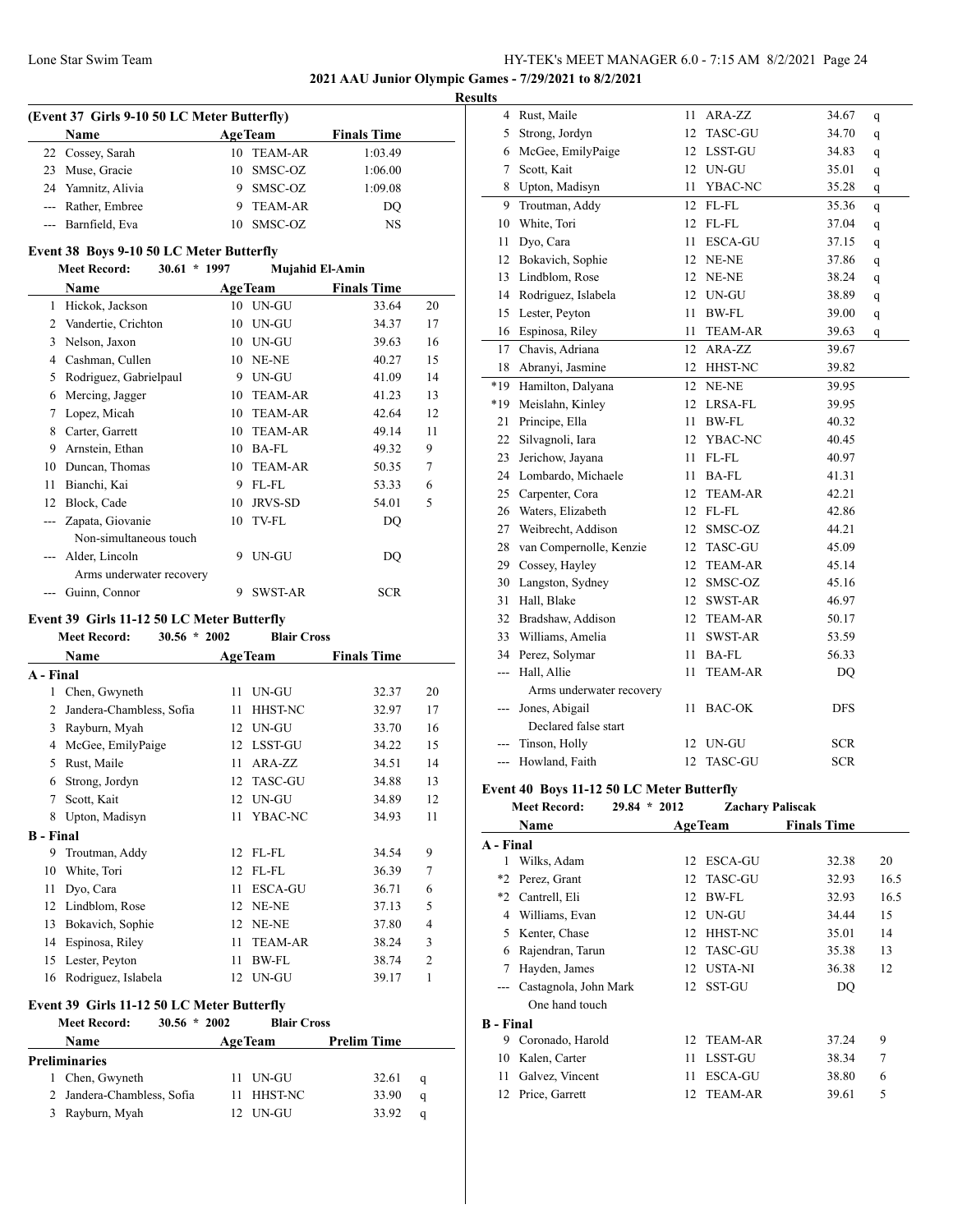**2021 AAU Junior Olympic Games - 7/29/2021 to 8/2/2021**

|     | B - Final  (Event 40 Boys 11-12 50 LC Meter Butterfly) |      |                |                         |   | <b>Results</b> |
|-----|--------------------------------------------------------|------|----------------|-------------------------|---|----------------|
|     | Name                                                   |      | <b>AgeTeam</b> | <b>Finals Time</b>      |   |                |
| 13  | Towns, Graeme                                          | 11 - | FL-FL          | 39.90                   | 4 |                |
| 14  | Pagnucci, Aiden                                        | 12   | <b>SUP-WI</b>  | 40.04                   | 3 |                |
|     | 15 Niemann, Noel                                       | 11   | TASC-GU        | 41.86                   | 2 |                |
|     | --- Stone, Madden                                      |      | 12 SUP-WI      | DQ                      |   |                |
|     | Kick breaststroke type                                 |      |                |                         |   |                |
|     | Event 40 Boys 11-12 50 LC Meter Butterfly              |      |                |                         |   |                |
|     | <b>Meet Record:</b><br>$29.84 * 2012$                  |      |                | <b>Zachary Paliscak</b> |   |                |
|     | Name                                                   |      | <b>AgeTeam</b> | <b>Prelim Time</b>      |   |                |
|     | <b>Preliminaries</b>                                   |      |                |                         |   |                |
|     | 1 Wilks, Adam                                          | 12   | ESCA-GU        | 32.26                   | q |                |
|     | 2 Cantrell, Eli                                        | 12   | BW-FL          | 33.33                   | q |                |
|     | 3 Perez, Grant                                         | 12   | TASC-GU        | 34.09                   | q |                |
|     | 4 Kenter, Chase                                        |      | 12 HHST-NC     | 35.32                   | q |                |
|     | 5 Castagnola, John Mark                                | 12   | SST-GU         | 35.43                   | q |                |
|     | 6 Hayden, James                                        | 12   | <b>USTA-NI</b> | 35.74                   | q |                |
| 7   | Williams, Evan                                         |      | 12 UN-GU       | 36.03                   | q | Ev             |
| 8   | Rajendran, Tarun                                       | 12   | TASC-GU        | 36.14                   | q |                |
| 9   | Loe, Andrew                                            | 11   | UN-GU          | 36.21                   | q | R F            |
| 10  | Coronado, Harold                                       | 12   | <b>TEAM-AR</b> | 36.62                   | q |                |
| 11  | Kalen, Carter                                          | 11   | LSST-GU        | 38.21                   | q |                |
| 12  | Pagnucci, Aiden                                        |      | 12 SUP-WI      | 38.22                   | q |                |
|     | 13 Galvez, Vincent                                     | 11   | ESCA-GU        | 38.43                   | q |                |
| 14  | Towns, Graeme                                          | 11   | FL-FL          | 40.11                   | q |                |
| 15  | Price, Garrett                                         | 12   | <b>TEAM-AR</b> | 40.54                   | q |                |
|     | 16 Niemann, Noel                                       | 11   | TASC-GU        | 40.66                   | q |                |
| 17  | Stone, Madden                                          | 12   | SUP-WI         | 41.39                   |   |                |
|     | 18 Nelson, Branden                                     | 11   | BW-FL          | 43.19                   |   |                |
| 19  | Gilmore, Landon                                        | 11   | BAC-OK         | 44.34                   |   |                |
| 20  | Rosa-Berrios, Zack                                     | 11   | BAC-OK         | 45.52                   |   | Ev             |
| 21  | Schuerman, Broc                                        | 11   | TEAM-AR        | 45.61                   |   |                |
|     | 22 Arnold, Joshua                                      | 11   | <b>TEAM-AR</b> | 46.48                   |   |                |
| 23  | Jeantrout, Owen                                        |      | 12 BAC-OK      | 51.92                   |   | A -            |
|     | 24 Cavallerano, Sawyer                                 |      | 11 USTA-NI     | 52.04                   |   |                |
| 25  | Saunders, Zach                                         | 12   | SWST-AR        | 56.15                   |   |                |
| --- | Cain, Maddox                                           | 11   | <b>TEAM-AR</b> | DQ                      |   |                |
|     | Arms underwater recovery                               |      |                |                         |   |                |
|     | Stewart, Ben                                           | 12   | TEAM-AR        | DQ                      |   |                |
|     | <b>Alternating Kick</b>                                |      |                |                         |   |                |
| --- | Johnson, Noah                                          | 12   | <b>TEAM-AR</b> | DQ                      |   |                |
|     | Arms underwater recovery                               |      |                |                         |   |                |
| --- | Sumner, Jack                                           | 12   | HHST-NC        | DQ                      |   | в.             |
|     | <b>Alternating Kick</b>                                |      |                |                         |   |                |

#### **Event 41 Girls 11-12 400 LC Meter Medley Relay Meet Record: 5:07.73 \* 2017 Team New England**

**S Host, K Couture, M Nelson, P Bleckley**

| Team                 | Relay   | <b>Finals Time</b>     |    |
|----------------------|---------|------------------------|----|
| FL-FL                | А       | 5:47.97                | 40 |
| 1) White, Tori 12    |         | 2) Alford, Kealin 12   |    |
| 3) Troutman, Addy 12 |         | 4) Jerichow, Jayana 11 |    |
| 1:25.10              |         | 3:05.16                |    |
| 4:28.92              | 5:47.97 |                        |    |

| $\mathfrak{D}$ | $ARA-ZZ$                | A                         | 5:55.21   | 34 |
|----------------|-------------------------|---------------------------|-----------|----|
|                | 1) Rust, Maile 11       | 2) Marsden, Leiann 11     |           |    |
|                | 3) Chavis, Adriana 12   | 4) Peck, Ilana 12         |           |    |
|                | 1:34.86                 |                           | 3:07.69   |    |
|                | 4:38.26                 | 5:55.21                   |           |    |
| $\mathbf{3}$   | NE-NE                   | A                         | 6:04.45   | 32 |
|                | 1) Lindblom, Rose 12    | 2) Murphy, Marwa 12       |           |    |
|                | 3) Hamilton, Dalyana 12 | 4) Oppong, Michaela 11    |           |    |
|                | 1:30.70                 |                           | 3:22.13   |    |
|                | 4:47.41                 | 6:04.45                   |           |    |
| 4              | <b>TEAM-AR</b>          | A                         | 6:35.71   | 30 |
|                | 1) Hall, Allie 11       | 2) Espinosa, Riley 11     |           |    |
|                | 3) Carpenter, Cora 12   | 4) Chrisman, Alexandra 12 |           |    |
|                | 1:37.32                 |                           | 3:22.83   |    |
|                | 5:13.21                 | 6:35.71                   |           |    |
|                | <b>TEAM-AR</b>          | B                         | <b>NS</b> |    |
|                | 1) Cossey, Hannah 12    | 2) Bradshaw, Addison 12   |           |    |
|                | 3) Cossey, Hayley 12    | 4) Goad, Madison 12       |           |    |
|                |                         |                           |           |    |

# **Event 42 Boys 11-12 400 LC Meter Medley Relay Meet Record: 5:15.71 \* 2001 Virginia**

# **R Bany, J Porter, R Larwa, R Hartman**

| <b>Team</b>            | Relay              | <b>Finals Time</b>    |    |
|------------------------|--------------------|-----------------------|----|
| <b>TEAM-AR</b>         | A                  | 6:30.61               | 40 |
| 1) Price, Garrett 12   |                    | 2) Schuerman, Broc 11 |    |
| 3) Coronado, Harold 12 |                    | 4) Johnson, Noah 12   |    |
| 1:26.30                |                    | 3:32.30               |    |
| 5:02.01                | 6:30.61            |                       |    |
| <b>TEAM-AR</b>         | в                  | NS                    |    |
| 1) Cain, Maddox 11     | 2) Jeffs, Aiden 12 |                       |    |
| 3) Arnold, Joshua 11   | 4) Stewart, Ben 12 |                       |    |

## **Event 43 Girls 13-14 50 LC Meter Freestyle**

|                  | <b>Meet Record:</b>                        | $27.76 * 2016$ | <b>Hannah G Farmer</b> |                    |                |
|------------------|--------------------------------------------|----------------|------------------------|--------------------|----------------|
|                  | Name                                       |                | <b>AgeTeam</b>         | <b>Finals Time</b> |                |
| A - Final        |                                            |                |                        |                    |                |
| $\mathbf{1}$     | Lowe, Sibby                                | 14             | USTA-NI                | 29.32              | 20             |
| 2                | Thompson, Kaitlyn                          | 14             | USTA-NI                | 29.38              | 17             |
| 3                | Ramos, Sarah                               | 13             | <b>BAC-OK</b>          | 29.40              | 16             |
| 4                | Slosek, Sophia                             | 14             | NE-NE                  | 29.55              | 15             |
| 5                | Farooq, Layla                              | 14             | TV-FL                  | 30.18              | 14             |
| 6                | Bucy, Ashlyn                               | 13             | <b>BAC-OK</b>          | 30.19              | 13             |
| 7                | Ellington, Sophie                          | 14             | <b>TEAM-AR</b>         | 30.26              | 12             |
| 8                | Rust, Kayla                                | 13             | ARA-ZZ                 | 30.58              | 11             |
| <b>B</b> - Final |                                            |                |                        |                    |                |
| 9                | Chavis, Paulina                            | 14             | ARA-ZZ                 | 30.74              | 9              |
| 10               | Albuquerque, Lana                          | 14             | NE-NE                  | 30.76              | 7              |
| 11               | Krueger, Claire                            | 14             | <b>USTA-NI</b>         | 31.05              | 6              |
| 12               | Wilhelm, Sydney                            | 14             | $FL$ - $FL$            | 31.36              | 5              |
| 13               | Riedel, Elizabeth                          | 13             | <b>TASC-GU</b>         | 31.59              | 4              |
| 14               | Nayiga, Britney                            | 13             | NE-NE                  | 31.88              | 3              |
| 15               | Taylor, Kyra                               | 14             | SMSC-OZ                | 32.10              | $\overline{2}$ |
|                  | 16 Wyatt, Mackenzie                        |                | 14 FL-FL               | 32.22              | 1              |
|                  | Event 43 Girls 13-14 50 LC Meter Freestyle |                |                        |                    |                |
|                  | <b>Meet Record:</b>                        | $27.76 * 2016$ | <b>Hannah G Farmer</b> |                    |                |
|                  | Name                                       |                | <b>AgeTeam</b>         | <b>Prelim Time</b> |                |
|                  | Preliminaries                              |                |                        |                    |                |
| 1                | Ramos, Sarah                               | 13             | <b>BAC-OK</b>          | 29.53              | q              |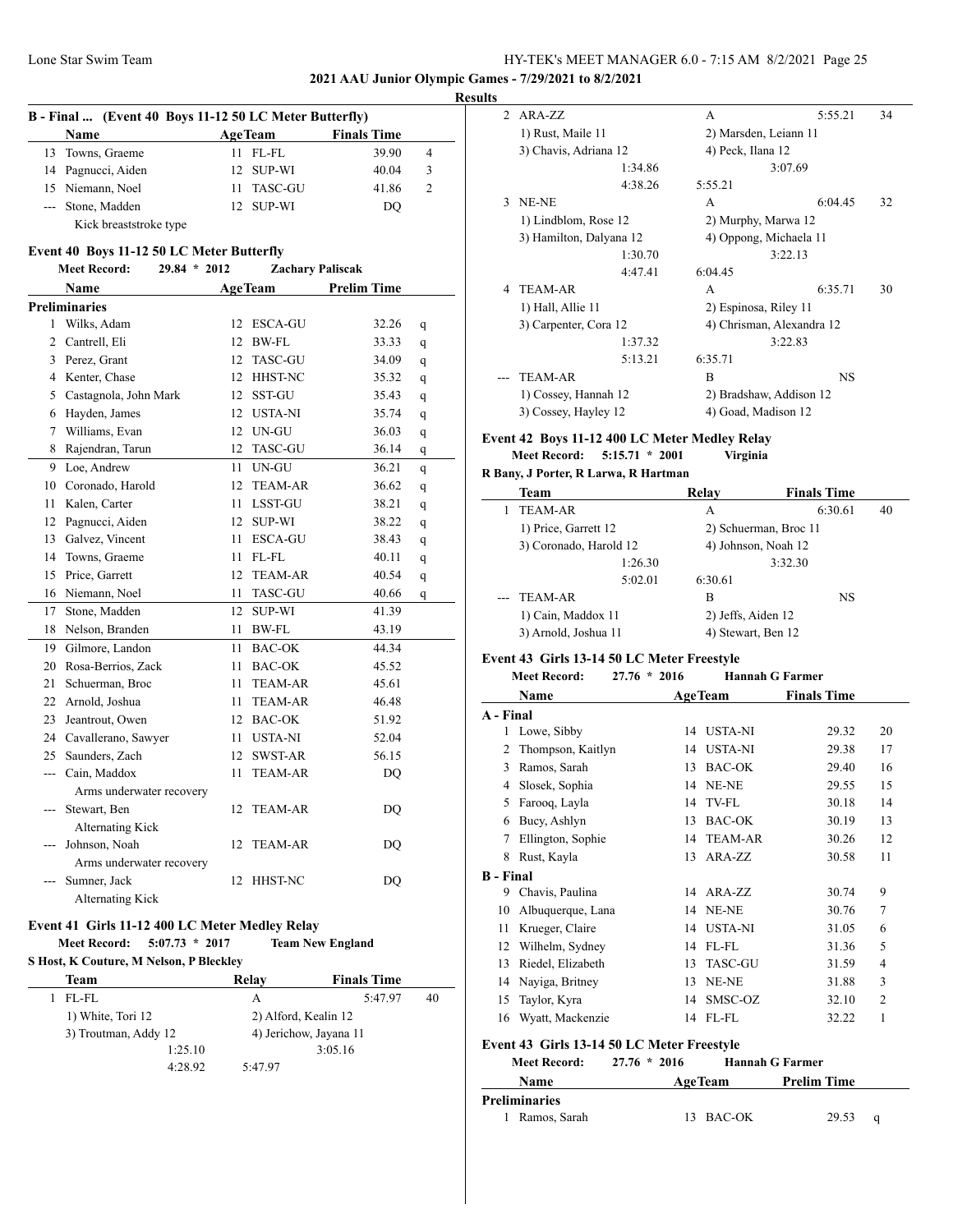McIntyre, Cassidy 14 BAC-OK 38.38 57 Brown, Gracie 13 SMSC-OZ 39.82

**2021 AAU Junior Olympic Games - 7/29/2021 to 8/2/2021**

#### **Results**

| Preliminaries  (Event 43 Girls 13-14 50 LC Meter Freestyle) |                                  |    |                        |                    |              |  |
|-------------------------------------------------------------|----------------------------------|----|------------------------|--------------------|--------------|--|
|                                                             | <b>Name</b>                      |    | <b>AgeTeam</b>         | <b>Prelim Time</b> |              |  |
| 2                                                           | Thompson, Kaitlyn                | 14 | <b>USTA-NI</b>         | 29.71              | q            |  |
| 3                                                           | Slosek, Sophia                   | 14 | NE-NE                  | 29.82              | q            |  |
| $\overline{4}$                                              | Lowe, Sibby                      |    | 14 USTA-NI             | 29.84              | q            |  |
| 5                                                           | Bucy, Ashlyn                     | 13 | <b>BAC-OK</b>          | 30.22              | q            |  |
| 6                                                           | Farooq, Layla                    |    | 14 TV-FL               | 30.37              | q            |  |
| 7                                                           | Ellington, Sophie                |    | 14 TEAM-AR             | 30.60              | q            |  |
| 8                                                           | Rust, Kayla                      | 13 | ARA-ZZ                 | 30.67              | q            |  |
| 9                                                           | Albuquerque, Lana                |    | 14 NE-NE               | 30.76              | q            |  |
| 10                                                          | Chavis, Paulina                  | 14 | ARA-ZZ                 | 30.96              | $\mathbf{q}$ |  |
| 11                                                          | Wyatt, Mackenzie                 |    | 14 FL-FL               | 31.15              | q            |  |
| 12                                                          | Krueger, Claire                  |    | 14 USTA-NI             | 31.16              | q            |  |
| 13                                                          | Riedel, Elizabeth                | 13 | <b>TASC-GU</b>         | 31.44              | q            |  |
| 14                                                          | Nayiga, Britney                  | 13 | NE-NE                  | 31.49              | q            |  |
| 15                                                          | Taylor, Kyra                     | 14 | SMSC-OZ                | 31.81              | q            |  |
| 16                                                          | Wilhelm, Sydney                  |    | 14 FL-FL               | 31.87              | q            |  |
| 17                                                          | Dean, Lauren                     | 14 | TV-FL                  | 31.90              |              |  |
| 18                                                          | Esteban, Elizabeth               | 14 | <b>TEAM-AR</b>         | 31.97              |              |  |
| 19                                                          | Mccormack, Ava                   | 14 | SST-GU                 | 31.98              |              |  |
| 20                                                          | Collins, Deryn                   | 14 | NE-NE                  | 31.99              |              |  |
| 21                                                          | Seminavage, Kama                 | 13 | ARA-ZZ                 | 32.11              |              |  |
| $*22$                                                       | Fish, Kendra                     |    | 14 USTA-NI             | 32.26              |              |  |
| $*22$                                                       | Morris, Cheney                   | 13 | LRSA-FL                | 32.26              |              |  |
| 24                                                          |                                  |    | 14 TEAM-AR             | 32.40              |              |  |
| 25                                                          | Smith, Ashtyn                    |    | UN-GU                  |                    |              |  |
|                                                             | Alder, Brynlee                   | 13 |                        | 32.58              |              |  |
| 26                                                          | Armer, Emily                     |    | 14 TEAM-AR             | 32.60              |              |  |
| 27                                                          | Demers, Rylee                    | 14 | <b>SUP-WI</b>          | 32.61              |              |  |
| 28                                                          | Robertson, Molly                 | 13 | LRSA-FL                | 32.67              |              |  |
| 29                                                          | Cook, Julia                      | 13 | UN-GU                  | 32.91              |              |  |
| 30                                                          | Hugo, Maddy                      |    | 14 NE-NE               | 33.03              |              |  |
| 31                                                          | Mahoney, Kira                    |    | 13 NE-NE               | 33.15              |              |  |
| 32                                                          | Meeks, McKinleigh                |    | 13 TEAM-AR             | 33.17              |              |  |
| 33                                                          | Weathers, Danielle               |    | 13 LRSA-FL             | 33.19              |              |  |
| 34                                                          | Traver, Peeka                    | 13 | SWST-AR                | 33.21              |              |  |
| 35                                                          | Darwood, Rachel<br>Cingel, Grace |    | 14 FL-FL               | 33.23              |              |  |
| 36                                                          |                                  | 14 | NE-NE                  | 33.39              |              |  |
| 37                                                          | Podoba, Roxy                     | 13 | <b>BAC-OK</b>          | 33.48              |              |  |
| 38                                                          | Webb, Kennedy                    |    | 13 TASC-GU             | 33.58              |              |  |
| 39                                                          | Hobbie, Abby                     | 13 | <b>TEAM-AR</b>         | 33.68              |              |  |
| 40                                                          | Lockett, Kendall                 | 14 | UN-GU                  | 33.75              |              |  |
| 41                                                          | Simpson, Jordan                  | 14 | FL-FL                  | 33.77              |              |  |
| 42                                                          | Hall, Haylee                     | 14 | JRVS-SD                | 34.07              |              |  |
| 43                                                          | Pearson, Georgia                 | 13 | NE-NE                  | 34.15              |              |  |
| 44                                                          | Cignetti, Ella                   | 13 | $\operatorname{NE-NE}$ | 34.17              |              |  |
| 45                                                          | Rose, Lily                       | 14 | UN-MV                  | 34.40              |              |  |
| 46                                                          | Beston, Molly                    | 14 | NE-NE                  | 34.52              |              |  |
| 47                                                          | Gibbs, Kinsley                   | 13 | SMSC-OZ                | 34.84              |              |  |
| 48                                                          | Brown, Skyler                    | 13 | BAC-OK                 | 34.92              |              |  |
| 49                                                          | Schmidt, Breanna                 | 13 | BAC-OK                 | 35.08              |              |  |
| 50                                                          | Parker, Gabrielle                | 14 | UN-GA                  | 36.15              |              |  |
| $*51$                                                       | Weibrecht, Brooklyn              | 14 | SMSC-OZ                | 36.32              |              |  |
| $*51$                                                       | Horn, Ayla                       | 13 | SWST-AR                | 36.32              |              |  |
| 53                                                          | Hayden, Mary                     | 14 | <b>USTA-NI</b>         | 36.50              |              |  |
| 54                                                          | Dugan, Payton                    | 14 | ARA-ZZ                 | 36.92              |              |  |
| 55                                                          | Knoll, Sadie                     | 13 | <b>TEAM-AR</b>         | 37.10              |              |  |

|                                           | 58 McEuen, Addison                        | 13 | <b>TEAM-AR</b>        | 40.53              |    |  |
|-------------------------------------------|-------------------------------------------|----|-----------------------|--------------------|----|--|
|                                           | --- Kuznia, Arianna                       |    | 13 USTA-NI            | DQ                 |    |  |
|                                           | False start                               |    |                       |                    |    |  |
|                                           | --- Robideaux, Chandra                    |    | 13 GVST-SC            | <b>NS</b>          |    |  |
|                                           |                                           |    |                       |                    |    |  |
|                                           | Event 44 Boys 13-14 50 LC Meter Freestyle |    |                       |                    |    |  |
|                                           | <b>Meet Record:</b><br>25.71 * 1997       |    | <b>Grant Peterson</b> |                    |    |  |
|                                           | Name                                      |    | <b>AgeTeam</b>        | <b>Finals Time</b> |    |  |
| A - Final                                 |                                           |    |                       |                    |    |  |
|                                           | 1 Efird, Parker                           |    | 13 UN-GU              | 26.46              | 20 |  |
|                                           | 2 Giglio, JP                              |    | 14 NE-NE              | 26.83              | 17 |  |
|                                           | 3 Cavallerano, Jack                       |    | 13 USTA-NI            | 26.98              | 16 |  |
|                                           | 4 Eden, Dylan                             |    | 14 BAC-OK             | 27.10              | 15 |  |
|                                           | 5 Kavanagh, Brayden                       |    | 14 NE-NE              | 27.36              | 14 |  |
|                                           | 6 Bosler-Kilmer, Gabriel                  |    | 13 UN-LE              | 27.85              | 13 |  |
|                                           | 7 Sanchez, Bradon                         |    | 14 TEAM-AR            | 28.01              | 12 |  |
|                                           | 8 Gamber, Charlie                         |    | 13 NE-NE              | 28.06              | 11 |  |
|                                           |                                           |    |                       |                    |    |  |
| <b>B</b> - Final                          |                                           |    |                       |                    |    |  |
|                                           | 9 Greene, Danny                           |    | 13 TV-FL              | 28.00              | 9  |  |
|                                           | 10 Nelson, Peter                          |    | 13 NE-NE              | 28.13              | 7  |  |
|                                           | 11 Bryan, Liam                            |    | 13 UN-ST              | 28.34              | 6  |  |
|                                           | 12 Likins, Max                            |    | 14 TEAM-AR            | 28.37              | 5  |  |
|                                           | 13 McCarthy, Liam                         |    | 13 SST-GU             | 28.56              | 4  |  |
|                                           | 14 Due, Caleb                             |    | 14 SWST-AR            | 29.06              | 3  |  |
|                                           | 15 Yu, Kevin                              |    | 13 ARA-ZZ             | 29.13              | 2  |  |
|                                           | 16 Stenfors, Finn                         |    | 14 NE-NE              | 29.44              | 1  |  |
|                                           |                                           |    |                       |                    |    |  |
| Event 44 Boys 13-14 50 LC Meter Freestyle |                                           |    |                       |                    |    |  |
|                                           |                                           |    |                       |                    |    |  |
|                                           | <b>Meet Record:</b><br>$25.71 * 1997$     |    | <b>Grant Peterson</b> |                    |    |  |
|                                           | <b>Name</b>                               |    | <b>AgeTeam</b>        | <b>Prelim Time</b> |    |  |
|                                           | <b>Preliminaries</b>                      |    |                       |                    |    |  |
|                                           | 1 Cavallerano, Jack                       |    | 13 USTA-NI            | 27.05              | q  |  |
|                                           | 2 Efird, Parker                           |    | 13 UN-GU              | 27.13              | q  |  |
|                                           | 3 Giglio, JP                              |    | 14 NE-NE              | 27.17              | q  |  |
|                                           | 4 Eden, Dylan                             |    | 14 BAC-OK             | 27.40              | q  |  |
|                                           | 5 Kavanagh, Brayden                       |    | 14 NE-NE              | 27.73              | q  |  |
|                                           | 6 Bosler-Kilmer, Gabriel                  |    | 13 UN-LE              | 27.87              | q  |  |
|                                           | 7 Sanchez, Bradon                         |    | 14 TEAM-AR            | 28.12              | q  |  |
|                                           | 8 Gamber, Charlie                         |    | 13 NE-NE              | 28.14              | q  |  |
| 9                                         | Nelson, Peter                             |    | 13 NE-NE              | 28.43              | q  |  |
| 10                                        | McCarthy, Liam                            | 13 | SST-GU                | 28.52              | q  |  |
| 11                                        | Due, Caleb                                | 14 | <b>SWST-AR</b>        | 28.56              | q  |  |
| 12                                        | Greene, Danny                             | 13 | TV-FL                 | 28.60              | q  |  |
| 13                                        | Stenfors, Finn                            | 14 | NE-NE                 | 28.75              | q  |  |
| 14                                        | Likins, Max                               | 14 | TEAM-AR               | 28.78              | q  |  |
| 15                                        | Yu, Kevin                                 | 13 | ARA-ZZ                | 28.81              | q  |  |
| 16                                        | Bryan, Liam                               | 13 | UN-ST                 | 29.24              | q  |  |
| 17                                        | Rust, Kai                                 | 14 | ARA-ZZ                | 29.45              |    |  |
| 18                                        | Garner, Finneaus                          | 14 | HHST-NC               | 29.55              |    |  |
| 19                                        | Kennington, Tristen                       | 14 | <b>BW-FL</b>          | 29.70              |    |  |
| 20                                        | Mariano, Rohan                            | 13 | <b>BAC-OK</b>         | 29.71              |    |  |
| 21                                        | Yan, Jason                                |    | 14 NE-NE              | 29.75              |    |  |
| 22                                        | Cook, Luke                                |    | 14 UN-GU              | 29.77              |    |  |
| 23                                        | Gross, Mark                               | 14 | HHST-NC               | 29.80              |    |  |
| 24                                        | Green, Owen                               | 14 | TEAM-AR               | 29.87              |    |  |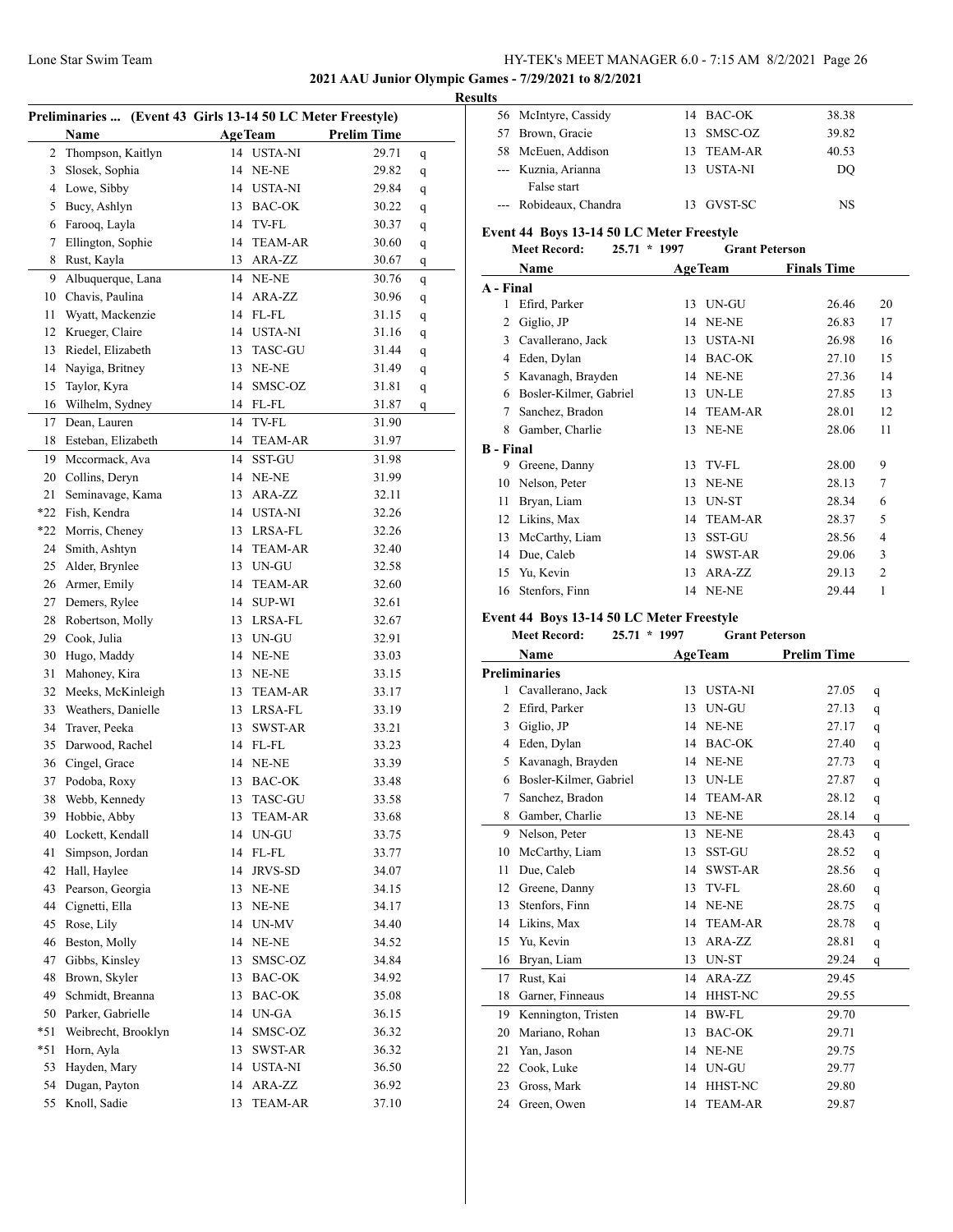**2021 AAU Junior Olympic Games - 7/29/2021 to 8/2/2021**

|     |                   | Preliminaries  (Event 44 Boys 13-14 50 LC Meter Freestyle) |                |                    |  |
|-----|-------------------|------------------------------------------------------------|----------------|--------------------|--|
|     | Name              |                                                            | <b>AgeTeam</b> | <b>Prelim Time</b> |  |
| 25  | Esparza, Ethan    |                                                            | 14 UN-GU       | 29.98              |  |
| 26  | Pfister, Nicholas | 14                                                         | BW-FL          | 30.16              |  |
| 27  | Pagnucci, Paolo   | 14                                                         | <b>SUP-WI</b>  | 30.26              |  |
| 28  | Peck, Ariel       | 14                                                         | ARA-ZZ         | 30.27              |  |
| 29  | Cano, Juan        | 14                                                         | NE-NE          | 30.31              |  |
| 30  | Gicking, John     | 14                                                         | TV-FL          | 30.35              |  |
| 31  | Scafidi, Cole     | 13                                                         | NE-NE          | 30.42              |  |
| 32  | Short, Matthew    | 14                                                         | NE-NE          | 30.59              |  |
| 33  | Tripp, Corban     | 13                                                         | FL-FL          | 30.74              |  |
| 34  | McRae, Paolo      | 13                                                         | <b>HHST-NC</b> | 31.12              |  |
| 35  | Walker, Kristian  | 13                                                         | BW-FL          | 31.15              |  |
| 36  | McKim, Aniah      | 13                                                         | HHST-NC        | 31.23              |  |
| 37  | Silva, Diego      | 13                                                         | ESCA-GU        | 31.44              |  |
| 38  | Stewart, Colin    | 13                                                         | NE-NE          | 31.50              |  |
| 39  | Salazar, Joel     | 13                                                         | <b>TASC-GU</b> | 31.67              |  |
| 40  | Estrada, Alexis   | 14                                                         | ESCA-GU        | 31.72              |  |
| 41  | Wood, Christian   | 14                                                         | <b>TEAM-AR</b> | 32.15              |  |
| 42  | Reid, Landon      | 13                                                         | <b>TEAM-AR</b> | 32.18              |  |
| 43  | Yates, Ian        | 14                                                         | <b>JRVS-SD</b> | 32.35              |  |
| 44  | Ward, Coy         | 13                                                         | <b>TEAM-AR</b> | 32.36              |  |
| 45  | Murphy, Liam      | 13                                                         | ARA-ZZ         | 33.31              |  |
| 46  | Arizabalo, Aaron  | 13                                                         | <b>TASC-GU</b> | 33.42              |  |
| 47  | Brown, Evan       | 14                                                         | <b>TEAM-AR</b> | 33.96              |  |
| 48  | Patton, Casen     | 14                                                         | SMSC-OZ        | 34.51              |  |
| 49  | Schupp, Jacob     | 13                                                         | SMSC-OZ        | 38.45              |  |
| --- | Nguyen, Vince     | 13                                                         | UN-GU          | <b>SCR</b>         |  |

## **Event 45 Girls 15-18 50 LC Meter Freestyle**

|                  | <b>Meet Record:</b><br>27.32 | $*2013$ |                | <b>Amelia Armstrong-Grant</b> |                |
|------------------|------------------------------|---------|----------------|-------------------------------|----------------|
|                  | <b>Name</b>                  |         | <b>AgeTeam</b> | <b>Finals Time</b>            |                |
| A - Final        |                              |         |                |                               |                |
| 1                | Answeeney, Justine           | 18      | TV-FL          | 28.08                         | 20             |
| 2                | Horst, Danielle              | 17      | <b>BAC-OK</b>  | 28.21                         | 17             |
| 3                | Giovannoni, Chloe            | 18      | <b>USTA-NI</b> | 28.47                         | 16             |
| 4                | Patterson, Carmen            | 15      | FL-FL          | 28.58                         | 15             |
| 5                | McDevitt, Elizabeth          | 17      | YBAC-NC        | 28.89                         | 14             |
| 6                | Esteban, Grace               | 15      | <b>TEAM-AR</b> | 28.93                         | 13             |
| 7                | Pecore, Ali                  | 18      | FL-FL          | 29.31                         | 12             |
| 8                | Hamilton, Emma               | 16      | <b>BW-FL</b>   | 29.72                         | 11             |
| <b>B</b> - Final |                              |         |                |                               |                |
| 9                | Greene, Abby                 | 17      | TV-FL          | 29.13                         | 9              |
| 10               | TenEyck, Kennidi             | 18      | <b>USTA-NI</b> | 29.50                         | 7              |
| 11               | Tanizaki-Hudson, Kiana       | 17      | ARA-ZZ         | 29.60                         | 6              |
| 12               | Mendoza, Landry              | 15      | <b>BAC-OK</b>  | 29.75                         | 5              |
| 13               | Nelson, Megan                | 16      | NE-NE          | 29.77                         | 4              |
| 14               | Mooney, Faye                 | 16      | <b>USTA-NI</b> | 29.86                         | 3              |
| 15               | Brown, Alexa                 | 16      | <b>BW-FL</b>   | 29.88                         | $\overline{2}$ |
| 16               | Wright, Kylene               | 17      | <b>BW-FL</b>   | 30.45                         | 1              |
|                  |                              |         |                |                               |                |

## **Event 45 Girls 15-18 50 LC Meter Freestyle**

|   | <b>Meet Record:</b>  | $27.32 * 2013$ |     |                | <b>Amelia Armstrong-Grant</b> |             |
|---|----------------------|----------------|-----|----------------|-------------------------------|-------------|
|   | <b>Name</b>          |                |     | <b>AgeTeam</b> | <b>Prelim Time</b>            |             |
|   | <b>Preliminaries</b> |                |     |                |                               |             |
|   | 1 Answeeney, Justine |                |     | 18 TV-FL       | 28.20                         | $\mathbf q$ |
|   | 2 Giovannoni, Chloe  |                | 18. | USTA-NI        | 28.72                         | a           |
| 3 | Patterson, Carmen    |                |     | $15$ FL-FL     | 28.82                         | a           |

| <b>Results</b> |                                   |    |                |                |   |
|----------------|-----------------------------------|----|----------------|----------------|---|
|                | 4 Answeeney, Bella                |    | 16 TV-FL       | 28.91          | q |
|                | *5 Horst, Danielle                | 17 | BAC-OK         | 29.02          | q |
|                | *5 Solano, Elizabeth              | 17 | TV-FL          | 29.02          | q |
|                | 7 McDevitt, Elizabeth             | 17 | YBAC-NC        | 29.07          | q |
|                | 8 Esteban, Grace                  | 15 | <b>TEAM-AR</b> | 29.19          | q |
|                | 9 Hamilton, Emma                  |    | 16 BW-FL       | 29.29          | q |
|                | 10 Pecore, Ali                    | 18 | FL-FL          | 29.43          | q |
|                | *11 Mooney, Faye                  |    | 16 USTA-NI     | 29.49          | q |
|                | *11 Wright, Kylene                | 17 | <b>BW-FL</b>   | 29.49          | q |
|                | 13 Greene, Abby                   | 17 | TV-FL          | 29.54          | q |
|                | 14 Tanizaki-Hudson, Kiana         | 17 | ARA-ZZ         | 29.56          | q |
|                | 15 Brown, Alexa                   |    | 16 BW-FL       | 29.73          | q |
|                | 16 Mendoza, Landry                | 15 | <b>BAC-OK</b>  | 29.83          | q |
|                | 17 Nelson, Megan                  |    | 16 NE-NE       | 29.85          |   |
| 18             | TenEyck, Kennidi                  | 18 | USTA-NI        | 29.89          |   |
|                | 19 Jefferis, Ilah                 | 16 | <b>USTA-NI</b> | 29.91          |   |
|                | 20 Hamilton, Jeylin               |    | 16 NE-NE       | 29.93          |   |
|                | 21 Sloan, Riley                   | 17 | <b>BW-FL</b>   | 30.01          |   |
|                | 22 Bianchi, Bilu                  |    | 16 FL-FL       | 30.02          |   |
|                | 23 Traver, Joia                   | 17 | SWST-AR        | 30.06          |   |
|                | 24 O'Brien, Allison               |    | 15 USTA-NI     | 30.14          |   |
|                | 25 Routh, Ainsley                 |    | 17 NE-NE       | 30.29          |   |
|                | *26 Bergeron, Ella                |    | 15 NE-NE       |                |   |
|                | *26 Marquez, Thalia               |    | 15 USTA-NI     | 30.33          |   |
|                | 28 Sanchez, Constanza             |    | 16 FL-FL       | 30.33          |   |
|                | 29 Konz, Ashley                   |    | 17 USTA-NI     | 30.47          |   |
|                | *30 Peck, Rachel                  |    | 16 ARA-ZZ      | 30.54          |   |
|                |                                   |    | 17 ARA-ZZ      | 30.63<br>30.63 |   |
|                | *30 Bocobo, Megan                 |    | 16 TEAM-AR     |                |   |
|                | 32 Sanchez, Cecily                | 17 | $UN-AM$        | 30.66          |   |
|                | 33 Testa, Joey<br>34 Farooq, Maya | 16 | TV-FL          | 30.69<br>30.77 |   |
|                | 35 Klemann, Alannah               |    | 15 USTA-NI     | 30.78          |   |
|                | 36 Bleckley, Paige                |    | 15 NE-NE       | 30.80          |   |
|                | 37 Antonov, Katarina              | 17 | FL-FL          | 30.89          |   |
|                | 38 Montenegro, Valerie            |    | 16 FL-FL       | 30.91          |   |
|                | *39 Perales, Hailey               |    | 16 SST-GU      | 31.08          |   |
|                | *39 McCaffrey, Libby              | 18 | TV-FL          | 31.08          |   |
| $*41$          | Most, Dana                        | 15 | TV-FL          | 31.09          |   |
|                | *41 Bitting, Mimi                 |    | 16 BW-FL       | 31.09          |   |
|                | *43 Carter, Braylee               | 16 | YBAC-NC        | 31.15          |   |
|                | *43 Tavakol, Farah                | 15 | NE-NE          | 31.15          |   |
|                | 45 Barry, Elizabeth               | 18 | UN-GU          | 31.18          |   |
|                | 46 Duerson, Trysta                | 18 | BAC-OK         | 31.33          |   |
|                | 47 Nansamba, Breana               | 15 | NE-NE          | 31.40          |   |
| 48             | Shelhamer, Grace                  | 15 | <b>USTA-NI</b> | 31.57          |   |
| 49             | Johnson, Elise                    | 17 | USTA-NI        | 31.58          |   |
|                | 50 Germosen, Isabella             | 18 | FL-FL          | 31.66          |   |
| 51             | Provenzano, Erin                  | 17 | $FL$ - $FL$    | 31.67          |   |
|                | 52 Vizcaya, Ariana                | 15 | FL-FL          | 31.71          |   |
| 53             | Schapp, Haylee                    | 18 | BAC-OK         | 31.74          |   |
|                | 54 Eagan, Maria                   | 18 | $FL$ - $FL$    |                |   |
|                | 55 Milroy, Kaitlyn                | 17 | SUP-WI         | 31.77<br>31.80 |   |
|                | 56 Bennett, Presley               | 15 | TEAM-AR        | 31.87          |   |
| 57             | Cress, Bella                      | 16 | YBAC-NC        | 31.90          |   |
| 58             | Stoddard, Caleigh                 | 15 | BAC-OK         | 31.93          |   |
| 59             | Woodhouse, DeLaney                |    | 16 USTA-NI     | 31.94          |   |
|                |                                   |    |                |                |   |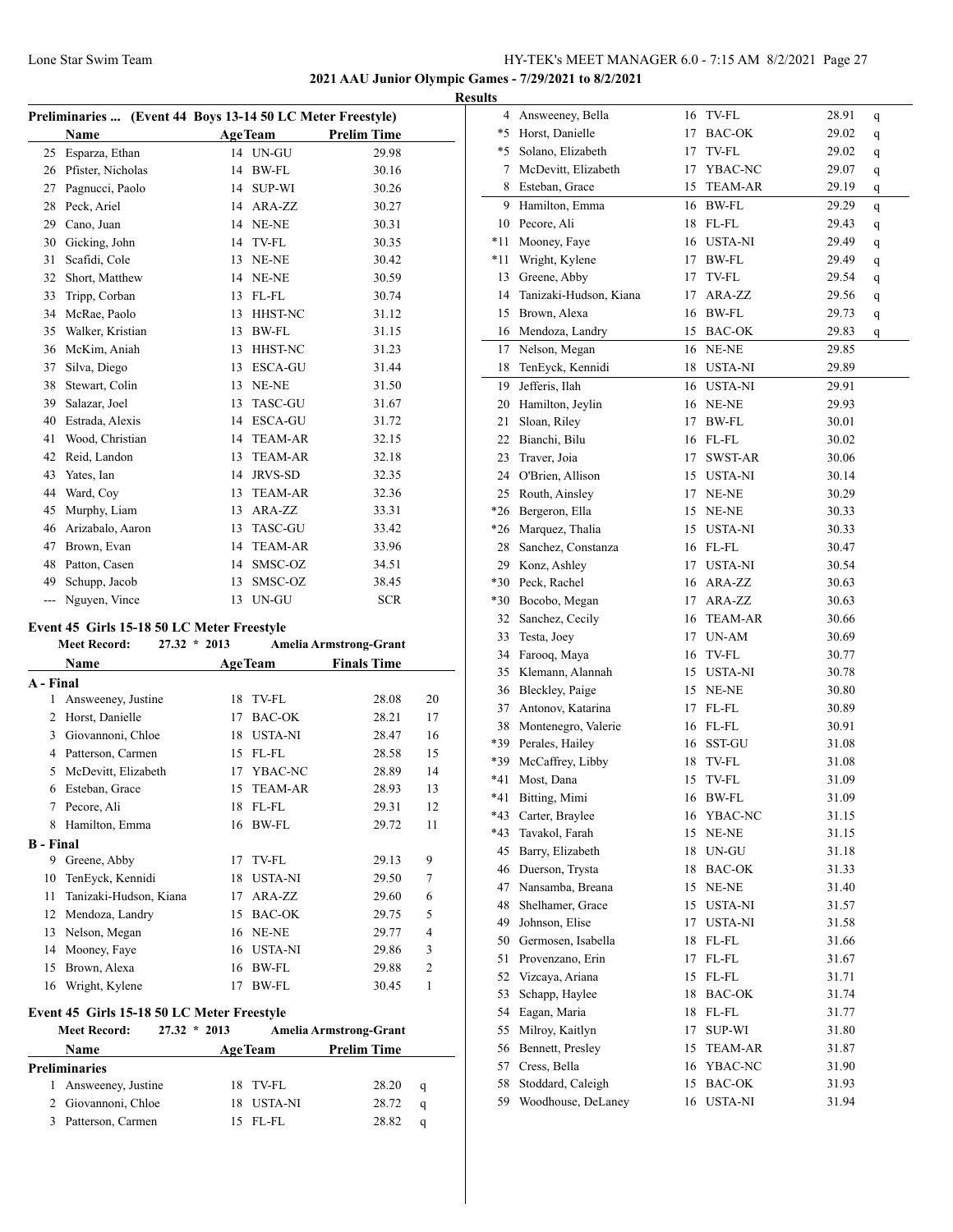16 Price, Peyton 17 TEAM-AR 26.69 1

#### **2021 AAU Junior Olympic Games - 7/29/2021 to 8/2/2021**

|                |                                                             |    |                     |                    | <b>Results</b> |
|----------------|-------------------------------------------------------------|----|---------------------|--------------------|----------------|
|                | Preliminaries  (Event 45 Girls 15-18 50 LC Meter Freestyle) |    |                     |                    |                |
|                | Name                                                        |    | <b>AgeTeam</b>      | <b>Prelim Time</b> | Ev             |
|                | 60 Alder, Brielle                                           |    | 15 UN-GU            | 32.04              |                |
|                | 61 Alwood, Norah                                            |    | 15 BW-FL            | 32.05              |                |
|                | 62 Cummings, Lynlee                                         |    | 17 BAC-OK           | 32.09              | Pro            |
|                | 63 Kennedy, Hannah                                          |    | 16 FL-FL            | 32.23              |                |
|                | 64 Lindblom, Nora                                           |    | 15 NE-NE            | 32.35              |                |
| 65             | Coreas, Siumy                                               | 15 | SST-GU              | 32.38              |                |
| 66             | Sawyer, Addison                                             |    | 16 BAC-OK           | 32.44              |                |
| 67             | Palmer, Abbie                                               |    | 17 BAC-OK           | 32.63              |                |
| *68            | Smith, Ally                                                 | 17 | <b>TEAM-AR</b>      | 32.66              |                |
|                | *68 Rodriguez, Ysabel                                       |    | 18 SST-GU           | 32.66              |                |
|                | 70 Weibrecht, Hailey                                        | 17 | SMSC-OZ             | 32.67              |                |
| 71             | Aboudou, Amira                                              |    | 15 NE-NE            | 32.74              |                |
|                | 72 Halladay, Aidan                                          |    | 16 TEAM-AR          | 32.98              |                |
|                | 73 Nieves, Kristen                                          |    | 18 BAC-OK           | 33.02              |                |
|                | 74 Aboudou, Aliya                                           |    | 15 NE-NE            | 33.07              | *              |
| 75             | Riley, Ruthie                                               |    | 16 BAC-OK           | 33.14              |                |
| 76             | Reiner, Emma                                                |    | 15 NE-NE            | 33.42              |                |
| 77             | de Ruijter, Domenique                                       |    | 17 USTA-NI          | 33.48              |                |
| 78             | Lapierre, Lydia                                             |    | 17 USTA-NI          | 33.53              |                |
|                | 79 Walker, Michaela                                         |    | 15 BW-FL            | 33.55              |                |
| 80             | McKim, Jelehna                                              |    | 17 HHST-NC          | 34.28              |                |
| 81             | Mansur, Malika                                              |    | 15 FL-FL            | 34.29              |                |
|                | 82 Milroy, Gabbie                                           | 17 | SUP-WI              | 34.53              |                |
|                | 83 Peck, Aleeza                                             |    | 18 ARA-ZZ           | 35.13              |                |
|                | 84 Murphree, Rachel                                         |    | 18 TEAM-AR          | 35.25              |                |
| 85             | Jeantrout, Madelyn                                          |    | 16 BAC-OK           | 35.69              |                |
|                | 86 Sanders, Logan                                           |    | 16 TEAM-AR          | 35.83              |                |
| 87             | Meeks, Mattelyn                                             |    | 17 TEAM-AR          | 35.97              |                |
| 88             | Lawhon, Alexis                                              | 15 | SWST-AR             | 36.82              |                |
| 89             | Hays, Kaylee                                                |    | 16 TEAM-AR          | 37.38              |                |
|                | 90 Chambers, Kori                                           |    | 16 SST-GU           | 37.67              |                |
| 91.            | Schaecher, Autumn                                           |    | 16 JRVS-SD          | 40.11              |                |
| $\overline{a}$ | Hejl, Taegen                                                | 15 | SST-GU              | NS                 |                |
| ---            | Royce-Roll, Willa                                           |    | 18 USTA-NI          | <b>SCR</b>         |                |
| $\overline{a}$ | Djioto, Chelsea                                             |    | 16 BAC-OK           | <b>SCR</b>         |                |
|                |                                                             |    |                     |                    |                |
|                | Event 46 Boys 15-18 50 LC Meter Freestyle                   |    |                     |                    |                |
|                | $24.11 * 2001$<br><b>Meet Record:</b>                       |    | <b>Tim Kegelman</b> |                    |                |
|                | Name                                                        |    | <b>AgeTeam</b>      | <b>Finals Time</b> |                |
| A - Final      |                                                             |    |                     |                    |                |
| $\mathbf{1}$   | Johnson, Drew                                               |    | 17 FL-FL            | 24.01*             | 20             |
| $\overline{2}$ | Cass, John David                                            | 18 | <b>TEAM-AR</b>      | 24.84              | 17<br>*'       |
| 3              | Tavakol, Cyrus                                              | 17 | NE-NE               | 25.21              | 16             |
|                | 4 Hixson, Brian                                             |    | 17 NE-NE            | 25.46              | 15             |

 Likins, Eli 15 TEAM-AR 25.64 14 Eary, Laine 17 FL-FL 25.83 13 Cheng, Jeremy 16 NE-NE 25.84 12 Del-Rio, David 18 NE-NE 26.09 11

 Craft, Samuel 16 FL-FL 25.77 9 Lease, Henry 17 NE-NE 25.99 7 Ross, Dalton 17 BAC-OK 26.02 6 12 Sein, Cameron 15 BAC-OK 26.12 5 Indresano, Armando 16 NE-NE 26.16 4 Harkness, Alexander 18 TV-FL 26.24 3 Likins, Evan 17 TEAM-AR 26.66 2

**B - Final**

|       | Event 46 Boys 15-18 50 LC Meter Freestyle |                |                |                    |   |
|-------|-------------------------------------------|----------------|----------------|--------------------|---|
|       | <b>Meet Record:</b>                       | $24.11 * 2001$ | Tim Kegelman   |                    |   |
|       | Name                                      |                | <b>AgeTeam</b> | <b>Prelim Time</b> |   |
|       | <b>Preliminaries</b>                      |                |                |                    |   |
| 1     | Johnson, Drew                             | 17             | FL-FL          | 25.01              | q |
|       | 2 Cass, John David                        | 18             | <b>TEAM-AR</b> | 25.09              | q |
|       | 3 Tavakol, Cyrus                          | 17             | NE-NE          | 25.28              | q |
|       | 4 Hixson, Brian                           |                | 17 NE-NE       | 25.61              | q |
|       | 5 Likins, Eli                             | 15             | <b>TEAM-AR</b> | 25.83              | q |
|       | 6 Cheng, Jeremy                           | 16             | NE-NE          | 25.95              | q |
| 7     | McLean, Matthew                           | 17             | BW-FL          | 25.98              | q |
| 8     | Eary, Laine                               | 17             | FL-FL          | 25.99              | q |
| 9     | Del-Rio, David                            | 18             | NE-NE          | 26.02              | q |
|       | 10 Sein, Cameron                          | 15             | <b>BAC-OK</b>  | 26.04              | q |
| 11    | Lease, Henry                              | 17             | NE-NE          | 26.14              | q |
| $*12$ | Indresano, Armando                        |                | 16 NE-NE       | 26.15              | q |
|       | *12 Ross, Dalton                          | 17             | <b>BAC-OK</b>  | 26.15              | q |
|       | 14 Likins, Evan                           | 17             | TEAM-AR        | 26.22              | q |
|       | 15 Craft, Samuel                          | 16             | FL-FL          | 26.30              | q |
| 16    | Price, Peyton                             | 17             | TEAM-AR        | 26.36              | q |
| 17    | Harkness, Alexander                       | 18             | TV-FL          | 26.42              |   |
| 18    | Gonzalez, Michael                         | 16             | <b>BAC-OK</b>  | 26.67              |   |
| 19    | DaVoult, Gage                             | 16             | <b>BAC-OK</b>  | 26.73              |   |
| 20    | Diggs, Logan                              | 18             | TEAM-AR        | 26.77              |   |
| 21    | Terrell, Karsten                          | 16             | <b>BAC-OK</b>  | 26.86              |   |
| 22    | Pyatt, Tanner                             | 16             | TEAM-AR        | 26.91              |   |
| 23    | Acuna-Rosa, Aiden                         | 16             | NE-NE          | 26.97              |   |
|       | 24 McCook, Riley                          | 16             | TEAM-AR        | 27.04              |   |
| 25    | Stevenson, Herrick                        | 15             | NE-NE          | 27.12              |   |
| 26    | Sawyer, Dalton                            | 16             | BAC-OK         | 27.13              |   |
| 27    | Daugherty, Noah                           | 17             | SWST-AR        | 27.23              |   |
| 28    | Goodman, Nick                             | 16             | NE-NE          | 27.27              |   |
| 29    | Hansarik, Keaton                          | 16             | SST-GU         | 27.32              |   |
|       | 30 Macgregor, Ben                         | 15             | FL-FL          | 27.36              |   |
| 31    | Jacobs, Zach                              | 17             | <b>BAC-OK</b>  | 27.39              |   |
|       | 32 McWilliams, Harrison                   | 17             | <b>TEAM-AR</b> | 27.41              |   |
| 33    | Grantham, Hunter                          | 17             | FL-FL          | 27.47              |   |
| 34    | Beck, Andrew                              | 15             | BW-FL          | 27.55              |   |
|       | 35 Giech, Tony                            |                | 17 NE-NE       | 27.59              |   |
|       | 36 Cirame, Joe                            | 18 -           | NE-NE          | 27.69              |   |
| 37    | Cobb, Cade                                | 17             | <b>TEAM-AR</b> | 27.71              |   |
| *38   | Gottula, Larry                            | 16             | SST-GU         | 27.73              |   |
| *38   | Alder, Dallen                             | 17             | UN-GU          | 27.73              |   |
| 40    | McCook, Bailey                            | 18             | <b>TEAM-AR</b> | 27.79              |   |
| 41    | Howard, Aydan                             | 17             | <b>BAC-OK</b>  | 27.81              |   |
| 42    | Boyce, Kai                                | 16             | <b>TEAM-AR</b> | 27.91              |   |
| 43    | Suarez, Alan                              | 15             | SST-GU         | 27.99              |   |
| 44    | Caushaj, Reked                            | 18             | NE-NE          | 28.01              |   |
| 45    | Power, Ethan                              | 17             | TEAM-AR        | 28.05              |   |
| 46    | Carr, Zachary                             | 16             | BW-FL          | 28.06              |   |
| 47    | Frazier, Samuel                           | 18             | SWST-AR        | 28.21              |   |
|       | 48 Wilson, Aidan                          | 17             | SWST-AR        | 28.22              |   |
| 49    | Palma, Jude                               | 17             | FL-FL          | 28.25              |   |
| 50    | Alexander, Nate                           | 15             | <b>USTA-NI</b> | 28.27              |   |
| 51    | Young, Owen                               | 16             | <b>TEAM-AR</b> | 28.29              |   |
|       |                                           |                |                |                    |   |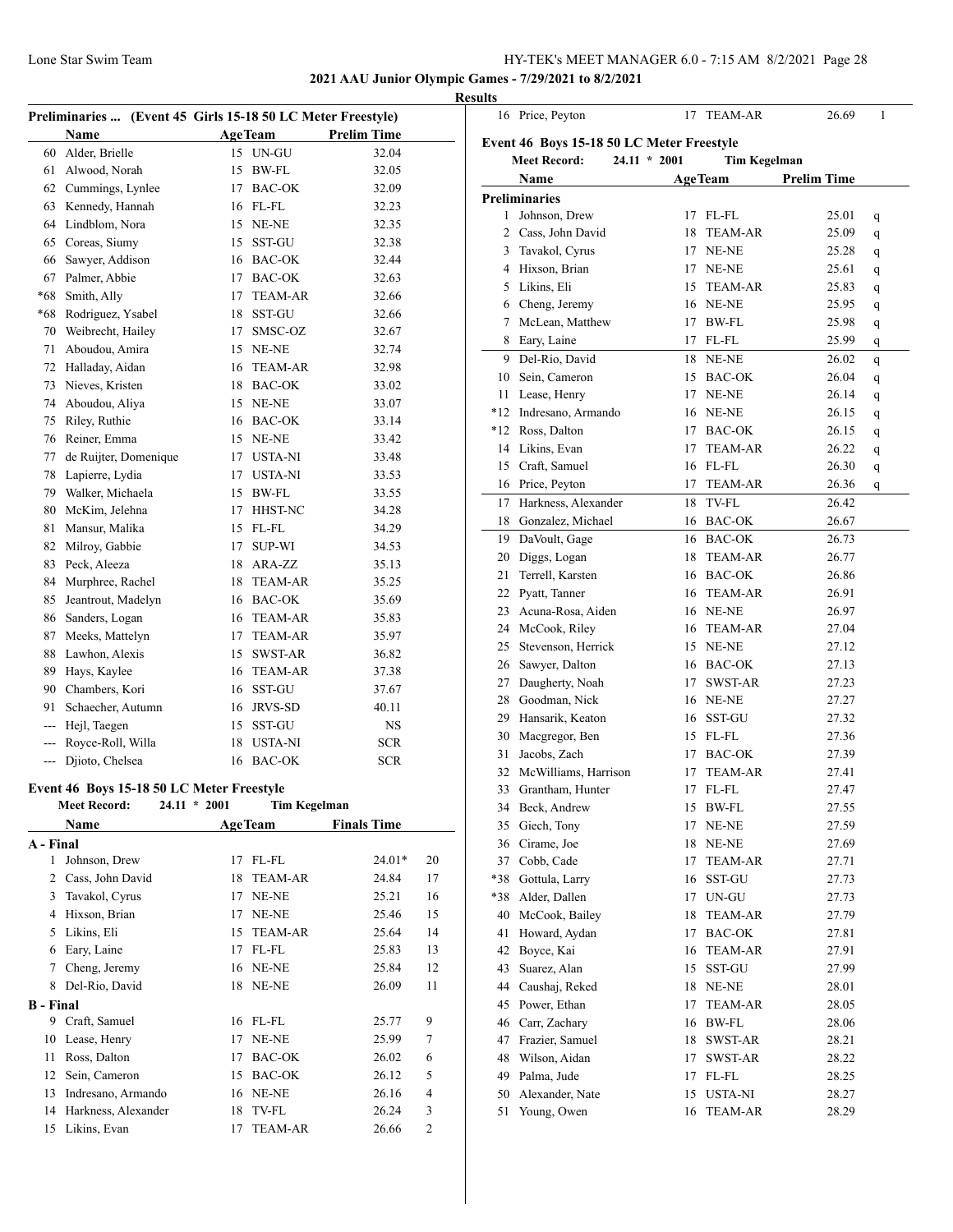$\overline{\phantom{a}}$ 

 $\overline{a}$ 

## Lone Star Swim Team HY-TEK's MEET MANAGER 6.0 - 7:15 AM 8/2/2021 Page 29

**2021 AAU Junior Olympic Games - 7/29/2021 to 8/2/2021**

| Fisher, Andrew                  |      |                | 28.32                                                                                                                                                                                                                                                                                                                                                                                                                               |                                                                                  |  |  |
|---------------------------------|------|----------------|-------------------------------------------------------------------------------------------------------------------------------------------------------------------------------------------------------------------------------------------------------------------------------------------------------------------------------------------------------------------------------------------------------------------------------------|----------------------------------------------------------------------------------|--|--|
| Zapata, JC                      | 17   | TV-FL          | 28.43                                                                                                                                                                                                                                                                                                                                                                                                                               |                                                                                  |  |  |
| Elaafer, Ramy                   |      |                | 28.48                                                                                                                                                                                                                                                                                                                                                                                                                               |                                                                                  |  |  |
| Velez, Nicolas                  |      |                | 28.56                                                                                                                                                                                                                                                                                                                                                                                                                               |                                                                                  |  |  |
| Witterstaetter, Randall         |      |                | 28.60                                                                                                                                                                                                                                                                                                                                                                                                                               |                                                                                  |  |  |
| Whiseant, Dayton                | 15   | <b>TEAM-AR</b> | 28.60                                                                                                                                                                                                                                                                                                                                                                                                                               |                                                                                  |  |  |
| Greene, Jimmy                   |      |                | 29.02                                                                                                                                                                                                                                                                                                                                                                                                                               |                                                                                  |  |  |
| McIntyre, Logan                 |      |                | 29.08                                                                                                                                                                                                                                                                                                                                                                                                                               |                                                                                  |  |  |
| Robinson, Evan                  |      |                | 29.09                                                                                                                                                                                                                                                                                                                                                                                                                               |                                                                                  |  |  |
| Labasbas, Joshua                |      |                | 29.10                                                                                                                                                                                                                                                                                                                                                                                                                               |                                                                                  |  |  |
| Luna, Andres                    |      |                | 29.12                                                                                                                                                                                                                                                                                                                                                                                                                               |                                                                                  |  |  |
| Martin, Colin                   |      |                | 29.14                                                                                                                                                                                                                                                                                                                                                                                                                               |                                                                                  |  |  |
| Fair-Purcell, Andrew            |      |                | 29.22                                                                                                                                                                                                                                                                                                                                                                                                                               |                                                                                  |  |  |
| Held, Brendan                   |      |                | 29.26                                                                                                                                                                                                                                                                                                                                                                                                                               |                                                                                  |  |  |
| Ramos, Matthew                  |      |                | 29.40                                                                                                                                                                                                                                                                                                                                                                                                                               |                                                                                  |  |  |
| Mathis, Jeremiah                |      |                | 29.45                                                                                                                                                                                                                                                                                                                                                                                                                               |                                                                                  |  |  |
| Beeler, Chase                   |      |                | 29.61                                                                                                                                                                                                                                                                                                                                                                                                                               |                                                                                  |  |  |
| Pilgreen, Austin                |      |                | 29.62                                                                                                                                                                                                                                                                                                                                                                                                                               |                                                                                  |  |  |
| Pace, Tyler                     |      |                | 29.66                                                                                                                                                                                                                                                                                                                                                                                                                               |                                                                                  |  |  |
| Mohrland, Caden                 |      |                | 29.69                                                                                                                                                                                                                                                                                                                                                                                                                               |                                                                                  |  |  |
| Włoczewski, Cole                |      |                | 29.78                                                                                                                                                                                                                                                                                                                                                                                                                               |                                                                                  |  |  |
| Hobbie, Andy                    |      |                | 29.83                                                                                                                                                                                                                                                                                                                                                                                                                               |                                                                                  |  |  |
| Hall, Jackson Pawlows           |      |                | 29.89                                                                                                                                                                                                                                                                                                                                                                                                                               |                                                                                  |  |  |
| Leija, Michael                  |      |                | 29.96                                                                                                                                                                                                                                                                                                                                                                                                                               |                                                                                  |  |  |
| Glennon, Jess                   |      |                | 30.02                                                                                                                                                                                                                                                                                                                                                                                                                               |                                                                                  |  |  |
| Schupp, Jesse                   |      |                | 30.25                                                                                                                                                                                                                                                                                                                                                                                                                               |                                                                                  |  |  |
| Dai, Chris                      |      |                | 30.64                                                                                                                                                                                                                                                                                                                                                                                                                               |                                                                                  |  |  |
| Bullock, Dane                   |      |                | 30.74                                                                                                                                                                                                                                                                                                                                                                                                                               |                                                                                  |  |  |
| Roberts, Warren                 | 17   |                | 30.98                                                                                                                                                                                                                                                                                                                                                                                                                               |                                                                                  |  |  |
| Moliassa, Kayden                |      |                | 31.23                                                                                                                                                                                                                                                                                                                                                                                                                               |                                                                                  |  |  |
| Whittington, Seth               |      |                | 31.57                                                                                                                                                                                                                                                                                                                                                                                                                               |                                                                                  |  |  |
| Bailey, Bryce                   |      |                | 32.93                                                                                                                                                                                                                                                                                                                                                                                                                               |                                                                                  |  |  |
| Thiebaud, Mayson<br>False start |      |                | DQ                                                                                                                                                                                                                                                                                                                                                                                                                                  |                                                                                  |  |  |
| Yates, Peyton                   | 15   | <b>JRVS-SD</b> | <b>DFS</b>                                                                                                                                                                                                                                                                                                                                                                                                                          |                                                                                  |  |  |
| Declared false start            |      |                |                                                                                                                                                                                                                                                                                                                                                                                                                                     |                                                                                  |  |  |
| Spencer, Oliver                 | 15   | UN-GU          | <b>NS</b>                                                                                                                                                                                                                                                                                                                                                                                                                           |                                                                                  |  |  |
| Cimba, John                     | 18   | <b>UN-KY</b>   | <b>SCR</b>                                                                                                                                                                                                                                                                                                                                                                                                                          |                                                                                  |  |  |
|                                 | Name |                | <b>AgeTeam</b><br>17 FL-FL<br>15 NE-NE<br>15 BW-FL<br>17 TEAM-AR<br>18 TV-FL<br>18 BAC-OK<br>16 TV-FL<br>17 FL-FL<br>15 BW-FL<br>17 BAC-OK<br>16 FL-FL<br>16 FL-FL<br>16 BAC-OK<br>15 TEAM-AR<br>15 TASC-GU<br>17 TEAM-AR<br>15 LRSA-FL<br>16 BW-FL<br>17 BW-FL<br>15 TEAM-AR<br>15 TV-FL<br>16 BAC-OK<br>16 NE-NE<br>15 SMSC-OZ<br>17 TEAM-AR<br>17 TEAM-AR<br><b>TEAM-AR</b><br>16 FL-FL<br>17 TEAM-AR<br>16 TEAM-AR<br>18 BAC-OK | Preliminaries  (Event 46 Boys 15-18 50 LC Meter Freestyle)<br><b>Prelim Time</b> |  |  |

# **Event 47 Girls 13-14 200 LC Meter IM**

|           | <b>Meet Record:</b> | $2:31.48 * 2017$ | Sophia Verkleeren |                    |    |
|-----------|---------------------|------------------|-------------------|--------------------|----|
|           | Name                |                  | <b>AgeTeam</b>    | <b>Finals Time</b> |    |
| A - Final |                     |                  |                   |                    |    |
| 1         | Slosek, Sophia      |                  | 14 NE-NE          | 2:34.55            | 20 |
|           |                     | 1:14.12          | 2:34.55           |                    |    |
| 2         | Bucy, Ashlyn        |                  | BAC-OK<br>13      | 2:42.63            | 17 |
|           |                     | 1:13.85          | 2:42.63           |                    |    |
| 3         | Ramos, Sarah        |                  | BAC-OK<br>13      | 2:43.35            | 16 |
|           |                     | 1:18.09          | 2:43.35           |                    |    |
| 4         | Chavis, Paulina     |                  | 14 ARA-ZZ         | 2:45.41            | 15 |
|           |                     | 1:19.51          | 2:45.41           |                    |    |
| 5         | Ellington, Sophie   |                  | 14 TEAM-AR        | 2:46.31            | 14 |
|           |                     | 1:17.40          | 2:46.31           |                    |    |
| 6         | Lowe, Sibby         |                  | USTA-NI<br>14     | 2:50.67            | 13 |
|           |                     | 1:16.33          | 2:50.67           |                    |    |
|           |                     |                  |                   |                    |    |

| <b>Results</b>   |                      |         |            |         |                |
|------------------|----------------------|---------|------------|---------|----------------|
|                  | 7 Albuquerque, Lana  |         | 14 NE-NE   | 2:54.34 | 12             |
|                  |                      | 1:20.82 | 2:54.34    |         |                |
| 8                | Farooq, Layla        |         | 14 TV-FL   | 2:59.09 | 11             |
|                  |                      | 1:23.50 | 2:59.09    |         |                |
| <b>B</b> - Final |                      |         |            |         |                |
|                  | 9 Cignetti, Ella     |         | 13 NE-NE   | 2:55.32 | 9              |
|                  |                      | 1:23.19 | 2:55.32    |         |                |
|                  | 10 Darwood, Rachel   |         | 14 FL-FL   | 2:58.93 | 7              |
|                  |                      | 1:25.45 | 2:58.93    |         |                |
|                  | 11 Riedel, Elizabeth |         | 13 TASC-GU | 2:59.56 | 6              |
|                  |                      | 1:25.33 | 2:59.56    |         |                |
|                  | 12 Armer, Emily      |         | 14 TEAM-AR | 3:01.82 | 5              |
|                  |                      | 1:24.30 | 3:01.82    |         |                |
|                  | 13 Beston, Molly     |         | 14 NE-NE   | 3:02.23 | 4              |
|                  |                      | 1:26.24 | 3:02.23    |         |                |
|                  | 14 Taylor, Kyra      |         | 14 SMSC-OZ | 3:02.39 | 3              |
|                  |                      | 1:25.25 | 3:02.39    |         |                |
|                  | 15 Fish, Kendra      |         | 14 USTA-NI | 3:06.01 | $\overline{2}$ |
|                  |                      | 1:25.58 | 3:06.01    |         |                |
|                  | 16 Meeks, McKinleigh |         | 13 TEAM-AR | 3:07.17 | 1              |
|                  |                      | 1:26.98 | 3:07.17    |         |                |

# **Event 47 Girls 13-14 200 LC Meter IM**

| <b>Meet Record:</b> | $2:31.48 * 2017$ |  | Sophia Verkleeren |  |  |
|---------------------|------------------|--|-------------------|--|--|
|                     |                  |  |                   |  |  |

|    | Name                 |         | <b>AgeTeam</b> | <b>Prelim Time</b> |   |  |
|----|----------------------|---------|----------------|--------------------|---|--|
|    | <b>Preliminaries</b> |         |                |                    |   |  |
| 1  | Slosek, Sophia       |         | 14 NE-NE       | 2:36.59            | q |  |
|    |                      | 1:16.39 | 2:36.59        |                    |   |  |
| 2  | Ramos, Sarah         |         | 13 BAC-OK      | 2:45.62            | q |  |
|    |                      | 1:18.91 | 2:45.62        |                    |   |  |
| 3  | Bucy, Ashlyn         |         | 13 BAC-OK      | 2:47.10            | q |  |
|    |                      | 1:17.06 | 2:47.10        |                    |   |  |
| 4  | Chavis, Paulina      |         | 14 ARA-ZZ      | 2:49.27            | q |  |
|    |                      | 1:19.63 | 2:49.27        |                    |   |  |
| 5  | Ellington, Sophie    |         | 14 TEAM-AR     | 2:51.65            | q |  |
|    |                      | 1:19.25 | 2:51.65        |                    |   |  |
| 6  | Albuquerque, Lana    |         | 14 NE-NE       | 2:55.14            | q |  |
|    |                      | 1:23.16 | 2:55.14        |                    |   |  |
| 7  | Farooq, Layla        |         | 14 TV-FL       | 2:57.44            | q |  |
|    |                      | 1:26.09 | 2:57.44        |                    |   |  |
| 8  | Lowe, Sibby          |         | 14 USTA-NI     | 2:58.33            | q |  |
|    |                      | 1:19.17 | 2:58.33        |                    |   |  |
| 9  | Cignetti, Ella       |         | 13 NE-NE       | 2:58.39            | q |  |
|    |                      | 1:25.83 | 2:58.39        |                    |   |  |
| 10 | Darwood, Rachel      |         | 14 FL-FL       | 3:00.10            | q |  |
|    |                      | 1:24.74 | 3:00.10        |                    |   |  |
| 11 | Armer, Emily         |         | 14 TEAM-AR     | 3:01.06            | q |  |
|    |                      | 1:24.02 | 3:01.06        |                    |   |  |
| 12 | Riedel, Elizabeth    |         | 13 TASC-GU     | 3:03.39            | q |  |
|    |                      | 1:26.51 | 3:03.39        |                    |   |  |
| 13 | Beston, Molly        |         | 14 NE-NE       | 3:04.30            | q |  |
|    |                      | 1:22.80 | 3:04.30        |                    |   |  |
| 14 | Taylor, Kyra         |         | 14 SMSC-OZ     | 3:04.35            | q |  |
|    |                      | 1:22.98 | 3:04.35        |                    |   |  |
| 15 | Fish, Kendra         |         | 14 USTA-NI     | 3:07.76            | q |  |
|    |                      | 1:24.97 | 3:07.76        |                    |   |  |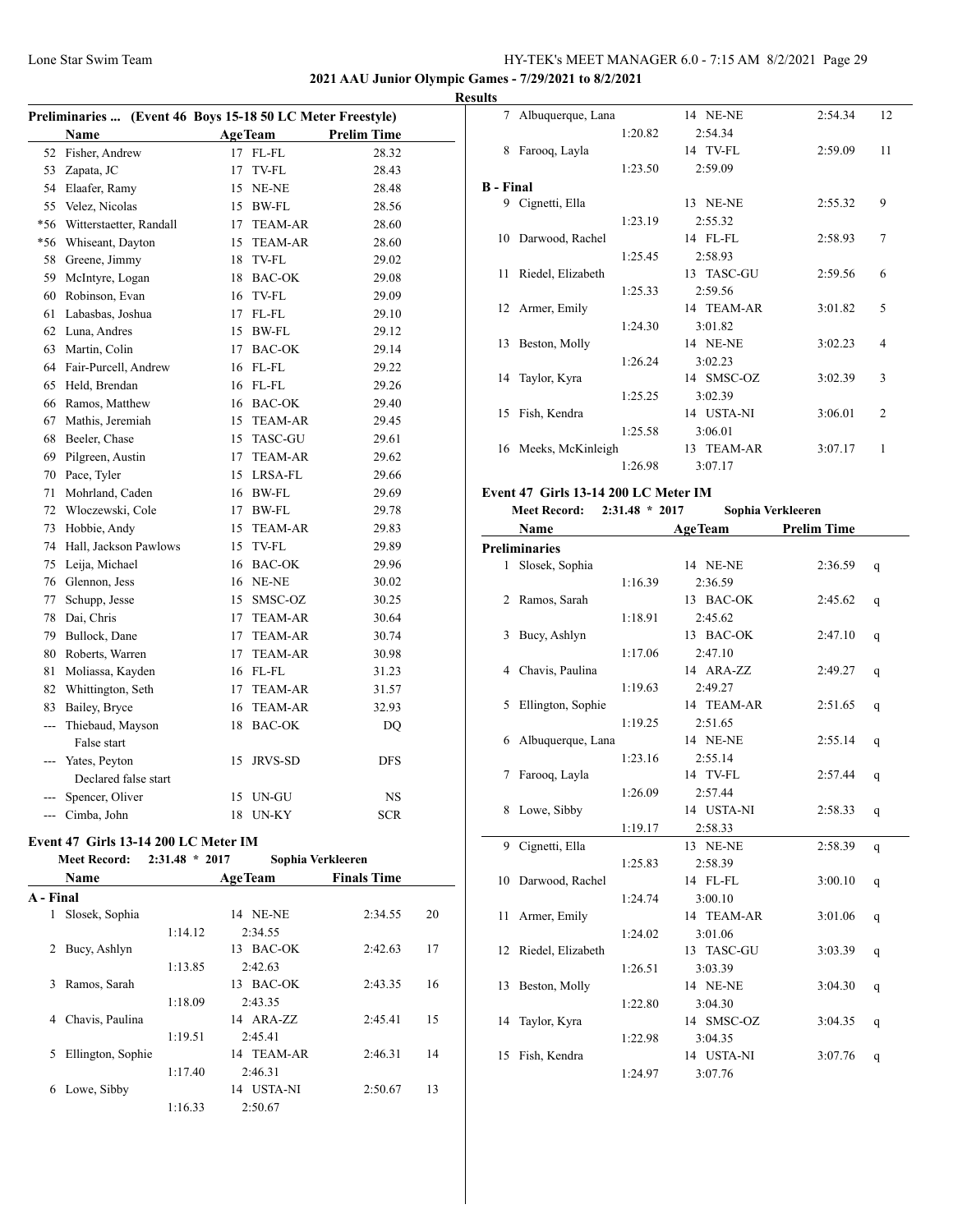## **2021 AAU Junior Olympic Games - 7/29/2021 to 8/2/2021**

#### **Result**

|    | Preliminaries  (Event 47 Girls 13-14 200 LC Meter IM) |         |  |                |                    |             |  |
|----|-------------------------------------------------------|---------|--|----------------|--------------------|-------------|--|
|    | <b>Name</b>                                           |         |  | <b>AgeTeam</b> | <b>Prelim Time</b> |             |  |
|    | 16 Meeks, McKinleigh                                  |         |  | 13 TEAM-AR     | 3:07.82            | $\mathbf q$ |  |
|    |                                                       | 1:27.15 |  | 3:07.82        |                    |             |  |
| 17 | Nayiga, Britney                                       |         |  | 13 NE-NE       | 3:12.36            |             |  |
|    |                                                       | 1:30.56 |  | 3:12.36        |                    |             |  |
|    | 18 Smith, Ashtyn                                      |         |  | 14 TEAM-AR     | 3:13.61            |             |  |
|    |                                                       | 1:30.89 |  | 3:13.61        |                    |             |  |
|    | 19 Schmidt, Breanna                                   |         |  | 13 BAC-OK      | 3:18.14            |             |  |
|    |                                                       | 1:32.93 |  | 3:18.14        |                    |             |  |
|    | 20 Lockett, Kendall                                   |         |  | 14 UN-GU       | 3:23.27            |             |  |
|    |                                                       | 1:31.03 |  | 3:23.27        |                    |             |  |
| 21 | Hobbie, Abby                                          |         |  | 13 TEAM-AR     | 3:34.30            |             |  |
|    |                                                       | 1:42.01 |  | 3:34.30        |                    |             |  |
|    | 22 Picking, Madison                                   |         |  | 14 TEAM-AR     | 3:43.22            |             |  |
|    |                                                       | 1:41.30 |  | 3:43.22        |                    |             |  |
|    | 23 Weibrecht, Brooklyn                                |         |  | 14 SMSC-OZ     | 3:44.66            |             |  |
|    |                                                       | 1:52.04 |  | 3:44.66        |                    |             |  |
|    | 24 Brown, Gracie                                      |         |  | 13 SMSC-OZ     | 3:47.12            |             |  |
|    |                                                       | 1:50.55 |  | 3:47.12        |                    |             |  |
| 25 | Block, Berkley                                        |         |  | 13 JRVS-SD     | 3:49.58            |             |  |
|    |                                                       | 1:57.89 |  | 3:49.58        |                    |             |  |

# **Event 48 Boys 13-14 200 LC Meter IM**

**Meet Record: 2:19.16 \* 2002 JJ Helms**

|                  | Name                | <b>AgeTeam</b> |            | <b>Finals Time</b> |    |  |
|------------------|---------------------|----------------|------------|--------------------|----|--|
| A - Final        |                     |                |            |                    |    |  |
| $\mathbf{1}$     | Serbia, Ryan        |                | 14 BAC-OK  | 2:21.85            | 20 |  |
|                  |                     | 1:08.88        | 2:21.85    |                    |    |  |
| 2                | Efird, Parker       |                | 13 UN-GU   | 2:22.29            | 17 |  |
|                  |                     | 1:07.16        | 2:22.29    |                    |    |  |
| 3                | Nelson, Peter       |                | 13 NE-NE   | 2:29.38            | 16 |  |
|                  |                     | 1:12.93        | 2:29.38    |                    |    |  |
| 4                | Jones, Noah         |                | 14 BW-FL   | 2:29.58            | 15 |  |
|                  |                     | 1:10.84        | 2:29.58    |                    |    |  |
| 5                | Cavallerano, Jack   |                | 13 USTA-NI | 2:32.03            | 14 |  |
|                  |                     | 1:11.11        | 2:32.03    |                    |    |  |
| 6                | Eden, Dylan         |                | 14 BAC-OK  | 2:32.72            | 13 |  |
|                  |                     | 1:12.58        | 2:32.72    |                    |    |  |
| 7                | Yan, Jason          |                | 14 NE-NE   | 2:34.26            | 12 |  |
|                  |                     | 1:12.35        | 2:34.26    |                    |    |  |
| 8                | Ledbetter, Jordan   |                | 14 UN-GU   | 2:35.77            | 11 |  |
|                  |                     | 1:16.37        | 2:35.77    |                    |    |  |
| <b>B</b> - Final |                     |                |            |                    |    |  |
|                  | 9 Green, Owen       |                | 14 TEAM-AR | 2:36.16            | 9  |  |
|                  |                     | 1:13.34        | 2:36.16    |                    |    |  |
| 10               | Esparza, Ethan      |                | 14 UN-GU   | 2:40.13            | 7  |  |
|                  |                     | 1:14.72        | 2:40.13    |                    |    |  |
| 11               | Yu, Kevin           |                | 13 ARA-ZZ  | 2:41.77            | 6  |  |
|                  |                     | 1:15.27        | 2:41.77    |                    |    |  |
| 12               | Short, Matthew      |                | 14 NE-NE   | 2:41.84            | 5  |  |
|                  |                     | 1:14.06        | 2:41.84    |                    |    |  |
| 13               | Mariano, Rohan      |                | 13 BAC-OK  | 2:42.95            | 4  |  |
|                  |                     | 1:18.30        | 2:42.95    |                    |    |  |
| 14               | Kennington, Tristen |                | 14 BW-FL   | 2:46.40            | 3  |  |
|                  |                     | 1:24.08        | 2:46.40    |                    |    |  |

| ults |                                     |                  |                       |                    |   |
|------|-------------------------------------|------------------|-----------------------|--------------------|---|
| 15   | Cano, Juan                          |                  | 14 NE-NE              | 2:46.84            | 2 |
|      |                                     | 1:16.47          | 2:46.84               |                    |   |
|      | 16 Cook, Luke                       |                  | 14 UN-GU              | 2:54.02            | 1 |
|      |                                     | 1:20.81          | 2:54.02               |                    |   |
|      | Event 48 Boys 13-14 200 LC Meter IM |                  |                       |                    |   |
|      | <b>Meet Record:</b>                 | $2:19.16 * 2002$ | <b>JJ</b> Helms       |                    |   |
|      | Name                                |                  | <b>AgeTeam</b>        | <b>Prelim Time</b> |   |
|      | <b>Preliminaries</b>                |                  |                       |                    |   |
| 1    | Serbia, Ryan                        |                  | 14 BAC-OK             | 2:26.83            |   |
|      |                                     | 1:11.22          |                       |                    | q |
| 2    | Efird, Parker                       |                  | 2:26.83<br>13 UN-GU   | 2:27.76            |   |
|      |                                     | 1:07.82          |                       |                    | q |
| 3    | Eden, Dylan                         |                  | 2:27.76<br>14 BAC-OK  | 2:32.90            |   |
|      |                                     |                  | 2:32.90               |                    | q |
| 4    | Jones, Noah                         | 1:12.50          | 14 BW-FL              | 2:33.57            |   |
|      |                                     |                  | 2:33.57               |                    | q |
| 5    | Cavallerano, Jack                   | 1:11.77          | 13 USTA-NI            | 2:34.23            |   |
|      |                                     | 1:12.47          | 2:34.23               |                    | q |
|      | Nelson, Peter                       |                  | 13 NE-NE              | 2:34.33            |   |
| 6    |                                     | 1:16.26          |                       |                    | q |
|      | Ledbetter, Jordan                   |                  | 2:34.33               | 2:35.75            |   |
| 7    |                                     |                  | 14 UN-GU<br>2:35.75   |                    | q |
|      |                                     | 1:15.49          | 14 NE-NE              | 2:36.34            |   |
| 8    | Yan, Jason                          |                  |                       |                    | q |
|      |                                     | 1:13.85          | 2:36.34               |                    |   |
| 9    | Yu, Kevin                           |                  | 13 ARA-ZZ             | 2:41.63            | q |
|      | Green, Owen                         | 1:14.51          | 2:41.63<br>14 TEAM-AR |                    |   |
| 10   |                                     |                  |                       | 2:41.77            | q |
|      |                                     | 1:19.90          | 2:41.77<br>13 BAC-OK  |                    |   |
| 11   | Mariano, Rohan                      |                  |                       | 2:41.98            | q |
|      |                                     | 1:17.08          | 2:41.98<br>14 UN-GU   |                    |   |
| 12   | Esparza, Ethan                      |                  |                       | 2:43.21            | q |
| 13   | Short, Matthew                      | 1:14.12          | 2:43.21<br>14 NE-NE   | 2:44.17            |   |
|      |                                     | 1:14.75          | 2:44.17               |                    | q |
| 14   | Cano, Juan                          |                  | 14 NE-NE              | 2:48.61            |   |
|      |                                     | 1:16.97          | 2:48.61               |                    | q |
|      | 15 Cook, Luke                       |                  | 14 UN-GU              | 2:49.03            |   |
|      |                                     | 1:18.98          | 2:49.03               |                    | q |
|      | 16 Kennington, Tristen              |                  | 14 BW-FL              | 2:50.80            |   |
|      |                                     | 1:24.09          | 2:50.80               |                    | q |
| 17   | McKim, Aniah                        |                  | 13 HHST-NC            | 2:51.54            |   |
|      |                                     | 1:21.46          | 2:51.54               |                    |   |
| 18   | Walker, Kristian                    |                  | 13 BW-FL              | 2:52.54            |   |
|      |                                     | 1:18.30          |                       |                    |   |
| 19   | Scafidi, Cole                       |                  | 2:52.54<br>13 NE-NE   | 2:52.72            |   |
|      |                                     |                  |                       |                    |   |
| 20   | Gamber, Charlie                     | 1:22.35          | 2:52.72<br>13 NE-NE   | 2:52.91            |   |
|      |                                     | 1:23.80          | 2:52.91               |                    |   |
| 21   | Pfister, Nicholas                   |                  | 14 BW-FL              | 2:53.95            |   |
|      |                                     | 1:21.19          | 2:53.95               |                    |   |
| 22   | Sanchez, Bradon                     |                  | 14 TEAM-AR            | 2:55.08            |   |
|      |                                     |                  | 2:55.08               |                    |   |
| 23   | Wood, Christian                     | 1:19.45          | 14 TEAM-AR            | 2:57.80            |   |
|      |                                     | 1:29.80          | 2:57.80               |                    |   |
|      | 24 Nieves, Braden                   |                  | 13 BAC-OK             | 2:58.98            |   |
|      |                                     |                  | 2:58.98               |                    |   |
|      |                                     | 1:28.57          |                       |                    |   |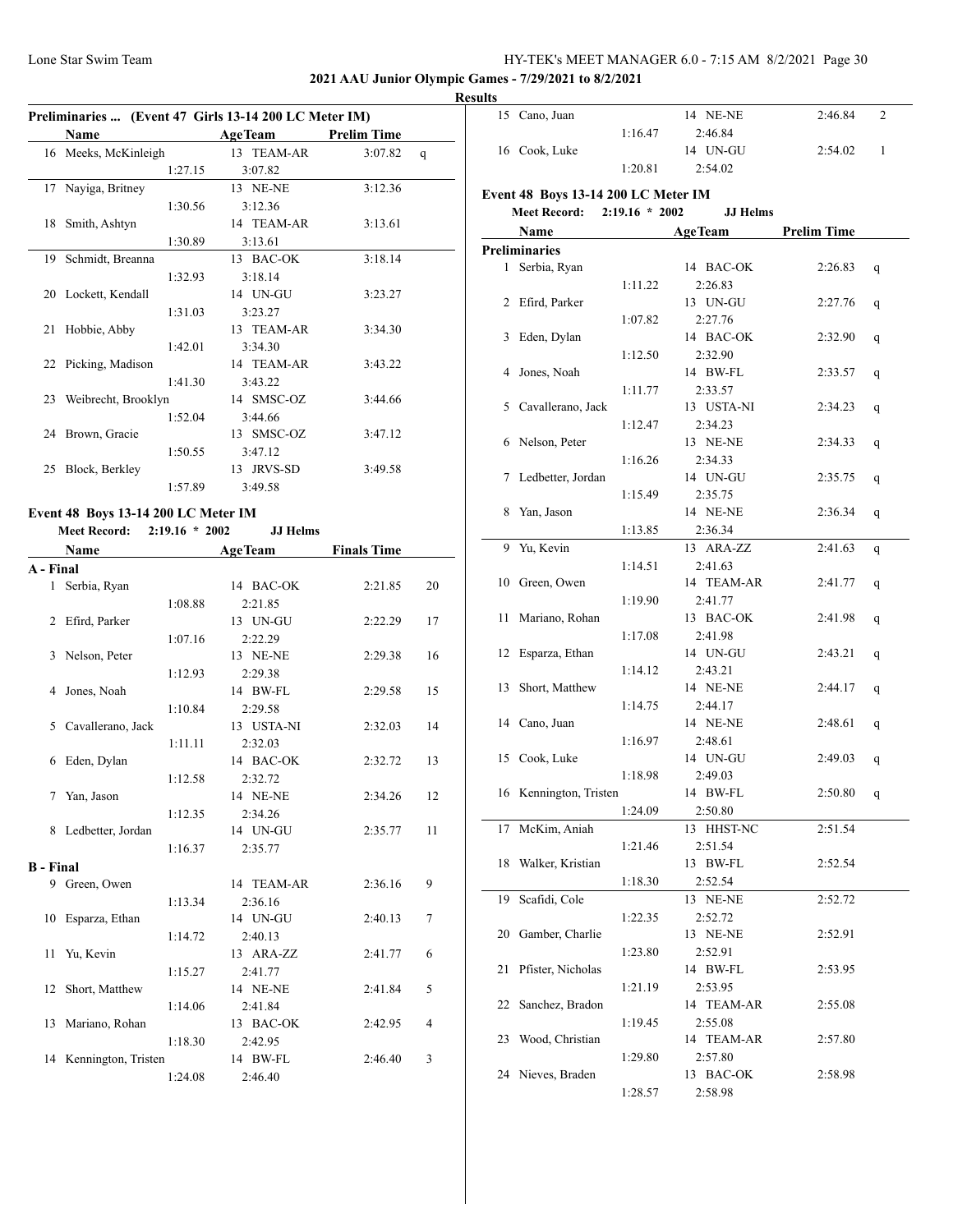**2021 AAU Junior Olympic Games - 7/29/2021 to 8/2/2021**

|           |                                      |                                       |                                                                             |                    | <b>Results</b> |
|-----------|--------------------------------------|---------------------------------------|-----------------------------------------------------------------------------|--------------------|----------------|
|           | Name                                 |                                       | Preliminaries  (Event 48 Boys 13-14 200 LC Meter IM)<br>AgeTeam Prelim Time |                    |                |
|           | 25 Reid, Landon                      | <u> 1990 - Johann Barbara, martxa</u> | 13 TEAM-AR                                                                  | 3:00.13            |                |
|           |                                      |                                       | 3:00.13                                                                     |                    |                |
|           | 26 Pagnucci, Paolo                   | 1:27.61                               | 14 SUP-WI                                                                   | 3:00.89            |                |
|           |                                      | 1:28.24                               | 3:00.89                                                                     |                    |                |
|           | 27 Salazar, Joel                     |                                       | 13 TASC-GU                                                                  | 3:09.74            |                |
|           |                                      | 1:36.21                               | 3:09.74                                                                     |                    |                |
|           | 28 Brown, Evan                       |                                       | 14 TEAM-AR                                                                  | 3:11.75            |                |
|           |                                      | 1:34.71                               | 3:11.75                                                                     |                    |                |
|           | 29 Patton, Casen                     |                                       | 14 SMSC-OZ                                                                  | 3:39.39            |                |
|           |                                      | 1:46.16                               | 3:39.39                                                                     |                    |                |
|           | 30 Grenier, James                    |                                       | 13 JRVS-SD                                                                  | 3:45.28            |                |
|           |                                      | 1:49.19                               | 3:45.28                                                                     |                    |                |
|           | --- Nguyen, Vince                    |                                       | 13 UN-GU                                                                    | <b>SCR</b>         |                |
|           |                                      |                                       |                                                                             |                    |                |
|           | Event 49 Girls 15-18 200 LC Meter IM |                                       |                                                                             |                    |                |
|           | Meet Record: 2:23.52 * 2017          |                                       | <b>Molly Craig</b>                                                          |                    |                |
|           | Name                                 |                                       | <b>AgeTeam</b>                                                              | <b>Finals Time</b> |                |
| A - Final |                                      |                                       |                                                                             |                    |                |
|           | 1 Solano, Elizabeth                  |                                       | 17 TV-FL                                                                    | 2:28.75            | 20             |
|           |                                      | 1:11.67                               | 2:28.75                                                                     |                    |                |
|           | 2 TenEyck, Kennidi                   |                                       | 18 USTA-NI                                                                  | 2:31.59            | 17             |
|           |                                      | 1:12.26                               | 2:31.59                                                                     |                    |                |
| 3         | Tanizaki-Hudson, Kiana               |                                       | 17 ARA-ZZ                                                                   | 2:32.21            | 16             |
|           |                                      | 1:11.83                               | 2:32.21                                                                     |                    |                |
|           | 4 Nelson, Megan                      |                                       | 16 NE-NE                                                                    | 2:32.67            | 15             |
|           |                                      | 1:10.62                               | 2:32.67                                                                     |                    |                |
| 5         | Giovannoni, Chloe                    |                                       | 18 USTA-NI                                                                  | 2:36.38            | 14             |
|           |                                      | 1:14.86                               | 2:36.38                                                                     |                    |                |
|           | 6 Sanchez, Constanza                 |                                       | 16 FL-FL                                                                    | 2:37.22            | 13             |
|           |                                      | 1:15.16                               | 2:37.22                                                                     |                    |                |
| 7         | Patterson, Carmen                    |                                       | 15 FL-FL                                                                    | 2:37.54            | 12             |
|           |                                      | 1:13.98                               | 2:37.54                                                                     |                    |                |
| 8         | Bianchi, Bilu                        |                                       | 16 FL-FL                                                                    | 2:40.50            | 11             |
|           |                                      | 1:18.15                               | 2:40.50                                                                     |                    |                |
| B - Final |                                      |                                       |                                                                             |                    |                |
|           | 9 Cress, Bella                       |                                       | 16 YBAC-NC                                                                  | 2:40.58            | 9              |
|           |                                      | 1:14.58                               | 2:40.58                                                                     |                    |                |
|           | 10 Farooq, Maya                      |                                       | 16 TV-FL                                                                    | 2:40.83            | 7              |
|           |                                      | 1:17.30                               | 2:40.83                                                                     |                    |                |
| 11        | Carter, Braylee                      |                                       | 16 YBAC-NC                                                                  | 2:42.16            | 6              |
|           |                                      | 1:16.00                               | 2:42.16                                                                     |                    |                |
| 12        | Testa, Joey                          |                                       | 17 UN-AM                                                                    | 2:42.71            | 5              |
|           |                                      | 1:15.03                               | 2:42.71                                                                     |                    |                |
| 13        | O'Brien, Allison                     |                                       | 15 USTA-NI                                                                  | 2:43.85            | 4              |
|           |                                      | 1:13.15                               | 2:43.85                                                                     |                    |                |
| 14        | Esteban, Grace                       |                                       | 15 TEAM-AR                                                                  | 2:44.06            | 3              |
|           |                                      | 1:14.66                               | 2:44.06                                                                     |                    |                |
| 15        | Stoddard, Caleigh                    |                                       | 15 BAC-OK                                                                   | 2:46.75            | 2              |
|           |                                      | 1:19.71                               | 2:46.75                                                                     |                    |                |
| 16        | Traver, Joia                         |                                       | 17 SWST-AR                                                                  | 2:52.79            | 1              |
|           |                                      | 1:20.17                               | 2:52.79                                                                     |                    |                |
|           |                                      |                                       |                                                                             |                    |                |

|    | Event 49 Girls 15-18 200 LC Meter IM |                  |                       |                    |   |
|----|--------------------------------------|------------------|-----------------------|--------------------|---|
|    | <b>Meet Record:</b>                  | $2:23.52 * 2017$ | <b>Molly Craig</b>    |                    |   |
|    | Name                                 |                  | <b>AgeTeam</b>        | <b>Prelim Time</b> |   |
|    | Preliminaries                        |                  |                       |                    |   |
|    | 1 Nelson, Megan                      |                  | 16 NE-NE              | 2:34.55            | q |
|    |                                      | 1:11.28          | 2:34.55               |                    |   |
|    | 2 Tanizaki-Hudson, Kiana             |                  | 17 ARA-ZZ             | 2:34.82            | q |
|    |                                      | 1:12.53          | 2:34.82               |                    |   |
| 3  | TenEyck, Kennidi                     |                  | 18 USTA-NI            | 2:35.60            | q |
|    |                                      | 1:14.31          | 2:35.60               |                    |   |
| 4  | Giovannoni, Chloe                    |                  | 18 USTA-NI            | 2:37.39            | q |
|    |                                      | 1:14.57          | 2:37.39               |                    |   |
| 5  | Solano, Elizabeth                    |                  | 17 TV-FL              | 2:38.04            | q |
|    |                                      | 1:15.64          | 2:38.04               |                    |   |
| 6  | Sanchez, Constanza                   |                  | 16 FL-FL              | 2:38.90            | q |
|    |                                      | 1:16.77          | 2:38.90               |                    |   |
| 7  | Bianchi, Bilu                        |                  | 16 FL-FL              | 2:40.31            | q |
|    |                                      | 1:20.43          | 2:40.31               |                    |   |
| 8  | Patterson, Carmen                    |                  | 15 FL-FL              | 2:40.70            | q |
|    |                                      | 1:15.64          | 2:40.70               |                    |   |
| 9. | Carter, Braylee                      |                  | 16 YBAC-NC            | 2:40.82            | q |
|    |                                      | 1:15.25          | 2:40.82               |                    |   |
| 10 | Esteban, Grace                       |                  | 15 TEAM-AR            | 2:42.26            | q |
|    |                                      | 1:14.47          | 2:42.26               |                    |   |
| 11 | Cress, Bella                         |                  | 16 YBAC-NC            | 2:43.32            | q |
|    |                                      | 1:16.23          | 2:43.32               |                    |   |
| 12 | O'Brien, Allison                     |                  | 15 USTA-NI            | 2:43.53            | q |
|    |                                      | 1:14.21          | 2:43.53               |                    |   |
| 13 | Testa, Joey                          |                  | 17 UN-AM              | 2:44.50            | q |
|    |                                      | 1:15.27          | 2:44.50               |                    |   |
| 14 | Farooq, Maya                         |                  | 16 TV-FL              | 2:46.75            | q |
|    |                                      | 1:19.58          | 2:46.75               |                    |   |
| 15 | Stoddard, Caleigh                    |                  | 15 BAC-OK             | 2:47.67            | q |
|    |                                      | 1:22.29          | 2:47.67               |                    |   |
| 16 | Traver, Joia                         |                  | 17 SWST-AR            | 2:49.43            | q |
|    |                                      | 1:20.50          | 2:49.43               |                    |   |
| 17 | Kennedy, Hannah                      |                  | 16 FL-FL              | 2:49.71            |   |
|    |                                      | 1:18.51          | 2:49.71               |                    |   |
| 18 | Johnson, Elise                       |                  | 17 USTA-NI            | 2:50.73            |   |
|    |                                      | 1:20.83          | 2:50.73               |                    |   |
| 19 | Sanchez, Cecily                      |                  | 16 TEAM-AR            | 2:51.26            |   |
|    |                                      | 1:18.81          | 2:51.26               |                    |   |
| 20 | Marquez, Thalia                      |                  | 15 USTA-NI            | 2:51.76            |   |
|    |                                      | 1:24.33          | 2:51.76               |                    |   |
| 21 | Vizcaya, Ariana                      |                  | 15 FL-FL              | 2:52.03            |   |
|    |                                      | 1:18.01          | 2:52.03               |                    |   |
| 22 | Eagan, Maria                         |                  | 18 FL-FL              | 2:52.24            |   |
|    |                                      | 1:25.10          | 2:52.24               |                    |   |
| 23 | Jefferis, Ilah                       |                  | 16 USTA-NI            | 2:52.50            |   |
|    |                                      | 1:20.69          | 2:52.50               |                    |   |
| 24 | Shelhamer, Grace                     |                  | 15 USTA-NI            | 2:52.85            |   |
|    |                                      |                  |                       |                    |   |
|    | 25 Konz, Ashley                      | 1:19.25          | 2:52.85<br>17 USTA-NI | 2:53.70            |   |
|    |                                      |                  |                       |                    |   |
|    |                                      | 1:16.99          | 2:53.70               |                    |   |
| 26 | Klemann, Alannah                     |                  | 15 USTA-NI            | 2:54.45            |   |
|    |                                      | 1:23.82          | 2:54.45               |                    |   |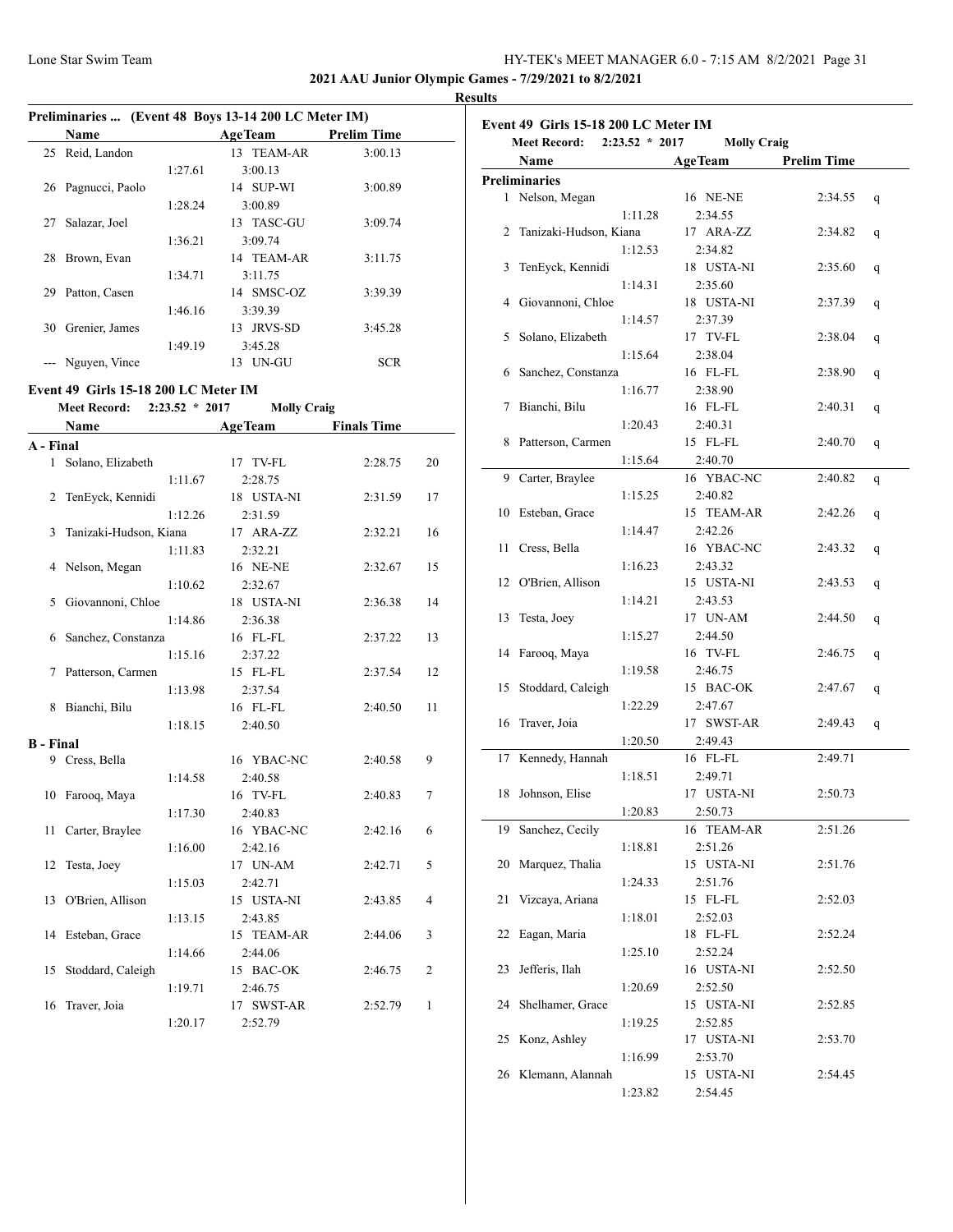## **2021 AAU Junior Olympic Games - 7/29/2021 to 8/2/2021**

| <b>Results</b> |
|----------------|
|----------------|

| Preliminaries  (Event 49 Girls 15-18 200 LC Meter IM) |                                                      |         |                       |                    |    |  |  |
|-------------------------------------------------------|------------------------------------------------------|---------|-----------------------|--------------------|----|--|--|
|                                                       | Name                                                 |         | <b>AgeTeam</b>        | <b>Prelim Time</b> |    |  |  |
| 27                                                    | Woodhouse, DeLaney                                   |         | 16 USTA-NI            | 2:55.31            |    |  |  |
|                                                       |                                                      | 1:26.83 | 2:55.31               |                    |    |  |  |
| 28                                                    | Sloan, Riley                                         |         | 17 BW-FL              | 2:55.52            |    |  |  |
|                                                       |                                                      | 1:21.17 | 2:55.52               |                    |    |  |  |
| 29                                                    | Walker, Michaela                                     |         | 15 BW-FL              | 2:55.84            |    |  |  |
|                                                       |                                                      | 1:25.81 | 2:55.84               |                    |    |  |  |
| 30                                                    | Sawyer, Addison                                      |         | 16 BAC-OK             | 2:57.11            |    |  |  |
|                                                       |                                                      | 1:23.60 | 2:57.11               |                    |    |  |  |
| 31                                                    | Peck, Rachel                                         |         | 16 ARA-ZZ             | 2:57.21            |    |  |  |
|                                                       |                                                      | 1:23.02 | 2:57.21               |                    |    |  |  |
|                                                       | 32 Nieves, Kristen                                   |         | 18 BAC-OK             | 2:57.34            |    |  |  |
|                                                       |                                                      | 1:27.53 | 2:57.34               |                    |    |  |  |
| 33                                                    | Nansamba, Breana                                     |         | 15 NE-NE              | 2:58.01            |    |  |  |
|                                                       |                                                      | 1:21.08 | 2:58.01               |                    |    |  |  |
| 34                                                    | Mooney, Faye                                         |         | 16 USTA-NI            | 2:58.17            |    |  |  |
|                                                       |                                                      | 1:29.04 | 2:58.17               |                    |    |  |  |
| 35                                                    | Riley, Ruthie                                        |         | 16 BAC-OK             | 2:58.37            |    |  |  |
|                                                       |                                                      | 1:21.76 | 2:58.37               |                    |    |  |  |
| 36                                                    | Bocobo, Megan                                        |         | 17 ARA-ZZ             | 2:58.69            |    |  |  |
|                                                       |                                                      | 1:25.82 | 2:58.69               |                    |    |  |  |
| 37                                                    | Alwood, Norah                                        |         | 15 BW-FL              | 2:59.19            |    |  |  |
|                                                       |                                                      | 1:24.54 | 2:59.19               |                    |    |  |  |
| 38                                                    | Aboudou, Aliya                                       |         | 15 NE-NE              | 3:01.70            |    |  |  |
|                                                       |                                                      | 1:29.90 | 3:01.70               |                    |    |  |  |
| 39                                                    | Aboudou, Amira                                       |         | 15 NE-NE              | 3:02.31            |    |  |  |
|                                                       |                                                      | 1:26.08 | 3:02.31               |                    |    |  |  |
| 40                                                    | Alder, Brielle                                       |         | 15 UN-GU              | 3:02.50            |    |  |  |
|                                                       |                                                      | 1:24.40 | 3:02.50               |                    |    |  |  |
| 41                                                    | Halladay, Aidan                                      |         | 16 TEAM-AR            | 3:03.44            |    |  |  |
|                                                       |                                                      | 1:30.58 | 3:03.44               |                    |    |  |  |
| 42                                                    | Duerson, Trysta                                      |         | 18 BAC-OK             | 3:03.51            |    |  |  |
|                                                       |                                                      | 1:27.38 | 3:03.51               |                    |    |  |  |
| 43                                                    | Reiner, Emma                                         |         | 15 NE-NE              | 3:06.12            |    |  |  |
|                                                       |                                                      | 1:32.55 |                       |                    |    |  |  |
|                                                       | 44 Cummings, Lynlee                                  |         | 3:06.12<br>17 BAC-OK  | 3:16.02            |    |  |  |
|                                                       |                                                      | 1:32.33 | 3:16.02               |                    |    |  |  |
|                                                       | 45 Jeantrout, Madelyn                                |         | 16 BAC-OK             | 3:24.01            |    |  |  |
|                                                       |                                                      |         |                       |                    |    |  |  |
|                                                       |                                                      | 1:35.37 | 3:24.01               |                    |    |  |  |
| 46                                                    | Sedlacek, Ally                                       |         | 17 JRVS-SD            | 3:27.47            |    |  |  |
|                                                       | Lawhon, Alexis                                       | 1:45.85 | 3:27.47               |                    |    |  |  |
| 47                                                    |                                                      |         | 15 SWST-AR            | 3:27.92            |    |  |  |
|                                                       |                                                      | 1:42.93 | 3:27.92<br>18 TEAM-AR |                    |    |  |  |
| 48                                                    | Murphree, Rachel                                     |         |                       | 3:29.06            |    |  |  |
|                                                       |                                                      | 1:39.16 | 3:29.06               |                    |    |  |  |
| 49                                                    | Schaecher, Autumn                                    |         | 16 JRVS-SD            | 3:32.84            |    |  |  |
|                                                       |                                                      | 1:43.80 | 3:32.84               |                    |    |  |  |
|                                                       | --- Wright, Kylene                                   |         | 17 BW-FL              | 1:21.17            |    |  |  |
|                                                       | Did not finish - Misc                                |         |                       |                    |    |  |  |
|                                                       | --- Royce-Roll, Willa                                |         | 18 USTA-NI            | <b>SCR</b>         |    |  |  |
|                                                       | <b>Event 50 Boys 15-18 200 LC Meter IM</b>           |         |                       |                    |    |  |  |
|                                                       | Meet Record: 2:10.48 * 2001<br><b>Griff Helfrich</b> |         |                       |                    |    |  |  |
|                                                       | <b>Finals Time</b><br>Name<br><b>AgeTeam</b>         |         |                       |                    |    |  |  |
| A - Final                                             |                                                      |         |                       |                    |    |  |  |
|                                                       | 1 Del-Rio, David                                     |         | 18 NE-NE              | 2:18.69            | 20 |  |  |
|                                                       |                                                      | 1:04.10 | 2:18.69               |                    |    |  |  |

|                  | 2 Hixson, Brian                     |         | 17 NE-NE   | 2:18.93 | 17             |
|------------------|-------------------------------------|---------|------------|---------|----------------|
|                  |                                     | 1:05.05 | 2:18.93    |         |                |
|                  | 3 Cass, John David                  |         | 18 TEAM-AR | 2:21.00 | 16             |
|                  |                                     | 1:05.06 | 2:21.00    |         |                |
| 4                | Lease, Henry                        |         | 17 NE-NE   | 2:21.79 | 15             |
|                  |                                     | 1:07.98 | 2:21.79    |         |                |
| 5                | Likins, Eli                         |         | 15 TEAM-AR | 2:23.61 | 14             |
|                  |                                     | 1:08.15 | 2:23.61    |         |                |
| 6                | Johnson, Drew                       |         | 17 FL-FL   | 2:23.99 | 13             |
|                  |                                     | 1:06.84 | 2:23.99    |         |                |
| 7                | Harkness, Alexander                 |         | 18 TV-FL   | 2:24.56 | 12             |
|                  |                                     | 1:10.34 | 2:24.56    |         |                |
|                  | 8 Cheng, Jeremy                     |         | 16 NE-NE   | 2:27.46 | 11             |
|                  |                                     | 1:09.42 | 2:27.46    |         |                |
| <b>B</b> - Final |                                     |         |            |         |                |
|                  | 9 Macgregor, Ben                    |         | 15 FL-FL   | 2:25.59 | 9              |
|                  |                                     | 1:10.38 | 2:25.59    |         |                |
| 10               | Jacobs, Zach                        |         | 17 BAC-OK  | 2:27.58 | 7              |
|                  |                                     | 1:07.38 | 2:27.58    |         |                |
| 11               | Goodman, Nick                       |         | 16 NE-NE   | 2:28.06 | 6              |
|                  |                                     | 1:08.70 | 2:28.06    |         |                |
|                  | 12 Giech, Tony                      |         | 17 NE-NE   | 2:30.06 | 5              |
|                  |                                     | 1:12.80 | 2:30.06    |         |                |
| 13               | Indresano, Armando                  |         | 16 NE-NE   | 2:31.73 | 4              |
|                  |                                     | 1:10.79 | 2:31.73    |         |                |
|                  | 14 Cobb, Cade                       |         | 17 TEAM-AR | 2:31.91 | 3              |
|                  |                                     | 1:12.33 | 2:31.91    |         |                |
|                  | 15 Young, Owen                      |         | 16 TEAM-AR | 2:33.67 | $\overline{2}$ |
|                  |                                     | 1:09.23 | 2:33.67    |         |                |
|                  | 16 Likins, Evan                     |         | 17 TEAM-AR | 2:34.51 | 1              |
|                  |                                     | 1:13.22 | 2:34.51    |         |                |
|                  | Event 50 Boys 15-18 200 LC Meter IM |         |            |         |                |

# **Meet Record: 2:10.48 \* 2001 Griff Helfrich**

|    | Name                 |         | <b>AgeTeam</b>  | <b>Prelim Time</b> |   |
|----|----------------------|---------|-----------------|--------------------|---|
|    | <b>Preliminaries</b> |         |                 |                    |   |
|    | 1 Del-Rio, David     |         | 18 NE-NE        | 2:22.46            | q |
|    |                      | 1:05.36 | 2:22.46         |                    |   |
| 2  | Hixson, Brian        |         | <b>17 NE-NE</b> | 2:22.67            | q |
|    |                      | 1:08.90 | 2:22.67         |                    |   |
| 3  | Cass, John David     |         | 18 TEAM-AR      | 2:23.82            | q |
|    |                      | 1:05.51 | 2:23.82         |                    |   |
| 4  | Likins, Eli          |         | 15 TEAM-AR      | 2:24.45            | q |
|    |                      | 1:08.44 | 2:24.45         |                    |   |
| 5. | Lease, Henry         |         | <b>17 NE-NE</b> | 2:24.82            | q |
|    |                      | 1:11.14 | 2:24.82         |                    |   |
| 6  | Harkness, Alexander  |         | 18 TV-FL        | 2:25.28            | q |
|    |                      | 1:09.68 | 2:25.28         |                    |   |
| 7  | Johnson, Drew        |         | 17 FL-FL        | 2:25.59            | q |
|    |                      | 1:08.84 | 2:25.59         |                    |   |
| 8  | Cheng, Jeremy        |         | <b>16 NE-NE</b> | 2:25.70            | q |
|    |                      | 1:07.89 | 2:25.70         |                    |   |
| 9  | Macgregor, Ben       |         | 15 FL-FL        | 2:28.20            | q |
|    |                      | 1:10.77 | 2:28.20         |                    |   |
| 10 | Goodman, Nick        |         | <b>16 NE-NE</b> | 2:30.04            | q |
|    |                      | 1:07.92 | 2:30.04         |                    |   |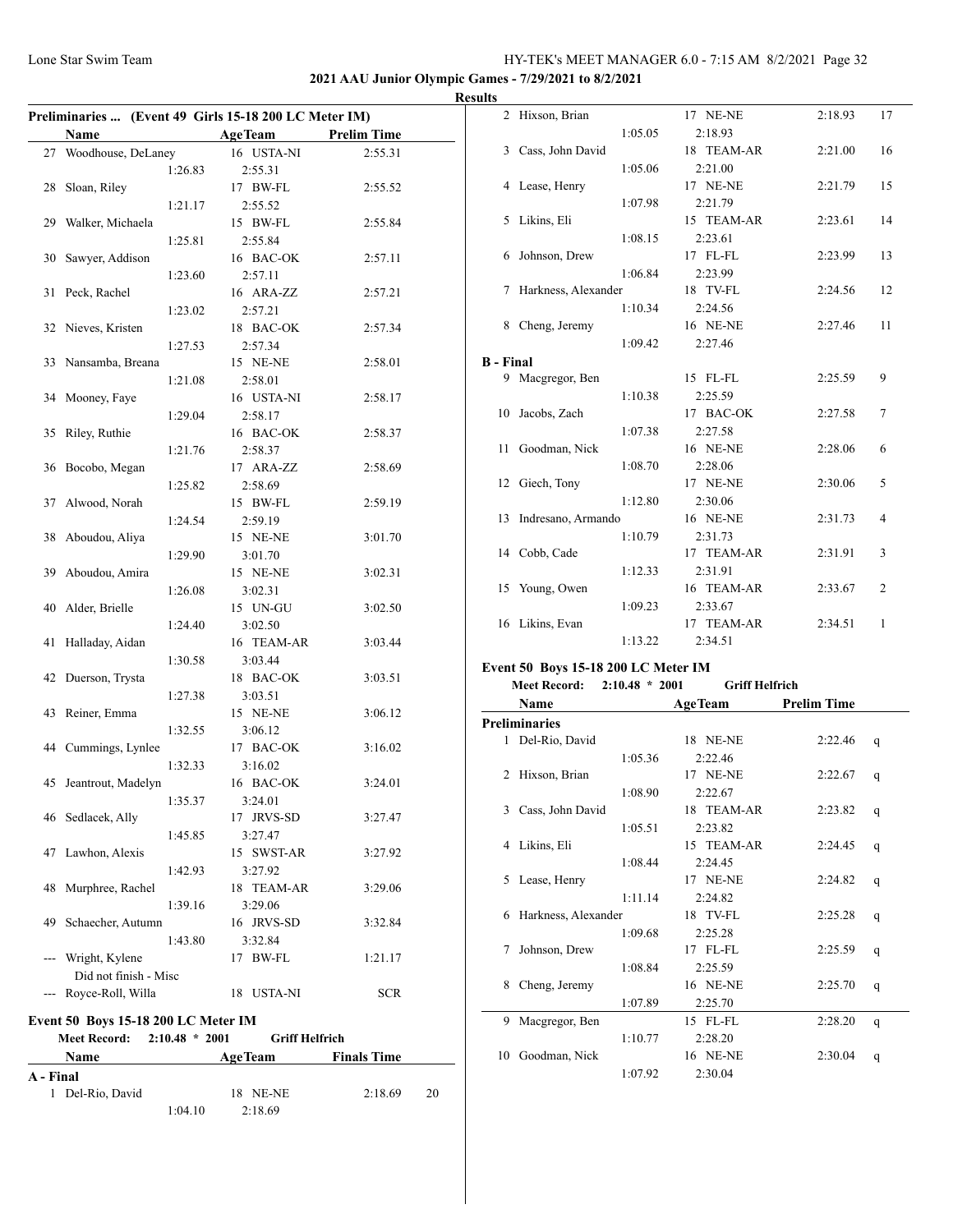**2021 AAU Junior Olympic Games - 7/29/2021 to 8/2/2021**

|    |                      |         | Preliminaries  (Event 50 Boys 15-18 200 LC Meter IM) |                    |   |
|----|----------------------|---------|------------------------------------------------------|--------------------|---|
|    | Name                 |         | <b>AgeTeam</b>                                       | <b>Prelim Time</b> |   |
| 11 | Giech, Tony          |         | 17 NE-NE                                             | 2:31.22            | q |
|    |                      | 1:13.88 | 2:31.22                                              |                    |   |
| 12 | Jacobs, Zach         |         | 17 BAC-OK                                            | 2:32.12            | q |
|    |                      | 1:09.68 | 2:32.12                                              |                    |   |
|    |                      |         | 17 TEAM-AR                                           |                    |   |
| 13 | Likins, Evan         |         |                                                      | 2:32.40            | q |
|    |                      | 1:12.55 | 2:32.40                                              |                    |   |
| 14 | Indresano, Armando   |         | 16 NE-NE                                             | 2:33.15            | q |
|    |                      | 1:09.95 | 2:33.15                                              |                    |   |
| 15 | Cobb, Cade           |         | 17 TEAM-AR                                           | 2:33.93            | q |
|    |                      | 1:13.18 | 2:33.93                                              |                    |   |
|    | Young, Owen          |         | 16 TEAM-AR                                           |                    |   |
| 16 |                      |         |                                                      | 2:34.29            | q |
|    |                      | 1:10.55 | 2:34.29                                              |                    |   |
| 17 | Terrell, Karsten     |         | 16 BAC-OK                                            | 2:35.19            |   |
|    |                      | 1:12.96 | 2:35.19                                              |                    |   |
| 18 | Frazier, Samuel      |         | 18 SWST-AR                                           | 2:35.42            |   |
|    |                      |         | 2:35.42                                              |                    |   |
|    |                      | 1:13.57 |                                                      |                    |   |
| 19 | Daugherty, Noah      |         | 17 SWST-AR                                           | 2:35.62            |   |
|    |                      | 1:11.42 | 2:35.62                                              |                    |   |
| 20 | McWilliams, Harrison |         | 17 TEAM-AR                                           | 2:35.90            |   |
|    |                      | 1:12.94 | 2:35.90                                              |                    |   |
| 21 |                      |         | 16 TEAM-AR                                           | 2:36.03            |   |
|    | Pyatt, Tanner        |         |                                                      |                    |   |
|    |                      | 1:16.52 | 2:36.03                                              |                    |   |
| 22 | Labasbas, Joshua     |         | 17 FL-FL                                             | 2:36.34            |   |
|    |                      | 1:14.90 | 2:36.34                                              |                    |   |
| 23 | Stevenson, Herrick   |         | 15 NE-NE                                             | 2:36.47            |   |
|    |                      | 1:15.44 | 2:36.47                                              |                    |   |
|    |                      |         |                                                      |                    |   |
| 24 | Glennon, Jess        |         | 16 NE-NE                                             | 2:38.54            |   |
|    |                      | 1:12.89 | 2:38.54                                              |                    |   |
| 25 | Ross, Dalton         |         | 17 BAC-OK                                            | 2:40.16            |   |
| 26 | Power, Ethan         |         | 17 TEAM-AR                                           | 2:40.35            |   |
|    |                      | 1:12.80 | 2:40.35                                              |                    |   |
|    |                      |         |                                                      |                    |   |
| 27 | Fair-Purcell, Andrew |         | 16 FL-FL                                             | 2:40.84            |   |
|    |                      | 1:17.90 | 2:40.84                                              |                    |   |
| 28 | McCook, Riley        |         | 16 TEAM-AR                                           | 2:41.39            |   |
|    |                      | 1:17.67 | 2:41.39                                              |                    |   |
| 29 | Velez, Nicolas       |         | 15 BW-FL                                             | 2:42.74            |   |
|    |                      |         |                                                      |                    |   |
|    |                      | 1:15.35 | 2:42.74                                              |                    |   |
|    | 30 Sein, Cameron     |         | 15 BAC-OK                                            | 2:43.71            |   |
|    |                      | 1:17.37 | 2:43.71                                              |                    |   |
| 31 | Elaafer, Ramy        |         | 15 NE-NE                                             | 2:43.95            |   |
|    |                      | 1:17.00 | 2:43.95                                              |                    |   |
|    |                      |         | 17 FL-FL                                             | 2:44.38            |   |
| 32 | Palma, Jude          |         |                                                      |                    |   |
|    |                      | 1:15.09 | 2:44.38                                              |                    |   |
| 33 | Włoczewski, Cole     |         | 17 BW-FL                                             | 2:44.82            |   |
|    |                      | 1:19.65 | 2:44.82                                              |                    |   |
| 34 | Held, Brendan        |         | 16 FL-FL                                             | 2:46.46            |   |
|    |                      |         | 2:46.46                                              |                    |   |
|    |                      | 1:20.20 |                                                      |                    |   |
| 35 | Luna, Andres         |         | 15 BW-FL                                             | 2:46.81            |   |
|    |                      | 1:19.20 | 2:46.81                                              |                    |   |
| 36 | Mathis, Jeremiah     |         | 15 TEAM-AR                                           | 2:47.04            |   |
|    |                      | 1:16.32 | 2:47.04                                              |                    |   |
|    |                      |         |                                                      |                    |   |
| 37 | Leija, Michael       |         | 16 BAC-OK                                            | 2:47.72            |   |
|    |                      | 1:15.54 | 2:47.72                                              |                    |   |
| 38 | Mohrland, Caden      |         | 16 BW-FL                                             | 2:47.96            |   |
|    |                      | 1:22.70 | 2:47.96                                              |                    |   |
|    |                      |         |                                                      |                    |   |

| <b>Results</b> |                                               |         |    |                                  |                                                                        |
|----------------|-----------------------------------------------|---------|----|----------------------------------|------------------------------------------------------------------------|
|                | 39 Hobbie, Andy                               |         |    | 15 TEAM-AR                       | 2:48.28                                                                |
|                |                                               | 1:18.43 |    | 2:48.28                          |                                                                        |
|                | 40 Bullock, Dane                              |         |    | 17 TEAM-AR                       | 2:49.08                                                                |
|                |                                               | 1:17.05 |    | 2:49.08                          |                                                                        |
|                | 41 Dai, Chris                                 |         |    | 17 TEAM-AR                       | 2:52.84                                                                |
|                |                                               | 1:25.68 |    | 2:52.84                          |                                                                        |
|                | 42 Schupp, Jesse                              |         |    | 15 SMSC-OZ                       | 2:53.92                                                                |
|                |                                               | 1:24.37 |    | 2:53.92                          |                                                                        |
|                | 43 Carr, Zachary                              |         |    | 16 BW-FL                         | 2:55.18                                                                |
|                |                                               | 1:21.43 |    | 2:55.18                          |                                                                        |
|                | 44 McIntyre, Logan                            |         |    | 18 BAC-OK                        | 2:55.35                                                                |
|                |                                               | 1:15.73 |    | 2:55.35                          |                                                                        |
|                | 45 Whiseant, Dayton                           |         |    | 15 TEAM-AR                       | 2:55.79                                                                |
|                |                                               | 1:17.52 |    | 2:55.79                          |                                                                        |
|                | Whittington, Seth                             |         |    | 17 TEAM-AR                       | DQ                                                                     |
|                |                                               |         |    |                                  | Shoulders not at or past vertical towards breast off the wall - breast |
|                |                                               | 1:34.19 |    | D <sub>O</sub>                   |                                                                        |
|                | Cirame, Joe                                   |         |    | <b>18 NE-NE</b>                  | DO                                                                     |
|                | False start - Misc                            |         |    |                                  |                                                                        |
|                |                                               | 1:11.52 |    | D <sub>O</sub>                   |                                                                        |
|                | Witterstaetter, Randall<br>False start - Misc |         |    | 17 TEAM-AR                       | DQ                                                                     |
|                |                                               | 1:16.05 |    |                                  |                                                                        |
| $---$          | Roberts, Warren                               |         | 17 | D <sub>O</sub><br><b>TEAM-AR</b> | D <sub>O</sub>                                                         |
|                | One hand touch - fly                          |         |    |                                  |                                                                        |
|                |                                               | 1:27.72 |    | D <sub>O</sub>                   |                                                                        |
|                | --- Boyce, Kai                                |         |    | 16 TEAM-AR                       | <b>DNF</b>                                                             |
|                | Did not finish - Misc                         |         |    |                                  |                                                                        |
|                | --- Thiebaud, Mayson                          |         |    | 18 BAC-OK                        | <b>NS</b>                                                              |
|                |                                               |         |    |                                  |                                                                        |

## **Event 51 Girls 13-14 100 LC Meter Backstroke**

|                  | <b>Meet Record:</b><br>$1:09.47 * 2016$ |    | <b>Hannah G Farmer</b> |                    |                |
|------------------|-----------------------------------------|----|------------------------|--------------------|----------------|
|                  | Name                                    |    | <b>AgeTeam</b>         | <b>Finals Time</b> |                |
| A - Final        |                                         |    |                        |                    |                |
| 1                | Bucy, Ashlyn                            | 13 | <b>BAC-OK</b>          | 1:14.15            | 20             |
| 2                | Wyatt, Mackenzie                        | 14 | FL-FL                  | 1:14.84            | 17             |
| 3                | Thompson, Kaitlyn                       | 14 | <b>USTA-NI</b>         | 1:15.43            | 16             |
| 4                | Lowe, Sibby                             | 14 | <b>USTA-NI</b>         | 1:17.43            | 15             |
| 5.               | Albuquerque, Lana                       | 14 | NE-NE                  | 1:19.92            | 14             |
| 6                | Kuznia, Arianna                         | 13 | <b>USTA-NI</b>         | 1:20.48            | 13             |
| 7                | Esteban, Elizabeth                      | 14 | <b>TEAM-AR</b>         | 1:20.88            | 12             |
| 8                | Beston, Molly                           | 14 | NE-NE                  | 1:21.13            | 11             |
| <b>B</b> - Final |                                         |    |                        |                    |                |
| 9                | Rust, Kayla                             | 13 | ARA-ZZ                 | 1:19.89            | 9              |
| 10               | Taylor, Kyra                            | 14 | SMSC-OZ                | 1:20.29            | 7              |
| 11               | Riedel, Elizabeth                       | 13 | <b>TASC-GU</b>         | 1:21.16            | 6              |
| 12               | Krueger, Claire                         | 14 | <b>USTA-NI</b>         | 1:23.80            | 5              |
| 13               | Robertson, Molly                        | 13 | LRSA-FL                | 1:24.07            | 4              |
| 14               | Fish, Kendra                            | 14 | <b>USTA-NI</b>         | 1:24.83            | 3              |
| 15               | Meeks, McKinleigh                       | 13 | <b>TEAM-AR</b>         | 1:24.88            | $\overline{2}$ |
| 16               | Cingel, Grace                           | 14 | NE-NE                  | 1:25.13            | 1              |
|                  |                                         |    |                        |                    |                |

# **Event 51 Girls 13-14 100 LC Meter Backstroke**

| <b>Meet Record:</b> |                      | $1:09.47 * 2016$ |                | <b>Hannah G Farmer</b> |                    |              |  |
|---------------------|----------------------|------------------|----------------|------------------------|--------------------|--------------|--|
|                     | <b>Name</b>          |                  | <b>AgeTeam</b> |                        | <b>Prelim Time</b> |              |  |
|                     | <b>Preliminaries</b> |                  |                |                        |                    |              |  |
|                     | 1 Bucy, Ashlyn       |                  |                | 13 BAC-OK              | 1:13.78            | $\mathbf{a}$ |  |
|                     | 2 Wyatt, Mackenzie   |                  |                | 14 FL-FL               | 1:15.64            | a            |  |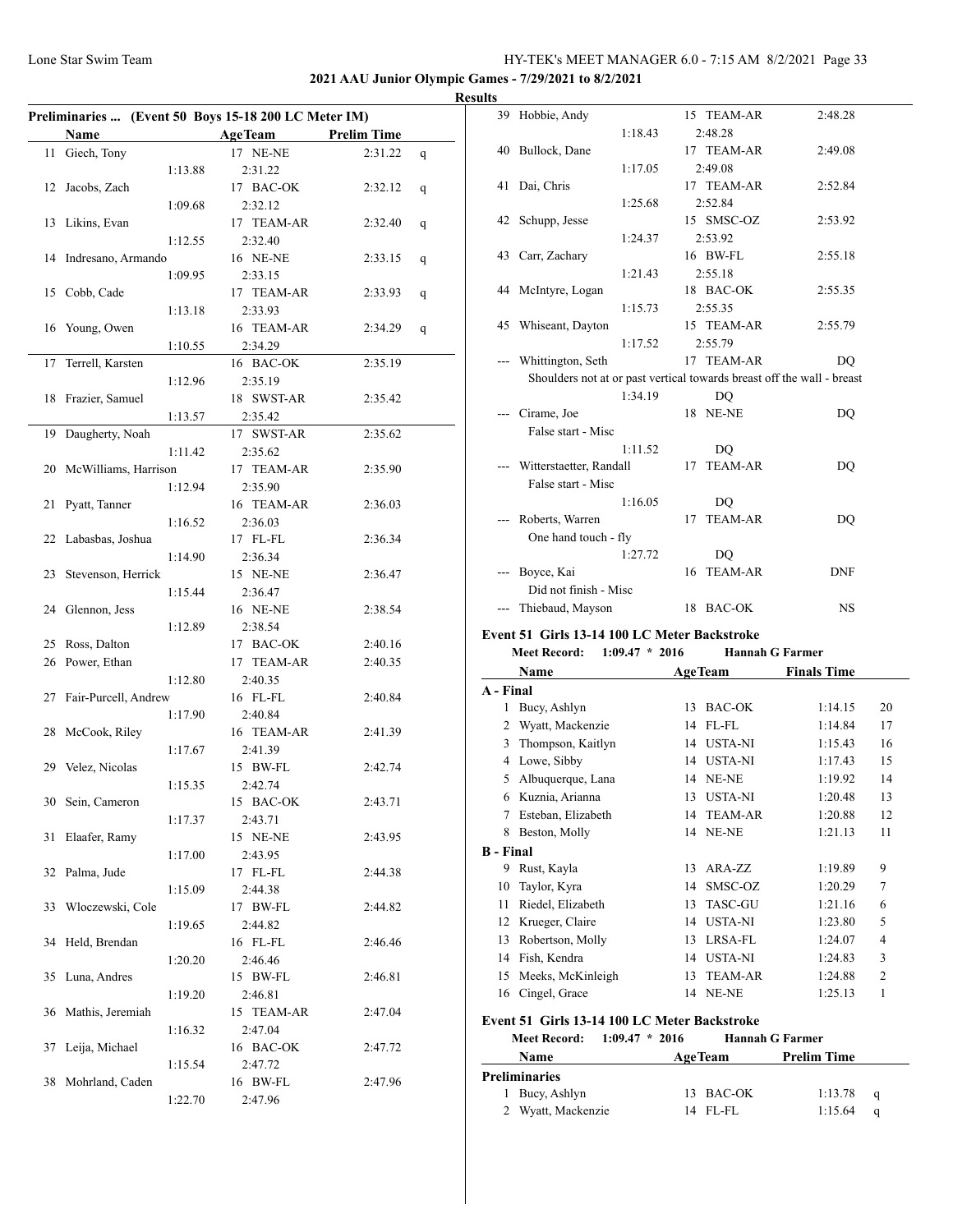#### **2021 AAU Junior Olympic Games - 7/29/2021 to 8/2/2021**

#### **Results**

| Preliminaries  (Event 51 Girls 13-14 100 LC Meter Backstroke) |                    |    |                |                    |             |  |  |
|---------------------------------------------------------------|--------------------|----|----------------|--------------------|-------------|--|--|
|                                                               | Name               |    | <b>AgeTeam</b> | <b>Prelim Time</b> |             |  |  |
| 3                                                             | Thompson, Kaitlyn  | 14 | <b>USTA-NI</b> | 1:16.52            | q           |  |  |
| 4                                                             | Lowe, Sibby        | 14 | <b>USTA-NI</b> | 1:17.80            | $\mathbf q$ |  |  |
| 5                                                             | Albuquerque, Lana  |    | 14 NE-NE       | 1:20.08            | q           |  |  |
| 6                                                             | Esteban, Elizabeth | 14 | <b>TEAM-AR</b> | 1:20.98            | q           |  |  |
| 7                                                             | Kuznia, Arianna    | 13 | <b>USTA-NI</b> | 1:21.30            | q           |  |  |
| 8                                                             | Beston, Molly      |    | 14 NE-NE       | 1:21.41            | q           |  |  |
| 9                                                             | Riedel, Elizabeth  | 13 | <b>TASC-GU</b> | 1:22.55            | q           |  |  |
| 10                                                            | Rust, Kayla        | 13 | ARA-ZZ         | 1:22.73            | q           |  |  |
| 11                                                            | Taylor, Kyra       | 14 | SMSC-OZ        | 1:22.84            | q           |  |  |
| 12                                                            | Fish, Kendra       | 14 | <b>USTA-NI</b> | 1:23.31            | q           |  |  |
| 13                                                            | Krueger, Claire    | 14 | <b>USTA-NI</b> | 1:24.13            | q           |  |  |
| 14                                                            | Meeks, McKinleigh  | 13 | <b>TEAM-AR</b> | 1:24.65            | q           |  |  |
| $*15$                                                         | Robertson, Molly   | 13 | LRSA-FL        | 1:24.68            | q           |  |  |
| $*15$                                                         | Cingel, Grace      | 14 | NE-NE          | 1:24.68            | q           |  |  |
| 17                                                            | Morris, Cheney     | 13 | LRSA-FL        | 1:25.42            |             |  |  |
| 18                                                            | Brown, Skyler      | 13 | <b>BAC-OK</b>  | 1:26.38            |             |  |  |
| 19                                                            | Collins, Deryn     | 14 | NE-NE          | 1:26.80            |             |  |  |
| $20\,$                                                        | Armer, Emily       | 14 | <b>TEAM-AR</b> | 1:26.91            |             |  |  |
| 21                                                            | Demers, Rylee      | 14 | <b>SUP-WI</b>  | 1:27.24            |             |  |  |
| 22                                                            | Wilhelm, Sydney    | 14 | $FL$ - $FL$    | 1:27.54            |             |  |  |
| 23                                                            | Pearson, Georgia   | 13 | NE-NE          | 1:28.43            |             |  |  |
| 24                                                            | Webb, Kennedy      | 13 | <b>TASC-GU</b> | 1:28.64            |             |  |  |
| 25                                                            | Rose, Lily         | 14 | UN-MV          | 1:29.66            |             |  |  |
| 26                                                            | Hayden, Mary       |    | 14 USTA-NI     | 1:30.28            |             |  |  |
| $27\,$                                                        | Simpson, Jordan    |    | 14 FL-FL       | 1:30.44            |             |  |  |
| 28                                                            | Mahoney, Kira      | 13 | NE-NE          | 1:31.69            |             |  |  |
| 29                                                            | Schmidt, Breanna   | 13 | <b>BAC-OK</b>  | 1:32.10            |             |  |  |
| 30                                                            | Hobbie, Abby       | 13 | <b>TEAM-AR</b> | 1:32.41            |             |  |  |
| 31                                                            | Seminavage, Kama   | 13 | ARA-ZZ         | 1:32.71            |             |  |  |
| 32                                                            | Lockett, Kendall   | 14 | UN-GU          | 1:33.23            |             |  |  |
| 33                                                            | Alder, Brynlee     | 13 | UN-GU          | 1:33.36            |             |  |  |
| 34                                                            | Weathers, Danielle | 13 | LRSA-FL        | 1:34.71            |             |  |  |
| 35                                                            | Horn, Ayla         | 13 | <b>SWST-AR</b> | 1:36.13            |             |  |  |
| 36                                                            | Knoll, Sadie       | 13 | <b>TEAM-AR</b> | 1:42.58            |             |  |  |
| 37                                                            | Parker, Gabrielle  | 14 | UN-GA          | 1:43.16            |             |  |  |
| 38                                                            | Brown, Gracie      | 13 | SMSC-OZ        | 1:48.31            |             |  |  |
| 39                                                            | Gibbs, Kinsley     | 13 | SMSC-OZ        | 1:49.05            |             |  |  |
| ---                                                           | Robideaux, Chandra | 13 | GVST-SC        | <b>NS</b>          |             |  |  |

# **Event 52 Boys 13-14 100 LC Meter Backstroke Meet Record: 1:04.11 \* 2015 Trey Ike Name Age Team Finals Time A - Final** 1 Efird, Parker 13 UN-GU 1:06.05 20 2 Likins, Max 14 TEAM-AR 1:08.01 17 Esparza, Ethan 14 UN-GU 1:08.84 16 Jones, Noah 14 BW-FL 1:09.37 15 5 Giglio, JP 14 NE-NE 1:10.06 14 Yan, Jason 14 NE-NE 1:12.27 13 Cavallerano, Jack 13 USTA-NI 1:12.33 12 8 Stenfors, Finn 14 NE-NE 1:13.95 11 **B - Final** Serbia, Ryan 14 BAC-OK 1:12.59 9 10 Cano, Juan 14 NE-NE 1:14.16 7

| 11 Short, Matthew    | 14 NE-NE     | 1:14.37 | 6 |
|----------------------|--------------|---------|---|
| 12 Kavanagh, Brayden | 14 NE-NE     | 1:15.36 | 5 |
| 13 Gicking, John     | 14 TV-FL     | 1:15.84 | 4 |
| 14 Due, Caleb        | 14 SWST-AR   | 1:16.71 | 3 |
| 15 Stewart, Colin    | 13 NE-NE     | 1:16.99 |   |
| 16 Bryan, Liam       | <b>IN-ST</b> | 1:17.00 |   |

# **Event 52 Boys 13-14 100 LC Meter Backstroke**

|                | <b>Meet Record:</b>   | $1:04.11 * 2015$ |    | <b>Trey Ike</b>                      |                    |   |
|----------------|-----------------------|------------------|----|--------------------------------------|--------------------|---|
|                | Name                  |                  |    | <b>AgeTeam</b>                       | <b>Prelim Time</b> |   |
|                | <b>Preliminaries</b>  |                  |    |                                      |                    |   |
| 1              | Efird, Parker         |                  | 13 | UN-GU                                | 1:06.94            | q |
| $\overline{2}$ | Likins, Max           |                  | 14 | <b>TEAM-AR</b>                       | 1:08.53            | q |
| 3              | Jones, Noah           |                  | 14 | BW-FL                                | 1:08.93            | q |
|                | 4 Esparza, Ethan      |                  |    | 14 UN-GU                             | 1:09.86            | q |
|                | 5 Giglio, JP          |                  | 14 | NE-NE                                | 1:09.98            | q |
|                | 6 Yan, Jason          |                  | 14 | NE-NE                                | 1:11.79            | q |
|                | 7 Cavallerano, Jack   |                  | 13 | <b>USTA-NI</b>                       | 1:12.24            | q |
| 8              | Stenfors, Finn        |                  | 14 | NE-NE                                | 1:12.65            | q |
| 9              | Serbia, Ryan          |                  | 14 | <b>BAC-OK</b>                        | 1:13.07            | q |
| 10             | Cano, Juan            |                  | 14 | NE-NE                                | 1:14.16            | q |
| 11             | Gicking, John         |                  | 14 | TV-FL                                | 1:14.89            | q |
| 12             | Short, Matthew        |                  | 14 | NE-NE                                | 1:15.33            | q |
| 13             | Kavanagh, Brayden     |                  | 14 | NE-NE                                | 1:15.96            | q |
| 14             | Stewart, Colin        |                  | 13 | NE-NE                                | 1:16.08            | q |
| 15             | Bryan, Liam           |                  | 13 | UN-ST                                | 1:16.09            | q |
| 16             | Due, Caleb            |                  | 14 | <b>SWST-AR</b>                       | 1:16.41            | q |
| 17             | Sanchez, Bradon       |                  | 14 | <b>TEAM-AR</b>                       | 1:16.42            |   |
| 18             | Greene, Danny         |                  | 13 | TV-FL                                | 1:16.99            |   |
| 19             | Rust, Kai             |                  | 14 | ARA-ZZ                               | 1:17.09            |   |
| 20             | Peck, Ariel           |                  | 14 | ARA-ZZ                               | 1:19.55            |   |
| 21             | Green, Owen           |                  | 14 | <b>TEAM-AR</b>                       | 1:20.17            |   |
| 22             | Garner, Finneaus      |                  | 14 | HHST-NC                              | 1:23.14            |   |
| 23             | McKim, Aniah          |                  | 13 | HHST-NC                              | 1:23.66            |   |
| 24             | Estrada, Alexis       |                  | 14 | <b>ESCA-GU</b>                       | 1:24.07            |   |
| 25             | Tripp, Corban         |                  | 13 | FL-FL                                | 1:24.65            |   |
|                | 26 Williams, Ethan    |                  | 14 | $\ensuremath{\mathrm{UN\text{-}GU}}$ | 1:25.82            |   |
| 27             | Pagnucci, Paolo       |                  | 14 | <b>SUP-WI</b>                        | 1:27.81            |   |
| 28             | Nieves, Braden        |                  | 13 | <b>BAC-OK</b>                        | 1:28.31            |   |
| 29             | Brown, Evan           |                  | 14 | <b>TEAM-AR</b>                       | 1:29.38            |   |
|                | 30 Arizabalo, Aaron   |                  | 13 | <b>TASC-GU</b>                       | 1:29.78            |   |
| 31             | Reid, Landon          |                  | 13 | <b>TEAM-AR</b>                       | 1:29.89            |   |
| 32             | Wood, Christian       |                  | 14 | <b>TEAM-AR</b>                       | 1:31.54            |   |
| 33             | Salazar, Joel         |                  | 13 | <b>TASC-GU</b>                       | 1:34.87            |   |
| 34             | Patton, Casen         |                  | 14 | SMSC-OZ                              | 1:36.67            |   |
| 35             | Yates, Ian            |                  | 14 | <b>JRVS-SD</b>                       | 1:39.16            |   |
| 36             | Schupp, Jacob         |                  | 13 | SMSC-OZ                              | 1:40.08            |   |
|                | 37 Ward, Coy          |                  | 13 | <b>TEAM-AR</b>                       | 1:44.36            |   |
|                | 38 Grenier, James     |                  | 13 | <b>JRVS-SD</b>                       | 1:44.40            |   |
|                | --- Pfister, Nicholas |                  | 14 | <b>BW-FL</b>                         | <b>DFS</b>         |   |
|                | Declared false start  |                  |    |                                      |                    |   |
| ---            | Nguyen, Vince         |                  | 13 | UN-GU                                | <b>SCR</b>         |   |
|                |                       |                  |    |                                      |                    |   |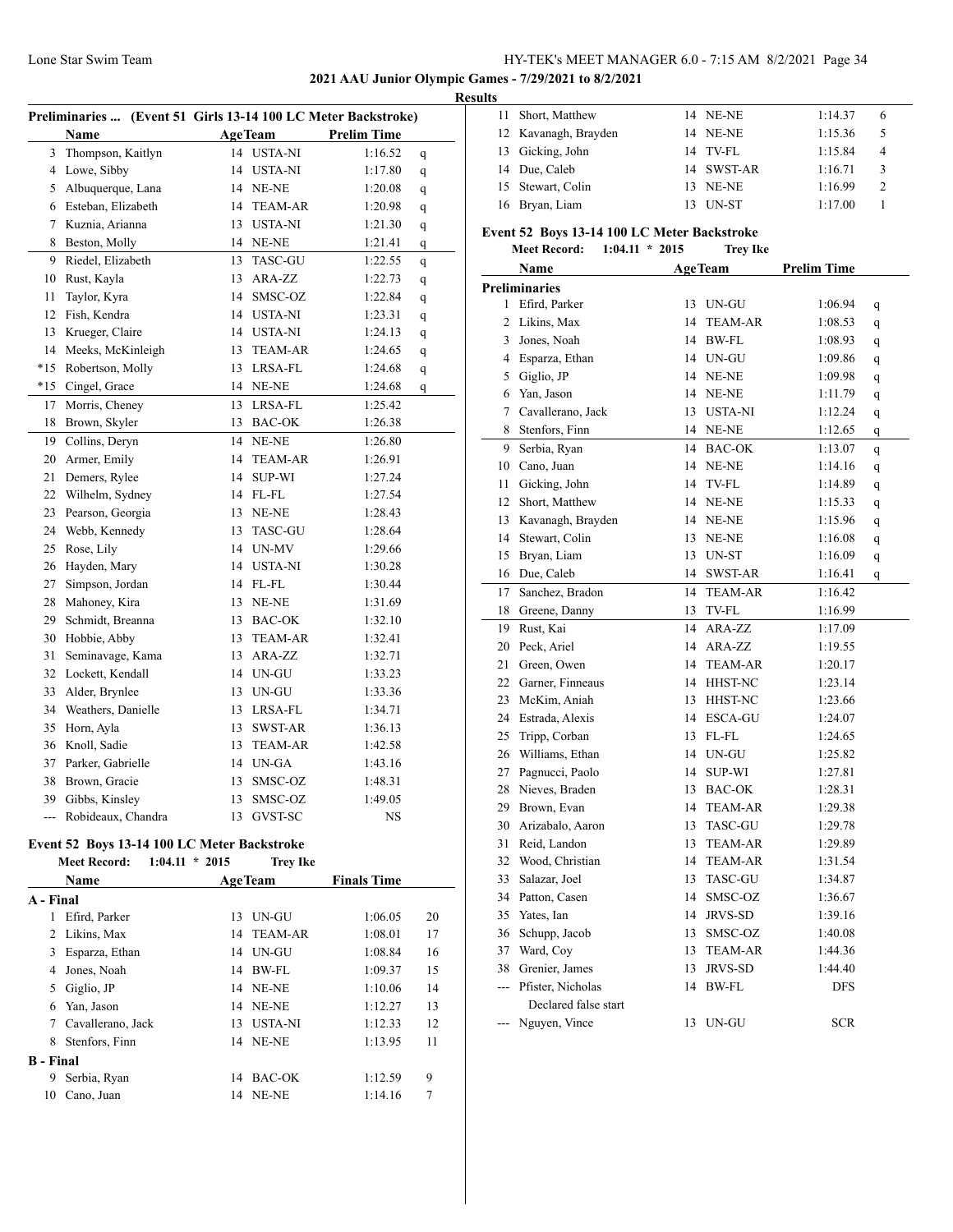## **2021 AAU Junior Olympic Games - 7/29/2021 to 8/2/2021**

# **Results**

|                  | $1:06.75 * 2002$<br><b>Meet Record:</b> |    | <b>Emily Verdin</b> |                    |                |
|------------------|-----------------------------------------|----|---------------------|--------------------|----------------|
|                  | Name                                    |    | <b>AgeTeam</b>      | <b>Finals Time</b> |                |
| A - Final        |                                         |    |                     |                    |                |
| 1                | Answeeney, Bella                        | 16 | TV-FL               | 1:06.95            | 20             |
| 2                | Answeeney, Justine                      | 18 | TV-FL               | 1.1024             | 17             |
| $\mathbf{3}$     | McDevitt, Elizabeth                     | 17 | YBAC-NC             | 1:11.03            | 16             |
| 4                | Konz, Ashley                            | 17 | <b>USTA-NI</b>      | 1:11.31            | 15             |
| 5                | Nelson, Megan                           | 16 | NE-NE               | 1:12.56            | 14             |
| 6                | O'Brien, Allison                        | 15 | <b>USTA-NI</b>      | 1:13.71            | 13             |
| 7                | Tanizaki-Hudson, Kiana                  | 17 | $ARA-ZZ$            | 1:13.97            | 12.            |
| 8                | Klemann, Alannah                        | 15 | <b>USTA-NI</b>      | 1:15.10            | 11             |
| <b>B</b> - Final |                                         |    |                     |                    |                |
| 9                | TenEyck, Kennidi                        | 18 | <b>USTA-NI</b>      | 1:11.03            | 9              |
| 10               | Cress, Bella                            | 16 | YBAC-NC             | 1:14.48            | 7              |
| 11               | Bergeron, Ella                          | 15 | NE-NE               | 1:14.56            | 6              |
| 12               | Routh, Ainsley                          | 17 | NE-NE               | 1:14.87            | 5              |
| 13               | Greene, Abby                            | 17 | TV-FL               | 1:15.84            | 4              |
| 14               | Giovannoni, Chloe                       | 18 | <b>USTA-NI</b>      | 1:16.53            | 3              |
| 15               | Esteban, Grace                          | 15 | <b>TEAM-AR</b>      | 1:17.14            | $\overline{c}$ |
| 16               | Hamilton, Jeylin                        | 16 | NE-NE               | 1:17.20            | 1              |

# **Event 53 Girls 15-18 100 LC Meter Backstroke**

**Meet Record: 1:06.75 \* 2002 Emily Verdin**

|                | <b>Name</b>            | <b>AgeTeam</b>       | <b>Prelim Time</b> |   |
|----------------|------------------------|----------------------|--------------------|---|
|                | <b>Preliminaries</b>   |                      |                    |   |
| 1              | Answeeney, Bella       | TV-FL<br>16          | 1:08.99            | q |
| $\overline{c}$ | Answeeney, Justine     | 18<br>TV-FL          | 1:10.05            | q |
| 3              | Nelson, Megan          | 16<br>NE-NE          | 1:11.78            | q |
| 4              | McDevitt, Elizabeth    | YBAC-NC<br>17        | 1:11.79            | q |
| 5              | Konz, Ashley           | <b>USTA-NI</b><br>17 | 1:12.38            | q |
| 6              | Klemann, Alannah       | 15<br><b>USTA-NI</b> | 1:13.29            | q |
| 7              | Tanizaki-Hudson, Kiana | 17<br>ARA-ZZ         | 1:13.34            | q |
| 8              | O'Brien, Allison       | <b>USTA-NI</b><br>15 | 1:13.80            | q |
| 9              | TenEyck, Kennidi       | <b>USTA-NI</b><br>18 | 1:13.87            | q |
| 10             | Routh, Ainsley         | 17<br>NE-NE          | 1:14.54            | q |
| 11             | Bergeron, Ella         | NE-NE<br>15          | 1:14.81            | q |
| 12             | Hamilton, Jeylin       | NE-NE<br>16          | 1:15.12            | q |
| 13             | Esteban, Grace         | 15<br><b>TEAM-AR</b> | 1:15.34            | q |
| 14             | Greene, Abby           | 17<br>TV-FL          | 1:15.40            | q |
| 15             | Cress, Bella           | YBAC-NC<br>16        | 1:15.64            | q |
| 16             | Giovannoni, Chloe      | 18<br><b>USTA-NI</b> | 1:15.71            | q |
| 17             | Schapp, Haylee         | 18<br><b>BAC-OK</b>  | 1:15.91            |   |
| 18             | Bleckley, Paige        | 15<br>NE-NE          | 1:16.46            |   |
| 19             | Testa, Joev            | 17<br>UN-AM          | 1:16.52            |   |
| 20             | Wright, Kylene         | <b>BW-FL</b><br>17   | 1:17.14            |   |
| 21             | Hamilton, Emma         | BW-FL<br>16          | 1:17.30            |   |
| 22             | Sloan, Riley           | 17<br><b>BW-FL</b>   | 1:17.57            |   |
| 23             | Montenegro, Valerie    | FL-FL<br>16          | 1:17.89            |   |
| 24             | Patterson, Carmen      | 15<br>FL-FL          | 1:18.40            |   |
| 25             | Traver, Joia           | 17<br><b>SWST-AR</b> | 1:18.55            |   |
| 26             | Most, Dana             | 15<br>TV-FL          | 1:18.57            |   |
| $*27$          | Vizcaya, Ariana        | 15<br>FL-FL          | 1:19.75            |   |
| $*27$          | Perales, Hailey        | SST-GU<br>16         | 1:19.75            |   |
| 29             | Tavakol, Farah         | 15<br>NE-NE          | 1:19.91            |   |
| 30             | Shelhamer, Grace       | <b>USTA-NI</b><br>15 | 1:20.23            |   |

| ιJ |                          |                       |    |                |            |
|----|--------------------------|-----------------------|----|----------------|------------|
|    | 31                       | Riley, Ruthie         | 16 | <b>BAC-OK</b>  | 1:20.24    |
|    | 32                       | de Ruijter, Domenique | 17 | <b>USTA-NI</b> | 1:20.56    |
|    | 33                       | Nansamba, Breana      | 15 | NE-NE          | 1:20.80    |
|    | 34                       | Lindblom, Nora        | 15 | NE-NE          | 1:20.82    |
|    | 35                       | Stoddard, Caleigh     | 15 | <b>BAC-OK</b>  | 1:21.18    |
|    | 36                       | Mendoza, Landry       | 15 | <b>BAC-OK</b>  | 1:21.25    |
|    | 37                       | Duerson, Trysta       | 18 | <b>BAC-OK</b>  | 1:21.53    |
|    | 38                       | Sawyer, Addison       | 16 | <b>BAC-OK</b>  | 1:21.55    |
|    | 39                       | Bocobo, Megan         | 17 | ARA-ZZ         | 1:21.64    |
|    | 40                       | Coreas, Siumy         | 15 | SST-GU         | 1:22.37    |
|    | 41                       | Palmer, Abbie         | 17 | <b>BAC-OK</b>  | 1:22.41    |
|    | 42                       | Kennedy, Hannah       | 16 | FL-FL          | 1:22.42    |
|    | 43                       | Halladay, Aidan       | 16 | <b>TEAM-AR</b> | 1:22.62    |
|    | 44                       | McCaffrey, Libby      | 18 | TV-FL          | 1:22.81    |
|    | 45                       | Horst, Danielle       | 17 | <b>BAC-OK</b>  | 1:23.11    |
|    | 46                       | Sanchez, Cecily       | 16 | <b>TEAM-AR</b> | 1:23.18    |
|    | 47                       | Walker, Michaela      | 15 | <b>BW-FL</b>   | 1:24.22    |
|    | 48                       | Alder, Brielle        | 15 | UN-GU          | 1:25.00    |
|    | 49                       | Pecore, Ali           | 18 | FL-FL          | 1:26.34    |
|    | 50                       | Mansur, Malika        | 15 | FL-FL          | 1:26.74    |
|    | 51                       | Alwood, Norah         | 15 | <b>BW-FL</b>   | 1:27.05    |
|    | 52                       | Lapierre, Lydia       | 17 | <b>USTA-NI</b> | 1:28.71    |
|    | 53                       | Weibrecht, Hailey     | 17 | SMSC-OZ        | 1:29.18    |
|    | 54                       | Meeks, Mattelyn       | 17 | <b>TEAM-AR</b> | 1:29.40    |
|    | 55                       | Sanders, Logan        | 16 | <b>TEAM-AR</b> | 1:31.62    |
|    | 56                       | Lawhon, Alexis        | 15 | SWST-AR        | 1:32.27    |
|    | 57                       | Provenzano, Erin      | 17 | FL-FL          | 1:38.18    |
|    | 58                       | Murphree, Rachel      | 18 | <b>TEAM-AR</b> | 1:40.23    |
|    | $\overline{\phantom{a}}$ | Hejl, Taegen          | 15 | SST-GU         | <b>NS</b>  |
|    | ---                      | Milroy, Kaitlyn       | 17 | <b>SUP-WI</b>  | <b>SCR</b> |
|    | ---                      | Djioto, Chelsea       | 16 | <b>BAC-OK</b>  | <b>SCR</b> |
|    |                          |                       |    |                |            |

## **Event 54 Boys 15-18 100 LC Meter Backstroke**

|                  | <b>Meet Record:</b> | $59.62 * 2001$ | <b>Josh fulton</b> |                    |                |
|------------------|---------------------|----------------|--------------------|--------------------|----------------|
|                  | Name                |                | <b>AgeTeam</b>     | <b>Finals Time</b> |                |
| A - Final        |                     |                |                    |                    |                |
| 1                | Del-Rio, David      | 18             | NE-NE              | 1:02.31            | 20             |
| 2                | Likins, Eli         | 15             | <b>TEAM-AR</b>     | 1:03.37            | 17             |
| 3                | Diggs, Logan        | 18             | <b>TEAM-AR</b>     | 1:04.01            | 16             |
| 4                | Tavakol, Cyrus      | 17             | NE-NE              | 1:05.60            | 15             |
| 5                | Hixson, Brian       | 17             | NE-NE              | 1:05.63            | 14             |
| 6                | Cheng, Jeremy       | 16             | NE-NE              | 1:05.95            | 13             |
| 7                | Goodman, Nick       | 16             | NE-NE              | 1:07.05            | 12             |
| 8                | Price, Peyton       | 17             | <b>TEAM-AR</b>     | 1:10.32            | 11             |
| <b>B</b> - Final |                     |                |                    |                    |                |
| 9                | Jacobs, Zach        | 17             | BAC-OK             | 1:05.93            | 9              |
| 10               | Craft, Samuel       | 16             | FL-FL              | 1:07.90            | 7              |
| 11               | Wilson, Aidan       | 17             | <b>SWST-AR</b>     | 1:08.17            | 6              |
| 12               | Daugherty, Noah     | 17             | <b>SWST-AR</b>     | 1:08.63            | 5              |
| 13               | Ross, Dalton        | 17             | <b>BAC-OK</b>      | 1:08.91            | 4              |
| 14               | Sawyer, Dalton      | 16             | <b>BAC-OK</b>      | 1:09.41            | 3              |
| 15               | Grantham, Hunter    | 17             | FL-FL              | 1:10.48            | $\overline{2}$ |
| 16               | Acuna-Rosa, Aiden   |                | 16 NE-NE           | 1:10.84            | 1              |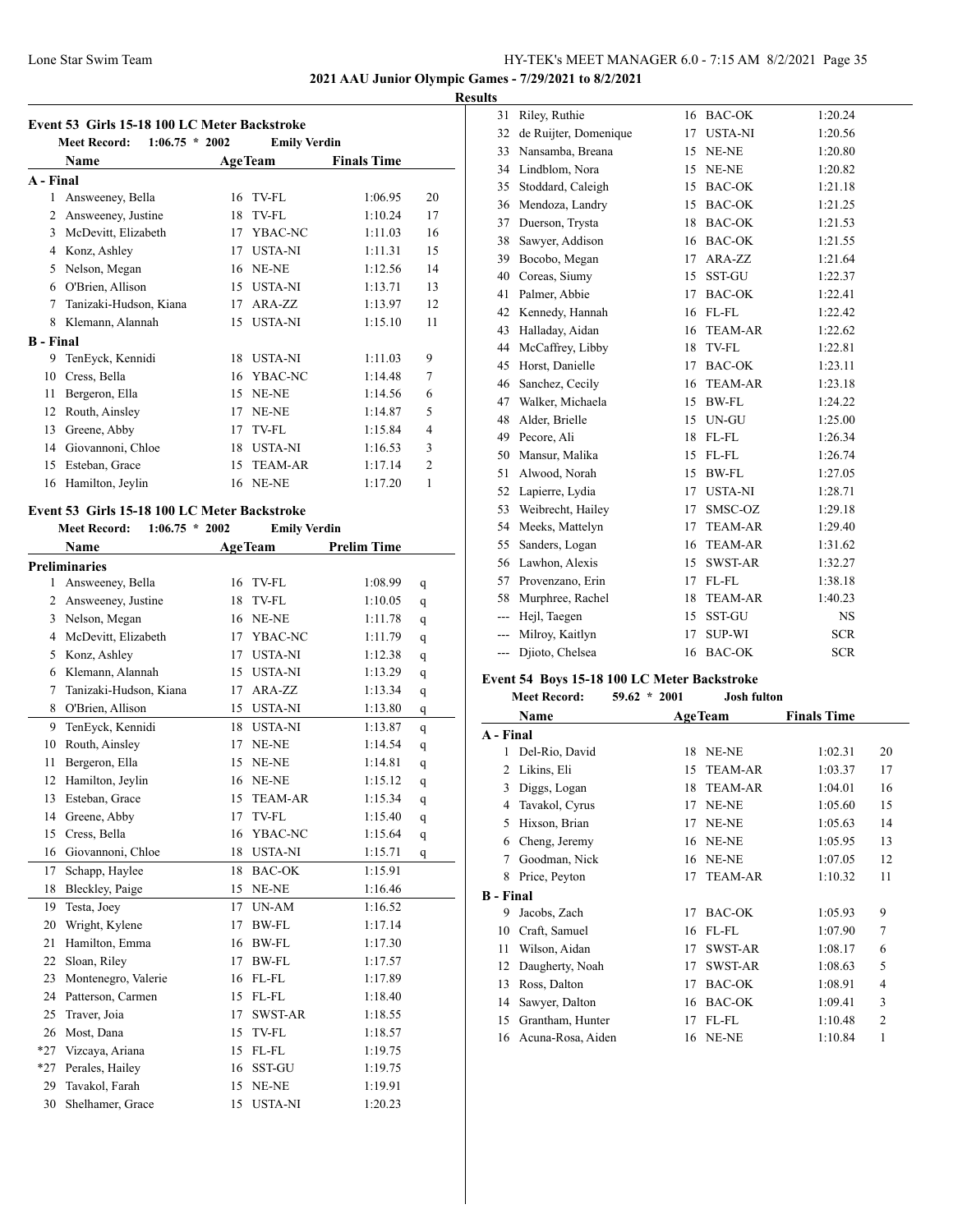**2021 AAU Junior Olympic Games - 7/29/2021 to 8/2/2021**

# **Results**

| Event 54 Boys 15-18 100 LC Meter Backstroke |                                        |    |                    |                    |   |  |  |  |
|---------------------------------------------|----------------------------------------|----|--------------------|--------------------|---|--|--|--|
|                                             | $59.62 * 2001$<br><b>Meet Record:</b>  |    | <b>Josh fulton</b> |                    |   |  |  |  |
|                                             | Name                                   |    | <b>AgeTeam</b>     | <b>Prelim Time</b> |   |  |  |  |
|                                             | <b>Preliminaries</b>                   |    |                    |                    |   |  |  |  |
| 1                                           | Likins, Eli                            |    | 15 TEAM-AR         | 1:04.30            | q |  |  |  |
| 2                                           | Del-Rio, David                         |    | 18 NE-NE           | 1:04.62            | q |  |  |  |
| 3                                           | Diggs, Logan                           |    | 18 TEAM-AR         | 1:05.23            | q |  |  |  |
| 4                                           | Tavakol, Cyrus                         |    | 17 NE-NE           | 1:05.25            | q |  |  |  |
| 5                                           | Hixson, Brian                          |    | <b>17 NE-NE</b>    | 1:05.49            | q |  |  |  |
| 6                                           | Price, Peyton                          | 17 | <b>TEAM-AR</b>     | 1:06.04            | q |  |  |  |
| 7                                           | Goodman, Nick                          |    | 16 NE-NE           | 1:06.53            | q |  |  |  |
|                                             | 8 Cheng, Jeremy                        |    | 16 NE-NE           | 1:06.99            | q |  |  |  |
| 9                                           | Craft, Samuel                          |    | 16 FL-FL           | 1:08.21            | q |  |  |  |
| 10                                          | Acuna-Rosa, Aiden                      |    | 16 NE-NE           | 1:08.82            | q |  |  |  |
| 11                                          | Daugherty, Noah                        |    | 17 SWST-AR         | 1:08.91            | q |  |  |  |
|                                             | 12 Grantham, Hunter                    |    | 17 FL-FL           | 1:09.13            | q |  |  |  |
| 13                                          | Jacobs, Zach                           |    | 17 BAC-OK          | 1:09.23            | q |  |  |  |
| 14                                          | Sawyer, Dalton                         |    | 16 BAC-OK          | 1:09.55            | q |  |  |  |
| 15                                          | Ross, Dalton                           |    | 17 BAC-OK          | 1:09.63            | q |  |  |  |
| 16                                          | Wilson, Aidan                          | 17 | <b>SWST-AR</b>     | 1:09.68            | q |  |  |  |
| 17                                          | Young, Owen                            |    | 16 TEAM-AR         | 1:09.74            |   |  |  |  |
| 18                                          | Cass, John David                       |    | 18 TEAM-AR         | 1:09.80            |   |  |  |  |
|                                             |                                        |    |                    |                    |   |  |  |  |
| 19                                          | Caushaj, Reked                         |    | 18 NE-NE           | 1:10.43            |   |  |  |  |
| 20                                          | Mathis, Jeremiah                       | 15 | <b>TEAM-AR</b>     | 1:12.03            |   |  |  |  |
| 21                                          | McWilliams, Harrison                   | 17 | <b>TEAM-AR</b>     | 1:12.09            |   |  |  |  |
| 22                                          | Hansarik, Keaton                       |    | 16 SST-GU          | 1:12.34            |   |  |  |  |
| 23                                          | Frazier, Samuel                        |    | 18 SWST-AR         | 1:12.47            |   |  |  |  |
| 24                                          | Howard, Aydan                          |    | 17 BAC-OK          | 1:13.44            |   |  |  |  |
| 25                                          | Cobb, Cade                             |    | 17 TEAM-AR         | 1:13.77            |   |  |  |  |
|                                             | 26 McCook, Riley                       |    | 16 TEAM-AR         | 1:14.05            |   |  |  |  |
| 27                                          | Elaafer, Ramy                          |    | 15 NE-NE           | 1:14.31            |   |  |  |  |
| 28                                          | Pilgreen, Austin                       |    | 17 TEAM-AR         | 1:14.85            |   |  |  |  |
| 29                                          | Power, Ethan                           |    | 17 TEAM-AR         | 1:15.59            |   |  |  |  |
| 30                                          | Pyatt, Tanner                          |    | 16 TEAM-AR         | 1:15.90            |   |  |  |  |
| 31                                          | Glennon, Jess                          |    | 16 NE-NE           | 1:16.00            |   |  |  |  |
| 32                                          | Suarez, Alan                           | 15 | <b>SST-GU</b>      | 1:16.02            |   |  |  |  |
| 33                                          | Witterstaetter, Randall                | 17 | <b>TEAM-AR</b>     | 1:16.40            |   |  |  |  |
| 34                                          | Alder, Dallen                          | 17 | UN-GU              | 1:16.61            |   |  |  |  |
| 35                                          | Bullock, Dane                          | 17 | TEAM-AR            | 1:16.86            |   |  |  |  |
| 36                                          | Gottula, Larry                         | 16 | SST-GU             | 1:17.22            |   |  |  |  |
| 37                                          | McCook, Bailey                         | 18 | <b>TEAM-AR</b>     | 1:18.54            |   |  |  |  |
| 38                                          | Luna, Andres                           |    | 15 BW-FL           | 1:18.57            |   |  |  |  |
| 39                                          | Beeler, Chase                          |    | 15 TASC-GU         | 1:18.67            |   |  |  |  |
| 40                                          | Sein, Cameron                          |    | 15 BAC-OK          | 1:18.70            |   |  |  |  |
| 41                                          | Carr, Zachary                          |    | 16 BW-FL           | 1:19.28            |   |  |  |  |
| 42                                          | Fisher, Andrew                         | 17 | FL-FL              | 1:19.35            |   |  |  |  |
| 43                                          | Whiseant, Dayton                       | 15 | <b>TEAM-AR</b>     | 1:20.42            |   |  |  |  |
| 44                                          | Boyce, Kai                             |    | 16 TEAM-AR         | 1:21.33            |   |  |  |  |
| 45                                          | Eary, Laine                            |    | 17 FL-FL           | 1:23.12            |   |  |  |  |
| 46                                          | Moliassa, Kayden                       |    | 16 FL-FL           | 1:28.71            |   |  |  |  |
| 47                                          | Dai, Chris                             | 17 | <b>TEAM-AR</b>     | 1:29.46            |   |  |  |  |
| 48                                          | Yates, Peyton                          | 15 | JRVS-SD            | 1:29.61            |   |  |  |  |
| 49                                          | Whittington, Seth                      | 17 | TEAM-AR            | 1:33.87            |   |  |  |  |
| $\overline{a}$                              | Roberts, Warren                        | 17 | TEAM-AR            | DQ                 |   |  |  |  |
|                                             | Multiple strokes past vertical at turn |    |                    |                    |   |  |  |  |
|                                             | Thiebaud, Mayson                       |    | 18 BAC-OK          | NS                 |   |  |  |  |
|                                             |                                        |    |                    |                    |   |  |  |  |

|               | --- Cimba, John                             |                  | 18 UN-KY           |         | <b>SCR</b>         |    |
|---------------|---------------------------------------------|------------------|--------------------|---------|--------------------|----|
|               | Event 55 Girls 13-14 400 LC Meter Freestyle |                  |                    |         |                    |    |
|               | <b>Meet Record:</b>                         | $4:34.52 * 2013$ | <b>Meghan Mans</b> |         |                    |    |
|               | Name                                        |                  | <b>AgeTeam</b>     |         | <b>Finals Time</b> |    |
| <b>Finals</b> |                                             |                  |                    |         |                    |    |
|               | 1 Chavis, Paulina                           |                  | 14 ARA-ZZ          |         | 4:50.85            | 20 |
|               |                                             | 1:08.58          |                    | 2:22.73 |                    |    |
|               |                                             | 3:37.89          | 4:50.85            |         |                    |    |
| 2             | Slosek, Sophia                              |                  | 14 NE-NE           |         | 5:05.55            | 17 |
|               |                                             | 1:09.81          |                    | 2:28.27 |                    |    |
|               |                                             | 3:47.86          | 5:05.55            |         |                    |    |
|               | 3 Dean, Lauren                              |                  | 14 TV-FL           |         | 5:09.82            | 16 |
|               |                                             | 1:13.15          |                    | 2:32.29 |                    |    |
|               |                                             | 3:52.17          | 5:09.82            |         |                    |    |
|               | 4 Thompson, Kaitlyn                         |                  | 14 USTA-NI         |         | 5:11.55            | 15 |
|               |                                             | 1:13.22          |                    | 2:33.10 |                    |    |
|               |                                             | 3:53.74          | 5:11.55            |         |                    |    |
|               | 5 Ellington, Sophie                         |                  | 14 TEAM-AR         |         | 5:14.48            | 14 |
|               |                                             | 1:12.18          |                    | 2:33.63 |                    |    |
|               |                                             | 3:55.88          | 5:14.48            |         |                    |    |
|               | 6 Darwood, Rachel                           |                  | 14 FL-FL           |         | 5:14.88            | 13 |
|               |                                             | 1:13.86          |                    | 2:34.18 |                    |    |
|               |                                             | 3:56.21          | 5:14.88            |         |                    |    |
| 7             | Cook, Julia                                 |                  | 13 UN-GU           |         | 5:15.84            | 12 |
|               |                                             | 1:14.50          |                    | 2:34.73 |                    |    |
|               |                                             | 3:56.16          | 5:15.84            |         |                    |    |
| 8             | Podoba, Roxy                                |                  | 13 BAC-OK          |         | 5:20.54            | 11 |
|               |                                             | 1:14.83          |                    | 2:36.79 |                    |    |
|               |                                             | 3:59.48          | 5:20.54            |         |                    |    |
|               |                                             |                  |                    |         |                    |    |

#### **Event 55 Girls 13-14 400 LC Meter Freestyle**

|   | <b>Meet Record:</b>  | $4:34.52 * 2013$ |                |                 | <b>Meghan Mans</b> |                    |   |
|---|----------------------|------------------|----------------|-----------------|--------------------|--------------------|---|
|   | Name                 |                  | <b>AgeTeam</b> |                 |                    | <b>Prelim Time</b> |   |
|   | <b>Preliminaries</b> |                  |                |                 |                    |                    |   |
|   | 1 Chavis, Paulina    |                  |                | 14 ARA-ZZ       |                    | 4:51.78            | q |
|   |                      | 1:08.92          |                |                 | 2:23.61            |                    |   |
|   |                      | 3:38.87          |                | 4:51.78         |                    |                    |   |
| 2 | Slosek, Sophia       |                  |                | <b>14 NE-NE</b> |                    | 5:03.01            | q |
|   |                      | 1:12.72          |                |                 | 2:31.46            |                    |   |
|   |                      | 3:48.70          |                | 5:03.01         |                    |                    |   |
| 3 | Dean, Lauren         |                  |                | 14 TV-FL        |                    | 5:12.14            | q |
|   |                      | 1:15.62          |                |                 | 2:33.61            |                    |   |
|   |                      | 3:52.94          |                | 5:12.14         |                    |                    |   |
|   | 4 Ellington, Sophie  |                  |                | 14 TEAM-AR      |                    | 5:13.92            | q |
|   |                      | 1:12.82          |                |                 | 2:33.67            |                    |   |
|   |                      | 3:56.02          |                | 5:13.92         |                    |                    |   |
| 5 | Thompson, Kaitlyn    |                  |                | 14 USTA-NI      |                    | 5:14.10            | q |
|   |                      | 1:13.58          |                |                 | 2:34.89            |                    |   |
|   |                      | 3:56.98          |                | 5:14.10         |                    |                    |   |
| 6 | Darwood, Rachel      |                  |                | 14 FL-FL        |                    | 5:17.12            | q |
|   |                      | 1:13.37          |                |                 | 2:34.12            |                    |   |
|   |                      | 3:56.23          |                | 5:17.12         |                    |                    |   |
| 7 | Podoba, Roxy         |                  |                | 13 BAC-OK       |                    | 5:19.72            | q |
|   |                      | 1:15.44          |                |                 | 2:37.37            |                    |   |
|   |                      | 3:59.66          |                | 5:19.72         |                    |                    |   |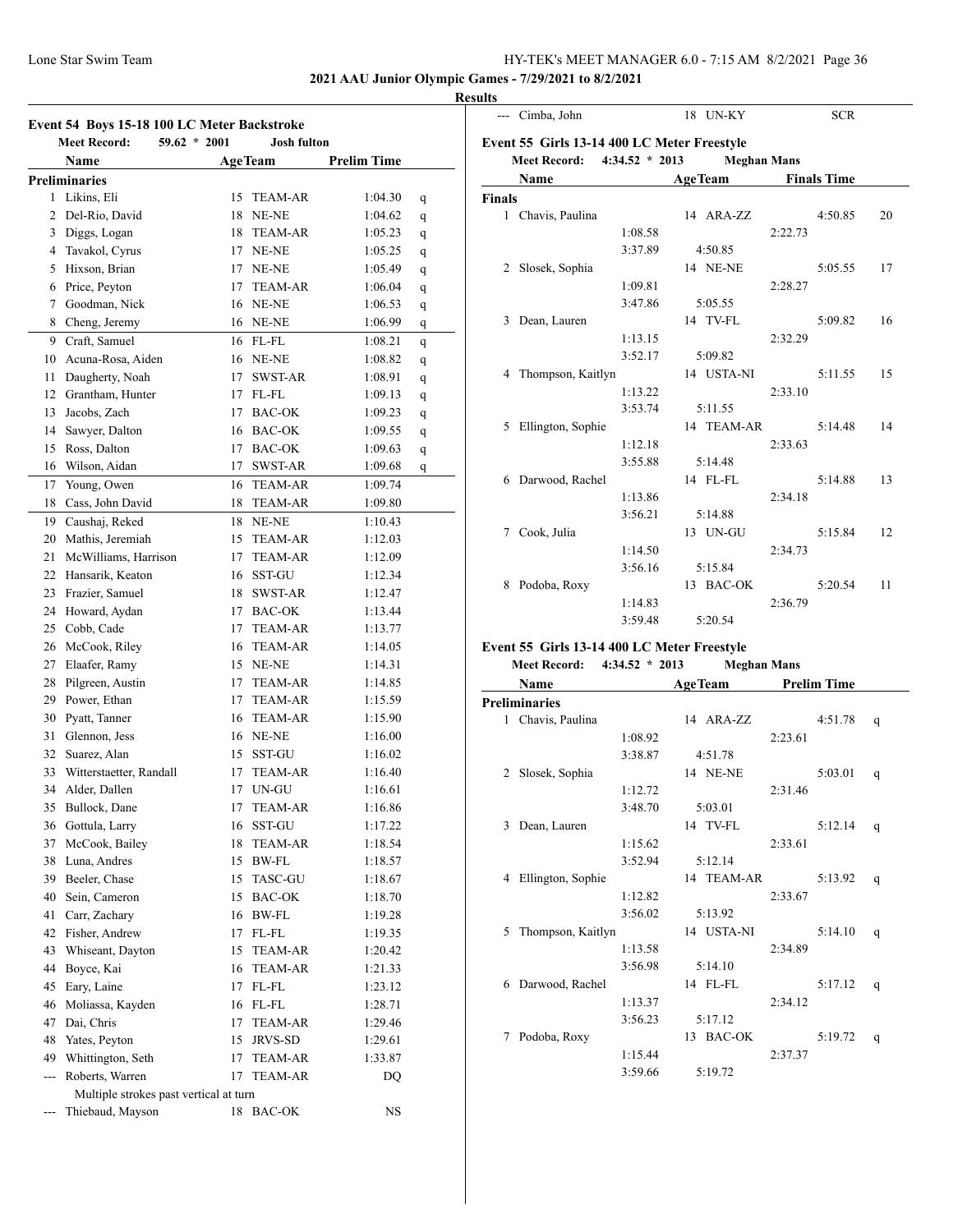**2021 AAU Junior Olympic Games - 7/29/2021 to 8/2/2021**

#### **Results**

|    | Preliminaries  (Event 55 Girls 13-14 400 LC Meter Freestyle) |         |                |         |                    |   |
|----|--------------------------------------------------------------|---------|----------------|---------|--------------------|---|
|    | Name                                                         |         | <b>AgeTeam</b> |         | <b>Prelim Time</b> |   |
| 8  | Cook, Julia                                                  |         | 13 UN-GU       |         | 5:21.80            | q |
|    |                                                              | 1:15.57 |                | 2:36.52 |                    |   |
|    |                                                              | 3:59.87 | 5:21.80        |         |                    |   |
| 9  | Robertson, Molly                                             |         | 13 LRSA-FL     |         | 5:22.56            |   |
|    |                                                              | 1:16.24 |                | 2:39.11 |                    |   |
|    |                                                              | 4:02.51 | 5:22.56        |         |                    |   |
| 10 | Krueger, Claire                                              |         | 14 USTA-NI     |         | 5:38.62            |   |
|    |                                                              | 1:18.25 |                | 2:44.59 |                    |   |
|    |                                                              | 4:12.19 | 5:38.62        |         |                    |   |
| 11 | Cingel, Grace                                                |         | 14 NE-NE       |         | 5:39.25            |   |
|    |                                                              | 1:19.30 |                | 2:46.23 |                    |   |
|    |                                                              | 4:13.79 | 5:39.25        |         |                    |   |
| 12 | Smith, Ashtyn                                                |         | 14 TEAM-AR     |         | 5:49.20            |   |
|    |                                                              | 1:19.63 |                | 2:49.49 |                    |   |
|    |                                                              | 4:21.80 | 5:49.20        |         |                    |   |
| 13 | McEuen, Addison                                              |         | 13 TEAM-AR     |         | 7:17.23            |   |
|    |                                                              | 1:36.02 |                | 3:31.70 |                    |   |
|    |                                                              | 5:28.86 | 7:17.23        |         |                    |   |
|    | Knoll, Sadie                                                 |         | 13 TEAM-AR     |         | <b>DFS</b>         |   |
|    | Declared false start                                         |         |                |         |                    |   |

#### **Event 56 Boys 13-14 400 LC Meter Freestyle Meet Record: 4:13.92 \* 1996 Craig Evans**

|               | <b>Name</b>       |         | <b>AgeTeam</b> |            |         | <b>Finals Time</b> |    |
|---------------|-------------------|---------|----------------|------------|---------|--------------------|----|
| <b>Finals</b> |                   |         |                |            |         |                    |    |
|               | 1 Likins, Max     |         |                | 14 TEAM-AR |         | 4:34.07            | 20 |
|               |                   | 1:04.51 |                |            | 2:15.35 |                    |    |
|               |                   | 3:25.87 |                | 4:34.07    |         |                    |    |
| 2             | Cook, Luke        |         |                | 14 UN-GU   |         | 4:39.60            | 17 |
|               |                   | 1:04.48 |                |            | 2:15.97 |                    |    |
|               |                   | 3:28.10 |                | 4:39.60    |         |                    |    |
| 3             | Kavanagh, Brayden |         |                | 14 NE-NE   |         | 4:39.65            | 16 |
|               |                   | 1:05.58 |                |            | 2:17.55 |                    |    |
|               |                   | 3:30.89 |                | 4:39.65    |         |                    |    |
| 4             | Jones, Noah       |         |                | 14 BW-FL   |         | 4:44.03            | 15 |
|               |                   | 1:06.16 |                |            | 2:19.69 |                    |    |
|               |                   | 3:32.51 |                | 4:44.03    |         |                    |    |
| 5             | Serbia, Ryan      |         |                | 14 BAC-OK  |         | 4:48.53            | 14 |
|               |                   | 1:06.62 |                |            | 2:21.10 |                    |    |
|               |                   | 3:35.82 |                | 4:48.53    |         |                    |    |
| 6             | Nelson, Peter     |         |                | 13 NE-NE   |         | 4:49.45            | 13 |
|               |                   | 1:05.91 |                |            | 2:20.00 |                    |    |
|               |                   | 3:35.91 |                | 4:49.45    |         |                    |    |
| 7             | Mariano, Rohan    |         |                | 13 BAC-OK  |         | 5:02.27            | 12 |
|               |                   | 1:08.69 |                |            | 2:27.16 |                    |    |
|               |                   | 3:46.43 |                | 5:02.27    |         |                    |    |
| 8             | Yu, Kevin         |         |                | 13 ARA-ZZ  |         | 5:12.90            | 11 |
|               |                   | 1:09.21 |                |            | 2:30.05 |                    |    |
|               |                   | 3:53.21 |                | 5:12.90    |         |                    |    |

|    | Event 56 Boys 13-14 400 LC Meter Freestyle |                |                    |         |                    |   |
|----|--------------------------------------------|----------------|--------------------|---------|--------------------|---|
|    | <b>Meet Record:</b>                        | 4:13.92 * 1996 | <b>Craig Evans</b> |         |                    |   |
|    | Name                                       |                | <b>AgeTeam</b>     |         | <b>Prelim Time</b> |   |
|    | <b>Preliminaries</b>                       |                |                    |         |                    |   |
|    | 1 Cook, Luke                               |                | 14 UN-GU           |         | 4:42.73            | q |
|    |                                            | 1:05.62        |                    | 2:18.43 |                    |   |
|    |                                            | 3:31.92        | 4:42.73            |         |                    |   |
|    | 2 Likins, Max                              |                | 14 TEAM-AR         |         | 4:43.78            | q |
|    |                                            | 1:06.84        |                    | 2:19.85 |                    |   |
|    |                                            | 3:33.53        | 4:43.78            |         |                    |   |
|    | 3 Kavanagh, Brayden                        |                | 14 NE-NE           |         | 4:48.70            | q |
|    |                                            | 1:07.86        |                    | 2:23.12 |                    |   |
|    |                                            | 3:37.95        | 4:48.70            |         |                    |   |
|    | 4 Nelson, Peter                            |                | 13 NE-NE           |         | 4:49.62            | q |
|    |                                            | 1:08.00        |                    | 2:22.60 |                    |   |
|    |                                            | 3:37.76        | 4:49.62            |         |                    |   |
| 5  | Serbia, Ryan                               |                | 14 BAC-OK          |         | 4:51.59            | q |
|    |                                            | 1:08.59        |                    | 2:24.45 |                    |   |
|    |                                            | 3:40.32        | 4:51.59            |         |                    |   |
|    | 6 Jones, Noah                              |                | 14 BW-FL           |         | 5:01.87            | q |
|    |                                            | 1:09.09        |                    | 2:25.95 |                    |   |
|    |                                            | 3:44.13        | 5:01.87            |         |                    |   |
|    | 7 Mariano, Rohan                           |                | 13 BAC-OK          |         | 5:03.47            | q |
|    |                                            | 1:10.19        |                    | 2:28.95 |                    |   |
|    |                                            | 3:47.49        | 5:03.47            |         |                    |   |
|    | 8 Hackney, James                           |                | 14 TEAM-AR         |         | 5:04.14            |   |
|    |                                            | 1:10.81        |                    | 2:29.88 |                    | q |
|    |                                            | 3:48.92        | 5:04.14            |         |                    |   |
|    | 9 Yu, Kevin                                |                | 13 ARA-ZZ          |         | 5:06.17            |   |
|    |                                            |                |                    | 2:26.14 |                    |   |
|    |                                            | 1:07.03        |                    |         |                    |   |
|    |                                            | 3:48.38        | 5:06.17            |         |                    |   |
|    | 10 Walker, Kristian                        |                | 13 BW-FL           |         | 5:06.55            |   |
|    |                                            | 1:14.28        |                    | 2:32.94 |                    |   |
|    |                                            | 3:52.21        | 5:06.55            |         |                    |   |
| 11 | Gross, Mark                                |                | 14 HHST-NC         |         | 5:36.07            |   |
|    |                                            | 1:15.54        |                    | 2:42.96 |                    |   |
|    |                                            | 4:12.93        | 5:36.07            |         |                    |   |
|    | 12 Nieves, Braden                          |                | 13 BAC-OK          |         | 5:45.24            |   |
|    |                                            | 1:21.36        |                    | 2:50.22 |                    |   |
|    |                                            | 4:19.08        | 5:45.24            |         |                    |   |
| 13 | Silva, Diego                               |                | 13 ESCA-GU         |         | 5:46.23            |   |
|    |                                            | 1:19.61        |                    | 2:48.72 |                    |   |
|    |                                            | 4:19.93        | 5:46.23            |         |                    |   |
|    | --- Eden, Dylan                            |                | 14 BAC-OK          |         | <b>SCR</b>         |   |
|    |                                            |                |                    |         |                    |   |

# **Event 57 Girls 15-18 400 LC Meter Freestyle**

**Meet Record: 4:35.57 \* 2017 Molly Craig**

| Name                  | <b>AgeTeam</b> |         | <b>Finals Time</b> |    |
|-----------------------|----------------|---------|--------------------|----|
| <b>Finals</b>         |                |         |                    |    |
| 1 Answeeney, Bella    | 16 TV-FL       |         | 4:37.28            | 20 |
| 1:06.49               |                | 2:18.28 |                    |    |
| 3:27.35               | 4:37.28        |         |                    |    |
| 2 McDevitt, Elizabeth | YBAC-NC<br>17  |         | 4:42.34            | 17 |
| 1:06.47               |                | 2:18.64 |                    |    |
| 3:31.56               | 4.42.34        |         |                    |    |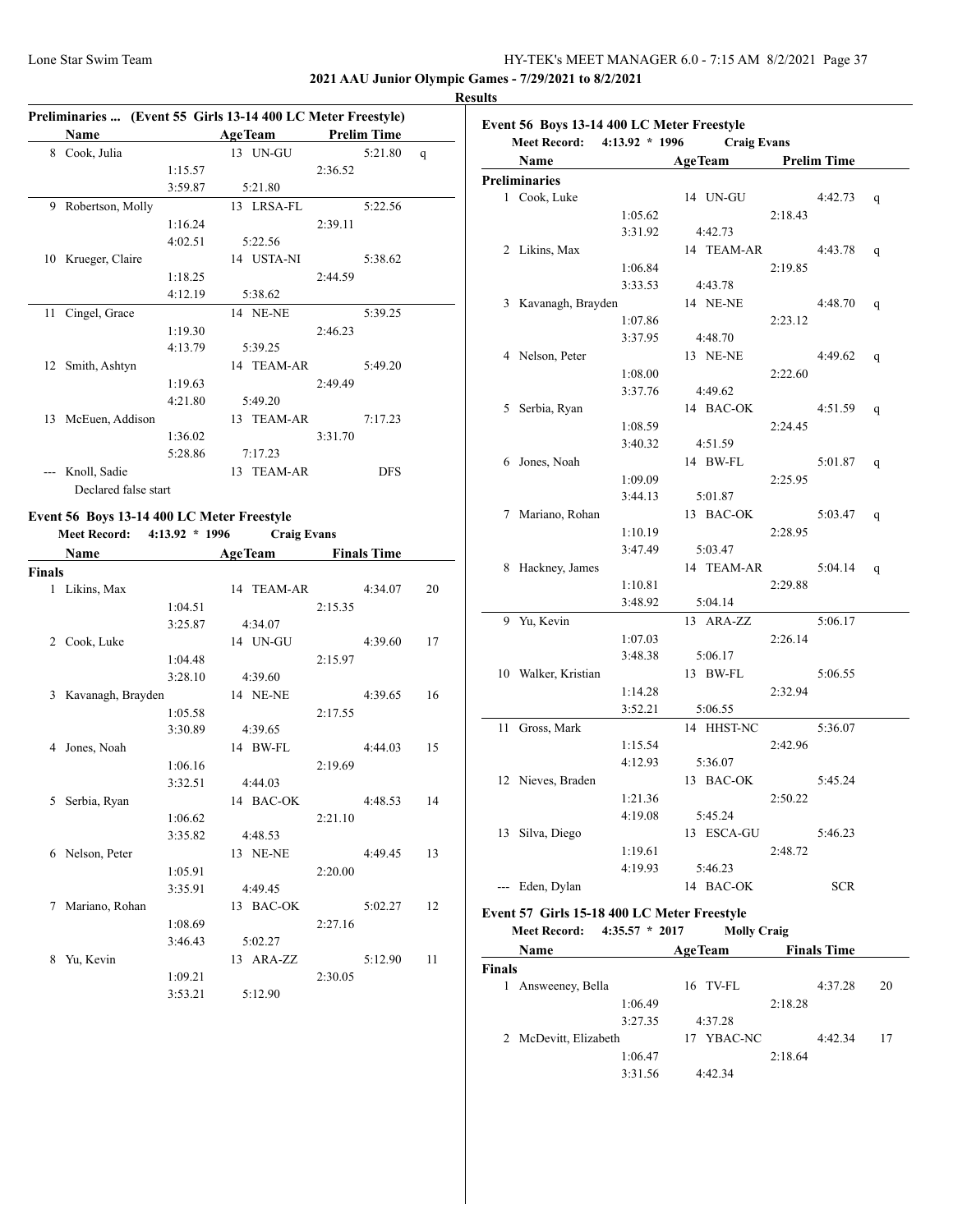**2021 AAU Junior Olympic Games - 7/29/2021 to 8/2/2021**

#### **Results**

|   | <b>Name</b>       |         | <b>AgeTeam</b> |         | <b>Finals Time</b> |    |
|---|-------------------|---------|----------------|---------|--------------------|----|
| 3 | Solano, Elizabeth |         | 17 TV-FL       |         | 4:43.24            | 16 |
|   |                   | 1:07.01 |                | 2:18.58 |                    |    |
|   |                   | 3:30.90 | 4:43.24        |         |                    |    |
| 4 | Antonov, Katarina |         | 17 FL-FL       |         | 4:44.09            | 15 |
|   |                   | 1:06.81 |                | 2:18.93 |                    |    |
|   |                   | 3:31.97 | 4:44.09        |         |                    |    |
| 5 | Pecore, Ali       |         | 18 FL-FL       |         | 4:52.61            | 14 |
|   |                   | 1:10.51 |                | 2:25.68 |                    |    |
|   |                   | 3:40.66 | 4:52.61        |         |                    |    |
| 6 | Bitting, Mimi     |         | BW-FL<br>16    |         | 4:56.83            | 13 |
|   |                   | 1:10.08 |                | 2:25.80 |                    |    |
|   |                   | 3:42.30 | 4:56.83        |         |                    |    |
| 7 | Johnson, Elise    |         | USTA-NI<br>17  |         | 4:58.39            | 12 |
|   |                   | 1:10.17 |                | 2:24.96 |                    |    |
|   |                   | 3:42.24 | 4:58.39        |         |                    |    |
| 8 | Carter, Braylee   |         | 16 YBAC-NC     |         | 5:00.41            | 11 |
|   |                   | 1:09.84 |                | 2:26.46 |                    |    |
|   |                   | 3:43.47 | 5:00.41        |         |                    |    |

# **Meet Record: 4:35.57 \* 2017 Molly Craig**

|    | Name                  |         | <b>AgeTeam</b> |         | <b>Prelim Time</b> |   |
|----|-----------------------|---------|----------------|---------|--------------------|---|
|    | <b>Preliminaries</b>  |         |                |         |                    |   |
|    | 1 Antonov, Katarina   |         | 17 FL-FL       |         | 4:46.24            | q |
|    |                       | 1:08.17 |                | 2:21.41 |                    |   |
|    |                       | 3:34.90 | 4:46.24        |         |                    |   |
|    | 2 Solano, Elizabeth   |         | 17 TV-FL       |         | 4:47.60            | q |
|    |                       | 1:14.66 |                | 2:26.19 |                    |   |
|    |                       | 3:38.51 | 4:47.60        |         |                    |   |
|    | 3 McDevitt, Elizabeth |         | 17 YBAC-NC     |         | 4:48.05            | q |
|    |                       | 1:06.39 |                | 2:19.60 |                    |   |
|    |                       | 3:34.39 | 4:48.05        |         |                    |   |
|    | 4 Pecore, Ali         |         | 18 FL-FL       |         | 4:53.98            | q |
|    |                       | 1:12.04 | 4:53.98        |         |                    |   |
| 5  | Carter, Braylee       |         | 16 YBAC-NC     |         | 4:54.65            | q |
|    |                       | 1:08.42 |                | 2:23.80 |                    |   |
|    |                       | 3:40.01 | 4:54.65        |         |                    |   |
|    | 6 Answeeney, Bella    |         | 16 TV-FL       |         | 5:00.13            | q |
|    |                       | 1:11.90 |                | 2:28.41 |                    |   |
|    |                       | 3:46.04 | 5:00.13        |         |                    |   |
| 7  | Johnson, Elise        |         | 17 USTA-NI     |         | 5:00.57            | q |
|    |                       | 1:11.52 |                | 2:28.49 |                    |   |
|    |                       | 3:45.23 | 5:00.57        |         |                    |   |
| 8  | Bitting, Mimi         |         | 16 BW-FL       |         | 5:01.02            | q |
|    |                       | 1:11.42 |                | 2:28.79 |                    |   |
|    |                       | 3:46.87 | 5:01.02        |         |                    |   |
| 9  | Montenegro, Valerie   |         | 16 FL-FL       |         | 5:01.78            |   |
|    |                       | 1:11.82 |                | 2:29.50 |                    |   |
|    |                       | 3:47.42 | 5:01.78        |         |                    |   |
|    | 10 Farooq, Maya       |         | 16 TV-FL       |         | 5:03.05            |   |
|    |                       | 1:12.41 |                | 2:30.85 |                    |   |
|    |                       | 3:48.70 | 5:03.05        |         |                    |   |
| 11 | Hamilton, Emma        |         | 16 BW-FL       |         | 5:04.52            |   |
|    |                       | 1:10.10 |                | 2:26.83 |                    |   |
|    |                       | 3:46.20 | 5:04.52        |         |                    |   |

| 12 Marquez, Thalia                         |         | 15 USTA-NI |         | 5:04.75    |
|--------------------------------------------|---------|------------|---------|------------|
|                                            | 1:10.74 |            | 2:29.76 |            |
|                                            | 3:48.47 | 5:04.75    |         |            |
| 13 Germosen, Isabella                      |         | 18 FL-FL   |         | 5:09.30    |
|                                            | 1:12.61 |            | 2:31.22 |            |
|                                            | 3:50.73 | 5:09.30    |         |            |
| 14 Jefferis, Ilah                          |         | 16 USTA-NI |         | 5:25.32    |
|                                            | 1:18.45 |            | 2:44.20 |            |
|                                            | 4:06.89 | 5:25.32    |         |            |
| 15 Mooney, Faye                            |         | 16 USTA-NI |         | 5:25.70    |
|                                            | 1:15.05 |            | 2:37.60 |            |
|                                            | 4:02.04 | 5:25.70    |         |            |
| 16 de Ruijter, Domenique                   |         | 17 USTA-NI |         | 5:27.27    |
|                                            | 1:14.40 |            | 2:39.31 |            |
|                                            | 4:04.14 | 5:27.27    |         |            |
| 17 Woodhouse, DeLaney                      |         | 16 USTA-NI |         | 5:28.15    |
|                                            | 1:16.28 |            | 2:39.94 |            |
|                                            | 4:04.88 | 5:28.15    |         |            |
| 18 Nieves, Kristen                         |         | 18 BAC-OK  |         | 5:30.64    |
|                                            | 1:16.93 |            | 2:40.56 |            |
|                                            | 4:06.08 | 5:30.64    |         |            |
| 19 Lapierre, Lydia                         |         | 17 USTA-NI |         | 5:33.34    |
|                                            | 1:16.69 |            | 2:42.32 |            |
|                                            | 4:08.37 | 5:33.34    |         |            |
| 20 Jeantrout, Madelyn                      |         | 16 BAC-OK  |         | 6:02.73    |
|                                            | 1:25.65 |            | 2:59.19 |            |
|                                            | 4:32.24 | 6:02.73    |         |            |
| --- Answeeney, Justine                     |         | 18 TV-FL   |         | <b>DFS</b> |
| Declared false start                       |         |            |         |            |
| --- Sanchez, Constanza                     |         | 16 FL-FL   |         | <b>DFS</b> |
| Declared false start                       |         |            |         |            |
| --- Royce-Roll, Willa                      |         | 18 USTA-NI |         | <b>SCR</b> |
| Event 58 Boys 15-18 400 LC Meter Freestyle |         |            |         |            |

# **Meet Record: 4:09.20 \* 2005 Steffan Troxel**

|               | Name                |         |    | <b>AgeTeam</b> |         | <b>Finals Time</b> |    |
|---------------|---------------------|---------|----|----------------|---------|--------------------|----|
| <b>Finals</b> |                     |         |    |                |         |                    |    |
| $\mathbf{1}$  | McLean, Matthew     |         | 17 | BW-FL          |         | 4:11.78            | 20 |
|               |                     | 59.55   |    |                | 2:03.08 |                    |    |
|               |                     | 3:07.42 |    | 4:11.78        |         |                    |    |
| 2             | Johnson, Drew       |         |    | 17 FL-FL       |         | 4:33.19            | 17 |
|               |                     | 1:05.38 |    |                | 2:16.75 |                    |    |
|               |                     | 3:27.51 |    | 4:33.19        |         |                    |    |
| 3             | Beck, Andrew        |         |    | 15 BW-FL       |         | 4:33.27            | 16 |
|               |                     | 1:05.59 |    |                | 2:18.46 |                    |    |
|               |                     | 3:28.85 |    | 4:33.27        |         |                    |    |
| 4             | Likins, Evan        |         |    | 17 TEAM-AR     |         | 4:33.52            | 15 |
|               |                     | 1:02.82 |    |                | 2:14.54 |                    |    |
|               |                     | 3:26.40 |    | 4:33.52        |         |                    |    |
| 5.            | Ledbetter, Jackson  |         |    | 16 UN-GU       |         | 4:36.49            | 14 |
|               |                     | 1:04.79 |    |                | 2:16.23 |                    |    |
|               |                     | 3:27.99 |    | 4:36.49        |         |                    |    |
| 6             | Harkness, Alexander |         |    | 18 TV-FL       |         | 4:39.86            | 13 |
|               |                     | 1:05.06 |    |                | 2:15.20 |                    |    |
|               |                     | 3:26.48 |    | 4:39.86        |         |                    |    |
| 7             | Stevenson, Herrick  |         |    | 15 NE-NE       |         | 4:40.26            | 12 |
|               |                     | 1:06.15 |    |                | 2:18.53 |                    |    |
|               |                     | 3:30.67 |    | 4:40.26        |         |                    |    |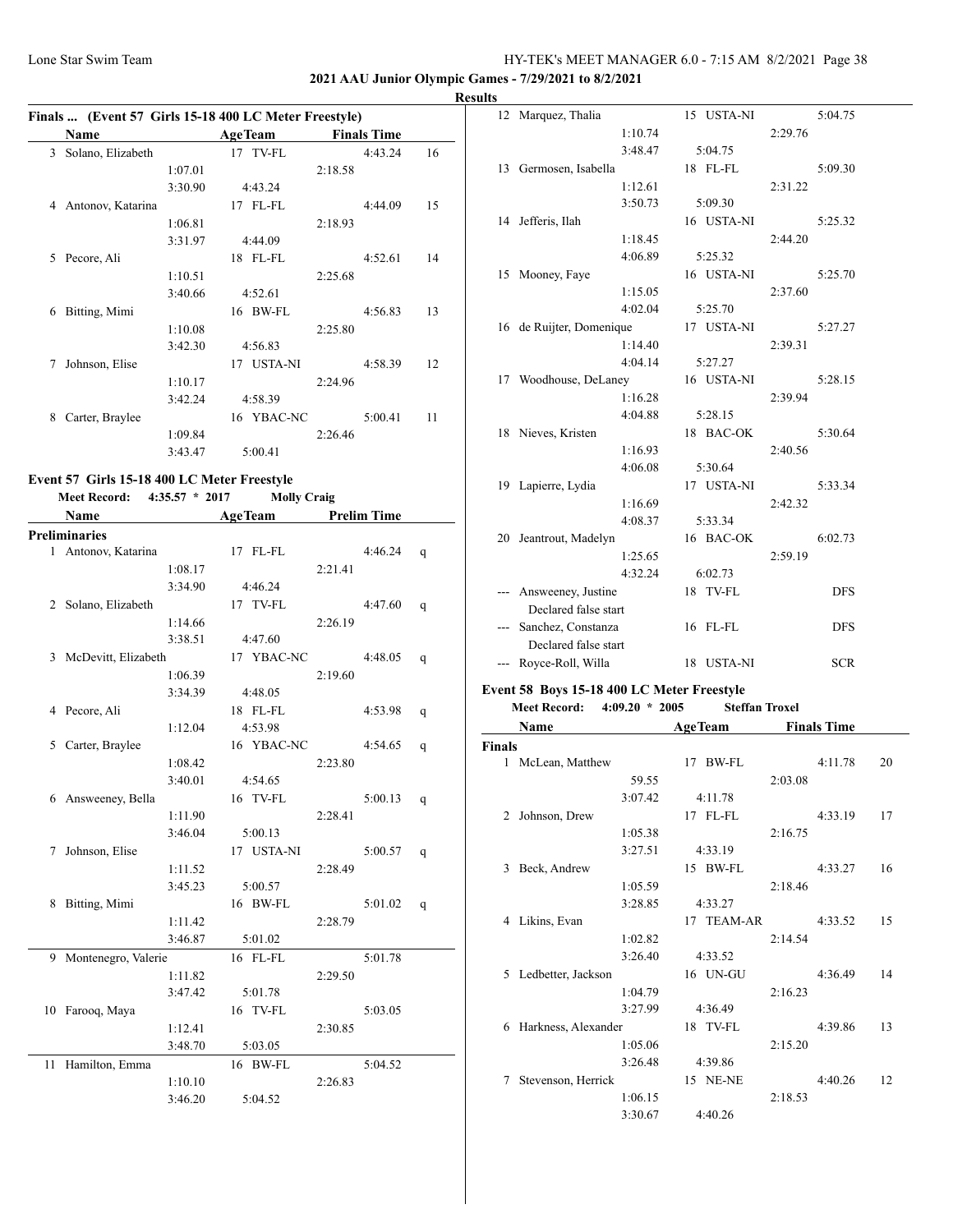**2021 AAU Junior Olympic Games - 7/29/2021 to 8/2/2021**

#### **Results**

|    | Finals  (Event 58 Boys 15-18 400 LC Meter Freestyle) |                  |                     |                       |                    |    |
|----|------------------------------------------------------|------------------|---------------------|-----------------------|--------------------|----|
|    | Name                                                 |                  | <b>AgeTeam</b>      |                       | <b>Finals Time</b> |    |
|    | 8 Lease, Henry                                       |                  | 17 NE-NE            |                       | 4:49.75            | 11 |
|    |                                                      | 1:05.18          |                     | 2:19.23               |                    |    |
|    |                                                      | 3:34.66          | 4:49.75             |                       |                    |    |
|    | Event 58 Boys 15-18 400 LC Meter Freestyle           |                  |                     |                       |                    |    |
|    | <b>Meet Record:</b>                                  | $4:09.20 * 2005$ |                     | <b>Steffan Troxel</b> |                    |    |
|    | <b>Name</b>                                          |                  | AgeTeam Prelim Time |                       |                    |    |
|    | <b>Preliminaries</b>                                 |                  |                     |                       |                    |    |
|    | 1 McLean, Matthew                                    |                  | 17 BW-FL            |                       | 4:22.95            | q  |
|    |                                                      | 1:02.59          |                     | 2:09.10               |                    |    |
|    |                                                      | 3:16.36          | 4:22.95             |                       |                    |    |
|    | 2 Harkness, Alexander                                |                  | 18 TV-FL            |                       | 4:34.20            | q  |
|    |                                                      | 1:05.69          |                     | 2:15.77               |                    |    |
|    |                                                      | 3:26.38          | 4:34.20             |                       |                    |    |
|    | 3 Johnson, Drew                                      |                  | 17 FL-FL            |                       | 4:36.49            | q  |
|    |                                                      | 1:05.15          |                     | 2:17.17               |                    |    |
|    |                                                      | 3:28.54          | 4:36.49             |                       |                    |    |
|    | 4 Likins, Evan                                       |                  | 17 TEAM-AR          |                       | 4:37.78            | q  |
|    |                                                      | 1:05.00          |                     | 2:17.58               |                    |    |
|    |                                                      | 3:30.81          | 4:37.78             |                       |                    |    |
|    | 5 Stevenson, Herrick                                 |                  | 15 NE-NE            |                       | 4:38.02            | q  |
|    |                                                      | 1:05.72          |                     | 2:18.80               |                    |    |
|    |                                                      | 3:31.99          | 4:38.02             |                       |                    |    |
|    | 6 Beck, Andrew                                       |                  | 15 BW-FL            |                       | 4:39.82            | q  |
|    |                                                      | 1:08.60          |                     | 2:23.18               |                    |    |
|    |                                                      | 3:34.26          | 4:39.82             |                       |                    |    |
|    | 7 Lease, Henry                                       |                  | 17 NE-NE            |                       | 4:41.67            | q  |
|    |                                                      | 1:06.06          |                     | 2:18.47               |                    |    |
|    |                                                      | 3:31.34          | 4:41.67             |                       |                    |    |
| 8  | Ledbetter, Jackson                                   |                  | 16 UN-GU            |                       | 4:42.79            | q  |
|    |                                                      | 1:05.39          |                     | 2:18.22               |                    |    |
|    |                                                      | 3:30.73          | 4:42.79             |                       |                    |    |
|    | 9 Macgregor, Ben                                     |                  | 15 FL-FL            |                       | 4:43.76            |    |
|    |                                                      | 1:07.39          |                     | 2:21.04               |                    |    |
|    |                                                      | 3:34.67          | 4:43.76             |                       |                    |    |
|    | 10 Terrell, Karsten                                  |                  | 16 BAC-OK           |                       | 4:44.69            |    |
|    |                                                      | 1:04.54          |                     | 2:18.77               |                    |    |
|    |                                                      | 3:33.71          | 4:44.69             |                       |                    |    |
|    | 11 Howard, Aydan                                     |                  | 17 BAC-OK           |                       | 4:45.61            |    |
|    |                                                      | 1:04.96          |                     | 2:18.72               |                    |    |
|    |                                                      | 3:33.36          | 4:45.61             |                       |                    |    |
|    | 12 Held, Brendan                                     |                  | 16 FL-FL            |                       | 4:51.89            |    |
|    |                                                      | 1:07.47          |                     | 2:21.83               |                    |    |
|    |                                                      | 3:36.57          | 4:51.89             |                       |                    |    |
| 13 | Alexander, Nate                                      |                  | 15 USTA-NI          |                       | 4:54.74            |    |
|    |                                                      | 1:09.62          |                     | 2:27.37               |                    |    |
|    |                                                      | 3:42.28          | 4:54.74             |                       |                    |    |
| 14 | Tavakol, Cyrus                                       |                  | 17 NE-NE            |                       | 4:58.48            |    |
|    |                                                      | 1:07.78          |                     | 2:23.86               |                    |    |
|    |                                                      | 3:41.99          | 4:58.48             |                       |                    |    |
| 15 | Włoczewski, Cole                                     |                  | 17 BW-FL            |                       | 5:00.82            |    |
|    |                                                      | 1:09.03          |                     | 2:25.97               |                    |    |
|    |                                                      | 3:45.97          | 5:00.82             |                       |                    |    |

| 16  | Indresano, Armando                                  |         |    | 16 NE-NE   |         | 5:03.24   |
|-----|-----------------------------------------------------|---------|----|------------|---------|-----------|
|     |                                                     | 1:05.36 |    |            | 2:21.30 |           |
|     |                                                     | 3:42.29 |    | 5:03.24    |         |           |
| 17  | Hobbie, Andy                                        |         |    | 15 TEAM-AR |         | 5:05.03   |
|     |                                                     | 1:11.44 |    |            | 2:29.15 |           |
|     |                                                     | 3:48.31 |    | 5:05.03    |         |           |
| 18  | Wilson, Aidan                                       |         |    | 17 SWST-AR |         | 5:15.61   |
|     |                                                     | 1:11.51 |    |            | 2:32.34 |           |
|     |                                                     | 3:54.94 |    | 5:15.61    |         |           |
| 19. | Leija, Michael                                      |         |    | 16 BAC-OK  |         | 5:17.87   |
|     |                                                     | 1:12.55 |    |            | 2:35.81 |           |
|     |                                                     | 3:59.13 |    | 5:17.87    |         |           |
|     | Acuna-Rosa, Aiden                                   |         |    | 16 NE-NE   |         | DQ        |
|     | False start                                         |         |    |            |         |           |
|     |                                                     | 1:03.61 |    |            | 2:13.52 |           |
|     |                                                     | 3:26.35 |    | DQ         |         |           |
|     | Spencer, Oliver                                     |         | 15 | UN-GU      |         | <b>NS</b> |
|     | vant 50. Cirls 12-14-400 I.C. Matar Exaggivla Dalay |         |    |            |         |           |

#### **Event 59 Girls 13-14 400 LC Meter Freestyle Relay**

**Meet Record: 4:13.90 \* 2017 Plymouth-Canton Cruisers C Pulick, N Freitag, S Miller, S Szelag**

|                | Team                    | Relay                 | <b>Finals Time</b>       |    |  |
|----------------|-------------------------|-----------------------|--------------------------|----|--|
| 1              | <b>BAC-OK</b>           | A                     | 4:34.47                  | 40 |  |
|                | 1) Ramos, Sarah 13      | 2) Bucy, Ashlyn 13    |                          |    |  |
|                | 3) Podoba, Roxy 13      | 4) Brown, Skyler 13   |                          |    |  |
|                | 1:05.03                 |                       | 2:10.31                  |    |  |
|                | 3:20.98                 | 4:34.47               |                          |    |  |
| $\overline{c}$ | <b>USTA-NI</b>          | A                     | 4:35.06                  | 34 |  |
|                | 1) Thompson, Kaitlyn 14 | 2) Kuznia, Arianna 13 |                          |    |  |
|                | 3) Krueger, Claire 14   | 4) Lowe, Sibby 14     |                          |    |  |
|                | 1:07.14                 |                       | 2:19.06                  |    |  |
|                | 3:29.94                 | 4:35.06               |                          |    |  |
| 3              | NE-NE                   | A                     | 4:38.31                  | 32 |  |
|                | 1) Nayiga, Britney 13   | 2) Collins, Deryn 14  |                          |    |  |
|                | 3) Slosek, Sophia 14    |                       | 4) Albuquerque, Lana 14  |    |  |
|                | 1:12.92                 |                       | 2:24.09                  |    |  |
|                | 3:29.36                 | 4:38.31               |                          |    |  |
| 4              | <b>TEAM-AR</b>          | A                     | 4:46.98                  | 30 |  |
|                | 1) Ellington, Sophie 14 | 2) Smith, Ashtyn 14   |                          |    |  |
|                | 3) Armer, Emily 14      |                       | 4) Esteban, Elizabeth 14 |    |  |
|                | 1:07.26                 |                       | 2:19.93                  |    |  |
|                | 3:34.87                 | 4:46.98               |                          |    |  |
| 5              | FL-FL                   | A                     | 4:48.59                  | 28 |  |
|                | 1) Wyatt, Mackenzie 14  | 2) Simpson, Jordan 14 |                          |    |  |
|                | 3) Wilhelm, Sydney 14   | 4) Darwood, Rachel 14 |                          |    |  |
|                | 1:09.66                 |                       | 2:23.94                  |    |  |
|                | 3:36.37                 | 4:48.59               |                          |    |  |
| 6              | ARA-ZZ                  | A                     | 4:52.81                  | 26 |  |
|                | 1) Rust, Kayla 13       |                       | 2) Seminavage, Kama 13   |    |  |
|                | 3) Dugan, Payton 14     | 4) Chavis, Paulina 14 |                          |    |  |
|                | 1:11.19                 |                       | 2:23.06                  |    |  |
|                | 3:45.69                 | 4:52.81               |                          |    |  |
| 7              | NE-NE                   | B                     | 4:59.51                  | 24 |  |
|                | 1) Mahoney, Kira 13     | 2) Beston, Molly 14   |                          |    |  |
|                | 3) Pearson, Georgia 13  | 4) Cingel, Grace 14   |                          |    |  |
|                | 1:14.31                 |                       | 2:30.83                  |    |  |
|                | 3:46.44                 | 4:59.51               |                          |    |  |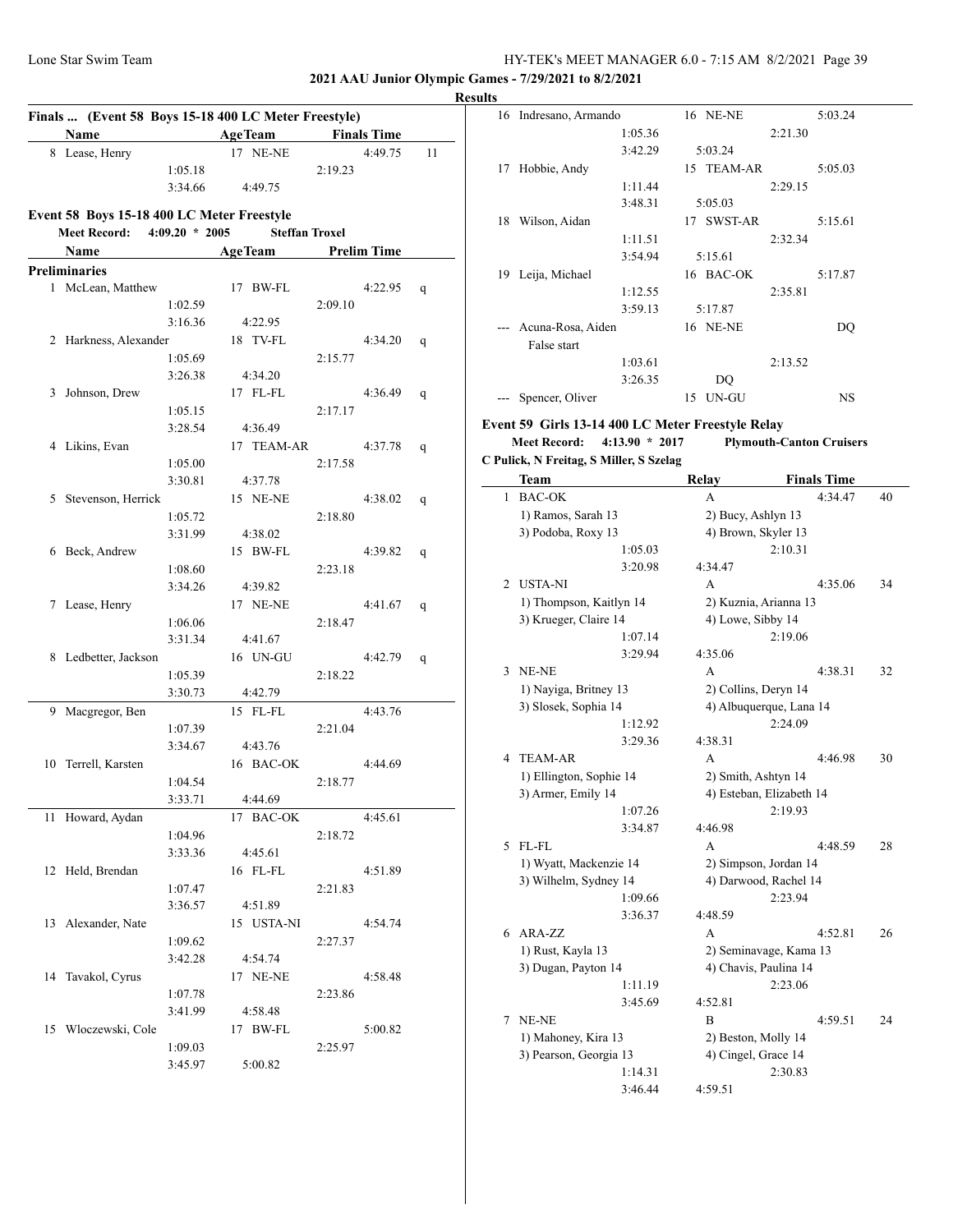**2021 AAU Junior Olympic Games - 7/29/2021 to 8/2/2021**

#### **Result**

|   | (Event 59 Girls 13-14 400 LC Meter Freestyle Relay) |                        |                         |    |
|---|-----------------------------------------------------|------------------------|-------------------------|----|
|   | Team                                                | Relay                  | <b>Finals Time</b>      |    |
| 8 | SMSC-OZ                                             | A                      | 5:29.18                 | 22 |
|   | 1) Weibrecht, Brooklyn 14                           | 2) Gibbs, Kinsley 13   |                         |    |
|   | 3) Brown, Gracie 13                                 | 4) Taylor, Kyra 14     |                         |    |
|   | 1:22.58                                             |                        | 2:45.93                 |    |
|   | 4:16.83                                             | 5:29.18                |                         |    |
| 9 | <b>TEAM-AR</b>                                      | B                      | 5:31.22                 | 18 |
|   | 1) Hobbie, Abby 13                                  |                        | 2) Meeks, McKinleigh 13 |    |
|   | 3) McEuen, Addison 13                               | 4) Knoll, Sadie 13     |                         |    |
|   | 1:17.19                                             |                        | 2:33.62                 |    |
|   | 4:03.98                                             | 5:31.22                |                         |    |
|   | LRSA-FL                                             | A                      | <b>XDO</b>              |    |
|   | Early take-off swimmer #2                           |                        |                         |    |
|   | 1) Robertson, Molly 13                              | 2) Meislahn, Kinley 12 |                         |    |
|   | 3) Weathers, Danielle 13                            |                        | 4) Morris, Cheney 13    |    |
|   | 1:12.52                                             |                        | 2:22.18                 |    |
|   | 3:39.11                                             | DO                     |                         |    |

# **Event 60 Boys 13-14 400 LC Meter Freestyle Relay Meet Record: 4:04.22 \* 2019 Team New England**

#### **N Black, C Tyrrell, A Indresano, J Cheng**

|                | Team                    | Relay              | <b>Finals Time</b>        |    |
|----------------|-------------------------|--------------------|---------------------------|----|
| 1              | NE-NE                   | A                  | $4:02.34*$                | 40 |
|                | $1)$ Giglio, JP 14      |                    | 2) Gamber, Charlie 13     |    |
|                | 3) Nelson, Peter 13     |                    | 4) Kavanagh, Brayden 14   |    |
|                | 59.78                   |                    | 2:02.32                   |    |
|                | 3:03.86                 | 4:02.34            |                           |    |
| $\overline{c}$ | <b>TEAM-AR</b>          | A                  | 4:13.39                   | 34 |
|                | 1) Hackney, James 14    |                    | 2) Sanchez, Bradon 14     |    |
|                | 3) Green, Owen 14       | 4) Likins, Max 14  |                           |    |
|                | 1:01.87                 |                    | 2:05.69                   |    |
|                | 3:11.52                 | 4:13.39            |                           |    |
| 3              | NE-NE                   | B                  | 4:18.59                   | 32 |
|                | 1) Stenfors, Finn 14    | 2) Cano, Juan 14   |                           |    |
|                | 3) Short, Matthew 14    | 4) Yan, Jason 14   |                           |    |
|                | 1:04.15                 |                    | 2:09.24                   |    |
|                | 3:15.48                 | 4:18.59            |                           |    |
| 4              | BW-FL                   | A                  | 4:21.90                   | 30 |
|                | 1) Jones, Noah 14       |                    | 2) Kennington, Tristen 14 |    |
|                | 3) Pfister, Nicholas 14 |                    | 4) Walker, Kristian 13    |    |
|                | 1:02.55                 |                    | 2:06.90                   |    |
|                | 3:14.56                 | 4:21.90            |                           |    |
| 5.             | ARA-ZZ                  | A                  | 4:32.69                   | 28 |
|                | 1) Rust, Kai 14         | 2) Peck, Ariel 14  |                           |    |
|                | 3) Murphy, Liam 13      | 4) Yu, Kevin 13    |                           |    |
|                | 1:03.76                 |                    | 2:08.75                   |    |
|                | 3:17.98                 | 4:32.69            |                           |    |
| 6              | HHST-NC                 | A                  | 4:44.21                   | 26 |
|                | 1) McKim, Aniah 13      |                    | 2) Garner, Finneaus 14    |    |
|                | 3) McRae, Paolo 13      | 4) Gross, Mark 14  |                           |    |
|                | 1:12.63                 |                    | 2:21.25                   |    |
|                | 3:37.24                 | 4:44.21            |                           |    |
| 7              | <b>TEAM-AR</b>          | B                  | 4:50.15                   | 24 |
|                | 1) Wood, Christian 14   | 2) Brown, Evan 14  |                           |    |
|                | 3) Ward, Coy 13         | 4) Reid, Landon 13 |                           |    |
|                | 1:09.65                 |                    |                           |    |
|                | 3:38.63                 | 4:50.15            |                           |    |

| llts                 |                           |                      |    |  |
|----------------------|---------------------------|----------------------|----|--|
|                      | --- BAC-OK                | A                    | DO |  |
|                      | Early take-off swimmer #2 |                      |    |  |
|                      | 1) Serbia, Ryan 14        | 2) Eden, Dylan 14    |    |  |
| 3) Mariano, Rohan 13 |                           | 4) Nieves, Braden 13 |    |  |
|                      | 1:01.83                   | 2:01.88              |    |  |
|                      | 3:05.45                   | DO                   |    |  |

## **Event 61 Girls 15-18 400 LC Meter Freestyle Relay Meet Record: 4:10.61 \* 2017 United Southern Tier Aquatics**

## **M Craig, R Wallisky, S Pierce, M Rogan**

|   | <b>Team</b>              | Relay                   | <b>Finals Time</b>          |    |
|---|--------------------------|-------------------------|-----------------------------|----|
| 1 | FL-FL                    | А                       | 4:16.61                     | 40 |
|   | 1) Pecore, Ali 18        | 2) Patterson, Carmen 15 |                             |    |
|   | 3) Sanchez, Constanza 16 |                         | 4) Montenegro, Valerie 16   |    |
|   | 1:04.33                  |                         | 2:07.36                     |    |
|   | 3:10.93                  | 4:16.61                 |                             |    |
| 2 | <b>BAC-OK</b>            | A                       | 4:21.10                     | 34 |
|   | 1) Horst, Danielle 17    | 2) Mendoza, Landry 15   |                             |    |
|   | 3) Stoddard, Caleigh 15  | 4) Schapp, Haylee 18    |                             |    |
|   | 1:03.59                  |                         | 2:07.75                     |    |
|   | 3:14.11                  | 4:21.10                 |                             |    |
| 3 | NE-NE                    | A                       | 4:21.14                     | 32 |
|   | 1) Bergeron, Ella 15     | 2) Hamilton, Jeylin 16  |                             |    |
|   | 3) Routh, Ainsley 17     | 4) Nelson, Megan 16     |                             |    |
|   | 1:07.48                  |                         | 2:12.91                     |    |
|   | 3:18.55                  | 4:21.14                 |                             |    |
| 4 | FL-FL                    | B                       | 4:25.18                     | 30 |
|   | 1) Antonov, Katarina 17  | 2) Bianchi, Bilu 16     |                             |    |
|   | 3) Germosen, Isabella 18 | 4) Eagan, Maria 18      |                             |    |
|   | 1:05.48                  |                         | 2:10.54                     |    |
|   | 3:17.97                  | 4:25.18                 |                             |    |
| 5 | <b>USTA-NI</b>           | B                       | 4:25.57                     | 28 |
|   | 1) Klemann, Alannah 15   | 2) O'Brien, Allison 15  |                             |    |
|   | 3) Mooney, Faye 16       | 4) Jefferis, Ilah 16    |                             |    |
|   | 1:07.72                  |                         | 2:13.67                     |    |
|   | 3:20.79                  | 4:25.57                 |                             |    |
| 6 | BW-FL                    | A                       | 4:27.47                     | 26 |
|   | 1) Sloan, Riley 17       | 2) Wright, Kylene 17    |                             |    |
|   | 3) Brown, Alexa 16       | 4) Hamilton, Emma 16    |                             |    |
|   | 1:06.55                  |                         | 2:16.73                     |    |
|   | 3:23.93                  | 4:27.47                 |                             |    |
| 7 | NE-NE                    | B                       | 4:40.45                     | 24 |
|   | 1) Nansamba, Breana 15   | 2) Tavakol, Farah 15    |                             |    |
|   | 3) Aboudou, Aliya 15     | 4) Bleckley, Paige 15   |                             |    |
|   | 1:11.44                  |                         | 2:21.34                     |    |
|   | 3:33.43                  | 4:40.45                 |                             |    |
| 8 | <b>BAC-OK</b>            | B                       | 4:46.39                     | 22 |
|   | 1) Sawyer, Addison 16    | 2) Palmer, Abbie 17     |                             |    |
|   | 3) Cummings, Lynlee 17   | 4) Nieves, Kristen 18   |                             |    |
|   | 1:09.53                  |                         | 2:22.42                     |    |
|   | 3:34.88                  | 4:46.39                 |                             |    |
| 9 | <b>USTA-NI</b>           | C                       | 4:47.60                     | 18 |
|   | 1) Johnson, Elise 17     |                         | 2) de Ruijter, Domenique 17 |    |
|   | 3) Lapierre, Lydia 17    |                         | 4) Woodhouse, DeLaney 16    |    |
|   | 1:07.24                  |                         | 2:20.74                     |    |
|   | 3:35.70                  | 4:47.60                 |                             |    |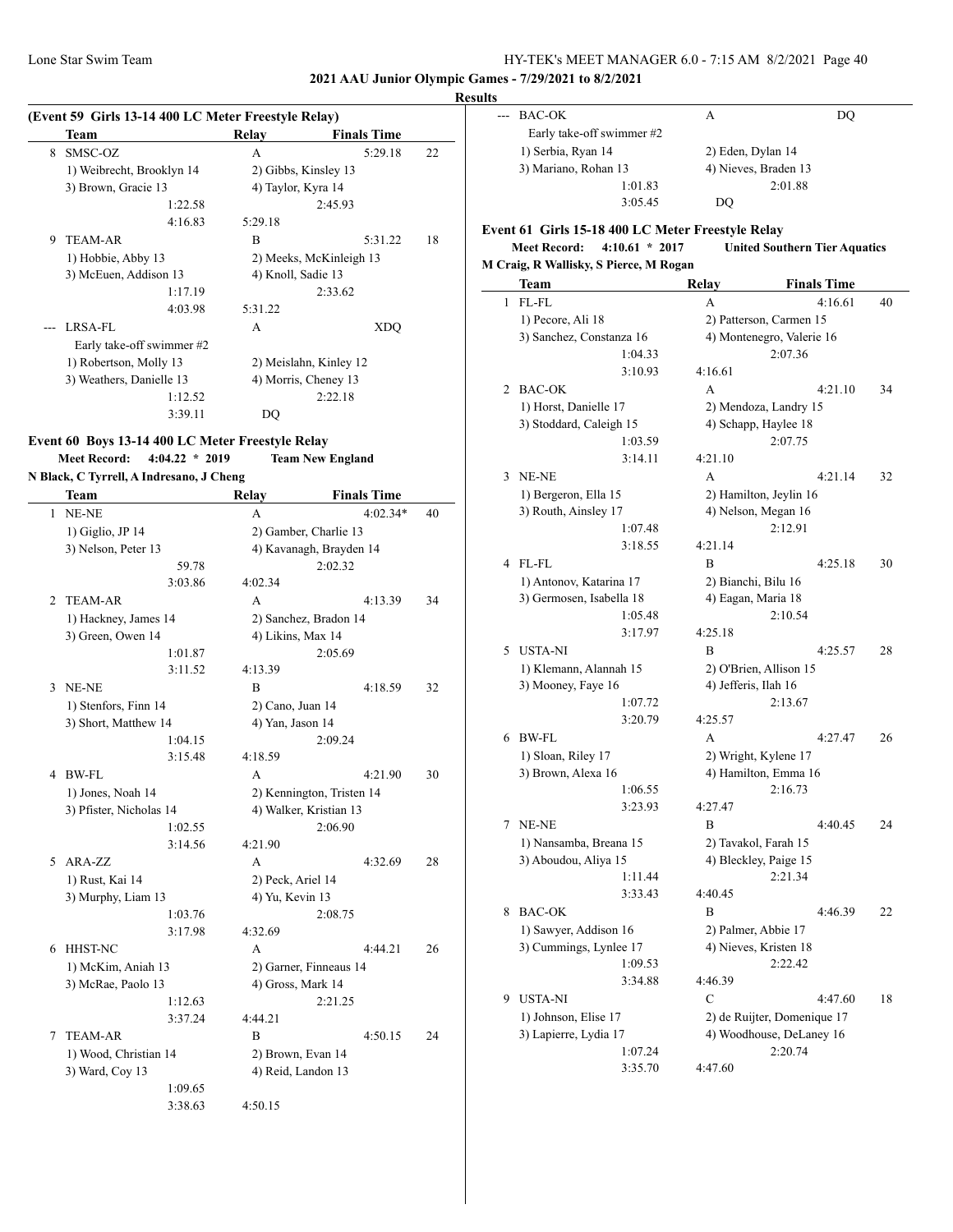**2021 AAU Junior Olympic Games - 7/29/2021 to 8/2/2021**

#### **Results**

| (Event 61 Girls 15-18 400 LC Meter Freestyle Relay) |                           |                    |                          |    |  |  |  |
|-----------------------------------------------------|---------------------------|--------------------|--------------------------|----|--|--|--|
|                                                     | Team                      | <b>Relay</b>       | <b>Finals Time</b>       |    |  |  |  |
| 10                                                  | FL-FL                     | $\mathcal{C}$      | 4:50.59                  | 14 |  |  |  |
|                                                     | 1) Kennedy, Hannah 16     |                    | 2) Vizcaya, Ariana 15    |    |  |  |  |
|                                                     | 3) Provenzano, Erin 17    |                    | 4) Mansur, Malika 15     |    |  |  |  |
|                                                     | 1:09.39                   |                    | 2:21.95                  |    |  |  |  |
|                                                     | 3:35.59                   | 4:50.59            |                          |    |  |  |  |
| 11                                                  | <b>TEAM-AR</b>            | A                  | 4:52.00                  | 12 |  |  |  |
|                                                     | 1) Esteban, Grace 15      |                    | 2) Sanders, Logan 16     |    |  |  |  |
|                                                     | 3) Halladay, Aidan 16     |                    | 4) Sanchez, Cecily 16    |    |  |  |  |
|                                                     | 1:09.05                   |                    | 2:29.52                  |    |  |  |  |
|                                                     | 3:41.81                   | 4:52.00            |                          |    |  |  |  |
| 12                                                  | <b>TEAM-AR</b>            | B                  | 5:19.49                  | 10 |  |  |  |
|                                                     | 1) Murphree, Rachel 18    | 2) Smith, Ally 17  |                          |    |  |  |  |
|                                                     | 3) Bennett, Presley 15    | 4) Hays, Kaylee 16 |                          |    |  |  |  |
|                                                     | 1:22.23                   |                    | 2:36.83                  |    |  |  |  |
|                                                     | 3:52.17                   | 5:19.49            |                          |    |  |  |  |
|                                                     | <b>USTA-NI</b>            | A                  | DQ                       |    |  |  |  |
|                                                     | Early take-off swimmer #2 |                    |                          |    |  |  |  |
|                                                     | 1) TenEyck, Kennidi 18    | 2) Konz, Ashley 17 |                          |    |  |  |  |
|                                                     | 3) Marquez, Thalia 15     |                    | 4) Giovannoni, Chloe 18  |    |  |  |  |
|                                                     | 1:04.89                   |                    | 2:09.42                  |    |  |  |  |
|                                                     | 3:14.92                   | DQ                 |                          |    |  |  |  |
|                                                     | <b>TV-FL</b>              | A                  | DQ                       |    |  |  |  |
|                                                     | Early take-off swimmer #3 |                    |                          |    |  |  |  |
|                                                     | 1) Greene, Abby 17        |                    | 2) Answeeney, Bella 16   |    |  |  |  |
|                                                     | 3) Solano, Elizabeth 17   |                    | 4) Answeeney, Justine 18 |    |  |  |  |
|                                                     | 1:02.24                   |                    | 2:06.64                  |    |  |  |  |
|                                                     | 3:08.10                   | DQ                 |                          |    |  |  |  |
|                                                     | <b>SST-GU</b>             | A                  | <b>SCR</b>               |    |  |  |  |
|                                                     | 1) Coreas, Siumy 15       | 2) Hejl, Taegen 15 |                          |    |  |  |  |
|                                                     | 3) Rodriguez, Ysabel 18   |                    | 4) Perales, Hailey 16    |    |  |  |  |

#### **Event 62 Boys 15-18 400 LC Meter Freestyle Relay**

**Meet Record: 3:43.81 \* 2019 Team New England**

**D McDermott, J Williams, D Del Rio, R Stevenson**

|                | Team                     | Relay                    | <b>Finals Time</b> |    |
|----------------|--------------------------|--------------------------|--------------------|----|
| 1              | NE-NE                    | $\mathsf{A}$             | $3:43.50*$         | 40 |
|                | 1) Hixson, Brian 17      | 2) Tavakol, Cyrus 17     |                    |    |
|                | 3) Cheng, Jeremy 16      | 4) Del-Rio, David 18     |                    |    |
|                | 55.86                    |                          | 1:50.97            |    |
|                | 2:47.29                  | 3:43.50                  |                    |    |
| $\mathfrak{D}$ | FL-FL                    | A                        | 3:51.77            | 34 |
|                | 1) Johnson, Drew 17      | 2) Eary, Laine 17        |                    |    |
|                | 3) Macgregor, Ben 15     | 4) Craft, Samuel 16      |                    |    |
|                | 54.88                    |                          | 1:55.33            |    |
|                | 2:52.44                  | 3:51.77                  |                    |    |
| $\mathbf{3}$   | NE-NE                    | B                        | 3:52.82            | 32 |
|                | 1) Indresano, Armando 16 | 2) Stevenson, Herrick 15 |                    |    |
|                | 3) Acuna-Rosa, Aiden 16  | 4) Lease, Henry 17       |                    |    |
|                | 59.18                    |                          | 1:58.57            |    |
|                | 2:56.86                  | 3:52.82                  |                    |    |
| 4              | <b>BAC-OK</b>            | R                        | 3:58.53            | 30 |
|                | 1) DaVoult, Gage 16      | 2) Howard, Aydan 17      |                    |    |
|                | 3) Sawyer, Dalton 16     | 4) Jacobs, Zach 17       |                    |    |
|                | 1:00.17                  |                          | 2:01.16            |    |
|                | 3:00.88                  | 3:58.53                  |                    |    |

| š  |                                            |                    |                                             |         |    |
|----|--------------------------------------------|--------------------|---------------------------------------------|---------|----|
| 5  | <b>BAC-OK</b>                              |                    | А                                           | 3:58.97 | 28 |
|    | 1) Terrell, Karsten 16                     |                    | 2) Gonzalez, Michael 16                     |         |    |
|    | 3) Sein, Cameron 15                        |                    | 4) Ross, Dalton 17                          |         |    |
|    |                                            | 1:00.54            | 2:02.41                                     |         |    |
|    |                                            | 3:01.04            | 3:58.97                                     |         |    |
| 6  | <b>TEAM-AR</b>                             |                    | B                                           | 4:01.89 | 26 |
|    | 1) Cobb, Cade 17                           |                    | 2) Pyatt, Tanner 16                         |         |    |
|    | 3) Boyce, Kai 16                           |                    | 4) Likins, Evan 17                          |         |    |
|    |                                            | 1:00.67            | 2:01.18                                     |         |    |
|    |                                            | 3:03.54            | 4:01.89                                     |         |    |
| 7  | NE-NE                                      |                    | C                                           | 4:03.94 | 24 |
|    | 1) Goodman, Nick 16                        |                    | 2) Giech, Tony 17                           |         |    |
|    | 3) Cirame, Joe 18                          |                    | 4) Caushaj, Reked 18                        |         |    |
|    |                                            | 1:00.55            | 1:59.87                                     |         |    |
|    |                                            | 3:02.27            | 4:03.94                                     |         |    |
| 8  | <b>TEAM-AR</b>                             |                    | C                                           | 4:05.45 | 22 |
|    | 1) McWilliams, Harrison 17                 |                    | 2) McCook, Riley 16                         |         |    |
|    | 3) Pilgreen, Austin 17                     |                    | 4) Young, Owen 16                           |         |    |
|    |                                            | 1:00.64            | 2:00.64                                     |         |    |
|    |                                            | 3:04.80            | 4:05.45                                     |         |    |
| 9  | FL-FL                                      |                    | B                                           | 4:06.43 | 18 |
|    | 1) Fair-Purcell, Andrew 16                 |                    | 2) Held, Brendan 16                         |         |    |
|    | 3) Fisher, Andrew 17                       |                    | 4) Grantham, Hunter 17                      |         |    |
|    |                                            | 1:02.16<br>3:07.30 | 2:04.74<br>4:06.43                          |         |    |
| 10 | <b>BW-FL</b>                               |                    | А                                           |         | 14 |
|    |                                            |                    |                                             | 4:07.29 |    |
|    | 1) Luna, Andres 15<br>3) Velez, Nicolas 15 |                    | 2) Beck, Andrew 15<br>4) McLean, Matthew 17 |         |    |
|    |                                            | 1:05.46            | 2:06.62                                     |         |    |
|    |                                            | 3:09.14            | 4:07.29                                     |         |    |
| 11 | <b>TEAM-AR</b>                             |                    | D                                           | 4:16.60 | 12 |
|    | 1) Power, Ethan 17                         |                    | 2) Hobbie, Andy 15                          |         |    |
|    | 3) Mathis, Jeremiah 15                     |                    | 4) Whiseant, Dayton 15                      |         |    |
|    |                                            | 1:01.54            | 2:06.22                                     |         |    |
|    |                                            | 3:12.76            | 4:16.60                                     |         |    |
| 12 | TV-FL                                      |                    | A                                           | 4:21.89 | 10 |
|    | 1) Greene, Jimmy 18                        |                    | 2) Robinson, Evan 16                        |         |    |
|    | 3) Hall, Jackson Pawlows 15                |                    | 4) Zapata, JC 17                            |         |    |
|    |                                            | 1:04.41            | 2:10.42                                     |         |    |
|    |                                            | 3:18.28            | 4:21.89                                     |         |    |
| 13 | TEAM-AR                                    |                    | E                                           | 4:41.97 | 8  |
|    | 1) Roberts, Warren 17                      |                    | 2) Bailey, Bryce 16                         |         |    |
|    | 3) McCook, Bailey 18                       |                    | 4) Witterstaetter, Randall 17               |         |    |
|    |                                            | 1:11.31            |                                             |         |    |
|    |                                            | 3:32.88            | 4:41.97                                     |         |    |
|    | TEAM-AR                                    |                    | А                                           | DQ      |    |
|    | Early take-off swimmer #3                  |                    |                                             |         |    |
|    | 1) Likins, Eli 15                          |                    | 2) Diggs, Logan 18                          |         |    |
|    | 3) Price, Peyton 17                        |                    | 4) Cass, John David 18                      |         |    |
|    |                                            | 56.84              | 1:55.71                                     |         |    |
|    |                                            | 2:53.60            | DQ                                          |         |    |
|    | <b>BAC-OK</b>                              |                    | С                                           | DFS     |    |
|    | Declared false start                       |                    |                                             |         |    |
|    | 1) Thiebaud, Mayson 18                     |                    | 2) Ramos, Matthew 16                        |         |    |
|    | 3) Martin, Colin 17                        |                    | 4) McIntyre, Logan 18                       |         |    |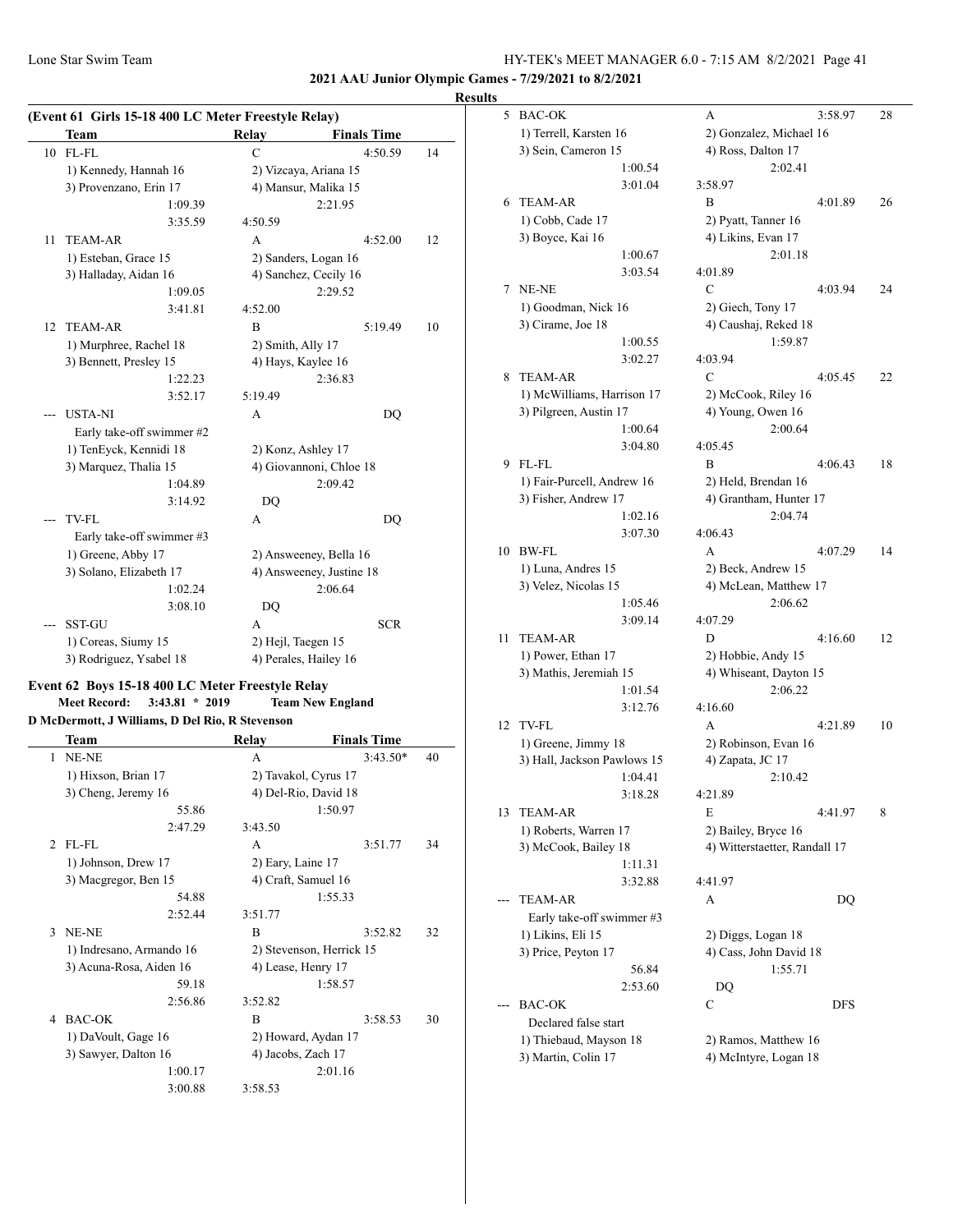**2021 AAU Junior Olympic Games - 7/29/2021 to 8/2/2021**

 $\overline{\phantom{a}}$ 

#### **Results**

| Event 65 Girls 8 & Under 50 LC Meter Freestyle<br>$34.63 * 2018$<br><b>Meet Record:</b><br>Ayelet Nishikawa-Geitheim |                             |   |                |                    |                |
|----------------------------------------------------------------------------------------------------------------------|-----------------------------|---|----------------|--------------------|----------------|
|                                                                                                                      | Name                        |   | <b>AgeTeam</b> | <b>Finals Time</b> |                |
| 1                                                                                                                    | Upton, Camryn               | 8 | YBAC-NC        | 39.12              | 20             |
| 2                                                                                                                    | Rubino, Isabella            | 8 | <b>BAC-OK</b>  | 39.33              | 17             |
| 3                                                                                                                    | Jandera-Chambless, Lilliana | 8 | <b>HHST-NC</b> | 40.30              | 16             |
| 4                                                                                                                    | Fish, Makenzie              | 8 | USTA-NI        | 40.93              | 15             |
| 5                                                                                                                    | Crouse, Kenzy               | 7 | BAC-OK         | 44.71              | 14             |
| 6                                                                                                                    | Chojnowski, Lexi            | 8 | BAC-OK         | 45.11              | 13             |
| 7                                                                                                                    | Principe, Kate              | 8 | <b>BW-FL</b>   | 45.23              | 12             |
| 8                                                                                                                    | Guarino, Melanie            | 8 | BA-FL          | 47.59              | 11             |
| 9                                                                                                                    | Dearth, Corena              | 8 | HHST-NC        | 48.49              | 9              |
| 10                                                                                                                   | Jones, Layla                | 8 | <b>BW-FL</b>   | 48.54              | 7              |
| 11                                                                                                                   | Wilson, Piper               | 7 | LSST-GU        | 49.73              | 6              |
| 12                                                                                                                   | Villarreal, Lillianna       | 7 | UN-GU          | 50.79              | 5              |
| 13                                                                                                                   | Burris, Ella                | 8 | <b>TEAM-AR</b> | 52.48              | $\overline{4}$ |
| 14                                                                                                                   | Luna, Sara                  | 8 | <b>BW-FL</b>   | 53.68              | 3              |
| 15                                                                                                                   | McGee, Averie               | 7 | <b>LSST-GU</b> | 54.19              | $\overline{2}$ |
| 16                                                                                                                   | Perez, Eizamar              | 7 | <b>BA-FL</b>   | 55.07              | 1              |
| 17                                                                                                                   | Rubino, Pippa               | 6 | <b>BAC-OK</b>  | 57.18              |                |
| 18                                                                                                                   | Burbank, Atalia             | 7 | <b>TEAM-AR</b> | 1:00.04            |                |
| 19                                                                                                                   | Dugan, Dakota               | 7 | ARA-ZZ         | 1:00.56            |                |
| 20                                                                                                                   | No, Harper                  | 7 | LSST-GU        | 1:26.61            |                |
| 21                                                                                                                   | Ellington, Georgia          | 6 | <b>TEAM-AR</b> | 1:39.49            |                |
|                                                                                                                      |                             |   |                |                    |                |

# **Event 66 Boys 8 & Under 50 LC Meter Freestyle**

**Meet Record: 33.89 \* 2010 Jonah Barnes**

|      | Name                  |   | <b>AgeTeam</b> | <b>Finals Time</b> |                |
|------|-----------------------|---|----------------|--------------------|----------------|
| 1    | Chen, Albert          | 8 | UN-GU          | 34.70              | 20             |
| 2    | Berkeley, Ojore       | 8 | UN-GA          | 40.06              | 17             |
| $*3$ | Lutz, Joel            | 7 | UN-FL          | 40.19              | 15.5           |
| $*3$ | Sanie, Amir           | 8 | <b>BAC-OK</b>  | 40.19              | 15.5           |
| 5    | Riedel, Cody          | 8 | <b>TASC-GU</b> | 40.35              | 14             |
| 6    | Maslak, Joshua        | 8 | <b>BA-FL</b>   | 42.88              | 13             |
| 7    | Swint, Charlie        | 8 | SWST-AR        | 43.31              | 12             |
| 8    | Jouffron, Joshua      | 8 | LSST-GU        | 44.09              | 11             |
| 9    | LeBlanc, Christian    | 8 | SST-GU         | 44.88              | 9              |
| 10   | Fuentes, Bradley      | 8 | BA-FL          | 47.19              | 7              |
| 11   | Moobark, Shareef      | 8 | <b>BA-FL</b>   | 49.93              | 6              |
| 12   | Kohler, Parker        | 7 | SWST-AR        | 51.60              | 5              |
| 13   | Marsden, Ryan         | 8 | ARA-ZZ         | 52.60              | 4              |
| 14   | Rounsavall, Alexander | 7 | <b>ESCA-GU</b> | 52.74              | 3              |
| 15   | Ewald, Jaxon          | 7 | <b>TASC-GU</b> | 59.88              | $\overline{c}$ |
| 16   | Mekker, Eli           | 7 | USTA-NI        | 1:02.76            | 1              |
| 17   | Schupp, Joel          | 8 | SMSC-OZ        | 1:04.97            |                |
| 18   | Arnstein, Jacob       | 6 | <b>BA-FL</b>   | 1:26.40            |                |
| ---  | Slocum, Joev          | 8 | <b>TEAM-AR</b> | <b>SCR</b>         |                |

## **Event 67 Girls 9-10 50 LC Meter Freestyle**

|   | $30.25 * 1998$<br><b>Meet Record:</b> |    | <b>Emily Ewing</b> |                    |    |  |
|---|---------------------------------------|----|--------------------|--------------------|----|--|
|   | Name                                  |    | <b>AgeTeam</b>     | <b>Finals Time</b> |    |  |
|   | 1 Davy-Brown, Layla                   | 10 | <b>IN-MD</b>       | 32.02              | 20 |  |
|   | 2 Kistler, Shelby                     | 10 | YBAC-NC            | 32.91              | 17 |  |
|   | 3 Varcela-Zuleta, Emylieth            | 10 | LRSA-FL            | 34.96              | 16 |  |
|   | 4 Dinnis, Clover                      | 10 | BW-FL              | 35.00              | 15 |  |
|   | 5 Raska, Raegan                       | 10 | BAC-OK             | 35.40              | 14 |  |
| 6 | Metzler, Laci                         | 9  | <b>ESCA-GU</b>     | 35.58              | 13 |  |
|   | Kohler, Callie                        | 10 | SWST-AR            | 35.63              | 12 |  |
|   |                                       |    |                    |                    |    |  |

| 8   | Thompson, Nat       | 10 | <b>USTA-NI</b> | 35.82      | 11             |
|-----|---------------------|----|----------------|------------|----------------|
| 9   | Villarreal, Addyson | 10 | UN-GU          | 36.53      | 9              |
| 10  | Romolo, Reese       | 10 | BA-FL          | 36.70      | 7              |
| 11  | Cooper, Alanna      | 10 | TASC-GU        | 36.73      | 6              |
| 12  | Horn, Annabelle     | 10 | <b>SWST-AR</b> | 36.85      | 5              |
| 13  | Pierce, Kyndahl     | 10 | UN-GU          | 36.87      | $\overline{4}$ |
| 14  | Beck, Sophia        | 10 | SMSC-OZ        | 37.68      | 3              |
| 15  | Lanza, Ellie        | 9  | NE-NE          | 38.59      | $\overline{c}$ |
| 16  | Elliott, Morgan     | 10 | LRSA-FL        | 38.80      | $\mathbf{1}$   |
| 17  | Mekker, Ella        | 10 | <b>USTA-NI</b> | 39.30      |                |
| 18  | Sulser, Liz         | 10 | SMSC-OZ        | 39.42      |                |
| 19  | Jonns, Haley        | 10 | <b>SUP-WI</b>  | 39.67      |                |
| 20  | Bassette, Sonya     | 10 | BW-FL          | 39.86      |                |
| 21  | Barnfield, Eva      | 10 | SMSC-OZ        | 39.96      |                |
| 22  | Armer, Jaydlyn      | 10 | <b>TEAM-AR</b> | 40.63      |                |
| 23  | Hydukovich, Lydia   | 10 | <b>SUP-WI</b>  | 40.68      |                |
| 24  | Grindstaff, Ava     | 10 | SMSC-OZ        | 40.98      |                |
| 25  | Cingel, Evelyn      | 9  | NE-NE          | 41.87      |                |
| 26  | Cossey, Sarah       | 10 | <b>TEAM-AR</b> | 41.95      |                |
| 27  | Scholz, Rachel      | 9  | LRSA-FL        | 41.96      |                |
| 28  | Stone, Ella         | 10 | <b>SUP-WI</b>  | 42.27      |                |
| 29  | Gilbert, Skyler     | 10 | <b>BAC-OK</b>  | 43.07      |                |
| 30  | Rather, Brylee      | 9  | <b>TEAM-AR</b> | 44.35      |                |
| 31  | Rather, Embree      | 9  | <b>TEAM-AR</b> | 44.54      |                |
| 32  | Owens, Rayne        | 10 | SWST-AR        | 44.95      |                |
| 33  | Muse, Gracie        | 10 | SMSC-OZ        | 45.71      |                |
| 34  | Mills, Lenlee       | 9  | <b>JRVS-SD</b> | 48.87      |                |
| 35  | Oppong, Christabel  | 9  | NE-NE          | 48.99      |                |
| 36  | Yamnitz, Alivia     | 9  | SMSC-OZ        | 53.41      |                |
| 37  | Burbank, Atianna    | 9  | <b>TEAM-AR</b> | 55.05      |                |
| --- | Clements, Riley     | 9  | <b>TASC-GU</b> | <b>SCR</b> |                |

## **Event 68 Boys 9-10 50 LC Meter Freestyle**

|       | <b>Meet Record:</b>    | $28.97 *$ | 1997 | Mujahid El-Amin |                    |                |
|-------|------------------------|-----------|------|-----------------|--------------------|----------------|
|       | Name                   |           |      | <b>AgeTeam</b>  | <b>Finals Time</b> |                |
| 1     | Hickok, Jackson        |           | 10   | UN-GU           | 31.45              | 20             |
| 2     | Vandertie, Crichton    |           | 10   | UN-GU           | 31.59              | 17             |
| 3     | Cashman, Cullen        |           | 10   | NE-NE           | 32.86              | 16             |
| 4     | Nelson, Jaxon          |           | 10   | UN-GU           | 33.27              | 15             |
| 5     | Lopez, Micah           |           | 10   | <b>TEAM-AR</b>  | 35.33              | 14             |
| 6     | Mercing, Jagger        |           | 10   | <b>TEAM-AR</b>  | 35.64              | 13             |
| 7     | Zapata, Giovanie       |           | 10   | <b>TV-FL</b>    | 35.87              | 12             |
| 8     | Bianchi, Kai           |           | 9    | FL-FL           | 36.39              | 11             |
| 9     | Rodriguez, Gabrielpaul |           | 9    | UN-GU           | 36.42              | 9              |
| 10    | Williams, Emory        |           | 10   | UN-GU           | 37.29              | $\overline{7}$ |
| 11    | Alder, Lincoln         |           | 9    | UN-GU           | 37.77              | 6              |
| 12    | Carter, Garrett        |           | 10   | <b>TEAM-AR</b>  | 39.37              | 5              |
| $*13$ | Duncan, Thomas         |           | 10   | <b>TEAM-AR</b>  | 40.58              | 3.5            |
| $*13$ | Vedder, Thomas         |           | 10   | <b>USTA-NI</b>  | 40.58              | 3.5            |
| 15    | Block, Cade            |           | 10   | <b>JRVS-SD</b>  | 42.16              | $\overline{c}$ |
| 16    | Evelsizer, Reese       |           | 9    | SMSC-OZ         | 42.57              | 1              |
| 17    | Arnstein, Ethan        |           | 10   | BA-FL           | 44.69              |                |
|       | Spencer, Alistair      |           | 9    | UN-GU           | <b>NS</b>          |                |
| ---   | Guinn, Connor          |           | 9    | <b>SWST-AR</b>  | <b>SCR</b>         |                |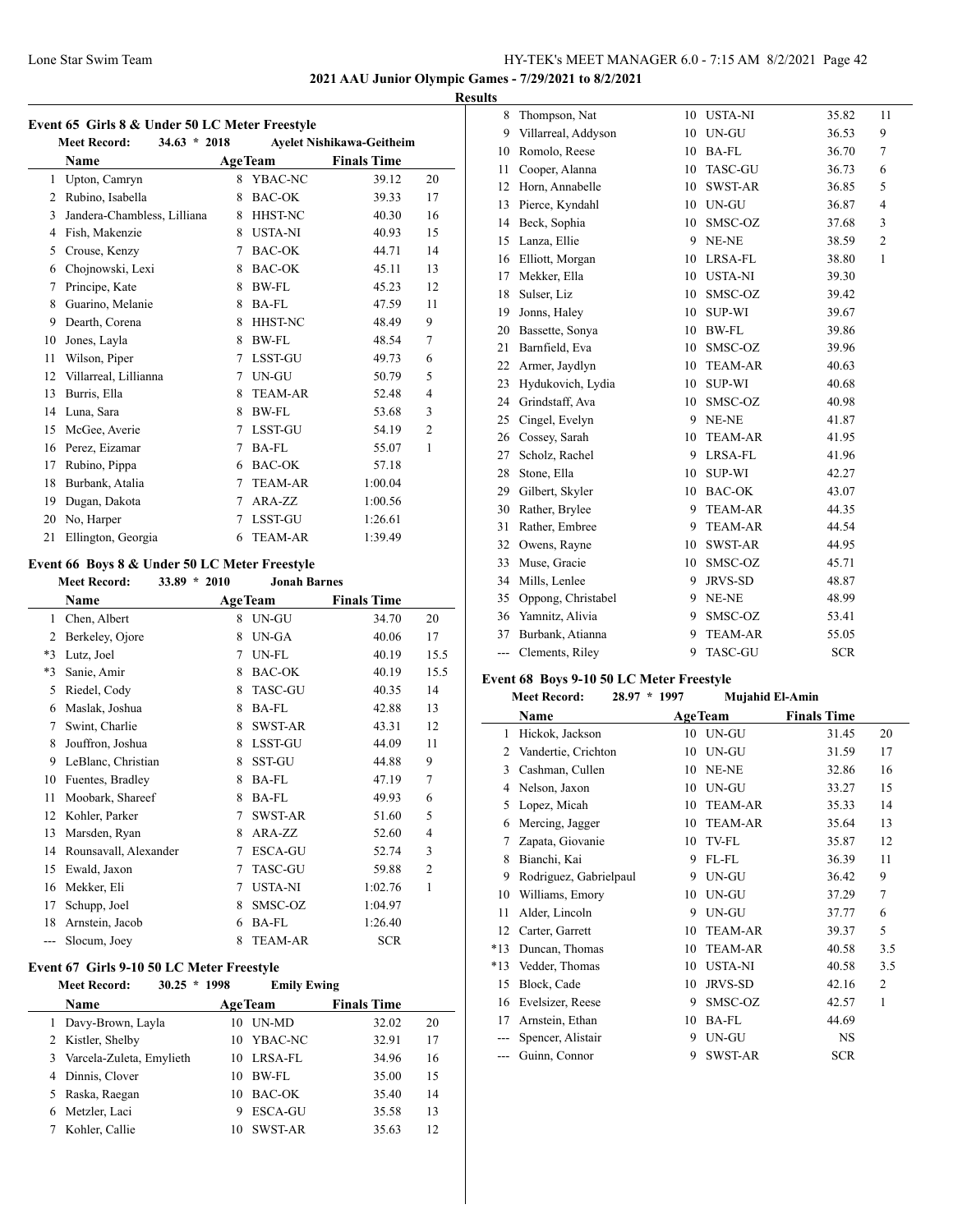## **2021 AAU Junior Olympic Games - 7/29/2021 to 8/2/2021**

## **Results**

|  |  | Event 69 Girls 11-12 50 LC Meter Freestyle |
|--|--|--------------------------------------------|
|  |  |                                            |

|                  | <b>Meet Record:</b><br>$28.73 * 2002$ |    | <b>Blair Cross</b> |                    |                |
|------------------|---------------------------------------|----|--------------------|--------------------|----------------|
|                  | Name                                  |    | <b>AgeTeam</b>     | <b>Finals Time</b> |                |
| A - Final        |                                       |    |                    |                    |                |
| 1                | Chen, Gwyneth                         | 11 | UN-GU              | 30.52              | 20             |
| 2                | Strong, Jordyn                        | 12 | <b>TASC-GU</b>     | 31.00              | 17             |
| 3                | Jandera-Chambless, Sofia              | 11 | HHST-NC            | 31.75              | 16             |
| 4                | Troutman, Addy                        | 12 | FL-FL              | 31.78              | 15             |
| 5                | Scott, Kait                           | 12 | UN-GU              | 31.91              | 14             |
| 6                | McGee, EmilyPaige                     | 12 | LSST-GU            | 32.02              | 13             |
| 7                | Rust, Maile                           | 11 | ARA-ZZ             | 32.52              | 12             |
| 8                | Meislahn, Kinley                      | 12 | LRSA-FL            | 32.63              | 11             |
| <b>B</b> - Final |                                       |    |                    |                    |                |
| 9                | Chavis, Adriana                       | 12 | ARA-ZZ             | 32.87              | 9              |
| 10               | Bokavich, Sophie                      | 12 | NE-NE              | 33.13              | $\overline{7}$ |
| 11               | Jerichow, Jayana                      | 11 | FL-FL              | 33.28              | 6              |
| 12               | Upton, Madisyn                        | 11 | YBAC-NC            | 33.39              | 5              |
| 13               | Rodriguez, Islabela                   | 12 | UN-GU              | 33.60              | $\overline{4}$ |
| 14               | Coreas, Nai                           | 12 | <b>SST-GU</b>      | 33.75              | 3              |
| 15               | White, Tori                           | 12 | FL-FL              | 33.83              | $\overline{2}$ |
| 16               | Torres, Sophia                        | 11 | <b>BW-FL</b>       | 34.75              | 1              |

## **Event 69 Girls 11-12 50 LC Meter Freestyle**

**Meet Record: 28.73 \* 2002 Blair Cross**

|                | Name                     | <b>AgeTeam</b>       | <b>Prelim Time</b> |   |
|----------------|--------------------------|----------------------|--------------------|---|
|                | <b>Preliminaries</b>     |                      |                    |   |
| $\mathbf{1}$   | Chen, Gwyneth            | 11<br>UN-GU          | 30.93              | q |
| $\overline{2}$ | Strong, Jordyn           | 12<br><b>TASC-GU</b> | 31.19              | q |
| 3              | Jandera-Chambless, Sofia | 11<br>HHST-NC        | 31.83              | q |
| $\overline{4}$ | Troutman, Addy           | 12<br>FL-FL          | 32.09              | q |
| 5              | Scott, Kait              | 12<br>UN-GU          | 32.23              | q |
| 6              | Rust, Maile              | 11<br>ARA-ZZ         | 32.30              | q |
| 7              | Meislahn, Kinley         | 12<br><b>LRSA-FL</b> | 32.83              | q |
| 8              | McGee, EmilyPaige        | 12<br>LSST-GU        | 32.89              | q |
| 9              | Chavis, Adriana          | 12<br>ARA-ZZ         | 32.94              | q |
| 10             | Jerichow, Jayana         | FL-FL<br>11          | 33.37              | q |
| $*11$          | Coreas, Nai              | 12<br>SST-GU         | 33.63              | q |
| $*11$          | Bokavich, Sophie         | 12<br>NE-NE          | 33.63              | q |
| $*13$          | Upton, Madisyn           | 11<br>YBAC-NC        | 33.76              | q |
| $*13$          | Rodriguez, Islabela      | 12<br>UN-GU          | 33.76              | q |
| 15             | Torres, Sophia           | 11<br><b>BW-FL</b>   | 33.85              | q |
| 16             | White, Tori              | 12<br>FL-FL          | 33.88              | q |
| 17             | Oppong, Michaela         | 11<br>NE-NE          | 33.90              |   |
| 18             | Principe, Ella           | 11<br><b>BW-FL</b>   | 33.92              |   |
| 19             | Dvo, Cara                | 11<br><b>ESCA-GU</b> | 33.96              |   |
| 20             | Howland, Faith           | 12<br><b>TASC-GU</b> | 34.09              |   |
| 21             | Hamilton, Dalyana        | 12<br>NE-NE          | 34.41              |   |
| 22             | Abranyi, Jasmine         | HHST-NC<br>12        | 34.53              |   |
| 23             | Lindblom, Rose           | 12<br>NE-NE          | 34.85              |   |
| 24             | Waters, Elizabeth        | 12<br>FL-FL          | 35.13              |   |
| 25             | Lester, Peyton           | <b>BW-FL</b><br>11   | 35.37              |   |
| 26             | Espinosa, Riley          | <b>TEAM-AR</b><br>11 | 35.40              |   |
| 27             | Enslin, Eleanor          | 11<br><b>SUP-WI</b>  | 35.53              |   |
| 28             | Hall, Allie              | <b>TEAM-AR</b><br>11 | 35.61              |   |
| 29             | Weibrecht, Addison       | 12<br>SMSC-OZ        | 35.77              |   |
| 30             | Hall, Blake              | 12<br><b>SWST-AR</b> | 35.87              |   |

| 31    | Peck, Ilana             | 12 | ARA-ZZ         | 35.90      |
|-------|-------------------------|----|----------------|------------|
| 32    | Silvagnoli, Iara        | 12 | YBAC-NC        | 36.01      |
| 33    | Williams, Amelia        | 11 | SWST-AR        | 36.46      |
| 34    | Lombardo, Michaele      | 11 | <b>BA-FL</b>   | 36.59      |
| 35    | Murphy, Marwa           | 12 | NE-NE          | 36.75      |
| 36    | Langston, Sydney        | 12 | SMSC-OZ        | 36.93      |
| 37    | Perez, Solymar          | 11 | <b>BA-FL</b>   | 37.02      |
| 38    | Carpenter, Cora         | 12 | <b>TEAM-AR</b> | 37.24      |
| 39    | Marsden, Leiann         | 11 | ARA-ZZ         | 37.36      |
| 40    | Cossey, Hannah          | 12 | <b>TEAM-AR</b> | 38.17      |
| 41    | Felton, Danica          | 11 | BA-FL          | 38.19      |
| 42    | Cossey, Hayley          | 12 | <b>TEAM-AR</b> | 38.20      |
| 43    | Alford, Kealin          | 12 | FL-FL          | 38.26      |
| 44    | Goad, Madison           | 12 | <b>TEAM-AR</b> | 41.26      |
| 45    | Yamnitz, Anna           | 11 | SMSC-OZ        | 41.28      |
| 46    | Bradshaw, Addison       | 12 | <b>TEAM-AR</b> | 41.77      |
| 47    | Mills, Berklee          | 11 | <b>JRVS-SD</b> | 45.13      |
|       | van Compernolle, Kenzie | 12 | <b>TASC-GU</b> | <b>DFS</b> |
|       | Declared false start    |    |                |            |
|       | Ebelt, Emma Lou         | 12 | <b>SST-GU</b>  | 33.92      |
|       | Declared false start    |    |                |            |
| ---   | Jones, Abigail          | 11 | <b>BAC-OK</b>  | <b>NS</b>  |
|       | Rayburn, Myah           | 12 | UN-GU          | <b>SCR</b> |
| $---$ | Tinson, Holly           | 12 | UN-GU          | <b>SCR</b> |

#### **Event 70 Boys 11-12 50 LC Meter Freestyle**

**Meet Record: 27.50 \* 2018 Sami Zemzami**

|                  | Name                  |    | <b>AgeTeam</b> | <b>Finals Time</b> |                |
|------------------|-----------------------|----|----------------|--------------------|----------------|
| A - Final        |                       |    |                |                    |                |
| 1                | Wilks, Adam           | 12 | <b>ESCA-GU</b> | 29.46              | 20             |
| 2                | Perez, Grant          | 12 | <b>TASC-GU</b> | 30.93              | 17             |
| 3                | Samonte, Connor       | 12 | <b>LSST-GU</b> | 31.19              | 16             |
| 4                | Rajendran, Tarun      | 12 | <b>TASC-GU</b> | 31.50              | 15             |
| 5                | Castagnola, John Mark | 12 | <b>SST-GU</b>  | 31.74              | 14             |
| 6                | Cantrell, Eli         | 12 | <b>BW-FL</b>   | 32.10              | 13             |
| 7                | Williams, Evan        | 12 | <b>UN-GU</b>   | 32.29              | 12             |
| 8                | Coronado, Harold      | 12 | <b>TEAM-AR</b> | 32.97              | 11             |
| <b>B</b> - Final |                       |    |                |                    |                |
| 9                | Kenter, Chase         | 12 | <b>HHST-NC</b> | 31.94              | 9              |
| 10               | Price, Garrett        | 12 | <b>TEAM-AR</b> | 32.60              | $\overline{7}$ |
| 11               | Eden, Hudson          | 11 | <b>BAC-OK</b>  | 32.71              | 6              |
| 12               | Hayden, James         | 12 | <b>USTA-NI</b> | 33.05              | 5              |
| 13               | Kalen, Carter         | 11 | <b>LSST-GU</b> | 33.95              | $\overline{4}$ |
| 14               | Galvez, Vincent       | 11 | <b>ESCA-GU</b> | 34.34              | 3              |
| 15               | Pagnucci, Aiden       | 12 | <b>SUP-WI</b>  | 35.09              | $\overline{2}$ |
| 16               | Sumner, Jack          | 12 | <b>HHST-NC</b> | 35.47              | 1              |

# **Event 70 Boys 11-12 50 LC Meter Freestyle**

|    | <b>Meet Record:</b><br>27.50 | $*2018$ | Sami Zemzami   |                    |   |
|----|------------------------------|---------|----------------|--------------------|---|
|    | Name                         |         | <b>AgeTeam</b> | <b>Prelim Time</b> |   |
|    | <b>Preliminaries</b>         |         |                |                    |   |
|    | Wilks, Adam                  | 12.     | ESCA-GU        | 29.30              | q |
|    | 2 Perez, Grant               |         | 12 TASC-GU     | 30.69              | q |
|    | 3 Castagnola, John Mark      |         | 12 SST-GU      | 31.45              | q |
|    | 4 Coronado, Harold           |         | 12 TEAM-AR     | 31.59              | q |
| 5. | Rajendran, Tarun             |         | 12 TASC-GU     | 31.69              | q |
| 6  | Samonte, Connor              | 12.     | LSST-GU        | 31.91              | q |
|    | Williams, Evan               | 12      | UN-GU          | 31.96              | a |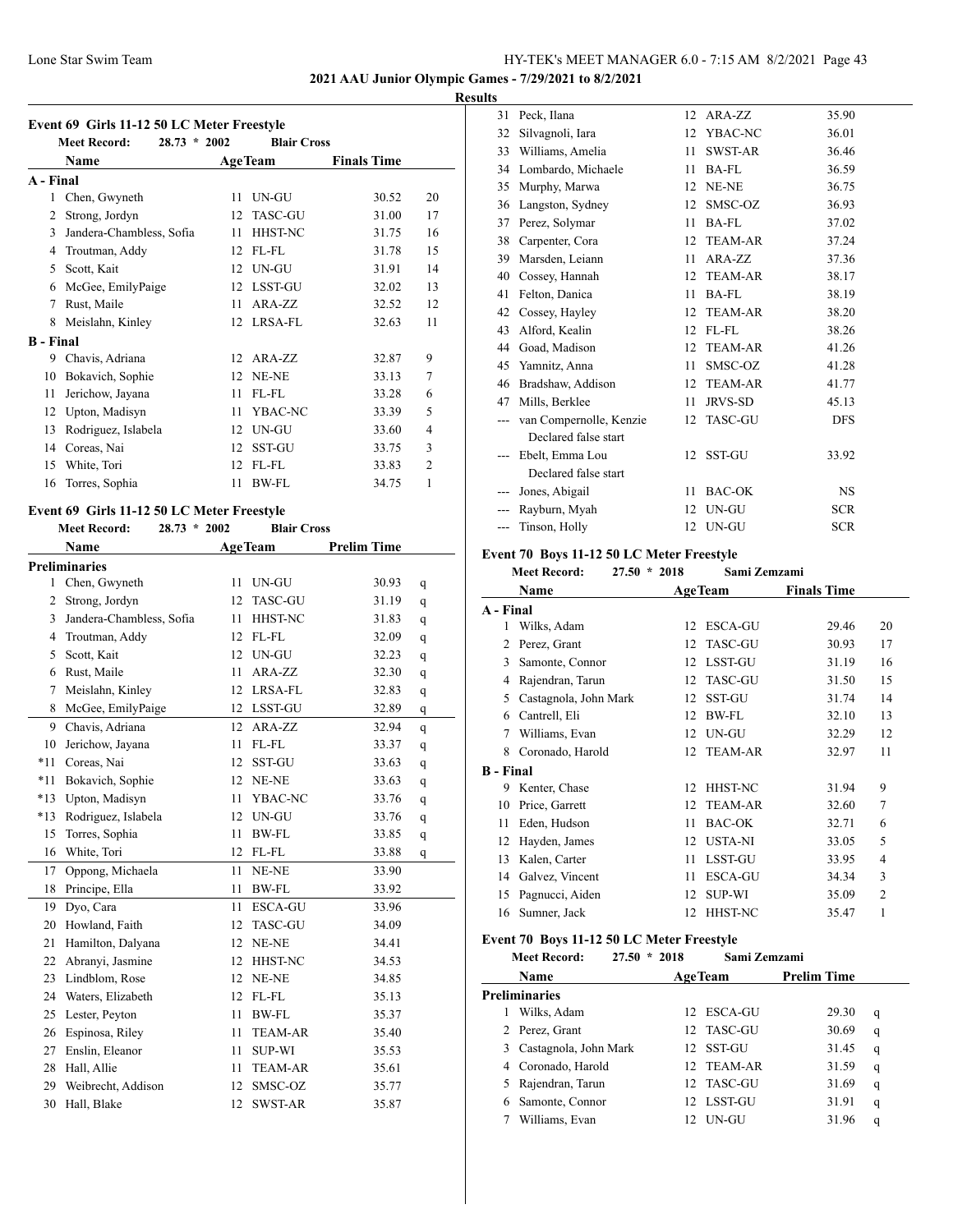**2021 AAU Junior Olympic Games - 7/29/2021 to 8/2/2021**

#### **Results**

 $\overline{\phantom{a}}$ 

|     | Preliminaries  (Event 70 Boys 11-12 50 LC Meter Freestyle) |    |                |                    |   |
|-----|------------------------------------------------------------|----|----------------|--------------------|---|
|     | Name                                                       |    | <b>AgeTeam</b> | <b>Prelim Time</b> |   |
| 8   | Cantrell, Eli                                              | 12 | <b>BW-FL</b>   | 32.02              | q |
| 9   | Kenter, Chase                                              | 12 | HHST-NC        | 32.22              | q |
| 10  | Price, Garrett                                             | 12 | <b>TEAM-AR</b> | 32.73              | q |
| 11  | Eden, Hudson                                               | 11 | <b>BAC-OK</b>  | 33.04              | q |
| 12  | Hayden, James                                              | 12 | <b>USTA-NI</b> | 33.08              | q |
| 13  | Galvez, Vincent                                            | 11 | <b>ESCA-GU</b> | 33.26              | q |
| 14  | Loe, Andrew                                                | 11 | UN-GU          | 33.37              | q |
| 15  | Pagnucci, Aiden                                            | 12 | <b>SUP-WI</b>  | 33.64              | q |
| 16  | Kalen, Carter                                              | 11 | LSST-GU        | 33.81              | q |
| 17  | Sumner, Jack                                               | 12 | HHST-NC        | 33.98              |   |
| 18  | Lanza, James                                               | 12 | NE-NE          | 34.11              |   |
| 19  | Towns, Graeme                                              | 11 | FL-FL          | 34.59              |   |
| 20  | Stone, Madden                                              | 12 | <b>SUP-WI</b>  | 35.47              |   |
| 21  | Schuerman, Broc                                            | 11 | <b>TEAM-AR</b> | 35.74              |   |
| 22  | Johnson, Noah                                              | 12 | <b>TEAM-AR</b> | 35.93              |   |
| 23  | Nelson, Branden                                            | 11 | BW-FL          | 36.25              |   |
| 24  | Niemann, Noel                                              | 11 | <b>TASC-GU</b> | 36.89              |   |
| 25  | Rosa-Berrios, Zack                                         | 11 | <b>BAC-OK</b>  | 37.49              |   |
| 26  | Stewart, Ben                                               | 12 | <b>TEAM-AR</b> | 38.62              |   |
| 27  | Cain, Maddox                                               | 11 | <b>TEAM-AR</b> | 38.71              |   |
| 28  | Gilmore, Landon                                            | 11 | <b>BAC-OK</b>  | 38.90              |   |
| 29  | Arnold, Joshua                                             | 11 | <b>TEAM-AR</b> | 39.24              |   |
| 30  | Evelsizer, Dane                                            | 12 | SMSC-OZ        | 39.98              |   |
| 31  | Jeantrout, Owen                                            | 12 | <b>BAC-OK</b>  | 40.08              |   |
| 32  | Saunders, Zach                                             | 12 | SWST-AR        | 40.44              |   |
| 33  | Kennedy, Nolan                                             | 12 | FL-FL          | 42.54              |   |
| 34  | Jeffs, Aiden                                               | 12 | <b>TEAM-AR</b> | 42.75              |   |
| --- | Spencer, Keegan                                            | 12 | UN-GU          | <b>NS</b>          |   |

#### **Event 71 Girls 10 & Under 200 LC Meter IM**

**Meet Record: 2:47.55 \* 2013 Sophia Tuinman**

|    | <b>Name</b>              | <b>AgeTeam</b> | <b>Finals Time</b> |    |
|----|--------------------------|----------------|--------------------|----|
|    | 1 Kistler, Shelby        | 10 YBAC-NC     | 3:02.95            | 20 |
|    | 1:30.58                  | 3:02.95        |                    |    |
| 2  | Varcela-Zuleta, Emylieth | 10 LRSA-FL     | 3:15.08            | 17 |
|    | 1:34.43                  | 3:15.08        |                    |    |
| 3  | Metzler, Laci            | 9 ESCA-GU      | 3:20.41            | 16 |
|    | 1:33.97                  | 3:20.41        |                    |    |
| 4  | Kohler, Callie           | 10 SWST-AR     | 3:23.84            | 15 |
|    | 1:39.04                  | 3:23.84        |                    |    |
| 5  | Pierce, Kyndahl          | 10 UN-GU       | 3:28.09            | 14 |
|    | 1:37.37                  | 3:28.09        |                    |    |
| 6  | Thompson, Nat            | 10 USTA-NI     | 3:31.42            | 13 |
|    | 1:40.02                  | 3:31.42        |                    |    |
| 7  | Romolo, Reese            | $10$ BA-FL     | 3:32.51            | 12 |
|    | 1:45.70                  | 3:32.51        |                    |    |
| 8  | Mekker, Ella             | 10 USTA-NI     | 3:37.06            | 11 |
|    | 1:40.33                  | 3:37.06        |                    |    |
| 9  | Horn, Annabelle          | 10 SWST-AR     | 3:40.15            | 9  |
|    | 1:44.97                  | 3:40.15        |                    |    |
| 10 | Elliott, Morgan          | 10 LRSA-FL     | 3:40.41            | 7  |
|    | 1:42.13                  | 3:40.41        |                    |    |
| 11 | Dinnis, Clover           | 10 BW-FL       | 3:42.41            | 6  |
|    | 1:48.54                  | 3:42.41        |                    |    |

|    | 12 Upton, Camryn            |         | YBAC-NC<br>8        | 3:49.94    | 5              |
|----|-----------------------------|---------|---------------------|------------|----------------|
|    |                             | 1:48.63 | 3:49.94             |            |                |
| 13 | Armer, Jaydlyn              |         | 10 TEAM-AR          | 3:58.17    | 4              |
|    |                             | 1:54.27 | 3:58.17             |            |                |
| 14 | Bassette, Sonya             |         | BW-FL<br>10         | 4:01.03    | 3              |
|    |                             | 2:04.24 | 4:01.03             |            |                |
| 15 | Rather, Brylee              |         | <b>TEAM-AR</b><br>9 | 4:06.51    | $\overline{2}$ |
|    |                             | 1:57.35 | 4:06.51             |            |                |
| 16 | Rather, Embree              |         | TEAM-AR<br>9        | 4:09.49    | 1              |
| 17 | Owens, Rayne                |         | SWST-AR<br>10       | 4:24.32    |                |
|    |                             | 2:08.89 | 4:24.32             |            |                |
|    | Grindstaff, Ava             |         | SMSC-OZ<br>10       | <b>DFS</b> |                |
|    | Declared false start - Misc |         |                     |            |                |

# **Event 72 Boys 10 & Under 200 LC Meter IM**<br>Mest Becord: 2:45.62  $*$  1996 Mujchid El Ami

|                | <b>Meet Record:</b>         | $2:45.62 * 1996$ |    | <b>Mujahid El-Amin</b> |                    |    |
|----------------|-----------------------------|------------------|----|------------------------|--------------------|----|
|                | Name                        |                  |    | <b>AgeTeam</b>         | <b>Finals Time</b> |    |
|                | 1 Vandertie, Crichton       |                  |    | 10 UN-GU               | 2:47.07            | 20 |
|                |                             | 1:19.19          |    | 2:47.07                |                    |    |
| $\mathfrak{D}$ | Hickok, Jackson             |                  |    | 10 UN-GU               | 2:53.07            | 17 |
|                |                             | 1:20.34          |    | 2:53.07                |                    |    |
| $\mathbf{3}$   | Cashman, Cullen             |                  |    | <b>10 NE-NE</b>        | 3:06.17            | 16 |
|                |                             | 1:30.75          |    | 3:06.17                |                    |    |
| 4              | Nelson, Jaxon               |                  |    | 10 UN-GU               | 3:12.23            | 15 |
|                |                             | 1:34.62          |    | 3:12.23                |                    |    |
| 5              | Rodriguez, Gabrielpaul      |                  |    | 9 UN-GU                | 3:15.47            | 14 |
|                |                             | 1:31.41          |    | 3:15.47                |                    |    |
| 6              | Mercing, Jagger             |                  |    | 10 TEAM-AR             | 3:21.19            | 13 |
|                |                             | 1:39.81          |    | 3:21.19                |                    |    |
| 7              | Carter, Garrett             |                  |    | 10 TEAM-AR             | 3:53.04            | 12 |
|                |                             | 1:58.18          |    | 3:53.04                |                    |    |
| 8              | Arnstein, Ethan             |                  | 10 | BA-FL                  | 3:55.72            | 11 |
|                | Lopez, Micah                |                  |    | 10 TEAM-AR             | DQ                 |    |
|                | Non-simultaneous arms - fly |                  |    |                        |                    |    |
|                |                             | 1:35.26          |    | DO                     |                    |    |
|                | Chen, Albert                |                  | 8  | UN-GU                  | <b>SCR</b>         |    |
| $---$          | Guinn, Connor               |                  | 9  | <b>SWST-AR</b>         | <b>SCR</b>         |    |

## **Event 73 Girls 11-12 200 LC Meter IM**

| $2:34.96 * 2002$ | <b>Meet Record:</b> |  |  | Samara Gelb |  |
|------------------|---------------------|--|--|-------------|--|
|------------------|---------------------|--|--|-------------|--|

|                | Name                     |         | <b>AgeTeam</b> | <b>Finals Time</b> |    |
|----------------|--------------------------|---------|----------------|--------------------|----|
| A - Final      |                          |         |                |                    |    |
|                | 1 Chen, Gwyneth          |         | 11 UN-GU       | 2:42.70            | 20 |
|                |                          | 1:14.82 | 2:42.70        |                    |    |
| $\overline{2}$ | Dyo, Cara                |         | 11 ESCA-GU     | 2:53.18            | 17 |
|                |                          | 1:24.41 | 2:53.18        |                    |    |
| 3              | Upton, Madisyn           |         | 11 YBAC-NC     | 2:55.78            | 16 |
|                |                          | 1:22.83 | 2:55.78        |                    |    |
| 4              | Jandera-Chambless, Sofia |         | 11 HHST-NC     | 2:56.56            | 15 |
|                |                          | 1:21.97 | 2:56.56        |                    |    |
| 5              | Meislahn, Kinley         |         | 12 LRSA-FL     | 2:58.38            | 14 |
|                |                          | 1:24.15 | 2:58.38        |                    |    |
| 6              | Chavis, Adriana          |         | 12 ARA-ZZ      | 2:59.44            | 13 |
|                |                          | 1:24.80 | 2:59.44        |                    |    |
| 7              | Principe, Ella           |         | 11 BW-FL       | 3:02.20            | 12 |
|                |                          | 1:28.72 | 3:02.20        |                    |    |
| 8              | White, Tori              |         | 12 FL-FL       | 3:13.03            | 11 |
|                |                          | 1:31.01 | 3:13.03        |                    |    |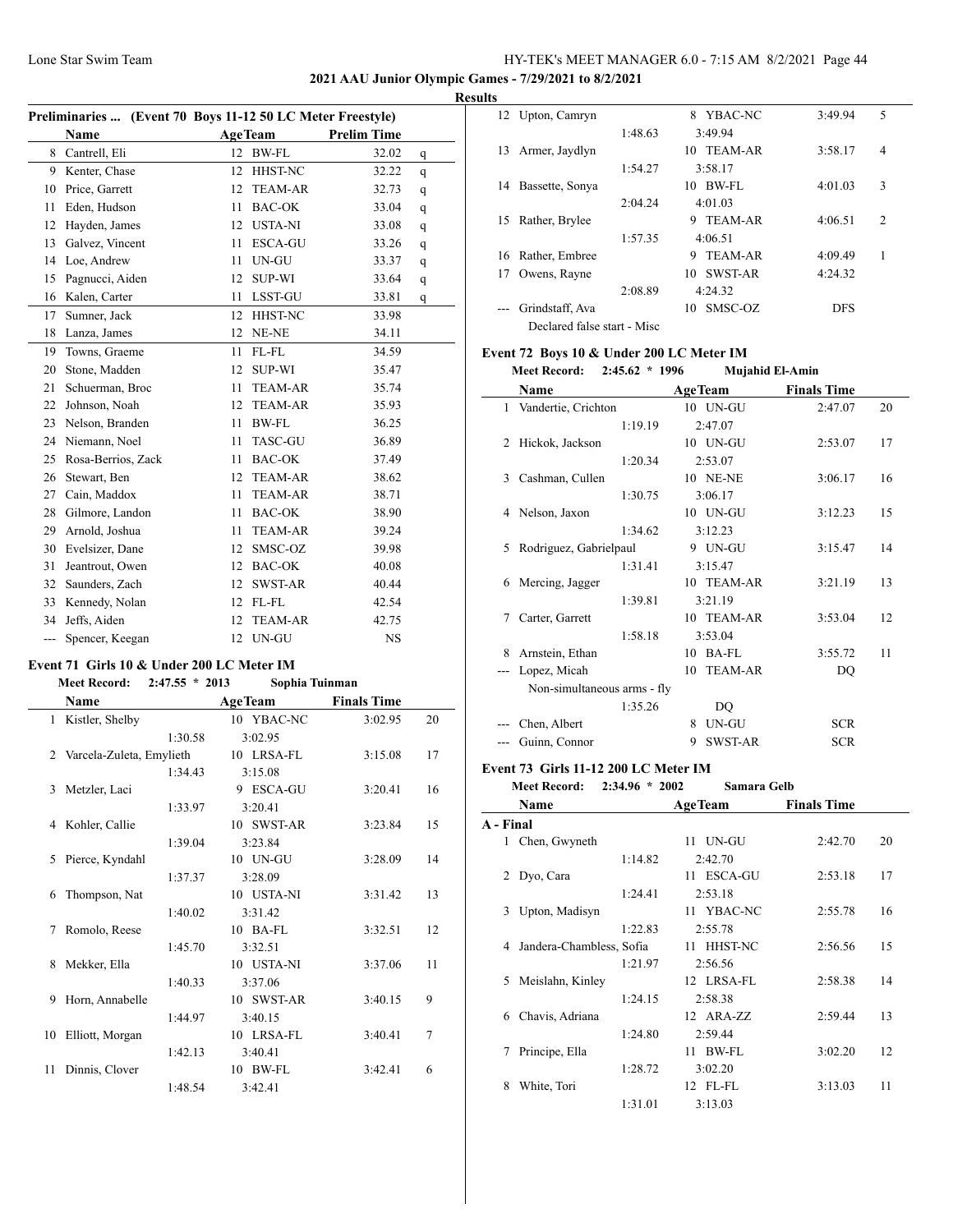## **2021 AAU Junior Olympic Games - 7/29/2021 to 8/2/2021**

|                  | B - Final  (Event 73 Girls 11-12 200 LC Meter IM) |                |                    |                |  |  |  |
|------------------|---------------------------------------------------|----------------|--------------------|----------------|--|--|--|
|                  | Name                                              | <b>AgeTeam</b> | <b>Finals Time</b> |                |  |  |  |
| <b>B</b> - Final |                                                   |                |                    |                |  |  |  |
| 9                | Rodriguez, Islabela                               | 12 UN-GU       | 3:10.59            | 9              |  |  |  |
|                  | 3:10.83                                           | 3:10.59        |                    |                |  |  |  |
| 10               | McGee, EmilyPaige                                 | 12 LSST-GU     | 3:11.30            | 7              |  |  |  |
|                  | 1:35.83                                           | 3:11.30        |                    |                |  |  |  |
| 11               | Hall, Blake                                       | 12 SWST-AR     | 3:12.31            | 6              |  |  |  |
|                  | 1:37.89                                           | 3:12.31        |                    |                |  |  |  |
| 12               | Silvagnoli, Iara                                  | 12 YBAC-NC     | 3:17.57            | 5              |  |  |  |
|                  | 1:33.16                                           | 3:17.57        |                    |                |  |  |  |
|                  | 13 Lester, Peyton                                 | $11$ BW-FL     | 3:18.72            | 4              |  |  |  |
|                  | 1:39.81                                           | 3:18.72        |                    |                |  |  |  |
|                  | 14 Torres, Sophia                                 | $11$ BW-FL     | 3:30.16            | 3              |  |  |  |
|                  | 1:48.71                                           | 3:30.16        |                    |                |  |  |  |
| 15               | Langston, Sydney                                  | 12 SMSC-OZ     | 3:38.40            | $\overline{2}$ |  |  |  |
|                  | 1:40.70                                           | 3:38.40        |                    |                |  |  |  |
| $---$            | Hall, Allie                                       | 11 TEAM-AR     | <b>NS</b>          |                |  |  |  |
|                  | No Show Penalty Event - Misc                      |                |                    |                |  |  |  |
| C - Final        |                                                   |                |                    |                |  |  |  |
| $\overline{a}$   | Bradshaw, Addison                                 | TEAM-AR<br>12  | DQ                 |                |  |  |  |
|                  | No Show Penalty Event - Misc                      |                |                    |                |  |  |  |

## **Event 73 Girls 11-12 200 LC Meter IM**

**Meet Record: 2:34.96 \* 2002 Samara Gelb**

|    | Name                     |         | <b>AgeTeam</b>       | <b>Prelim Time</b> |   |
|----|--------------------------|---------|----------------------|--------------------|---|
|    | <b>Preliminaries</b>     |         |                      |                    |   |
| 1  | Chen, Gwyneth            |         | 11 UN-GU             | 2:44.99            | q |
|    |                          | 1:15.56 | 2:44.99              |                    |   |
| 2  | Dyo, Cara                |         | 11 ESCA-GU           | 2:54.35            | q |
|    |                          | 1:25.86 | 2:54.35              |                    |   |
| 3  | Jandera-Chambless, Sofia |         | 11 HHST-NC           | 2:57.32            | q |
|    |                          | 1:20.44 | 2:57.32              |                    |   |
| 4  | Upton, Madisyn           |         | 11 YBAC-NC           | 2:59.55            | q |
|    |                          | 1:23.74 | 2:59.55              |                    |   |
| 5  | Chavis, Adriana          |         | 12 ARA-ZZ            | 2:59.88            | q |
|    |                          | 1:24.90 | 2:59.88              |                    |   |
| 6  | Meislahn, Kinley         |         | 12 LRSA-FL           | 3:00.04            | q |
|    |                          | 1:25.41 | 3:00.04              |                    |   |
| 7  | Principe, Ella           |         | BW-FL<br>11.         | 3:05.56            | q |
|    |                          | 1:30.46 | 3:05.56              |                    |   |
| 8  | White, Tori              |         | 12 FL-FL             | 3:10.76            | q |
|    |                          | 1:30.07 | 3:10.76              |                    |   |
| 9  | Howland, Faith           |         | 12 TASC-GU           | 3:11.32            | q |
|    |                          | 1:29.98 | 3:11.32              |                    |   |
| 10 | Lester, Peyton           |         | <b>BW-FL</b><br>11   | 3:11.60            | q |
|    |                          | 1:34.35 | 3:11.60              |                    |   |
| 11 | Rodriguez, Islabela      |         | 12 UN-GU             | 3:11.77            | q |
|    |                          | 1:33.71 | 3:11.77              |                    |   |
| 12 | Espinosa, Riley          |         | <b>TEAM-AR</b><br>11 | 3:15.64            | q |
|    |                          | 1:29.85 | 3:15.64              |                    |   |
| 13 | Hall, Blake              |         | 12 SWST-AR           | 3:19.73            | q |
|    |                          | 1:39.04 | 3:19.73              |                    |   |
| 14 | Silvagnoli, Iara         |         | 12 YBAC-NC           | 3:20.32            | q |
|    |                          | 1:34.13 | 3:20.32              |                    |   |
| 15 | Torres, Sophia           |         | <b>BW-FL</b><br>11   | 3:22.89            | q |
|    |                          | 1:43.18 | 3:22.89              |                    |   |

| <b>Results</b> |                       |            |                         |
|----------------|-----------------------|------------|-------------------------|
|                | 16 McGee, EmilyPaige  | 12 LSST-GU | 3:24.96<br>$\mathsf{q}$ |
|                | 1:38.98               | 3:24.96    |                         |
|                | 17 Hall, Allie        | 11 TEAM-AR | 3:27.45                 |
|                | 1:40.37               | 3:27.45    |                         |
|                | 18 Bradshaw, Addison  | 12 TEAM-AR | 3:36.69                 |
|                | 1:46.93               | 3:36.69    |                         |
|                | 19 Langston, Sydney   | 12 SMSC-OZ | 3:38.46                 |
|                | 1:41.38               | 3:38.46    |                         |
|                | 20 Cossey, Hannah     | 12 TEAM-AR | 3:39.94                 |
|                | 1:46.44               | 3:39.94    |                         |
|                | 21 Weibrecht, Addison | 12 SMSC-OZ | 3:42.20                 |
|                | 1:41.82               | 3:42.20    |                         |
|                | 22 Lombardo, Michaele | $11$ BA-FL | 3:45.21                 |
|                | 1:42.35               | 3:45.21    |                         |
|                | 23 Perez, Solymar     | $11$ BA-FL | 3:46.19                 |
|                | 1:47.50               | 3:46.19    |                         |
|                | 24 Cossey, Hayley     | 12 TEAM-AR | 3:46.50                 |
|                | 1:49.35               | 3:46.50    |                         |
|                | 25 Mills, Berklee     | 11 JRVS-SD | 4:00.67                 |
|                | 1:55.19               | 4:00.67    |                         |
|                | Rayburn, Myah         | 12 UN-GU   | <b>SCR</b>              |
| ---            | Tinson, Holly         | 12 UN-GU   | <b>SCR</b>              |

## **Event 74 Boys 11-12 200 LC Meter IM**

**Meet Record: 2:30.72 \* 2001 Will Richards**

|                  | Name                  |         | <b>AgeTeam</b>        | <b>Finals Time</b> |    |
|------------------|-----------------------|---------|-----------------------|--------------------|----|
| A - Final        |                       |         |                       |                    |    |
|                  | 1 Wilks, Adam         |         | 12 ESCA-GU            | 2:43.54            | 20 |
|                  |                       | 1:16.63 | 2:43.54               |                    |    |
|                  | 2 Perez, Grant        |         | 12 TASC-GU            | 2:44.01            | 17 |
|                  |                       | 1:17.89 | 2:44.01               |                    |    |
| 3                | Castagnola, John Mark |         | 12 SST-GU             | 2:48.88            | 16 |
|                  |                       | 1:22.68 | 2:48.88               |                    |    |
|                  | 4 Kenter, Chase       |         | 12 HHST-NC            | 2:52.53            | 15 |
|                  |                       | 1:22.24 | 2:52.53               |                    |    |
| 5.               | Loe, Andrew           |         | 11 UN-GU              | 3:02.54            | 14 |
|                  |                       | 1:23.98 | 3:02.54               |                    |    |
| 6                | Rajendran, Tarun      |         | 12 TASC-GU            | 3:02.63            | 13 |
|                  |                       | 1:25.36 | 3:02.63               |                    |    |
| 7                | Niemann, Noel         |         | <b>TASC-GU</b><br>11. | 3:07.94            | 12 |
|                  |                       | 1:26.06 | 3:07.94               |                    |    |
| 8                | Galvez, Vincent       |         | 11 ESCA-GU            | 3:09.32            | 11 |
|                  |                       | 1:27.74 | 3:09.32               |                    |    |
| <b>B</b> - Final |                       |         |                       |                    |    |
| 9                | Stone, Madden         |         | 12 SUP-WI             | 3:09.34            | 9  |
|                  |                       | 1:36.51 | 3:09.34               |                    |    |
| 10               | Nelson, Branden       |         | $11$ BW-FL            | 3:09.76            | 7  |
|                  |                       | 1:32.87 | 3:09.76               |                    |    |
| 11               | Saunders, Zach        |         | 12 SWST-AR            | 3:22.57            | 6  |
|                  |                       | 1:43.90 | 3:22.57               |                    |    |
|                  | 12 Arnold, Joshua     |         | 11 TEAM-AR            | 3:42.03            | 5  |
|                  |                       | 1:45.60 | 3:42.03               |                    |    |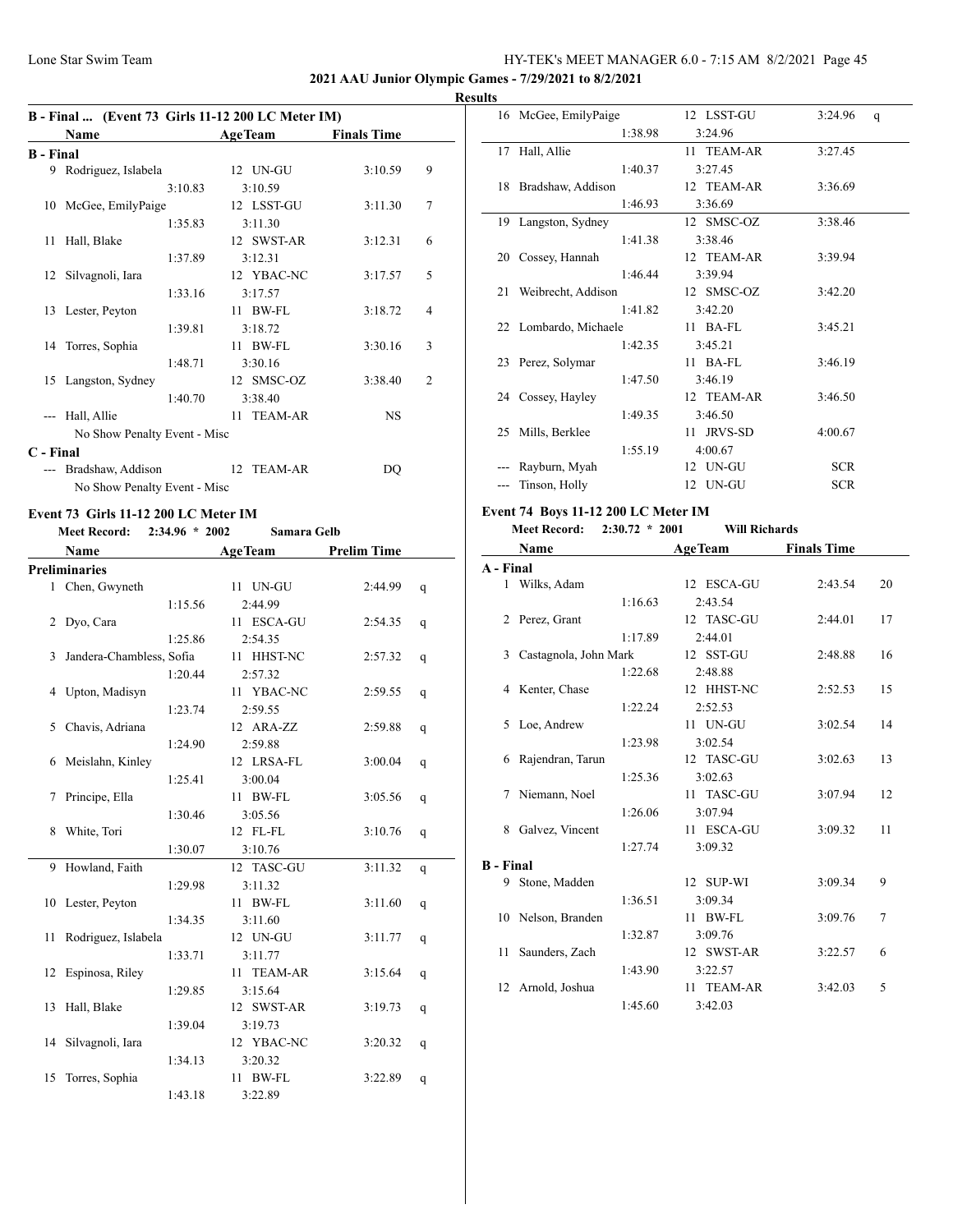**2021 AAU Junior Olympic Games - 7/29/2021 to 8/2/2021**

## **Results**

 $\overline{\phantom{a}}$ 

| Event 74 Boys 11-12 200 LC Meter IM<br>Meet Record:<br>$2:30.72 * 2001$<br><b>Will Richards</b> |                       |         |                      |                    |             |  |
|-------------------------------------------------------------------------------------------------|-----------------------|---------|----------------------|--------------------|-------------|--|
|                                                                                                 | Name                  |         | <b>AgeTeam</b>       | <b>Prelim Time</b> |             |  |
|                                                                                                 | <b>Preliminaries</b>  |         |                      |                    |             |  |
|                                                                                                 | 1 Wilks, Adam         |         | 12 ESCA-GU           | 2:43.62            | q           |  |
|                                                                                                 |                       | 1:15.20 | 2:43.62              |                    |             |  |
| 2                                                                                               | Perez, Grant          |         | 12 TASC-GU           | 2:44.01            | q           |  |
|                                                                                                 |                       | 1:17.66 | 2:44.01              |                    |             |  |
| 3                                                                                               | Castagnola, John Mark |         | 12 SST-GU            | 2:47.56            | q           |  |
|                                                                                                 |                       | 1:18.87 | 2:47.56              |                    |             |  |
| 4                                                                                               | Kenter, Chase         |         | 12 HHST-NC           | 2:51.76            | q           |  |
|                                                                                                 |                       | 1:21.53 | 2:51.76              |                    |             |  |
| 5                                                                                               | Rajendran, Tarun      |         | 12 TASC-GU           | 3:00.84            | q           |  |
|                                                                                                 |                       | 1:21.69 | 3:00.84              |                    |             |  |
| 6                                                                                               | Loe, Andrew           |         | 11 UN-GU             | 3:02.11            | q           |  |
|                                                                                                 |                       | 1:24.13 | 3:02.11              |                    |             |  |
| 7                                                                                               | Niemann, Noel         |         | 11 TASC-GU           | 3:08.59            | q           |  |
|                                                                                                 |                       | 1:28.17 | 3:08.59              |                    |             |  |
| 8                                                                                               | Galvez, Vincent       |         | 11 ESCA-GU           | 3:09.25            | q           |  |
|                                                                                                 |                       | 1:27.34 | 3:09.25              |                    |             |  |
| 9                                                                                               | Nelson, Branden       |         | 11 BW-FL             | 3:16.00            | q           |  |
|                                                                                                 |                       | 1:36.01 | 3:16.00              |                    |             |  |
| 10                                                                                              | Stone, Madden         |         | 12 SUP-WI            | 3:20.39            | $\mathbf q$ |  |
| 11                                                                                              | Saunders, Zach        |         | <b>SWST-AR</b><br>12 | 3:27.99            | q           |  |
|                                                                                                 |                       | 1:48.58 | 3:27.99              |                    |             |  |
| 12                                                                                              | Arnold, Joshua        |         | 11 TEAM-AR           | 3:43.90            | q           |  |
|                                                                                                 |                       | 1:46.92 | 3:43.90              |                    |             |  |

# **Event 75 Girls 8 & Under 50 LC Meter Backstroke**

| <b>Meet Record:</b><br>$41.77 * 2018$ |                             | <b>Ayelet Nishikawa-Geitheim</b> |                |                    |                |
|---------------------------------------|-----------------------------|----------------------------------|----------------|--------------------|----------------|
|                                       | Name                        |                                  | <b>AgeTeam</b> | <b>Finals Time</b> |                |
| 1                                     | Jandera-Chambless, Lilliana | 8                                | HHST-NC        | 46.40              | 20             |
| 2                                     | Rubino, Isabella            | 8                                | BAC-OK         | 47.20              | 17             |
| 3                                     | Upton, Camryn               | 8                                | YBAC-NC        | 47.54              | 16             |
| 4                                     | Chojnowski, Lexi            | 8                                | BAC-OK         | 48.14              | 15             |
| 5                                     | Fish, Makenzie              | 8                                | <b>USTA-NI</b> | 48.68              | 14             |
| 6                                     | Principe, Kate              | 8                                | BW-FL          | 50.49              | 13             |
| 7                                     | Crouse, Kenzy               | 7                                | <b>BAC-OK</b>  | 52.17              | 12             |
| 8                                     | Wilson, Piper               | 7                                | LSST-GU        | 56.21              | 11             |
| 9                                     | McGee, Averie               | 7                                | LSST-GU        | 57.45              | 9              |
| 10                                    | Dearth, Corena              | 8                                | HHST-NC        | 58.02              | 7              |
| 11                                    | Villarreal, Lillianna       | 7                                | UN-GU          | 58.47              | 6              |
| 12                                    | Jones, Layla                | 8                                | BW-FL          | 59.49              | 5              |
| 13                                    | Luna, Sara                  | 8                                | BW-FL          | 1:00.92            | 4              |
| 14                                    | Guarino, Melanie            | 8                                | <b>BA-FL</b>   | 1:01.57            | 3              |
| 15                                    | Rubino, Pippa               | 6                                | <b>BAC-OK</b>  | 1:02.38            | $\overline{c}$ |
| 16                                    | Burris, Ella                | 8                                | <b>TEAM-AR</b> | 1:03.57            | $\mathbf{1}$   |
| 17                                    | Perez, Eizamar              | 7                                | <b>BA-FL</b>   | 1:05.45            |                |
| 18                                    | No, Harper                  | 7                                | LSST-GU        | 1:22.14            |                |
| 19                                    | Dugan, Dakota               | 7                                | ARA-ZZ         | 1:27.05            |                |
| 20                                    | Burbank, Atalia             | 7                                | <b>TEAM-AR</b> | 1:28.28            |                |
| 21                                    | Ellington, Georgia          | 6                                | <b>TEAM-AR</b> | 1:38.36            |                |
|                                       |                             |                                  |                |                    |                |

## **Event 76 Boys 8 & Under 50 LC Meter Backstroke**

**Meet Record: 40.79 \* 2010 Jonah Barnes**

| <b>Name</b>    | <b>AgeTeam</b> | <b>Finals Time</b> |
|----------------|----------------|--------------------|
| 1 Chen, Albert | 8 UN-GU        | 39.78*<br>20       |

| $\mathfrak{D}$ | Riedel, Cody           | 8 | <b>TASC-GU</b> | 45.49      | 17             |
|----------------|------------------------|---|----------------|------------|----------------|
| 3              | Berkeley, Ojore        | 8 | UN-GA          | 46.96      | 16             |
| 4              | Sanie, Amir            | 8 | <b>BAC-OK</b>  | 49.30      | 15             |
| 5              | Maslak, Joshua         | 8 | <b>BA-FL</b>   | 50.17      | 14             |
| 6              | Jouffron, Joshua       | 8 | <b>LSST-GU</b> | 52.15      | 13             |
| 7              | Ewald, Jaxon           | 7 | <b>TASC-GU</b> | 55.02      | 12             |
| 8              | Swint, Charlie         | 8 | <b>SWST-AR</b> | 55.36      | 11             |
| 9              | Fuentes, Bradley       | 8 | <b>BA-FL</b>   | 56.63      | 9              |
| 10             | LeBlanc, Christian     | 8 | <b>SST-GU</b>  | 57.60      | 7              |
| 11             | Rounsavall, Alexander  | 7 | <b>ESCA-GU</b> | 58.43      | 6              |
| 12             | Moobark, Shareef       | 8 | <b>BA-FL</b>   | 59.68      | 5              |
| 13             | Marsden, Ryan          | 8 | ARA-ZZ         | 1:01.39    | 4              |
| 14             | Kohler, Parker         | 7 | <b>SWST-AR</b> | 1:03.05    | 3              |
| 15             | Mekker, Eli            | 7 | <b>USTA-NI</b> | 1:12.76    | $\overline{2}$ |
| 16             | Schupp, Joel           | 8 | SMSC-OZ        | 1:13.52    | 1              |
| 17             | Arnstein, Jacob        | 6 | <b>BA-FL</b>   | 1:23.02    |                |
|                | Lutz, Joel             | 7 | UN-FL          | DQ         |                |
|                | Did not finish on back |   |                |            |                |
|                | Slocum, Joey           | 8 | <b>TEAM-AR</b> | <b>SCR</b> |                |
|                |                        |   |                |            |                |

#### **Event 77 Girls 9-10 50 LC Meter Backstroke Meet Record: 36.05 \* 2013 Kylie Goit**

|                | Meet Record:<br>30.05 ^ 2013 |    | Kyne Gon       |                    |                |
|----------------|------------------------------|----|----------------|--------------------|----------------|
|                | Name                         |    | <b>AgeTeam</b> | <b>Finals Time</b> |                |
| 1              | Davy-Brown, Layla            | 10 | UN-MD          | 36.98              | 20             |
| 2              | Kistler, Shelby              | 10 | YBAC-NC        | 40.98              | 17             |
| 3              | Cooper, Alanna               | 10 | <b>TASC-GU</b> | 41.33              | 16             |
| 4              | Mekker, Ella                 | 10 | <b>USTA-NI</b> | 43.20              | 15             |
| 5              | Kohler, Callie               | 10 | <b>SWST-AR</b> | 43.66              | 14             |
| 6              | Raska, Raegan                | 10 | <b>BAC-OK</b>  | 44.17              | 13             |
| $\overline{7}$ | Varcela-Zuleta, Emylieth     | 10 | LRSA-FL        | 44.81              | 12             |
| 8              | Metzler, Laci                | 9  | <b>ESCA-GU</b> | 45.10              | 11             |
| 9              | Horn, Annabelle              | 10 | SWST-AR        | 45.22              | 9              |
| 10             | Sulser, Liz                  | 10 | SMSC-OZ        | 45.40              | $\tau$         |
| 11             | Thompson, Nat                | 10 | <b>USTA-NI</b> | 45.66              | 6              |
| 12             | Jonns, Haley                 | 10 | <b>SUP-WI</b>  | 45.80              | 5              |
| 13             | Villarreal, Addyson          | 10 | UN-GU          | 45.91              | $\overline{4}$ |
| 14             | Dinnis, Clover               | 10 | BW-FL          | 46.13              | 3              |
| 15             | Pierce, Kyndahl              | 10 | UN-GU          | 46.20              | $\overline{c}$ |
| 16             | Hydukovich, Lydia            | 10 | <b>SUP-WI</b>  | 46.89              | $\mathbf{1}$   |
| 17             | Barnfield, Eva               | 10 | SMSC-OZ        | 47.35              |                |
| 18             | Lanza, Ellie                 | 9  | NE-NE          | 47.95              |                |
| 19             | Romolo, Reese                | 10 | <b>BA-FL</b>   | 48.08              |                |
| 20             | Beck, Sophia                 | 10 | SMSC-OZ        | 49.17              |                |
| 21             | Rather, Brylee               | 9  | <b>TEAM-AR</b> | 49.20              |                |
| 22             | Gilbert, Skyler              | 10 | <b>BAC-OK</b>  | 49.46              |                |
| 23             | Cingel, Evelyn               | 9  | NE-NE          | 50.18              |                |
| 24             | Armer, Jaydlyn               | 10 | <b>TEAM-AR</b> | 51.00              |                |
| $*25$          | Owens, Rayne                 | 10 | SWST-AR        | 51.75              |                |
| $*25$          | Rather, Embree               | 9  | <b>TEAM-AR</b> | 51.75              |                |
| 27             | Grindstaff, Ava              | 10 | SMSC-OZ        | 52.06              |                |
| 28             | Muse, Gracie                 | 10 | SMSC-OZ        | 53.80              |                |
| 29             | Stone, Ella                  | 10 | <b>SUP-WI</b>  | 55.09              |                |
| 30             | Mills, Lenlee                | 9  | <b>JRVS-SD</b> | 56.21              |                |
| 31             | Burbank, Atianna             | 9  | <b>TEAM-AR</b> | 59.21              |                |
| 32             | Oppong, Christabel           | 9  | NE-NE          | 1:01.79            |                |
| $\overline{a}$ | Clements, Riley              | 9  | <b>TASC-GU</b> | <b>SCR</b>         |                |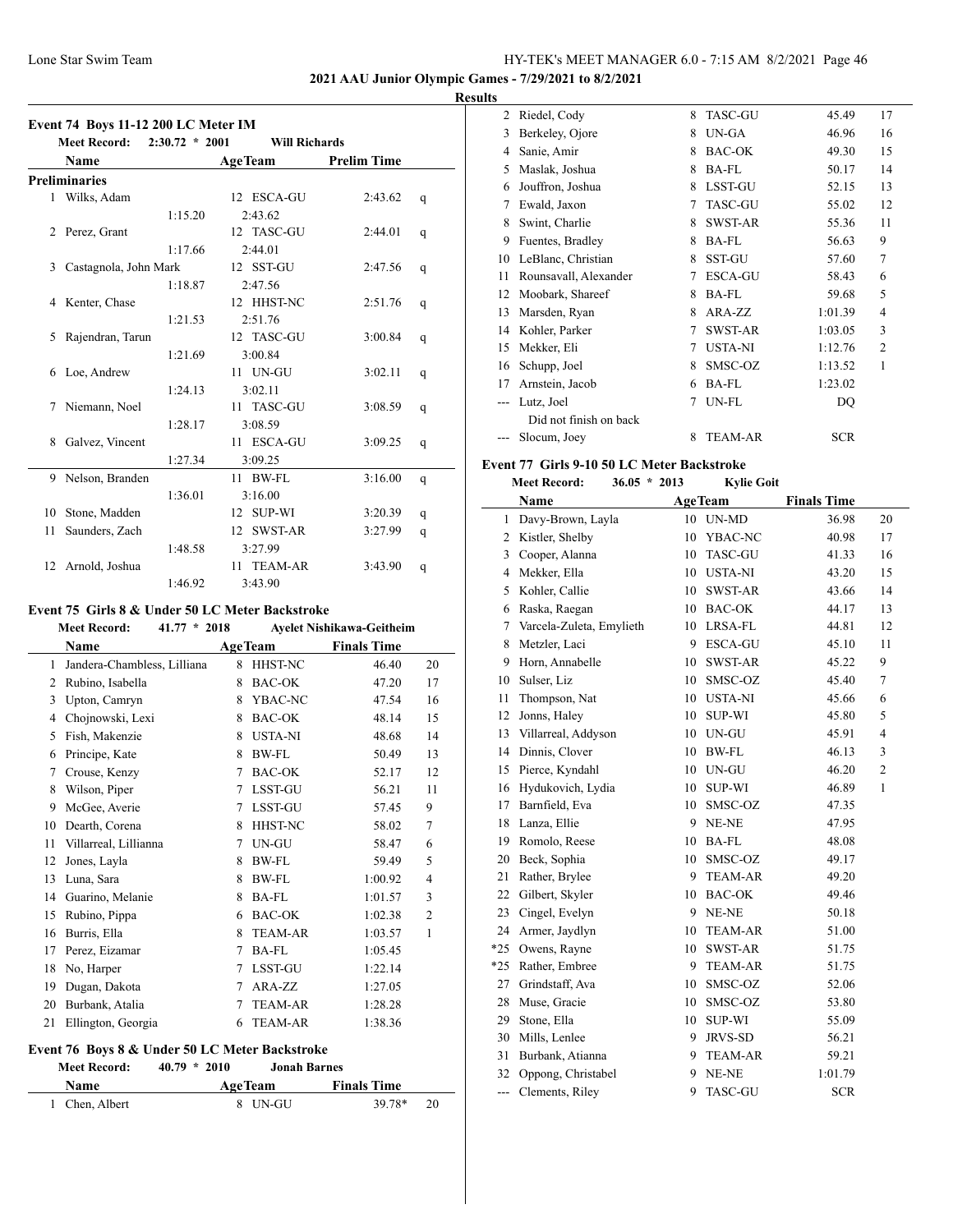**2021 AAU Junior Olympic Games - 7/29/2021 to 8/2/2021 Results**

#### **Event 78 Boys 9-10 50 LC Meter Backstroke**

| EVEIIL 70 DOVS 9-10 SV LU MEIEL DACKSITOKE |                                       |    |                        |                    |                |  |  |  |
|--------------------------------------------|---------------------------------------|----|------------------------|--------------------|----------------|--|--|--|
|                                            | <b>Meet Record:</b><br>$34.34 * 1996$ |    | <b>Mujahid El-Amin</b> |                    |                |  |  |  |
|                                            | Name                                  |    | <b>AgeTeam</b>         | <b>Finals Time</b> |                |  |  |  |
| $\mathbf{1}$                               | Hickok, Jackson                       | 10 | UN-GU                  | 37.03              | 20             |  |  |  |
| 2                                          | Nelson, Jaxon                         | 10 | UN-GU                  | 39.44              | 17             |  |  |  |
| 3                                          | Vandertie, Crichton                   | 10 | UN-GU                  | 39.93              | 16             |  |  |  |
| 4                                          | Cashman, Cullen                       | 10 | NE-NE                  | 40.38              | 15             |  |  |  |
| 5                                          | Zapata, Giovanie                      | 10 | TV-FL                  | 41.13              | 14             |  |  |  |
| 6                                          | Lopez, Micah                          | 10 | <b>TEAM-AR</b>         | 41.42              | 13             |  |  |  |
| 7                                          | Rodriguez, Gabrielpaul                | 9  | UN-GU                  | 41.61              | 12             |  |  |  |
| 8                                          | Williams, Emory                       | 10 | UN-GU                  | 45.62              | 11             |  |  |  |
| 9                                          | Samonte, Cameron                      | 10 | LSST-GU                | 46.16              | 9              |  |  |  |
| 10                                         | Vedder, Thomas                        | 10 | <b>USTA-NI</b>         | 46.29              | 7              |  |  |  |
| 11                                         | Duncan, Thomas                        | 10 | <b>TEAM-AR</b>         | 47.10              | 6              |  |  |  |
| 12                                         | Bianchi, Kai                          | 9  | FL-FL                  | 47.41              | 5              |  |  |  |
| 13                                         | Powell, Justin                        | 9  | <b>HHST-NC</b>         | 48.05              | 4              |  |  |  |
| 14                                         | Arnstein, Ethan                       | 10 | <b>BA-FL</b>           | 52.13              | 3              |  |  |  |
| 15                                         | Alder, Lincoln                        | 9  | UN-GU                  | 52.40              | $\overline{2}$ |  |  |  |
| 16                                         | Evelsizer, Reese                      | 9  | SMSC-OZ                | 54.65              | 1              |  |  |  |
| 17                                         | Carter, Garrett                       | 10 | <b>TEAM-AR</b>         | 57.00              |                |  |  |  |
|                                            | Spencer, Alistair                     | 9  | UN-GU                  | NS.                |                |  |  |  |
|                                            | Guinn, Connor                         | 9  | <b>SWST-AR</b>         | <b>SCR</b>         |                |  |  |  |
|                                            |                                       |    |                        |                    |                |  |  |  |

#### **Event 79 Girls 11-12 50 LC Meter Backstroke**

|                  | <b>Meet Record:</b>      | $33.65 * 2018$ | <b>Allie O'Brien</b> |                    |                |
|------------------|--------------------------|----------------|----------------------|--------------------|----------------|
|                  | Name                     |                | <b>AgeTeam</b>       | <b>Finals Time</b> |                |
| A - Final        |                          |                |                      |                    |                |
| 1                | Chen, Gwyneth            | 11             | UN-GU                | 34.64              | 20             |
| 2                | Scott, Kait              | 12             | UN-GU                | 36.94              | 17             |
| 3                | Coreas, Nai              | 12             | <b>SST-GU</b>        | 37.31              | 16             |
| 4                | Strong, Jordyn           | 12             | <b>TASC-GU</b>       | 37.80              | 15             |
| 5                | White, Tori              | 12             | FL-FL                | 37.82              | 14             |
| 6                | Chavis, Adriana          | 12             | ARA-ZZ               | 38.11              | 13             |
| 7                | Troutman, Addy           | 12             | FL-FL                | 38.28              | 12             |
| 8                | Jandera-Chambless, Sofia | 11             | HHST-NC              | 38.49              | 11             |
| <b>B</b> - Final |                          |                |                      |                    |                |
| 9                | Lapierre, Karina         | 12             | <b>USTA-NI</b>       | 38.50              | 9              |
| 10               | Rust, Maile              | 11             | ARA-ZZ               | 39.26              | 7              |
| 11               | Espinosa, Riley          | 11             | <b>TEAM-AR</b>       | 39.73              | 6              |
| 12               | Upton, Madisyn           | 11             | YBAC-NC              | 39.92              | 5              |
| 13               | Waters, Elizabeth        | 12             | FL-FL                | 39.93              | 4              |
| 14               | Dyo, Cara                | 11             | <b>ESCA-GU</b>       | 40.04              | 3              |
| 15               | Howland, Faith           | 12             | <b>TASC-GU</b>       | 40.28              | $\overline{c}$ |
| 16               | Jerichow, Jayana         | 11             | FL-FL                | 41.68              | 1              |
|                  |                          |                |                      |                    |                |

# **Event 79 Girls 11-12 50 LC Meter Backstroke**<br>Mast Basard:  $\frac{33.65 \times 3019}{2000}$

|               | $33.65 * 2018$<br><b>Meet Record:</b> |    | <b>Allie O'Brien</b> |                    |   |  |  |  |  |
|---------------|---------------------------------------|----|----------------------|--------------------|---|--|--|--|--|
|               | Name                                  |    | <b>AgeTeam</b>       | <b>Prelim Time</b> |   |  |  |  |  |
| Preliminaries |                                       |    |                      |                    |   |  |  |  |  |
| L             | Chen, Gwyneth                         | 11 | UN-GU                | 35.65              | q |  |  |  |  |
| 2             | Scott, Kait                           |    | 12 UN-GU             | 36.92              | q |  |  |  |  |
| 3.            | Coreas, Nai                           |    | 12 SST-GU            | 37.02              | q |  |  |  |  |
| 4             | White, Tori                           |    | $12$ FL-FL           | 37.26              | q |  |  |  |  |
| 5             | Strong, Jordyn                        |    | 12 TASC-GU           | 37.69              | q |  |  |  |  |
| 6             | Jandera-Chambless, Sofia              | 11 | <b>HHST-NC</b>       | 38.13              | q |  |  |  |  |
|               | Troutman, Addy                        |    | 12 FL-FL             | 38.44              | q |  |  |  |  |
| 8             | Chavis, Adriana                       |    | 12 ARA-ZZ            | 38.78              | q |  |  |  |  |

| $*9$           | Upton, Madisyn          | 11 | YBAC-NC        | 39.10     | q |
|----------------|-------------------------|----|----------------|-----------|---|
| $*9$           | Lapierre, Karina        | 12 | <b>USTA-NI</b> | 39.10     | q |
| 11             | Espinosa, Riley         | 11 | <b>TEAM-AR</b> | 39.28     | q |
| 12             | Dyo, Cara               | 11 | ESCA-GU        | 40.09     | q |
| 13             | Jerichow, Jayana        | 11 | FL-FL          | 40.21     | q |
| 14             | Waters, Elizabeth       | 12 | FL-FL          | 40.40     | q |
| 15             | Rust, Maile             | 11 | ARA-ZZ         | 40.56     | q |
| 16             | Howland, Faith          | 12 | <b>TASC-GU</b> | 40.73     | q |
| 17             | Enslin, Eleanor         | 11 | <b>SUP-WI</b>  | 41.94     |   |
| 18             | Abranyi, Jasmine        | 12 | HHST-NC        | 42.17     |   |
| 19             | McGee, EmilyPaige       | 12 | LSST-GU        | 42.41     |   |
| 20             | Principe, Ella          | 11 | <b>BW-FL</b>   | 42.62     |   |
| 21             | Hamilton, Dalyana       |    | 12 NE-NE       | 43.08     |   |
| 22             | Lindblom, Rose          |    | 12 NE-NE       | 43.23     |   |
| 23             | Rodriguez, Islabela     |    | 12 UN-GU       | 43.25     |   |
| 24             | Carpenter, Cora         | 12 | <b>TEAM-AR</b> | 43.51     |   |
| 25             | Torres, Sophia          | 11 | BW-FL          | 43.63     |   |
| 26             | Oppong, Michaela        | 11 | NE-NE          | 43.66     |   |
| 27             | Bokavich, Sophie        |    | 12 NE-NE       | 43.67     |   |
| 28             | Williams, Amelia        | 11 | SWST-AR        | 43.70     |   |
| 29             | Hall, Allie             | 11 | <b>TEAM-AR</b> | 43.81     |   |
| 30             | Lester, Peyton          | 11 | BW-FL          | 44.69     |   |
| 31             | Murphy, Marwa           | 12 | NE-NE          | 44.71     |   |
| 32             | Silvagnoli, Iara        | 12 | YBAC-NC        | 45.53     |   |
| 33             | Marsden, Leiann         | 11 | ARA-ZZ         | 45.71     |   |
| 34             | Hall, Blake             | 12 | <b>SWST-AR</b> | 45.76     |   |
| 35             | Yamnitz, Anna           | 11 | SMSC-OZ        | 45.85     |   |
| 36             | Cossey, Hannah          | 12 | <b>TEAM-AR</b> | 45.91     |   |
| 37             | Alford, Kealin          |    | 12 FL-FL       | 45.99     |   |
| 38             | Cossey, Hayley          | 12 | <b>TEAM-AR</b> | 47.86     |   |
| 39             | Perez, Solymar          | 11 | <b>BA-FL</b>   | 48.42     |   |
| 40             | Langston, Sydney        | 12 | SMSC-OZ        | 48.53     |   |
| 41             | Goad, Madison           | 12 | TEAM-AR        | 49.40     |   |
| 42             | Mills, Berklee          | 11 | <b>JRVS-SD</b> | 51.63     |   |
| $---$          | van Compernolle, Kenzie | 12 | TASC-GU        | DFS       |   |
|                | Declared false start    |    |                |           |   |
| $\overline{a}$ | Jones, Abigail          | 11 | BAC-OK         | NS        |   |
| $-$            | Ebelt, Emma Lou         | 12 | SST-GU         | <b>NS</b> |   |
| ---            | Rayburn, Myah           | 12 | UN-GU          | SCR       |   |

#### **Event 80 Boys 11-12 50 LC Meter Backstroke**

# **Meet Record: 32.26 \* 2012 Zachary Paliscak Name Age Team Finals Time A - Final** Wilks, Adam 12 ESCA-GU 34.87 20 Castagnola, John Mark 12 SST-GU 35.68 17 Rajendran, Tarun 12 TASC-GU 36.43 16 Kenter, Chase 12 HHST-NC 36.95 15 Perez, Grant 12 TASC-GU 36.97 14 Price, Garrett 12 TEAM-AR 37.16 13 Coronado, Harold 12 TEAM-AR 37.79 12 Loe, Andrew 11 UN-GU 38.44 11 **B - Final** Hayden, James 12 USTA-NI 39.08 9 Galvez, Vincent 11 ESCA-GU 39.62 7 Niemann, Noel 11 TASC-GU 39.74 6 Samonte, Connor 12 LSST-GU 40.00 5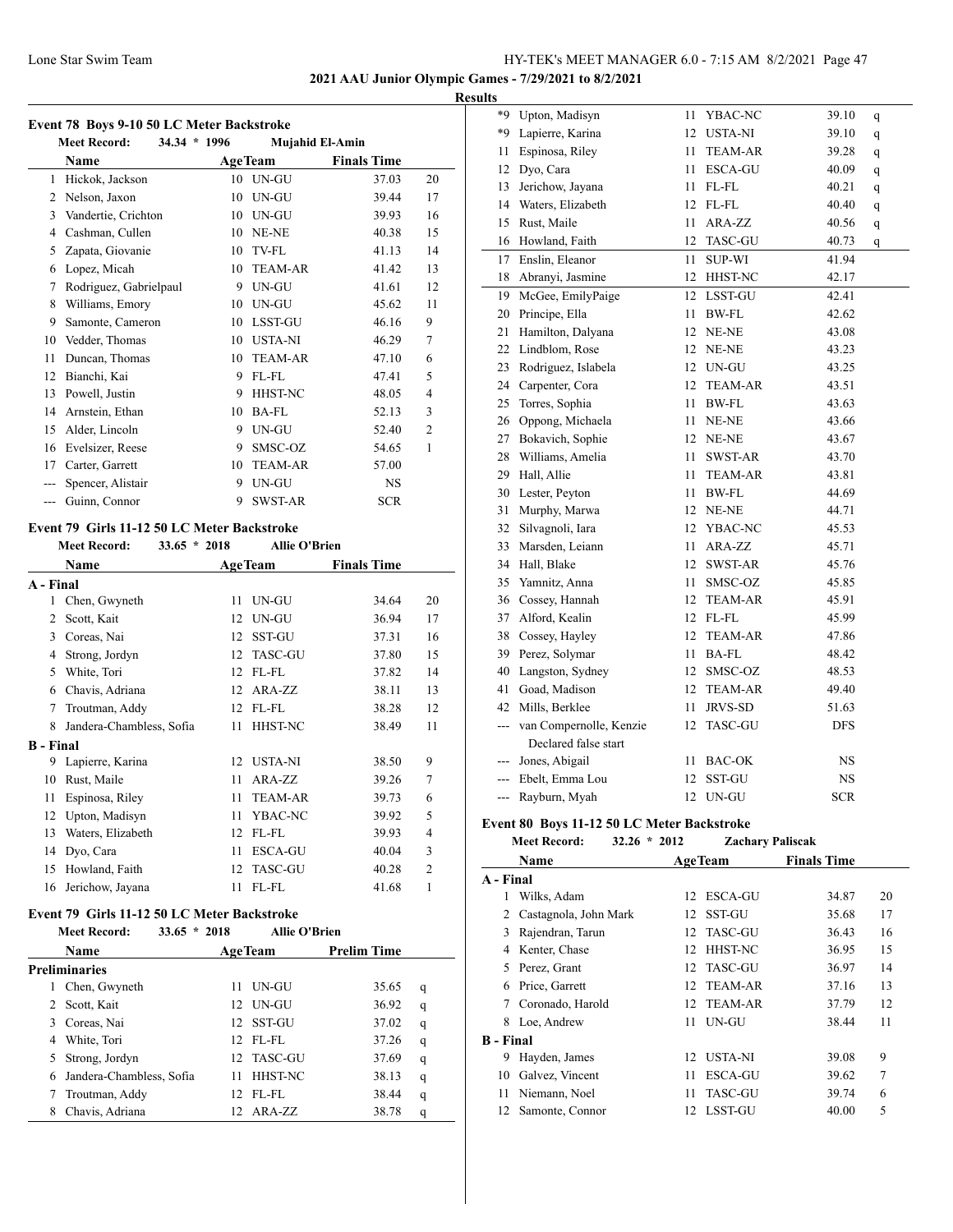**2021 AAU Junior Olympic Games - 7/29/2021 to 8/2/2021**

#### **Results**

|                | B - Final  (Event 80 Boys 11-12 50 LC Meter Backstroke) |      |                         |                    |                |
|----------------|---------------------------------------------------------|------|-------------------------|--------------------|----------------|
|                | <b>Name</b>                                             |      | <b>AgeTeam</b>          | <b>Finals Time</b> |                |
| 13             | Kalen, Carter                                           | 11   | <b>LSST-GU</b>          | 40.18              | $\overline{4}$ |
|                | 14 Sumner, Jack                                         | 12   | HHST-NC                 | 41.25              | 3              |
|                | 15 Williams, Evan                                       |      | 12 UN-GU                | 42.02              | $\overline{c}$ |
| 16             | Pagnucci, Aiden                                         |      | 12 SUP-WI               | 42.47              | $\mathbf{1}$   |
|                | Event 80 Boys 11-12 50 LC Meter Backstroke              |      |                         |                    |                |
|                | <b>Meet Record:</b><br>$32.26 * 2012$                   |      | <b>Zachary Paliscak</b> |                    |                |
|                | <b>Name</b>                                             |      | <b>AgeTeam</b>          | <b>Prelim Time</b> |                |
|                | <b>Preliminaries</b>                                    |      |                         |                    |                |
| 1              | Wilks, Adam                                             |      | 12 ESCA-GU              | 36.04              | q              |
| 2              | Castagnola, John Mark                                   |      | 12 SST-GU               | 36.39              | q              |
|                | 3 Price, Garrett                                        |      | 12 TEAM-AR              | 37.04              | q              |
|                | 4 Perez, Grant                                          |      | 12 TASC-GU              | 37.38              | q              |
|                | 5 Kenter, Chase                                         |      | 12 HHST-NC              | 37.56              | q              |
| 6              | Rajendran, Tarun                                        | 12   | TASC-GU                 | 37.64              | q              |
| 7              | Coronado, Harold                                        |      | 12 TEAM-AR              | 38.72              | q              |
| 8              | Loe, Andrew                                             |      | 11 UN-GU                | 39.23              | q              |
| 9              | Galvez, Vincent                                         | 11   | <b>ESCA-GU</b>          | 39.33              | q              |
| 10             | Hayden, James                                           |      | 12 USTA-NI              | 39.41              | q              |
| 11             | Niemann, Noel                                           | 11   | TASC-GU                 | 39.52              | q              |
| 12             | Samonte, Connor                                         |      | 12 LSST-GU              | 40.12              | q              |
| 13             | Sumner, Jack                                            |      | 12 HHST-NC              | 40.25              | q              |
|                | 14 Kalen, Carter                                        | 11   | LSST-GU                 | 40.44              | q              |
| 15             | Pagnucci, Aiden                                         |      | 12 SUP-WI               | 40.82              | q              |
| 16             | Williams, Evan                                          |      | 12 UN-GU                | 41.42              | q              |
| 17             | Lanza, James                                            |      | 12 NE-NE                | 41.53              |                |
| 18             | Towns, Graeme                                           | 11   | FL-FL                   | 42.91              |                |
|                | 19 Nelson, Branden                                      | 11   | <b>BW-FL</b>            | 44.46              |                |
| 20             | Stone, Madden                                           | 12   | SUP-WI                  | 44.48              |                |
| 21             | Schuerman, Broc                                         | 11   | <b>TEAM-AR</b>          | 44.80              |                |
|                | 22 Johnson, Noah                                        | 12   | <b>TEAM-AR</b>          | 45.89              |                |
| 23             | Gilmore, Landon                                         | 11   | <b>BAC-OK</b>           | 45.90              |                |
|                | 24 Arnold, Joshua                                       | 11   | TEAM-AR                 | 47.10              |                |
| 25             | Pagnucci, Marc                                          | 11   | <b>SUP-WI</b>           | 47.22              |                |
|                | 26 Rosa-Berrios, Zack                                   | 11   | <b>BAC-OK</b>           | 47.27              |                |
|                | 27 Cain, Maddox                                         | 11   | <b>TEAM-AR</b>          | 47.82              |                |
| 28             | Jeantrout, Owen                                         |      | 12 BAC-OK               | 48.46              |                |
|                | 29 Cavallerano, Sawyer                                  | 11 - | <b>USTA-NI</b>          | 49.23              |                |
|                | 30 Saunders, Zach                                       |      | 12 SWST-AR              | 49.40              |                |
| 31             | Jeffs, Aiden                                            |      | 12 TEAM-AR              | 49.50              |                |
|                | 32 Stewart, Ben                                         | 12   | <b>TEAM-AR</b>          | 51.02              |                |
| $\overline{a}$ | Spencer, Keegan                                         | 12   | UN-GU                   | <b>NS</b>          |                |

#### **Event 81 Girls 11-12 400 LC Meter Freestyle Relay**

#### **Meet Record: 4:34.74 \* 2013 Plymouth-Canton Cruisers A Dombkowski, J Chen, L Case, E Lock**

| Team                   | Relay             | <b>Finals Time</b>      |    |
|------------------------|-------------------|-------------------------|----|
| FL-FL                  | А                 | 5:03.39                 | 40 |
| 1) Troutman, Addy 12   |                   | 2) Waters, Elizabeth 12 |    |
| 3) Jerichow, Jayana 11 | 4) White, Tori 12 |                         |    |
| 1:12.93                |                   | 2:30.93                 |    |
| 3:47.89                | 5:03.39           |                         |    |

| $\mathfrak{D}$ | NE-NE                  |         | A                       | 5:03.58                   | 34 |
|----------------|------------------------|---------|-------------------------|---------------------------|----|
|                | 1) Oppong, Michaela 11 |         | 2) Bokavich, Sophie 12  |                           |    |
|                | 3) Lindblom, Rose 12   |         | 4) Hamilton, Dalyana 12 |                           |    |
|                |                        | 1:30.31 |                         | 2:36.75                   |    |
|                |                        | 3:51.56 | 5:03.58                 |                           |    |
| $\mathcal{F}$  | $ARA-ZZ$               |         | A                       | 5:09.76                   | 32 |
|                | 1) Chavis, Adriana 12  |         | 2) Peck, Ilana 12       |                           |    |
|                | 3) Marsden, Leiann 11  |         | 4) Rust, Maile 11       |                           |    |
|                |                        | 1:26.82 |                         | 2:32.66                   |    |
|                |                        | 3:59.55 | 5:09.76                 |                           |    |
| 4              | <b>TEAM-AR</b>         |         | A                       | 5:37.95                   | 30 |
|                | 1) Espinosa, Riley 11  |         |                         | 2) Chrisman, Alexandra 12 |    |
|                | 3) Hall, Allie 11      |         | 4) Carpenter, Cora 12   |                           |    |
|                |                        | 1:23.95 |                         | 2:46.08                   |    |
|                |                        | 4:10.65 | 5:37.95                 |                           |    |
| $\varsigma$    | <b>TEAM-AR</b>         |         | $\overline{B}$          | 6:09.50                   | 28 |
|                | 1) Cossey, Hannah 12   |         | 2) Cossey, Hayley 12    |                           |    |
|                | 3) Goad, Madison 12    |         | 4) Bradshaw, Addison 12 |                           |    |
|                |                        | 1:27.88 |                         | 3:00.38                   |    |
|                |                        | 4:44.59 | 6:09.50                 |                           |    |
|                | <b>SUP-WI</b>          |         | A                       | <b>SCR</b>                |    |
|                |                        |         | 2) Jonns, Haley 10      |                           |    |
|                | 3) Stone, Ella 10      |         | 4) Enslin, Eleanor 11   |                           |    |
|                |                        |         |                         |                           |    |

# **Event 82 Boys 11-12 400 LC Meter Freestyle Relay**

#### **Meet Record: 4:26.91 \* 1996 Southern**

|               | A McAlister, L Carter, B Friddell, W Richards |         |                     |                        |    |
|---------------|-----------------------------------------------|---------|---------------------|------------------------|----|
|               | Team                                          |         | Relay               | <b>Finals Time</b>     |    |
| $\mathbf{1}$  | <b>TEAM-AR</b>                                |         | A                   | 5:16.32                | 40 |
|               | 1) Price, Garrett 12                          |         |                     | 2) Schuerman, Broc 11  |    |
|               | 3) Johnson, Noah 12                           |         |                     | 4) Coronado, Harold 12 |    |
|               |                                               | 1:11.76 |                     | 2:40.82                |    |
|               |                                               | 4:04.74 | 5:16.32             |                        |    |
| $\mathcal{D}$ | TEAM-AR                                       |         | B                   | 6:35.97                | 34 |
|               | 1) Arnold, Joshua 11                          |         | 2) Cain, Maddox 11  |                        |    |
|               | 3) Stewart, Ben 12                            |         | 4) Jeffs, Aiden 12  |                        |    |
|               |                                               | 1:32.91 |                     | 3:17.63                |    |
|               |                                               | 4:47.81 | 6:35.97             |                        |    |
|               | <b>TASC-GU</b>                                |         | A                   | X5:08.35               |    |
|               | 1) Perez, Grant 12                            |         |                     | 2) Rajendran, Tarun 12 |    |
|               | 3) Riedel, Cody 8                             |         | 4) Niemann, Noel 11 |                        |    |
|               |                                               | 1:09.73 |                     | 2:22.66                |    |
|               |                                               | 3:54.33 | 5:08.35             |                        |    |
|               |                                               |         |                     |                        |    |

# **Event 83 Girls 12 & Under 400 LC Meter Freestyle Mixed Relay**

| <b>COMMA</b>               | Time<br><b>Finals</b> |
|----------------------------|-----------------------|
| $\mathbf{M}$<br>.<br>$---$ |                       |

#### **Event 85 Girls 13-14 200 LC Meter Freestyle Relay**

**Meet Record: 1:56.66 \* 2013 Plymoth-Canton Cruisers K Melo, M Cantrelle, A Prior, M Chamberlin**

| <b>Team</b>             | Relay             | <b>Finals Time</b>      |    |
|-------------------------|-------------------|-------------------------|----|
| USTA-NI                 | А                 | 2:01.06                 | 40 |
| 1) Kuznia, Arianna 13   |                   | 2) Thompson, Kaitlyn 14 |    |
| 3) Krueger, Claire 14   | 4) Lowe, Sibby 14 |                         |    |
| 1:00.58                 | 2:01.06           |                         |    |
| 2 NE-NE                 | A                 | 2:03.46                 | 34 |
| 1) Albuquerque, Lana 14 |                   | 2) Naviga, Britney 13   |    |
| 3) Collins, Deryn 14    |                   | 4) Slosek, Sophia 14    |    |
| 1:02.76                 | 2:03.46           |                         |    |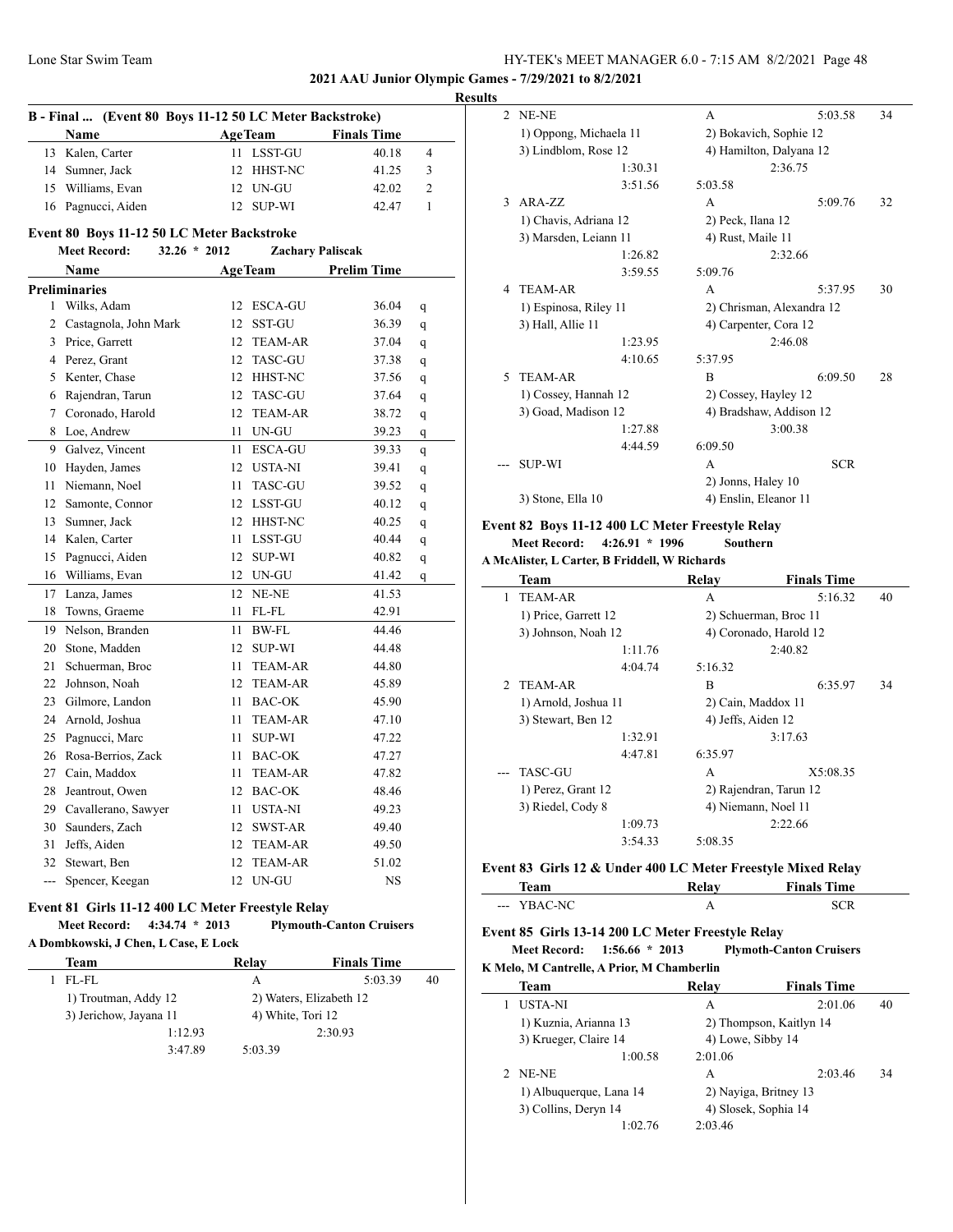## Lone Star Swim Team HY-TEK's MEET MANAGER 6.0 - 7:15 AM 8/2/2021 Page 49

**2021 AAU Junior Olympic Games - 7/29/2021 to 8/2/2021**

#### **Results**

| (Event 85 Girls 13-14 200 LC Meter Freestyle Relay) |                          |                     |                           |    |
|-----------------------------------------------------|--------------------------|---------------------|---------------------------|----|
|                                                     | <b>Team</b>              | Relay               | <b>Finals Time</b>        |    |
| 3                                                   | <b>BAC-OK</b>            | A                   | 2:05.91                   | 32 |
|                                                     | 1) Ramos, Sarah 13       | 2) Bucy, Ashlyn 13  |                           |    |
|                                                     | 3) Podoba, Roxy 13       | 4) Brown, Skyler 13 |                           |    |
|                                                     | 59.51                    | 2:05.91             |                           |    |
| 4                                                   | <b>TEAM-AR</b>           | A                   | 2:08.40                   | 30 |
|                                                     | 1) Ellington, Sophie 14  | 2) Hobbie, Abby 13  |                           |    |
|                                                     | 3) Smith, Ashtyn 14      |                     | 4) Esteban, Elizabeth 14  |    |
|                                                     | 1:04.49                  | 2:08.40             |                           |    |
| 5                                                   | FL-FL                    | A                   | 2:08.54                   | 28 |
|                                                     | 1) Wyatt, Mackenzie 14   |                     | 2) Simpson, Jordan 14     |    |
|                                                     | 3) Wilhelm, Sydney 14    |                     | 4) Darwood, Rachel 14     |    |
|                                                     | 1:05.20                  | 2:08.54             |                           |    |
| 6                                                   | ARA-ZZ                   | A                   | 2:11.50                   | 26 |
|                                                     | 1) Chavis, Paulina 14    |                     | 2) Seminavage, Kama 13    |    |
|                                                     | 3) Dugan, Payton 14      | 4) Rust, Kayla 13   |                           |    |
|                                                     | 1:08.28                  | 2:11.50             |                           |    |
| 7                                                   | NE-NE                    | B                   | 2:12.52                   | 24 |
|                                                     | 1) Hugo, Maddy 14        |                     | 2) Pearson, Georgia 13    |    |
|                                                     | 3) Cignetti, Ella 13     | 4) Cingel, Grace 14 |                           |    |
|                                                     | 1:07.12                  | 2:12.52             |                           |    |
| 8                                                   | <b>TEAM-AR</b>           | B                   | 2:20.56                   | 22 |
|                                                     | 1) Armer, Emily 14       | 2) Knoll, Sadie 13  |                           |    |
|                                                     | 3) Meeks, McKinleigh 13  |                     | 4) Picking, Madison 14    |    |
|                                                     | 1:08.74                  | 2:20.56             |                           |    |
| 9                                                   | SMSC-OZ                  | A                   | 2:25.56                   | 18 |
|                                                     | 1) Taylor, Kyra 14       | 2) Brown, Gracie 13 |                           |    |
|                                                     | 3) Gibbs, Kinsley 13     |                     | 4) Weibrecht, Brooklyn 14 |    |
|                                                     | 1:21.52                  | 2:25.56             |                           |    |
|                                                     | LRSA-FL                  | A                   | X2:13.52                  |    |
|                                                     | 1) Weathers, Danielle 13 |                     | 2) Meislahn, Kinley 12    |    |
|                                                     | 3) Robertson, Molly 13   |                     | 4) Morris, Cheney 13      |    |
|                                                     | 1:06.81                  | 2:13.52             |                           |    |

#### **Event 86 Boys 13-14 200 LC Meter Freestyle Relay Meet Record: 1:50.81 \* 2019 Team New England N Black, A Indresano, C Tyrrell, J Cheng**

|               | Team                  |       | Relay                   | <b>Finals Time</b> |    |
|---------------|-----------------------|-------|-------------------------|--------------------|----|
| 1             | NE-NE                 |       | A                       | $1:50.40*$         | 40 |
|               | 1) Nelson, Peter 13   |       | 2) Gamber, Charlie 13   |                    |    |
|               | 3) Giglio, JP 14      |       | 4) Kavanagh, Brayden 14 |                    |    |
|               |                       | 56.26 | 1:50.40                 |                    |    |
| $\mathcal{D}$ | <b>TEAM-AR</b>        |       | A                       | 1:54.43            | 34 |
|               | 1) Likins, Max 14     |       | 2) Green, Owen 14       |                    |    |
|               | 3) Sanchez, Bradon 14 |       | 4) Hackney, James 14    |                    |    |
|               |                       | 58.64 | 1:54.43                 |                    |    |
| 3             | <b>BAC-OK</b>         |       | A                       | 1:57.61            | 32 |
|               | 1) Eden, Dylan 14     |       | 2) Serbia, Ryan 14      |                    |    |
|               | 3) Mariano, Rohan 13  |       | 4) Nieves, Braden 13    |                    |    |
|               |                       | 55.56 | 1:57.61                 |                    |    |
| 4             | NE-NE                 |       | B                       | 1:58.19            | 30 |
|               | 1) Stenfors, Finn 14  |       | 2) Stewart, Colin 13    |                    |    |
|               | 3) Scafidi, Cole 13   |       | 4) Yan, Jason 14        |                    |    |
|               |                       | 59.77 | 1:58.19                 |                    |    |
| 5.            | $ARA-ZZ$              |       | A                       | 2:01.28            | 28 |
|               | 1) Rust, Kai 14       |       | 2) Peck, Ariel 14       |                    |    |
|               | 3) Murphy, Liam 13    |       | 4) Yu, Kevin 13         |                    |    |
|               |                       | 59.10 | 2:01.28                 |                    |    |

| . |                                                   |                           |         |    |
|---|---------------------------------------------------|---------------------------|---------|----|
| 6 | HHST-NC                                           | A                         | 2:04.24 | 26 |
|   | 1) McKim, Aniah 13                                | 2) Garner, Finneaus 14    |         |    |
|   | 3) McRae, Paolo 13                                | 4) Gross, Mark 14         |         |    |
|   | 1:02.79                                           | 2:04.24                   |         |    |
| 7 | <b>TEAM-AR</b>                                    | B                         | 2:08.53 | 24 |
|   | 1) Reid, Landon 13                                | 2) Brown, Evan 14         |         |    |
|   | 3) Ward, Coy 13                                   | 4) Wood, Christian 14     |         |    |
|   | 1:05.03                                           | 2:08.53                   |         |    |
|   | BW-FL                                             | A                         | DO      |    |
|   | Early take-off swimmer #4                         |                           |         |    |
|   | 1) Jones, Noah 14                                 | 2) Walker, Kristian 13    |         |    |
|   | 3) Pfister, Nicholas 14                           | 4) Kennington, Tristen 14 |         |    |
|   | 58.79                                             | DO                        |         |    |
|   | Event 87 Girls 15-18 200 LC Meter Freestyle Relay |                           |         |    |
|   |                                                   |                           |         |    |

|   | <b>Meet Record:</b> | $1:54.33 * 2013$ | <b>Plymouth-Canton Cruisers</b> |
|---|---------------------|------------------|---------------------------------|
| . | --------            | .                |                                 |

|    | Team                     | Relay                | <b>Finals Time</b>           |    |
|----|--------------------------|----------------------|------------------------------|----|
| 1  | TV-FL                    | A                    | $1:54.32*$                   | 40 |
|    | 1) Answeeney, Bella 16   |                      | 2) Answeeney, Justine 18     |    |
|    | 3) Greene, Abby 17       |                      | 4) Solano, Elizabeth 17      |    |
|    | 56.73                    | 1:54.32              |                              |    |
|    | 2 USTA-NI                | A                    | 1:55.23                      | 34 |
|    | 1) TenEyck, Kennidi 18   | 2) Jefferis, Ilah 16 |                              |    |
|    | 3) Mooney, Faye 16       |                      | 4) Giovannoni, Chloe 18      |    |
|    | 58.29                    | 1:55.23              |                              |    |
| 3  | FL-FL                    | A                    | 1:57.68                      | 32 |
|    | 1) Patterson, Carmen 15  | 2) Pecore, Ali 18    |                              |    |
|    | 3) Sanchez, Constanza 16 |                      | 4) Montenegro, Valerie 16    |    |
|    | 59.25                    | 1:57.68              |                              |    |
| 4  | BW-FL                    | A                    | 1:58.14                      | 30 |
|    | 1) Hamilton, Emma 16     |                      | 2) Bitting, Mimi 16          |    |
|    | 3) Wright, Kylene 17     |                      | 4) Brown, Alexa 16           |    |
|    | 59.99                    | 1:58.14              |                              |    |
| 5  | NE-NE                    | A                    | 1:58.48                      | 28 |
|    | 1) Hamilton, Jeylin 16   |                      | 2) Bergeron, Ella 15         |    |
|    | 3) Routh, Ainsley 17     |                      | 4) Nelson, Megan 16          |    |
|    | 58.70                    | 1:58.48              |                              |    |
| 6  | USTA-NI                  | B                    | 2:00.04                      | 26 |
|    | 1) Konz, Ashley 17       |                      | 2) O'Brien, Allison 15       |    |
|    | 3) Klemann, Alannah 15   |                      | 4) Marquez, Thalia 15        |    |
|    | 1:00.00                  | 2:00.04              |                              |    |
| 7  | <b>BAC-OK</b>            | A                    | 2:00.24                      | 24 |
|    | 1) Horst, Danielle 17    |                      | 2) Schapp, Haylee 18         |    |
|    | 3) Duerson, Trysta 18    |                      | 4) Mendoza, Landry 15        |    |
|    | 59.67                    | 2:00.24              |                              |    |
| 8  | FL-FL                    | B                    | 2:01.15                      | 22 |
|    | 1) Antonov, Katarina 17  | 2) Bianchi, Bilu 16  |                              |    |
|    | 3) Germosen, Isabella 18 |                      | 4) Mansur, Malika 15         |    |
|    | 1:01.13                  | 2:01.15              |                              |    |
| 9  | ARA-ZZ                   | A                    | 2:02.46                      | 18 |
|    | 1) Peck, Rachel 16       |                      | 2) Bocobo, Megan 17          |    |
|    | 3) Peck, Aleeza 18       |                      | 4) Tanizaki-Hudson, Kiana 17 |    |
|    | 1:07.41                  | 2:02.46              |                              |    |
| 10 | <b>BAC-OK</b>            | B                    | 2:06.76                      | 14 |
|    | 1) Stoddard, Caleigh 15  |                      | 2) Cummings, Lynlee 17       |    |
|    | 3) Sawyer, Addison 16    |                      | 4) Palmer, Abbie 17          |    |
|    | 1:02.55                  | 2:06.76              |                              |    |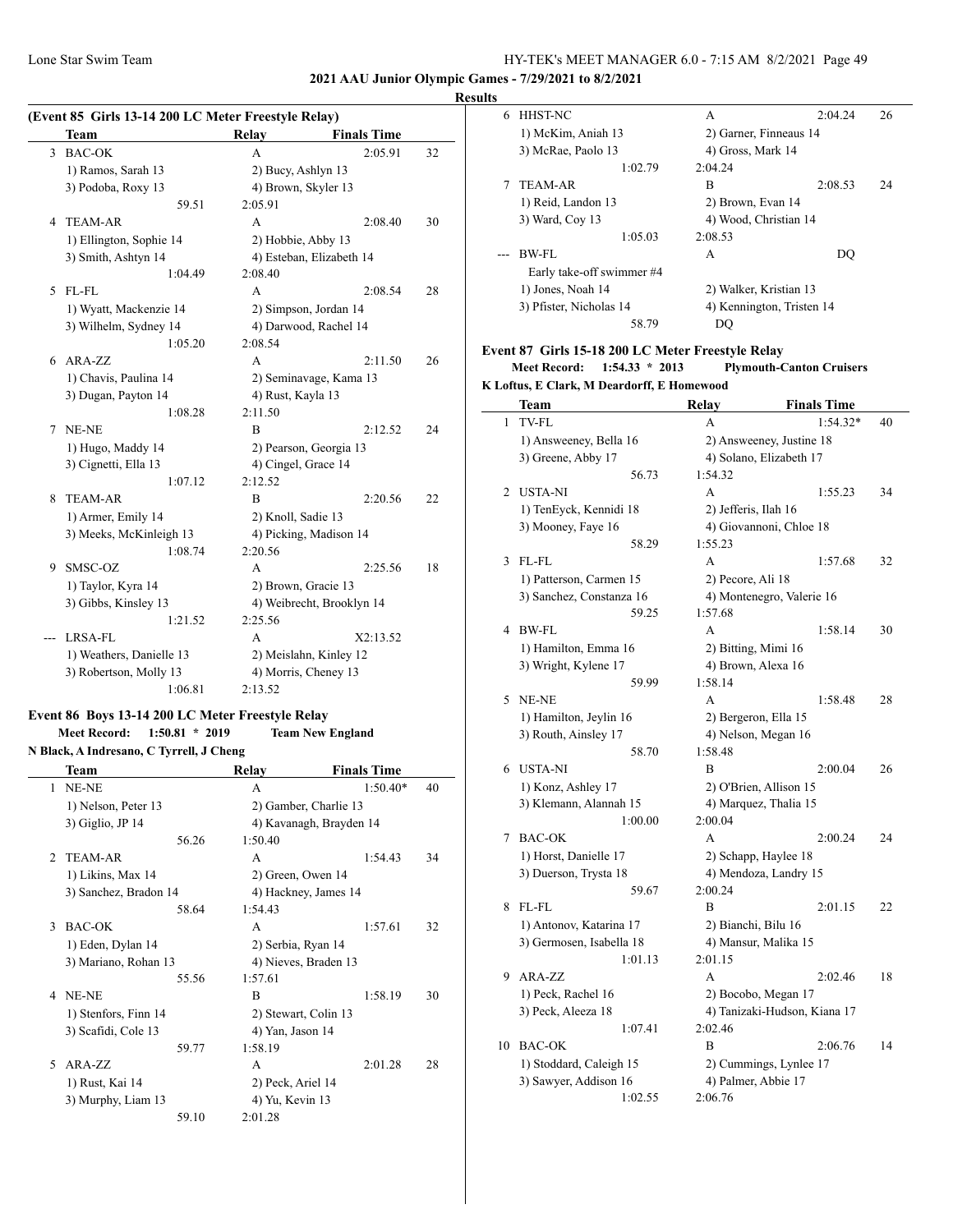**2021 AAU Junior Olympic Games - 7/29/2021 to 8/2/2021**

#### **Results**

|    | (Event 87 Girls 15-18 200 LC Meter Freestyle Relay) |                       |                          |    |
|----|-----------------------------------------------------|-----------------------|--------------------------|----|
|    | Team                                                | Relay                 | <b>Finals Time</b>       |    |
| 11 | <b>USTA-NI</b>                                      | C                     | 2:07.52                  | 12 |
|    | 1) Shelhamer, Grace 15                              |                       | 2) Woodhouse, DeLaney 16 |    |
|    | 3) Lapierre, Lydia 17                               | 4) Johnson, Elise 17  |                          |    |
|    | 1:03.01                                             | 2:07.52               |                          |    |
| 12 | <b>TEAM-AR</b>                                      | A                     | 2:08.36                  | 10 |
|    | 1) Sanchez, Cecily 16                               | 2) Halladay, Aidan 16 |                          |    |
|    | 3) Sanders, Logan 16                                |                       | 4) Esteban, Grace 15     |    |
|    | 1:02.97                                             | 2:08.36               |                          |    |
| 13 | NE-NE                                               | R                     | 2:09.05                  | 8  |
|    | 1) Reiner, Emma 15                                  |                       | 2) Aboudou, Amira 15     |    |
|    | 3) Lindblom, Nora 15                                |                       | 4) Tavakol, Farah 15     |    |
|    | 1:05.28                                             | 2:09.05               |                          |    |
|    | 14 FL-FL                                            | C                     | 2:09.52                  | 6  |
|    | 1) Vizcaya, Ariana 15                               | 2) Eagan, Maria 18    |                          |    |
|    | 3) Provenzano, Erin 17                              |                       | 4) Kennedy, Hannah 16    |    |
|    | 1:03.79                                             | 2:09.52               |                          |    |
|    | <b>TEAM-AR</b>                                      | B                     | <b>NS</b>                |    |
|    | 1) Murphree, Rachel 18                              |                       | 2) Bennett, Presley 15   |    |
|    | 3) Hays, Kaylee 16                                  |                       | 4) Meeks, Mattelyn 17    |    |

#### **Event 88 Boys 15-18 200 LC Meter Freestyle Relay Meet Record: 1:40.71 \* 2019 Team New England**

# **D McDermott, D Del Rio, J Williams, R Stevenson**

|   | Team                                         | Relay                                    | <b>Finals Time</b>      |    |
|---|----------------------------------------------|------------------------------------------|-------------------------|----|
| 1 | <b>TEAM-AR</b>                               | А                                        | 1:41.24                 | 40 |
|   | 1) Price, Peyton 17                          | 2) Likins, Eli 15                        |                         |    |
|   | 3) Likins, Evan 17                           | 4) Cass, John David 18                   |                         |    |
|   | 51.61                                        | 1:41.24                                  |                         |    |
| 2 | NE-NE                                        | A                                        | 1:41.27                 | 34 |
|   | 1) Cheng, Jeremy 16                          | 2) Tavakol, Cyrus 17                     |                         |    |
|   | 3) Del-Rio, David 18                         | 4) Hixson, Brian 17                      |                         |    |
|   | 51.21                                        | 1:41.27                                  |                         |    |
| 3 | FL-FL                                        | A                                        | 1:42.47                 | 32 |
|   | 1) Johnson, Drew 17                          | 2) Eary, Laine 17                        |                         |    |
|   | 3) Craft, Samuel 16                          | 4) Macgregor, Ben 15                     |                         |    |
|   | 52.96                                        | 1:42.47                                  |                         |    |
| 4 | <b>BAC-OK</b>                                | A                                        | 1:43.91                 | 30 |
|   | 1) Sein, Cameron 15                          | 2) Ross, Dalton 17                       |                         |    |
|   | 3) Gonzalez, Michael 16                      | 4) DaVoult, Gage 16                      |                         |    |
|   | 51.13                                        | 1:43.91                                  |                         |    |
| 5 | NE-NE                                        | B                                        | 1:45.24                 | 28 |
|   | 1) Indresano, Armando 16                     |                                          | 2) Acuna-Rosa, Aiden 16 |    |
|   | 3) Stevenson, Herrick 15                     | 4) Lease, Henry 17                       |                         |    |
|   | 52.91                                        | 1:45.24                                  |                         |    |
| 6 | <b>BAC-OK</b>                                | $\overline{B}$                           | 1:46.87                 | 26 |
|   | 1) Terrell, Karsten 16                       | 2) Sawyer, Dalton 16                     |                         |    |
|   | 3) Jacobs, Zach 17                           | 4) Howard, Aydan 17                      |                         |    |
| 7 | 53.16                                        | 1:46.87                                  |                         |    |
|   | <b>TEAM-AR</b>                               | B                                        | 1:47.14                 | 24 |
|   | 1) Cobb, Cade 17                             | 2) Pyatt, Tanner 16                      |                         |    |
|   | 3) McWilliams, Harrison 17<br>54.10          | 4) Boyce, Kai 16<br>1:47.14              |                         |    |
| 8 | <b>TEAM-AR</b>                               | $\mathcal{C}$                            | 1:49.59                 | 22 |
|   |                                              |                                          |                         |    |
|   | 1) Diggs, Logan 18<br>3) Pilgreen, Austin 17 | 2) McCook, Riley 16<br>4) Young, Owen 16 |                         |    |
|   | 53.39                                        | 1:49.59                                  |                         |    |
|   |                                              |                                          |                         |    |

| 9  | <b>TEAM-AR</b>                | D                           | 1:51.65 | 18 |
|----|-------------------------------|-----------------------------|---------|----|
|    | 1) Witterstaetter, Randall 17 | 2) Power, Ethan 17          |         |    |
|    | 3) McCook, Bailey 18          | 4) Whiseant, Dayton 15      |         |    |
|    | 56.53                         | 1:51.65                     |         |    |
| 10 | $FL$ - $FL$                   | B                           | 1:52.28 | 14 |
|    | 1) Grantham, Hunter 17        | 2) Palma, Jude 17           |         |    |
|    | 3) Held, Brendan 16           | 4) Labasbas, Joshua 17      |         |    |
|    | 57.01                         | 1:52.28                     |         |    |
| 11 | NE-NE                         | $\mathcal{C}$               | 1:52.95 | 12 |
|    | 1) Elaafer, Ramy 15           | 2) Glennon, Jess 16         |         |    |
|    | 3) Giech, Tony 17             | 4) Cirame, Joe 18           |         |    |
|    | 58.24                         | 1:52.95                     |         |    |
| 12 | TV-FL                         | A                           | 1:53.07 | 10 |
|    | 1) Harkness, Alexander 18     | 2) Zapata, JC 17            |         |    |
|    | 3) Robinson, Evan 16          | 4) Hall, Jackson Pawlows 15 |         |    |
|    | 54.66                         | 1:53.07                     |         |    |
| 13 | <b>BAC-OK</b>                 | $\mathcal{C}$               | 1:56.08 | 8  |
|    | 1) Thiebaud, Mayson 18        | 2) Martin, Colin 17         |         |    |
|    | 3) Ramos, Matthew 16          | 4) Leija, Michael 16        |         |    |
|    | 58.05                         | 1:56.08                     |         |    |
| 14 | <b>TEAM-AR</b>                | E                           | 2:01.54 | 6  |
|    | 1) Hobbie, Andy 15            | 2) Bullock, Dane 17         |         |    |
|    | 3) Roberts, Warren 17         | 4) Mathis, Jeremiah 15      |         |    |
|    | 1:00.04                       | 2:01.54                     |         |    |
|    | BW-FL                         | A                           | DO      |    |
|    | Early take-off swimmer #2     |                             |         |    |
|    | 1) McLean, Matthew 17         | 2) Velez, Nicolas 15        |         |    |
|    | 3) Beck, Andrew 15            | 4) Luna, Andres 15          |         |    |
|    | 53.57                         | DQ                          |         |    |

#### **Event 89 Girls 13-14 200 LC Meter Backstroke**

#### **Meet Record: 2:29.12 \* 2013 Patricia Freitag**

|               | Name              |         | <b>AgeTeam</b>  | <b>Finals Time</b> |    |
|---------------|-------------------|---------|-----------------|--------------------|----|
| <b>Finals</b> |                   |         |                 |                    |    |
| 1             | Bucy, Ashlyn      |         | 13 BAC-OK       | 2:34.33            | 20 |
|               |                   | 1:14.28 | 2:34.33         |                    |    |
| 2             | Thompson, Kaitlyn |         | 14 USTA-NI      | 2:44.56            | 17 |
|               |                   | 1:18.95 | 2:44.56         |                    |    |
| 3             | Wyatt, Mackenzie  |         | 14 FL-FL        | 2:47.51            | 16 |
|               |                   | 1:21.01 | 2:47.51         |                    |    |
| 4             | Ellington, Sophie |         | 14 TEAM-AR      | 2:49.14            | 15 |
|               |                   | 1:22.36 | 2:49.14         |                    |    |
| 5.            | Lowe, Sibby       |         | 14 USTA-NI      | 2:49.67            | 14 |
|               |                   | 1:21.20 | 2:49.67         |                    |    |
| 6             | Dean, Lauren      |         | 14 TV-FL        | 2:51.56            | 13 |
|               |                   | 1:24.69 | 2:51.56         |                    |    |
| 7             | Albuquerque, Lana |         | 14 NE-NE        | 2:52.21            | 12 |
|               |                   | 1:22.46 | 2:52.21         |                    |    |
| 8             | Beston, Molly     |         | <b>14 NE-NE</b> | 2:53.54            | 11 |
|               |                   | 1:24.17 | 2:53.54         |                    |    |

# **Event 89 Girls 13-14 200 LC Meter Backstroke**

# **Meet Record: 2:29.12 \* 2013 Patricia Freitag Name Age Team Prelim Time**

| <b>Preliminaries</b> |                     |         |            |         |   |  |
|----------------------|---------------------|---------|------------|---------|---|--|
|                      | 1 Bucy, Ashlyn      |         | 13 BAC-OK  | 2:40.39 | a |  |
|                      |                     | 1:18.88 | 2:40.39    |         |   |  |
|                      | 2 Thompson, Kaitlyn |         | 14 USTA-NI | 2:48.89 | a |  |
|                      |                     | 1:20.96 | 2:48.89    |         |   |  |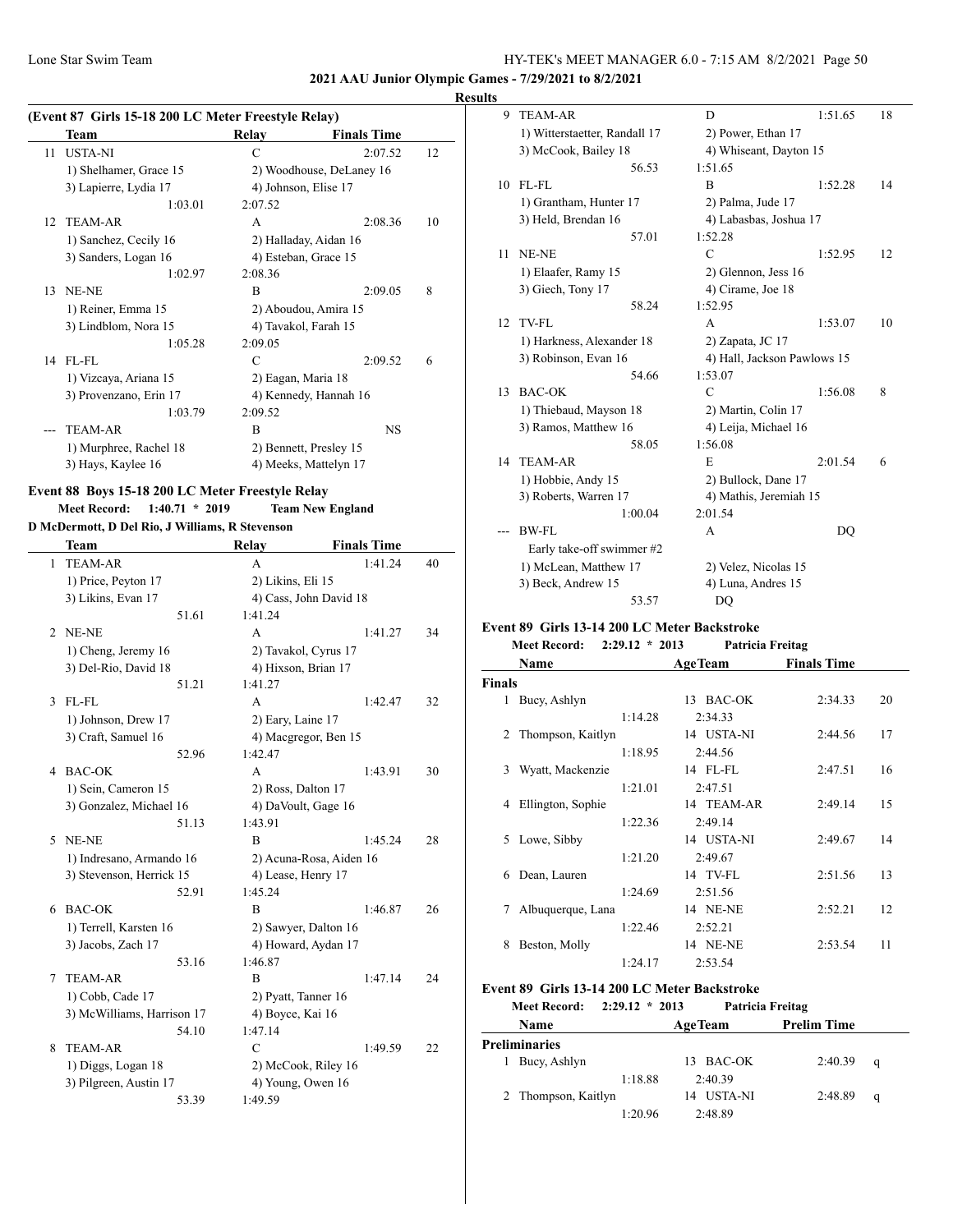## **2021 AAU Junior Olympic Games - 7/29/2021 to 8/2/2021**

|     | Preliminaries  (Event 89 Girls 13-14 200 LC Meter Backstroke) |         |                |                    |   |
|-----|---------------------------------------------------------------|---------|----------------|--------------------|---|
|     | Name                                                          |         | <b>AgeTeam</b> | <b>Prelim Time</b> |   |
|     | 3 Wyatt, Mackenzie                                            |         | 14 FL-FL       | 2:49.09            | q |
|     |                                                               | 1:22.59 | 2:49.09        |                    |   |
| 4   | Dean, Lauren                                                  |         | 14 TV-FL       | 2:53.28            | q |
|     |                                                               | 1:25.91 | 2:53.28        |                    |   |
| 5   | Lowe, Sibby                                                   |         | 14 USTA-NI     | 2:53.47            | q |
|     |                                                               | 1:24.74 | 2:53.47        |                    |   |
| 6   | Ellington, Sophie                                             |         | 14 TEAM-AR     | 2:53.53            | q |
|     |                                                               | 1:23.44 | 2:53.53        |                    |   |
| 7   | Albuquerque, Lana                                             |         | 14 NE-NE       | 2:55.88            | q |
|     |                                                               | 1:26.22 | 2:55.88        |                    |   |
| 8   | Beston, Molly                                                 |         | 14 NE-NE       | 2:55.99            | q |
|     |                                                               | 1:26.26 | 2:55.99        |                    |   |
| 9   | Fish, Kendra                                                  |         | 14 USTA-NI     | 2:59.86            |   |
|     |                                                               | 1:27.32 | 2:59.86        |                    |   |
| 10  | Cook, Julia                                                   |         | 13 UN-GU       | 3:02.85            |   |
|     |                                                               | 1:27.10 | 3:02.85        |                    |   |
| 11  | Darwood, Rachel                                               |         | 14 FL-FL       | 3:03.70            |   |
|     |                                                               | 1:29.59 | 3:03.70        |                    |   |
| 12  | Brown, Skyler                                                 |         | 13 BAC-OK      | 3:04.69            |   |
|     |                                                               | 1:29.85 | 3:04.69        |                    |   |
| 13  | Kuznia, Arianna                                               |         | 13 USTA-NI     | 3:04.94            |   |
|     |                                                               | 1:32.22 | 3:04.94        |                    |   |
| 14  | Meeks, McKinleigh                                             |         | 13 TEAM-AR     | 3:06.13            |   |
|     |                                                               | 1:32.17 | 3:06.13        |                    |   |
| 15  | Wilhelm, Sydney                                               |         | 14 FL-FL       | 3:14.51            |   |
|     |                                                               | 1:35.76 | 3:14.51        |                    |   |
|     | 16 Lockett, Kendall                                           |         | 14 UN-GU       | 3:15.30            |   |
|     |                                                               | 1:35.51 | 3:15.30        |                    |   |
| 17  | Hobbie, Abby                                                  |         | 13 TEAM-AR     | 3:22.63            |   |
|     |                                                               | 1:38.70 | 3:22.63        |                    |   |
| 18  | Horn, Ayla                                                    |         | 13 SWST-AR     | 3:31.01            |   |
|     |                                                               | 1:44.16 | 3:31.01        |                    |   |
|     | 19 Knoll, Sadie                                               |         | 13 TEAM-AR     | 3:38.86            |   |
| --- | Robideaux, Chandra                                            |         | 13 GVST-SC     | DFS                |   |
|     | Declared false start                                          |         |                |                    |   |
|     | Esteban, Elizabeth                                            |         | TEAM-AR<br>14  | <b>DFS</b>         |   |
|     | Declared false start                                          |         |                |                    |   |

# **Event 90 Boys 13-14 200 LC Meter Backstroke**

| $2:16.59 * 2015$<br><b>Cason J Wilburn</b><br><b>Meet Record:</b> |  |
|-------------------------------------------------------------------|--|
|-------------------------------------------------------------------|--|

|        | <b>Name</b>       | <b>AgeTeam</b>  | <b>Finals Time</b> |    |
|--------|-------------------|-----------------|--------------------|----|
| Finals |                   |                 |                    |    |
| 1      | Efird, Parker     | UN-GU<br>13     | 2:22.34            | 20 |
|        | 1:08.45           | 2:22.34         |                    |    |
| 2      | Likins, Max       | 14 TEAM-AR      | 2:25.66            | 17 |
|        | 1:11.22           | 2:25.66         |                    |    |
| 3      | Esparza, Ethan    | 14 UN-GU        | 2:26.82            | 16 |
|        | 1:11.65           | 2:26.82         |                    |    |
| 4      | Jones, Noah       | BW-FL<br>14     | 2:28.81            | 15 |
|        | 1:13.30           | 2:28.81         |                    |    |
| 5      | Kavanagh, Brayden | <b>14 NE-NE</b> | 2:29.08            | 14 |
|        | 1:14.17           | 2:29.08         |                    |    |
| 6      | Giglio, JP        | 14 NE-NE        | 2:35.42            | 13 |
|        | 1:14.98           | 2:35.42         |                    |    |
|        |                   |                 |                    |    |

| <b>Results</b>  |         |          |         |    |
|-----------------|---------|----------|---------|----|
| 7 Cano, Juan    |         | 14 NE-NE | 2:39.10 | 12 |
|                 | 1:17.40 | 2:39.10  |         |    |
| 8 Gicking, John |         | 14 TV-FL | 2:41.46 | 11 |
|                 | 1:18.18 | 2:41.46  |         |    |

# **Event 90 Boys 13-14 200 LC Meter Backstroke**

# **Meet Record: 2:16.59 \* 2015 Cason J Wilburn**

|                | Name                 |         | <b>AgeTeam</b> | <b>Prelim Time</b> |   |
|----------------|----------------------|---------|----------------|--------------------|---|
|                | <b>Preliminaries</b> |         |                |                    |   |
|                | 1 Efird, Parker      |         | 13 UN-GU       | 2:27.69            | q |
|                |                      | 1:10.49 | 2:27.69        |                    |   |
| $\overline{2}$ | Likins, Max          |         | 14 TEAM-AR     | 2:30.74            | q |
|                |                      | 1:14.00 | 2:30.74        |                    |   |
| 3              | Esparza, Ethan       |         | 14 UN-GU       | 2:31.31            | q |
|                |                      | 1:14.64 | 2:31.31        |                    |   |
| 4              | Jones, Noah          |         | 14 BW-FL       | 2:34.10            | q |
|                |                      | 1:15.29 | 2:34.10        |                    |   |
| 5              | Giglio, JP           |         | 14 NE-NE       | 2:35.70            | q |
|                |                      | 1:16.66 | 2:35.70        |                    |   |
|                | 6 Kavanagh, Brayden  |         | 14 NE-NE       | 2:36.55            | q |
|                |                      | 1:19.88 | 2:36.55        |                    |   |
| 7              | Cano, Juan           |         | 14 NE-NE       | 2:39.35            | q |
|                |                      | 1:18.57 | 2:39.35        |                    |   |
| 8              | Gicking, John        |         | 14 TV-FL       | 2:41.13            | q |
|                |                      | 1:18.32 | 2:41.13        |                    |   |
| 9              | Cavallerano, Jack    |         | 13 USTA-NI     | 2:43.51            |   |
|                |                      | 1:20.03 | 2:43.51        |                    |   |
|                | 10 Due, Caleb        |         | 14 SWST-AR     | 2:48.32            |   |
|                |                      | 1:23.39 | 2:48.32        |                    |   |
| 11             | Hackney, James       |         | 14 TEAM-AR     | 2:49.44            |   |
|                |                      | 1:23.18 | 2:49.44        |                    |   |
|                | 12 Walker, Kristian  |         | 13 BW-FL       | 2:52.11            |   |
|                |                      | 1:25.42 | 2:52.11        |                    |   |
| 13             | Cook, Luke           |         | 14 UN-GU       | 2:55.15            |   |
|                |                      | 1:24.64 | 2:55.15        |                    |   |
| 14             | Gross, Mark          |         | 14 HHST-NC     | 2:58.81            |   |
|                |                      | 1:27.77 | 2:58.81        |                    |   |
| 15             | Brown, Evan          |         | 14 TEAM-AR     | 3:06.04            |   |
|                |                      | 1:32.72 | 3:06.04        |                    |   |
| 16             | Tripp, Corban        |         | 13 FL-FL       | 3:06.84            |   |
|                |                      | 1:33.84 | 3:06.84        |                    |   |
| 17             | Reid, Landon         |         | 13 TEAM-AR     | 3:17.09            |   |
|                |                      | 1:37.12 | 3:17.09        |                    |   |
| 18             | Wood, Christian      |         | 14 TEAM-AR     | 3:23.87            |   |
| 19             | Ward, Coy            |         | 13 TEAM-AR     | 3:39.82            |   |

# **Event 91 Girls 15-18 200 LC Meter Backstroke**

**Meet Record: 2:22.10 \* 2019 Sophia Verkleeren**

| Name                      | <b>AgeTeam</b> | <b>Finals Time</b> |    |
|---------------------------|----------------|--------------------|----|
| <b>Finals</b>             |                |                    |    |
| Answeeney, Bella<br>L     | 16 TV-FL       | 2:27.01            | 20 |
| 1:10.08                   | 2:27.01        |                    |    |
| 2 Answeeney, Justine      | 18 TV-FL       | 2:32.62            | 17 |
| 1:14.18                   | 2:32.62        |                    |    |
| McDevitt, Elizabeth<br>3. | YBAC-NC        | 2:34.52            | 16 |
| 1:14.92                   | 2:34.52        |                    |    |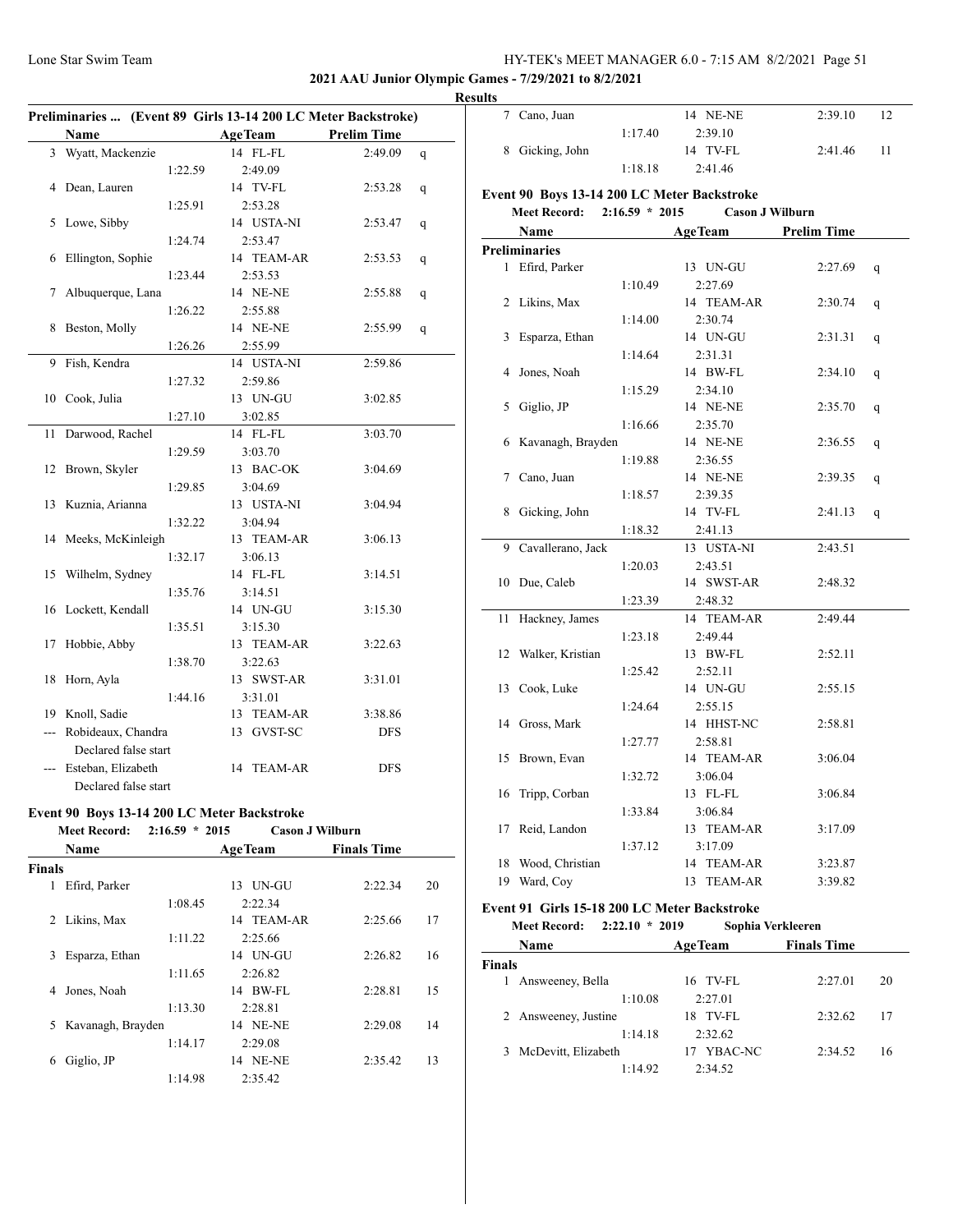**2021 AAU Junior Olympic Games - 7/29/2021 to 8/2/2021**

#### **Results**

| Finals  (Event 91 Girls 15-18 200 LC Meter Backstroke) |                   |         |                |                    |    |  |
|--------------------------------------------------------|-------------------|---------|----------------|--------------------|----|--|
|                                                        | <b>Name</b>       |         | <b>AgeTeam</b> | <b>Finals Time</b> |    |  |
| 4                                                      | TenEyck, Kennidi  |         | USTA-NI<br>18  | 2:35.00            | 15 |  |
|                                                        |                   | 1:15.68 | 2:35.00        |                    |    |  |
| 5.                                                     | Giovannoni, Chloe |         | USTA-NI<br>18. | 2:38.88            | 14 |  |
|                                                        |                   | 1:17.93 | 2:38.88        |                    |    |  |
| 6                                                      | Cress, Bella      |         | 16 YBAC-NC     | 2:40.46            | 13 |  |
|                                                        |                   | 1:18.42 | 2:40.46        |                    |    |  |
|                                                        | Routh, Ainsley    |         | 17 NE-NE       | 2:41.44            | 12 |  |
|                                                        |                   | 1:18.54 | 2:41.44        |                    |    |  |
| 8                                                      | Pecore, Ali       |         | FL-FL<br>18.   | 2:42.97            | 11 |  |
|                                                        |                   | 1:19.45 | 2:42.97        |                    |    |  |

#### **Event 91 Girls 15-18 200 LC Meter Backstroke Meet Record: 2:22.10 \* 2019 Sophia Verkleeren**

|    | Name                 | <b>AgeTeam</b> | <b>Prelim Time</b> |   |
|----|----------------------|----------------|--------------------|---|
|    | <b>Preliminaries</b> |                |                    |   |
| 1  | Answeeney, Justine   | 18 TV-FL       | 2:33.62            | q |
|    | 1:15.31              | 2:33.62        |                    |   |
| 2  | McDevitt, Elizabeth  | 17 YBAC-NC     | 2:35.19            | q |
|    | 1:14.85              | 2:35.19        |                    |   |
| 3  | Giovannoni, Chloe    | 18 USTA-NI     | 2:37.55            | q |
|    | 1:17.31              | 2:37.55        |                    |   |
| 4  | Answeeney, Bella     | 16 TV-FL       | 2:39.69            | q |
|    | 1:19.12              | 2:39.69        |                    |   |
| 5  | TenEyck, Kennidi     | 18 USTA-NI     | 2:40.04            | q |
|    | 1:17.58              | 2:40.04        |                    |   |
| 6  | Cress, Bella         | 16 YBAC-NC     | 2:40.65            | q |
|    | 1:18.99              | 2:40.65        |                    |   |
| 7  | Routh, Ainsley       | 17 NE-NE       | 2:42.15            | q |
|    | 1:18.32              | 2:42.15        |                    |   |
| 8  | Pecore, Ali          | 18 FL-FL       | 2:42.19            | q |
|    | 1:20.31              | 2:42.19        |                    |   |
| 9  | Klemann, Alannah     | 15 USTA-NI     | 2:43.79            |   |
|    | 1:20.47              | 2:43.79        |                    |   |
| 10 | Konz, Ashley         | 17 USTA-NI     | 2:44.56            |   |
|    | 1:18.49              | 2:44.56        |                    |   |
| 11 | Carter, Braylee      | 16 YBAC-NC     | 2:45.05            |   |
|    | 1:20.54              | 2:45.05        |                    |   |
| 12 | Schapp, Haylee       | 18 BAC-OK      | 2:46.04            |   |
|    | 1:20.41              | 2:46.04        |                    |   |
| 13 | O'Brien, Allison     | 15 USTA-NI     | 2:46.05            |   |
|    | 1:21.03              | 2:46.05        |                    |   |
| 14 | Most, Dana           | 15 TV-FL       | 2:46.07            |   |
|    | 1:21.31              | 2:46.07        |                    |   |
| 15 | Marquez, Thalia      | 15 USTA-NI     | 2:46.42            |   |
|    | 1:23.34              | 2:46.42        |                    |   |
| 16 | Farooq, Maya         | 16 TV-FL       | 2:47.03            |   |
|    | 1:22.38              | 2:47.03        |                    |   |
| 17 | Riley, Ruthie        | 16 BAC-OK      | 2:47.17            |   |
|    | 1:22.05              | 2:47.17        |                    |   |
| 18 | Bergeron, Ella       | 15 NE-NE       | 2:47.86            |   |
|    | 1:21.82              | 2:47.86        |                    |   |
| 19 | Montenegro, Valerie  | 16 FL-FL       | 2:47.88            |   |
|    | 1:21.60              | 2:47.88        |                    |   |
|    | 20 Greene, Abby      | 17 TV-FL       | 2:47.92            |   |
|    | 1:22.32              | 2:47.92        |                    |   |

| 2:48.15<br>1:21.70<br>Bleckley, Paige<br>22<br>15 NE-NE<br>2:48.32<br>1:25.51<br>2:48.32<br>23<br>Johnson, Elise<br>17 USTA-NI<br>2:52.43<br>1:23.61<br>2:52.43<br>Stoddard, Caleigh<br>15 BAC-OK<br>2:54.34<br>24<br>1:24.69<br>2:54.34<br>Walker, Michaela<br>2:55.69<br>25<br>15 BW-FL<br>1:26.33<br>2:55.69<br>de Ruijter, Domenique<br>26<br>17 USTA-NI<br>2:56.88<br>1:25.98<br>2:56.88<br>Sawyer, Addison<br>27<br>16 BAC-OK<br>2:57.73<br>1:25.63<br>2:57.73<br>15 NE-NE<br>28<br>Tavakol, Farah<br>2:59.11<br>2:59.11<br>1:27.38<br>29<br>Duerson, Trysta<br>18 BAC-OK<br>3:01.74<br>3:01.74<br>1:29.72<br>30 Palmer, Abbie<br>17 BAC-OK<br>3:01.92<br>1:29.37<br>3:01.92<br>31<br>Nieves, Kristen<br>18 BAC-OK<br>3:04.29<br>1:31.66<br>3:04.29<br>17 BAC-OK<br>32<br>Horst, Danielle<br>3:04.34<br>1:29.63<br>3:04.34<br>Lapierre, Lydia<br>17 USTA-NI<br>3:05.52<br>33<br>3:05.52<br>1:32.03<br>34 Lawhon, Alexis<br>15 SWST-AR<br>3:07.72<br>1:32.25<br>3:07.72<br>Halladay, Aidan<br>35<br>16 TEAM-AR<br>3:07.87<br>3:07.87<br>1:30.76<br>36 Alwood, Norah<br>15 BW-FL<br>3:08.94<br>3:08.94<br>1:32.04<br>Meeks, Mattelyn<br>37<br>17 TEAM-AR<br>3:16.32<br>Weibrecht, Hailey<br>17 SMSC-OZ<br>38<br>3:19.65<br>3:19.65<br>1:35.98<br>Murphree, Rachel<br>39<br>18 TEAM-AR<br>3:34.89<br>1:43.37<br>3:34.89<br>Germosen, Isabella<br>18 FL-FL<br>DQ<br>---<br>Shoulders past vertical toward breast<br>1:20.93<br>DQ | 21 | Shelhamer, Grace |  | 15 USTA-NI | 2:48.15 |
|-------------------------------------------------------------------------------------------------------------------------------------------------------------------------------------------------------------------------------------------------------------------------------------------------------------------------------------------------------------------------------------------------------------------------------------------------------------------------------------------------------------------------------------------------------------------------------------------------------------------------------------------------------------------------------------------------------------------------------------------------------------------------------------------------------------------------------------------------------------------------------------------------------------------------------------------------------------------------------------------------------------------------------------------------------------------------------------------------------------------------------------------------------------------------------------------------------------------------------------------------------------------------------------------------------------------------------------------------------------------------------------------------------------------------------------|----|------------------|--|------------|---------|
|                                                                                                                                                                                                                                                                                                                                                                                                                                                                                                                                                                                                                                                                                                                                                                                                                                                                                                                                                                                                                                                                                                                                                                                                                                                                                                                                                                                                                                     |    |                  |  |            |         |
|                                                                                                                                                                                                                                                                                                                                                                                                                                                                                                                                                                                                                                                                                                                                                                                                                                                                                                                                                                                                                                                                                                                                                                                                                                                                                                                                                                                                                                     |    |                  |  |            |         |
|                                                                                                                                                                                                                                                                                                                                                                                                                                                                                                                                                                                                                                                                                                                                                                                                                                                                                                                                                                                                                                                                                                                                                                                                                                                                                                                                                                                                                                     |    |                  |  |            |         |
|                                                                                                                                                                                                                                                                                                                                                                                                                                                                                                                                                                                                                                                                                                                                                                                                                                                                                                                                                                                                                                                                                                                                                                                                                                                                                                                                                                                                                                     |    |                  |  |            |         |
|                                                                                                                                                                                                                                                                                                                                                                                                                                                                                                                                                                                                                                                                                                                                                                                                                                                                                                                                                                                                                                                                                                                                                                                                                                                                                                                                                                                                                                     |    |                  |  |            |         |
|                                                                                                                                                                                                                                                                                                                                                                                                                                                                                                                                                                                                                                                                                                                                                                                                                                                                                                                                                                                                                                                                                                                                                                                                                                                                                                                                                                                                                                     |    |                  |  |            |         |
|                                                                                                                                                                                                                                                                                                                                                                                                                                                                                                                                                                                                                                                                                                                                                                                                                                                                                                                                                                                                                                                                                                                                                                                                                                                                                                                                                                                                                                     |    |                  |  |            |         |
|                                                                                                                                                                                                                                                                                                                                                                                                                                                                                                                                                                                                                                                                                                                                                                                                                                                                                                                                                                                                                                                                                                                                                                                                                                                                                                                                                                                                                                     |    |                  |  |            |         |
|                                                                                                                                                                                                                                                                                                                                                                                                                                                                                                                                                                                                                                                                                                                                                                                                                                                                                                                                                                                                                                                                                                                                                                                                                                                                                                                                                                                                                                     |    |                  |  |            |         |
|                                                                                                                                                                                                                                                                                                                                                                                                                                                                                                                                                                                                                                                                                                                                                                                                                                                                                                                                                                                                                                                                                                                                                                                                                                                                                                                                                                                                                                     |    |                  |  |            |         |
|                                                                                                                                                                                                                                                                                                                                                                                                                                                                                                                                                                                                                                                                                                                                                                                                                                                                                                                                                                                                                                                                                                                                                                                                                                                                                                                                                                                                                                     |    |                  |  |            |         |
|                                                                                                                                                                                                                                                                                                                                                                                                                                                                                                                                                                                                                                                                                                                                                                                                                                                                                                                                                                                                                                                                                                                                                                                                                                                                                                                                                                                                                                     |    |                  |  |            |         |
|                                                                                                                                                                                                                                                                                                                                                                                                                                                                                                                                                                                                                                                                                                                                                                                                                                                                                                                                                                                                                                                                                                                                                                                                                                                                                                                                                                                                                                     |    |                  |  |            |         |
|                                                                                                                                                                                                                                                                                                                                                                                                                                                                                                                                                                                                                                                                                                                                                                                                                                                                                                                                                                                                                                                                                                                                                                                                                                                                                                                                                                                                                                     |    |                  |  |            |         |
|                                                                                                                                                                                                                                                                                                                                                                                                                                                                                                                                                                                                                                                                                                                                                                                                                                                                                                                                                                                                                                                                                                                                                                                                                                                                                                                                                                                                                                     |    |                  |  |            |         |
|                                                                                                                                                                                                                                                                                                                                                                                                                                                                                                                                                                                                                                                                                                                                                                                                                                                                                                                                                                                                                                                                                                                                                                                                                                                                                                                                                                                                                                     |    |                  |  |            |         |
|                                                                                                                                                                                                                                                                                                                                                                                                                                                                                                                                                                                                                                                                                                                                                                                                                                                                                                                                                                                                                                                                                                                                                                                                                                                                                                                                                                                                                                     |    |                  |  |            |         |
|                                                                                                                                                                                                                                                                                                                                                                                                                                                                                                                                                                                                                                                                                                                                                                                                                                                                                                                                                                                                                                                                                                                                                                                                                                                                                                                                                                                                                                     |    |                  |  |            |         |
|                                                                                                                                                                                                                                                                                                                                                                                                                                                                                                                                                                                                                                                                                                                                                                                                                                                                                                                                                                                                                                                                                                                                                                                                                                                                                                                                                                                                                                     |    |                  |  |            |         |
|                                                                                                                                                                                                                                                                                                                                                                                                                                                                                                                                                                                                                                                                                                                                                                                                                                                                                                                                                                                                                                                                                                                                                                                                                                                                                                                                                                                                                                     |    |                  |  |            |         |
|                                                                                                                                                                                                                                                                                                                                                                                                                                                                                                                                                                                                                                                                                                                                                                                                                                                                                                                                                                                                                                                                                                                                                                                                                                                                                                                                                                                                                                     |    |                  |  |            |         |
|                                                                                                                                                                                                                                                                                                                                                                                                                                                                                                                                                                                                                                                                                                                                                                                                                                                                                                                                                                                                                                                                                                                                                                                                                                                                                                                                                                                                                                     |    |                  |  |            |         |
|                                                                                                                                                                                                                                                                                                                                                                                                                                                                                                                                                                                                                                                                                                                                                                                                                                                                                                                                                                                                                                                                                                                                                                                                                                                                                                                                                                                                                                     |    |                  |  |            |         |
|                                                                                                                                                                                                                                                                                                                                                                                                                                                                                                                                                                                                                                                                                                                                                                                                                                                                                                                                                                                                                                                                                                                                                                                                                                                                                                                                                                                                                                     |    |                  |  |            |         |
|                                                                                                                                                                                                                                                                                                                                                                                                                                                                                                                                                                                                                                                                                                                                                                                                                                                                                                                                                                                                                                                                                                                                                                                                                                                                                                                                                                                                                                     |    |                  |  |            |         |
|                                                                                                                                                                                                                                                                                                                                                                                                                                                                                                                                                                                                                                                                                                                                                                                                                                                                                                                                                                                                                                                                                                                                                                                                                                                                                                                                                                                                                                     |    |                  |  |            |         |
|                                                                                                                                                                                                                                                                                                                                                                                                                                                                                                                                                                                                                                                                                                                                                                                                                                                                                                                                                                                                                                                                                                                                                                                                                                                                                                                                                                                                                                     |    |                  |  |            |         |
|                                                                                                                                                                                                                                                                                                                                                                                                                                                                                                                                                                                                                                                                                                                                                                                                                                                                                                                                                                                                                                                                                                                                                                                                                                                                                                                                                                                                                                     |    |                  |  |            |         |
|                                                                                                                                                                                                                                                                                                                                                                                                                                                                                                                                                                                                                                                                                                                                                                                                                                                                                                                                                                                                                                                                                                                                                                                                                                                                                                                                                                                                                                     |    |                  |  |            |         |
|                                                                                                                                                                                                                                                                                                                                                                                                                                                                                                                                                                                                                                                                                                                                                                                                                                                                                                                                                                                                                                                                                                                                                                                                                                                                                                                                                                                                                                     |    |                  |  |            |         |
|                                                                                                                                                                                                                                                                                                                                                                                                                                                                                                                                                                                                                                                                                                                                                                                                                                                                                                                                                                                                                                                                                                                                                                                                                                                                                                                                                                                                                                     |    |                  |  |            |         |
|                                                                                                                                                                                                                                                                                                                                                                                                                                                                                                                                                                                                                                                                                                                                                                                                                                                                                                                                                                                                                                                                                                                                                                                                                                                                                                                                                                                                                                     |    |                  |  |            |         |
|                                                                                                                                                                                                                                                                                                                                                                                                                                                                                                                                                                                                                                                                                                                                                                                                                                                                                                                                                                                                                                                                                                                                                                                                                                                                                                                                                                                                                                     |    |                  |  |            |         |
|                                                                                                                                                                                                                                                                                                                                                                                                                                                                                                                                                                                                                                                                                                                                                                                                                                                                                                                                                                                                                                                                                                                                                                                                                                                                                                                                                                                                                                     |    |                  |  |            |         |
|                                                                                                                                                                                                                                                                                                                                                                                                                                                                                                                                                                                                                                                                                                                                                                                                                                                                                                                                                                                                                                                                                                                                                                                                                                                                                                                                                                                                                                     |    |                  |  |            |         |
|                                                                                                                                                                                                                                                                                                                                                                                                                                                                                                                                                                                                                                                                                                                                                                                                                                                                                                                                                                                                                                                                                                                                                                                                                                                                                                                                                                                                                                     |    |                  |  |            |         |
|                                                                                                                                                                                                                                                                                                                                                                                                                                                                                                                                                                                                                                                                                                                                                                                                                                                                                                                                                                                                                                                                                                                                                                                                                                                                                                                                                                                                                                     |    |                  |  |            |         |
|                                                                                                                                                                                                                                                                                                                                                                                                                                                                                                                                                                                                                                                                                                                                                                                                                                                                                                                                                                                                                                                                                                                                                                                                                                                                                                                                                                                                                                     |    |                  |  |            |         |
| Wright, Kylene<br><b>BW-FL</b><br>17<br>DFS                                                                                                                                                                                                                                                                                                                                                                                                                                                                                                                                                                                                                                                                                                                                                                                                                                                                                                                                                                                                                                                                                                                                                                                                                                                                                                                                                                                         |    |                  |  |            |         |
| Declared false start                                                                                                                                                                                                                                                                                                                                                                                                                                                                                                                                                                                                                                                                                                                                                                                                                                                                                                                                                                                                                                                                                                                                                                                                                                                                                                                                                                                                                |    |                  |  |            |         |

## **Event 92 Boys 15-18 200 LC Meter Backstroke**

**Meet Record: 2:11.55 \* 1989 Josh Davis**

| Name                |         | <b>AgeTeam</b> | <b>Finals Time</b> |    |
|---------------------|---------|----------------|--------------------|----|
| <b>Finals</b>       |         |                |                    |    |
| Del-Rio, David      |         | NE-NE<br>18    | 2:16.56            | 20 |
|                     | 1:06.30 | 2:16.56        |                    |    |
| Likins, Eli<br>2    |         | 15 TEAM-AR     | 2:22.98            | 17 |
|                     | 1:08.51 | 2:22.98        |                    |    |
| Goodman, Nick<br>3  |         | 16 NE-NE       | 2:25.39            | 16 |
|                     | 1:10.95 | 2:25.39        |                    |    |
| Tavakol, Cyrus<br>4 |         | NE-NE<br>17    | 2:27.62            | 15 |
|                     | 1:11.32 | 2:27.62        |                    |    |
| Jacobs, Zach        |         | BAC-OK<br>17   | 2:29.44            | 14 |
|                     | 1:12.84 | 2:29.44        |                    |    |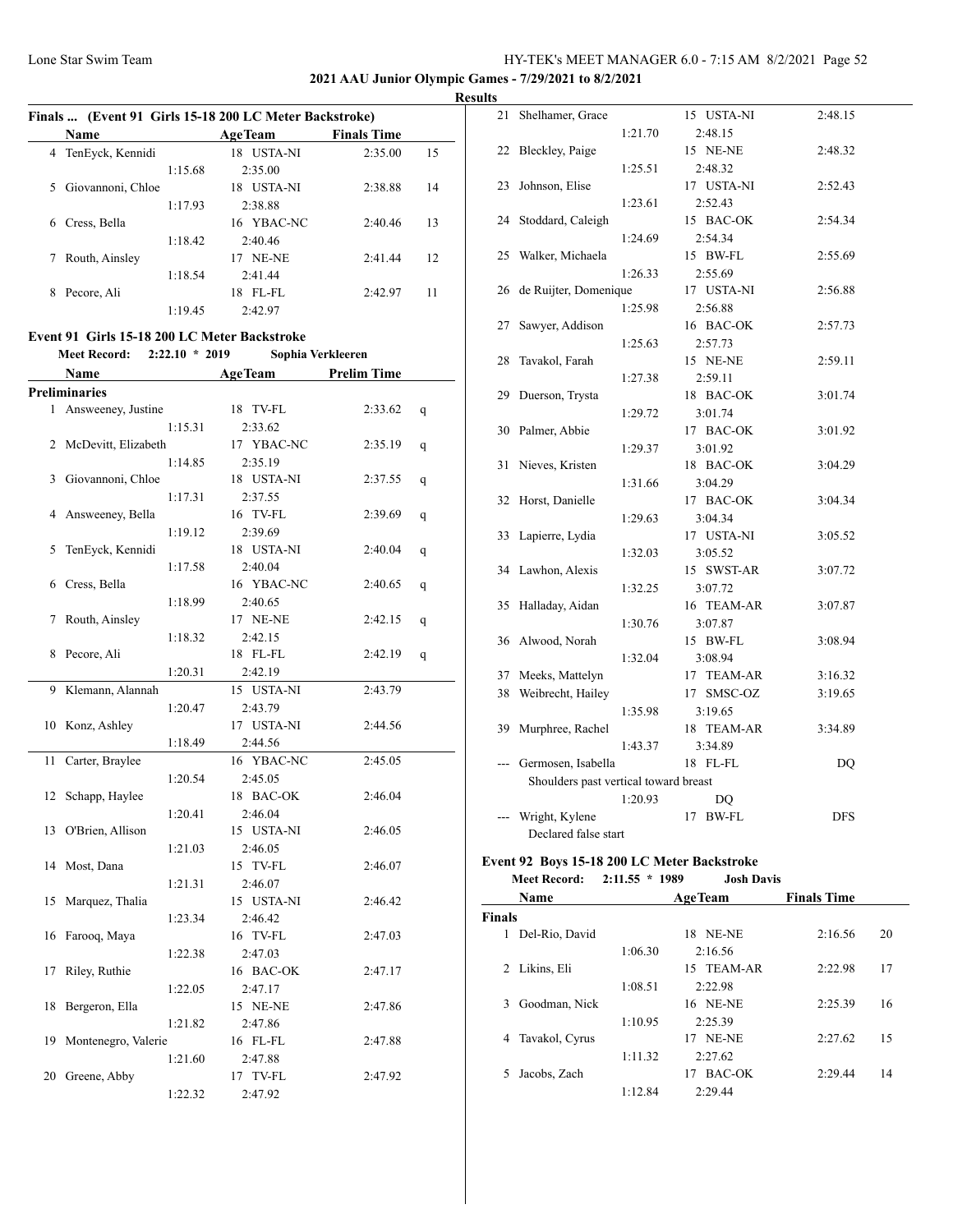## **2021 AAU Junior Olympic Games - 7/29/2021 to 8/2/2021**

|       |                                                                    |                  | Finals  (Event 92 Boys 15-18 200 LC Meter Backstroke) |                    |    |
|-------|--------------------------------------------------------------------|------------------|-------------------------------------------------------|--------------------|----|
|       | Name                                                               |                  | <b>AgeTeam</b>                                        | <b>Finals Time</b> |    |
|       | 6 Diggs, Logan                                                     |                  | 18 TEAM-AR                                            | 2:30.02            | 13 |
|       |                                                                    | 1:12.35          | 2:30.02                                               |                    |    |
|       | 7 Acuna-Rosa, Aiden                                                |                  | 16 NE-NE                                              | 2:31.97            | 12 |
|       |                                                                    | 1:12.78          | 2:31.97                                               |                    |    |
|       | --- Hixson, Brian                                                  |                  | 17 NE-NE                                              | DQ                 |    |
|       | False start                                                        |                  |                                                       |                    |    |
|       |                                                                    | 1:07.50          | DQ                                                    |                    |    |
|       |                                                                    |                  |                                                       |                    |    |
|       | Event 92 Boys 15-18 200 LC Meter Backstroke<br><b>Meet Record:</b> | $2:11.55 * 1989$ | <b>Josh Davis</b>                                     |                    |    |
|       |                                                                    |                  |                                                       | <b>Prelim Time</b> |    |
|       | <b>Name</b><br><b>Preliminaries</b>                                |                  | <b>AgeTeam</b>                                        |                    |    |
|       | 1 Del-Rio, David                                                   |                  | 18 NE-NE                                              | 2:20.99            |    |
|       |                                                                    | 1:07.66          | 2:20.99                                               |                    | q  |
|       | 2 Hixson, Brian                                                    |                  | 17 NE-NE                                              | 2:25.39            |    |
|       |                                                                    | 1:12.10          | 2:25.39                                               |                    | q  |
|       | 3 Goodman, Nick                                                    |                  | 16 NE-NE                                              | 2:26.62            | q  |
|       |                                                                    | 1:10.59          | 2:26.62                                               |                    |    |
|       | 4 Likins, Eli                                                      |                  | 15 TEAM-AR                                            | 2:27.35            | q  |
|       |                                                                    | 1:11.69          | 2:27.35                                               |                    |    |
| 5     | Jacobs, Zach                                                       |                  | 17 BAC-OK                                             | 2:28.35            | q  |
|       |                                                                    | 1:14.33          | 2:28.35                                               |                    |    |
|       | 6 Acuna-Rosa, Aiden                                                |                  | 16 NE-NE                                              | 2:29.62            | q  |
|       |                                                                    | 1:12.81          | 2:29.62                                               |                    |    |
| 7     | Diggs, Logan                                                       |                  | 18 TEAM-AR                                            | 2:32.70            | q  |
|       |                                                                    | 1:13.51          | 2:32.70                                               |                    |    |
| 8     | Price, Peyton                                                      |                  | 17 TEAM-AR                                            | 2:32.88            | q  |
|       |                                                                    | 1:14.65          | 2:32.88                                               |                    |    |
|       | 9 Tavakol, Cyrus                                                   |                  | 17 NE-NE                                              | 2:33.09            |    |
|       |                                                                    | 1:13.38          | 2:33.09                                               |                    |    |
| 10    | Craft, Samuel                                                      |                  | 16 FL-FL                                              | 2:33.90            |    |
|       |                                                                    | 1:13.08          | 2:33.90                                               |                    |    |
| 11    | Sawyer, Dalton                                                     |                  | 16 BAC-OK                                             | 2:34.46            |    |
|       |                                                                    | 1:14.90          | 2:34.46                                               |                    |    |
|       | 12 Young, Owen                                                     |                  | 16 TEAM-AR                                            | 2:34.80            |    |
|       |                                                                    | 1:14.84          | 2:34.80                                               |                    |    |
|       | 13 Pilgreen, Austin                                                |                  | 17 TEAM-AR                                            | 2:36.30            |    |
|       |                                                                    | 1:14.78          | 2:36.30                                               |                    |    |
|       | 14 Cobb, Cade                                                      |                  | 17 TEAM-AR                                            | 2:40.66            |    |
|       |                                                                    | 1:17.20          | 2:40.66                                               |                    |    |
| 15    | Frazier, Samuel                                                    |                  | 18 SWST-AR                                            | 2:41.22            |    |
|       |                                                                    | 1:16.71          | 2:41.22                                               |                    |    |
|       | 16 McWilliams, Harrison                                            |                  | 17 TEAM-AR                                            | 2:42.36            |    |
|       |                                                                    | 1:18.78          | 2:42.36                                               |                    |    |
| 17    | Elaafer, Ramy                                                      |                  | 15 NE-NE                                              | 2:42.63            |    |
| 18    | Caushaj, Reked                                                     |                  | 18 NE-NE                                              | 2:43.78            |    |
|       |                                                                    | 1:18.54          | 2:43.78                                               |                    |    |
| $*19$ | Ross, Dalton                                                       |                  | 17 BAC-OK                                             | 2:45.32            |    |
|       |                                                                    | 1:21.03          | 2:45.32                                               |                    |    |
| *19   | Mathis, Jeremiah                                                   |                  | 15 TEAM-AR                                            | 2:45.32            |    |
|       |                                                                    | 1:18.32          | 2:45.32                                               |                    |    |
| 21    | McCook, Riley                                                      |                  | 16 TEAM-AR                                            | 2:45.51            |    |
| 22    | Whiseant, Dayton                                                   | 1:19.94          | 2:45.51<br>15 TEAM-AR                                 | 2:49.26            |    |
|       |                                                                    | 1:21.85          | 2:49.26                                               |                    |    |
|       |                                                                    |                  |                                                       |                    |    |

|   | <b>Results</b> |                         |                      |         |  |
|---|----------------|-------------------------|----------------------|---------|--|
|   |                | 23 Power, Ethan         | 17 TEAM-AR           | 2:49.58 |  |
|   |                | 1:20.52                 | 2:49.58              |         |  |
|   | 24             | Witterstaetter, Randall | 17 TEAM-AR           | 2:51.18 |  |
|   |                | 1:19.75                 | 2:51.18              |         |  |
|   |                | 25 Luna, Andres         | 15 BW-FL             | 2:52.50 |  |
|   |                | 1:24.38                 | 2:52.50              |         |  |
|   |                | 26 Hobbie, Andy         | 15 TEAM-AR           | 2:52.84 |  |
|   |                | 1:25.83                 | 2:52.84              |         |  |
|   | 27             | Whittington, Seth       | 17 TEAM-AR           | 3:05.88 |  |
|   |                | 1:31.88                 | 3:05.88              |         |  |
|   | 28             | Roberts, Warren         | 17 TEAM-AR           | 3:09.28 |  |
|   |                | 1:32.54                 | 3:09.28              |         |  |
| ۰ | 29             | Dai, Chris              | <b>TEAM-AR</b><br>17 | 3:11.79 |  |

# **Event 93 Girls 13-14 100 LC Meter Breaststroke**

| <b>Meet Record:</b> | $1:18.53 * 1997$ | <b>Emily Landberg</b> |
|---------------------|------------------|-----------------------|
|                     |                  |                       |

|                  | Name              |    | <b>AgeTeam</b> | <b>Finals Time</b> |                |
|------------------|-------------------|----|----------------|--------------------|----------------|
| A - Final        |                   |    |                |                    |                |
| 1                | Slosek, Sophia    | 14 | NE-NE          | 1:23.69            | 20             |
| 2                | Ramos, Sarah      | 13 | <b>BAC-OK</b>  | 1:26.16            | 17             |
| 3                | Rust, Kayla       | 13 | ARA-ZZ         | 1:27.20            | 16             |
| 4                | Ellington, Sophie | 14 | <b>TEAM-AR</b> | 1:27.95            | 15             |
| 5                | Krueger, Claire   | 14 | <b>USTA-NI</b> | 1:28.66            | 14             |
| 6                | Farooq, Layla     | 14 | TV-FL          | 1:29.63            | 13             |
| 7                | Hugo, Maddy       | 14 | NE-NE          | 1:31.88            | 12             |
| 8                | Chavis, Paulina   |    | 14 ARA-ZZ      | 1:32.16            | 11             |
| <b>B</b> - Final |                   |    |                |                    |                |
| 9                | Riedel, Elizabeth | 13 | <b>TASC-GU</b> | 1:31.12            | 9              |
| 10               | Robertson, Molly  | 13 | LRSA-FL        | 1:32.76            | $\overline{7}$ |
| 11               | Taylor, Kyra      | 14 | SMSC-OZ        | 1:33.68            | 6              |
| 12               | Cignetti, Ella    | 13 | NE-NE          | 1:33.86            | 5              |
| 13               | Mahoney, Kira     | 13 | NE-NE          | 1:34.64            | 4              |
| 14               | Nayiga, Britney   | 13 | NE-NE          | 1:34.95            | 3              |
| 15               | Cingel, Grace     | 14 | NE-NE          | 1:36.02            | $\overline{2}$ |
| 16               | Pearson, Georgia  | 13 | NE-NE          | 1:39.95            | 1              |
|                  |                   |    |                |                    |                |

# **Event 93 Girls 13-14 100 LC Meter Breaststroke**

|    | <b>Meet Record:</b><br>$1:18.53 * 1997$ |    | <b>Emily Landberg</b> |                    |   |
|----|-----------------------------------------|----|-----------------------|--------------------|---|
|    | Name                                    |    | <b>AgeTeam</b>        | <b>Prelim Time</b> |   |
|    | <b>Preliminaries</b>                    |    |                       |                    |   |
| 1  | Slosek, Sophia                          | 14 | NE-NE                 | 1:23.83            | q |
| 2  | Rust, Kayla                             | 13 | ARA-ZZ                | 1:28.46            | q |
| 3  | Ellington, Sophie                       | 14 | <b>TEAM-AR</b>        | 1:28.84            | q |
| 4  | Ramos, Sarah                            | 13 | <b>BAC-OK</b>         | 1:29.11            | q |
| 5  | Krueger, Claire                         | 14 | <b>USTA-NI</b>        | 1:30.23            | q |
| 6  | Farooq, Layla                           | 14 | TV-FL                 | 1:31.62            | q |
| 7  | Chavis, Paulina                         | 14 | ARA-ZZ                | 1:32.21            | q |
| 8  | Hugo, Maddy                             | 14 | NE-NE                 | 1:33.67            | q |
| 9  | Riedel, Elizabeth                       | 13 | <b>TASC-GU</b>        | 1:33.96            | q |
| 10 | Mahoney, Kira                           | 13 | NE-NE                 | 1:34.54            | q |
| 11 | Robertson, Molly                        | 13 | LRSA-FL               | 1:34.98            | q |
| 12 | Nayiga, Britney                         | 13 | NE-NE                 | 1:35.13            | q |
| 13 | Taylor, Kyra                            | 14 | SMSC-OZ               | 1:35.33            | q |
| 14 | Cignetti, Ella                          | 13 | NE-NE                 | 1:35.54            | q |
| 15 | Cingel, Grace                           | 14 | NE-NE                 | 1:35.62            | q |
| 16 | Pearson, Georgia                        | 13 | NE-NE                 | 1:35.75            | q |
| 17 | Smith, Ashtyn                           | 14 | <b>TEAM-AR</b>        | 1:38.75            |   |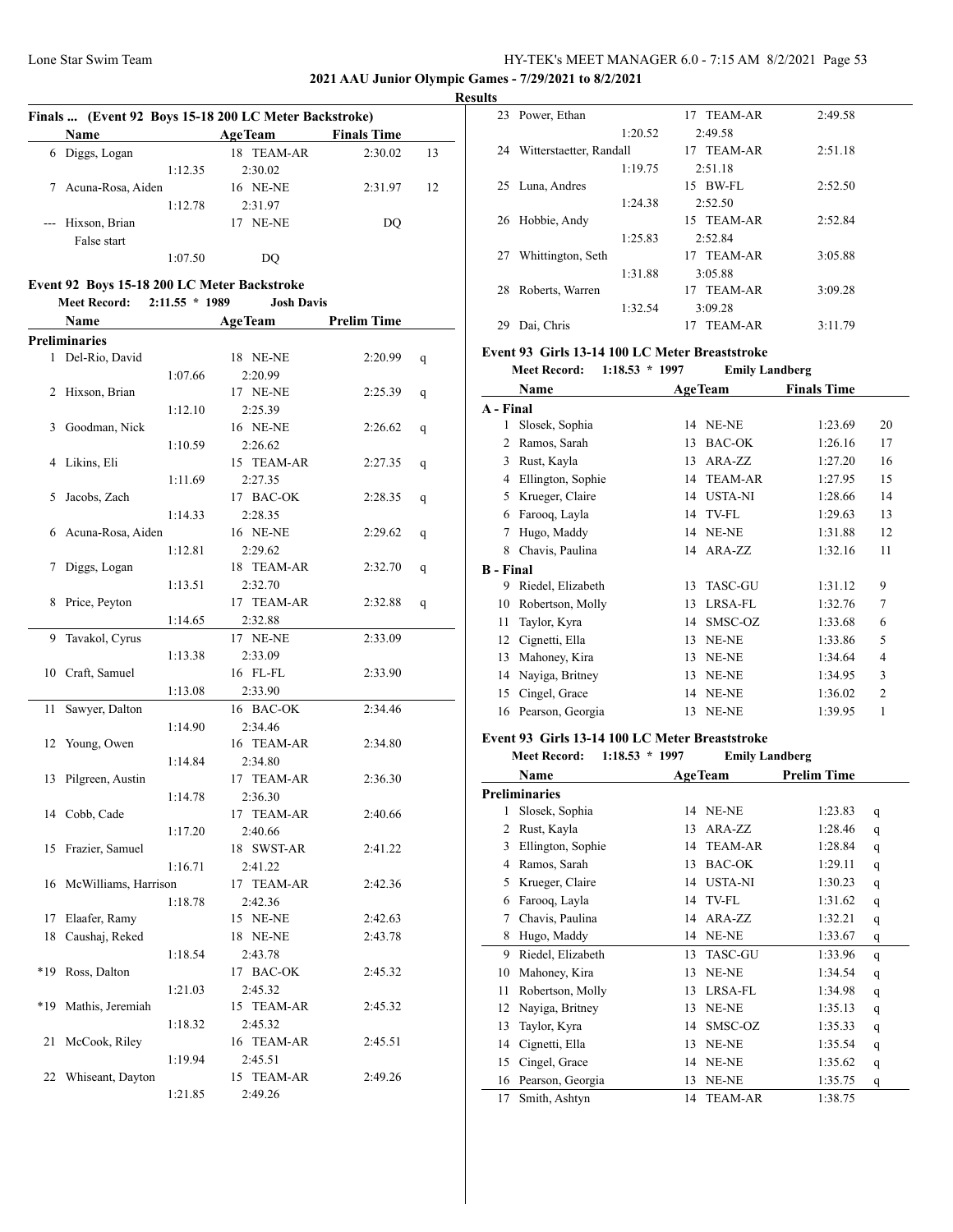**2021 AAU Junior Olympic Games - 7/29/2021 to 8/2/2021**

**Results**

| Preliminaries  (Event 93 Girls 13-14 100 LC Meter Breaststroke) |                     |    |                |                    |  |
|-----------------------------------------------------------------|---------------------|----|----------------|--------------------|--|
|                                                                 | <b>Name</b>         |    | <b>AgeTeam</b> | <b>Prelim Time</b> |  |
| 18                                                              | Collins, Deryn      |    | 14 NE-NE       | 1:39.78            |  |
| 19                                                              | Hall, Haylee        | 14 | JRVS-SD        | 1:40.19            |  |
| 20                                                              | Morris, Cheney      | 13 | LRSA-FL        | 1:40.83            |  |
| 21                                                              | Webb, Kennedy       | 13 | <b>TASC-GU</b> | 1:44.07            |  |
| 22                                                              | Block, Berkley      | 13 | <b>JRVS-SD</b> | 1:44.64            |  |
| 23                                                              | Meeks, McKinleigh   | 13 | <b>TEAM-AR</b> | 1:46.19            |  |
| 24                                                              | Hobbie, Abby        | 13 | <b>TEAM-AR</b> | 1:48.92            |  |
| 25                                                              | Knoll, Sadie        | 13 | <b>TEAM-AR</b> | 1:51.45            |  |
| 26                                                              | McIntyre, Cassidy   | 14 | <b>BAC-OK</b>  | 1:53.41            |  |
| 27                                                              | Weibrecht, Brooklyn | 14 | SMSC-OZ        | 1:55.74            |  |
| 28                                                              | McEuen, Addison     | 13 | <b>TEAM-AR</b> | 1:58.39            |  |
| 29                                                              | Brown, Gracie       | 13 | SMSC-OZ        | 1:59.70            |  |
| 30                                                              | Schmidt, Breanna    | 13 | <b>BAC-OK</b>  | 2:00.32            |  |
| 31                                                              | Parker, Gabrielle   | 14 | UN-GA          | 2:04.09            |  |
| 32                                                              | Gibbs, Kinsley      | 13 | SMSC-OZ        | 2:07.67            |  |
|                                                                 | Robideaux, Chandra  | 13 | GVST-SC        | <b>NS</b>          |  |
|                                                                 | Bucy, Ashlyn        | 13 | <b>BAC-OK</b>  | <b>SCR</b>         |  |

# **Event 94 Boys 13-14 100 LC Meter Breaststroke**

#### **Meet Record: 1:11.89 \* 2015 Alexandre Younes**

|                  |                     |    | THUAGHUIU IUUHUJ |                    |    |
|------------------|---------------------|----|------------------|--------------------|----|
|                  | Name                |    | <b>AgeTeam</b>   | <b>Finals Time</b> |    |
| A - Final        |                     |    |                  |                    |    |
| 1                | Ledbetter, Jordan   |    | 14 UN-GU         | 1:16.13            | 20 |
| 2                | Serbia, Ryan        | 14 | BAC-OK           | 1:16.20            | 17 |
| 3                | Kennington, Tristen | 14 | <b>BW-FL</b>     | 1:18.53            | 16 |
| 4                | Giglio, JP          | 14 | NE-NE            | 1:18.81            | 15 |
| 5                | Nelson, Peter       | 13 | NE-NE            | 1:19.81            | 14 |
| 6                | Yan, Jason          | 14 | NE-NE            | 1:20.82            | 13 |
| 7                | Eden, Dylan         | 14 | <b>BAC-OK</b>    | 1:21.68            | 12 |
| 8                | Green, Owen         |    | 14 TEAM-AR       | 1:22.23            | 11 |
| <b>B</b> - Final |                     |    |                  |                    |    |
| 9                | Reid, Landon        | 13 | <b>TEAM-AR</b>   | 1:24.36            | 9  |
| 10               | Mariano, Rohan      | 13 | <b>BAC-OK</b>    | 1:24.37            | 7  |
| 11               | McKim, Aniah        | 13 | <b>HHST-NC</b>   | 1:25.07            | 6  |
| 12               | Rust, Kai           | 14 | ARA-ZZ           | 1:25.67            | 5  |
| 13               | Pfister, Nicholas   | 14 | <b>BW-FL</b>     | 1:25.70            | 4  |
| 14               | Nieves, Braden      | 13 | BAC-OK           | 1:29.98            | 3  |
| 15               | Wood, Christian     | 14 | <b>TEAM-AR</b>   | 1:30.74            | 2  |
| 16               | Yu, Kevin           |    | 13 ARA-ZZ        | 1:31.61            | 1  |

#### **Event 94 Boys 13-14 100 LC Meter Breaststroke Meet Record: 1:11.89 \* 2015 Alexandre Younes**

|    | <b>Name</b>         |    | <b>AgeTeam</b>  | <b>Prelim Time</b> |   |  |
|----|---------------------|----|-----------------|--------------------|---|--|
|    | Preliminaries       |    |                 |                    |   |  |
| 1  | Ledbetter, Jordan   | 14 | UN-GU           | 1:18.14            | q |  |
| 2  | Serbia, Ryan        | 14 | <b>BAC-OK</b>   | 1:18.74            | q |  |
| 3  | Kennington, Tristen | 14 | BW-FL           | 1:18.80            | q |  |
| 4  | Giglio, JP          | 14 | NE-NE           | 1:19.26            | q |  |
| 5  | Yan, Jason          |    | <b>14 NE-NE</b> | 1:21.39            | q |  |
| 6  | Nelson, Peter       | 13 | NE-NE           | 1:22.55            | q |  |
|    | Green, Owen         | 14 | TEAM-AR         | 1:23.20            | q |  |
| 8  | Eden, Dylan         | 14 | <b>BAC-OK</b>   | 1:23.54            | q |  |
| 9  | McKim, Aniah        | 13 | <b>HHST-NC</b>  | 1:23.92            | q |  |
| 10 | Williams, Ethan     | 14 | UN-GU           | 1:24.69            | q |  |
| 11 | Rust, Kai           | 14 | ARA-ZZ          | 1:25.17            | q |  |
|    |                     |    |                 |                    |   |  |

| 12 | Reid, Landon      | 13 | <b>TEAM-AR</b> | 1:25.96    | q |
|----|-------------------|----|----------------|------------|---|
| 13 | Pfister, Nicholas | 14 | BW-FL          | 1:29.52    | q |
| 14 | Mariano, Rohan    | 13 | <b>BAC-OK</b>  | 1:29.80    | q |
| 15 | Wood, Christian   | 14 | <b>TEAM-AR</b> | 1:31.24    | q |
| 16 | Yu, Kevin         | 13 | ARA-ZZ         | 1:31.45    | q |
| 17 | Scafidi, Cole     | 13 | NE-NE          | 1:32.47    |   |
| 18 | Nieves, Braden    | 13 | <b>BAC-OK</b>  | 1:32.61    |   |
| 19 | Stenfors, Finn    | 14 | NE-NE          | 1:32.94    |   |
| 20 | Silva, Diego      | 13 | <b>ESCA-GU</b> | 1:33.35    |   |
| 21 | Sanchez, Bradon   | 14 | <b>TEAM-AR</b> | 1:33.41    |   |
| 22 | Esparza, Ethan    | 14 | UN-GU          | 1:34.70    |   |
| 23 | Greene, Danny     | 13 | TV-FL          | 1:35.90    |   |
| 24 | Estrada, Alexis   | 14 | <b>ESCA-GU</b> | 1:35.93    |   |
| 25 | Garner, Finneaus  | 14 | HHST-NC        | 1:39.36    |   |
| 26 | McRae, Paolo      | 13 | HHST-NC        | 1:41.92    |   |
| 27 | Schupp, Jacob     | 13 | SMSC-OZ        | 1:42.66    |   |
| 28 | Brown, Evan       | 14 | <b>TEAM-AR</b> | 1:42.99    |   |
| 29 | Ward, Coy         | 13 | <b>TEAM-AR</b> | 1:53.78    |   |
| 30 | Yates, Ian        | 14 | <b>JRVS-SD</b> | 2:00.29    |   |
|    | Pagnucci, Paolo   | 14 | <b>SUP-WI</b>  | DQ         |   |
|    | False start       |    |                |            |   |
|    | Arizabalo, Aaron  | 13 | <b>TASC-GU</b> | <b>NS</b>  |   |
|    | Nguyen, Vince     | 13 | UN-GU          | <b>SCR</b> |   |

#### **Event 95 Girls 15-18 100 LC Meter Breaststroke**

| $1:15.81 * 1996$<br><b>Meet Record:</b><br>Kori Forster |  |
|---------------------------------------------------------|--|
|---------------------------------------------------------|--|

| Name                   |                               |                                                                                                                                                                                                                        |                    |
|------------------------|-------------------------------|------------------------------------------------------------------------------------------------------------------------------------------------------------------------------------------------------------------------|--------------------|
|                        |                               |                                                                                                                                                                                                                        |                    |
| Bianchi, Bilu          | 16                            | 1:17.64                                                                                                                                                                                                                | 20                 |
| TenEyck, Kennidi       | 18                            | 1:19.11                                                                                                                                                                                                                | 17                 |
| Solano, Elizabeth      | 17                            | 1:19.81                                                                                                                                                                                                                | 16                 |
| Mooney, Faye           | 16                            | 1:20.74                                                                                                                                                                                                                | 15                 |
| Sanchez, Constanza     | 16                            | 1:21.30                                                                                                                                                                                                                | 14                 |
| Stoddard, Caleigh      | 15                            | 1:22.50                                                                                                                                                                                                                | 13                 |
| Tanizaki-Hudson, Kiana | 17                            | 1:23.01                                                                                                                                                                                                                | 12                 |
| Patterson, Carmen      | 15                            | 1:25.21                                                                                                                                                                                                                | 11                 |
|                        |                               |                                                                                                                                                                                                                        |                    |
| Farooq, Maya           | 16                            | 1:25.75                                                                                                                                                                                                                | 9                  |
| Antonov, Katarina      | 17                            | 1:25.82                                                                                                                                                                                                                | 7                  |
| Hamilton, Emma         | 16                            | 1:26.49                                                                                                                                                                                                                | 6                  |
| Mendoza, Landry        | 15                            | 1:26.58                                                                                                                                                                                                                | 5                  |
| Nieves, Kristen        | 18                            | 1:26.73                                                                                                                                                                                                                | $\overline{4}$     |
| Carter, Braylee        | 16                            | 1:26.93                                                                                                                                                                                                                | 3                  |
| Lindblom, Nora         | 15                            | 1:27.76                                                                                                                                                                                                                | $\mathfrak{D}$     |
| Brown, Alexa           | 16                            | 1:29.39                                                                                                                                                                                                                | 1                  |
|                        | A - Final<br><b>B</b> - Final | <b>AgeTeam</b><br>$FL$ -FL<br><b>USTA-NI</b><br>TV-FL<br><b>USTA-NI</b><br>$FL$ - $FL$<br><b>BAC-OK</b><br>$ARA-ZZ$<br>FL-FL<br>TV-FL<br>FL-FL<br>BW-FL<br>BAC-OK<br><b>BAC-OK</b><br>YBAC-NC<br>NE-NE<br><b>BW-FL</b> | <b>Finals Time</b> |

# **Event 95 Girls 15-18 100 LC Meter Breaststroke**

|   | <b>Meet Record:</b><br>1:15.81 | $*1996$ | <b>Kori Forster</b> |                    |   |
|---|--------------------------------|---------|---------------------|--------------------|---|
|   | Name                           |         | <b>AgeTeam</b>      | <b>Prelim Time</b> |   |
|   | <b>Preliminaries</b>           |         |                     |                    |   |
|   | Bianchi, Bilu                  | 16      | - FL-FL             | 1:18.67            | q |
|   | 2 Mooney, Faye                 |         | 16 USTA-NI          | 1:21.22            | q |
|   | 3 Sanchez, Constanza           |         | 16 FL-FL            | 1:21.24            | q |
|   | 4 TenEyck, Kennidi             | 18      | <b>USTA-NI</b>      | 1:21.35            | q |
|   | 5 Solano, Elizabeth            | 17      | TV-FL               | 1:21.60            | q |
| 6 | Stoddard, Caleigh              | 15      | BAC-OK              | 1:22.53            | q |
|   | Tanizaki-Hudson, Kiana         |         | $ARA-ZZ$            | 1:23.40            | q |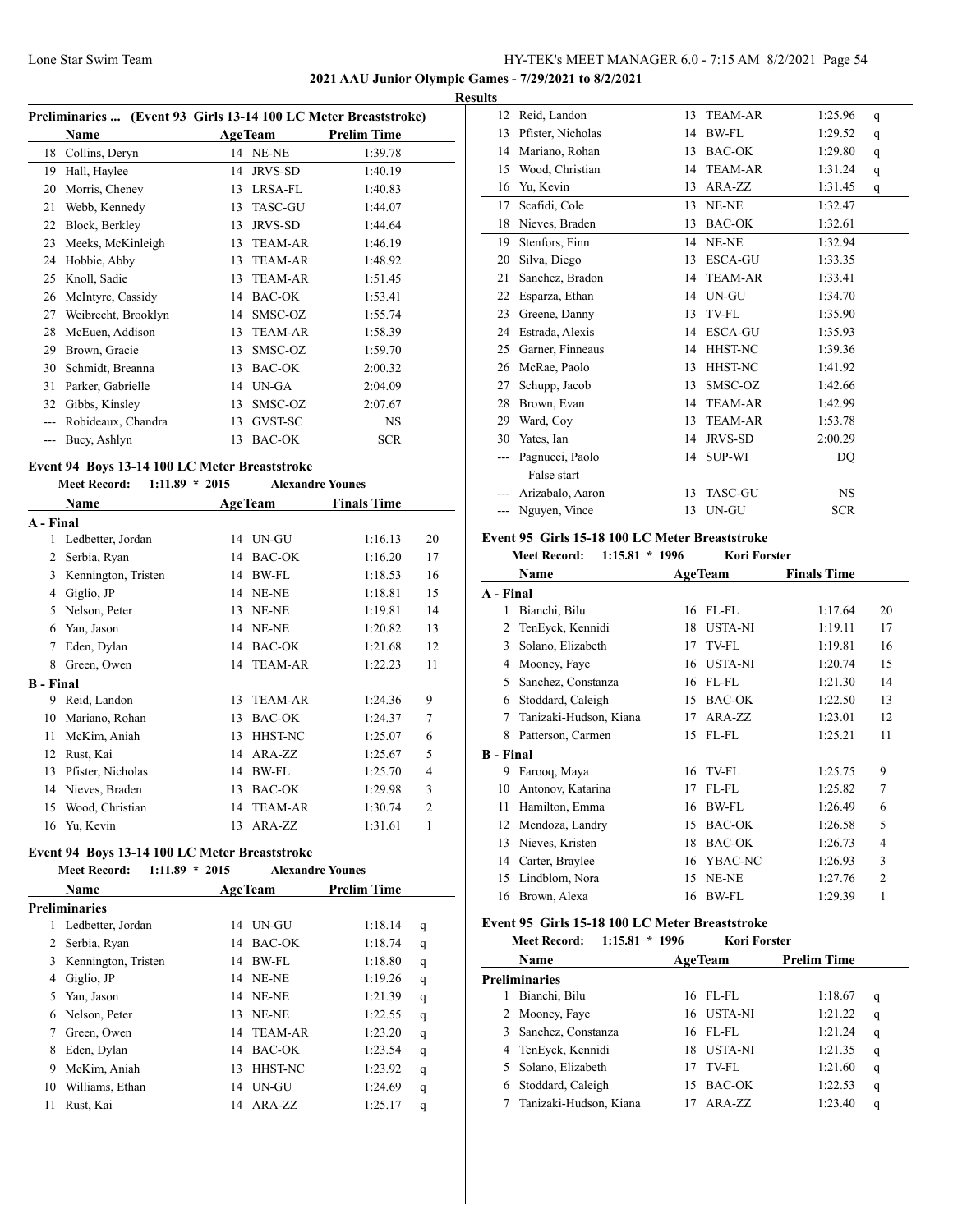**2021 AAU Junior Olympic Games - 7/29/2021 to 8/2/2021**

#### **Results**

|                | Preliminaries  (Event 95 Girls 15-18 100 LC Meter Breaststroke) |    |                |                    |   |
|----------------|-----------------------------------------------------------------|----|----------------|--------------------|---|
|                | Name                                                            |    | <b>AgeTeam</b> | <b>Prelim Time</b> |   |
| 8              | Esteban, Grace                                                  | 15 | <b>TEAM-AR</b> | 1:25.50            | q |
| 9              | Patterson, Carmen                                               | 15 | $FL$ - $FL$    | 1:26.34            | q |
| 10             | Farooq, Maya                                                    | 16 | TV-FL          | 1:26.86            | q |
| 11             | Carter, Braylee                                                 |    | 16 YBAC-NC     | 1:27.04            | q |
| 12             | Mendoza, Landry                                                 |    | 15 BAC-OK      | 1:27.43            | q |
| 13             | Antonov, Katarina                                               | 17 | FL-FL          | 1:27.63            | q |
|                | 14 Nieves, Kristen                                              |    | 18 BAC-OK      | 1:27.77            | q |
| 15             | Hamilton, Emma                                                  |    | 16 BW-FL       | 1:28.62            | q |
| 16             | Lindblom, Nora                                                  |    | 15 NE-NE       | 1:28.94            | q |
| 17             | Brown, Alexa                                                    | 16 | <b>BW-FL</b>   | 1:29.12            |   |
| 18             | Bocobo, Megan                                                   | 17 | ARA-ZZ         | 1:29.56            |   |
| 19             | Vizcaya, Ariana                                                 |    | 15 FL-FL       | 1:29.62            |   |
|                | 20 Cress, Bella                                                 |    | 16 YBAC-NC     | 1:29.83            |   |
| 21             | Sanchez, Cecily                                                 | 16 | TEAM-AR        | 1:30.73            |   |
| 22             | Barry, Elizabeth                                                |    | 18 UN-GU       | 1:30.83            |   |
| 23             | Bitting, Mimi                                                   |    | 16 BW-FL       | 1:30.85            |   |
| 24             | Eagan, Maria                                                    |    | 18 FL-FL       | 1:30.97            |   |
| 25             | Walker, Michaela                                                |    | 15 BW-FL       | 1:31.23            |   |
| 26             | Peck, Rachel                                                    | 16 | ARA-ZZ         | 1:31.91            |   |
| 27             | Konz, Ashley                                                    | 17 | <b>USTA-NI</b> | 1:32.11            |   |
| 28             | Hamilton, Jeylin                                                |    | 16 NE-NE       | 1:32.29            |   |
| 29             | Kennedy, Hannah                                                 |    | 16 FL-FL       | 1:32.40            |   |
| 30             | Aboudou, Aliya                                                  |    | 15 NE-NE       | 1:32.59            |   |
| 31             | Reiner, Emma                                                    |    | 15 NE-NE       | 1:33.33            |   |
| 32             | McCaffrey, Libby                                                |    | 18 TV-FL       | 1:33.35            |   |
| 33             | O'Brien, Allison                                                |    | 15 USTA-NI     | 1:33.72            |   |
| 34             | Shelhamer, Grace                                                |    | 15 USTA-NI     | 1:34.65            |   |
| 35             | Sawyer, Addison                                                 |    | 16 BAC-OK      | 1:34.98            |   |
| 36             | Klemann, Alannah                                                |    | 15 USTA-NI     | 1:35.28            |   |
| 37             | Halladay, Aidan                                                 |    | 16 TEAM-AR     | 1:35.37            |   |
| 38             | Giovannoni, Chloe                                               |    | 18 USTA-NI     | 1:35.46            |   |
| 39             | Woodhouse, DeLaney                                              |    | 16 USTA-NI     | 1:35.99            |   |
| 40             | Nansamba, Breana                                                |    | 15 NE-NE       | 1:36.44            |   |
| 41             | Mansur, Malika                                                  |    | 15 FL-FL       | 1:36.71            |   |
| 42             | Marquez, Thalia                                                 |    | 15 USTA-NI     | 1:36.73            |   |
| 43             | Peck, Aleeza                                                    |    | 18 ARA-ZZ      | 1:37.24            |   |
| 44             | Alwood, Norah                                                   |    | 15 BW-FL       | 1:37.60            |   |
| 45             | Rodriguez, Ysabel                                               | 18 | SST-GU         | 1:39.57            |   |
| 46             | Sedlacek, Ally                                                  | 17 | JRVS-SD        | 1:40.44            |   |
| 47             | Jefferis, Ilah                                                  | 16 | <b>USTA-NI</b> | 1:41.38            |   |
| 48             | Hays, Kaylee                                                    | 16 | TEAM-AR        | 1:42.18            |   |
| 49             | Schaecher, Autumn                                               | 16 | <b>JRVS-SD</b> | 1:42.39            |   |
| 50             | McKim, Jelehna                                                  | 17 | HHST-NC        | 1:42.81            |   |
| 51             | Cummings, Lynlee                                                | 17 | BAC-OK         | 1:43.12            |   |
| 52             | Milroy, Gabbie                                                  | 17 | SUP-WI         | 1:43.25            |   |
| 53             | Chambers, Kori                                                  | 16 | SST-GU         | 1:43.56            |   |
| 54             | Lawhon, Alexis                                                  | 15 | SWST-AR        | 1:53.60            |   |
| $\overline{a}$ | Hejl, Taegen                                                    | 15 | SST-GU         | NS                 |   |
| $\frac{1}{2}$  | Traver, Joia                                                    | 17 | SWST-AR        | NS                 |   |
| $---$          | Royce-Roll, Willa                                               | 18 | USTA-NI        | <b>SCR</b>         |   |
|                |                                                                 |    |                |                    |   |

|           | Event 96 Boys 15-18 100 LC Meter Breaststroke<br><b>Meet Record:</b><br>$1:07.55 * 2001$ |    | <b>Griff Helfrich</b> |                    |                |
|-----------|------------------------------------------------------------------------------------------|----|-----------------------|--------------------|----------------|
|           | Name                                                                                     |    | <b>AgeTeam</b>        | <b>Finals Time</b> |                |
| A - Final |                                                                                          |    |                       |                    |                |
| 1         | Lease, Henry                                                                             | 17 | NE-NE                 | 1:09.52            | 20             |
| 2         | Cirame, Joe                                                                              | 18 | NE-NE                 | 1:10.00            | 17             |
| 3         | Macgregor, Ben                                                                           | 15 | FL-FL                 | 1:13.48            | 16             |
| 4         | Del-Rio, David                                                                           | 18 | NE-NE                 | 1:13.50            | 15             |
| 5         | Giech, Tony                                                                              | 17 | NE-NE                 | 1:13.64            | 14             |
| 6         | Diggs, Logan                                                                             | 18 | <b>TEAM-AR</b>        | 1:14.28            | 13             |
| 7         | Thiebaud, Mayson                                                                         | 18 | <b>BAC-OK</b>         | 1:15.92            | 12             |
| 8         | Cass, John David                                                                         | 18 | <b>TEAM-AR</b>        | 1:16.20            | 11             |
| B - Final |                                                                                          |    |                       |                    |                |
| 9         | Harkness, Alexander                                                                      | 18 | TV-FL                 | 1:15.32            | 9              |
| 10        | Grantham, Hunter                                                                         | 17 | $FL$ - $FL$           | 1:16.69            | 7              |
| 11        | Cheng, Jeremy                                                                            | 16 | NE-NE                 | 1:17.36            | 6              |
| 12        | McWilliams, Harrison                                                                     | 17 | <b>TEAM-AR</b>        | 1:17.74            | 5              |
| 13        | Howard, Aydan                                                                            | 17 | <b>BAC-OK</b>         | 1:18.05            | 4              |
| 14        | Martin, Colin                                                                            | 17 | <b>BAC-OK</b>         | 1:18.11            | 3              |
| 15        | Cobb, Cade                                                                               | 17 | <b>TEAM-AR</b>        | 1:18.15            | $\overline{2}$ |
| 16        | Labasbas, Joshua                                                                         | 17 | FL-FL                 | 1:18.80            | 1              |
|           |                                                                                          |    |                       |                    |                |

# **Event 96 Boys 15-18 100 LC Meter Breaststroke**

| <b>Meet Record:</b> | $1:07.55 * 2001$ |  | <b>Griff Helfrich</b> |
|---------------------|------------------|--|-----------------------|
|---------------------|------------------|--|-----------------------|

|                | Name                 |    | <b>AgeTeam</b> | <b>Prelim Time</b> |             |
|----------------|----------------------|----|----------------|--------------------|-------------|
|                | <b>Preliminaries</b> |    |                |                    |             |
| 1              | Lease, Henry         | 17 | NE-NE          | 1:10.64            | $\mathbf q$ |
| $\overline{c}$ | Cirame, Joe          | 18 | NE-NE          | 1:11.37            | q           |
| 3              | Diggs, Logan         | 18 | <b>TEAM-AR</b> | 1:14.54            | q           |
| $\overline{4}$ | Macgregor, Ben       | 15 | FL-FL          | 1:14.68            | q           |
| 5              | Del-Rio, David       | 18 | NE-NE          | 1:14.82            | q           |
| 6              | Giech, Tony          | 17 | NE-NE          | 1:15.46            | q           |
| 7              | Cass, John David     | 18 | <b>TEAM-AR</b> | 1:15.56            | q           |
| 8              | Thiebaud, Mayson     | 18 | <b>BAC-OK</b>  | 1:16.34            | q           |
| 9              | Harkness, Alexander  | 18 | TV-FL          | 1:16.95            | q           |
| 10             | Cobb, Cade           | 17 | <b>TEAM-AR</b> | 1:17.28            | q           |
| 11             | Grantham, Hunter     | 17 | FL-FL          | 1:17.53            | q           |
| 12             | Cheng, Jeremy        | 16 | NE-NE          | 1:18.04            | q           |
| 13             | Labasbas, Joshua     | 17 | FL-FL          | 1:18.71            | q           |
| 14             | Martin, Colin        | 17 | <b>BAC-OK</b>  | 1:18.76            | q           |
| 15             | Likins, Eli          | 15 | <b>TEAM-AR</b> | 1:18.86            | q           |
| 16             | McWilliams, Harrison | 17 | <b>TEAM-AR</b> | 1:19.19            | q           |
| 17             | Howard, Aydan        | 17 | <b>BAC-OK</b>  | 1:19.26            |             |
| 18             | Sawyer, Dalton       | 16 | <b>BAC-OK</b>  | 1:20.25            |             |
| 19             | Palma, Jude          | 17 | FL-FL          | 1:21.31            |             |
| 20             | Indresano, Armando   | 16 | NE-NE          | 1:21.41            |             |
| 21             | Power, Ethan         | 17 | <b>TEAM-AR</b> | 1:21.61            |             |
| 22             | Terrell, Karsten     | 16 | <b>BAC-OK</b>  | 1:21.98            |             |
| 23             | Pace, Tyler          | 15 | LRSA-FL        | 1:22.11            |             |
| 24             | Whittington, Seth    | 17 | <b>TEAM-AR</b> | 1:22.40            |             |
| 25             | Frazier, Samuel      | 18 | <b>SWST-AR</b> | 1:23.32            |             |
| 26             | Włoczewski, Cole     | 17 | <b>BW-FL</b>   | 1:23.63            |             |
| 27             | Pyatt, Tanner        | 16 | <b>TEAM-AR</b> | 1:24.10            |             |
| 28             | Likins, Evan         | 17 | <b>TEAM-AR</b> | 1:24.35            |             |
| 29             | Carr, Zachary        | 16 | <b>BW-FL</b>   | 1:24.38            |             |
| 30             | McCook, Bailey       | 18 | <b>TEAM-AR</b> | 1:24.96            |             |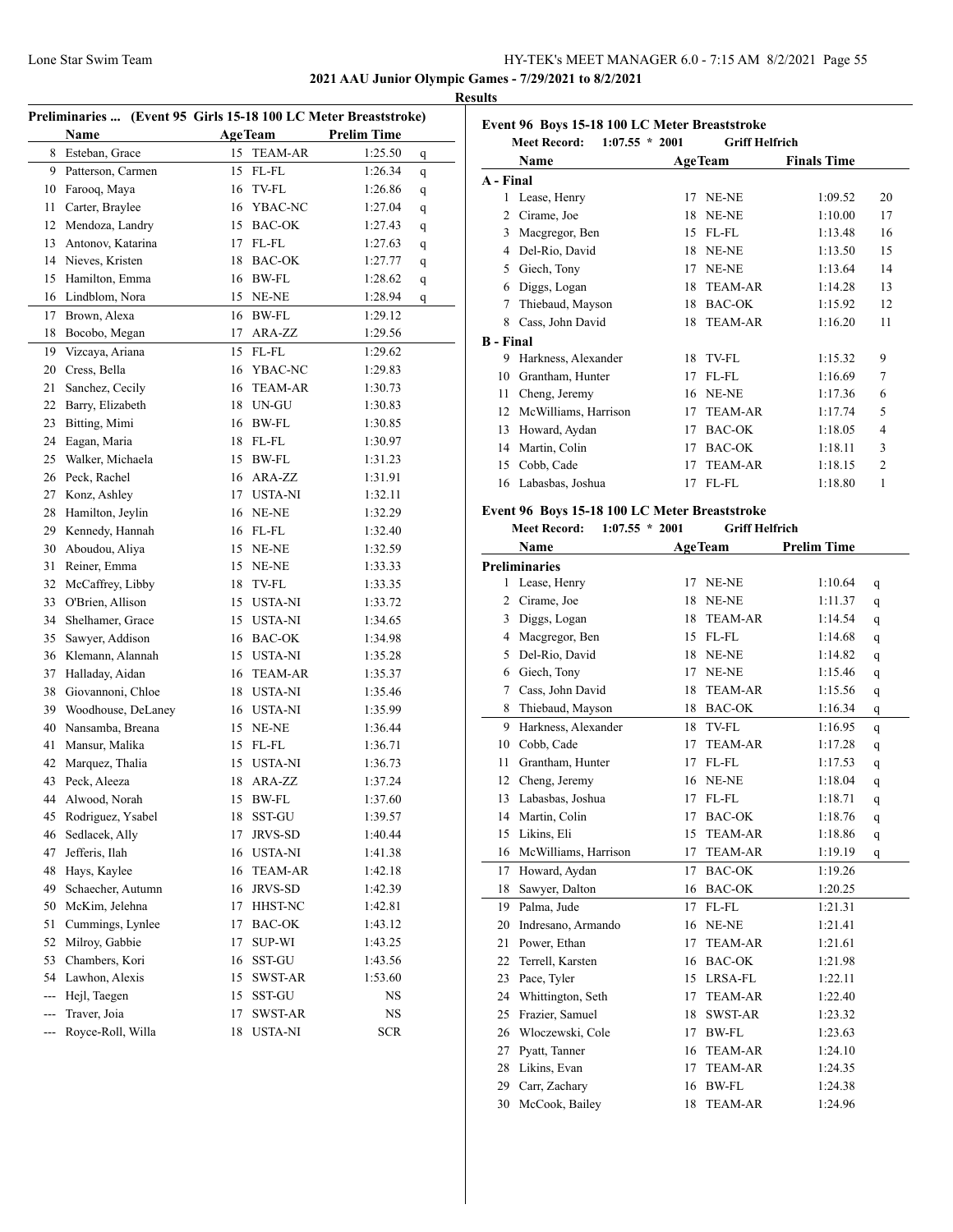#### **2021 AAU Junior Olympic Games - 7/29/2021 to 8/2/2021**

J.

|     | Preliminaries  (Event 96 Boys 15-18 100 LC Meter Breaststroke) |    |                |                    |  |
|-----|----------------------------------------------------------------|----|----------------|--------------------|--|
|     | Name                                                           |    | <b>AgeTeam</b> | <b>Prelim Time</b> |  |
| 31  | Fair-Purcell, Andrew                                           |    | 16 FL-FL       | 1:25.16            |  |
| 32  | Beeler, Chase                                                  | 15 | <b>TASC-GU</b> | 1:25.46            |  |
| 33  | Young, Owen                                                    |    | 16 TEAM-AR     | 1:25.56            |  |
| 34  | Ross, Dalton                                                   | 17 | <b>BAC-OK</b>  | 1:26.14            |  |
| 35  | DaVoult, Gage                                                  |    | 16 BAC-OK      | 1:26.39            |  |
| 36  | Sein, Cameron                                                  |    | 15 BAC-OK      | 1:26.42            |  |
| 37  | Schupp, Jesse                                                  | 15 | SMSC-OZ        | 1:27.10            |  |
| 38  | Velez, Nicolas                                                 |    | 15 BW-FL       | 1:29.66            |  |
| 39  | Held, Brendan                                                  |    | 16 FL-FL       | 1:30.43            |  |
| 40  | Bullock, Dane                                                  |    | 17 TEAM-AR     | 1:30.96            |  |
| 41  | Luna, Andres                                                   |    | 15 BW-FL       | 1:31.47            |  |
| 42  | Wilson, Aidan                                                  | 17 | <b>SWST-AR</b> | 1:31.52            |  |
| 43  | Mohrland, Caden                                                |    | 16 BW-FL       | 1:31.64            |  |
| 44  | Ramos, Matthew                                                 |    | 16 BAC-OK      | 1:32.57            |  |
| 45  | Mathis, Jeremiah                                               |    | 15 TEAM-AR     | 1:34.89            |  |
| 46  | Leija, Michael                                                 |    | 16 BAC-OK      | 1:35.16            |  |
| 47  | Whiseant, Dayton                                               |    | 15 TEAM-AR     | 1:36.07            |  |
| 48  | Daugherty, Noah                                                | 17 | SWST-AR        | 1:36.61            |  |
| 49  | Robinson, Evan                                                 |    | 16 TV-FL       | 1:36.67            |  |
| 50  | Hobbie, Andy                                                   | 15 | <b>TEAM-AR</b> | 1:36.74            |  |
| 51  | Witterstaetter, Randall                                        |    | 17 TEAM-AR     | 1:39.30            |  |
| 52  | Yates, Peyton                                                  |    | 15 JRVS-SD     | 1:40.12            |  |
| 53  | Moliassa, Kayden                                               |    | 16 FL-FL       | 1:46.69            |  |
| --- | McCook, Riley<br>False start                                   | 16 | <b>TEAM-AR</b> | DQ                 |  |
| --- | Dai, Chris                                                     | 17 | <b>TEAM-AR</b> | DQ                 |  |
|     | Downward butterfly kick                                        |    |                |                    |  |
| --- | Price, Peyton                                                  | 17 | <b>TEAM-AR</b> | <b>DFS</b>         |  |
|     | Declared false start                                           |    |                |                    |  |
|     | Zapata, JC                                                     | 17 | TV-FL          | NS.                |  |
| --- | Spencer, Oliver                                                | 15 | UN-GU          | <b>NS</b>          |  |

#### **Event 97 Girls 13-14 200 LC Meter Butterfly**

| <b>Meet Record:</b><br><b>Meet Record:</b>  | 2:29.79<br>$*2019$<br>$2:29.81$ (a) $2017$ | <b>Megan Nelson</b><br>Annika Macy |                    |    |
|---------------------------------------------|--------------------------------------------|------------------------------------|--------------------|----|
| <b>Name</b>                                 |                                            | <b>AgeTeam</b>                     | <b>Finals Time</b> |    |
| <b>Finals</b>                               |                                            |                                    |                    |    |
| Chavis, Paulina<br>1                        |                                            | 14 ARA-ZZ                          | 2:50.81            | 20 |
|                                             | 1:21.20                                    | 2:50.81                            |                    |    |
| Podoba, Roxy<br>2                           |                                            | 13 BAC-OK                          | 2:54.42            | 17 |
|                                             | 1:23.28                                    | 2:54.42                            |                    |    |
| Armer, Emily<br>3                           |                                            | 14 TEAM-AR                         | 2:56.61            | 16 |
|                                             | 1:19.04                                    | 2:56.61                            |                    |    |
| Smith, Ashtyn<br>4                          |                                            | 14 TEAM-AR                         | 3:21.05            | 15 |
|                                             | 1:25.94                                    | 3:21.05                            |                    |    |
| Taylor, Kyra<br>5                           |                                            | 14 SMSC-OZ                         | 3:22.80            | 14 |
|                                             | 1:33.03                                    | 3:22.80                            |                    |    |
| Event 97 Girls 13-14 200 LC Meter Butterfly |                                            |                                    |                    |    |

| <b>Meet Record:</b>  | $2:29.79 * 2019$            |                | Megan Nelson       |  |
|----------------------|-----------------------------|----------------|--------------------|--|
|                      | Meet Record: 2:29.81 @ 2017 |                | Annika Macy        |  |
| <b>Name</b>          |                             | <b>AgeTeam</b> | <b>Prelim Time</b> |  |
| <b>Preliminaries</b> |                             |                |                    |  |
| 1 Chavis, Paulina    |                             | 14 ARA-ZZ      | $2:55.60$ q        |  |
|                      | 1:21.86                     | 2:55.60        |                    |  |

| <b>Results</b> |                |         |               |         |   |
|----------------|----------------|---------|---------------|---------|---|
|                | 2 Armer, Emily |         | 14 TEAM-AR    | 2:55.90 | q |
|                |                | 1:21.44 | 2:55.90       |         |   |
| 3              | Podoba, Roxy   |         | BAC-OK<br>13  | 3:06.93 | q |
|                |                | 1:28.79 | 3:06.93       |         |   |
| 4              | Taylor, Kyra   |         | 14 SMSC-OZ    | 3:25.83 | q |
|                |                | 1:34.98 | 3:25.83       |         |   |
| 5              | Smith, Ashtyn  |         | TEAM-AR<br>14 | 3:28.36 | q |
|                |                | 1:31.52 | 3:28.36       |         |   |
|                | --- Horn, Ayla |         | SWST-AR<br>13 | DO      |   |
|                |                | 1:51.80 | DO            |         |   |

## **Event 98 Boys 13-14 200 LC Meter Butterfly**

| <b>Meet Record:</b> | $2:16.48 * 2015$ | <b>Shoonhsin SLi</b> |
|---------------------|------------------|----------------------|
|---------------------|------------------|----------------------|

|               | Name              |         | <b>AgeTeam</b>  | <b>Finals Time</b> |    |
|---------------|-------------------|---------|-----------------|--------------------|----|
| <b>Finals</b> |                   |         |                 |                    |    |
| 1             | Serbia, Ryan      |         | 14 BAC-OK       | 2:19.78            | 20 |
|               |                   | 1:06.72 | 2:19.78         |                    |    |
| 2             | Hackney, James    |         | 14 TEAM-AR      | 2:27.79            | 17 |
|               |                   | 1:05.58 | 2:27.79         |                    |    |
| 3             | Jones, Noah       |         | 14 BW-FL        | 2:29.89            | 16 |
|               |                   | 1:08.77 | 2:29.89         |                    |    |
| 4             | Likins, Max       |         | 14 TEAM-AR      | 2:33.30            | 15 |
|               |                   | 1:12.34 | 2:33.30         |                    |    |
| 5.            | Efird, Parker     |         | 13 UN-GU        | 2:36.62            | 14 |
|               |                   | 1:12.10 | 2:36.62         |                    |    |
| 6             | Cavallerano, Jack |         | 13 USTA-NI      | 2:37.60            | 13 |
|               |                   | 1:12.11 | 2:37.60         |                    |    |
| 7             | Short, Matthew    |         | <b>14 NE-NE</b> | 2:44.26            | 12 |
|               |                   | 1:15.97 | 2:44.26         |                    |    |
| 8             | Green, Owen       |         | 14 TEAM-AR      | 2:50.96            | 11 |
|               |                   | 1:16.57 | 2:50.96         |                    |    |

## **Event 98 Boys 13-14 200 LC Meter Butterfly**

#### **Meet Record: 2:16.48 \* 2015 Shoonhsin S Li**

|    | Name              | <b>AgeTeam</b> |            | <b>Prelim Time</b> |   |
|----|-------------------|----------------|------------|--------------------|---|
|    | Preliminaries     |                |            |                    |   |
| 1  | Serbia, Ryan      |                | 14 BAC-OK  | 2:24.39            | q |
|    |                   | 1:08.41        | 2:24.39    |                    |   |
| 2  | Jones, Noah       |                | 14 BW-FL   | 2:30.66            | q |
|    |                   | 1:10.94        | 2:30.66    |                    |   |
| 3  | Hackney, James    |                | 14 TEAM-AR | 2:33.29            | q |
|    |                   | 1:10.29        | 2:33.29    |                    |   |
| 4  | Likins, Max       |                | 14 TEAM-AR | 2:39.20            | q |
|    |                   | 1:14.65        | 2:39.20    |                    |   |
| 5  | Efird, Parker     |                | 13 UN-GU   | 2:40.19            | q |
|    |                   | 1:13.57        | 2:40.19    |                    |   |
| 6  | Cavallerano, Jack |                | 13 USTA-NI | 2:41.71            | q |
|    |                   | 1:12.83        | 2:41.71    |                    |   |
| 7  | Short, Matthew    |                | 14 NE-NE   | 2:48.26            | q |
|    |                   | 1:19.26        | 2:48.26    |                    |   |
| 8  | Green, Owen       |                | 14 TEAM-AR | 2:53.68            | q |
|    |                   | 1:20.19        | 2:53.68    |                    |   |
| 9  | Walker, Kristian  |                | 13 BW-FL   | 2:55.82            |   |
|    |                   | 1:19.90        | 2:55.82    |                    |   |
| 10 | Sanchez, Bradon   |                | 14 TEAM-AR | 3:32.49            |   |
|    |                   | 1:26.18        | 3:32.49    |                    |   |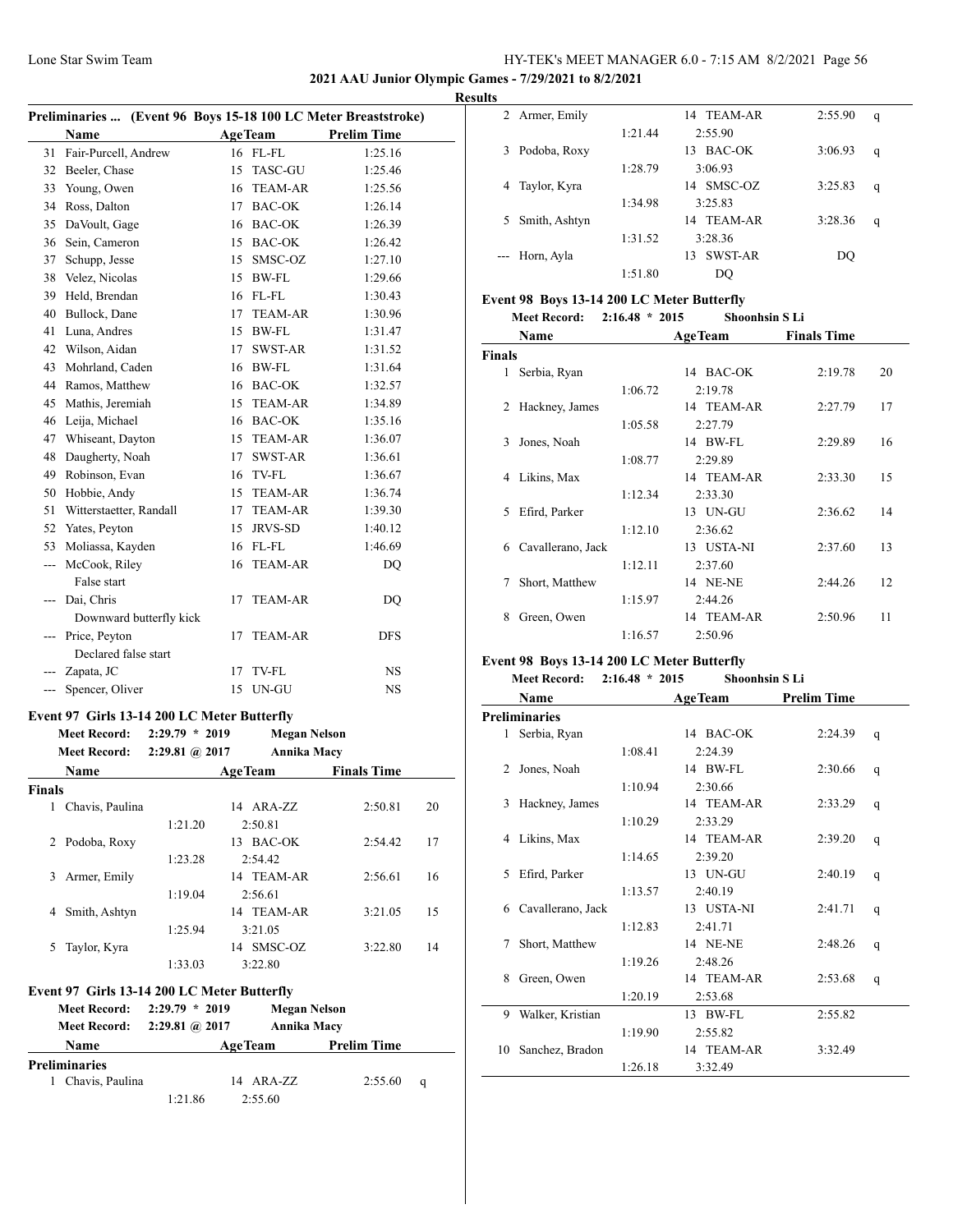#### **2021 AAU Junior Olympic Games - 7/29/2021 to 8/2/2021**

#### **Results**

|               |                                             |                  | Preliminaries  (Event 98 Boys 13-14 200 LC Meter Butterfly) |                          |    |
|---------------|---------------------------------------------|------------------|-------------------------------------------------------------|--------------------------|----|
|               | Name                                        |                  | <b>AgeTeam</b><br>13 HHST-NC                                | <b>Prelim Time</b><br>DO |    |
|               | --- McKim, Aniah                            |                  |                                                             |                          |    |
|               | False start                                 | 1:32.84          |                                                             |                          |    |
|               | --- Pagnucci, Paolo                         |                  | DQ<br>14 SUP-WI                                             | <b>SCR</b>               |    |
|               |                                             |                  |                                                             |                          |    |
|               | Event 99 Girls 15-18 200 LC Meter Butterfly |                  |                                                             |                          |    |
|               | <b>Meet Record:</b>                         | $2:24.12 * 2017$ | <b>Molly Craig</b>                                          |                          |    |
|               | <b>Name</b>                                 |                  | <b>AgeTeam</b>                                              | <b>Finals Time</b>       |    |
| <b>Finals</b> |                                             |                  |                                                             |                          |    |
| 1             | Answeeney, Bella                            |                  | 16 TV-FL                                                    | $2:18.91*$               | 20 |
|               |                                             | 1:05.76          | 2:18.91                                                     |                          |    |
|               | 2 McDevitt, Elizabeth                       |                  | 17 YBAC-NC                                                  | 2:27.55                  | 17 |
|               |                                             | 1:08.67          | 2:27.55                                                     |                          |    |
| 3             | Nelson, Megan                               |                  | 16 NE-NE                                                    | 2:28.19                  | 16 |
|               |                                             | 1:08.31          | 2:28.19                                                     |                          |    |
| 4             | Tanizaki-Hudson, Kiana                      |                  | 17 ARA-ZZ                                                   | 2:34.41                  | 15 |
|               |                                             | 1:13.03          | 2:34.41                                                     |                          |    |
| 5             | Solano, Elizabeth                           |                  | 17 TV-FL                                                    | 2:34.86                  | 14 |
|               |                                             | 1:12.85          | 2:34.86                                                     |                          |    |
| 6             | Sanchez, Constanza                          |                  | 16 FL-FL                                                    | 2:42.87                  | 13 |
|               |                                             | 1:14.33          | 2:42.87                                                     |                          |    |
| 7             | Testa, Joey                                 |                  | 17 UN-AM                                                    | 2:45.76                  | 12 |
|               |                                             | 1:17.50          | 2:45.76                                                     |                          |    |
| 8             | Jefferis, Ilah                              |                  | 16 USTA-NI                                                  | 2:55.09                  | 11 |
|               |                                             | 1:20.12          | 2:55.09                                                     |                          |    |
|               | Event 99 Girls 15-18 200 LC Meter Butterfly |                  |                                                             |                          |    |
|               | Meet Record: 2:24.12 * 2017                 |                  | <b>Molly Craig</b>                                          |                          |    |
|               | <b>Name</b>                                 |                  | <b>AgeTeam</b>                                              | <b>Prelim Time</b>       |    |
|               | <b>Preliminaries</b>                        |                  |                                                             |                          |    |
|               | 1 Answeeney, Bella                          |                  | 16 TV-FL                                                    | 2:25.97                  | q  |
|               |                                             | 1:09.95          | 2:25.97                                                     |                          |    |
|               | 2 McDevitt, Elizabeth                       |                  | 17 YBAC-NC                                                  | 2:28.51                  | q  |
|               |                                             | 1:09.32          | 2:28.51                                                     |                          |    |
| 3             | Nelson, Megan                               |                  | 16 NE-NE                                                    | 2:30.08                  | q  |
|               |                                             | 1:10.66          | 2:30.08                                                     |                          |    |
| 4             | Tanizaki-Hudson, Kiana                      |                  | 17 ARA-ZZ                                                   | 2:35.88                  | q  |
|               |                                             | 1:14.10          | 2:35.88                                                     |                          |    |
| 5             | Solano, Elizabeth                           |                  | 17 TV-FL                                                    | 2:40.12                  | q  |
|               |                                             | 1:13.73          | 2:40.12                                                     |                          |    |
| 6             | Sanchez, Constanza                          |                  | 16 FL-FL                                                    | 2:40.33                  | q  |
|               |                                             | 1:12.27          | 2:40.33                                                     |                          |    |
| 7             | Jefferis, Ilah                              |                  | 16 USTA-NI                                                  | 2:48.92                  |    |
|               |                                             | 1:18.27          | 2:48.92                                                     |                          | q  |
| 8             | Testa, Joey                                 |                  | 17 UN-AM                                                    | 2:50.82                  |    |
|               |                                             | 1:15.31          | 2:50.82                                                     |                          | q  |
| 9             | Johnson, Elise                              |                  | 17 USTA-NI                                                  | 3:07.00                  |    |
|               |                                             |                  |                                                             |                          |    |
|               |                                             | 1:23.58          | 3:07.00                                                     |                          |    |
| 10            | Aboudou, Amira                              |                  | 15 NE-NE                                                    | 3:12.98                  |    |
|               |                                             | 1:28.83          | 3:12.98                                                     |                          |    |
| 11            | Duerson, Trysta                             |                  | 18 BAC-OK                                                   | 3:27.61                  |    |
|               |                                             | 1:31.43          | 3:27.61                                                     |                          |    |
| 12            | Sanchez, Cecily                             |                  | 16 TEAM-AR                                                  | 3:28.32                  |    |
|               |                                             | 1:29.85          | 3:28.32                                                     |                          |    |

| . .                 |                       |                |            |  |
|---------------------|-----------------------|----------------|------------|--|
| 13                  | Murphree, Rachel      | 18 TEAM-AR     | 3:34.75    |  |
|                     | 1:39.82               | 3:34.75        |            |  |
|                     | --- McKim, Jelehna    | 17 HHST-NC     | <b>DFS</b> |  |
|                     | Declared false start  |                |            |  |
| $\qquad \qquad - -$ | Esteban, Grace        | 15 TEAM-AR     | <b>DFS</b> |  |
|                     | Declared false start  |                |            |  |
|                     | --- Royce-Roll, Willa | <b>USTA-NI</b> | SCR        |  |
|                     |                       |                |            |  |

# **Event 100 Boys 15-18 200 LC Meter Butterfly**

**Meet Record: 2:09.73 \* 1996 Craig Evans**

|               | Name              |         | <b>AgeTeam</b> | <b>Finals Time</b> |    |
|---------------|-------------------|---------|----------------|--------------------|----|
| <b>Finals</b> |                   |         |                |                    |    |
| 1             | McLean, Matthew   |         | BW-FL<br>17    | 2:12.90            | 20 |
|               |                   | 1:02.67 | 2:12.90        |                    |    |
| 2             | Likins, Evan      |         | 17 TEAM-AR     | 2:21.88            | 17 |
|               |                   | 1:07.33 | 2:21.88        |                    |    |
| 3             | Cass, John David  |         | 18 TEAM-AR     | 2:22.71            | 16 |
|               |                   | 1:02.50 | 2:22.71        |                    |    |
| 4             | Macgregor, Ben    |         | 15 FL-FL       | 2:28.85            | 15 |
|               |                   | 1:06.59 | 2:28.85        |                    |    |
| 5             | Grantham, Hunter  |         | $17$ FL-FL     | 2:36.23            | 14 |
|               |                   | 1:10.21 | 2:36.23        |                    |    |
| 6             | Jacobs, Zach      |         | 17 BAC-OK      | 2:37.38            | 13 |
|               |                   | 1:08.73 | 2:37.38        |                    |    |
| 7             | Acuna-Rosa, Aiden |         | 16 NE-NE       | 2:39.57            | 12 |
|               |                   | 1:10.79 | 2:39.57        |                    |    |
| 8             | Leija, Michael    |         | 16 BAC-OK      | 2:55.83            | 11 |
|               |                   | 1:12.46 | 2:55.83        |                    |    |

#### **Event 100 Boys 15-18 200 LC Meter Butterfly**

# **Meet Record: 2:09.73 \* 1996 Craig Evans**

| Name                 |         | <b>AgeTeam</b>    | <b>Prelim Time</b> |   |
|----------------------|---------|-------------------|--------------------|---|
| <b>Preliminaries</b> |         |                   |                    |   |
| 1 McLean, Matthew    |         | 17 BW-FL          | 2:15.12            | q |
|                      | 1:03.38 | 2:15.12           |                    |   |
| Cass, John David     |         | 18 TEAM-AR        | 2:24.82            | q |
|                      | 1:04.92 | 2:24.82           |                    |   |
| Jacobs, Zach         |         | 17 BAC-OK         | 2:26.54            | q |
|                      | 1:06.88 | 2:26.54           |                    |   |
| Macgregor, Ben       |         | 15 FL-FL          | 2:27.34            | q |
|                      | 1:07.34 | 2:27.34           |                    |   |
| Likins, Evan         |         | 17 TEAM-AR        | 2:30.09            | q |
|                      | 1:10.25 | 2:30.09           |                    |   |
| 6 Acuna-Rosa, Aiden  |         | 16 NE-NE          | 2:36.26            | q |
|                      | 1:09.50 | 2:36.26           |                    |   |
| Grantham, Hunter     |         | $17$ FL-FL        | 2:37.40            | q |
|                      | 1:12.26 | 2:37.40           |                    |   |
| Leija, Michael       |         | 16 BAC-OK         | 2:46.55            | q |
|                      | 1:13.19 | 2:46.55           |                    |   |
| Daugherty, Noah      |         | 17 SWST-AR        | 2:52.82            |   |
|                      | 1:13.88 | 2:52.82           |                    |   |
| 10 McIntyre, Logan   |         | 18 BAC-OK         | 3:11.65            |   |
|                      | 1:19.76 | 3:11.65           |                    |   |
| Boyce, Kai           |         | 16 TEAM-AR        | DO                 |   |
| False start          |         |                   |                    |   |
|                      | 1:14.25 | DO                |                    |   |
| Johnson, Drew        |         | $FL$ - $FL$<br>17 | <b>SCR</b>         |   |
|                      |         |                   |                    |   |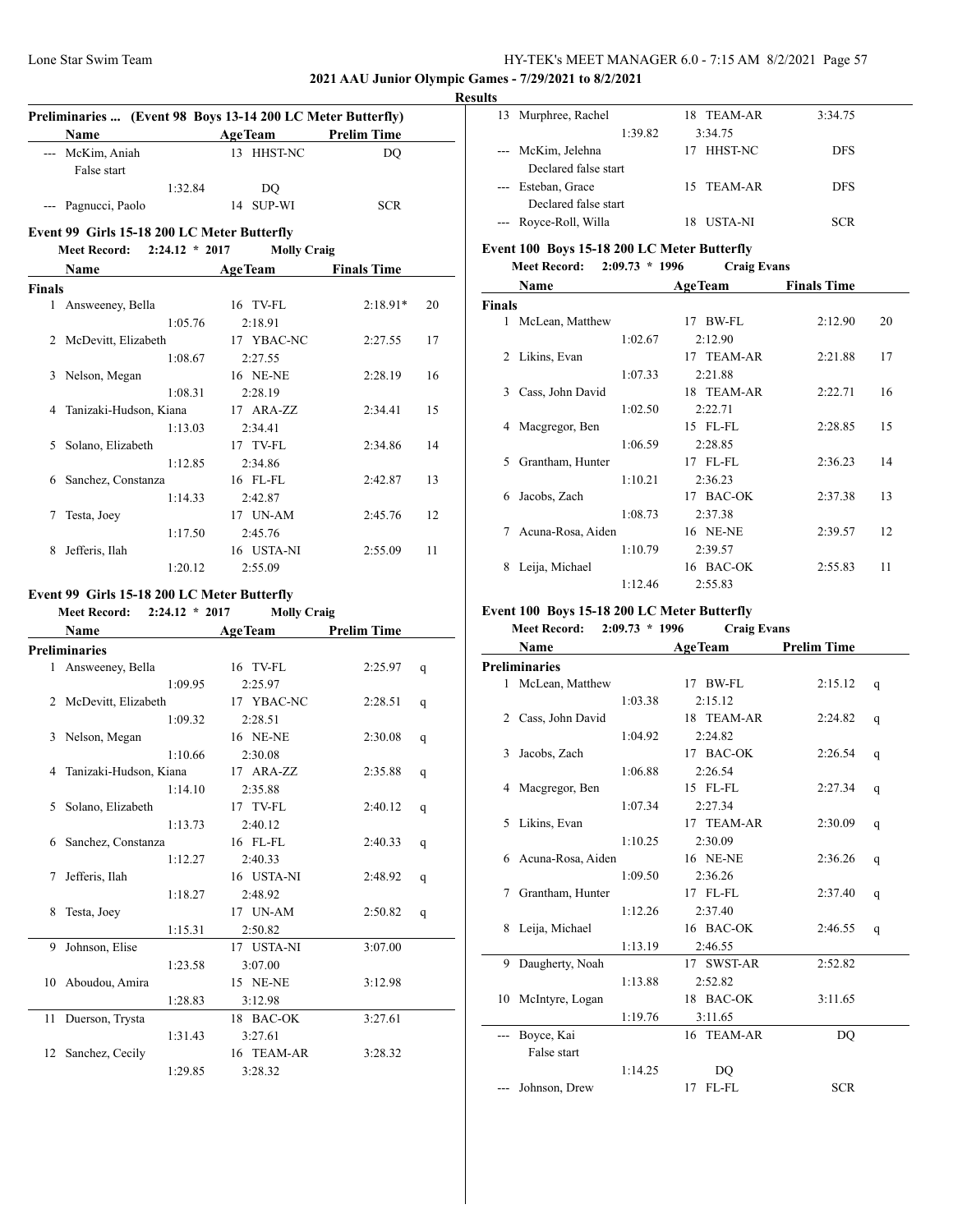**2021 AAU Junior Olympic Games - 7/29/2021 to 8/2/2021 Results**

# **Event 101 Girls 13-14 100 LC Meter Freestyle**

|                  | Event 101 Girls 13-14 100 LC Meter Freestyle<br>$1:00.24 * 2019$<br><b>Meet Record:</b> |    | <b>Elise Nishii-Kim</b> |                    |                |
|------------------|-----------------------------------------------------------------------------------------|----|-------------------------|--------------------|----------------|
|                  | Name                                                                                    |    | <b>AgeTeam</b>          | <b>Finals Time</b> |                |
| A - Final        |                                                                                         |    |                         |                    |                |
| 1                | Slosek, Sophia                                                                          | 14 | NE-NE                   | 1:03.49            | 20             |
| 2                | Ramos, Sarah                                                                            | 13 | <b>BAC-OK</b>           | 1:03.98            | 17             |
| 3                | Thompson, Kaitlyn                                                                       | 14 | <b>USTA-NI</b>          | 1:04.44            | 16             |
| 4                | Bucy, Ashlyn                                                                            | 13 | <b>BAC-OK</b>           | 1:04.57            | 15             |
| 5                | Ellington, Sophie                                                                       | 14 | <b>TEAM-AR</b>          | 1:05.14            | 14             |
| 6                | Chavis, Paulina                                                                         | 14 | ARA-ZZ                  | 1:05.64            | 13             |
| 7                | Lowe, Sibby                                                                             | 14 | <b>USTA-NI</b>          | 1:06.20            | 12             |
| 8                | Wyatt, Mackenzie                                                                        | 14 | FL-FL                   | 1:08.30            | 11             |
| <b>B</b> - Final |                                                                                         |    |                         |                    |                |
| 9                | Dean, Lauren                                                                            | 14 | TV-FL                   | 1:07.16            | 9              |
| 10               | Kuznia, Arianna                                                                         | 13 | <b>USTA-NI</b>          | 1:07.48            | 7              |
| 11               | Riedel, Elizabeth                                                                       | 13 | <b>TASC-GU</b>          | 1:08.31            | 6              |
| 12               | Krueger, Claire                                                                         | 14 | <b>USTA-NI</b>          | 1:08.55            | 5              |
| 13               | Albuquerque, Lana                                                                       | 14 | NE-NE                   | 1:09.45            | 4              |
| 14               | Farooq, Layla                                                                           | 14 | TV-FL                   | 1:09.48            | 3              |
| 15               | Collins, Deryn                                                                          | 14 | NE-NE                   | 1:10.01            | $\overline{2}$ |
| 16               | Rust, Kayla                                                                             | 13 | ARA-ZZ                  | 1:10.28            | 1              |

## **Event 101 Girls 13-14 100 LC Meter Freestyle**

|                | $1.100$ He $M$ $M$ $M$ $M$<br>$1:00.24 * 2019$<br><b>Meet Record:</b> |    | <b>Elise Nishii-Kim</b> |                    |   |
|----------------|-----------------------------------------------------------------------|----|-------------------------|--------------------|---|
|                | Name                                                                  |    | <b>AgeTeam</b>          | <b>Prelim Time</b> |   |
|                | <b>Preliminaries</b>                                                  |    |                         |                    |   |
| 1              | Slosek, Sophia                                                        | 14 | NE-NE                   | 1:05.18            | q |
| 2              | Thompson, Kaitlyn                                                     | 14 | <b>USTA-NI</b>          | 1:05.36            | q |
| 3              | Ramos, Sarah                                                          | 13 | <b>BAC-OK</b>           | 1:05.49            | q |
| $\overline{4}$ | Chavis, Paulina                                                       | 14 | ARA-ZZ                  | 1:05.90            | q |
| 5              | Bucy, Ashlyn                                                          | 13 | <b>BAC-OK</b>           | 1:06.14            | q |
| 6              | Ellington, Sophie                                                     |    | 14 TEAM-AR              | 1:06.41            | q |
| $\tau$         | Lowe, Sibby                                                           | 14 | <b>USTA-NI</b>          | 1:06.97            | q |
| 8              | Wyatt, Mackenzie                                                      | 14 | FL-FL                   | 1:07.72            | q |
| 9              | Dean, Lauren                                                          | 14 | TV-FL                   | 1:07.95            | q |
| 10             | Riedel, Elizabeth                                                     | 13 | <b>TASC-GU</b>          | 1:08.67            | q |
| 11             | Kuznia, Arianna                                                       | 13 | <b>USTA-NI</b>          | 1:09.01            | q |
| 12             | Farooq, Layla                                                         | 14 | TV-FL                   | 1:09.12            | q |
| 13             | Rust, Kayla                                                           | 13 | ARA-ZZ                  | 1:10.04            | q |
| 14             | Krueger, Claire                                                       |    | 14 USTA-NI              | 1:10.38            | q |
| 15             | Collins, Deryn                                                        |    | 14 NE-NE                | 1:10.49            | q |
| $*16$          | Esteban, Elizabeth                                                    | 14 | <b>TEAM-AR</b>          | 1:10.65            | q |
| $*16$          | Albuquerque, Lana                                                     | 14 | NE-NE                   | 1:10.65            | q |
|                | <b>Swim-Off Required</b>                                              |    |                         |                    |   |
| 18             | Cook, Julia                                                           | 13 | UN-GU                   | 1:10.83            |   |
| 19             | Robertson, Molly                                                      | 13 | LRSA-FL                 | 1:10.84            |   |
| 20             | Demers, Rylee                                                         | 14 | <b>SUP-WI</b>           | 1:10.97            |   |
| 21             | Cingel, Grace                                                         | 14 | NE-NE                   | 1:11.60            |   |
| 22             | Morris, Cheney                                                        | 13 | LRSA-FL                 | 1:11.94            |   |
| 23             | Smith, Ashtyn                                                         | 14 | <b>TEAM-AR</b>          | 1:12.42            |   |
| $*24$          | Cignetti, Ella                                                        | 13 | NE-NE                   | 1:13.20            |   |
| $*24$          | Armer, Emily                                                          | 14 | <b>TEAM-AR</b>          | 1:13.20            |   |
| 26             | Hugo, Maddy                                                           | 14 | NE-NE                   | 1:13.75            |   |
| 27             | Mahoney, Kira                                                         | 13 | NE-NE                   | 1:14.07            |   |
| 28             | Nayiga, Britney                                                       | 13 | $\it NE\text{-}NE$      | 1:14.23            |   |
| *29            | Seminavage, Kama                                                      | 13 | ARA-ZZ                  | 1:14.60            |   |

| *29 | Fish, Kendra         | 14 | <b>USTA-NI</b> | 1:14.60    |
|-----|----------------------|----|----------------|------------|
| 31  | Pearson, Georgia     | 13 | NE-NE          | 1:15.04    |
| 32  | Podoba, Roxy         | 13 | BAC-OK         | 1:15.09    |
| 33  | Brown, Skyler        | 13 | <b>BAC-OK</b>  | 1:15.12    |
| 34  | Wilhelm, Sydney      | 14 | FL-FL          | 1:15.14    |
| 35  | Meeks, McKinleigh    | 13 | <b>TEAM-AR</b> | 1:15.43    |
| 36  | Simpson, Jordan      | 14 | FL-FL          | 1:15.44    |
| 37  | Darwood, Rachel      | 14 | FL-FL          | 1:15.46    |
| 38  | Hobbie, Abby         | 13 | <b>TEAM-AR</b> | 1:16.17    |
| 39  | Weathers, Danielle   | 13 | LRSA-FL        | 1:16.48    |
| 40  | Rose, Lily           | 14 | UN-MV          | 1:16.58    |
| 41  | Webb, Kennedy        | 13 | <b>TASC-GU</b> | 1:16.75    |
| 42  | Schmidt, Breanna     | 13 | BAC-OK         | 1:16.90    |
| 43  | Lockett, Kendall     | 14 | UN-GU          | 1:17.73    |
| 44  | Beston, Molly        | 14 | NE-NE          | 1:18.33    |
| 45  | Hayden, Mary         | 14 | <b>USTA-NI</b> | 1:20.44    |
| 46  | Gibbs, Kinsley       | 13 | SMSC-OZ        | 1:24.35    |
| 47  | Weibrecht, Brooklyn  | 14 | SMSC-OZ        | 1:24.67    |
| 48  | Picking, Madison     | 14 | <b>TEAM-AR</b> | 1:24.90    |
| 49  | Block, Berkley       | 13 | <b>JRVS-SD</b> | 1:25.43    |
| 50  | McIntyre, Cassidy    | 14 | BAC-OK         | 1:25.59    |
| 51  | Knoll, Sadie         | 13 | <b>TEAM-AR</b> | 1:26.07    |
| 52  | Parker, Gabrielle    | 14 | UN-GA          | 1:27.24    |
| 53  | Brown, Gracie        | 13 | SMSC-OZ        | 1:28.56    |
| 54  | McEuen, Addison      | 13 | <b>TEAM-AR</b> | 1:32.07    |
| --- | Taylor, Kyra         | 14 | SMSC-OZ        | <b>DFS</b> |
|     | Declared false start |    |                |            |
| --- | Robideaux, Chandra   | 13 | <b>GVST-SC</b> | <b>NS</b>  |
|     | Traver, Peeka        | 13 | <b>SWST-AR</b> | <b>NS</b>  |
| --- | Mccormack, Ava       | 14 | <b>SST-GU</b>  | <b>NS</b>  |

## **Event 102 Boys 13-14 100 LC Meter Freestyle**

| $55.24 * 2015$<br><b>Cason J Wilburn</b><br><b>Meet Record:</b> |
|-----------------------------------------------------------------|
|-----------------------------------------------------------------|

|                  | Name                                        |    | <b>AgeTeam</b>         | <b>Finals Time</b> |                |
|------------------|---------------------------------------------|----|------------------------|--------------------|----------------|
| A - Final        |                                             |    |                        |                    |                |
| 1                | Efird, Parker                               |    | 13 UN-GU               | 57.31              | 20             |
| 2                | Kavanagh, Brayden                           | 14 | NE-NE                  | 59.08              | 17             |
| $*3$             | Eden, Dylan                                 | 14 | <b>BAC-OK</b>          | 59.46              | 15.5           |
| $*3$             | Bosler-Kilmer, Gabriel                      | 13 | <b>UN-LE</b>           | 59.46              | 15.5           |
| 5                | Nelson, Peter                               | 13 | NE-NE                  | 1:00.11            | 14             |
| 6                | Giglio, JP                                  | 14 | NE-NE                  | 1:00.97            | 13             |
| 7                | Likins, Max                                 | 14 | <b>TEAM-AR</b>         | 1:01.71            | 12             |
| 8                | Jones, Noah                                 |    | 14 BW-FL               | 1:03.73            | 11             |
| <b>B</b> - Final |                                             |    |                        |                    |                |
| 9                | Cavallerano, Jack                           | 13 | USTA-NI                | 1:00.28            | 9              |
| 10               | Hackney, James                              | 14 | <b>TEAM-AR</b>         | 1:00.82            | 7              |
| 11               | Sanchez, Bradon                             | 14 | <b>TEAM-AR</b>         | 1:01.42            | 6              |
| 12               | Cook, Luke                                  | 14 | UN-GU                  | 1:01.45            | 5              |
| 13               | Gamber, Charlie                             | 13 | NE-NE                  | 1:01.89            | 4              |
| 14               | Serbia, Ryan                                | 14 | BAC-OK                 | 1:02.24            | 3              |
| 15               | Yu, Kevin                                   | 13 | ARA-ZZ                 | 1:02.66            | $\overline{2}$ |
| 16               | Greene, Danny                               | 13 | TV-FL                  | 1:03.27            | 1              |
|                  |                                             |    |                        |                    |                |
|                  | Event 102 Boys 13-14 100 LC Meter Freestyle |    |                        |                    |                |
|                  | <b>Meet Record:</b><br>$55.24 * 2015$       |    | <b>Cason J Wilburn</b> |                    |                |

| <b>Name</b>          | AgeTeam  | <b>Prelim Time</b> |
|----------------------|----------|--------------------|
| <b>Preliminaries</b> |          |                    |
| 1 Efird. Parker      | 13 UN-GU | 59.27              |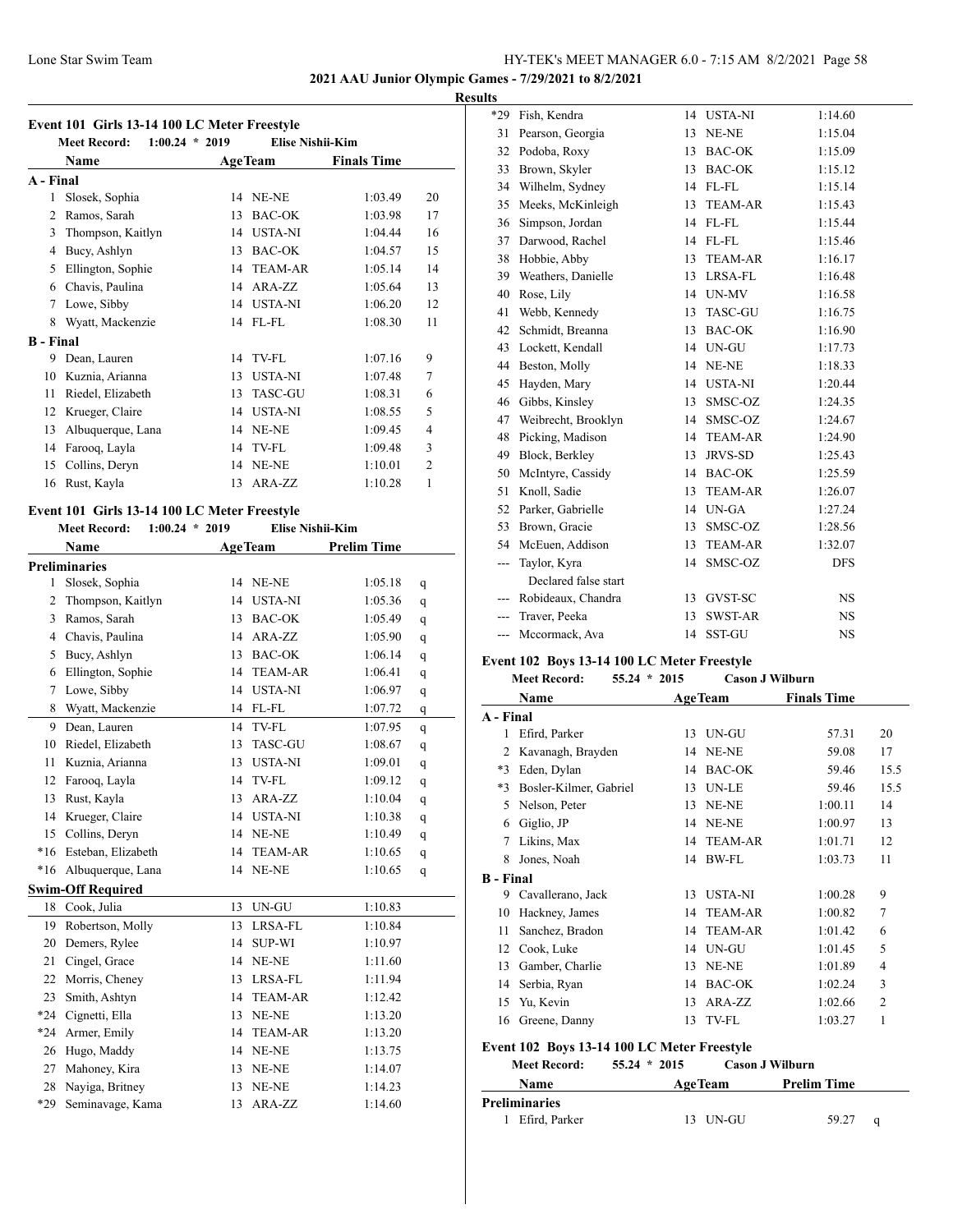**2021 AAU Junior Olympic Games - 7/29/2021 to 8/2/2021**

#### **Results**

|     | Preliminaries  (Event 102 Boys 13-14 100 LC Meter Freestyle) |    |                             |                    |             |  |
|-----|--------------------------------------------------------------|----|-----------------------------|--------------------|-------------|--|
|     | Name                                                         |    | <b>AgeTeam</b>              | <b>Prelim Time</b> |             |  |
| 2   | Giglio, JP                                                   |    | 14 NE-NE                    | 59.75              | q           |  |
| 3   | Eden, Dylan                                                  | 14 | BAC-OK                      | 59.80              | q           |  |
| 4   | Kavanagh, Brayden                                            | 14 | NE-NE                       | 59.96              | q           |  |
| 5   | Nelson, Peter                                                | 13 | NE-NE                       | 1:01.11            | q           |  |
| 6   | Bosler-Kilmer, Gabriel                                       | 13 | UN-LE                       | 1:01.42            | q           |  |
| 7   | Likins, Max                                                  | 14 | <b>TEAM-AR</b>              | 1:01.46            | q           |  |
| 8   | Jones, Noah                                                  | 14 | BW-FL                       | 1:01.79            | $\mathbf q$ |  |
| 9   | Hackney, James                                               | 14 | <b>TEAM-AR</b>              | 1:01.99            | q           |  |
| 10  | Cook, Luke                                                   | 14 | UN-GU                       | 1:02.07            | q           |  |
| 11  | Serbia, Ryan                                                 |    | 14 BAC-OK                   | 1:02.08            | q           |  |
|     | 12 Gamber, Charlie                                           |    | 13 NE-NE                    | 1:02.28            | q           |  |
|     | 13 Cavallerano, Jack                                         | 13 | USTA-NI                     | 1:02.54            | q           |  |
|     | 14 Yu, Kevin                                                 | 13 | ARA-ZZ                      | 1:03.85            | q           |  |
| 15  | Sanchez, Bradon                                              | 14 | <b>TEAM-AR</b>              | 1:03.97            | q           |  |
|     | 16 Greene, Danny                                             | 13 | TV-FL                       | 1:04.11            | q           |  |
| 17  | Rust, Kai                                                    | 14 | ARA-ZZ                      | 1:04.13            |             |  |
| 18  | Mariano, Rohan                                               | 13 | <b>BAC-OK</b>               | 1:04.36            |             |  |
| 19  | Esparza, Ethan                                               | 14 | $\ensuremath{\text{UN-GU}}$ | 1:04.97            |             |  |
| 20  | McCarthy, Liam                                               | 13 | SST-GU                      | 1:05.08            |             |  |
| 21  | Kennington, Tristen                                          | 14 | <b>BW-FL</b>                | 1:05.12            |             |  |
| 22  | Cano, Juan                                                   | 14 | NE-NE                       | 1:05.60            |             |  |
| *23 | Stenfors, Finn                                               |    | 14 NE-NE                    | 1:05.71            |             |  |
| *23 | Gicking, John                                                | 14 | TV-FL                       | 1:05.71            |             |  |
| 25  | Yan, Jason                                                   | 14 | NE-NE                       | 1:05.81            |             |  |
|     | 26 Due, Caleb                                                | 14 | SWST-AR                     | 1:05.86            |             |  |
| 27  | Bryan, Liam                                                  | 13 | UN-ST                       | 1:06.00            |             |  |
| 28  | Gross, Mark                                                  | 14 | HHST-NC                     | 1:06.72            |             |  |
| 29  | Peck, Ariel                                                  | 14 | ARA-ZZ                      | 1:07.09            |             |  |
| 30  | Estrada, Alexis                                              | 14 | ESCA-GU                     | 1:07.11            |             |  |
| 31  | Green, Owen                                                  | 14 | <b>TEAM-AR</b>              | 1:07.30            |             |  |
| 32  | Short, Matthew                                               | 14 | NE-NE                       | 1:07.56            |             |  |
| 33  | Walker, Kristian                                             | 13 | BW-FL                       | 1:07.73            |             |  |
|     | 34 Pfister, Nicholas                                         | 14 | BW-FL                       | 1:08.17            |             |  |
| 35  | Scafidi, Cole                                                |    | 13 NE-NE                    | 1:08.32            |             |  |
| 36  | Pagnucci, Paolo                                              | 14 | <b>SUP-WI</b>               | 1:08.64            |             |  |
| 37  | Garner, Finneaus                                             |    | 14 HHST-NC                  | 1:09.08            |             |  |
|     | 38 Wood, Christian                                           |    | 14 TEAM-AR                  | 1:09.14            |             |  |
| 39  | Silva, Diego                                                 | 13 | <b>ESCA-GU</b>              | 1:09.88            |             |  |
| 40  | Tripp, Corban                                                | 13 | FL-FL                       | 1:10.30            |             |  |
| 41  | Stewart, Colin                                               | 13 | NE-NE                       | 1:10.96            |             |  |
| 42  | McKim, Aniah                                                 | 13 | HHST-NC                     | 1:12.39            |             |  |
| 43  | Reid, Landon                                                 | 13 | <b>TEAM-AR</b>              | 1:12.81            |             |  |
| 44  | Brown, Evan                                                  | 14 | <b>TEAM-AR</b>              | 1:13.06            |             |  |
| 45  | McRae, Paolo                                                 | 13 | HHST-NC                     | 1:13.10            |             |  |
| 46  | Ward, Coy                                                    | 13 | <b>TEAM-AR</b>              | 1:14.46            |             |  |
| 47  | Nieves, Braden                                               | 13 | BAC-OK                      | 1:14.69            |             |  |
| 48  | Patton, Casen                                                | 14 | SMSC-OZ                     | 1:15.89            |             |  |
| 49  | Yates, Ian                                                   | 14 | JRVS-SD                     | 1:16.27            |             |  |
| 50  | Grenier, James                                               | 13 | JRVS-SD                     | 1:20.74            |             |  |
| 51  | Schupp, Jacob                                                | 13 | SMSC-OZ                     | 1:31.55            |             |  |
| --- | Arizabalo, Aaron                                             | 13 | <b>TASC-GU</b>              | NS.                |             |  |
| --- | Nguyen, Vince                                                | 13 | UN-GU                       | <b>SCR</b>         |             |  |
|     |                                                              |    |                             |                    |             |  |

|                  | <b>Meet Record:</b><br>$59.55 * 2017$ |    | <b>Molly Craig</b> |                    |                |
|------------------|---------------------------------------|----|--------------------|--------------------|----------------|
|                  | Name                                  |    | <b>AgeTeam</b>     | <b>Finals Time</b> |                |
| A - Final        |                                       |    |                    |                    |                |
| 1                | Answeeney, Bella                      | 16 | TV-FL              | 1:00.34            | 20             |
| 2                | Answeeney, Justine                    | 18 | TV-FL              | 1:00.67            | 17             |
| 3                | Solano, Elizabeth                     | 17 | TV-FL              | 1:01.07            | 16             |
| 4                | Giovannoni, Chloe                     | 18 | <b>USTA-NI</b>     | 1:01.40            | 15             |
| 5                | McDevitt, Elizabeth                   | 17 | YBAC-NC            | 1:01.95            | 14             |
| 6                | Patterson, Carmen                     | 15 | $FL$ - $FL$        | 1:02.12            | 13             |
| 7                | Nelson, Megan                         | 16 | NE-NE              | 1:02.71            | 12             |
| 8                | Tanizaki-Hudson, Kiana                | 17 | ARA-ZZ             | 1:03.46            | 11             |
| <b>B</b> - Final |                                       |    |                    |                    |                |
| 9                | Farooq, Maya                          | 16 | TV-FL              | 1:03.75            | 9              |
| 10               | Greene, Abby                          | 17 | TV-FL              | 1:03.78            | 7              |
| 11               | Marquez, Thalia                       | 15 | <b>USTA-NI</b>     | 1:03.92            | 6              |
| 12               | Pecore, Ali                           | 18 | FL-FL              | 1:03.93            | 5              |
| 13               | Mendoza, Landry                       | 15 | <b>BAC-OK</b>      | 1:04.28            | 4              |
| 14               | Routh, Ainsley                        | 17 | NE-NE              | 1:04.57            | 3              |
| 15               | Sanchez, Constanza                    | 16 | FL-FL              | 1:04.61            | $\overline{2}$ |
| 16               | Hamilton, Emma                        | 16 | <b>BW-FL</b>       | 1:05.87            | 1              |

| <b>Meet Record:</b><br>59.55 * 2017 |                        |    | <b>Molly Craig</b> |                    |             |
|-------------------------------------|------------------------|----|--------------------|--------------------|-------------|
|                                     | Name                   |    | <b>AgeTeam</b>     | <b>Prelim Time</b> |             |
|                                     | <b>Preliminaries</b>   |    |                    |                    |             |
| 1                                   | Answeeney, Justine     | 18 | TV-FL              | 1:01.02            | q           |
| $\overline{c}$                      | Giovannoni, Chloe      | 18 | <b>USTA-NI</b>     | 1:01.27            | q           |
| 3                                   | Answeeney, Bella       | 16 | TV-FL              | 1:01.68            | q           |
| 4                                   | Patterson, Carmen      | 15 | FL-FL              | 1:02.27            | q           |
| 5                                   | Solano, Elizabeth      | 17 | TV-FL              | 1:02.58            | q           |
| 6                                   | McDevitt, Elizabeth    | 17 | YBAC-NC            | 1:02.71            | $\mathbf q$ |
| $*7$                                | Nelson, Megan          | 16 | NE-NE              | 1:03.14            | q           |
| $*7$                                | Tanizaki-Hudson, Kiana | 17 | ARA-ZZ             | 1:03.14            | q           |
| 9                                   | Marquez, Thalia        | 15 | <b>USTA-NI</b>     | 1:03.35            | q           |
| 10                                  | Pecore, Ali            | 18 | FL-FL              | 1:04.27            | q           |
| 11                                  | Sanchez, Constanza     | 16 | FL-FL              | 1:04.46            | q           |
| 12                                  | Mendoza, Landry        | 15 | <b>BAC-OK</b>      | 1:04.88            | q           |
| 13                                  | Hamilton, Emma         | 16 | <b>BW-FL</b>       | 1:04.94            | q           |
| 14                                  | Routh, Ainsley         | 17 | NE-NE              | 1:04.98            | q           |
| 15                                  | Greene, Abby           | 17 | TV-FL              | 1:05.05            | q           |
| 16                                  | Farooq, Maya           | 16 | <b>TV-FL</b>       | 1:05.06            | q           |
| 17                                  | Horst, Danielle        | 17 | <b>BAC-OK</b>      | 1:05.28            |             |
| 18                                  | TenEyck, Kennidi       | 18 | <b>USTA-NI</b>     | 1:05.36            |             |
| 19                                  | Montenegro, Valerie    | 16 | FL-FL              | 1:05.42            |             |
| 20                                  | Hamilton, Jeylin       | 16 | NE-NE              | 1:05.62            |             |
| 21                                  | Brown, Alexa           | 16 | BW-FL              | 1:05.65            |             |
| 22                                  | Bleckley, Paige        | 15 | NE-NE              | 1:05.86            |             |
| 23                                  | Wright, Kylene         | 17 | <b>BW-FL</b>       | 1:05.89            |             |
| 24                                  | Bianchi, Bilu          | 16 | FL-FL              | 1:06.02            |             |
| 25                                  | Peck, Rachel           | 16 | ARA-ZZ             | 1:06.20            |             |
| 26                                  | Sloan, Riley           | 17 | <b>BW-FL</b>       | 1:06.38            |             |
| 27                                  | Antonov, Katarina      | 17 | FL-FL              | 1:06.45            |             |
| 28                                  | Carter, Braylee        | 16 | YBAC-NC            | 1:06.53            |             |
| 29                                  | Barry, Elizabeth       | 18 | UN-GU              | 1:06.54            |             |
| 30                                  | Mooney, Faye           | 16 | <b>USTA-NI</b>     | 1:06.71            |             |
|                                     |                        |    |                    |                    |             |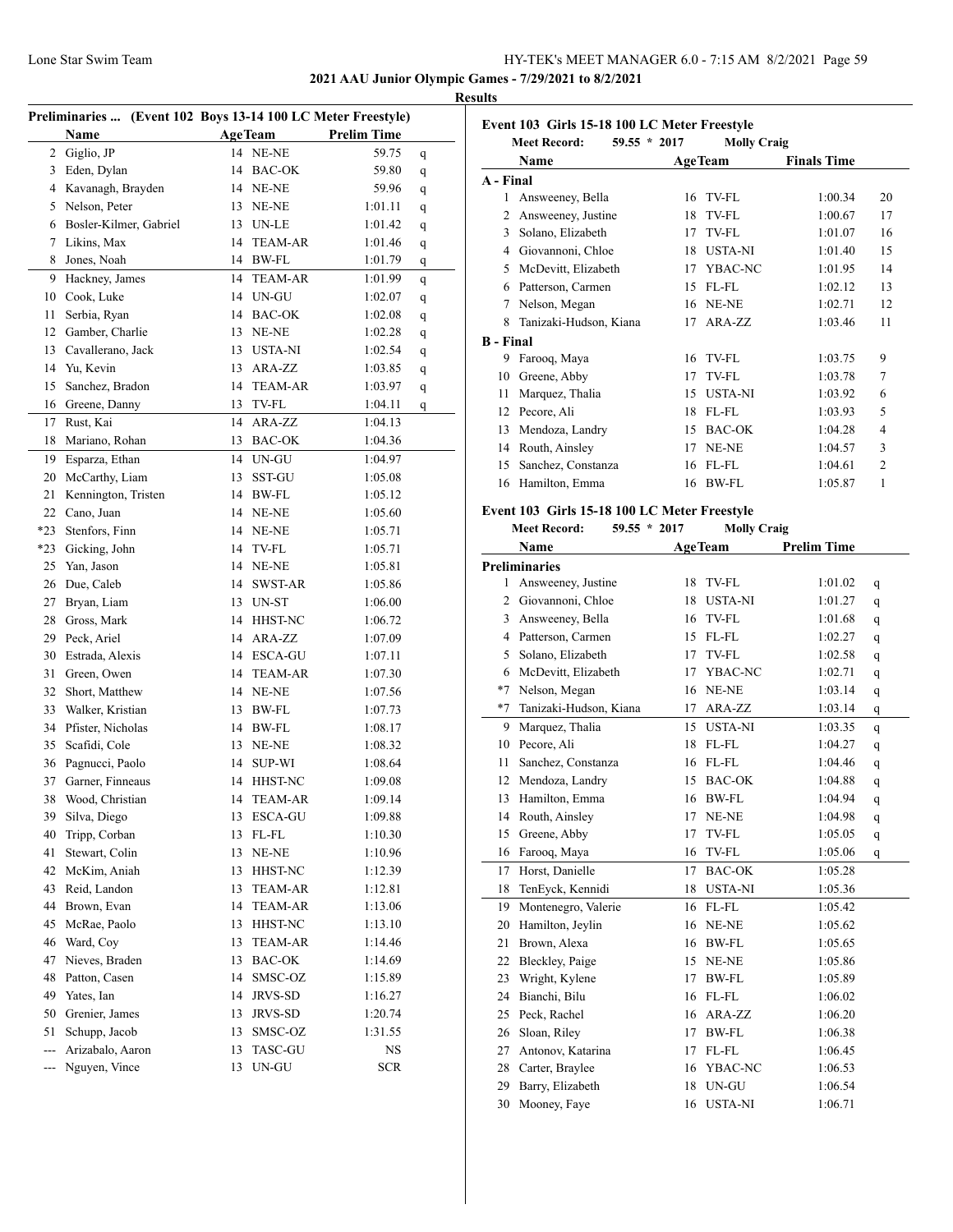## **2021 AAU Junior Olympic Games - 7/29/2021 to 8/2/2021**

| Preliminaries  (Event 103 Girls 15-18 100 LC Meter Freestyle) |                       |    |                |                    |  |
|---------------------------------------------------------------|-----------------------|----|----------------|--------------------|--|
|                                                               | <b>Name</b>           |    | <b>AgeTeam</b> | <b>Prelim Time</b> |  |
| 31                                                            | O'Brien, Allison      | 15 | <b>USTA-NI</b> | 1:06.90            |  |
| 32                                                            | Esteban, Grace        | 15 | <b>TEAM-AR</b> | 1:07.05            |  |
| 33                                                            | McCaffrey, Libby      | 18 | TV-FL          | 1:07.25            |  |
| 34                                                            | Schapp, Haylee        | 18 | <b>BAC-OK</b>  | 1:07.45            |  |
| 35                                                            | Most, Dana            | 15 | TV-FL          | 1:07.52            |  |
|                                                               |                       |    |                |                    |  |
| 36                                                            | Milroy, Kaitlyn       | 17 | <b>SUP-WI</b>  | 1:07.75            |  |
| 37                                                            | Cress, Bella          | 16 | YBAC-NC        | 1:07.77            |  |
| 38                                                            | Klemann, Alannah      |    | 15 USTA-NI     | 1:07.86            |  |
| 39                                                            | Johnson, Elise        | 17 | USTA-NI        | 1:08.43            |  |
| 40                                                            | Bitting, Mimi         | 16 | BW-FL          | 1:08.50            |  |
| 41                                                            | Woodhouse, DeLaney    |    | 16 USTA-NI     | 1:08.62            |  |
| 42                                                            | Bocobo, Megan         | 17 | ARA-ZZ         | 1:08.70            |  |
| 43                                                            | Kennedy, Hannah       | 16 | FL-FL          | 1:08.84            |  |
| 44                                                            | Stoddard, Caleigh     | 15 | <b>BAC-OK</b>  | 1:08.85            |  |
| 45                                                            | Eagan, Maria          | 18 | FL-FL          | 1:08.94            |  |
| 46                                                            | Germosen, Isabella    | 18 | FL-FL          | 1:09.07            |  |
| $*47$                                                         | Bergeron, Ella        | 15 | NE-NE          | 1:09.10            |  |
| $*47$                                                         | Jefferis, Ilah        | 16 | USTA-NI        | 1:09.10            |  |
| 49                                                            | Sawyer, Addison       |    | 16 BAC-OK      | 1:09.65            |  |
| 50                                                            | Shelhamer, Grace      | 15 | USTA-NI        | 1:09.77            |  |
| 51                                                            | Tavakol, Farah        | 15 | NE-NE          | 1:09.88            |  |
| 52                                                            | Perales, Hailey       | 16 | SST-GU         | 1:10.18            |  |
| 53                                                            | Vizcaya, Ariana       | 15 | FL-FL          | 1:10.50            |  |
|                                                               |                       |    |                |                    |  |
| 54                                                            | Sanchez, Cecily       | 16 | <b>TEAM-AR</b> | 1:10.66            |  |
| 55                                                            | Konz, Ashley          | 17 | USTA-NI        | 1:10.70            |  |
| 56                                                            | Provenzano, Erin      | 17 | FL-FL          | 1:10.76            |  |
| 57                                                            | Nieves, Kristen       | 18 | <b>BAC-OK</b>  | 1:11.17            |  |
| 58                                                            | Testa, Joey           | 17 | UN-AM          | 1:11.38            |  |
| 59                                                            | Cummings, Lynlee      | 17 | BAC-OK         | 1:11.66            |  |
| 60                                                            | Lapierre, Lydia       | 17 | <b>USTA-NI</b> | 1:11.77            |  |
| 61                                                            | de Ruijter, Domenique | 17 | USTA-NI        | 1:11.80            |  |
| 62                                                            | Aboudou, Aliya        | 15 | NE-NE          | 1:12.48            |  |
| 63                                                            | Reiner, Emma          | 15 | NE-NE          | 1:12.62            |  |
| 64                                                            | Halladay, Aidan       | 16 | TEAM-AR        | 1:12.75            |  |
| 65                                                            | Palmer, Abbie         |    | 17 BAC-OK      | 1:12.97            |  |
| 66                                                            | Lindblom, Nora        | 15 | NE-NE          | 1:13.00            |  |
| 67                                                            | Coreas, Siumy         | 15 | SST-GU         | 1:13.19            |  |
| 68                                                            | Nansamba, Breana      | 15 | NE-NE          | 1:13.36            |  |
| 69                                                            | Riley, Ruthie         | 16 | BAC-OK         | 1:13.47            |  |
| 70                                                            | Walker, Michaela      | 15 | BW-FL          | 1:14.29            |  |
| 71                                                            | Alwood, Norah         | 15 | BW-FL          | 1:14.34            |  |
| 72                                                            | Duerson, Trysta       | 18 | <b>BAC-OK</b>  | 1:14.39            |  |
| 73                                                            | Aboudou, Amira        | 15 | NE-NE          | 1:15.39            |  |
| 74                                                            | Smith, Ally           | 17 | TEAM-AR        | 1:16.00            |  |
| 75                                                            | Weibrecht, Hailey     | 17 | SMSC-OZ        | 1:16.06            |  |
| 76                                                            | McKim, Jelehna        | 17 | HHST-NC        | 1:16.87            |  |
|                                                               |                       |    |                |                    |  |
| 77                                                            | Rodriguez, Ysabel     | 18 | SST-GU         | 1:17.52            |  |
| 78                                                            | Meeks, Mattelyn       | 17 | <b>TEAM-AR</b> | 1:18.14            |  |
| 79                                                            | Sedlacek, Ally        | 17 | JRVS-SD        | 1:19.12            |  |
| 80                                                            | Jeantrout, Madelyn    | 16 | BAC-OK         | 1:19.53            |  |
| 81                                                            | Milroy, Gabbie        | 17 | SUP-WI         | 1:21.23            |  |
| 82                                                            | Lawhon, Alexis        | 15 | SWST-AR        | 1:21.87            |  |
| 83                                                            | Murphree, Rachel      | 18 | TEAM-AR        | 1:22.65            |  |
| 84                                                            | Hays, Kaylee          | 16 | <b>TEAM-AR</b> | 1:27.41            |  |
| 85                                                            | Schaecher, Autumn     | 16 | JRVS-SD        | 1:28.64            |  |
|                                                               |                       |    |                |                    |  |

| <b>Results</b> |                       |     |            |            |  |
|----------------|-----------------------|-----|------------|------------|--|
|                | --- Bennett, Presley  |     | 15 TEAM-AR | DO         |  |
|                | False start           |     |            |            |  |
|                | --- Sanders, Logan    |     | 16 TEAM-AR | NS         |  |
|                | --- Traver, Joia      | 17. | SWST-AR    | NS         |  |
|                | --- Alder, Brielle    |     | 15 UN-GU   | NS         |  |
|                | --- Hejl, Taegen      |     | 15 SST-GU  | NS         |  |
|                | --- Royce-Roll, Willa |     | 18 USTA-NI | <b>SCR</b> |  |
|                | --- Djioto, Chelsea   |     | 16 BAC-OK  | <b>SCR</b> |  |

# **Event 104 Boys 15-18 100 LC Meter Freestyle<br>Meet Record:** 52.29 \* 1989 John Davis

|                  | <b>Meet Record:</b> | $52.29 * 1989$ |    | <b>John Davis</b> |                    |                |
|------------------|---------------------|----------------|----|-------------------|--------------------|----------------|
|                  | Name                |                |    | <b>AgeTeam</b>    | <b>Finals Time</b> |                |
| A - Final        |                     |                |    |                   |                    |                |
| 1                | Johnson, Drew       |                | 17 | FL-FL             | 52.67              | 20             |
| 2                | Hixson, Brian       |                | 17 | NE-NE             | 54.46              | 17             |
| 3                | Cass, John David    |                | 18 | <b>TEAM-AR</b>    | 55.08              | 16             |
| 4                | Tavakol, Cyrus      |                | 17 | NE-NE             | 55.34              | 15             |
| 5                | McLean, Matthew     |                | 17 | BW-FL             | 55.47              | 14             |
| 6                | Likins, Eli         |                | 15 | <b>TEAM-AR</b>    | 55.85              | 13             |
| 7                | Lease, Henry        |                | 17 | NE-NE             | 56.56              | 12             |
| 8                | Del-Rio, David      |                | 18 | NE-NE             | 57.06              | 11             |
| <b>B</b> - Final |                     |                |    |                   |                    |                |
| 9                | Cheng, Jeremy       |                | 16 | NE-NE             | 56.93              | 9              |
| 10               | Eary, Laine         |                | 17 | FL-FL             | 57.13              | 7              |
| 11               | Indresano, Armando  |                | 16 | NE-NE             | 58.07              | 6              |
| 12               | Sein, Cameron       |                | 15 | <b>BAC-OK</b>     | 58.10              | 5              |
| 13               | McCook, Riley       |                | 16 | <b>TEAM-AR</b>    | 58.63              | 4              |
| 14               | Terrell, Karsten    |                | 16 | <b>BAC-OK</b>     | 58.71              | 3              |
| 15               | Ross, Dalton        |                | 17 | <b>BAC-OK</b>     | 58.87              | $\overline{2}$ |
| 16               | Acuna-Rosa, Aiden   |                | 16 | NE-NE             | 1:00.08            | 1              |
|                  |                     |                |    |                   |                    |                |

## **Event 104 Boys 15-18 100 LC Meter Freestyle**

| <b>Meet Record:</b> | $52.29 * 1989$ | <b>John Davis</b> |
|---------------------|----------------|-------------------|
|                     |                |                   |

|       | Name                 |    | <b>AgeTeam</b> | <b>Prelim Time</b> |              |
|-------|----------------------|----|----------------|--------------------|--------------|
|       | <b>Preliminaries</b> |    |                |                    |              |
| 1     | Cass, John David     | 18 | <b>TEAM-AR</b> | 54.38              | q            |
| 2     | Johnson, Drew        | 17 | $FL$ - $FL$    | 55.28              | q            |
| 3     | Tavakol, Cyrus       | 17 | NE-NE          | 55.89              | q            |
| 4     | Hixson, Brian        | 17 | NE-NE          | 55.97              | q            |
| 5     | Del-Rio, David       | 18 | NE-NE          | 56.73              | q            |
| 6     | Likins, Eli          | 15 | <b>TEAM-AR</b> | 56.75              | q            |
| 7     | McLean, Matthew      | 17 | BW-FL          | 56.82              | q            |
| 8     | Lease, Henry         | 17 | NE-NE          | 57.21              | q            |
| 9     | Cheng, Jeremy        | 16 | NE-NE          | 57.30              | $\mathsf{q}$ |
| 10    | Eary, Laine          | 17 | $FL$ - $FL$    | 57.69              | q            |
| 11    | Price, Peyton        | 17 | <b>TEAM-AR</b> | 57.89              | q            |
| 12    | Sein, Cameron        | 15 | <b>BAC-OK</b>  | 57.99              | q            |
| 13    | Ross, Dalton         | 17 | <b>BAC-OK</b>  | 58.17              | q            |
| $*14$ | Indresano, Armando   | 16 | NE-NE          | 58.38              | q            |
| $*14$ | Acuna-Rosa, Aiden    | 16 | NE-NE          | 58.38              | q            |
| 16    | Terrell, Karsten     | 16 | <b>BAC-OK</b>  | 58.44              | q            |
| 17    | McCook, Riley        | 16 | <b>TEAM-AR</b> | 58.81              |              |
| 18    | Jacobs, Zach         | 17 | <b>BAC-OK</b>  | 59.35              |              |
| 19    | Giech, Tony          | 17 | NE-NE          | 59.60              |              |
| 20    | DaVoult, Gage        | 16 | <b>BAC-OK</b>  | 59.87              |              |
| 21    | Harkness, Alexander  | 18 | <b>TV-FL</b>   | 1:00.01            |              |
| 22    | Diggs, Logan         | 18 | <b>TEAM-AR</b> | 1:00.06            |              |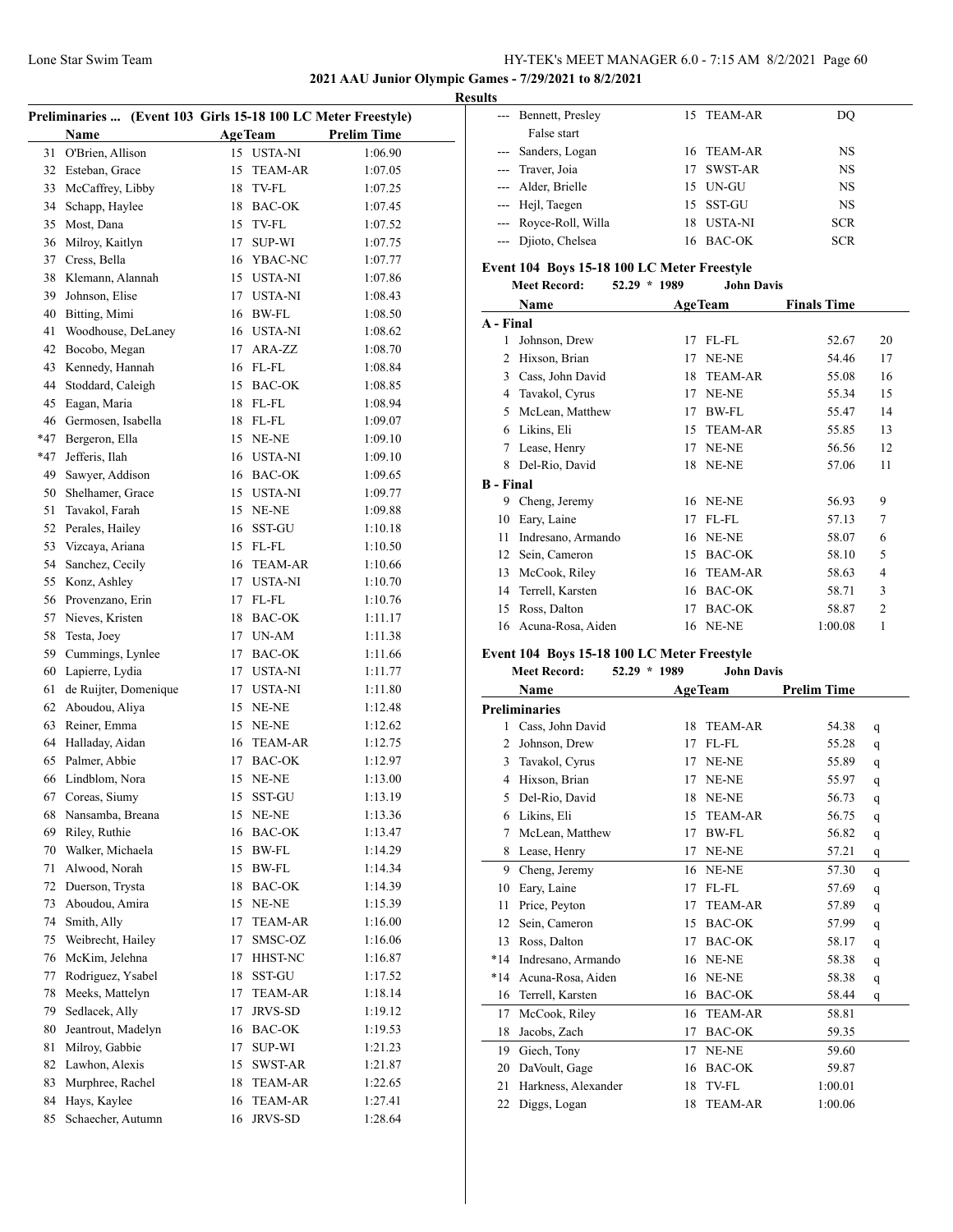## **2021 AAU Junior Olympic Games - 7/29/2021 to 8/2/2021**

## **Results**

| Preliminaries  (Event 104 Boys 15-18 100 LC Meter Freestyle) |                         |    |                |                    |
|--------------------------------------------------------------|-------------------------|----|----------------|--------------------|
|                                                              | Name                    |    | <b>AgeTeam</b> | <b>Prelim Time</b> |
| 23                                                           | Likins, Evan            | 17 | <b>TEAM-AR</b> | 1:00.09            |
| 24                                                           | Pyatt, Tanner           | 16 | <b>TEAM-AR</b> | 1:00.14            |
| 25                                                           | Craft, Samuel           |    | 16 FL-FL       | 1:00.30            |
| 26                                                           | Goodman, Nick           |    | 16 NE-NE       | 1:00.31            |
| 27                                                           | Sawyer, Dalton          |    | 16 BAC-OK      | 1:00.34            |
| 28                                                           | Stevenson, Herrick      |    | 15 NE-NE       | 1:00.38            |
| 29                                                           | Gonzalez, Michael       |    | 16 BAC-OK      | 1:00.39            |
| 30                                                           | Daugherty, Noah         | 17 | SWST-AR        | 1:00.49            |
| 31                                                           | Hansarik, Keaton        |    | 16 SST-GU      | 1:00.68            |
| 32                                                           | Howard, Aydan           | 17 | BAC-OK         | 1:00.77            |
| 33                                                           | Suarez, Alan            | 15 | SST-GU         | 1:00.81            |
| 34                                                           | McWilliams, Harrison    |    | 17 TEAM-AR     | 1:00.83            |
| 35                                                           | Wilson, Aidan           | 17 | SWST-AR        | 1:00.85            |
| 36                                                           | McCook, Bailey          |    | 18 TEAM-AR     | 1:01.28            |
| $*37$                                                        | Beck, Andrew            |    | 15 BW-FL       | 1:01.66            |
| $*37$                                                        | Young, Owen             |    | 16 TEAM-AR     | 1:01.66            |
| 39                                                           | Cirame, Joe             |    | 18 NE-NE       | 1:01.69            |
| 40                                                           | Cobb, Cade              |    | 17 TEAM-AR     | 1:01.85            |
| *41                                                          | Power, Ethan            | 17 | TEAM-AR        | 1:02.00            |
| *41                                                          | Alexander, Nate         |    | 15 USTA-NI     | 1:02.00            |
| 43                                                           | Gottula, Larry          | 16 | SST-GU         | 1:02.07            |
| 44                                                           | Caushaj, Reked          | 18 | NE-NE          | 1:02.11            |
| 45                                                           | Labasbas, Joshua        | 17 | FL-FL          |                    |
| 46                                                           | Frazier, Samuel         |    | SWST-AR        | 1:02.15            |
|                                                              |                         | 18 |                | 1:02.23            |
| 47                                                           | Pilgreen, Austin        | 17 | TEAM-AR        | 1:02.85            |
| 48                                                           | Luna, Andres            |    | 15 BW-FL       | 1:03.01            |
| 49                                                           | Held, Brendan           |    | 16 FL-FL       | 1:03.08            |
| 50                                                           | Boyce, Kai              | 16 | TEAM-AR        | 1:03.24            |
| 51                                                           | Fair-Purcell, Andrew    |    | 16 FL-FL       | 1:03.49            |
| 52                                                           | Fisher, Andrew          |    | 17 FL-FL       | 1:03.50            |
| 53                                                           | Whiseant, Dayton        | 15 | TEAM-AR        | 1:03.77            |
| 54                                                           | Velez, Nicolas          |    | 15 BW-FL       | 1:03.81            |
| 55                                                           | Hobbie, Andy            | 15 | <b>TEAM-AR</b> | 1:03.94            |
| 56                                                           | Carr, Zachary           |    | 16 BW-FL       | 1:04.13            |
| 57                                                           | Włoczewski, Cole        | 17 | BW-FL          | 1:04.25            |
| 58                                                           | Zapata, JC              | 17 | TV-FL          | 1:04.40            |
| 59                                                           | Beeler, Chase           | 15 | <b>TASC-GU</b> | 1:05.11            |
| 60                                                           | Witterstaetter, Randall | 17 | <b>TEAM-AR</b> | 1:05.13            |
| 61                                                           | Elaafer, Ramy           | 15 | NE-NE          | 1:05.49            |
| 62                                                           | Leija, Michael          | 16 | <b>BAC-OK</b>  | 1:05.61            |
| 63                                                           | Ramos, Matthew          | 16 | <b>BAC-OK</b>  | 1:05.62            |
| 64                                                           | Mohrland, Caden         | 16 | <b>BW-FL</b>   | 1:05.75            |
| 65                                                           | Robinson, Evan          | 16 | TV-FL          | 1:06.11            |
| 66                                                           | Palma, Jude             | 17 | $FL$ - $FL$    | 1:06.34            |
| 67                                                           | Mathis, Jeremiah        | 15 | <b>TEAM-AR</b> | 1:06.41            |
| 68                                                           | Glennon, Jess           | 16 | NE-NE          | 1:06.43            |
| 69                                                           | McIntyre, Logan         | 18 | BAC-OK         | 1:06.60            |
| 70                                                           | Schupp, Jesse           | 15 | SMSC-OZ        | 1:07.35            |
| 71                                                           | Dai, Chris              | 17 | <b>TEAM-AR</b> | 1:07.53            |
| 72                                                           | Roberts, Warren         | 17 | <b>TEAM-AR</b> | 1:07.86            |
| 73                                                           | Hall, Jackson Pawlows   | 15 | TV-FL          | 1:08.38            |
| 74                                                           | Pace, Tyler             | 15 | LRSA-FL        | 1:08.52            |
| 75                                                           | Thiebaud, Mayson        | 18 | <b>BAC-OK</b>  | 1:09.09            |
| 76                                                           | Moliassa, Kayden        | 16 | FL-FL          | 1:09.20            |
| 77                                                           | Bullock, Dane           | 17 | TEAM-AR        | 1:09.58            |
| 78                                                           | Whittington, Seth       | 17 | TEAM-AR        | 1:10.29            |
|                                                              |                         |    |                |                    |

| 79. | Yates, Peyton        | 15. | JRVS-SD      | 1:14.81    |
|-----|----------------------|-----|--------------|------------|
| 80  | Bailey, Bryce        |     | 16 TEAM-AR   | 1:15.91    |
|     | --- Grantham, Hunter | 17  | $FL-FL$      | <b>DFS</b> |
|     | Declared false start |     |              |            |
|     | --- Macgregor, Ben   |     | 15 FL-FL     | <b>DFS</b> |
|     | Declared false start |     |              |            |
|     | --- Greene, Jimmy    | 18  | TV-FL        | <b>DFS</b> |
|     | Declared false start |     |              |            |
|     | --- Spencer, Oliver  | 15  | UN-GU        | NS         |
|     | --- Cimba, John      | 18  | <b>UN-KY</b> | <b>SCR</b> |
|     |                      |     |              |            |

#### **Event 105 Girls 13-14 200 LC Meter Medley Relay**

**Meet Record: 2:11.18 \* 2019 United Southern Tier Aquatics A O'Brien, F Mooney, I Jefferis, E Nishii-Kim**

|   | <b>Team</b>               | Relay              | <b>Finals Time</b>       |    |
|---|---------------------------|--------------------|--------------------------|----|
| 1 | <b>USTA-NI</b>            | A                  | 2:17.04                  | 40 |
|   | 1) Thompson, Kaitlyn 14   |                    | 2) Krueger, Claire 14    |    |
|   | 3) Lowe, Sibby 14         |                    | 4) Kuznia, Arianna 13    |    |
|   | 1:14.57                   | 2:17.04            |                          |    |
| 2 | NE-NE                     | A                  | 2:20.99                  | 34 |
|   | 1) Albuquerque, Lana 14   |                    | 2) Slosek, Sophia 14     |    |
|   | 3) Cignetti, Ella 13      |                    | 4) Nayiga, Britney 13    |    |
|   | 1:14.43                   | 2:20.99            |                          |    |
| 3 | <b>BAC-OK</b>             | A                  | 2:23.34                  | 32 |
|   | 1) Bucy, Ashlyn 13        |                    | 2) Ramos, Sarah 13       |    |
|   | 3) Podoba, Roxy 13        |                    | 4) Brown, Skyler 13      |    |
|   | 1:13.65                   | 2:23.34            |                          |    |
| 4 | FL-FL                     | A                  | 2:31.16                  | 30 |
|   | 1) Wyatt, Mackenzie 14    |                    | 2) Wilhelm, Sydney 14    |    |
|   | 3) Darwood, Rachel 14     |                    | 4) Simpson, Jordan 14    |    |
|   | 1:20.14                   | 2:31.16            |                          |    |
| 5 | <b>TEAM-AR</b>            | A                  | 2:31.87                  | 28 |
|   | 1) Ellington, Sophie 14   | 2) Knoll, Sadie 13 |                          |    |
|   | 3) Esteban, Elizabeth 14  |                    | 4) Smith, Ashtyn 14      |    |
|   | 1:25.83                   | 2:31.87            |                          |    |
| 6 | NE-NE                     | B                  | 2:33.12                  | 26 |
|   | 1) Beston, Molly 14       |                    | 2) Mahoney, Kira 13      |    |
|   | 3) Collins, Deryn 14      |                    | 4) Pearson, Georgia 13   |    |
|   | 1:23.76                   | 2:33.12            |                          |    |
| 7 | SMSC-OZ                   | A                  | 2:46.07                  | 24 |
|   | 1) Taylor, Kyra 14        |                    | 2) Brown, Gracie 13      |    |
|   | 3) Weibrecht, Brooklyn 14 |                    | 4) Gibbs, Kinsley 13     |    |
|   | 1:34.77                   | 2:46.07            |                          |    |
| 8 | <b>TEAM-AR</b>            | B                  | 2:52.55                  | 22 |
|   | 1) Meeks, McKinleigh 13   |                    | 2) Armer, Emily 14       |    |
|   | 3) Hobbie, Abby 13        |                    | 4) Picking, Madison 14   |    |
|   | 1:29.20                   | 2:52.55            |                          |    |
|   | LRSA-FL                   | A                  | X2:34.43                 |    |
|   | 1) Morris, Cheney 13      |                    | 2) Robertson, Molly 13   |    |
|   | 3) Meislahn, Kinley 12    |                    | 4) Weathers, Danielle 13 |    |
|   | 1:26.65                   | 2:34.43            |                          |    |
|   | ARA-ZZ                    | А                  | DQ                       |    |
|   | Early take-off swimmer #4 |                    |                          |    |
|   | 1) Seminavage, Kama 13    | 2) Rust, Kayla 13  |                          |    |
|   | 3) Chavis, Paulina 14     |                    | 4) Dugan, Payton 14      |    |
|   | 1:24.11                   | DQ                 |                          |    |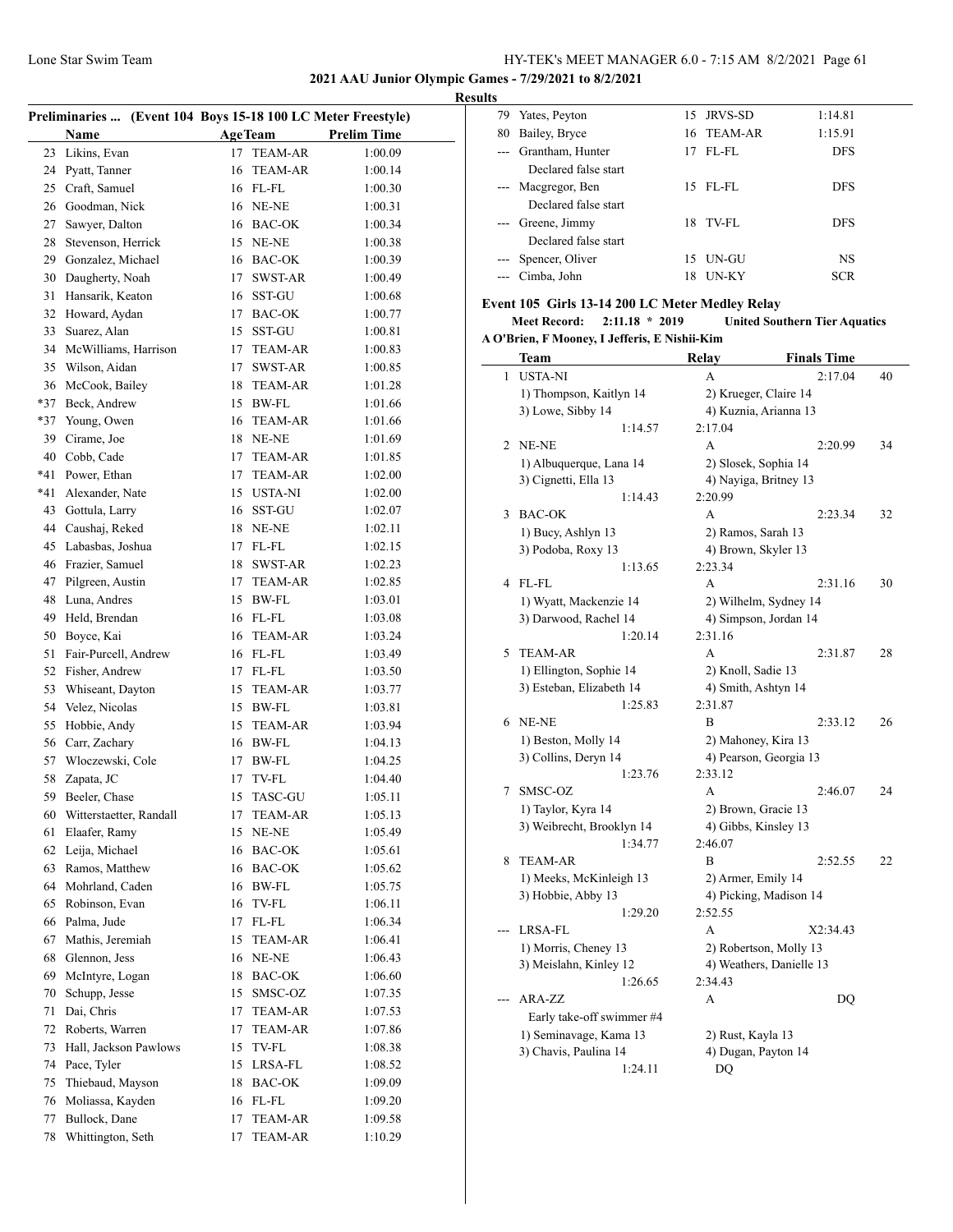**2021 AAU Junior Olympic Games - 7/29/2021 to 8/2/2021**

#### **Results**

| Event 106 Boys 13-14 200 LC Meter Medley Relay |                                         |                     |                           |    |  |
|------------------------------------------------|-----------------------------------------|---------------------|---------------------------|----|--|
|                                                | $2:04.84 * 2005$<br><b>Meet Record:</b> | Maryland            |                           |    |  |
|                                                | N Saud, M Molchany, J Tomlin, M Kennedy |                     |                           |    |  |
|                                                | Team                                    | Relay               | <b>Finals Time</b>        |    |  |
| 1                                              | NE-NE                                   | A                   | 2:06.00                   | 40 |  |
|                                                | 1) Yan, Jason 14                        | 2) Giglio, JP 14    |                           |    |  |
|                                                | 3) Nelson, Peter 13                     |                     | 4) Kavanagh, Brayden 14   |    |  |
|                                                | 1:09.28                                 | 2:06.00             |                           |    |  |
| 2                                              | <b>BW-FL</b>                            | A                   | 2:11.82                   | 34 |  |
|                                                | 1) Jones, Noah 14                       |                     | 2) Kennington, Tristen 14 |    |  |
|                                                | 3) Walker, Kristian 13                  |                     | 4) Pfister, Nicholas 14   |    |  |
|                                                | 1:09.41                                 | 2:11.82             |                           |    |  |
| 3                                              | NE-NE                                   | B                   | 2:15.79                   | 32 |  |
|                                                | 1) Stenfors, Finn 14                    | 2) Scafidi, Cole 13 |                           |    |  |
|                                                | 3) Short, Matthew 14                    |                     | 4) Gamber, Charlie 13     |    |  |
|                                                | 1:15.90                                 | 2:15.79             |                           |    |  |
| 4                                              | <b>BAC-OK</b>                           | A                   | 2:17.15                   | 30 |  |
|                                                | 1) Eden, Dylan 14                       | 2) Serbia, Ryan 14  |                           |    |  |
|                                                | 3) Mariano, Rohan 13                    |                     | 4) Nieves, Braden 13      |    |  |
|                                                | 1:10.07                                 | 2:17.15             |                           |    |  |
| 5                                              | HHST-NC                                 | A                   | 2:30.66                   | 28 |  |
|                                                | 1) Gross, Mark 14                       |                     | 2) McRae, Paolo 13        |    |  |
|                                                | 3) McKim, Aniah 13                      |                     | 4) Garner, Finneaus 14    |    |  |
|                                                | 1:24.52                                 | 2:30.66             |                           |    |  |
| 6                                              | <b>TEAM-AR</b>                          | B                   | 2:40.56                   | 26 |  |
|                                                | 1) Ward, Coy 13                         |                     | 2) Wood, Christian 14     |    |  |
|                                                | 3) Brown, Evan 14                       | 4) Reid, Landon 13  |                           |    |  |
|                                                | 1:28.83                                 | 2:40.56             |                           |    |  |
|                                                | ARA-ZZ                                  | A                   | DQ                        |    |  |
|                                                | Early take-off swimmer #3               |                     |                           |    |  |
|                                                | 1) Peck, Ariel 14                       | 2) Rust, Kai 14     |                           |    |  |
|                                                | 3) Yu, Kevin 13                         |                     | 4) Murphy, Liam 13        |    |  |
|                                                | 1:19.34                                 | DQ                  |                           |    |  |
|                                                | TEAM-AR                                 | A                   | DQ                        |    |  |
|                                                | Early take-off swimmer #3               |                     |                           |    |  |
|                                                | 1) Likins, Max 14                       | 2) Green, Owen 14   |                           |    |  |
|                                                | 3) Hackney, James 14                    |                     | 4) Sanchez, Bradon 14     |    |  |
|                                                | 1:10.84                                 | DQ                  |                           |    |  |

#### **Event 107 Girls 15-18 200 LC Meter Medley Relay Meet Record: 2:08.92 \* 2019 Radiant Aquatics S Fentsor, S Trezza, G Molinaro, M Rideout**

|   | Team                         | Relay                   | <b>Finals Time</b> |    |
|---|------------------------------|-------------------------|--------------------|----|
| 1 | <b>USTA-NI</b>               | A                       | $2:07.68*$         | 40 |
|   | 1) Konz, Ashley 17           | 2) TenEyck, Kennidi 18  |                    |    |
|   | 3) Jefferis, Ilah 16         | 4) Giovannoni, Chloe 18 |                    |    |
|   | 1:10.43                      | 2:07.68                 |                    |    |
|   | $2$ FL-FL                    | A                       | 2:11.25            | 34 |
|   | 1) Montenegro, Valerie 16    | 2) Bianchi, Bilu 16     |                    |    |
|   | 3) Sanchez, Constanza 16     | 4) Patterson, Carmen 15 |                    |    |
|   | 1:11.06                      | 2:11.25                 |                    |    |
| 3 | $ARA-ZZ$                     | A                       | 2:14.63            | 32 |
|   | 1) Bocobo, Megan 17          | 2) Peck, Aleeza 18      |                    |    |
|   | 3) Tanizaki-Hudson, Kiana 17 | 4) Peck, Rachel 16      |                    |    |
|   | 1:15.48                      | 2:14.63                 |                    |    |
| 4 | NE-NE                        | A                       | 2:15.03            | 30 |
|   | 1) Routh, Ainsley 17         | 2) Lindblom, Nora 15    |                    |    |
|   | 3) Nelson, Megan 16          | 4) Hamilton, Jeylin 16  |                    |    |
|   | 1:15.33                      | 2:15.03                 |                    |    |
|   |                              |                         |                    |    |

| 5   | <b>USTA-NI</b>              | B<br>2:15.15             | 28 |
|-----|-----------------------------|--------------------------|----|
|     | 1) Klemann, Alannah 15      | 2) Mooney, Faye 16       |    |
|     | 3) Shelhamer, Grace 15      | 4) O'Brien, Allison 15   |    |
|     | 1:11.76                     | 2:15.15                  |    |
| 6   | NE-NE                       | 2:17.47<br>B             | 26 |
|     | 1) Bergeron, Ella 15        | 2) Aboudou, Aliya 15     |    |
|     | 3) Bleckley, Paige 15       | 4) Tavakol, Farah 15     |    |
|     | 1:14.62                     | 2:17.47                  |    |
| 7   | <b>BAC-OK</b>               | 2:24.94<br>B             | 24 |
|     | 1) Palmer, Abbie 17         | 2) Mendoza, Landry 15    |    |
|     | 3) Duerson, Trysta 18       | 4) Cummings, Lynlee 17   |    |
|     | 1:18.91                     | 2:24.94                  |    |
| 8   | <b>TEAM-AR</b>              | 2:25.82<br>A             | 22 |
|     | 1) Halladay, Aidan 16       | 2) Sanchez, Cecily 16    |    |
|     | 3) Esteban, Grace 15        | 4) Sanders, Logan 16     |    |
|     | 1:18.86                     | 2:25.82                  |    |
| 9   | FL-FL                       | C<br>2:26.13             | 18 |
|     | 1) Provenzano, Erin 17      | 2) Antonov, Katarina 17  |    |
|     | 3) Kennedy, Hannah 16       | 4) Mansur, Malika 15     |    |
|     | 1:19.49                     | 2:26.13                  |    |
| 10  | <b>USTA-NI</b>              | C<br>2:28.22             | 14 |
|     | 1) de Ruijter, Domenique 17 | 2) Woodhouse, DeLaney 16 |    |
|     | 3) Johnson, Elise 17        | 4) Marquez, Thalia 15    |    |
|     | 1:22.25                     | 2:28.22                  |    |
| 11  | <b>TEAM-AR</b>              | 2:39.17<br>B             | 12 |
|     | 1) Smith, Ally 17           | 2) Hays, Kaylee 16       |    |
|     | 3) Meeks, Mattelyn 17       | 4) Bennett, Presley 15   |    |
|     | 1:27.38                     | 2:39.17                  |    |
| --- | <b>BAC-OK</b>               | A<br>DQ                  |    |
|     | Early take-off swimmer #3   |                          |    |
|     | 1) Schapp, Haylee 18        | 2) Stoddard, Caleigh 15  |    |
|     | 3) Riley, Ruthie 16         | 4) Horst, Danielle 17    |    |
|     | 1:11.21                     | DQ                       |    |
| --- | TV-FL                       | DQ<br>А                  |    |
|     | Early take-off swimmer #4   |                          |    |
|     | 1) Answeeney, Justine 18    | 2) Solano, Elizabeth 17  |    |
|     | 3) Answeeney, Bella 16      | 4) Greene, Abby 17       |    |
|     | 1:10.37                     | DQ                       |    |
|     | $FI-FL$                     | B<br>DO                  |    |
|     | Early take-off swimmer #4   |                          |    |
|     | 1) Vizcaya, Ariana 15       | 2) Eagan, Maria 18       |    |
|     | 3) Germosen, Isabella 18    | 4) Pecore, Ali 18        |    |
|     | 1:15.98                     | DQ                       |    |
|     | BW-FL                       | А<br>DQ                  |    |
|     | Early take-off swimmer #4   |                          |    |
|     | 1) Wright, Kylene 17        | 2) Walker, Michaela 15   |    |
|     | 3) Brown, Alexa 16          | 4) Hamilton, Emma 16     |    |
|     | 1:15.35                     | DQ                       |    |

# **Event 108 Boys 15-18 200 LC Meter Medley Relay Meet Record: 1:52.45 \* 2019 Team New England**

**D Del Rio, J Cirame, J Williams, R Stevenson**

 $\overline{\phantom{a}}$ 

| Team                   | Relay   | <b>Finals Time</b>  |  |
|------------------------|---------|---------------------|--|
| TEAM-AR                | А       | 1:52.66<br>40       |  |
| 1) Likins, Eli 15      |         | 2) Diggs, Logan 18  |  |
| 3) Cass, John David 18 |         | 4) Price, Peyton 17 |  |
| 1:01.91                | 1:52.66 |                     |  |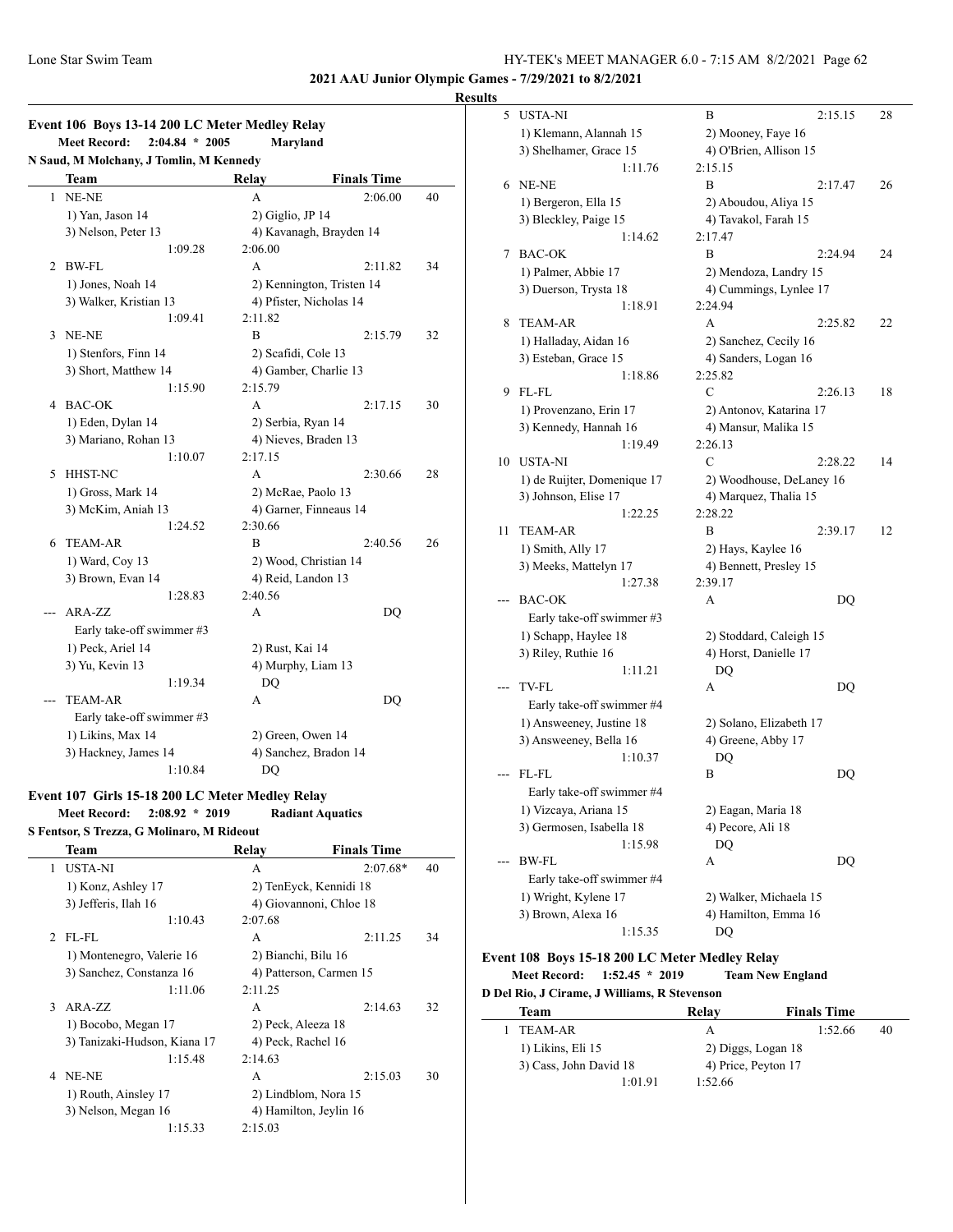**2021 AAU Junior Olympic Games - 7/29/2021 to 8/2/2021**

# **(Event 108 Boys 15-18 200 LC Meter Medley Relay) Team Relay Finals Time** 2 NE-NE A 1:53.33 34 1) Del-Rio, David 18 2) Lease, Henry 17 3) Hixson, Brian 17 4) Tavakol, Cyrus 17 1:01.16 1:53.33 3 NE-NE B 1:55.52 32 1) Goodman, Nick 16 2) Cirame, Joe 18 3) Cheng, Jeremy 16 4) Indresano, Armando 16 1:02.63 1:55.52 4 FL-FL A 1:57.45 30 1) Craft, Samuel 16 2) Macgregor, Ben 15 3) Johnson, Drew 17 4) Eary, Laine 17 1:05.23 1:57.45 5 BAC-OK A 1:58.34 28 1) Sawyer, Dalton 16 2) Thiebaud, Mayson 18 3) Jacobs, Zach 17 4) Sein, Cameron 15 1:05.39 1:58.34 6 BAC-OK B 2:00.89 26 1) Ross, Dalton 17 2) DaVoult, Gage 16 3) Terrell, Karsten 16 4) Gonzalez, Michael 16 1:06.21 2:00.89 7 NE-NE C 2:00.94 24 1) Acuna-Rosa, Aiden 16 2) Giech, Tony 17 3) Caushaj, Reked 18 4) Stevenson, Herrick 15 1:05.51 2:00.94 8 TEAM-AR C 2:04.01 22 1) McCook, Riley 16 2) McWilliams, Harrison 17 3) Bullock, Dane 17 4) Pyatt, Tanner 16 1:07.86 2:04.01 9 TEAM-AR B 2:06.15 18 1) Young, Owen 16 2) Cobb, Cade 17 3) Likins, Evan 17 4) Boyce, Kai 16 1:08.96 2:06.15 10 BW-FL A 2:07.81 14 1) Carr, Zachary 16 2) Wloczewski, Cole 17 3) McLean, Matthew 17 4) Beck, Andrew 15 1:11.77 2:07.81 11 TEAM-AR D 2:12.18 12 1) Mathis, Jeremiah 15 2) Whittington, Seth 17 3) Power, Ethan 17 4) Hobbie, Andy 15 1:12.55 2:12.18 12 BAC-OK C 2:15.93 10 1) Howard, Aydan 17 2) Martin, Colin 17 3) Leija, Michael 16 4) Ramos, Matthew 16 1:15.57 2:15.93 13 TV-FL A 2:17.32 8 1) Robinson, Evan 16 2) Zapata, JC 17 3) Greene, Jimmy 18 4) Hall, Jackson Pawlows 15 1:19.09 2:17.32 14 TEAM-AR E 2:21.81 6 1) McCook, Bailey 18 2) Dai, Chris 17 3) Whiseant, Dayton 15 4) Bailey, Bryce 16 1:17.08 2:21.81 --- FL-FL B DQ Early take-off swimmer #2 1) Palma, Jude 17 2) Labasbas, Joshua 17 3) Grantham, Hunter 17 4) Fisher, Andrew 17 1:10.20 DQ

# **Results**

| Event 111 Girls 8 & Under 200 LC Meter Freestyle Relay |         |                          |    |  |  |  |
|--------------------------------------------------------|---------|--------------------------|----|--|--|--|
| $2:46.14 * 2012$<br><b>Meet Record:</b>                |         | <b>Team Ponchartrain</b> |    |  |  |  |
| A Hodges, K Burnette, J Munger, I Ferguson             |         |                          |    |  |  |  |
| Team                                                   | Relay   | <b>Finals Time</b>       |    |  |  |  |
| BAC-OK                                                 | A       | 3:02.85                  | 40 |  |  |  |
| 1) Rubino, Pippa 6                                     |         | 2) Chojnowski, Lexi 8    |    |  |  |  |
| 3) Crouse, Kenzy 7                                     |         | 4) Rubino, Isabella 8    |    |  |  |  |
| 1:39.95                                                | 3:02.85 |                          |    |  |  |  |

#### **Event 113 Girls 9-10 200 LC Meter Freestyle Relay Meet Record: 2:15.46 \* 2000 Unknown**

| меет кесога:<br>215.40<br>zuw | опкномп              |                    |    |
|-------------------------------|----------------------|--------------------|----|
| Team                          | Relay                | <b>Finals Time</b> |    |
| SMSC-OZ                       | A                    | 2:49.67            | 40 |
| 1) Sulser, Liz 10             | 2) Barnfield, Eva 10 |                    |    |
| 3) Yamnitz, Alivia 9          | 4) Beck, Sophia 10   |                    |    |
| 1:29.04                       | 2:49.67              |                    |    |
| TEAM-AR                       | A                    | 3:05.68            | 34 |
| 1) Rather, Embree 9           | 2) Armer, Jaydlyn 10 |                    |    |
| 3) Burbank, Atianna 9         | 4) Rather, Brylee 9  |                    |    |
| 1:24.30                       | 3:05.68              |                    |    |
|                               |                      |                    |    |

#### **Event 114 Boys 9-10 200 LC Meter Freestyle Relay**

**Meet Record: 2:15.08 \* 2000 Southern**

**C Tanner, G Smith, G Trotter, L Reid**

| Team                 | Relav   | <b>Finals Time</b>    |    |
|----------------------|---------|-----------------------|----|
| TEAM-AR              |         | 2:30.51               | 40 |
| 1) Lopez, Micah 10   |         | 2) Carter, Garrett 10 |    |
| 3) Duncan, Thomas 10 |         | 4) Mercing, Jagger 10 |    |
| 1:16.47              | 2:30.51 |                       |    |

#### **Event 115 Girls 11-12 200 LC Meter Freestyle Relay**

**Meet Record: 2:01.01 \* 2000 Florida**

|                | C Moore, C Cooper, C Boone, B Cross |                   |                         |    |
|----------------|-------------------------------------|-------------------|-------------------------|----|
|                | <b>Team</b>                         | Relay             | <b>Finals Time</b>      |    |
| 1              | FL-FL                               | A                 | 2:14.57                 | 40 |
|                | 1) Jerichow, Jayana 11              |                   | 2) Troutman, Addy 12    |    |
|                | 3) White, Tori 12                   |                   | 4) Waters, Elizabeth 12 |    |
|                | 1:06.86                             | 2:14.57           |                         |    |
| $\mathfrak{D}$ | $ARA-ZZ$                            | A                 | 2:16.55                 | 34 |
|                | 1) Marsden, Leiann 11               | 2) Peck, Ilana 12 |                         |    |
|                | 3) Rust, Maile 11                   |                   | 4) Chavis, Adriana 12   |    |
|                | 1:12.23                             | 2:16.55           |                         |    |
| 3              | NE-NE                               | A                 | 2:17.21                 | 32 |
|                | 1) Hamilton, Dalyana 12             |                   | 2) Bokavich, Sophie 12  |    |
|                | 3) Lindblom, Rose 12                |                   | 4) Oppong, Michaela 11  |    |
|                | 1:09.52                             | 2:17.21           |                         |    |
| 4              | <b>TEAM-AR</b>                      | A                 | 2:26.15                 | 30 |
|                | 1) Espinosa, Riley 11               |                   | 2) Carpenter, Cora 12   |    |
|                | 3) Chrisman, Alexandra 12           | 4) Hall, Allie 11 |                         |    |
|                | 1:14.10                             | 2:26.15           |                         |    |
| 5              | <b>TEAM-AR</b>                      | R                 | 2:39.53                 | 28 |
|                | 1) Goad, Madison 12                 |                   | 2) Bradshaw, Addison 12 |    |
|                | 3) Cossey, Hannah 12                |                   | 4) Cossey, Hayley 12    |    |
|                | 1:32.95                             | 2:39.53           |                         |    |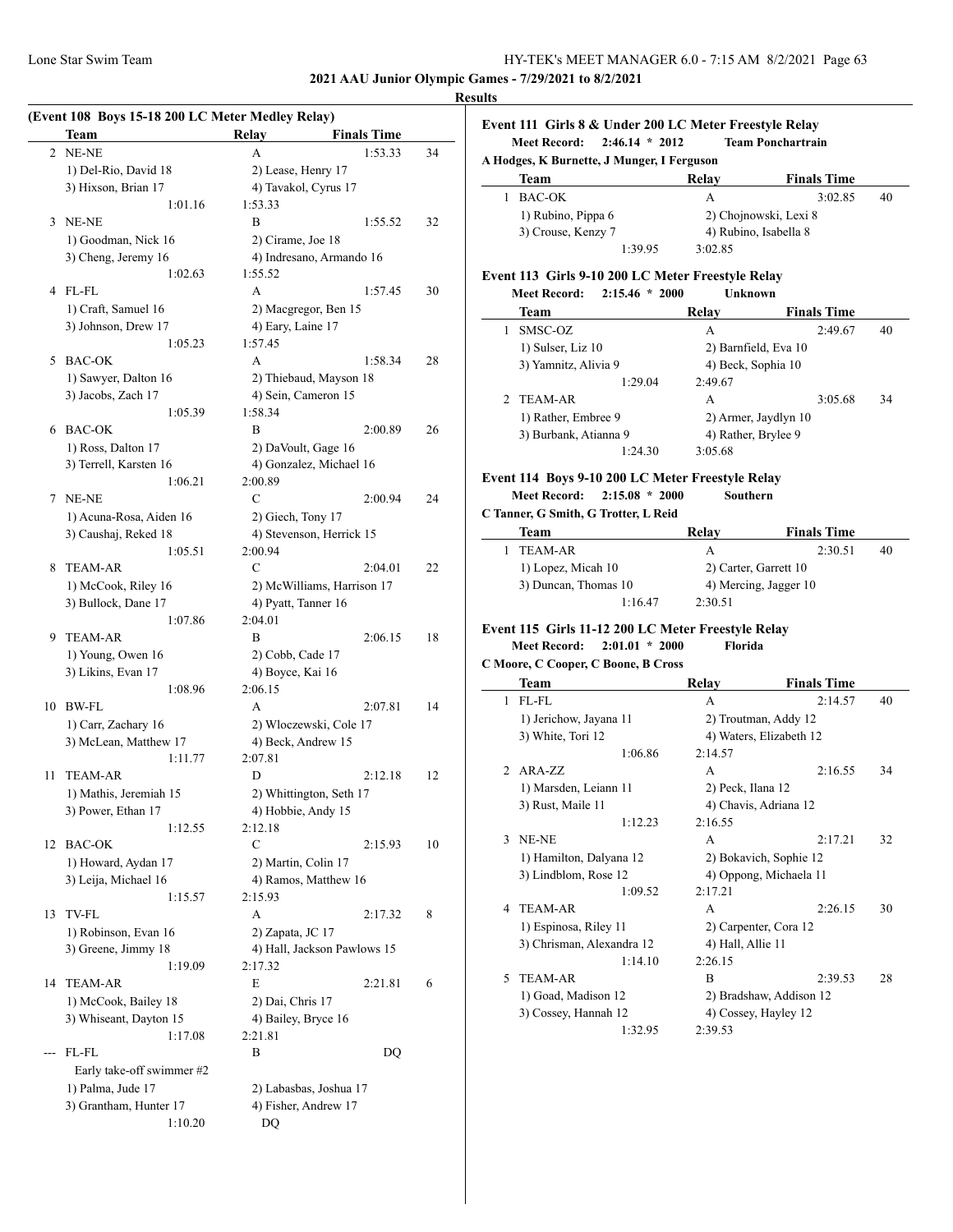$\overline{a}$ 

## Lone Star Swim Team HY-TEK's MEET MANAGER 6.0 - 7:15 AM 8/2/2021 Page 64

#### **2021 AAU Junior Olympic Games - 7/29/2021 to 8/2/2021**

#### **Results**

| W Gregg, C Canady, J Curtis, L El-Amin |                       |                          |                        |    |  |
|----------------------------------------|-----------------------|--------------------------|------------------------|----|--|
|                                        | Team                  | Relay                    | <b>Finals Time</b>     |    |  |
| 1.                                     | <b>TEAM-AR</b>        | A                        | 2:19.93                | 40 |  |
|                                        | 1) Johnson, Noah 12   |                          | 2) Coronado, Harold 12 |    |  |
|                                        | 3) Schuerman, Broc 11 | 4) Price, Garrett 12     |                        |    |  |
|                                        | 1:10.29               | 2:19.93                  |                        |    |  |
| $\mathcal{D}$                          | BAC-OK                | A                        | 2:30.04                | 34 |  |
|                                        | 1) Eden, Hudson 11    |                          | 2) Gilmore, Landon 11  |    |  |
|                                        | 3) Jeantrout, Owen 12 | 4) Rosa-Berrios, Zack 11 |                        |    |  |
|                                        | 1:11.73               | 2:30.04                  |                        |    |  |
| $\mathcal{E}$                          | TEAM-AR               | B                        | 2:43.93                | 32 |  |
|                                        | 1) Arnold, Joshua 11  |                          | 2) Cain, Maddox 11     |    |  |
|                                        | 3) Stewart, Ben 12    | 4) Jeffs, Aiden 12       |                        |    |  |
|                                        | 1:24.04               | 2:43.93                  |                        |    |  |

#### **Event 117 Girls 10 & Under 100 LC Meter Backstroke**

|       | <b>Meet Record:</b><br>$1:18.17 * 2013$ |    | Sophia Tuinman |                    |                |
|-------|-----------------------------------------|----|----------------|--------------------|----------------|
|       | <b>Name</b>                             |    | <b>AgeTeam</b> | <b>Finals Time</b> |                |
| 1     | Kistler, Shelby                         |    | 10 YBAC-NC     | 1:26.59            | 20             |
| 2     | Kohler, Callie                          | 10 | SWST-AR        | 1:32.37            | 17             |
| 3     | Mekker, Ella                            | 10 | <b>USTA-NI</b> | 1:33.61            | 16             |
| 4     | Varcela-Zuleta, Emylieth                | 10 | LRSA-FL        | 1:34.46            | 15             |
| 5     | Horn, Annabelle                         | 10 | SWST-AR        | 1:37.84            | 14             |
| 6     | Thompson, Nat                           | 10 | <b>USTA-NI</b> | 1:38.86            | 13             |
| 7     | Raska, Raegan                           | 10 | <b>BAC-OK</b>  | 1:39.04            | 12             |
| 8     | Villarreal, Addyson                     | 10 | UN-GU          | 1:39.43            | 11             |
| 9     | Pierce, Kyndahl                         | 10 | UN-GU          | 1:42.99            | 9              |
| 10    | Chojnowski, Lexi                        | 8  | <b>BAC-OK</b>  | 1:43.94            | 7              |
| $*11$ | Elliott, Morgan                         | 10 | LRSA-FL        | 1:43.96            | 5.5            |
| $*11$ | Rubino, Isabella                        | 8  | <b>BAC-OK</b>  | 1:43.96            | 5.5            |
| 13    | Barnfield, Eva                          | 10 | SMSC-OZ        | 1:45.50            | $\overline{4}$ |
| 14    | Jonns, Haley                            | 10 | <b>SUP-WI</b>  | 1:45.55            | 3              |
| 15    | Scholz, Rachel                          | 9  | LRSA-FL        | 1:46.10            | $\overline{2}$ |
| 16    | Armer, Jaydlyn                          | 10 | <b>TEAM-AR</b> | 1:47.85            | $\mathbf{1}$   |
| 17    | Bassette, Sonya                         | 10 | <b>BW-FL</b>   | 1:48.19            |                |
| 18    | Rather, Embree                          | 9  | <b>TEAM-AR</b> | 1:49.72            |                |
| 19    | Owens, Rayne                            | 10 | SWST-AR        | 1:52.86            |                |
| 20    | Principe, Kate                          | 8  | <b>BW-FL</b>   | 1:56.51            |                |
| 21    | Burbank, Atianna                        | 9  | <b>TEAM-AR</b> | 2:06.56            |                |
| ---   | Oppong, Christabel                      | 9  | NE-NE          | DO                 |                |
|       | No touch at turn                        |    |                |                    |                |
| ---   | Rather, Brylee                          | 9  | <b>TEAM-AR</b> | DQ                 |                |
|       | Toes curled over gutter after the start |    |                |                    |                |
| $---$ | Stone, Ella                             | 10 | <b>SUP-WI</b>  | <b>DFS</b>         |                |
|       | Declared false start                    |    |                |                    |                |
|       | Hydukovich, Lydia                       | 10 | <b>SUP-WI</b>  | <b>SCR</b>         |                |
|       |                                         |    |                |                    |                |

# **Event 118 Boys 10 & Under 100 LC Meter Backstroke**<br>Meet Record: 1:17.20 \* 1997 Muiahid El-Ami

|    | <b>Meet Record:</b>    | $1:17.20 * 1997$ |    | Mujahid El-Amin |                    |    |
|----|------------------------|------------------|----|-----------------|--------------------|----|
|    | <b>Name</b>            |                  |    | <b>AgeTeam</b>  | <b>Finals Time</b> |    |
|    | Hickok, Jackson        |                  | 10 | UN-GU           | 1:20.24            | 20 |
|    | 2 Vandertie, Crichton  |                  | 10 | UN-GU           | 1:22.30            | 17 |
| 3. | Rodriguez, Gabrielpaul |                  | 9  | UN-GU           | 1:27.51            | 16 |
|    | 4 Nelson, Jaxon        |                  | 10 | <b>UN-GU</b>    | 1:28.90            | 15 |
|    | 5 Lopez, Micah         |                  |    | 10 TEAM-AR      | 1:30.73            | 14 |
|    | Zapata, Giovanie       |                  | 10 | TV-FL           | 1:31.10            | 13 |

|       | 7 Powell, Justin                  | 9  | <b>HHST-NC</b> | 1:37.26 | 12 |
|-------|-----------------------------------|----|----------------|---------|----|
| 8     | Sanie, Amir                       | 8  | BAC-OK         | 1:44.05 | 11 |
| 9     | Vedder, Thomas                    | 10 | USTA-NI        | 1:46.83 | 9  |
|       | 10 Arnstein, Ethan                | 10 | BA-FL          | 1:47.77 | 7  |
| 11    | Carter, Garrett                   | 10 | TEAM-AR        | 1:53.74 | 6  |
|       | 12 Swint, Charlie                 | 8  | SWST-AR        | 2:00.00 | 5  |
|       | --- Duncan, Thomas                | 10 | <b>TEAM-AR</b> | DO      |    |
|       | Delay initiating arm pull at turn |    |                |         |    |
| $---$ | Guinn. Connor                     |    | SWST-AR        | SCR     |    |

#### **Event 119 Girls 11-12 100 LC Meter Backstroke**

|                | Meet Record: 1:11.97 * 2013 |    |                | Giovanna Cappabianca |                |
|----------------|-----------------------------|----|----------------|----------------------|----------------|
|                | Name                        |    | <b>AgeTeam</b> | <b>Finals Time</b>   |                |
| A - Final      |                             |    |                |                      |                |
| 1              | Chen, Gwyneth               | 11 | UN-GU          | 1:17.07              | 20             |
| $\overline{c}$ | Troutman, Addy              | 12 | FL-FL          | 1:21.33              | 17             |
| 3              | Rayburn, Myah               | 12 | UN-GU          | 1:21.80              | 16             |
| 4              | White, Tori                 | 12 | FL-FL          | 1:23.38              | 15             |
| 5              | Jandera-Chambless, Sofia    | 11 | HHST-NC        | 1:23.55              | 14             |
| 6              | Strong, Jordyn              | 12 | <b>TASC-GU</b> | 1:23.69              | 13             |
| 7              | Waters, Elizabeth           | 12 | FL-FL          | 1:24.66              | 12             |
| 8              | Lapierre, Karina            | 12 | <b>USTA-NI</b> | 1:25.30              | 11             |
| B - Final      |                             |    |                |                      |                |
| 9              | Principe, Ella              | 11 | BW-FL          | 1:27.92              | 9              |
| 10             | Lindblom, Rose              | 12 | NE-NE          | 1:28.00              | 7              |
| 11             | Hamilton, Dalyana           | 12 | NE-NE          | 1:31.38              | 6              |
| 12             | Rodriguez, Islabela         | 12 | UN-GU          | 1:32.82              | 5              |
| 13             | Bokavich, Sophie            | 12 | NE-NE          | 1:33.80              | $\overline{4}$ |
| 14             | Lombardo, Michaele          | 11 | BA-FL          | 1:34.73              | 3              |
| 15             | Williams, Amelia            | 11 | SWST-AR        | 1:35.11              | $\overline{2}$ |
| 16             | Torres, Sophia              | 11 | <b>BW-FL</b>   | 1:39.04              | 1              |

#### **Event 119 Girls 11-12 100 LC Meter Backstroke**

|                | <b>Meet Record:</b><br>$1:11.97 * 2013$ |    |                | Giovanna Cappabianca |              |
|----------------|-----------------------------------------|----|----------------|----------------------|--------------|
|                | Name                                    |    | <b>AgeTeam</b> | <b>Prelim Time</b>   |              |
|                | <b>Preliminaries</b>                    |    |                |                      |              |
| 1              | Chen, Gwyneth                           | 11 | UN-GU          | 1:15.58              | q            |
| $\overline{c}$ | Rayburn, Myah                           | 12 | UN-GU          | 1:22.67              | q            |
| 3              | Troutman, Addy                          | 12 | FL-FL          | 1:23.03              | q            |
| 4              | Strong, Jordyn                          | 12 | <b>TASC-GU</b> | 1:23.21              | q            |
| 5              | White, Tori                             | 12 | FL-FL          | 1:23.50              | q            |
| 6              | Lapierre, Karina                        | 12 | <b>USTA-NI</b> | 1:24.96              | q            |
| 7              | Jandera-Chambless, Sofia                | 11 | <b>HHST-NC</b> | 1:25.45              | q            |
| 8              | Waters, Elizabeth                       | 12 | FL-FL          | 1:26.86              | q            |
| 9              | Lindblom, Rose                          | 12 | NE-NE          | 1:29.56              | $\mathsf{q}$ |
| 10             | Principe, Ella                          | 11 | <b>BW-FL</b>   | 1:30.03              | q            |
| 11             | Espinosa, Riley                         | 11 | <b>TEAM-AR</b> | 1:31.47              | q            |
| 12             | Silvagnoli, Iara                        | 12 | YBAC-NC        | 1:31.74              | q            |
| 13             | Hamilton, Dalyana                       | 12 | NE-NE          | 1:31.95              | q            |
| 14             | Rodriguez, Islabela                     | 12 | UN-GU          | 1:32.70              | q            |
| 15             | Hall, Blake                             | 12 | <b>SWST-AR</b> | 1:33.25              | q            |
| 16             | Lombardo, Michaele                      | 11 | <b>BA-FL</b>   | 1:33.84              | q            |
| 17             | Bokavich, Sophie                        | 12 | NE-NE          | 1:36.03              |              |
| 18             | Torres, Sophia                          | 11 | <b>BW-FL</b>   | 1:36.48              |              |
| 19             | Williams, Amelia                        | 11 | SWST-AR        | 1:36.53              |              |
| 20             | Carpenter, Cora                         | 12 | <b>TEAM-AR</b> | 1:36.96              |              |
| 21             | Lester, Peyton                          | 11 | <b>BW-FL</b>   | 1:37.63              |              |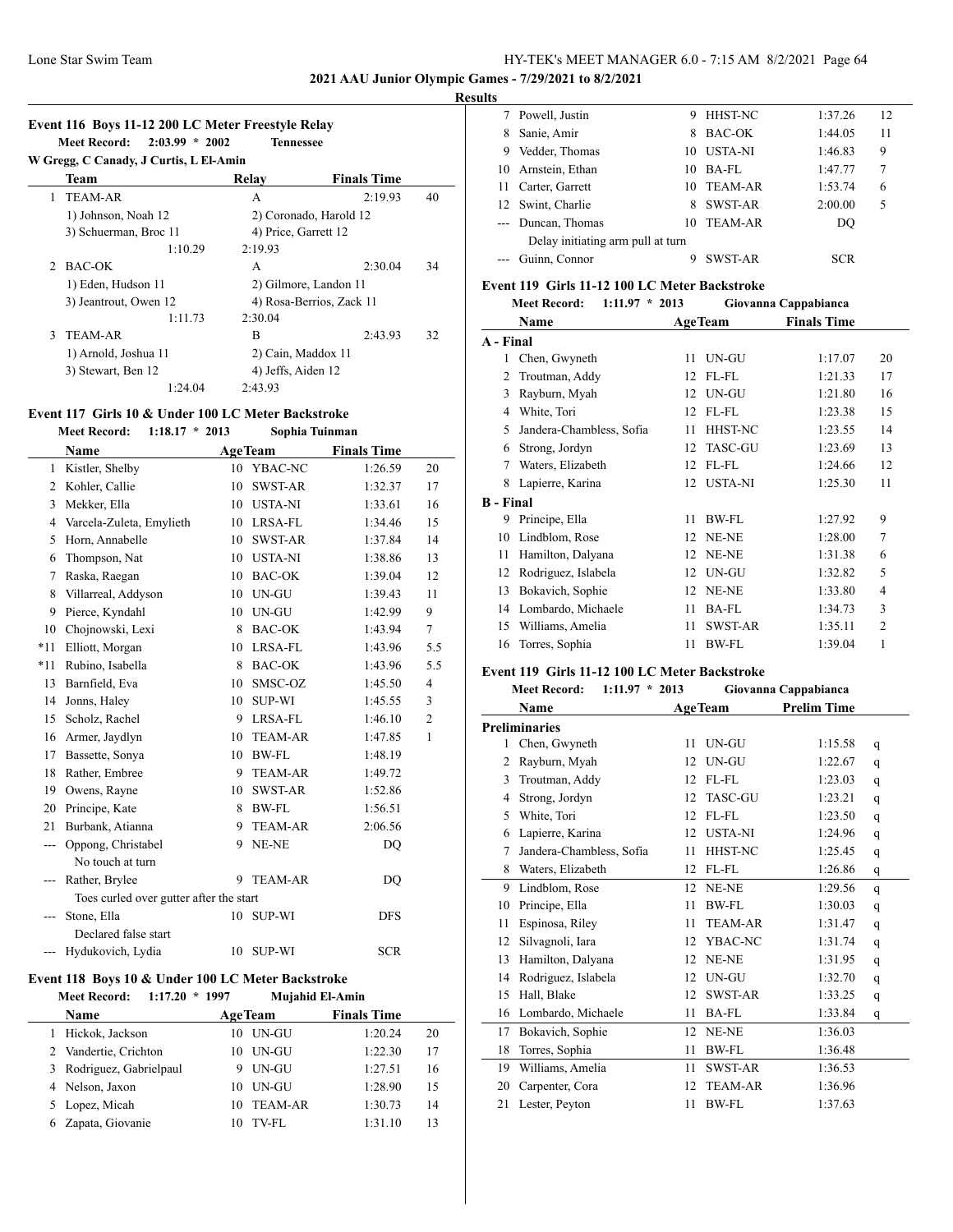#### **2021 AAU Junior Olympic Games - 7/29/2021 to 8/2/2021**

 $\overline{a}$ 

## **Results**

|       | Preliminaries  (Event 119 Girls 11-12 100 LC Meter Backstroke) |     |                |                    |  |  |
|-------|----------------------------------------------------------------|-----|----------------|--------------------|--|--|
|       | Name                                                           |     | <b>AgeTeam</b> | <b>Prelim Time</b> |  |  |
|       | 22 Cossey, Hannah                                              |     | 12 TEAM-AR     | 1:40.84            |  |  |
|       | 23 Langston, Sydney                                            |     | 12 SMSC-OZ     | 1:41.45            |  |  |
|       | 24 Perez, Solymar                                              | 11  | BA-FL          | 1:41.75            |  |  |
|       | 25 Felton, Danica                                              | 11  | BA-FL          | 1:43.99            |  |  |
|       | 26 Goad, Madison                                               |     | 12 TEAM-AR     | 1:51.62            |  |  |
| 27    | Mills, Berklee                                                 | 11  | JRVS-SD        | 1:52.91            |  |  |
| $---$ | Scott, Kait                                                    | 12. | UN-GU          | DO                 |  |  |
|       | False start                                                    |     |                |                    |  |  |
|       | Tinson, Holly                                                  | 12. | UN-GU          | <b>SCR</b>         |  |  |

#### **Event 120 Boys 11-12 100 LC Meter Backstroke**

|                  | 1:10.60<br><b>Meet Record:</b> | $*2012$ | Zachary Paliscak |                    |                |
|------------------|--------------------------------|---------|------------------|--------------------|----------------|
|                  | Name                           |         | <b>AgeTeam</b>   | <b>Finals Time</b> |                |
| A - Final        |                                |         |                  |                    |                |
| 1                | Wilks, Adam                    | 12      | <b>ESCA-GU</b>   | 1:17.08            | 20             |
| 2                | Castagnola, John Mark          | 12      | <b>SST-GU</b>    | 1:19.17            | 17             |
| 3                | Rajendran, Tarun               | 12      | <b>TASC-GU</b>   | 1:19.63            | 16             |
| 4                | Cantrell, Eli                  | 12      | <b>BW-FL</b>     | 1:21.05            | 15             |
| 5                | Loe, Andrew                    | 11      | UN-GU            | 1:21.47            | 14             |
| 6                | Perez, Grant                   | 12      | <b>TASC-GU</b>   | 1:21.49            | 13             |
| 7                | Kenter, Chase                  | 12      | <b>HHST-NC</b>   | 1:22.36            | 12             |
| 8                | Niemann, Noel                  | 11      | <b>TASC-GU</b>   | 1:24.82            | 11             |
| <b>B</b> - Final |                                |         |                  |                    |                |
| 9                | Hayden, James                  | 12      | <b>USTA-NI</b>   | 1:24.38            | 9              |
| 10               | Galvez, Vincent                | 11      | <b>ESCA-GU</b>   | 1:26.69            | 7              |
| 11               | Coronado, Harold               | 12      | <b>TEAM-AR</b>   | 1:27.21            | 6              |
| 12               | Samonte, Connor                | 12      | <b>LSST-GU</b>   | 1:27.60            | 5              |
| 13               | Kalen, Carter                  | 11      | <b>LSST-GU</b>   | 1:27.80            | 4              |
| 14               | Pagnucci, Aiden                | 12      | <b>SUP-WI</b>    | 1:31.57            | 3              |
| 15               | Eden, Hudson                   | 11      | <b>BAC-OK</b>    | 1:31.63            | $\overline{2}$ |
| 16               | Nelson, Branden                | 11      | <b>BW-FL</b>     | 1:38.32            | 1              |
|                  |                                |         |                  |                    |                |

#### **Event 120 Boys 11-12 100 LC Meter Backstroke Meet Record: 1:10.60 \* 2012 Zachary Paliscak**

|    | Meet Record:<br>$1:10.60$ $*$ 2012 |    | Zachary Paliscak |                    |   |
|----|------------------------------------|----|------------------|--------------------|---|
|    | Name                               |    | <b>AgeTeam</b>   | <b>Prelim Time</b> |   |
|    | <b>Preliminaries</b>               |    |                  |                    |   |
| 1  | Wilks, Adam                        | 12 | <b>ESCA-GU</b>   | 1:16.45            | q |
| 2  | Castagnola, John Mark              | 12 | <b>SST-GU</b>    | 1:17.61            | q |
| 3  | Rajendran, Tarun                   | 12 | <b>TASC-GU</b>   | 1:19.29            | q |
| 4  | Cantrell, Eli                      | 12 | <b>BW-FL</b>     | 1:19.63            | q |
| 5  | Perez, Grant                       | 12 | <b>TASC-GU</b>   | 1:19.98            | q |
| 6  | Kenter, Chase                      | 12 | HHST-NC          | 1:20.78            | q |
| 7  | Loe, Andrew                        | 11 | UN-GU            | 1:20.93            | q |
| 8  | Price, Garrett                     | 12 | <b>TEAM-AR</b>   | 1:21.61            | q |
| 9  | Niemann, Noel                      | 11 | <b>TASC-GU</b>   | 1:23.74            | q |
| 10 | Hayden, James                      | 12 | <b>USTA-NI</b>   | 1:24.46            | q |
| 11 | Samonte, Connor                    | 12 | <b>LSST-GU</b>   | 1:26.02            | q |
| 12 | Coronado, Harold                   | 12 | <b>TEAM-AR</b>   | 1:26.38            | q |
| 13 | Galvez, Vincent                    | 11 | <b>ESCA-GU</b>   | 1:26.72            | q |
| 14 | Pagnucci, Aiden                    | 12 | <b>SUP-WI</b>    | 1:29.40            | q |
| 15 | Kalen, Carter                      | 11 | LSST-GU          | 1:30.47            | q |
| 16 | Eden, Hudson                       | 11 | <b>BAC-OK</b>    | 1:32.28            | q |
| 17 | Nelson, Branden                    | 11 | <b>BW-FL</b>     | 1:37.13            |   |
| 18 | Johnson, Noah                      | 12 | <b>TEAM-AR</b>   | 1:39.19            |   |
| 19 | Saunders, Zach                     | 12 | <b>SWST-AR</b>   | 1:41.74            |   |
|    |                                    |    |                  |                    |   |

|    | 20 Jeantrout, Owen    |                  | 12 BAC-OK     | 1:42.17    |
|----|-----------------------|------------------|---------------|------------|
|    | 21 Rosa-Berrios, Zack | 11               | BAC-OK        | 1:43.78    |
|    | 22 Gilmore, Landon    | 11               | BAC-OK        | 1:44.16    |
| 23 | Jeffs, Aiden          |                  | 12 TEAM-AR    | 1:50.76    |
|    | 24 Stewart, Ben       |                  | 12 TEAM-AR    | 1:50.95    |
|    | --- Schuerman, Broc   | 11.              | TEAM-AR       | <b>DFS</b> |
|    | Declared false start  |                  |               |            |
|    | --- Spencer, Keegan   | 12.              | UN-GU         | <b>NS</b>  |
|    | --- Stone, Madden     | 12 <sup>12</sup> | <b>SUP-WI</b> | <b>SCR</b> |

#### **Event 121 Girls 8 & Under 50 LC Meter Breaststroke**

|    | <b>Meet Record:</b>                            | $46.78 * 2010$ | <b>Allie Rogers</b> |                    |                |
|----|------------------------------------------------|----------------|---------------------|--------------------|----------------|
|    | Name                                           |                | <b>AgeTeam</b>      | <b>Finals Time</b> |                |
| 1  | Jandera-Chambless, Lilliana                    | 8              | HHST-NC             | 53.01              | 20             |
| 2  | Chojnowski, Lexi                               | 8              | BAC-OK              | 54.73              | 17             |
| 3  | Dearth, Corena                                 | 8              | HHST-NC             | 57.84              | 16             |
| 4  | Upton, Camryn                                  | 8              | YBAC-NC             | 58.82              | 15             |
| 5  | Burris, Ella                                   | 8              | <b>TEAM-AR</b>      | 1:00.82            | 14             |
| 6  | Crouse, Kenzy                                  | 7              | <b>BAC-OK</b>       | 1:02.24            | 13             |
| 7  | Rubino, Isabella                               | 8              | BAC-OK              | 1:02.96            | 12             |
| 8  | Fish, Makenzie                                 | 8              | <b>USTA-NI</b>      | 1:04.39            | 11             |
| 9  | Wilson, Piper                                  | 7              | LSST-GU             | 1:04.50            | 9              |
| 10 | Villarreal, Lillianna                          | 7              | UN-GU               | 1:05.29            | 7              |
| 11 | McGee, Averie                                  | 7              | LSST-GU             | 1:09.11            | 6              |
| 12 | Guarino, Melanie                               | 8              | <b>BA-FL</b>        | 1:14.04            | 5              |
| 13 | Burbank, Atalia                                | 7              | <b>TEAM-AR</b>      | 1:22.79            | 4              |
| 14 | Rubino, Pippa                                  | 6              | <b>BAC-OK</b>       | 1:23.21            | 3              |
| 15 | Jones, Layla                                   | 8              | <b>BW-FL</b>        | 1:25.83            | $\overline{2}$ |
|    | Luna, Sara                                     | 8              | <b>BW-FL</b>        | DO                 |                |
|    | Hands brought beyond the hipline during stroke |                |                     |                    |                |
|    | Principe, Kate                                 | 8              | <b>BW-FL</b>        | DQ                 |                |
|    | Hands brought beyond the hipline during stroke |                |                     |                    |                |
|    | Perez, Eizamar                                 | 7              | <b>BA-FL</b>        | DO                 |                |
|    | Downward butterfly kick                        |                |                     |                    |                |
|    | Dugan, Dakota                                  | 7              | $ARA-ZZ$            | DQ                 |                |
|    | Hands brought beyond the hipline during stroke |                |                     |                    |                |

## **Event 122 Boys 8 & Under 50 LC Meter Breaststroke**

| <b>Meet Record:</b> | $48.44 * 2018$ | <b>Nico Villarroel</b> |
|---------------------|----------------|------------------------|
|                     |                |                        |

|    | Name                    |   | <b>AgeTeam</b> | <b>Finals Time</b> |    |
|----|-------------------------|---|----------------|--------------------|----|
| 1  | Chen, Albert            |   | 8 UN-GU        | $46.66*$           | 20 |
| 2  | Maslak, Joshua          | 8 | <b>BA-FL</b>   | 52.52              | 17 |
| 3  | Lutz, Joel              | 7 | UN-FL          | 56.68              | 16 |
| 4  | Berkeley, Ojore         | 8 | UN-GA          | 57.09              | 15 |
| 5  | Riedel, Cody            | 8 | <b>TASC-GU</b> | 57.99              | 14 |
| 6  | Jouffron, Joshua        | 8 | <b>LSST-GU</b> | 1:01.59            | 13 |
| 7  | Ewald, Jaxon            | 7 | <b>TASC-GU</b> | 1:07.10            | 12 |
| 8  | Swint, Charlie          | 8 | <b>SWST-AR</b> | 1:12.79            | 11 |
| 9  | Rounsavall, Alexander   | 7 | <b>ESCA-GU</b> | 1:15.68            | 9  |
| 10 | Marsden, Ryan           | 8 | ARA-ZZ         | 1:17.13            | 7  |
|    | Moobark, Shareef        | 8 | BA-FL          | DQ                 |    |
|    | Downward butterfly kick |   |                |                    |    |
|    | Mekker, Eli             | 7 | <b>USTA-NI</b> | DQ                 |    |
|    | Scissors kick           |   |                |                    |    |
|    | Fuentes, Bradley        | 8 | BA-FL          | DQ                 |    |
|    | Scissors kick           |   |                |                    |    |
|    | Slocum, Joey            | 8 | <b>TEAM-AR</b> | <b>SCR</b>         |    |
|    |                         |   |                |                    |    |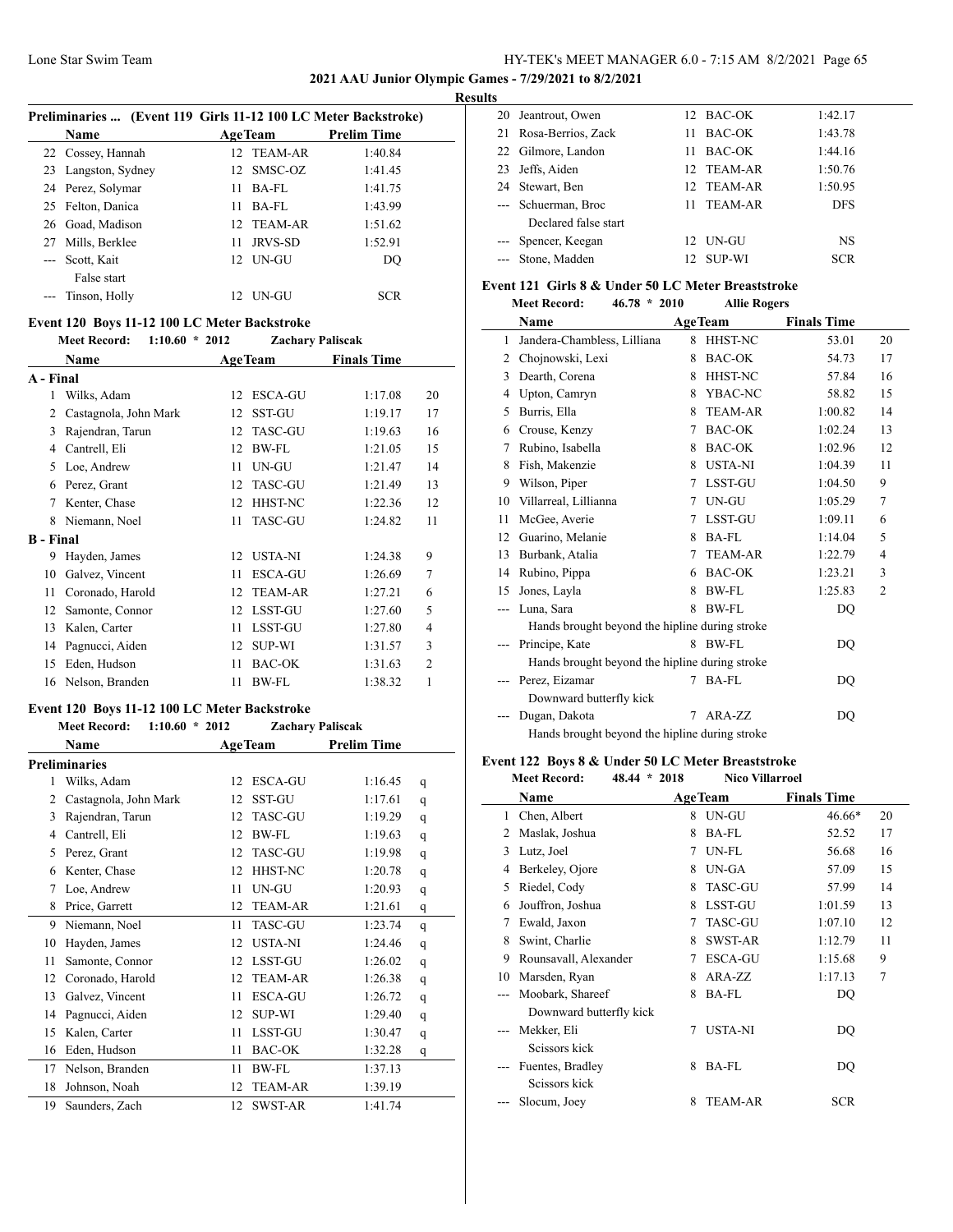**2021 AAU Junior Olympic Games - 7/29/2021 to 8/2/2021**

## **Results**

|     | <b>Meet Record:</b><br>$39.53 * 1998$ |  |    | <b>Emily Ewing</b> |                    |                |
|-----|---------------------------------------|--|----|--------------------|--------------------|----------------|
|     | Name                                  |  |    | <b>AgeTeam</b>     | <b>Finals Time</b> |                |
| 1   | Davy-Brown, Layla                     |  | 10 | UN-MD              | 42.19              | 20             |
| 2   | Cooper, Alanna                        |  | 10 | <b>TASC-GU</b>     | 47.03              | 17             |
| 3   | Villarreal, Addyson                   |  | 10 | UN-GU              | 48.23              | 16             |
| 4   | Hydukovich, Lydia                     |  | 10 | <b>SUP-WI</b>      | 49.50              | 15             |
| 5   | Varcela-Zuleta, Emylieth              |  | 10 | LRSA-FL            | 49.58              | 14             |
| 6   | Kohler, Callie                        |  | 10 | <b>SWST-AR</b>     | 49.67              | 13             |
| 7   | Romolo, Reese                         |  | 10 | <b>BA-FL</b>       | 49.88              | 12             |
| 8   | Gilbert, Skyler                       |  | 10 | <b>BAC-OK</b>      | 50.53              | 11             |
| 9   | Stone, Ella                           |  | 10 | <b>SUP-WI</b>      | 50.73              | 9              |
| 10  | Dinnis, Clover                        |  | 10 | <b>BW-FL</b>       | 51.09              | 7              |
| 11  | Scholz, Rachel                        |  | 9  | LRSA-FL            | 52.57              | 6              |
| 12  | Metzler, Laci                         |  | 9  | <b>ESCA-GU</b>     | 53.45              | 5              |
| 13  | Lanza, Ellie                          |  | 9  | NE-NE              | 54.21              | 4              |
| 14  | Beck, Sophia                          |  | 10 | SMSC-OZ            | 54.90              | 3              |
| 15  | Bassette, Sonya                       |  | 10 | <b>BW-FL</b>       | 55.12              | $\overline{c}$ |
| 16  | Horn, Annabelle                       |  | 10 | <b>SWST-AR</b>     | 57.43              | $\mathbf{1}$   |
| 17  | Elliott, Morgan                       |  | 10 | LRSA-FL            | 58.60              |                |
| 18  | Mekker, Ella                          |  | 10 | <b>USTA-NI</b>     | 59.45              |                |
| 19  | Owens, Rayne                          |  | 10 | SWST-AR            | 1:00.61            |                |
| 20  | Barnfield, Eva                        |  | 10 | SMSC-OZ            | 1:01.37            |                |
| 21  | Cossey, Sarah                         |  | 10 | <b>TEAM-AR</b>     | 1:02.36            |                |
| 22  | Grindstaff, Ava                       |  | 10 | SMSC-OZ            | 1:05.50            |                |
| 23  | Rather, Embree                        |  | 9  | <b>TEAM-AR</b>     | 1:06.60            |                |
| 24  | Yamnitz, Alivia                       |  | 9  | SMSC-OZ            | 1:11.38            |                |
| 25  | Cingel, Evelyn                        |  | 9  | NE-NE              | 1:11.81            |                |
| --- | Burbank, Atianna                      |  | 9  | <b>TEAM-AR</b>     | <b>DQ</b>          |                |
|     | Downward butterfly kick               |  |    |                    |                    |                |
| --- | Mills, Lenlee                         |  | 9  | <b>JRVS-SD</b>     | DQ                 |                |
|     | Downward butterfly kick               |  |    |                    |                    |                |
| --- | Rather, Brylee                        |  | 9  | <b>TEAM-AR</b>     | <b>DQ</b>          |                |
|     | Seissors kick                         |  |    |                    |                    |                |
|     | Clements, Riley                       |  | 9  | <b>TASC-GU</b>     | <b>SCR</b>         |                |

# **Event 124 Boys 9-10 50 LC Meter Breaststroke**

|   | $40.74 * 1987$<br><b>Meet Record:</b> |     | <b>Michael Moreau</b> |                    |    |
|---|---------------------------------------|-----|-----------------------|--------------------|----|
|   | <b>Name</b>                           |     | <b>AgeTeam</b>        | <b>Finals Time</b> |    |
|   | Vandertie, Crichton                   | 10  | UN-GU                 | 41.79              | 20 |
| 2 | Hickok, Jackson                       |     | $10$ IN-GU            | 42.55              | 17 |
| 3 | Cashman, Cullen                       |     | 10 NE-NE              | 43.47              | 16 |
| 4 | Rodriguez, Gabrielpaul                | 9   | UN-GU                 | 45.68              | 15 |
| 5 | Bianchi, Kai                          | 9   | $FL$ - $FL$           | 47.04              | 14 |
| 6 | Mercing, Jagger                       | 10  | <b>TEAM-AR</b>        | 48.86              | 13 |
| 7 | Williams, Emory                       | 10  | UN-GU                 | 49.04              | 12 |
| 8 | Samonte, Cameron                      | 10  | LSST-GU               | 55.42              | 11 |
| 9 | Carter, Garrett                       | 10. | TEAM-AR               | 58.70              | 9  |
|   | Spencer, Alistair                     | 9   | UN-GU                 | <b>NS</b>          |    |
|   | Guinn, Connor                         | 9   | <b>SWST-AR</b>        | <b>SCR</b>         |    |

# **Event 125 Girls 11-12 50 LC Meter Breaststroke**

|             | $35.36 * 2004$                                                                      |                                                         |                        |
|-------------|-------------------------------------------------------------------------------------|---------------------------------------------------------|------------------------|
| <b>Name</b> |                                                                                     | <b>Finals Time</b>                                      |                        |
|             |                                                                                     |                                                         |                        |
|             |                                                                                     | 39.96                                                   | 20                     |
|             |                                                                                     | 41.13                                                   | 17                     |
|             |                                                                                     | 41 30                                                   | 16                     |
|             | <b>Meet Record:</b><br>A - Final<br>1 Chen, Gwyneth<br>2 Rust, Maile<br>3 Dyo, Cara | <b>AgeTeam</b><br>11 UN-GU<br>$11$ ARA-ZZ<br>11 ESCA-GU | <b>Caroline Reeves</b> |

| .         |                     |    |                 |       |                |
|-----------|---------------------|----|-----------------|-------|----------------|
| 4         | Hall, Blake         |    | 12 SWST-AR      | 42.44 | 15             |
| 5         | Howland, Faith      |    | 12 TASC-GU      | 42.64 | 14             |
| 6         | Troutman, Addy      | 12 | FL-FL           | 43.25 | 13             |
| 7         | Meislahn, Kinley    |    | 12 LRSA-FL      | 44.24 | 12             |
| 8         | Upton, Madisyn      | 11 | YBAC-NC         | 45.11 | 11             |
| B - Final |                     |    |                 |       |                |
| 9         | McGee, EmilyPaige   |    | 12 LSST-GU      | 44.51 | 9              |
| 10        | Enslin, Eleanor     | 11 | <b>SUP-WI</b>   | 46.17 | $\overline{7}$ |
| 11        | Chavis, Adriana     |    | 12 ARA-ZZ       | 46.55 | 6              |
|           | 12 Lester, Peyton   | 11 | BW-FL           | 46.74 | 5              |
| 13        | Lindblom, Rose      |    | <b>12 NE-NE</b> | 46.76 | $\overline{4}$ |
| $*14$     | Murphy, Marwa       | 12 | NE-NE           | 47.03 | 2.5            |
| $*14$     | Rodriguez, Islabela |    | 12 UN-GU        | 47.03 | 2.5            |
| 16        | Principe, Ella      | 11 | BW-FL           | 47.90 | 1              |

#### **Event 125 Girls 11-12 50 LC Meter Breaststroke**

|       | <b>Meet Record:</b>     | 35.36 * 2004 |    | <b>Caroline Reeves</b>               |                    |             |
|-------|-------------------------|--------------|----|--------------------------------------|--------------------|-------------|
|       | Name                    |              |    | <b>AgeTeam</b>                       | <b>Prelim Time</b> |             |
|       | <b>Preliminaries</b>    |              |    |                                      |                    |             |
| 1     | Rust, Maile             |              | 11 | ARA-ZZ                               | 40.41              | q           |
| 2     | Chen, Gwyneth           |              | 11 | $\ensuremath{\mathrm{UN\text{-}GU}}$ | 40.44              | q           |
|       | 3 Dyo, Cara             |              | 11 | <b>ESCA-GU</b>                       | 41.95              | q           |
|       | 4 Troutman, Addy        |              | 12 | FL-FL                                | 42.15              | q           |
| 5     | Hall, Blake             |              | 12 | SWST-AR                              | 42.26              | q           |
|       | 6 Howland, Faith        |              | 12 | <b>TASC-GU</b>                       | 43.36              | q           |
| 7     | Meislahn, Kinley        |              | 12 | LRSA-FL                              | 44.91              | q           |
| 8     | Upton, Madisyn          |              | 11 | YBAC-NC                              | 44.97              | q           |
| 9     | McGee, EmilyPaige       |              | 12 | <b>LSST-GU</b>                       | 45.26              | $\mathbf q$ |
|       | 10 Chavis, Adriana      |              | 12 | ARA-ZZ                               | 45.51              | q           |
| 11    | Lindblom, Rose          |              | 12 | NE-NE                                | 45.79              | q           |
|       | 12 Enslin, Eleanor      |              | 11 | <b>SUP-WI</b>                        | 46.33              | q           |
|       | 13 Rodriguez, Islabela  |              | 12 | UN-GU                                | 46.40              | q           |
|       | 14 Lester, Peyton       |              | 11 | BW-FL                                | 46.59              | q           |
| 15    | Principe, Ella          |              | 11 | BW-FL                                | 47.07              | q           |
| 16    | Murphy, Marwa           |              | 12 | NE-NE                                | 47.13              | q           |
| 17    | Alford, Kealin          |              | 12 | $FL$ - $FL$                          | 47.29              |             |
| 18    | Hamilton, Dalyana       |              | 12 | NE-NE                                | 47.87              |             |
| 19    | Espinosa, Riley         |              | 11 | <b>TEAM-AR</b>                       | 49.08              |             |
|       | 20 Bradshaw, Addison    |              | 12 | <b>TEAM-AR</b>                       | 50.14              |             |
| 21    | Weibrecht, Addison      |              | 12 | SMSC-OZ                              | 50.83              |             |
|       | 22 Felton, Danica       |              | 11 | <b>BA-FL</b>                         | 50.93              |             |
| 23    | Hall, Allie             |              | 11 | <b>TEAM-AR</b>                       | 51.99              |             |
| 24    | Silvagnoli, Iara        |              | 12 | YBAC-NC                              | 53.57              |             |
| 25    | Cossey, Hayley          |              | 12 | <b>TEAM-AR</b>                       | 56.09              |             |
|       | 26 Goad, Madison        |              | 12 | TEAM-AR                              | 59.44              |             |
| ---   | Oppong, Michaela        |              | 11 | NE-NE                                | <b>DQ</b>          |             |
|       | <b>Alternating Kick</b> |              |    |                                      |                    |             |
| ---   | Jerichow, Jayana        |              | 11 | FL-FL                                | DO                 |             |
|       | <b>Alternating Kick</b> |              |    |                                      |                    |             |
| $---$ | Torres, Sophia          |              | 11 | BW-FL                                | DQ                 |             |
|       | False start             |              |    |                                      |                    |             |
| ---   | Yamnitz, Anna           |              | 11 | SMSC-OZ                              | <b>DQ</b>          |             |
|       | Downward butterfly kick |              |    |                                      |                    |             |
|       | Jones, Abigail          |              | 11 | <b>BAC-OK</b>                        | NS                 |             |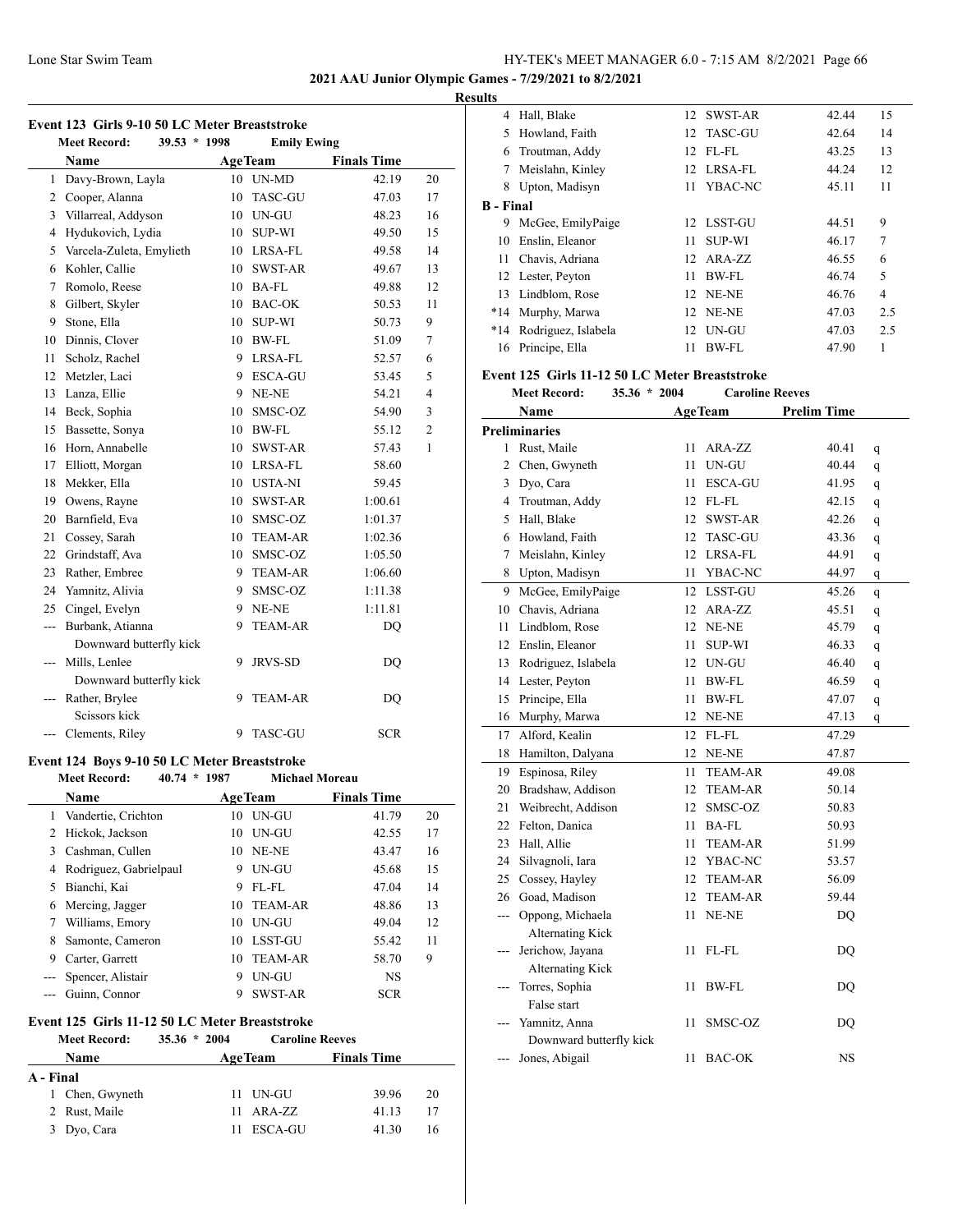#### **2021 AAU Junior Olympic Games - 7/29/2021 to 8/2/2021**

#### **Results**

|  |  |  |  |  | Event 126 Boys 11-12 50 LC Meter Breaststroke |  |
|--|--|--|--|--|-----------------------------------------------|--|
|  |  |  |  |  |                                               |  |

|                  | <b>Meet Record:</b>   | $35.58 * 2001$ |    | <b>Will Richards</b> |                    |                |
|------------------|-----------------------|----------------|----|----------------------|--------------------|----------------|
|                  | Name                  |                |    | <b>AgeTeam</b>       | <b>Finals Time</b> |                |
| A - Final        |                       |                |    |                      |                    |                |
| 1                | Castagnola, John Mark |                | 12 | <b>SST-GU</b>        | 39.53              | 20             |
| 2                | Samonte, Connor       |                | 12 | <b>LSST-GU</b>       | 40.91              | 17             |
| 3                | Stone, Madden         |                | 12 | <b>SUP-WI</b>        | 41.11              | 16             |
| 4                | Kenter, Chase         |                | 12 | <b>HHST-NC</b>       | 41.40              | 15             |
| 5                | Williams, Evan        |                | 12 | UN-GU                | 42.18              | 14             |
| 6                | Lanza, James          |                | 12 | NE-NE                | 42.63              | 13             |
| 7                | Galvez, Vincent       |                | 11 | <b>ESCA-GU</b>       | 45.47              | 12             |
| 8                | Pagnucci, Aiden       |                | 12 | <b>SUP-WI</b>        | 46.03              | 11             |
| <b>B</b> - Final |                       |                |    |                      |                    |                |
| 9                | Eden, Hudson          |                | 11 | <b>BAC-OK</b>        | 46.19              | 9              |
| 10               | Saunders, Zach        |                | 12 | <b>SWST-AR</b>       | 47.08              | 7              |
| 11               | Pagnucci, Marc        |                | 11 | <b>SUP-WI</b>        | 47.71              | 6              |
| 12               | Rajendran, Tarun      |                | 12 | <b>TASC-GU</b>       | 48.91              | 5              |
| 13               | Kalen, Carter         |                | 11 | <b>LSST-GU</b>       | 49.39              | 4              |
| 14               | Schuerman, Broc       |                | 11 | <b>TEAM-AR</b>       | 50.64              | 3              |
| 15               | Nelson, Branden       |                | 11 | <b>BW-FL</b>         | 50.88              | $\overline{2}$ |
|                  | Johnson, Noah         |                | 12 | <b>TEAM-AR</b>       | DQ                 |                |
|                  | Seissors kick         |                |    |                      |                    |                |

#### **Event 126 Boys 11-12 50 LC Meter Breaststroke**

|    | <b>Meet Record:</b>   | $35.58 * 2001$ |    | <b>Will Richards</b> |                    |   |
|----|-----------------------|----------------|----|----------------------|--------------------|---|
|    | Name                  |                |    | <b>AgeTeam</b>       | <b>Prelim Time</b> |   |
|    | <b>Preliminaries</b>  |                |    |                      |                    |   |
| 1  | Samonte, Connor       |                | 12 | <b>LSST-GU</b>       | 39.87              | q |
| 2  | Castagnola, John Mark |                | 12 | <b>SST-GU</b>        | 40.59              | q |
| 3  | Stone, Madden         |                | 12 | <b>SUP-WI</b>        | 41.34              | q |
| 4  | Kenter, Chase         |                | 12 | HHST-NC              | 41.46              | q |
| 5  | Williams, Evan        |                | 12 | UN-GU                | 42.55              | q |
| 6  | Lanza, James          |                | 12 | NE-NE                | 42.85              | q |
| 7  | Galvez, Vincent       |                | 11 | <b>ESCA-GU</b>       | 45.55              | q |
| 8  | Pagnucci, Aiden       |                | 12 | <b>SUP-WI</b>        | 46.02              | q |
| 9  | Eden, Hudson          |                | 11 | BAC-OK               | 47.17              | q |
| 10 | Kalen, Carter         |                | 11 | <b>LSST-GU</b>       | 47.70              | q |
| 11 | Saunders, Zach        |                | 12 | <b>SWST-AR</b>       | 48.03              | q |
| 12 | Rajendran, Tarun      |                | 12 | <b>TASC-GU</b>       | 48.28              | q |
| 13 | Pagnucci, Marc        |                | 11 | <b>SUP-WI</b>        | 48.42              | q |
| 14 | Johnson, Noah         |                | 12 | <b>TEAM-AR</b>       | 49.65              | q |
| 15 | Nelson, Branden       |                | 11 | BW-FL                | 50.69              | q |
| 16 | Schuerman, Broc       |                | 11 | <b>TEAM-AR</b>       | 51.80              | q |
| 17 | Arnold, Joshua        |                | 11 | <b>TEAM-AR</b>       | 54.74              |   |
| 18 | Rosa-Berrios, Zack    |                | 11 | <b>BAC-OK</b>        | 55.26              |   |
| 19 | Jeantrout, Owen       |                | 12 | <b>BAC-OK</b>        | 56.17              |   |
| 20 | Stewart, Ben          |                | 12 | <b>TEAM-AR</b>       | 56.80              |   |
| 21 | Cain, Maddox          |                | 11 | <b>TEAM-AR</b>       | 1:01.56            |   |
| 22 | Kennedy, Nolan        |                | 12 | FL-FL                | 1:09.48            |   |

#### **Event 127 Girls 10 & Under 100 LC Meter Butterfly Meet Record: 1:16.98 \* 2013 Kylie Goit**

| Name              | <b>AgeTeam</b> | <b>Finals Time</b> |    |
|-------------------|----------------|--------------------|----|
| 1 Kistler, Shelby | 10 YBAC-NC     | 1:28.49            | 20 |
| 2 Pierce, Kyndahl | 10 UN-GU       | 1:38.36            | 17 |
| 3 Raska, Raegan   | 10 BAC-OK      | 1:38.55            | 16 |

| 1:38.85<br>15           |
|-------------------------|
|                         |
| 1:48.35<br>14           |
| 1:57.01<br>13           |
| 1:59.11<br>$12^{\circ}$ |
| 2:02.25                 |
|                         |

# **Event 128 Boys 10 & Under 100 LC Meter Butterfly**

|    | 1:08.70<br><b>Meet Record:</b> | $*1997$ | <b>Mujahid El-Amin</b> |                    |    |
|----|--------------------------------|---------|------------------------|--------------------|----|
|    | <b>Name</b>                    |         | <b>AgeTeam</b>         | <b>Finals Time</b> |    |
| 1. | Hickok, Jackson                | 10      | UN-GU                  | 1:20.02            | 20 |
| 2  | Chen, Albert                   | 8       | UN-GU                  | 1:25.19            | 17 |
| 3  | Cashman, Cullen                | 10      | NE-NE                  | 1:33.19            | 16 |
|    | 4 Lopez, Micah                 | 10      | TEAM-AR                | 1:37.98            | 15 |
|    | 5 Mercing, Jagger              | 10      | <b>TEAM-AR</b>         | 1:39.86            | 14 |
|    | 6 Nelson, Jaxon                | 10      | UN-GU                  | 1:40.25            | 13 |
| 7  | Arnstein, Ethan                | 10      | $BA-FL$                | 1:56.76            | 12 |
|    | --- Guinn, Connor              | 9       | SWST-AR                | <b>SCR</b>         |    |

#### **Event 129 Girls 11-12 100 LC Meter Butterfly**

#### **Meet Record: 1:09.38 \* 2002 Blair Cross**

|           | Name                     |    | <b>AgeTeam</b> | <b>Finals Time</b> |                |
|-----------|--------------------------|----|----------------|--------------------|----------------|
| A - Final |                          |    |                |                    |                |
| 1         | Chen, Gwyneth            | 11 | UN-GU          | 1:13.56            | 20             |
| 2         | Rayburn, Myah            | 12 | UN-GU          | 1:15.36            | 17             |
| 3         | Jandera-Chambless, Sofia | 11 | <b>HHST-NC</b> | 1:16.97            | 16             |
| 4         | Scott, Kait              | 12 | <b>UN-GU</b>   | 1:17.73            | 15             |
| 5         | Dyo, Cara                | 11 | <b>ESCA-GU</b> | 1:20.28            | 14             |
| 6         | Upton, Madisyn           | 11 | YBAC-NC        | 1:21.50            | 13             |
| 7         | Strong, Jordyn           | 12 | <b>TASC-GU</b> | 1:22.51            | 12             |
| 8         | Troutman, Addy           | 12 | FL-FL          | 1:23.24            | 11             |
| B - Final |                          |    |                |                    |                |
| 9         | Chavis, Adriana          | 12 | ARA-ZZ         | 1:28.29            | 9              |
| 10        | McGee, EmilyPaige        | 12 | LSST-GU        | 1:28.68            | $\overline{7}$ |
| 11        | White, Tori              | 12 | FL-FL          | 1:31.84            | 6              |
| 12        | Howland, Faith           | 12 | <b>TASC-GU</b> | 1:41.54            | 5              |
| 13        | Langston, Sydney         | 12 | SMSC-OZ        | 1:42.46            | $\overline{4}$ |
| 14        | Chrisman, Alexandra      | 12 | <b>TEAM-AR</b> | 1:43.36            | 3              |
| 15        | Hall, Allie              | 11 | <b>TEAM-AR</b> | 1:45.13            | $\overline{2}$ |
| 16        | Rodriguez, Islabela      | 12 | UN-GU          | 1:49.71            | 1              |

#### **Event 129 Girls 11-12 100 LC Meter Butterfly**

**Meet Record: 1:09.38 \* 2002 Blair Cross**

|    | Name                     | <b>AgeTeam</b>       | <b>Prelim Time</b> |   |
|----|--------------------------|----------------------|--------------------|---|
|    | <b>Preliminaries</b>     |                      |                    |   |
| 1  | Chen, Gwyneth            | UN-GU<br>11          | 1:13.82            | q |
| 2  | Rayburn, Myah            | UN-GU<br>12          | 1:16.69            | q |
| 3  | Jandera-Chambless, Sofia | <b>HHST-NC</b><br>11 | 1:19.65            | q |
| 4  | Dyo, Cara                | <b>ESCA-GU</b><br>11 | 1:20.39            | q |
| 5  | Troutman, Addy           | $FL$ - $FL$<br>12    | 1:20.43            | q |
| 6  | Scott, Kait              | UN-GU<br>12          | 1:21.47            | q |
|    | Upton, Madisyn           | YBAC-NC<br>11        | 1:21.80            | q |
| 8  | Strong, Jordyn           | <b>TASC-GU</b><br>12 | 1:22.19            | q |
| 9  | Chavis, Adriana          | $ARA-ZZ$<br>12       | 1:26.00            | q |
| 10 | McGee, EmilyPaige        | LSST-GU<br>12        | 1:29.44            | q |
| 11 | White, Tori              | $FL$ - $FL$<br>12    | 1:31.37            | q |
| 12 | Howland, Faith           | <b>TASC-GU</b><br>12 | 1:39.80            | q |
| 13 | Chrisman, Alexandra      | <b>TEAM-AR</b><br>12 | 1:42.83            | q |
| 14 | Hall, Allie              | <b>TEAM-AR</b><br>11 | 1:45.76            | q |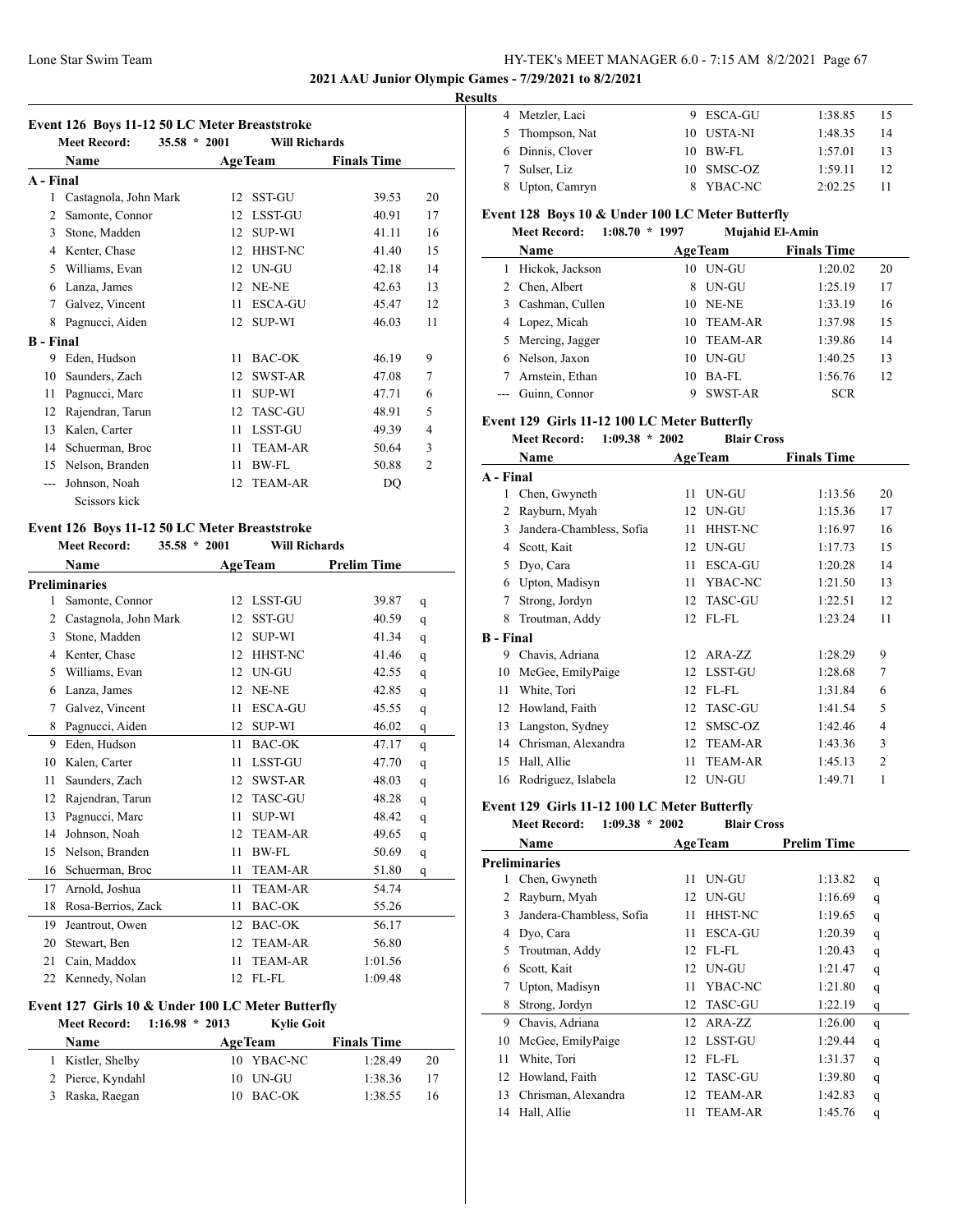**2021 AAU Junior Olympic Games - 7/29/2021 to 8/2/2021**

|                  |                                                                    |                  |                |                    | <b>Results</b> |
|------------------|--------------------------------------------------------------------|------------------|----------------|--------------------|----------------|
|                  | Preliminaries  (Event 129 Girls 11-12 100 LC Meter Butterfly)      |                  |                |                    |                |
|                  | <b>Name</b>                                                        |                  | <b>AgeTeam</b> | <b>Prelim Time</b> |                |
| 15               | Rodriguez, Islabela                                                |                  | 12 UN-GU       | 1:47.07            | q              |
| 16               | Langston, Sydney                                                   | 12               | SMSC-OZ        | 1:47.33            | q              |
| 17               | Carpenter, Cora                                                    |                  | 12 TEAM-AR     | 1:50.86            |                |
| 18               | Perez, Solymar                                                     | 11               | <b>BA-FL</b>   | 2:09.38            |                |
| ---              | Jones, Abigail                                                     | 11               | BAC-OK         | <b>NS</b>          |                |
|                  | Tinson, Holly                                                      | 12               | UN-GU          | <b>SCR</b>         |                |
|                  | Event 130 Boys 11-12 100 LC Meter Butterfly                        |                  |                |                    |                |
|                  | <b>Meet Record:</b>                                                | $1:06.16 * 2018$ | Sami Zemzami   |                    |                |
|                  | Name                                                               |                  | <b>AgeTeam</b> | <b>Finals Time</b> |                |
| A - Final        |                                                                    |                  |                |                    |                |
| 1                | Wilks, Adam                                                        | 12               | ESCA-GU        | 1:15.18            | 20             |
| 2                | Perez, Grant                                                       | 12.              | <b>TASC-GU</b> | 1:16.49            | 17             |
| 3                | Coronado, Harold                                                   | 12               | <b>TEAM-AR</b> | 1:19.09            | 16             |
| 4                | Loe, Andrew                                                        | 11               | UN-GU          | 1:19.55            | 15             |
| 5                | Hayden, James                                                      | 12               | USTA-NI        | 1:20.59            | 14             |
| 6                | Kenter, Chase                                                      | 12 <sup>12</sup> | HHST-NC        | 1:23.84            | 13             |
| 7                | Niemann, Noel                                                      | 11               | TASC-GU        | 1:30.54            | 12             |
| 8                | Saunders, Zach                                                     | 12               | SWST-AR        | 1:55.86            | 11             |
| <b>B</b> - Final |                                                                    |                  |                |                    |                |
|                  | 9 Arnold, Joshua                                                   | 11               | <b>TEAM-AR</b> | 1:54.29            | 9              |
|                  |                                                                    |                  |                |                    |                |
|                  | Event 130 Boys 11-12 100 LC Meter Butterfly<br><b>Meet Record:</b> | $1:06.16 * 2018$ | Sami Zemzami   |                    |                |
|                  | <b>Name</b>                                                        |                  | <b>AgeTeam</b> | <b>Prelim Time</b> |                |
|                  |                                                                    |                  |                |                    |                |

|    | <b>Name</b>          |     | <b>AgeTeam</b> | <b>Prelim Time</b> |   |
|----|----------------------|-----|----------------|--------------------|---|
|    | <b>Preliminaries</b> |     |                |                    |   |
| 1  | Wilks, Adam          | 12  | <b>ESCA-GU</b> | 1:14.89            | q |
| 2  | Perez, Grant         |     | 12 TASC-GU     | 1:16.06            | q |
| 3  | Loe, Andrew          | 11  | UN-GU          | 1:19.47            | q |
| 4  | Coronado, Harold     | 12. | TEAM-AR        | 1:20.85            | q |
| 5  | Hayden, James        | 12. | <b>USTA-NI</b> | 1:21.03            | q |
| 6  | Kenter, Chase        | 12. | <b>HHST-NC</b> | 1:25.66            | q |
| 7  | Niemann, Noel        | 11  | <b>TASC-GU</b> | 1:28.59            | q |
| 8  | Towns, Graeme        | 11  | FL-FL          | 1:30.77            | q |
| 9  | Saunders, Zach       | 12. | <b>SWST-AR</b> | 1:57.08            | q |
| 10 | Arnold, Joshua       | 11  | <b>TEAM-AR</b> | 2:01.86            | q |
|    | Price, Garrett       | 12. | TEAM-AR        | <b>DFS</b>         |   |
|    | Declared false start |     |                |                    |   |

#### **Event 131 Girls 10 & Under 100 LC Meter Freestyle Meet Record: 1:08.46 \* 2008 Gabriela Viieira**

|    | Meet Record:<br>1:08.40<br>$\ddot{\phantom{1}}$ | 2008 | Gabriela Viieira |                    |    |  |
|----|-------------------------------------------------|------|------------------|--------------------|----|--|
|    | Name                                            |      | <b>AgeTeam</b>   | <b>Finals Time</b> |    |  |
|    | Davy-Brown, Layla                               | 10   | UN-MD            | 1:12.30            | 20 |  |
|    | Kistler, Shelby                                 | 10   | YBAC-NC          | 1:12.46            | 17 |  |
| 3  | Varcela-Zuleta, Emylieth                        | 10   | LRSA-FL          | 1:19.31            | 16 |  |
| 4  | Raska, Raegan                                   | 10   | <b>BAC-OK</b>    | 1:19.40            | 15 |  |
| 5. | Dinnis, Clover                                  | 10   | BW-FL            | 1:20.18            | 14 |  |
| 6  | Cooper, Alanna                                  | 10   | <b>TASC-GU</b>   | 1:20.86            | 13 |  |
| 7  | Kohler, Callie                                  | 10   | <b>SWST-AR</b>   | 1:22.05            | 12 |  |
| 8  | Metzler, Laci                                   | 9    | <b>ESCA-GU</b>   | 1:22.81            | 11 |  |
| 9  | Villarreal, Addyson                             | 10   | UN-GU            | 1:23.10            | 9  |  |
| 10 | Romolo, Reese                                   | 10   | BA-FL            | 1:24.58            | 7  |  |
| 11 | Thompson, Nat                                   | 10   | <b>USTA-NI</b>   | 1:24.94            | 6  |  |
| 12 | Pierce, Kyndahl                                 | 10   | UN-GU            | 1:25.12            | 5  |  |
| 13 | Rubino, Isabella                                | 8    | <b>BAC-OK</b>    | 1:26.00            | 4  |  |
|    |                                                 |      |                  |                    |    |  |

| 14  | Mekker, Ella       | 10     | <b>USTA-NI</b> | 1:27.25    | 3            |
|-----|--------------------|--------|----------------|------------|--------------|
| 15  | Hydukovich, Lydia  | 10     | SUP-WI         | 1:27.68    | 2            |
| 16  | Elliott, Morgan    | 10     | LRSA-FL        | 1:28.91    | $\mathbf{1}$ |
| 17  | Horn, Annabelle    | 10     | SWST-AR        | 1:30.54    |              |
| 18  | Armer, Jaydlyn     | 10     | <b>TEAM-AR</b> | 1:31.74    |              |
| 19  | Lanza, Ellie       | 9      | NE-NE          | 1:31.93    |              |
| 20  | Chojnowski, Lexi   | 8      | BAC-OK         | 1:33.05    |              |
| 21  | Upton, Camryn      | 8      | YBAC-NC        | 1:33.17    |              |
| 22  | Scholz, Rachel     | 9      | LRSA-FL        | 1:33.36    |              |
| 23  | Sulser, Liz        | 10     | SMSC-OZ        | 1:33.64    |              |
| 24  | Grindstaff, Ava    | 10     | SMSC-OZ        | 1:35.35    |              |
| 25  | Crouse, Kenzy      | $\tau$ | BAC-OK         | 1:38.90    |              |
| 26  | Cossey, Sarah      | 10     | <b>TEAM-AR</b> | 1:39.69    |              |
| 27  | Barnfield, Eva     | 10     | SMSC-OZ        | 1:39.74    |              |
| 28  | Gilbert, Skyler    | 10     | BAC-OK         | 1:42.27    |              |
| 29  | Stone, Ella        | 10     | <b>SUP-WI</b>  | 1:42.70    |              |
| 30  | Cingel, Evelyn     | 9      | NE-NE          | 1:42.76    |              |
| 31  | Owens, Rayne       | 10     | <b>SWST-AR</b> | 1:42.83    |              |
| 32  | Principe, Kate     | 8      | BW-FL          | 1:46.11    |              |
| 33  | Rather, Embree     | 9      | <b>TEAM-AR</b> | 1:46.17    |              |
| 34  | Rather, Brylee     | 9      | <b>TEAM-AR</b> | 1:47.41    |              |
| 35  | Jones, Layla       | 8      | BW-FL          | 1:55.80    |              |
| 36  | Perez, Eizamar     | 7      | BA-FL          | 1:56.25    |              |
| 37  | Oppong, Christabel | 9      | NE-NE          | 1:56.91    |              |
| 38  | Burbank, Atianna   | 9      | <b>TEAM-AR</b> | 2:03.66    |              |
| 39  | Rubino, Pippa      | 6      | <b>BAC-OK</b>  | 2:07.28    |              |
| 40  | Burris, Ella       | 8      | <b>TEAM-AR</b> | 2:08.00    |              |
| 41  | Burbank, Atalia    | 7      | <b>TEAM-AR</b> | 2:28.35    |              |
| --- | Clements, Riley    | 9      | <b>TASC-GU</b> | <b>SCR</b> |              |
|     |                    |        |                |            |              |

#### **Event 132 Boys 10 & Under 100 LC Meter Freestyle Meet Record: 1:04.75 \* 1997 Mujahid El-Amin**

|       | Name                   |    | <b>AgeTeam</b> | <b>Finals Time</b> |     |
|-------|------------------------|----|----------------|--------------------|-----|
| 1     | Vandertie, Crichton    |    | 10 UN-GU       | 1:13.25            | 20  |
| 2     | Cashman, Cullen        | 10 | NE-NE          | 1:14.55            | 17  |
| 3     | Chen, Albert           | 8  | UN-GU          | 1:14.82            | 16  |
| 4     | Nelson, Jaxon          | 10 | UN-GU          | 1:17.08            | 15  |
| 5     | Mercing, Jagger        | 10 | <b>TEAM-AR</b> | 1:18.30            | 14  |
| 6     | Rodriguez, Gabrielpaul | 9  | UN-GU          | 1:18.33            | 13  |
| 7     | Lopez, Micah           | 10 | <b>TEAM-AR</b> | 1:19.27            | 12  |
| 8     | Zapata, Giovanie       | 10 | TV-FL          | 1:21.62            | 11  |
| 9     | Bianchi, Kai           | 9  | FL-FL          | 1:23.69            | 9   |
| 10    | Powell, Justin         | 9  | HHST-NC        | 1:26.18            | 7   |
| 11    | Riedel, Cody           | 8  | <b>TASC-GU</b> | 1:28.26            | 6   |
| 12    | Carter, Garrett        | 10 | <b>TEAM-AR</b> | 1:28.29            | 5   |
| $*13$ | Duncan, Thomas         | 10 | <b>TEAM-AR</b> | 1:28.91            | 3.5 |
| $*13$ | Vedder, Thomas         | 10 | <b>USTA-NI</b> | 1:28.91            | 3.5 |
| 15    | Sanie, Amir            | 8  | <b>BAC-OK</b>  | 1:34.83            | 2   |
| 16    | Maslak, Joshua         | 8  | $BA-FL$        | 1:39.32            | 1   |
| 17    | Arnstein, Ethan        | 10 | $BA-FL$        | 1:43.32            |     |
| 18    | Swint, Charlie         | 8  | SWST-AR        | 1:44.44            |     |
| 19    | Rounsavall, Alexander  | 7  | <b>ESCA-GU</b> | 1:51.82            |     |
| 20    | Moobark, Shareef       | 8  | BA-FL          | 1:56.20            |     |
| 21    | Marsden, Ryan          | 8  | ARA-ZZ         | 1:56.91            |     |
| ---   | Spencer, Alistair      | 9  | <b>UN-GU</b>   | <b>NS</b>          |     |
|       | Guinn, Connor          | 9  | <b>SWST-AR</b> | <b>SCR</b>         |     |
|       |                        |    |                |                    |     |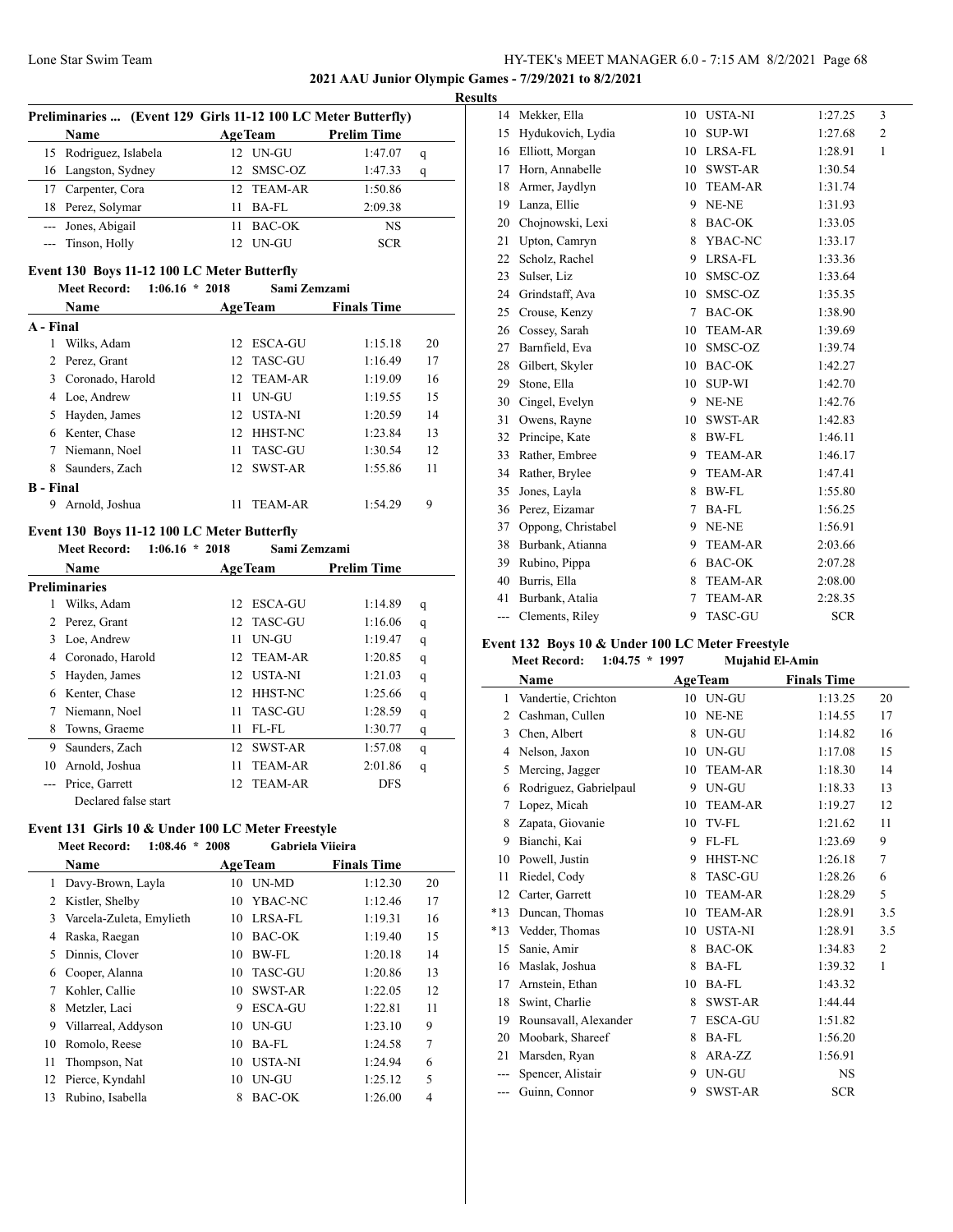**2021 AAU Junior Olympic Games - 7/29/2021 to 8/2/2021**

#### **Results**

|  |  | Event 133 Girls 11-12 100 LC Meter Freestyle |  |
|--|--|----------------------------------------------|--|
|--|--|----------------------------------------------|--|

|                  | $1:02.86 * 2002$<br><b>Meet Record:</b> |    | <b>Blair Cross</b> |                    |                |
|------------------|-----------------------------------------|----|--------------------|--------------------|----------------|
|                  | <b>Name</b>                             |    | <b>AgeTeam</b>     | <b>Finals Time</b> |                |
| A - Final        |                                         |    |                    |                    |                |
| 1                | Jandera-Chambless, Sofia                | 11 | HHST-NC            | 1:07.81            | 20             |
| 2                | Rayburn, Myah                           | 12 | UN-GU              | 1:09.34            | 17             |
| 3                | Rust, Maile                             | 11 | ARA-ZZ             | 1:09.67            | 16             |
| 4                | Meislahn, Kinley                        | 12 | LRSA-FL            | 1:10.41            | 15             |
| 5                | Chavis, Adriana                         | 12 | ARA-ZZ             | 1:10.77            | 14             |
| 6                | Strong, Jordyn                          | 12 | <b>TASC-GU</b>     | 1:12.41            | 13             |
| 7                | Dyo, Cara                               | 11 | <b>ESCA-GU</b>     | 1:12.43            | 12             |
| 8                | Lindblom, Rose                          | 12 | NE-NE              | 1:15.42            | 11             |
| <b>B</b> - Final |                                         |    |                    |                    |                |
| 9                | Upton, Madisyn                          | 11 | YBAC-NC            | 1:15.12            | 9              |
| 10               | McGee, EmilyPaige                       | 12 | <b>LSST-GU</b>     | 1:15.29            | $\overline{7}$ |
| 11               | Bokavich, Sophie                        | 12 | NE-NE              | 1:16.08            | 6              |
| 12               | Howland, Faith                          | 12 | <b>TASC-GU</b>     | 1:16.40            | 5              |
| 13               | Coreas, Nai                             | 12 | <b>SST-GU</b>      | 1:16.81            | $\overline{4}$ |
| 14               | Hamilton, Dalyana                       | 12 | NE-NE              | 1:16.90            | 3              |
| 15               | Oppong, Michaela                        | 11 | NE-NE              | 1:18.63            | $\overline{2}$ |
| 16               | White, Tori                             | 12 | FL-FL              | 1:19.41            | 1              |
|                  |                                         |    |                    |                    |                |

# **Event 133 Girls 11-12 100 LC Meter Freestyle**

**Meet Record: 1:02.86 \* 2002 Blair Cross**

|                | Name                     | <b>AgeTeam</b> |                | <b>Prelim Time</b> |   |
|----------------|--------------------------|----------------|----------------|--------------------|---|
|                | <b>Preliminaries</b>     |                |                |                    |   |
| 1              | Rust, Maile              | 11             | ARA-ZZ         | 1:09.55            | q |
| $\overline{2}$ | Jandera-Chambless, Sofia | 11             | <b>HHST-NC</b> | 1:09.94            | q |
| 3              | Rayburn, Myah            | 12             | UN-GU          | 1:09.95            | q |
| 4              | Chavis, Adriana          | 12             | ARA-ZZ         | 1:10.23            | q |
| 5              | Strong, Jordyn           | 12             | <b>TASC-GU</b> | 1:10.93            | q |
| 6              | Meislahn, Kinley         | 12             | LRSA-FL        | 1:11.82            | q |
| $\overline{7}$ | Dyo, Cara                | 11             | <b>ESCA-GU</b> | 1:13.50            | q |
| 8              | Lindblom, Rose           | 12             | NE-NE          | 1:15.51            | q |
| 9              | Hamilton, Dalyana        | 12             | NE-NE          | 1:15.64            | q |
| 10             | Upton, Madisyn           | 11             | YBAC-NC        | 1:15.81            | q |
| 11             | Waters, Elizabeth        | 12             | FL-FL          | 1:15.91            | q |
| 12             | Coreas, Nai              | 12             | SST-GU         | 1:16.14            | q |
| 13             | Bokavich, Sophie         | 12             | NE-NE          | 1:16.83            | q |
| 14             | Silvagnoli, Iara         | 12             | YBAC-NC        | 1:16.91            | q |
| 15             | White, Tori              | 12             | FL-FL          | 1:16.94            | q |
| 16             | Howland, Faith           | 12             | <b>TASC-GU</b> | 1:17.62            | q |
| 17             | Oppong, Michaela         | 11             | NE-NE          | 1:17.81            |   |
| 18             | McGee, EmilyPaige        | 12             | LSST-GU        | 1:18.26            |   |
| 19             | Lester, Peyton           | 11             | <b>BW-FL</b>   | 1:19.05            |   |
| 20             | Jerichow, Jayana         | 11             | FL-FL          | 1:19.18            |   |
| 21             | Principe, Ella           | 11             | BW-FL          | 1:19.60            |   |
| 22             | Torres, Sophia           | 11             | <b>BW-FL</b>   | 1:19.62            |   |
| 23             | Lapierre, Karina         | 12             | <b>USTA-NI</b> | 1:19.86            |   |
| 24             | Williams, Amelia         | 11             | <b>SWST-AR</b> | 1:21.19            |   |
| 25             | Weibrecht, Addison       | 12             | SMSC-OZ        | 1:21.31            |   |
| 26             | Chrisman, Alexandra      | 12             | <b>TEAM-AR</b> | 1:22.14            |   |
| 27             | Hall, Allie              | 11             | <b>TEAM-AR</b> | 1:22.46            |   |
| 28             | Hall, Blake              | 12             | <b>SWST-AR</b> | 1:22.61            |   |
| 29             | Murphy, Marwa            | 12             | NE-NE          | 1:22.64            |   |
| 30             | Langston, Sydney         | 12             | SMSC-OZ        | 1:25.10            |   |

|       | 31 Lombardo, Michaele | 11 | BA-FL          | 1:25.84   |
|-------|-----------------------|----|----------------|-----------|
|       | 32 Alford, Kealin     |    | $12$ FL-FL     | 1:25.87   |
|       | 33 Carpenter, Cora    |    | 12 TEAM-AR     | 1:26.21   |
|       | 34 Espinosa, Riley    | 11 | <b>TEAM-AR</b> | 1:27.18   |
|       | 35 Perez, Solymar     | 11 | $BA-FL$        | 1:28.49   |
|       | 36 Cossey, Hannah     |    | 12 TEAM-AR     | 1:28.93   |
|       | 37 Cossey, Hayley     |    | 12 TEAM-AR     | 1:30.99   |
| 38    | Bradshaw, Addison     |    | 12 TEAM-AR     | 1:36.14   |
| 39    | Goad, Madison         |    | 12 TEAM-AR     | 1:39.48   |
| $---$ | Ebelt, Emma Lou       |    | 12 SST-GU      | <b>NS</b> |
|       | --- Jones, Abigail    | 11 | <b>BAC-OK</b>  | NS        |

# **Event 134 Boys 11-12 100 LC Meter Freestyle<br>Meet Record:** 1:00.23 \* 2018 Sami Ze

|                  | $1:00.23 * 2018$<br><b>Meet Record:</b> |    | Sami Zemzami   |                    |                |
|------------------|-----------------------------------------|----|----------------|--------------------|----------------|
|                  | Name                                    |    | <b>AgeTeam</b> | <b>Finals Time</b> |                |
| A - Final        |                                         |    |                |                    |                |
| 1                | Wilks, Adam                             | 12 | <b>ESCA-GU</b> | 1:05.34            | 20             |
| 2                | Perez, Grant                            | 12 | <b>TASC-GU</b> | 1:06.59            | 17             |
| 3                | Rajendran, Tarun                        | 12 | <b>TASC-GU</b> | 1:08.75            | 16             |
| 4                | Williams, Evan                          | 12 | UN-GU          | 1:09.13            | 15             |
| 5                | Castagnola, John Mark                   | 12 | <b>SST-GU</b>  | 1:09.78            | 14             |
| 6                | Coronado, Harold                        | 12 | <b>TEAM-AR</b> | 1:10.39            | 13             |
| 7                | Cantrell, Eli                           | 12 | BW-FL          | 1:11.41            | 12             |
| 8                | Loe, Andrew                             | 11 | UN-GU          | 1:12.59            | 11             |
| <b>B</b> - Final |                                         |    |                |                    |                |
| 9                | Samonte, Connor                         | 12 | <b>LSST-GU</b> | 1:14.10            | 9              |
| 10               | Galvez, Vincent                         | 11 | <b>ESCA-GU</b> | 1:14.30            | 7              |
| 11               | Kalen, Carter                           | 11 | <b>LSST-GU</b> | 1:16.32            | 6              |
| 12               | Stone, Madden                           | 12 | <b>SUP-WI</b>  | 1:16.48            | 5              |
| 13               | Nelson, Branden                         | 11 | BW-FL          | 1:16.55            | 4              |
| 14               | Lanza, James                            | 12 | NE-NE          | 1:16.79            | 3              |
| 15               | Niemann, Noel                           | 11 | <b>TASC-GU</b> | 1:17.96            | $\overline{2}$ |
| 16               | Pagnucci, Aiden                         | 12 | <b>SUP-WI</b>  | 1:21.82            | 1              |
|                  |                                         |    |                |                    |                |

## **Event 134 Boys 11-12 100 LC Meter Freestyle**

**Meet Record: 1:00.23 \* 2018 Sami Zemzami**

|    | Name                  | <b>AgeTeam</b>       | <b>Prelim Time</b> |              |
|----|-----------------------|----------------------|--------------------|--------------|
|    | Preliminaries         |                      |                    |              |
| 1  | Wilks, Adam           | <b>ESCA-GU</b><br>12 | 1:06.86            | q            |
| 2  | Perez, Grant          | <b>TASC-GU</b><br>12 | 1:07.91            | q            |
| 3  | Williams, Evan        | UN-GU<br>12          | 1:09.18            | q            |
| 4  | Rajendran, Tarun      | <b>TASC-GU</b><br>12 | 1:09.57            | q            |
| 5  | Cantrell, Eli         | <b>BW-FL</b><br>12   | 1:10.91            | q            |
| 6  | Loe, Andrew           | UN-GU<br>11          | 1:11.03            | q            |
| 7  | Castagnola, John Mark | <b>SST-GU</b><br>12  | 1:11.40            | q            |
| 8  | Price, Garrett        | <b>TEAM-AR</b><br>12 | 1:12.78            | q            |
| 9  | Coronado, Harold      | <b>TEAM-AR</b><br>12 | 1:12.81            | $\mathsf{q}$ |
| 10 | Samonte, Connor       | <b>LSST-GU</b><br>12 | 1:15.27            | q            |
| 11 | Galvez, Vincent       | <b>ESCA-GU</b><br>11 | 1:15.55            | q            |
| 12 | Lanza, James          | NE-NE<br>12          | 1:16.12            | q            |
| 13 | Stone, Madden         | <b>SUP-WI</b><br>12  | 1:16.89            | q            |
| 14 | Kalen, Carter         | <b>LSST-GU</b><br>11 | 1:17.18            | q            |
| 15 | Towns, Graeme         | FL-FL<br>11          | 1:18.64            | q            |
| 16 | Pagnucci, Aiden       | 12<br><b>SUP-WI</b>  | 1:19.34            | q            |
| 17 | Niemann, Noel         | <b>TASC-GU</b><br>11 | 1:20.20            |              |
| 18 | Nelson, Branden       | BW-FL<br>11          | 1:20.59            |              |
| 19 | Johnson, Noah         | <b>TEAM-AR</b><br>12 | 1:21.86            |              |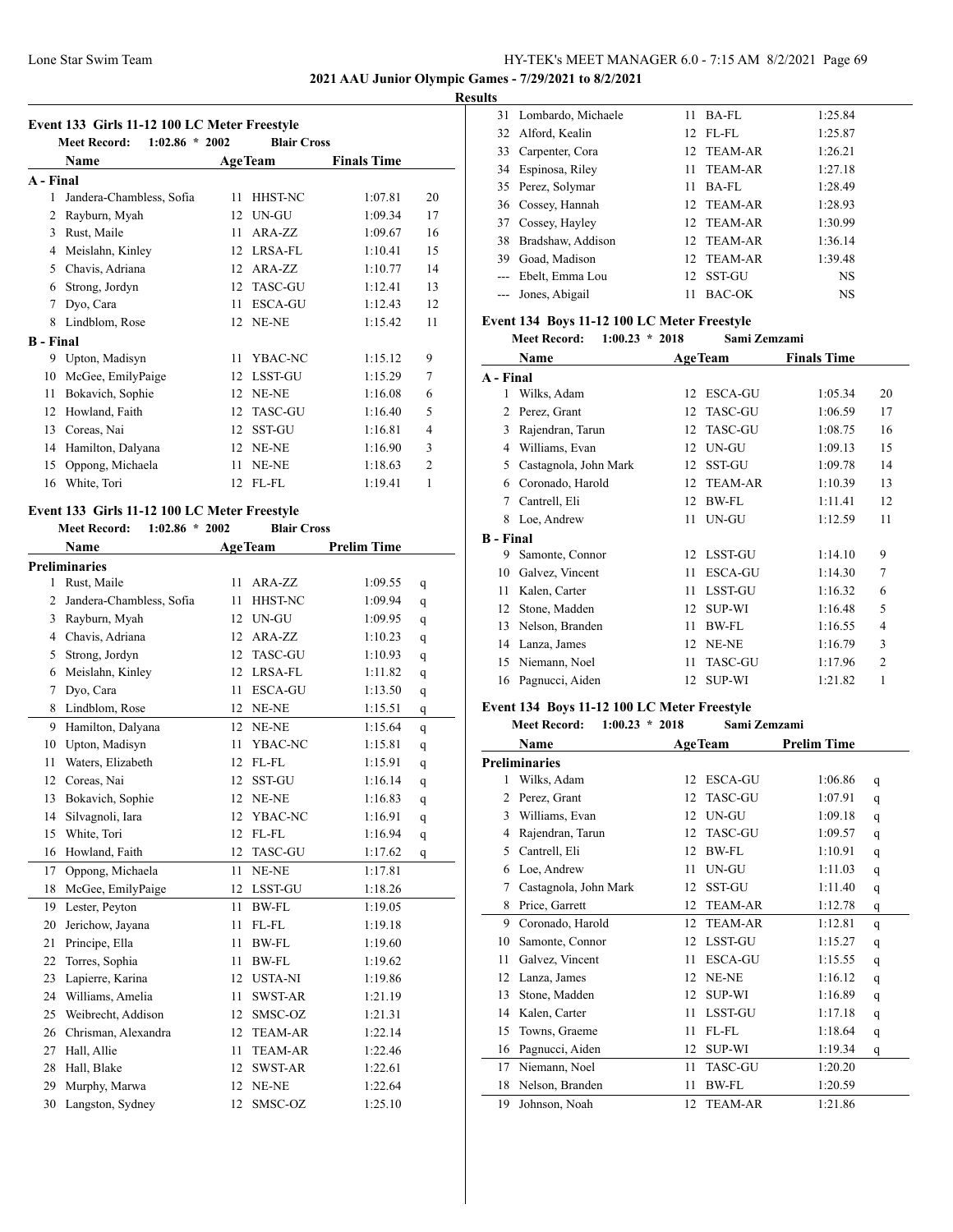#### **2021 AAU Junior Olympic Games - 7/29/2021 to 8/2/2021**

#### **Results**

 $\overline{\phantom{a}}$ 

| Preliminaries  (Event 134 Boys 11-12 100 LC Meter Freestyle) |                        |                  |                |                    |  |
|--------------------------------------------------------------|------------------------|------------------|----------------|--------------------|--|
|                                                              | Name                   |                  | <b>AgeTeam</b> | <b>Prelim Time</b> |  |
|                                                              | 20 Gilmore, Landon     | 11.              | BAC-OK         | 1:26.54            |  |
|                                                              | 21 Schuerman, Broc     |                  | 11 TEAM-AR     | 1:28.14            |  |
|                                                              | 22 Rosa-Berrios, Zack  | 11.              | BAC-OK         | 1:28.33            |  |
| 23                                                           | Jeantrout, Owen        | 12 <sup>12</sup> | BAC-OK         | 1:29.49            |  |
|                                                              | 24 Arnold, Joshua      |                  | 11 TEAM-AR     | 1:30.22            |  |
|                                                              | 25 Stewart, Ben        |                  | 12 TEAM-AR     | 1:33.50            |  |
|                                                              | 26 Cavallerano, Sawyer | 11               | <b>USTA-NI</b> | 1:34.50            |  |
|                                                              | 27 Cain, Maddox        | 11               | <b>TEAM-AR</b> | 1:43.17            |  |
|                                                              | --- Spencer, Keegan    | 12.              | UN-GU          | NS                 |  |

# **Event 135 Girls 10 & Under 200 LC Meter Medley Relay**

| <b>Meet Record:</b><br>$2:32.05 * 2013$ |                       | <b>Plymouth-Canton Cruisers</b> |    |
|-----------------------------------------|-----------------------|---------------------------------|----|
| Team                                    | Relay                 | <b>Finals Time</b>              |    |
| <b>BAC-OK</b><br>1                      | A                     | 3:03.90                         | 40 |
| 1) Chojnowski, Lexi 8                   | 2) Gilbert, Skyler 10 |                                 |    |
| 3) Raska, Raegan 10                     | 4) Rubino, Isabella 8 |                                 |    |
| 1:43.32                                 | 3:03.90               |                                 |    |
| SMSC-OZ<br>$\mathfrak{D}$               | A                     | 3:17.56                         | 34 |
| 1) Barnfield, Eva 10                    | 2) Grindstaff, Ava 10 |                                 |    |
| 3) Sulser, Liz 10                       | 4) Beck, Sophia 10    |                                 |    |
| 1:50.75                                 | 3:17.56               |                                 |    |
| BW-FL<br>3                              | A                     | 3:23.25                         | 32 |
| 1) Principe, Kate 8                     | 2) Dinnis, Clover 10  |                                 |    |
| 3) Bassette, Sonya 10                   | 4) Jones, Layla 8     |                                 |    |
| 1:45.90                                 | 3:23.25               |                                 |    |
| <b>TEAM-AR</b><br>4                     | A                     | 3:37.41                         | 30 |
| 1) Armer, Jaydlyn 10                    | 2) Rather, Embree 9   |                                 |    |
| 3) Rather, Brylee 9                     | 4) Cossey, Sarah 10   |                                 |    |
| 1:53.97                                 | 3:37.41               |                                 |    |
| <b>TEAM-AR</b>                          | B                     | DQ                              |    |
| Early take-off swimmer #4               |                       |                                 |    |
| 1) Ellington, Georgia 6                 | 2) Burbank, Atalia 7  |                                 |    |
| 3) Burris, Ella 8                       | 4) Burbank, Atianna 9 |                                 |    |
| 2:43.07                                 | DQ                    |                                 |    |

#### **Event 136 Boys 10 & Under 200 LC Meter Medley Relay**

**Meet Record: 2:35.40 \* 1996 Southern**

| Team                  | Relay   | <b>Finals Time</b>    |    |
|-----------------------|---------|-----------------------|----|
| TEAM-AR               | А       | 3:06.89               | 40 |
| 1) Duncan, Thomas 10  |         | 2) Lopez, Micah 10    |    |
| 3) Mercing, Jagger 10 |         | 4) Carter, Garrett 10 |    |
| 1.5777                | 3:06.89 |                       |    |

# **Event 137 Girls 11-12 200 LC Meter Medley Relay**

**Meet Record: 2:18.82 \* 1994 Florida A**

|   | <b>Team</b>             | Relay             | <b>Finals Time</b>      |    |
|---|-------------------------|-------------------|-------------------------|----|
| 1 | FL-FL                   | A                 | 2:34.55                 | 40 |
|   | 1) White, Tori 12       |                   | 2) Alford, Kealin 12    |    |
|   | 3) Troutman, Addy 12    |                   | 4) Waters, Elizabeth 12 |    |
|   | 1:24.58                 | 2:34.55           |                         |    |
|   | 2 NE-NE                 | A                 | 2:38.32                 | 34 |
|   | 1) Hamilton, Dalyana 12 |                   | 2) Murphy, Marwa 12     |    |
|   | 3) Lindblom, Rose 12    |                   | 4) Oppong, Michaela 11  |    |
|   | 1:28.45                 | 2:38.32           |                         |    |
|   | $ARA-ZZ$                | A                 | 2:46.46                 | 32 |
|   | 1) Peck, Ilana 12       | 2) Rust, Maile 11 |                         |    |
|   | 3) Chavis, Adriana 12   |                   | 4) Marsden, Leiann 11   |    |
|   | 1:29.78                 | 2:46.46           |                         |    |

| 4 TEAM-AR                      | A                         | 2:52.27  | 30 |
|--------------------------------|---------------------------|----------|----|
| 1) Hall, Allie 11              | 2) Espinosa, Riley 11     |          |    |
| 3) Carpenter, Cora 12          | 4) Chrisman, Alexandra 12 |          |    |
| 1:31.72                        | 2:52.27                   |          |    |
| 5 TEAM-AR                      | R                         | 3:06.02  | 28 |
| 1) Cossey, Hannah 12           | 2) Bradshaw, Addison 12   |          |    |
| 3) Cossey, Hayley 12           | 4) Goad, Madison 12       |          |    |
| 1:48.39                        | 3:06.02                   |          |    |
| LRSA-FL                        | A                         | X2:56.70 |    |
| 1) Elliott, Morgan 10          | 2) Scholz, Rachel 9       |          |    |
| 3) Varcela-Zuleta, Emylieth 10 | 4) Meislahn, Kinley 12    |          |    |
| 1:39.98                        | 2:56.70                   |          |    |
| SUP-WI                         | A                         | SCR      |    |
| 1) Jonns, Haley 10             | 2) Stone, Ella 10         |          |    |
|                                | 4) Enslin, Eleanor 11     |          |    |

# **Event 138 Boys 11-12 200 LC Meter Medley Relay Meet Record: 2:17.22 \* 1996 Southern A**

# **A Smith, J Blaum, R Hebert, N Stibrich**

|               | Team                     | Relay                  | <b>Finals Time</b> |    |
|---------------|--------------------------|------------------------|--------------------|----|
| 1             | <b>TEAM-AR</b>           | A                      | 2:42.85            | 40 |
|               | 1) Price, Garrett 12     | 2) Schuerman, Broc 11  |                    |    |
|               | 3) Coronado, Harold 12   | 4) Johnson, Noah 12    |                    |    |
|               | 1:31.96                  | 2:42.85                |                    |    |
| $\mathcal{D}$ | <b>BAC-OK</b>            | A                      | 3:00.18            | 34 |
|               | 1) Rosa-Berrios, Zack 11 | 2) Eden, Hudson 11     |                    |    |
|               | 3) Gilmore, Landon 11    | 4) Jeantrout, Owen 12  |                    |    |
|               | 1:32.51                  | 3:00.18                |                    |    |
| $\mathcal{F}$ | <b>TEAM-AR</b>           | B                      | 3:20.84            | 32 |
|               | 1) Cain, Maddox 11       | 2) Jeffs, Aiden 12     |                    |    |
|               | 3) Arnold, Joshua 11     | 4) Stewart, Ben 12     |                    |    |
|               | 1:55.90                  | 3:20.84                |                    |    |
|               | <b>TASC-GU</b>           | A                      | X2:41.64           |    |
|               | 1) Niemann, Noel 11      | 2) Rajendran, Tarun 12 |                    |    |
|               | 3) Perez, Grant 12       | 4) Riedel, Cody 8      |                    |    |
|               | 1:28.13                  | 2:41.64                |                    |    |
|               |                          |                        |                    |    |

#### **Combined Team Scores**

| Combined Team Scores - Through Event 140 |                                |        |  |  |
|------------------------------------------|--------------------------------|--------|--|--|
| 1                                        | Team Arkansas                  | 3116   |  |  |
| 2.                                       | Team New England               | 3025.5 |  |  |
| 3.                                       | Bison Aquatic Club             | 2000.5 |  |  |
| 4                                        | <b>Unattached Texas</b>        | 1907.5 |  |  |
| 5.                                       | Team Florida                   | 1638   |  |  |
| 6.                                       | United Southern Tier Aquatics  | 1539   |  |  |
| $7_{\cdot}$                              | Blue Wave Swimming             | 953.5  |  |  |
| 8.                                       | Team Velocity                  | 855    |  |  |
| 9.                                       | American Renaissance Academy   | 829    |  |  |
| 10.                                      | Acc Ybac Hurricanes            | 677    |  |  |
| 11                                       | Tomball Area Swim Club         | 653.5  |  |  |
| 12.                                      | Highlands Hurricanes Swim Team | 564    |  |  |
| 13.                                      | Escalate Aquatic Team          | 508    |  |  |
| 14                                       | South Wind Swim Team           | 385    |  |  |
| 15.                                      | Lakewood Ranch Swim Associatio | 286.5  |  |  |
| 16.                                      | Lone Star Swim Team            | 273    |  |  |
| 17                                       | Southeast Missouri Swim Confer | 262    |  |  |
| 18.                                      | <b>Bolt Aquatics</b>           | 241    |  |  |